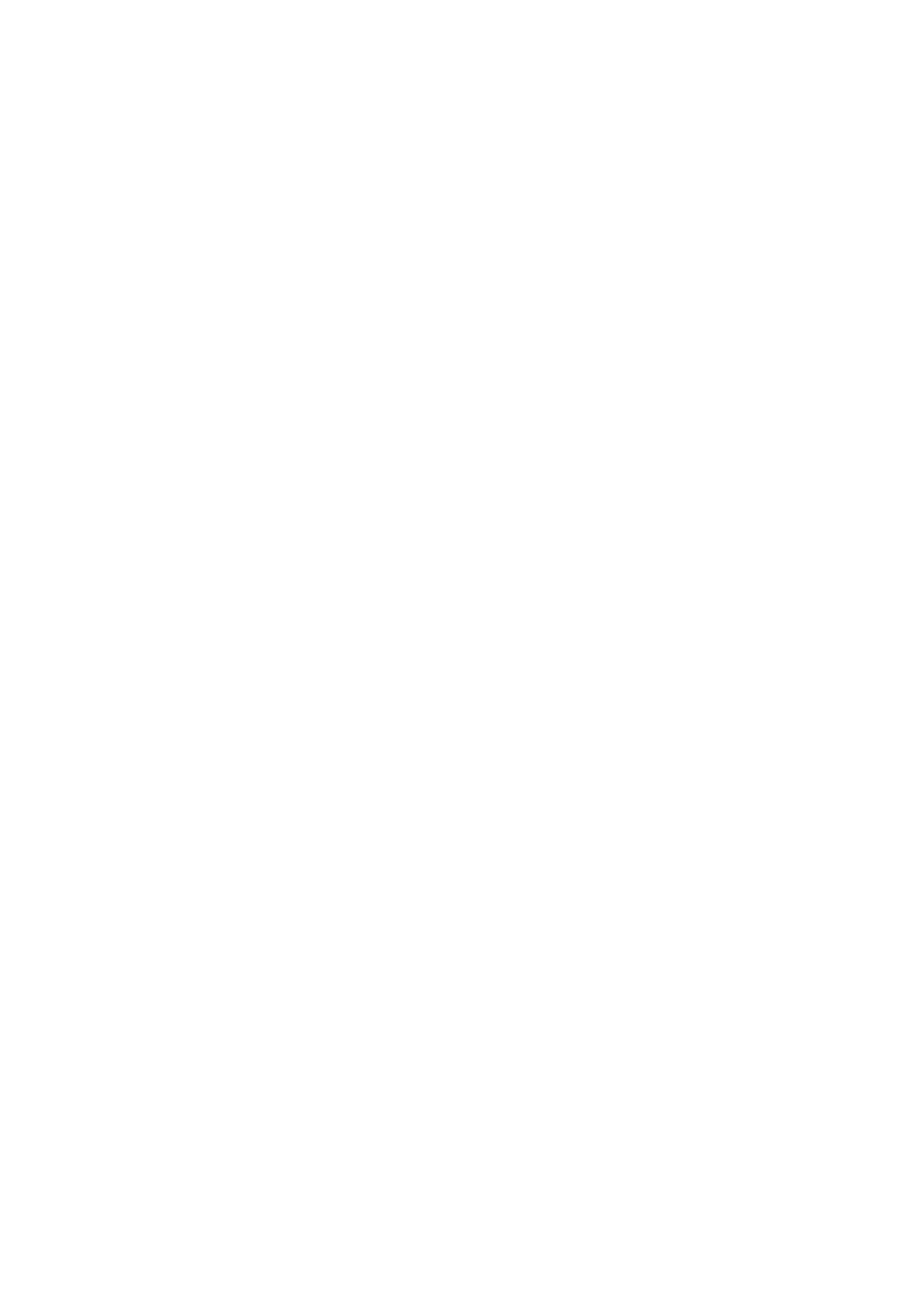# **Contents**

| 1 Introduction                                                                                                                                                                                                                                                                                                                                                                                                                                                                     |                                                                                                                                                                                                                                                      |                                            |        |                                                         |              |  | $\mathbf{1}$   |
|------------------------------------------------------------------------------------------------------------------------------------------------------------------------------------------------------------------------------------------------------------------------------------------------------------------------------------------------------------------------------------------------------------------------------------------------------------------------------------|------------------------------------------------------------------------------------------------------------------------------------------------------------------------------------------------------------------------------------------------------|--------------------------------------------|--------|---------------------------------------------------------|--------------|--|----------------|
| 1.1 Features                                                                                                                                                                                                                                                                                                                                                                                                                                                                       |                                                                                                                                                                                                                                                      |                                            |        |                                                         |              |  | $\mathbf{1}$   |
| and the contract of the contract of the contract of the contract of the contract of<br>2 Download.                                                                                                                                                                                                                                                                                                                                                                                 |                                                                                                                                                                                                                                                      |                                            |        |                                                         |              |  | $\overline{5}$ |
| 3 Installation and Upgrading (a) and (b) and (b) and (b) and (b) and (b) and (c) and (c) and (c) and (c) and (c) and (c) and (c) and (c) and (c) and (c) and (c) and (c) and (c) and (c) and (c) and (c) and (c) and (c) and (                                                                                                                                                                                                                                                     |                                                                                                                                                                                                                                                      |                                            |        |                                                         |              |  | $\overline{6}$ |
| and the contract of the contract of the contract of the<br>3.1 Automatic installation.                                                                                                                                                                                                                                                                                                                                                                                             |                                                                                                                                                                                                                                                      |                                            |        |                                                         |              |  | 6              |
| 3.2 Manual installation                                                                                                                                                                                                                                                                                                                                                                                                                                                            |                                                                                                                                                                                                                                                      | $\mathbf{r} = \mathbf{r} \cdot \mathbf{r}$ |        |                                                         |              |  | 6              |
|                                                                                                                                                                                                                                                                                                                                                                                                                                                                                    |                                                                                                                                                                                                                                                      |                                            |        |                                                         |              |  | 6              |
|                                                                                                                                                                                                                                                                                                                                                                                                                                                                                    |                                                                                                                                                                                                                                                      |                                            |        |                                                         |              |  | $\overline{7}$ |
|                                                                                                                                                                                                                                                                                                                                                                                                                                                                                    |                                                                                                                                                                                                                                                      |                                            |        |                                                         |              |  | $\overline{7}$ |
|                                                                                                                                                                                                                                                                                                                                                                                                                                                                                    |                                                                                                                                                                                                                                                      |                                            |        |                                                         |              |  | $\overline{7}$ |
| 4.3 Creating a new volume<br>4.4 Mounting volumes                                                                                                                                                                                                                                                                                                                                                                                                                                  |                                                                                                                                                                                                                                                      |                                            |        |                                                         |              |  | $\overline{7}$ |
|                                                                                                                                                                                                                                                                                                                                                                                                                                                                                    |                                                                                                                                                                                                                                                      |                                            |        |                                                         |              |  | 9              |
|                                                                                                                                                                                                                                                                                                                                                                                                                                                                                    |                                                                                                                                                                                                                                                      |                                            |        |                                                         |              |  | 10             |
| 4.6 Extracting files from a volume contained a series of the contact of the series of the contact of the contact of the contact of the contact of the contact of the contact of the contact of the contact of the contact of t                                                                                                                                                                                                                                                     |                                                                                                                                                                                                                                                      |                                            |        |                                                         |              |  | 10             |
| 4.7 Dismounting volumes expansion of the contract of the contract of the contract of the contract of the contract of the contract of the contract of the contract of the contract of the contract of the contract of the contr                                                                                                                                                                                                                                                     |                                                                                                                                                                                                                                                      |                                            |        |                                                         |              |  | 11             |
| 4.8 Changing a volume's password contained a series of the series of the series of the series of the series of the series of the series of the series of the series of the series of the series of the series of the series of                                                                                                                                                                                                                                                     |                                                                                                                                                                                                                                                      |                                            |        |                                                         |              |  | 11             |
| 5 Advanced Topics (Change Assembly 2014) and the contract of the contract of the contract of the contract of the contract of the contract of the contract of the contract of the contract of the contract of the contract of t                                                                                                                                                                                                                                                     |                                                                                                                                                                                                                                                      |                                            |        |                                                         |              |  | 12             |
|                                                                                                                                                                                                                                                                                                                                                                                                                                                                                    |                                                                                                                                                                                                                                                      |                                            |        |                                                         |              |  | 12             |
|                                                                                                                                                                                                                                                                                                                                                                                                                                                                                    |                                                                                                                                                                                                                                                      |                                            |        |                                                         |              |  | 12             |
|                                                                                                                                                                                                                                                                                                                                                                                                                                                                                    |                                                                                                                                                                                                                                                      |                                            |        |                                                         |              |  | 12             |
|                                                                                                                                                                                                                                                                                                                                                                                                                                                                                    |                                                                                                                                                                                                                                                      |                                            |        |                                                         |              |  | 13             |
| 5.2 Creating Hidden Volumes<br>5.3 Volume Creation: Advanced Options                                                                                                                                                                                                                                                                                                                                                                                                               |                                                                                                                                                                                                                                                      |                                            |        |                                                         |              |  | 13             |
|                                                                                                                                                                                                                                                                                                                                                                                                                                                                                    |                                                                                                                                                                                                                                                      |                                            |        |                                                         |              |  | 14             |
| and the contract of the contract of the contract of the contract of the contract of the contract of the contract of the contract of the contract of the contract of the contract of the contract of the contract of the contra<br>5.3.2 Salt                                                                                                                                                                                                                                       |                                                                                                                                                                                                                                                      |                                            |        |                                                         |              |  | 14             |
| 5.3.3 Drive Letter                                                                                                                                                                                                                                                                                                                                                                                                                                                                 |                                                                                                                                                                                                                                                      |                                            |        |                                                         |              |  | 15             |
| $5.3.4$ CDB Location                                                                                                                                                                                                                                                                                                                                                                                                                                                               |                                                                                                                                                                                                                                                      |                                            |        |                                                         |              |  | 15             |
|                                                                                                                                                                                                                                                                                                                                                                                                                                                                                    |                                                                                                                                                                                                                                                      |                                            |        |                                                         |              |  | 15             |
|                                                                                                                                                                                                                                                                                                                                                                                                                                                                                    |                                                                                                                                                                                                                                                      |                                            |        |                                                         |              |  | 16             |
|                                                                                                                                                                                                                                                                                                                                                                                                                                                                                    |                                                                                                                                                                                                                                                      |                                            |        |                                                         |              |  | 17             |
|                                                                                                                                                                                                                                                                                                                                                                                                                                                                                    |                                                                                                                                                                                                                                                      |                                            |        |                                                         |              |  | 17             |
|                                                                                                                                                                                                                                                                                                                                                                                                                                                                                    |                                                                                                                                                                                                                                                      |                                            |        |                                                         |              |  | 18             |
| 6 Security Token/Smartcard Support<br>6.1 Initial configuration                                                                                                                                                                                                                                                                                                                                                                                                                    |                                                                                                                                                                                                                                                      |                                            |        |                                                         |              |  | 18             |
| 6.2 Secure Keyfile Store and the contract of the contract of the contract of the contract of the contract of the contract of the contract of the contract of the contract of the contract of the contract of the contract of t                                                                                                                                                                                                                                                     |                                                                                                                                                                                                                                                      |                                            |        |                                                         |              |  | 19             |
| 6.2.1 Usage $\therefore$ $\therefore$ $\therefore$ $\therefore$ $\therefore$ $\therefore$ $\therefore$ $\therefore$ $\therefore$ $\therefore$ $\therefore$ $\therefore$ $\therefore$ $\therefore$ $\therefore$ $\therefore$ $\therefore$ $\therefore$ $\therefore$ $\therefore$ $\therefore$ $\therefore$ $\therefore$ $\therefore$ $\therefore$ $\therefore$ $\therefore$ $\therefore$ $\therefore$ $\therefore$ $\therefore$ $\therefore$ $\therefore$ $\therefore$ $\therefore$ |                                                                                                                                                                                                                                                      |                                            |        | $\mathcal{L}^{\text{max}}$ , $\mathcal{L}^{\text{max}}$ |              |  | 20             |
|                                                                                                                                                                                                                                                                                                                                                                                                                                                                                    |                                                                                                                                                                                                                                                      |                                            |        |                                                         | $\mathbf{L}$ |  |                |
| 6.3 Token Encryption<br>$6.3.1$ Usage                                                                                                                                                                                                                                                                                                                                                                                                                                              |                                                                                                                                                                                                                                                      |                                            |        |                                                         |              |  | 20<br>20       |
|                                                                                                                                                                                                                                                                                                                                                                                                                                                                                    |                                                                                                                                                                                                                                                      |                                            |        |                                                         |              |  | 21             |
|                                                                                                                                                                                                                                                                                                                                                                                                                                                                                    |                                                                                                                                                                                                                                                      |                                            |        |                                                         |              |  | 22             |
| 6.4.1 Secure authentication path<br>and the state of the state of the state of the state of the state of the state of the state of the state of the<br>7 Linux Volumes.                                                                                                                                                                                                                                                                                                            |                                                                                                                                                                                                                                                      |                                            | $\sim$ |                                                         |              |  | 23             |
| 7.1 Creating Linux Volumes                                                                                                                                                                                                                                                                                                                                                                                                                                                         |                                                                                                                                                                                                                                                      |                                            |        |                                                         |              |  | 23             |
|                                                                                                                                                                                                                                                                                                                                                                                                                                                                                    |                                                                                                                                                                                                                                                      |                                            |        |                                                         |              |  |                |
| 7.2 Hiding a Linux Volume Within Another Volume                                                                                                                                                                                                                                                                                                                                                                                                                                    |                                                                                                                                                                                                                                                      |                                            |        |                                                         |              |  | 24             |
| 7.3 Mounting Volumes Created under Linux                                                                                                                                                                                                                                                                                                                                                                                                                                           |                                                                                                                                                                                                                                                      |                                            |        |                                                         |              |  | 24             |
| 7.4 Cryptoloop Specific Information.                                                                                                                                                                                                                                                                                                                                                                                                                                               | $\mathcal{L}(\mathbf{r}) = \mathcal{L}(\mathbf{r})$ . The set of the set of the set of the set of the set of the set of the set of the set of the set of the set of the set of the set of the set of the set of the set of the set of the set of the |                                            |        |                                                         |              |  | 24             |
| 7.4.1 Hash Selection.<br>and the contract of the contract of the                                                                                                                                                                                                                                                                                                                                                                                                                   |                                                                                                                                                                                                                                                      |                                            |        |                                                         |              |  | 24             |
| 7.4.2 Cryptoloop and RIPEMD-160                                                                                                                                                                                                                                                                                                                                                                                                                                                    |                                                                                                                                                                                                                                                      |                                            |        |                                                         |              |  | 25             |
| 7.4.3 Cypher Selection<br>$\mathcal{A}$ is a set of the set of the set of $\mathcal{A}$                                                                                                                                                                                                                                                                                                                                                                                            |                                                                                                                                                                                                                                                      |                                            |        |                                                         |              |  | 25             |
|                                                                                                                                                                                                                                                                                                                                                                                                                                                                                    |                                                                                                                                                                                                                                                      |                                            |        |                                                         |              |  | 25             |
| 7.5.1 /dev/loop1 Usage in the Examples Included in this Documentation                                                                                                                                                                                                                                                                                                                                                                                                              |                                                                                                                                                                                                                                                      |                                            |        |                                                         |              |  | 25             |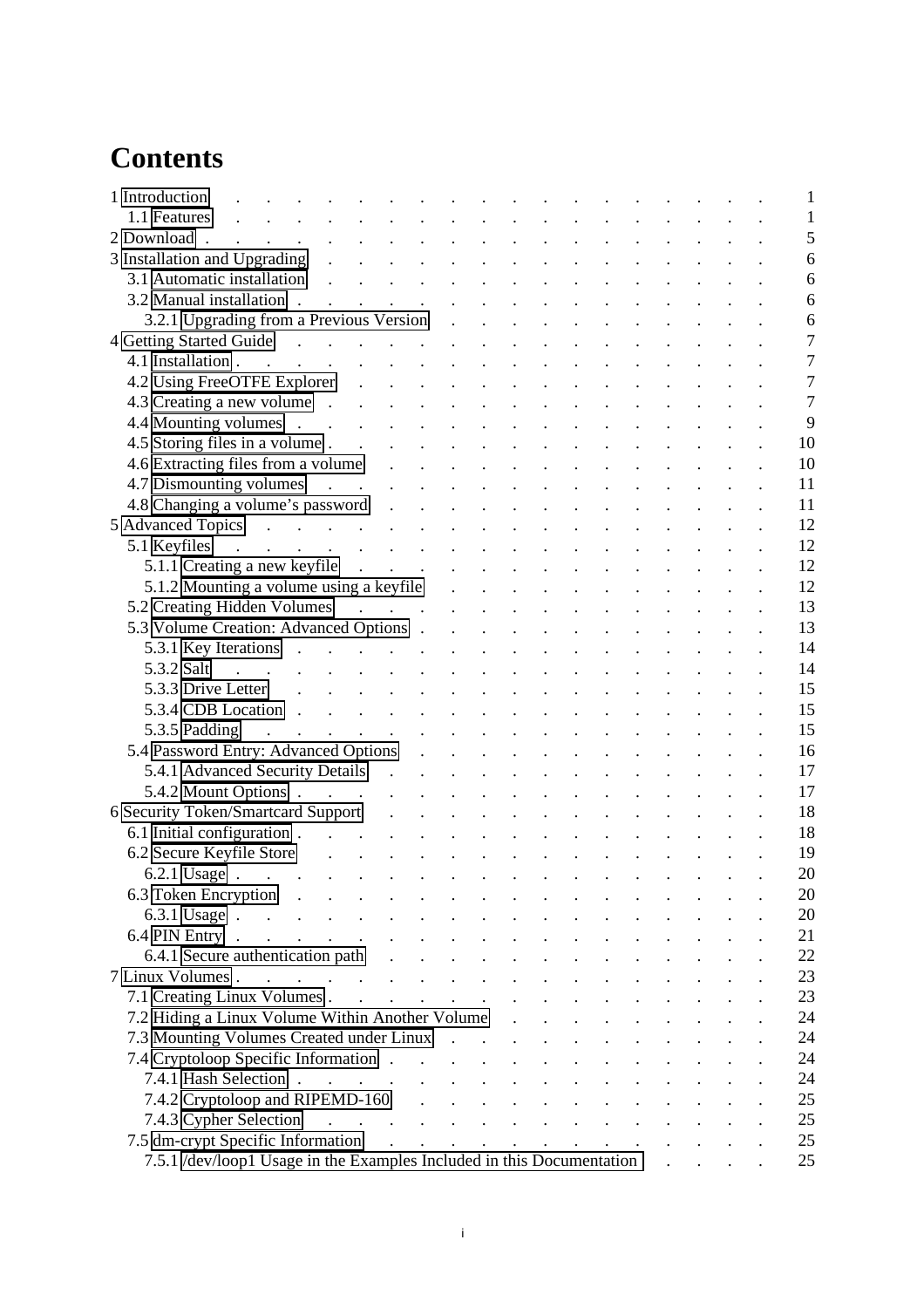| 7.5.2 Hash Selection                                                                                                                                                                                                                                                  |                                                                                                                                   |                                                                                           | 26            |
|-----------------------------------------------------------------------------------------------------------------------------------------------------------------------------------------------------------------------------------------------------------------------|-----------------------------------------------------------------------------------------------------------------------------------|-------------------------------------------------------------------------------------------|---------------|
| 7.5.3 ESSIV .                                                                                                                                                                                                                                                         |                                                                                                                                   |                                                                                           | 27            |
| 7.6 LUKS Specific Information<br>$\mathcal{L}(\mathbf{r})$ and $\mathcal{L}(\mathbf{r})$ and $\mathcal{L}(\mathbf{r})$                                                                                                                                                |                                                                                                                                   |                                                                                           | 27            |
| $7.6.1$ ESSIV $\qquad \qquad$                                                                                                                                                                                                                                         |                                                                                                                                   |                                                                                           | 27            |
| 7.6.2 FreeOTFE Explorer Supported LUKS Cyphers                                                                                                                                                                                                                        |                                                                                                                                   |                                                                                           | 28            |
| 7.6.3 FreeOTFE Explorer Supported LUKS Cypher modes                                                                                                                                                                                                                   |                                                                                                                                   |                                                                                           | 28            |
| 7.6.4 FreeOTFE Explorer Supported LUKS hashes and a series of the series of the series of the series of the series of the series of the series of the series of the series of the series of the series of the series of the se                                        |                                                                                                                                   |                                                                                           | 28            |
| 7.7 Additional Notes on Linux Volumes (a) respectively                                                                                                                                                                                                                |                                                                                                                                   |                                                                                           | 29            |
| 7.8 Examples: Cryptoloop                                                                                                                                                                                                                                              |                                                                                                                                   |                                                                                           | 29            |
|                                                                                                                                                                                                                                                                       |                                                                                                                                   |                                                                                           | 30            |
|                                                                                                                                                                                                                                                                       |                                                                                                                                   |                                                                                           | 30            |
|                                                                                                                                                                                                                                                                       |                                                                                                                                   |                                                                                           | 30            |
|                                                                                                                                                                                                                                                                       |                                                                                                                                   |                                                                                           | 31            |
| 7.8.5 Example #3: Volume Encrypted Using 128 bit AES                                                                                                                                                                                                                  |                                                                                                                                   |                                                                                           | 32            |
| 7.8.6 Example #4: Volume Encrypted Using 256 bit AES                                                                                                                                                                                                                  |                                                                                                                                   |                                                                                           | 33            |
| 7.8.7 Example #5: Volume Encrypted Using 256 bit AES and rmd160 Hash                                                                                                                                                                                                  |                                                                                                                                   |                                                                                           | 34            |
| 7.8.8 Example #6: Volume Encrypted Using 256 bit AES and Seed Value                                                                                                                                                                                                   |                                                                                                                                   |                                                                                           | 35            |
| 7.8.9 Example #7: Volume Encrypted Using 256 bit AES and Offset                                                                                                                                                                                                       |                                                                                                                                   |                                                                                           | 36            |
| 7.8.10 Example #8: Volume Encrypted Using 256 bit Twofish                                                                                                                                                                                                             |                                                                                                                                   |                                                                                           | 36            |
|                                                                                                                                                                                                                                                                       |                                                                                                                                   |                                                                                           | 37            |
|                                                                                                                                                                                                                                                                       |                                                                                                                                   |                                                                                           | 37            |
|                                                                                                                                                                                                                                                                       |                                                                                                                                   |                                                                                           | 38            |
| 7.9.3 Example #1: Volume Encrypted Using dm-crypt's Default Encryption                                                                                                                                                                                                |                                                                                                                                   |                                                                                           | 38            |
| 7.9.4 Example #2: Volume Encrypted Using 128 bit AES                                                                                                                                                                                                                  |                                                                                                                                   |                                                                                           | 39            |
| 7.9.5 Example #3: Volume Encrypted Using 256 bit AES, using SHA256 ESSIV.                                                                                                                                                                                             |                                                                                                                                   |                                                                                           | 40            |
| 7.9.6 Example #4: Volume Encrypted Using 448 bit Blowfish                                                                                                                                                                                                             |                                                                                                                                   |                                                                                           | 41<br>$\cdot$ |
| 7.9.7 Example #5: Volume Encrypted Using 256 bit Twofish and Offset                                                                                                                                                                                                   |                                                                                                                                   |                                                                                           | 42            |
| 7.9.8 Example #6: Volume Encrypted Using 256 bit AES with MD5 Password Hashing                                                                                                                                                                                        |                                                                                                                                   |                                                                                           | 43            |
| 7.9.9 Example #7: Volume Encrypted Using 448 bit Blowfish, MD5 Password Hashing and                                                                                                                                                                                   |                                                                                                                                   |                                                                                           |               |
| $SHA-256 ESSIV$<br>$\mathbf{r}^{\left(1\right)}$ , $\mathbf{r}^{\left(2\right)}$ , $\mathbf{r}^{\left(3\right)}$ , $\mathbf{r}^{\left(4\right)}$ , $\mathbf{r}^{\left(3\right)}$                                                                                      |                                                                                                                                   | $\mathbf{r} = \mathbf{r} \cdot \mathbf{r}$ and $\mathbf{r} = \mathbf{r} \cdot \mathbf{r}$ | 44            |
| 7.9.10 Example #8: Volume Encrypted Using AES-256 in XTS Mode (aka XTS-AES-256)                                                                                                                                                                                       |                                                                                                                                   |                                                                                           | 45            |
| 7.10 Examples: LUKS                                                                                                                                                                                                                                                   |                                                                                                                                   |                                                                                           | 46            |
| 7.10.1 Initial Setup.                                                                                                                                                                                                                                                 |                                                                                                                                   |                                                                                           | 46            |
| 7.10.2 Defaults                                                                                                                                                                                                                                                       |                                                                                                                                   |                                                                                           | 47            |
| 7.10.3 Example #1: Volume Encrypted Using LUKS's Default Encryption                                                                                                                                                                                                   |                                                                                                                                   |                                                                                           | 47            |
| 7.10.4 Example #2: Volume Encrypted Using 256 bit AES.                                                                                                                                                                                                                | $\mathcal{A}^{\mathcal{A}}$ , and $\mathcal{A}^{\mathcal{A}}$ , and $\mathcal{A}^{\mathcal{A}}$ , and $\mathcal{A}^{\mathcal{A}}$ |                                                                                           | 48            |
| 7.10.5 Example #3: Volume Encrypted Using 128 bit Twofish                                                                                                                                                                                                             |                                                                                                                                   |                                                                                           | 49            |
| 7.10.6 Example #4: Volume Encrypted Using 256 bit AES-XTS                                                                                                                                                                                                             |                                                                                                                                   |                                                                                           | 49            |
| 7.10.7 Example #5: Volume Encrypted Using 256 bit Serpent XTS                                                                                                                                                                                                         |                                                                                                                                   |                                                                                           | 50            |
| 8 Plausible Deniability.<br>$\mathcal{L}^{\mathcal{A}}$ . The contribution of the contribution of the contribution of the contribution of the contribution of the contribution of the contribution of the contribution of the contribution of the contribution of the |                                                                                                                                   |                                                                                           | 52            |
| and the contract of the contract of the contract of the contract of the contract of the contract of the contract of the contract of the contract of the contract of the contract of the contract of the contract of the contra<br>8.1 Overview                        |                                                                                                                                   |                                                                                           | 52            |
| 8.2 Legal Issues                                                                                                                                                                                                                                                      |                                                                                                                                   |                                                                                           | 52            |
| 8.3 Hidden Volumes                                                                                                                                                                                                                                                    |                                                                                                                                   |                                                                                           | 53            |
| 8.4 More Advanced Hidden Volumes                                                                                                                                                                                                                                      |                                                                                                                                   |                                                                                           | 53            |
| 8.5 In Practice<br>. The contribution of the contribution of the contribution of $\mathcal{O}(1)$                                                                                                                                                                     |                                                                                                                                   |                                                                                           | 54            |
|                                                                                                                                                                                                                                                                       |                                                                                                                                   |                                                                                           | 55            |
| <u>. Kanada ay kalendar as noong isang pag</u> alang ang pagalang ang pag-<br><b>10 FAQ</b>                                                                                                                                                                           |                                                                                                                                   |                                                                                           | 57            |
| 10.1 FAQ Contents                                                                                                                                                                                                                                                     |                                                                                                                                   |                                                                                           | 57            |
| 10.1.1 General $\cdots$ $\cdots$ $\cdots$ $\cdots$                                                                                                                                                                                                                    |                                                                                                                                   |                                                                                           | 57            |
| 10.1.2 FreeOTFE Specific (PC)                                                                                                                                                                                                                                         |                                                                                                                                   |                                                                                           | 58            |
|                                                                                                                                                                                                                                                                       |                                                                                                                                   |                                                                                           |               |
|                                                                                                                                                                                                                                                                       |                                                                                                                                   |                                                                                           |               |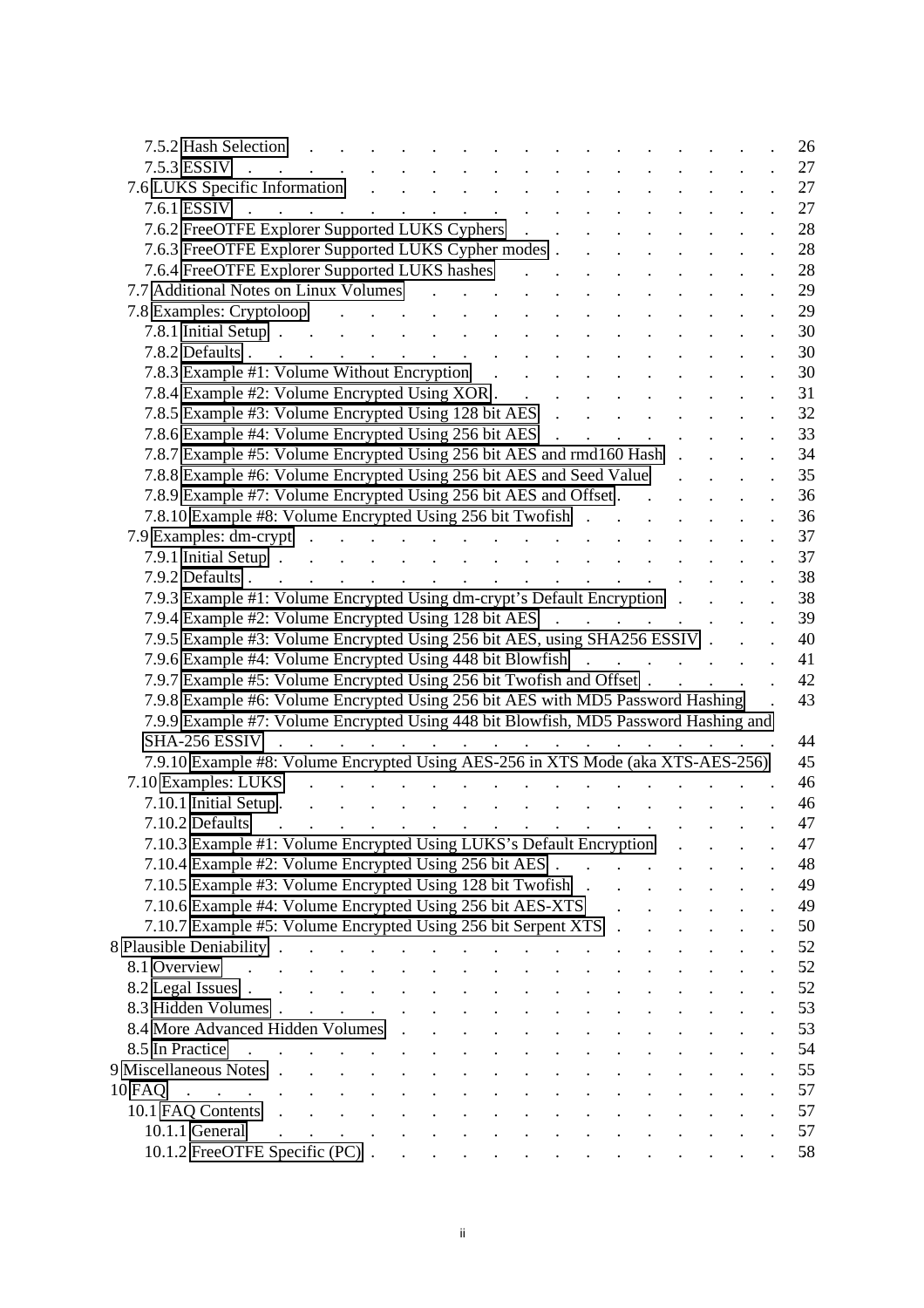| 10.1.3 FreeOTFE4PDA Specific (PDA)                                                                                                                                                                                                                                                        |                                                                                                                                                                                                                                                                                                                                                                                                                                                 |                              |  |  |  |                                                                                                                                                                                                                                |  | 60    |
|-------------------------------------------------------------------------------------------------------------------------------------------------------------------------------------------------------------------------------------------------------------------------------------------|-------------------------------------------------------------------------------------------------------------------------------------------------------------------------------------------------------------------------------------------------------------------------------------------------------------------------------------------------------------------------------------------------------------------------------------------------|------------------------------|--|--|--|--------------------------------------------------------------------------------------------------------------------------------------------------------------------------------------------------------------------------------|--|-------|
| 10.1.4 FreeOTFE Explorer Specific                                                                                                                                                                                                                                                         |                                                                                                                                                                                                                                                                                                                                                                                                                                                 |                              |  |  |  | and the contract of the contract of the contract of the contract of the contract of the contract of the contract of the contract of the contract of the contract of the contract of the contract of the contract of the contra |  | 60    |
| and the contract of the contract of the contract of the contract of the contract of<br>10.2 General                                                                                                                                                                                       |                                                                                                                                                                                                                                                                                                                                                                                                                                                 |                              |  |  |  |                                                                                                                                                                                                                                |  | 61    |
| 10.3 FreeOTFE Specific (PC)<br>10.4 FreeOTFE4PDA Specific (PDA)                                                                                                                                                                                                                           |                                                                                                                                                                                                                                                                                                                                                                                                                                                 |                              |  |  |  |                                                                                                                                                                                                                                |  | 76    |
|                                                                                                                                                                                                                                                                                           |                                                                                                                                                                                                                                                                                                                                                                                                                                                 |                              |  |  |  |                                                                                                                                                                                                                                |  | 91    |
|                                                                                                                                                                                                                                                                                           |                                                                                                                                                                                                                                                                                                                                                                                                                                                 |                              |  |  |  |                                                                                                                                                                                                                                |  | 96    |
| 11 Technical Details<br>and the contract of the contract of the contract of the contract of the contract of the contract of the contract of the contract of the contract of the contract of the contract of the contract of the contract of the contra                                    |                                                                                                                                                                                                                                                                                                                                                                                                                                                 |                              |  |  |  |                                                                                                                                                                                                                                |  | 98    |
| 11.1 FreeOTFE Volumes and Keyfiles                                                                                                                                                                                                                                                        |                                                                                                                                                                                                                                                                                                                                                                                                                                                 |                              |  |  |  |                                                                                                                                                                                                                                |  | 98    |
| $\mathcal{A}$ . The simulation of the simulation of the simulation of $\mathcal{A}$<br>11.1.1 Notes                                                                                                                                                                                       |                                                                                                                                                                                                                                                                                                                                                                                                                                                 |                              |  |  |  |                                                                                                                                                                                                                                |  | 98    |
| 11.2 Technical Details: Critical Data Block Layouts                                                                                                                                                                                                                                       |                                                                                                                                                                                                                                                                                                                                                                                                                                                 |                              |  |  |  |                                                                                                                                                                                                                                |  | 98    |
| 11.2.1 CDB Format ID 1<br>and a series of the contract of the contract of the contract of the contract of the contract of the contract of                                                                                                                                                 |                                                                                                                                                                                                                                                                                                                                                                                                                                                 |                              |  |  |  |                                                                                                                                                                                                                                |  | 99    |
| 11.2.2 CDB Format ID 2<br><u> 1990 - Jan James James James James James James James James James James James James James James James James James James James James James James James James James James James James James James James James James James James</u>                            |                                                                                                                                                                                                                                                                                                                                                                                                                                                 |                              |  |  |  |                                                                                                                                                                                                                                |  | 106   |
| 11.2.3 CDB Format ID 3                                                                                                                                                                                                                                                                    |                                                                                                                                                                                                                                                                                                                                                                                                                                                 |                              |  |  |  |                                                                                                                                                                                                                                |  | 112   |
| 11.2.4 CDB Format ID 4 $\ldots$                                                                                                                                                                                                                                                           | $\label{eq:2.1} \begin{array}{lllllllllllllllll} \mathbf{1}_{\mathbf{1}_{\mathbf{1}_{\mathbf{1}_{\mathbf{1}_{\mathbf{1}_{\mathbf{1}}}}\mathbf{1}_{\mathbf{1}_{\mathbf{1}}\mathbf{1}_{\mathbf{1}}\mathbf{1}_{\mathbf{1}}\mathbf{1}_{\mathbf{1}}\mathbf{1}_{\mathbf{1}_{\mathbf{1}}\mathbf{1}_{\mathbf{1}}\mathbf{1}_{\mathbf{1}}\mathbf{1}_{\mathbf{1}}\mathbf{1}_{\mathbf{1}}\mathbf{1}_{\mathbf{1}}\mathbf{1}_{\mathbf{1}_{\mathbf{1}}\mathbf$ |                              |  |  |  |                                                                                                                                                                                                                                |  | 117   |
|                                                                                                                                                                                                                                                                                           | the contract of the contract of the contract of                                                                                                                                                                                                                                                                                                                                                                                                 |                              |  |  |  |                                                                                                                                                                                                                                |  | 118   |
| 11.3 Creating FreeOTFE Volumes.                                                                                                                                                                                                                                                           |                                                                                                                                                                                                                                                                                                                                                                                                                                                 |                              |  |  |  |                                                                                                                                                                                                                                |  | 118   |
|                                                                                                                                                                                                                                                                                           |                                                                                                                                                                                                                                                                                                                                                                                                                                                 |                              |  |  |  |                                                                                                                                                                                                                                |  |       |
| 11.4 Mounting FreeOTFE Volumes                                                                                                                                                                                                                                                            | the contract of the contract of the contract of the                                                                                                                                                                                                                                                                                                                                                                                             |                              |  |  |  |                                                                                                                                                                                                                                |  | 119   |
| the contract of the contract of the contract of the contract of<br>11.4.1 Additional information                                                                                                                                                                                          |                                                                                                                                                                                                                                                                                                                                                                                                                                                 |                              |  |  |  |                                                                                                                                                                                                                                |  | . 120 |
| 11.5 Encrypted Partition Image Encryption/Decryption                                                                                                                                                                                                                                      |                                                                                                                                                                                                                                                                                                                                                                                                                                                 |                              |  |  |  |                                                                                                                                                                                                                                |  | . 121 |
|                                                                                                                                                                                                                                                                                           |                                                                                                                                                                                                                                                                                                                                                                                                                                                 |                              |  |  |  |                                                                                                                                                                                                                                |  | 121   |
|                                                                                                                                                                                                                                                                                           |                                                                                                                                                                                                                                                                                                                                                                                                                                                 |                              |  |  |  |                                                                                                                                                                                                                                |  | 122   |
| 11.7 Portable Mode Impact (a) a contract of the contract of the contract of the contract of the contract of the contract of the contract of the contract of the contract of the contract of the contract of the contract of th                                                            |                                                                                                                                                                                                                                                                                                                                                                                                                                                 |                              |  |  |  |                                                                                                                                                                                                                                |  | 123   |
| 11.8 Random Number Generators (RNGs)                                                                                                                                                                                                                                                      |                                                                                                                                                                                                                                                                                                                                                                                                                                                 |                              |  |  |  |                                                                                                                                                                                                                                |  | . 123 |
| 11.8.1 Microsoft CryptoAPI                                                                                                                                                                                                                                                                |                                                                                                                                                                                                                                                                                                                                                                                                                                                 |                              |  |  |  |                                                                                                                                                                                                                                |  | . 124 |
| 11.8.2 Mouse Movement                                                                                                                                                                                                                                                                     |                                                                                                                                                                                                                                                                                                                                                                                                                                                 |                              |  |  |  |                                                                                                                                                                                                                                |  | 124   |
|                                                                                                                                                                                                                                                                                           |                                                                                                                                                                                                                                                                                                                                                                                                                                                 |                              |  |  |  |                                                                                                                                                                                                                                |  | 124   |
| 11.8.4 PKCS#11 Tokens<br>and a series of the series of the series of the series of the                                                                                                                                                                                                    |                                                                                                                                                                                                                                                                                                                                                                                                                                                 |                              |  |  |  |                                                                                                                                                                                                                                |  | 124   |
| 11.9 Building the Software                                                                                                                                                                                                                                                                |                                                                                                                                                                                                                                                                                                                                                                                                                                                 |                              |  |  |  |                                                                                                                                                                                                                                |  | . 124 |
| $\mathcal{L}^{\mathcal{L}}$ . The set of the set of the set of the set of $\mathcal{L}^{\mathcal{L}}$<br>11.9.1 FreeOTFE                                                                                                                                                                  |                                                                                                                                                                                                                                                                                                                                                                                                                                                 |                              |  |  |  |                                                                                                                                                                                                                                |  | . 125 |
| $\mathcal{L}^{\mathcal{A}}$ . The set of the set of the set of the set of the set of the $\mathcal{A}$<br>11.9.2 FreeOTFE4PDA                                                                                                                                                             |                                                                                                                                                                                                                                                                                                                                                                                                                                                 |                              |  |  |  |                                                                                                                                                                                                                                |  | . 128 |
| 11.9.3 FreeOTFE Explorer example and the contract of the state of the state of the state of the state of the state of the state of the state of the state of the state of the state of the state of the state of the state of                                                             |                                                                                                                                                                                                                                                                                                                                                                                                                                                 |                              |  |  |  |                                                                                                                                                                                                                                |  | . 128 |
| 11.9.4 Building the Command Line Decryption Utilities                                                                                                                                                                                                                                     |                                                                                                                                                                                                                                                                                                                                                                                                                                                 |                              |  |  |  |                                                                                                                                                                                                                                |  | 129   |
| 11.9.5 Signing the Binaries.<br>and the contract of the contract of the contract of                                                                                                                                                                                                       |                                                                                                                                                                                                                                                                                                                                                                                                                                                 |                              |  |  |  |                                                                                                                                                                                                                                |  | 130   |
| 11.9.6 Additional Notes<br>$\mathbf{r} = \left\{ \mathbf{r} \in \mathbb{R}^d \mid \mathbf{r} \in \mathbb{R}^d \right\}$                                                                                                                                                                   |                                                                                                                                                                                                                                                                                                                                                                                                                                                 |                              |  |  |  |                                                                                                                                                                                                                                |  | 130   |
| 11.10 Creating a New Hash/Cypher Driver.                                                                                                                                                                                                                                                  |                                                                                                                                                                                                                                                                                                                                                                                                                                                 | $\sim$ 100 $\sim$ 100 $\sim$ |  |  |  |                                                                                                                                                                                                                                |  | 131   |
| 11.10.1 Hash Length/Blocksize.<br>$\sim$                                                                                                                                                                                                                                                  | and the contract of the contract of                                                                                                                                                                                                                                                                                                                                                                                                             |                              |  |  |  |                                                                                                                                                                                                                                |  | 132   |
| 11.10.2 Cypher Keysize/Blocksize                                                                                                                                                                                                                                                          |                                                                                                                                                                                                                                                                                                                                                                                                                                                 |                              |  |  |  |                                                                                                                                                                                                                                |  | 133   |
| 11.10.3 Miscellaneous Comments: Cypher Drivers                                                                                                                                                                                                                                            |                                                                                                                                                                                                                                                                                                                                                                                                                                                 |                              |  |  |  |                                                                                                                                                                                                                                |  | 133   |
| 11.11 Filename Extensions<br>and the contract of the contract of the contract of the contract of the contract of the contract of the contract of the contract of the contract of the contract of the contract of the contract of the contract of the contra                               |                                                                                                                                                                                                                                                                                                                                                                                                                                                 |                              |  |  |  |                                                                                                                                                                                                                                |  | 134   |
| 12 Known Bugs<br>$\mathcal{A}^{\mathcal{A}}$ . The set of the set of the set of the set of the set of the set of the set of the set of the set of the set of the set of the set of the set of the set of the set of the set of the set of the set of the s                                |                                                                                                                                                                                                                                                                                                                                                                                                                                                 |                              |  |  |  |                                                                                                                                                                                                                                |  | 135   |
| 13 Fault/Bug Reporting.<br>and the contract of the contract of<br>$\sim$ $\sim$                                                                                                                                                                                                           |                                                                                                                                                                                                                                                                                                                                                                                                                                                 |                              |  |  |  |                                                                                                                                                                                                                                |  | 136   |
| 14 TODO List.<br><u>na na manang mga sangayon ng mga sangayon ng mga sangayon ng mga sangayon ng mga sangayon ng mga sangayon ng mga sangayon ng mga sangayon ng mga sangayon ng mga sangayon ng mga sangayon ng mga sangayon ng mga sangayon ng </u>                                     |                                                                                                                                                                                                                                                                                                                                                                                                                                                 |                              |  |  |  |                                                                                                                                                                                                                                |  | 137   |
| 15 Appendix A: Version History.                                                                                                                                                                                                                                                           |                                                                                                                                                                                                                                                                                                                                                                                                                                                 |                              |  |  |  |                                                                                                                                                                                                                                |  | 138   |
| 16 Appendix B: Credits.<br>$\mathbf{r}$ , $\mathbf{r}$                                                                                                                                                                                                                                    |                                                                                                                                                                                                                                                                                                                                                                                                                                                 |                              |  |  |  |                                                                                                                                                                                                                                |  | 141   |
| 16.1 Translations<br>$\mathbb{R}^2$                                                                                                                                                                                                                                                       |                                                                                                                                                                                                                                                                                                                                                                                                                                                 |                              |  |  |  |                                                                                                                                                                                                                                |  | 141   |
| 17 Appendix C: Licence<br>and the contract of the contract of                                                                                                                                                                                                                             |                                                                                                                                                                                                                                                                                                                                                                                                                                                 |                              |  |  |  |                                                                                                                                                                                                                                |  | 142   |
| $\label{eq:2.1} \mathcal{L}^{(1)}\left(\mathcal{L}^{(1)}\right) = \mathcal{L}^{(1)}\left(\mathcal{L}^{(1)}\right) = \mathcal{L}^{(1)}\left(\mathcal{L}^{(1)}\right) = \mathcal{L}^{(1)}\left(\mathcal{L}^{(1)}\right) = \mathcal{L}^{(1)}\left(\mathcal{L}^{(1)}\right)$<br>17.1 Preamble |                                                                                                                                                                                                                                                                                                                                                                                                                                                 |                              |  |  |  |                                                                                                                                                                                                                                |  | 142   |
| 17.2 FreeOTFE Explorer Licence (v1.1)                                                                                                                                                                                                                                                     |                                                                                                                                                                                                                                                                                                                                                                                                                                                 |                              |  |  |  |                                                                                                                                                                                                                                |  | 142   |
| 17.2.1 Exhibit A<br>$\sim$<br>$\mathcal{L}(\mathcal{A})$ . The contribution of the $\mathcal{A}(\mathcal{A})$                                                                                                                                                                             |                                                                                                                                                                                                                                                                                                                                                                                                                                                 |                              |  |  |  |                                                                                                                                                                                                                                |  | 143   |
| 17.2.2 Exhibit B<br>the contract of the contract of the contract of the contract of the contract of                                                                                                                                                                                       |                                                                                                                                                                                                                                                                                                                                                                                                                                                 |                              |  |  |  |                                                                                                                                                                                                                                |  | 143   |
|                                                                                                                                                                                                                                                                                           |                                                                                                                                                                                                                                                                                                                                                                                                                                                 |                              |  |  |  |                                                                                                                                                                                                                                |  |       |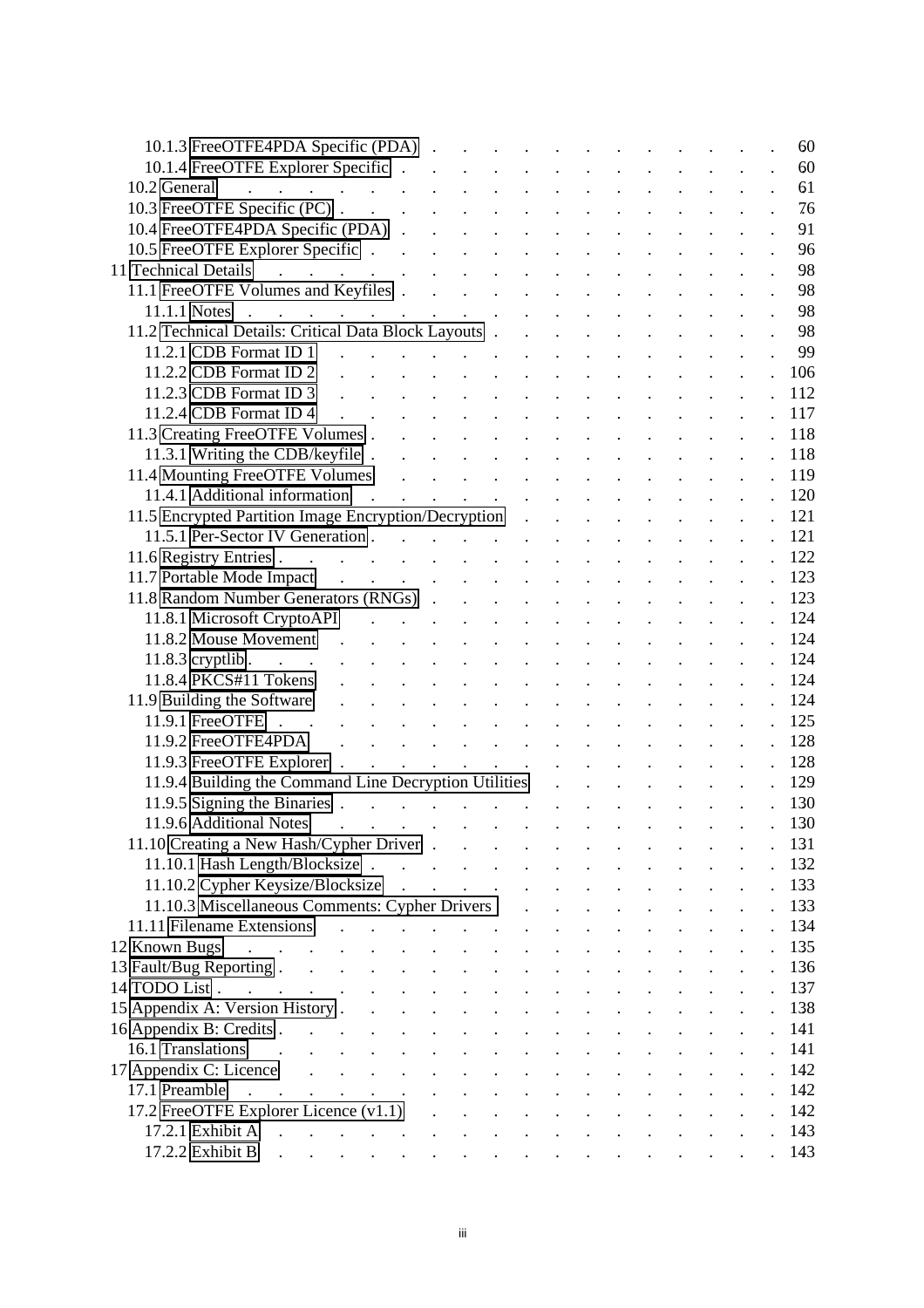| 18 Appendix D: Glossary 144                                                                                                                                                                                                    |  |  |  |  |  |  |  |  |
|--------------------------------------------------------------------------------------------------------------------------------------------------------------------------------------------------------------------------------|--|--|--|--|--|--|--|--|
| 19 Appendix E: PKCS#11 Driver Libraries 145                                                                                                                                                                                    |  |  |  |  |  |  |  |  |
| 20 Appendix F: Command Line Decryption Utilities 151                                                                                                                                                                           |  |  |  |  |  |  |  |  |
|                                                                                                                                                                                                                                |  |  |  |  |  |  |  |  |
| 20.2 Operation and the contract of the contract of the contract of the contract of the contract of the contract of the contract of the contract of the contract of the contract of the contract of the contract of the contrac |  |  |  |  |  |  |  |  |
| 21 Appendix G: Uninstalling (a) and the contract of the contract of the contract of the contract of the contract of the contract of the contract of the contract of the contract of the contract of the contract of the contra |  |  |  |  |  |  |  |  |
|                                                                                                                                                                                                                                |  |  |  |  |  |  |  |  |
| 21.2 Manual Uninstall (21.2 Manual Uninstall (21.2 Manual Uninstall (21.2 Manual Uninstall Communist)                                                                                                                          |  |  |  |  |  |  |  |  |
|                                                                                                                                                                                                                                |  |  |  |  |  |  |  |  |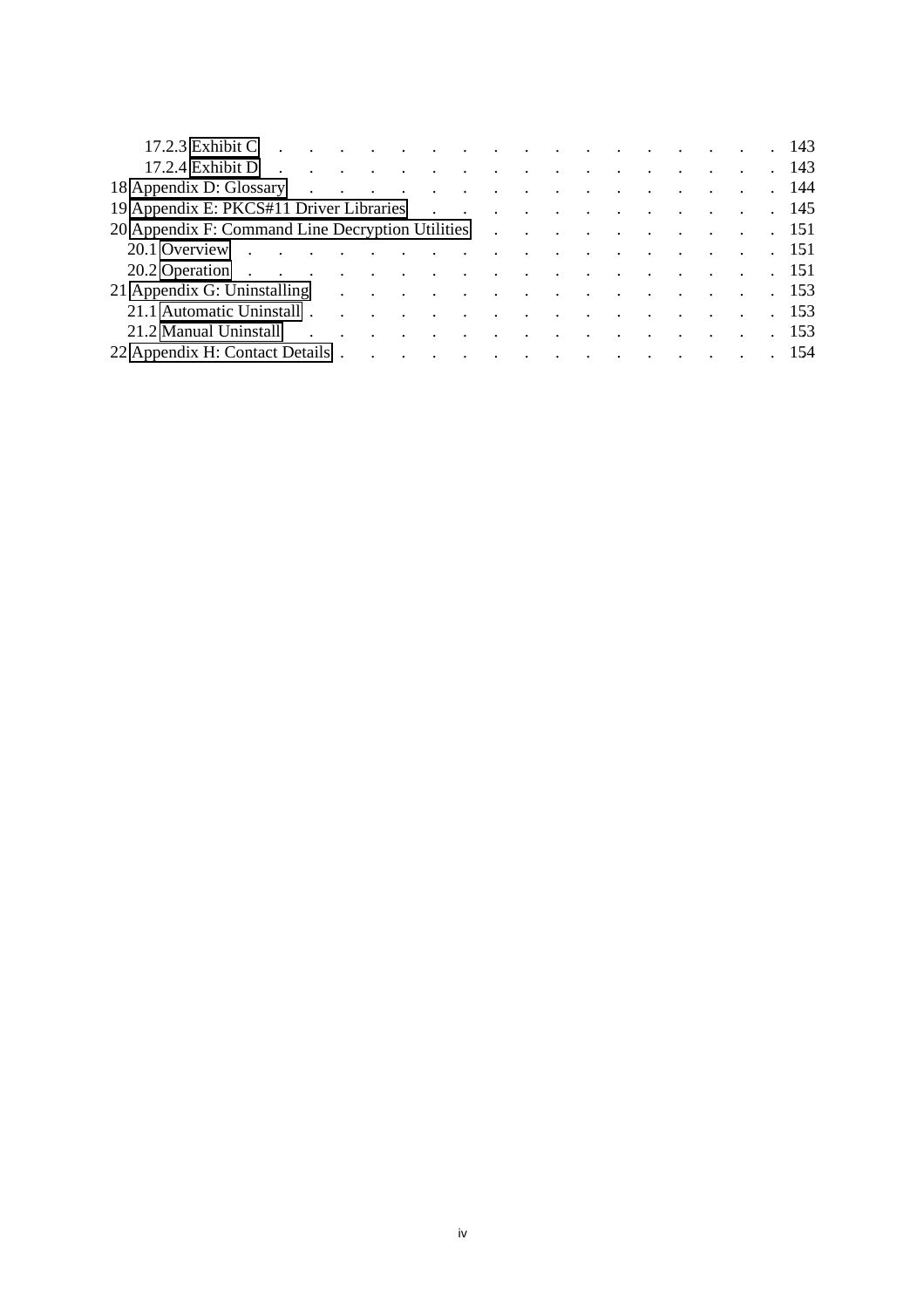# <span id="page-6-0"></span>**1 Introduction**

This software allows FreeOTFE (and Linux) encrypted volumes to be mounted on MS Windows PCs, and their contents accessed (both reading and writing) via a Windows Explorer-style user interface.

Unlike *all other* disk encryption systems, FreeOTFE Explorer does *not* need any device drivers to be installed on the computer it is run on, making it *perfect* for use with USB drives (and other removable media), where volumes need to be accessed on PCs where FreeOTFE hasn't been installed, and administrator rights are not available to the user in order to start FreeOTFE in "portable mode". For example, in Internet Cafés (AKA Cybercafés), where PCs are available for use, but only as a "standard" user.

FreeOTFE Explorer is *fully* compatible with both FreeOTFE and FreeOTFE4PDA volumes, and runs on for MS Windows 2000/XP/Vista/Windows 7 PCs (both 32 and 64 bit)

# <span id="page-6-1"></span>**1.1 Features**

- **Driverless operation making it** *ideal* **for carrying your data securely on USB drives or other removable media**. (*No administrator rights are required* to carry out initial installation or start portably - unlike *all* other forms of disk encryption.)
- **Fully compatibile with FreeOTFE on-the-fly disk encryption**
- **Source code freely available**
- No installation needed
- Easy to use; full wizard included for creating new volumes
- Data encrypted on your PC can be read/written on your PDA, and vice versa
- Powerful: Supports numerous hash/encryption algorithms, and provides a greater level of flexibility than a number of other (including many commercial!) OTFE systems
- Available in English, Spanish, German, Italian, French, Czech, Japanese, Croatian, Greek and Russian - with support for other language translations
- Hash algorithms include: MD5, SHA-512, RIPEMD-320, Tiger and *many* more
- Cyphers include AES (256 bit), Twofish (256 bit), Blowfish (448 bit), Serpent (256 bit) and *many* more
- Cypher modes supported include XTS, LRW and CBC (including XTS-AES-128 and XTS-AES-256)
- Security tokens/smartcards supported for extra (optional) security
- Linux compatibility (Cryptoloop "losetup", dm-crypt and LUKS supported)
- "Hidden" volumes may be concealed within other encrypted volumes, providing "plausible deniability"
- Encrypted volumes have no "signature" to allow them to be identified as such
- Encrypted volumes can be either file or partition based.
- Modular design allowing 3rd party drivers to be created, incorporating new hash/cypher algorithms
- $\bullet$  Supports password salting (up to 512 bits), reducing the risks presented by dictionary attacks.
- Allows users to backup and restore the critical areas of volume files.
- Keyfile support included; store volumes and their associated metadata separately.
- Volume file timestamps and attributes are reset after dismounting, increasing "plausible deniability"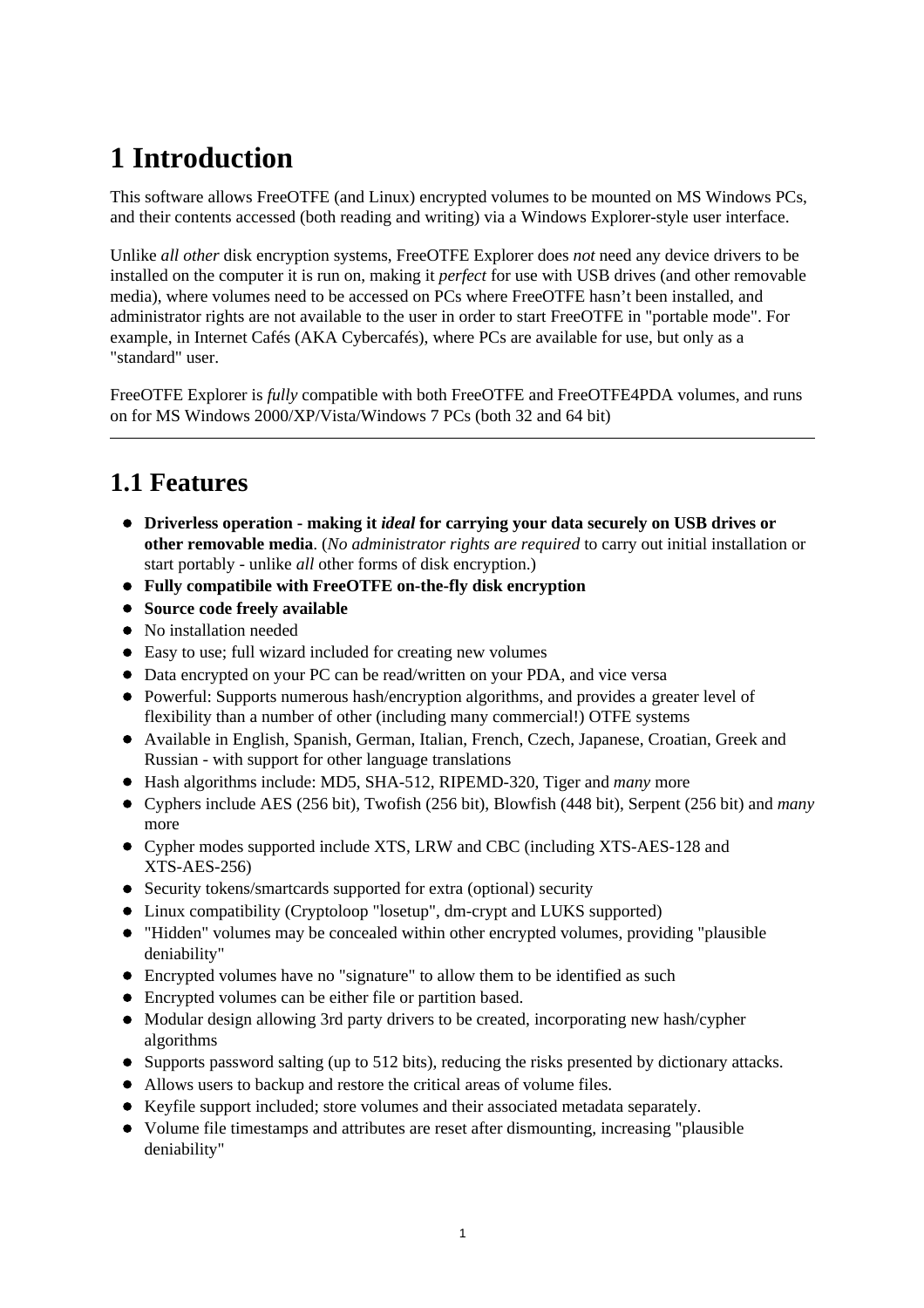- Supports volumes files up to 2^63 bytes (8388608 TB)
- Comprehensive documentation
- *Plus more...!*

Screenshots of FreeOTFE Explorer are [available](http://www.FreeOTFE.org/screenshots_pc_explorer.html) 

Cyphers included:

| <b>Cypher</b>     | <b>Key length</b><br>(in bits) | <b>Block</b><br>Length (in<br>bits) | <b>Modes</b>            | <b>Source Library</b>   | <b>Comments</b>                       |
|-------------------|--------------------------------|-------------------------------------|-------------------------|-------------------------|---------------------------------------|
| <b>AES</b>        | 128                            | 128                                 | <b>CBC/XTS</b>          | Dr. Brian R.<br>Gladman | XTS version aka<br>XTS-AES-128        |
| <b>AES</b>        | 192                            | 128                                 | <b>CBC/XTS</b>          | Dr. Brian R.<br>Gladman |                                       |
| <b>AES</b>        | 256                            | 128                                 | CBC/XTS                 | Dr. Brian R.<br>Gladman | XTS version aka<br>XTS-AES-256        |
| <b>AES</b>        | 128                            | 128                                 | CBC/LRW/XTS LibTomCrypt |                         | XTS version aka<br>XTS-AES-128        |
| <b>AES</b>        | 192                            | 128                                 | CBC/LRW/XTS LibTomCrypt |                         |                                       |
| <b>AES</b>        | 256                            | 128                                 | <b>CBC/LRW/XTS</b>      | LibTomCrypt             | XTS version aka<br>XTS-AES-256        |
| Blowfish          | 128                            | 64                                  | <b>CBC</b>              | LibTomCrypt             |                                       |
| Blowfish          | 160                            | 64                                  | <b>CBC</b>              | LibTomCrypt             |                                       |
| Blowfish 192      |                                | 64                                  | <b>CBC</b>              | LibTomCrypt             |                                       |
| Blowfish $256$    |                                | 64                                  | <b>CBC</b>              | LibTomCrypt             |                                       |
| Blowfish $ 448$   |                                | 64                                  | <b>CBC</b>              | LibTomCrypt             |                                       |
| CAST <sub>5</sub> | 128                            | 64                                  | <b>CBC</b>              | LibTomCrypt             | aka CAST-128                          |
| CAST <sub>6</sub> | 128                            | 128                                 | <b>CBC</b>              | Dr. Brian R.<br>Gladman | aka CAST-256                          |
| CAST <sub>6</sub> | 160                            | 128                                 | <b>CBC</b>              | Dr. Brian R.<br>Gladman | aka CAST-256                          |
| CAST <sub>6</sub> | 192                            | 128                                 | <b>CBC</b>              | Dr. Brian R.<br>Gladman | aka CAST-256                          |
| CAST <sub>6</sub> | 224                            | 128                                 | <b>CBC</b>              | Dr. Brian R.<br>Gladman | aka CAST-256                          |
| CAST <sub>6</sub> | 256                            | 128                                 | <b>CBC</b>              | Dr. Brian R.<br>Gladman | aka CAST-256                          |
| <b>DES</b>        | 64                             | 64                                  | <b>CBC</b>              | LibTomCrypt             |                                       |
| 3DES              | 192                            | 64                                  | CBC                     | LibTomCrypt             | Standard encrypt,<br>decrypt, encrypt |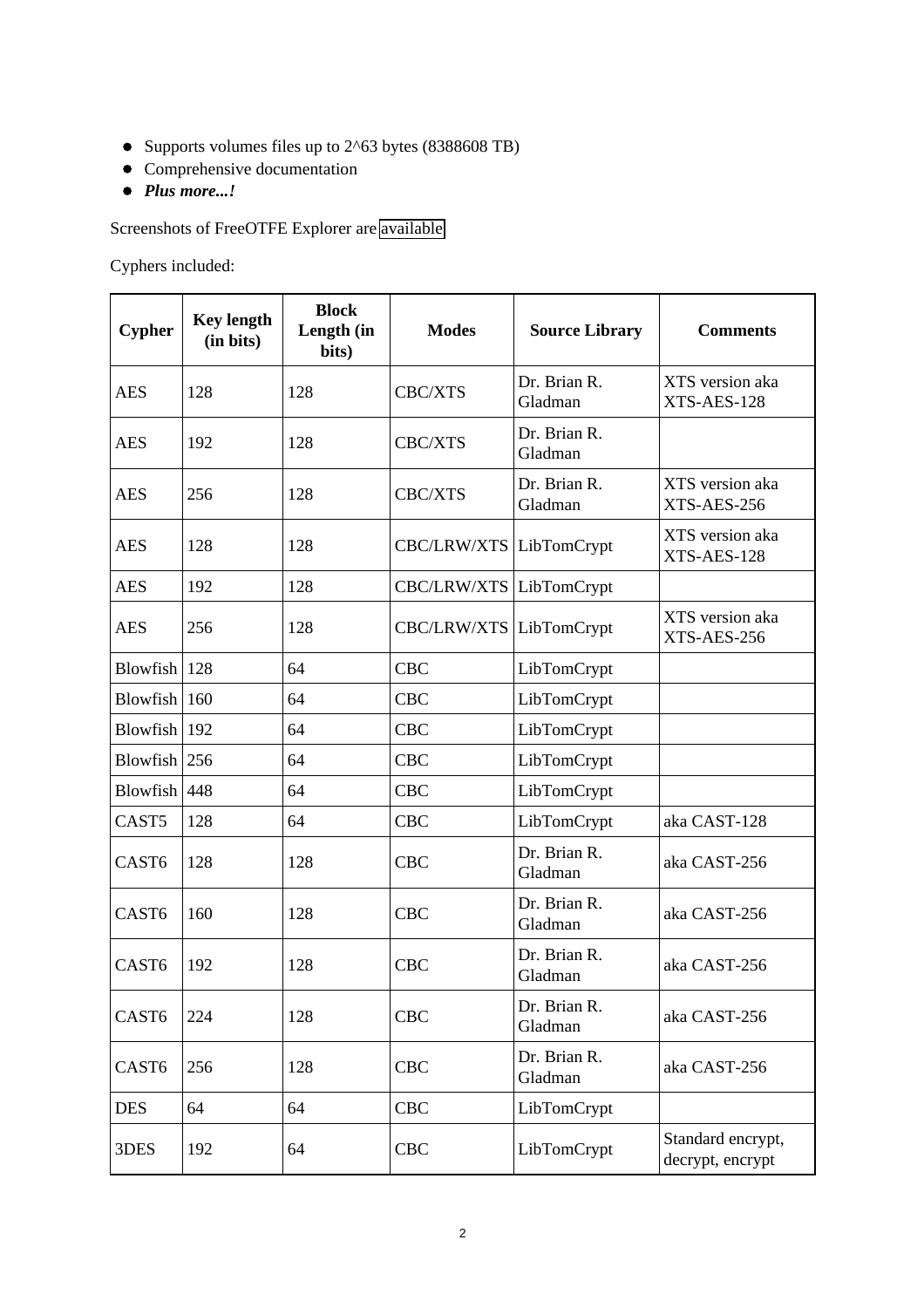| <b>MARS</b> | 128              | 128        | CBC/XTS                 | Dr. Brian R.<br>Gladman                    |                  |
|-------------|------------------|------------|-------------------------|--------------------------------------------|------------------|
| <b>MARS</b> | 192              | 128        | CBC/XTS                 | Dr. Brian R.<br>Gladman                    |                  |
| <b>MARS</b> | 256              | 128        | CBC/XTS                 | Dr. Brian R.<br>Gladman                    |                  |
| Null        | $\boldsymbol{0}$ | (variable) | n/a                     | n/a                                        |                  |
| $RC-6$      | 128              | 128        | CBC/XTS                 | Dr. Brian R.<br>Gladman                    |                  |
| $RC-6$      | 192              | 128        | CBC/XTS                 | Dr. Brian R.<br>Gladman                    |                  |
| $RC-6$      | 256              | 128        | <b>CBC/XTS</b>          | Dr. Brian R.<br>Gladman                    |                  |
| $RC-6$      | 128              | 128        | CBC/LRW/XTS LibTomCrypt |                                            |                  |
| $RC-6$      | 192              | 128        | CBC/LRW/XTS             | LibTomCrypt                                |                  |
| $RC-6$      | 256              | 128        | <b>CBC/LRW/XTS</b>      | LibTomCrypt                                |                  |
| $RC-6$      | 1024             | 128        | CBC/LRW/XTS             | LibTomCrypt                                |                  |
| Serpent     | 128              | 128        | CBC/XTS                 | Dr. Brian R.<br>Gladman                    |                  |
| Serpent     | 192              | 128        | CBC/XTS                 | Dr. Brian R.<br>Gladman                    |                  |
| Serpent     | 256              | 128        | CBC/XTS                 | Dr. Brian R.<br>Gladman                    |                  |
| Twofish     | 128              | 128        | CBC/XTS                 | Dr. Brian R.<br>Gladman                    |                  |
| Twofish     | 192              | 128        | CBC/XTS                 | Dr. Brian R.<br>Gladman                    |                  |
| Twofish     | 256              | 128        | CBC/XTS                 | Dr. Brian R.<br>Gladman                    |                  |
| Twofish     | 128              | 128        | CBC                     | Hi/fn and<br>Counterpane<br>Systems        | x86 systems only |
| Twofish     | 192              | 128        | CBC                     | Hi/fn and<br>Counterpane<br>Systems        | x86 systems only |
| Twofish     | 256              | 128        | CBC                     | Hi/fn and<br>Counterpane<br><b>Systems</b> | x86 systems only |
| Twofish     | 128              | 128        | CBC/LRW/XTS             | LibTomCrypt                                |                  |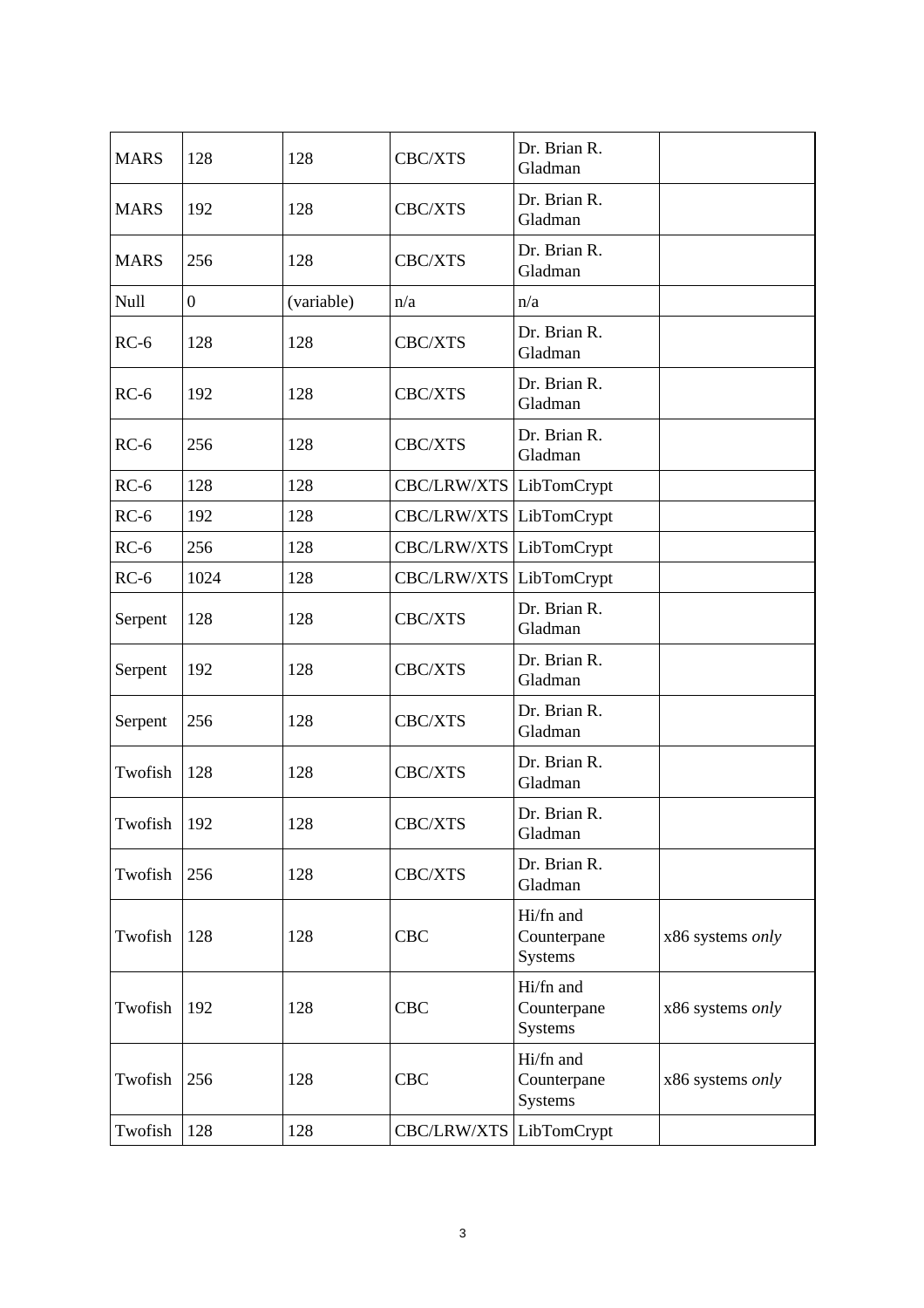| $\vert$ Twofish $\vert$ 192 |            | 128        | CBC/LRW/XTS LibTomCrypt |     |  |
|-----------------------------|------------|------------|-------------------------|-----|--|
| Twofish $ 256 $             |            | 128        | CBC/LRW/XTS LibTomCrypt |     |  |
| <b>XOR</b>                  | (variable) | (variable) | n/a                     | n/a |  |

Hash algorithms included:

| Hash                                 | <b>Hash Length (in</b><br>bits) | <b>Block Length (in</b><br>bits) | <b>Source</b><br>Library |
|--------------------------------------|---------------------------------|----------------------------------|--------------------------|
| MD2                                  | 128                             | 128                              | LibTomCrypt              |
| MD4                                  | 128                             | 512                              | LibTomCrypt              |
| MD <sub>5</sub>                      | 128                             | 512                              | LibTomCrypt              |
| Null                                 | (variable)                      | (variable)                       | n/a                      |
| RIPEMD-128                           | 128                             | 512                              | LibTomCrypt              |
| RIPEMD-160                           | 160                             | 512                              | LibTomCrypt              |
| RIPEMD-160 (Linux; Twice, with<br>A) | 320                             | 512                              | LibTomCrypt              |
| RIPEMD-256                           | 256                             | 512                              | LibTomCrypt              |
| RIPEMD-320                           | 320                             | 512                              | LibTomCrypt              |
| $SHA-1$                              | 160                             | 512                              | LibTomCrypt              |
| <b>SHA-224</b>                       | 224                             | 512                              | LibTomCrypt              |
| <b>SHA-256</b>                       | 256                             | 512                              | LibTomCrypt              |
| <b>SHA-384</b>                       | 384                             | 1024                             | LibTomCrypt              |
| <b>SHA-512</b>                       | 512                             | 1024                             | LibTomCrypt              |
| Tiger                                | 192                             | 512                              | LibTomCrypt              |
| Whirlpool                            | 512                             | 512                              | LibTomCrypt              |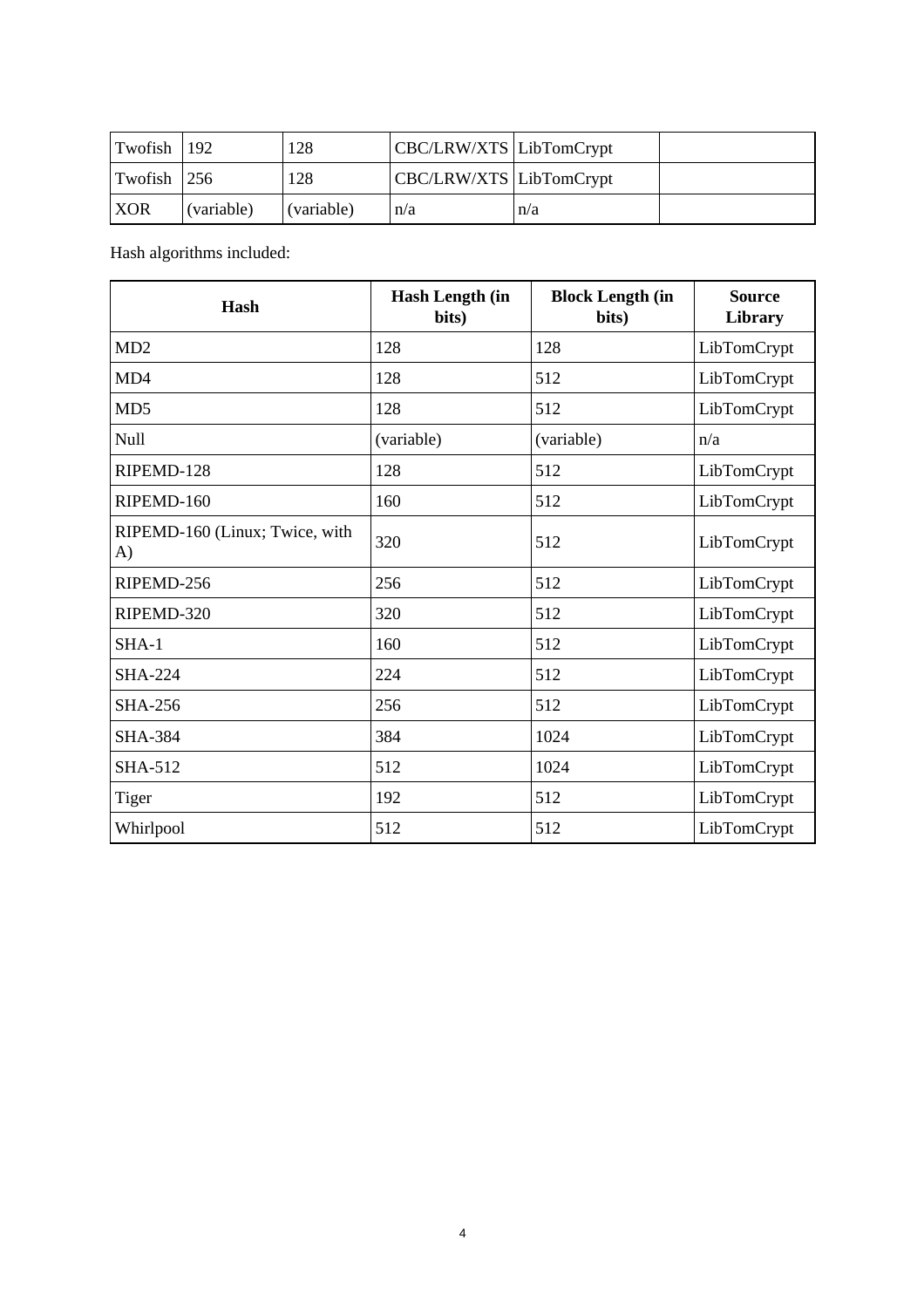# <span id="page-10-0"></span>**2 Download**

The latest release of FreeOTFE Explorer, together with its source code, may be downloaded from the official site at:<http://www.FreeOTFE.org/download.html>

PGP, MD5 and SHA-1 signatures for this software may also be found on the above WWW site.

If you would like to build your own copy of FreeOTFE Explorer, you will also need the SDeanComponents package (required for building the GUI), which may be downloaded from: <http://www.SDean12.org/SDeanComponents.htm>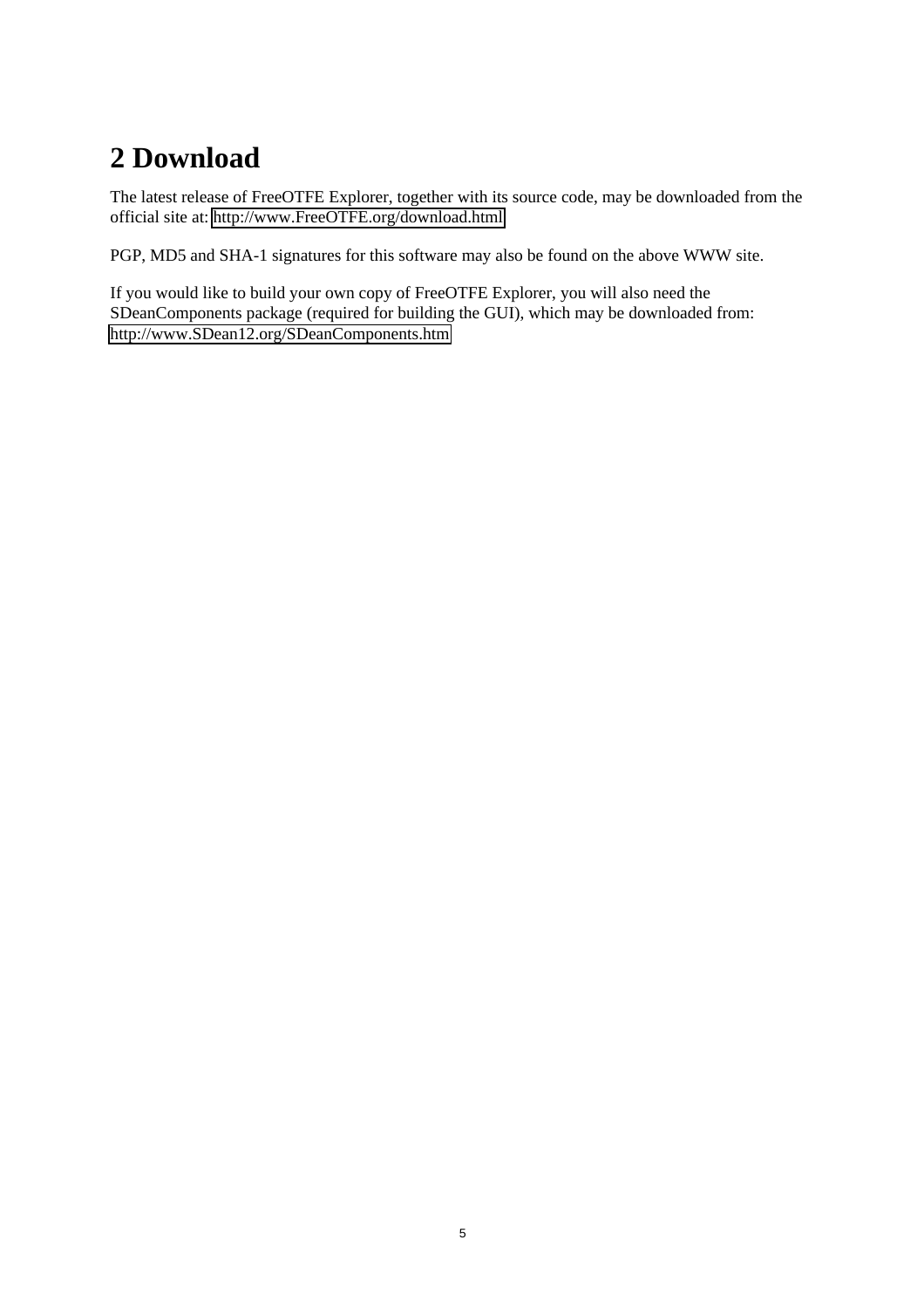## <span id="page-11-1"></span><span id="page-11-0"></span>**3.1 Automatic installation**

- 1. Download the "installer" version of FreeOTFE Explorer, and run the executable.
- 2. After prompting you for some simple details, FreeOTFE Explorer will be automatically installed on your PC.

# <span id="page-11-2"></span>**3.2 Manual installation**

- 1. Uncompress the release ZIP to where you would like the software installed.
- 2. Create shortcuts to "FreeOTFEExplorer.exe" if required.

These steps will install and setup a FreeOTFE Explorer in a minimalist installation. With these steps complete, you may now use FreeOTFE Explorer to create and mount FreeOTFE and Linux encrypted volumes.

## <span id="page-11-3"></span>**3.2.1 Upgrading from a Previous Version**

Because of potential changes within the driver API, you must ensure that you completely uninstall your existing FreeOTFE Explorer installation before installing and using the latest version. Please see the section on uninstalling for details on how to do this.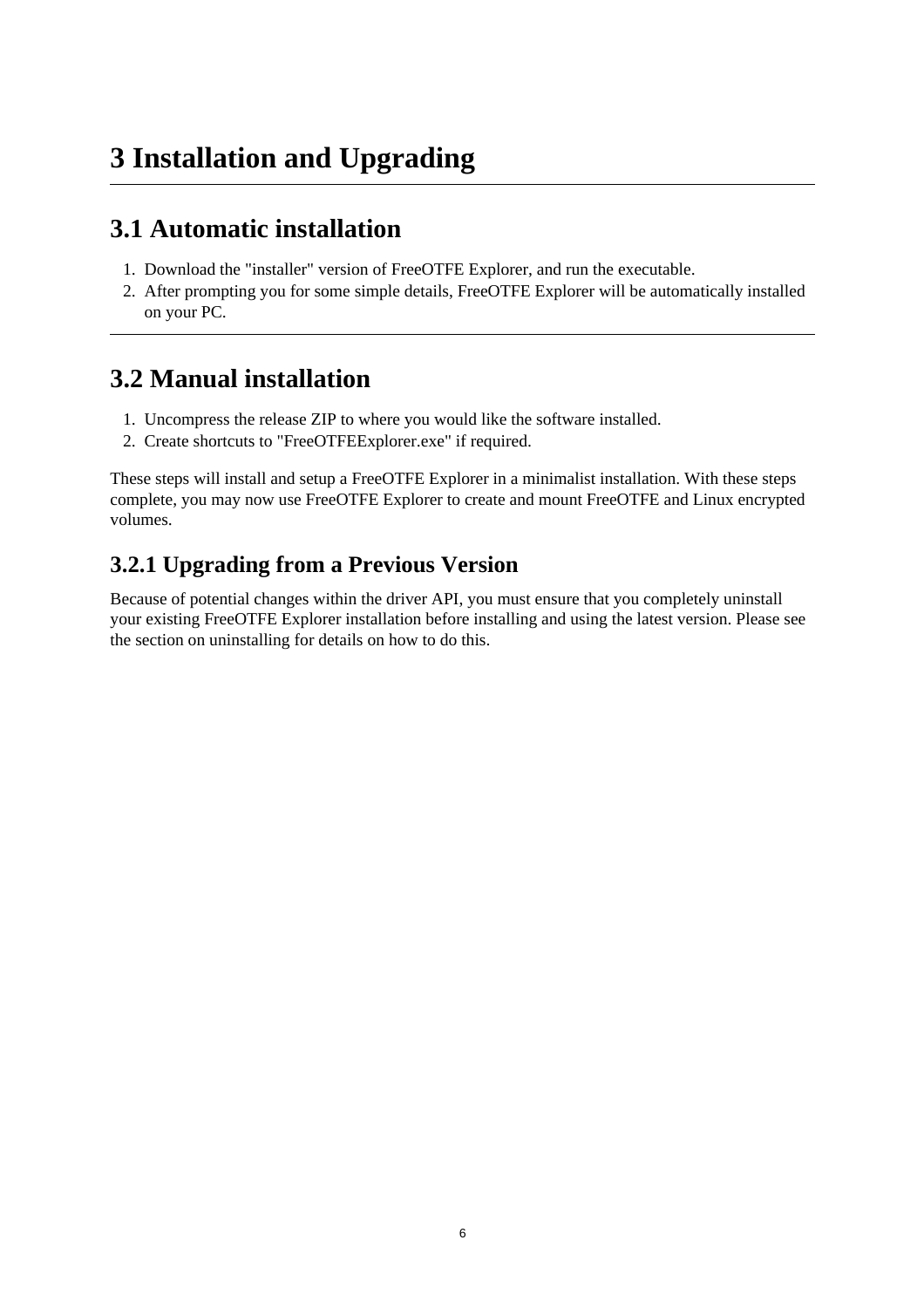# <span id="page-12-0"></span>**4 Getting Started Guide**

Pretty much everything in FreeOTFE Explorer works as it seems, and should be fairly self explanatory. If there's anything you're not too sure of, most times an educated guess will give you the right answer.

# <span id="page-12-1"></span>**4.1 Installation**

Before FreeOTFE Explorer can be used, it must first either be installed.

Please see the section on Installation and Upgrading for instructions on how to do this.

# <span id="page-12-2"></span>**4.2 Using FreeOTFE Explorer**

Once FreeOTFE Explorer is installed, securing your data is simple:

- 1. Create a volume to store your encrypted data on (or several, if you choose!)
- 2. Mount the volume created.
- 3. Files and directories may then be stored in, or extracted from your mounted volume.

*Anything* and *everything* stored on the mounted volume (documents, pictures, videos, software whatever you like) will be automatically encrypted and stored within the volume you created, at the point that it's stored.

The encryption process is totally transparent to the user, and is carried out on-the-fly as data is written to the volume. Similarly, decryption is carried out transparently when data is read from it.

You can drag files and folders onto the mounted volume FreeOTFE Explorer to store them.

4. To secure your data, simply dismount the drive, or close FreeOTFE Explorer. At that point, the encryption/decryption key is overwritten in memory - making your data totally inaccessable until the password (and other parameters, if needed) are supplied, and the volume is mounted again.

The following sections give more detailed instructions on how do carry out each of these steps.

### <span id="page-12-3"></span>**4.3 Creating a new volume**

In order to use FreeOTFE Explorer, you must first create a "disk image" (called a "volume") to represent your virtual drive.

This is a fairly straightforward process, and consists of using FreeOTFE Explorer to create a large file (or setup a partition) on your computer's hard drive.

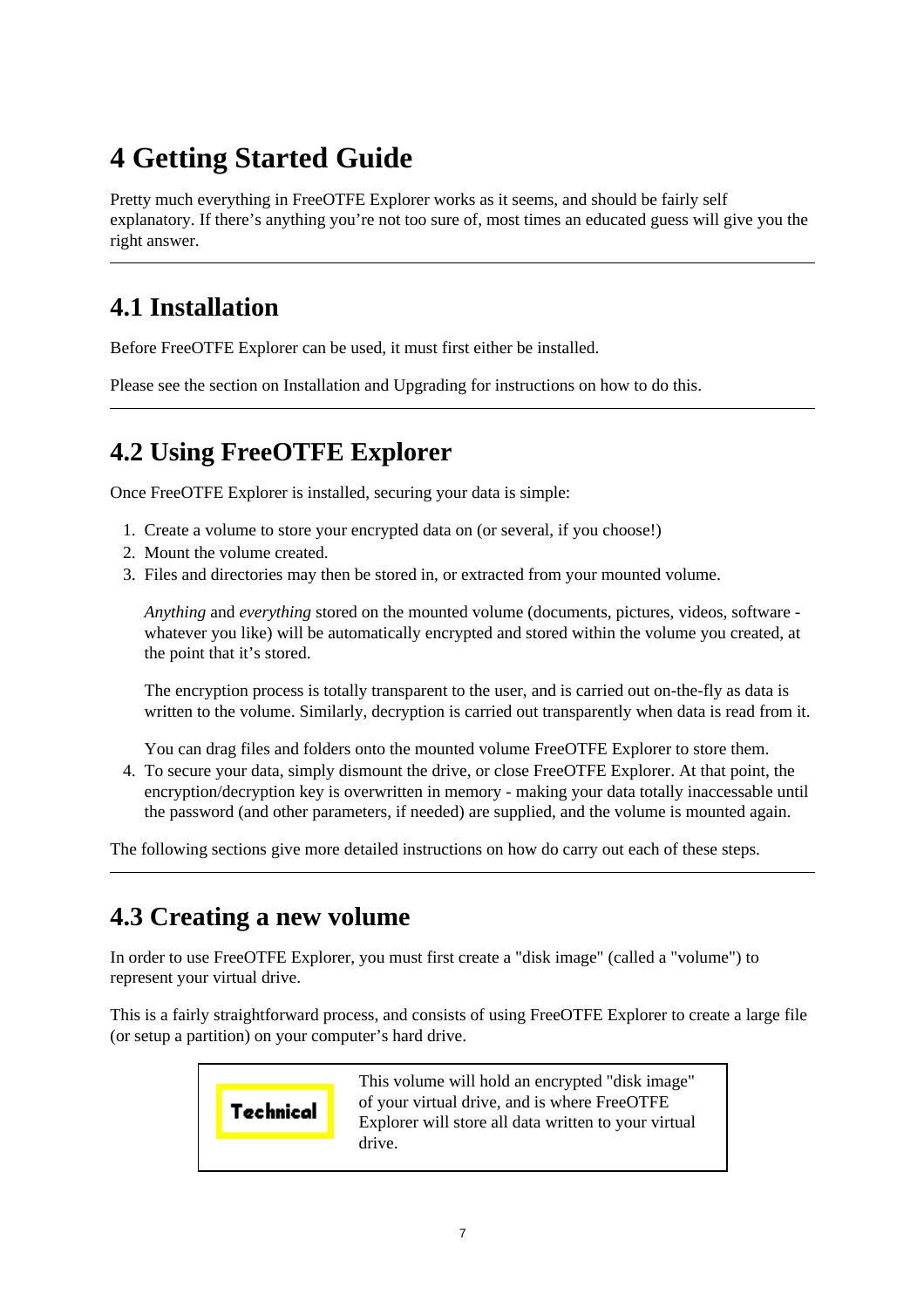This file (or partition) can subsequently be "mounted" within FreeOTFE Explorer - anything stored to which will be automatically encrypted before being written to volume file.

To create a new volume, select "File | New..." menuitem to display the "new volume wizard", which will guide you through the process in a series of simple steps.



*New volume wizard*

When prompted to select between creating a file or partition based volume, new users should select "File". This is the safer of the two options - partition based volumes are intended for more advanced users.

Some users who are unfamiliar with disk encryption systems may not understand all of the options they are presented with. If you feel that you are in this position, you should probably simply accept the default values you are presented with, which will give you a volume that will be secure enough for your needs.

FreeOTFE Explorer is a highly flexible system that caters for both novice and advanced users alike; many of the options that the volume creation wizard provides you with are intended for more advanced users who understand the implications of the options provided (e.g. storing a volume's CDB separately to the volume file it relates to), and how they operate.



You may want to create and use multiple volumes; one to store work related files, one for personal files, etc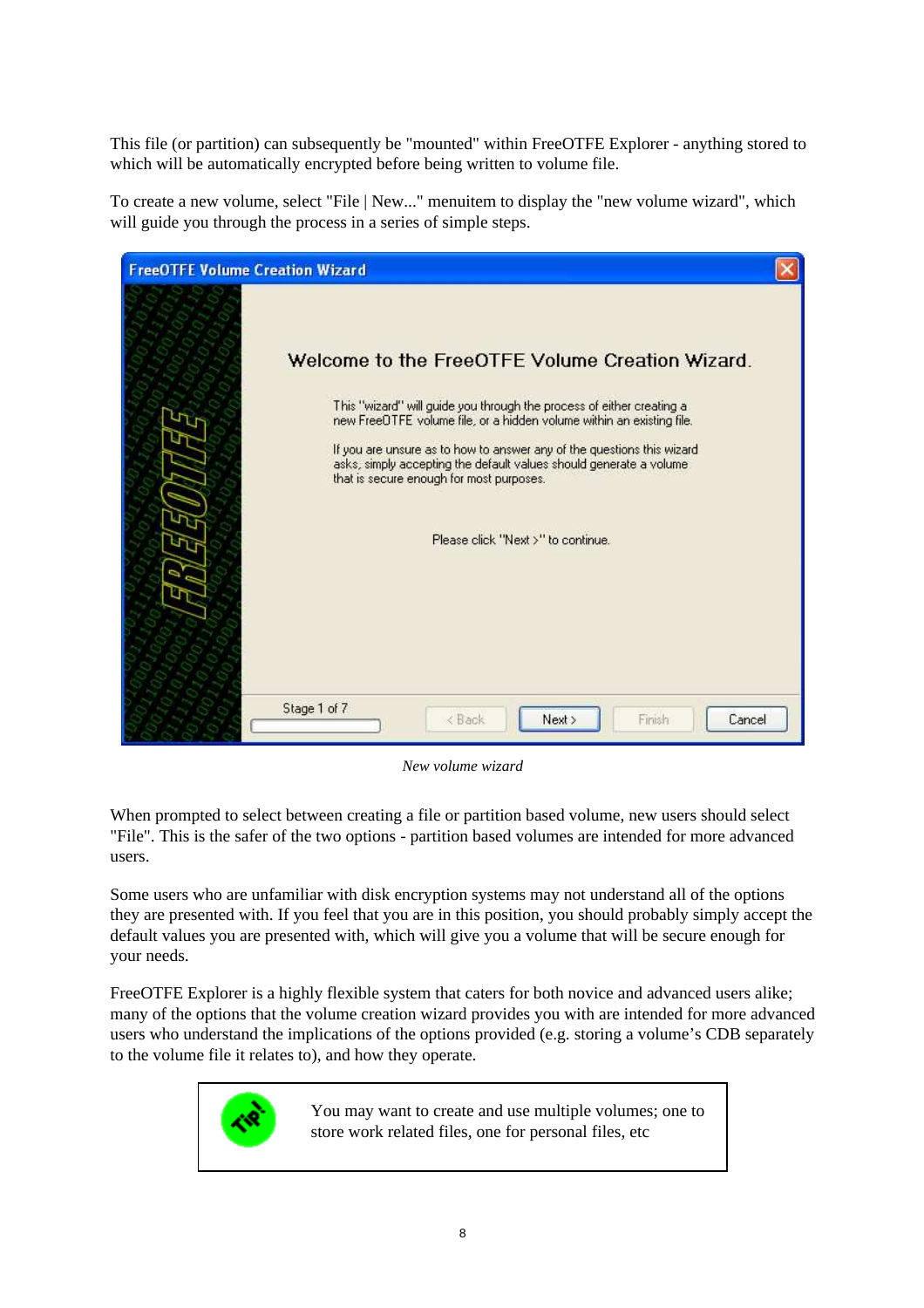<span id="page-14-0"></span>

Do not simply copy an existing volume file to create a new one - even if you change the password on the "new" volume. If you do this, both volumes will have the same encrypted master key, which reduces the amount of security offered.

# **4.4 Mounting volumes**

Once you have created a volume, it must be "mounted" in order for it to accessed via FreeOTFE Explorer.

Select "File | Mount file..." menuitem to mount a file based volume, or "File | Mount partition..." to mount a partition based volume.

You will then be prompted to select which volume you wish to mount; do so, and click "OK" to display the password entry dialog.

| <b>FreeOTFE Key Entry</b> |                       |   |        |           |
|---------------------------|-----------------------|---|--------|-----------|
| Security details:         |                       |   |        |           |
| Password:                 |                       |   |        |           |
| Keyfile:                  | $\odot$ File:         |   |        | $\ddotsc$ |
|                           | $Q$ PKCS#11:          |   | $\sim$ |           |
| Drive:                    | Use default           | v |        |           |
|                           | $\Box$ Mount readonly |   |        |           |
| Advanced >>               |                       |   | 0K     | Cancel    |

*Password entry dialog*

Enter your volume's password, and click "OK". If the correct password has been entered, the volume will be mounted and shown in the main FreeOTFE Explorer window.



To reduce the time taken FreeOTFE Explorer spends mounting volumes, see the FAQ How can I speed FreeOTFE up when mounting my volumes?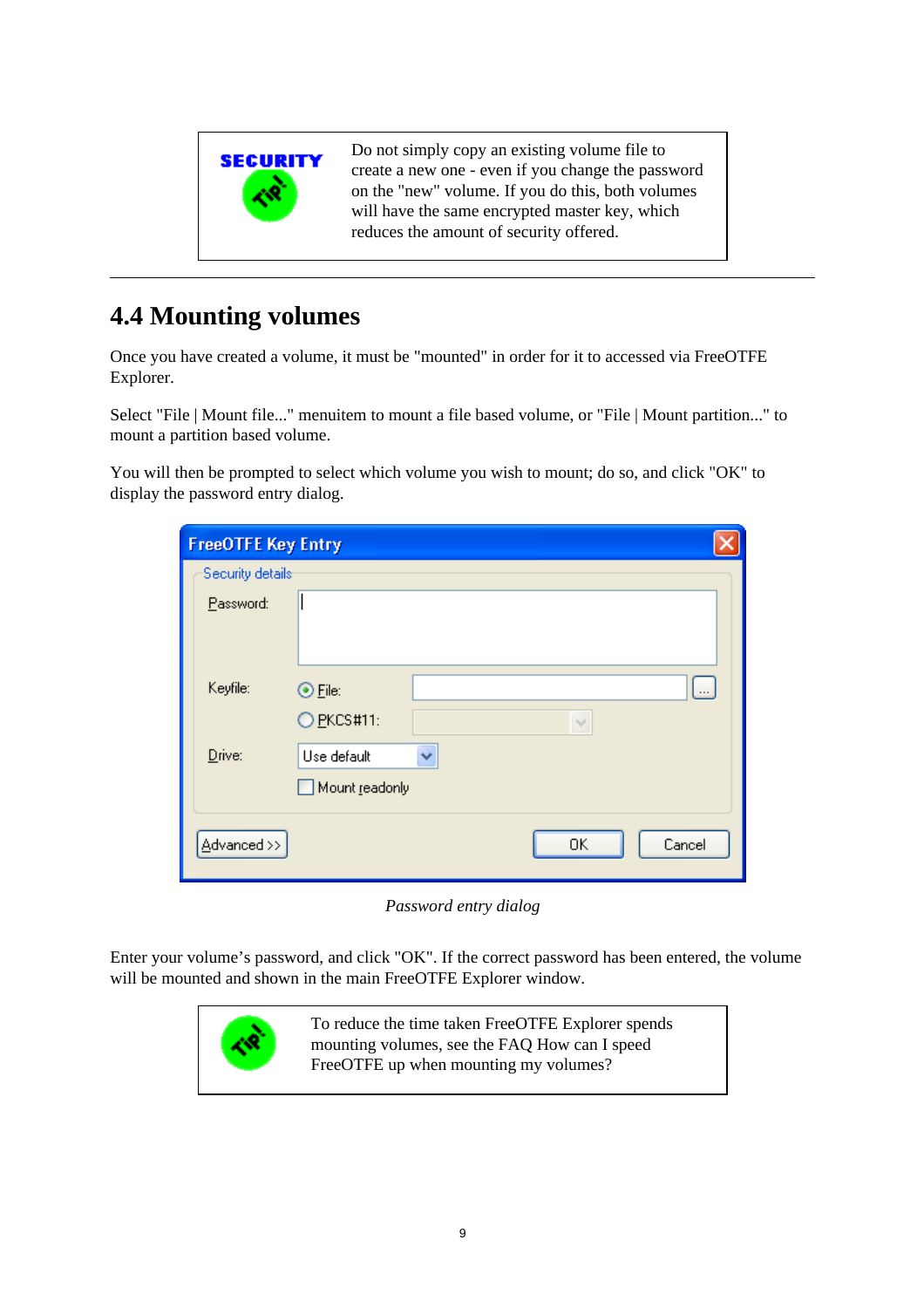<span id="page-15-0"></span>

To increase security, it is recommended that after a volume is formatted, it is overwritten with random data. However, this process can take some time and may be skipped if required. See section on plausible deniability for further details

Once mounted, files and folders can be stored and extracted from an encrypted volume, which will be transparently encrypted and decrypted as and when needed.



You can run more than one instance of FreeOTFE Explorer running at the same time to mount multiple volumes at the same time

# **4.5 Storing files in a volume**

Once mounted, files and folders may be stored within an encrypted volume, by either:

- Selecting "Edit | Store" followed by either "File" or "Folder" from the main menu
- Clicking the "Store" icon on the toolbar, and selecting either "File" or "Folder" from the menu displayed
- Rightclicking on the main window to display the context menu, and selecting "Store" followed by either "File" or "Folder"
- Dragging files or folders from MS Windows Explorer and dropping them onto the main FreeOTFE Explorer window



After storing files/folders in a encrypted volume, use a file overwriter to overwrite the original copy, making them unrecoverable and leaving the only remaining copy securely encrypted within the volume.

# **4.6 Extracting files from a volume**

Once mounted, files and folders stored within an encrypted volume may be extracted to the local hard disk by selecting the items to be extracted, and either:

- Selecting "Edit | Extract" from the main menu
- Clicking the "Extract" icon on the toolbar
- Rightclicking on the main window to display the context menu, and selecting "Extract"

Extracting files/folders from an encrypted volume will not remove them from the volume, but simply makes a *copy* of them to the computers local disk.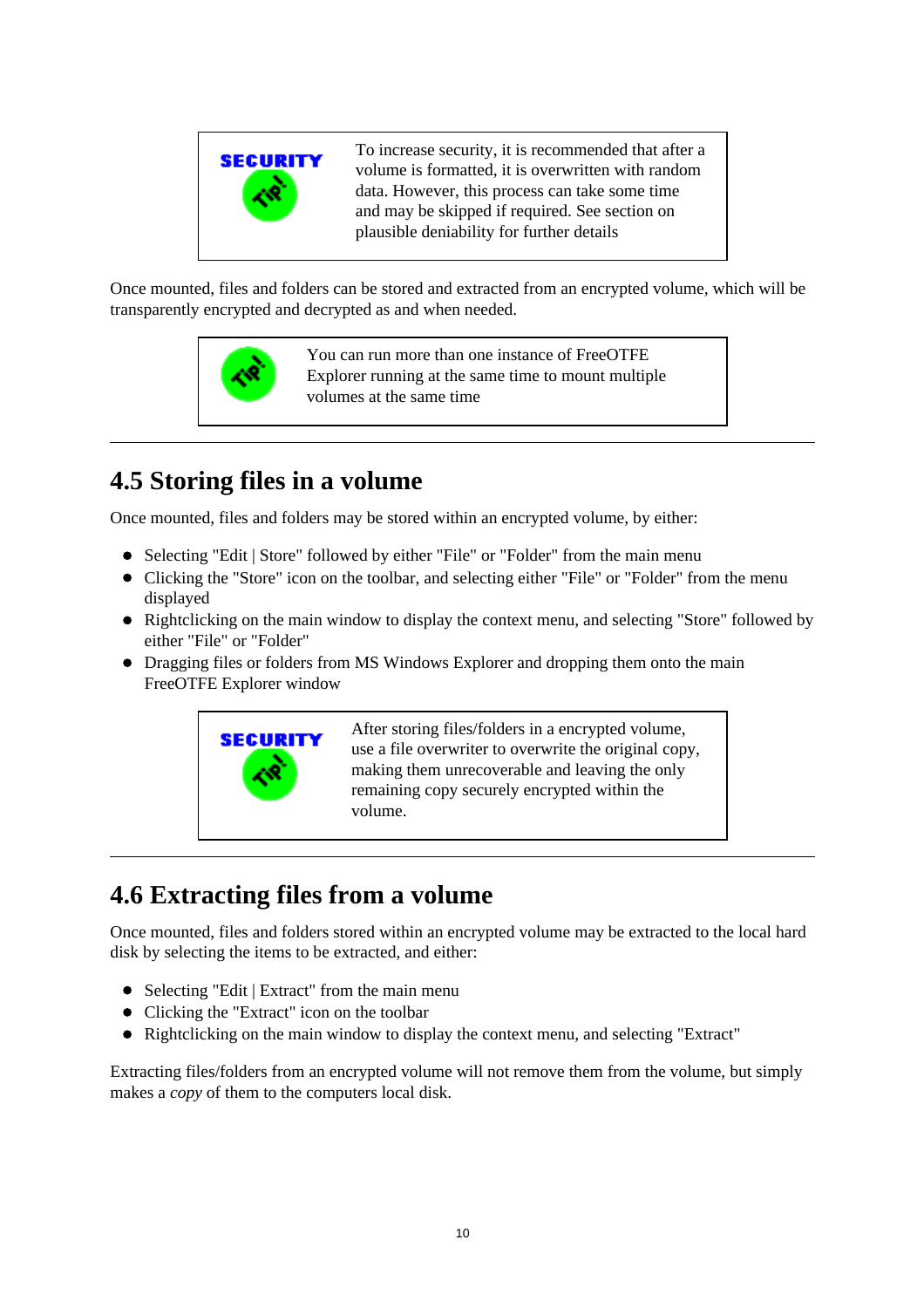# <span id="page-16-0"></span>**4.7 Dismounting volumes**

Once you have finished using your secured volume, it should be "dismounted". This will remove access to it, and wipe any sensitive information FreeOTFE Explorer has stored in the computers memory.

Click the "File | Dismount" menuitem; or the toolbar icon.

## <span id="page-16-1"></span>**4.8 Changing a volume's password**

To change a volume's password (or a keyfile's password), select the "Tools | Change volume/keyfile password/details..." to display the "change password wizard", which will guide you through the process in a series of simple steps.

Note that volumes must be *dismounted* first before they can be modified in this way.



You may also change certain volume/keyfile details via this wizard; for example, the default drive letter which the volume will normally be mounted as. Advanced users may also change more technical details, such as the length of salt used in encrypting the volume's CDB/keyfile

|           | In common with most disk encryption systems,<br>FreeOTFE Explorer uses an "encrypted master"<br>key" system to secure volumes.                                                                                                                                                                                                                                                                                                                                                                                                                                                                                                                                                                          |
|-----------|---------------------------------------------------------------------------------------------------------------------------------------------------------------------------------------------------------------------------------------------------------------------------------------------------------------------------------------------------------------------------------------------------------------------------------------------------------------------------------------------------------------------------------------------------------------------------------------------------------------------------------------------------------------------------------------------------------|
| Technical | Every FreeOTFE volume has its own "master"<br>encryption key" which is generated when the<br>volume is created. This master key is used to carry<br>out the actual encryption/decryption process used<br>to secure data stored within the volume.<br>A volume's master encryption key is, in turn,<br>encrypted with the (PBKDF2 processed) user's<br>password. As a consequence, FreeOTFE Explorer<br>doesn't need to decrypt and re-encrypt the entire<br>volume to change the user's password - only the<br>encrypted master encryption key. This makes<br>changing a volume/keyfile's password an<br>extremely quick, and risk free, operation when<br>compared to a complete volume re-encryption. |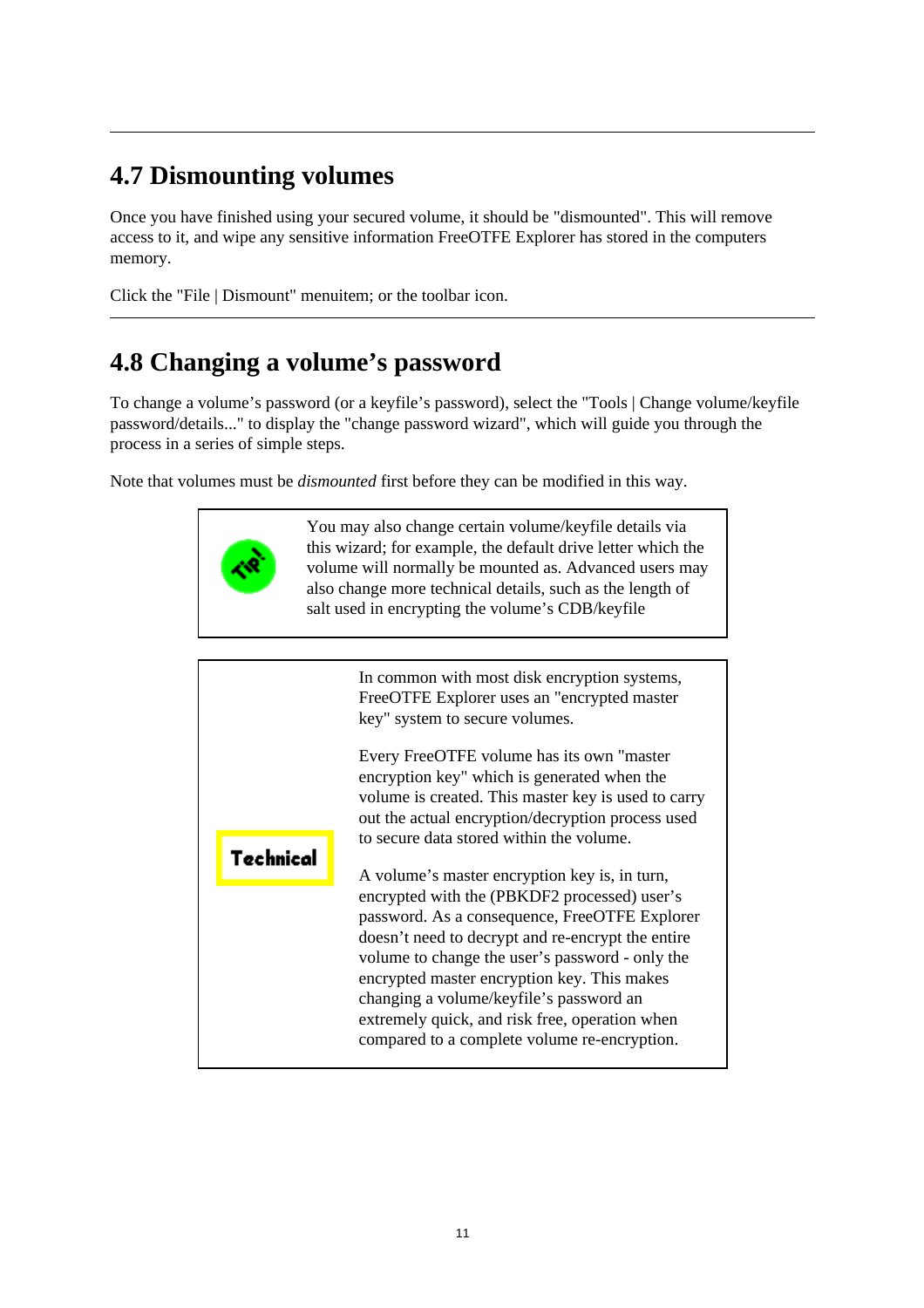# <span id="page-17-0"></span>**5 Advanced Topics**

# <span id="page-17-1"></span>**5.1 Keyfiles**

A "keyfile" is a small file (about 512 bytes) which can optionally be created for a volume, and contains a copy of the information required to mount a FreeOTFE volume. Keyfiles are encrypted based a user-supplied keyfile password, which must be supplied in order to use the keyfile.



More than one keyfile can be created for the same volume.

Keyfiles are useful as they allow critical information which is required in order to mount a particular volume to be stored separately to the volume which they relate to; on a floppy disk, or USB drive, for example - which would be too small to store the entire volume on. In this way, your volume may be stored on your computer, but the information required to access it can be stored in a physically more secure location (e.g. in a locked safe)

In a business environment, keyfiles may be used as a form of password recovery, or to reset forgotten passwords. When confidential information is held within a FreeOTFE volume, a keyfile can be created for that volume and stored in a safe location. Should the employee which normally uses the volume be unavailable, or cannot remember the volume's password, the volume may still be mounted using a keyfile that has was previously created for it (together with that keyfile's password) - even if the *volume's password* has been subsequently changed.

Keyfiles may also be used to provide multiple users with access to mount and use the same volume; each using a password of their own choosing.

Note: Keyfiles are *specific* to the volume they are created for! Although a keyfile for one volume may be able to successfully *mount* another volume, the virtual drive shown will appear to be unformatted the files within the volume will remain securely encrypted and unreadable.

### <span id="page-17-2"></span>**5.1.1 Creating a new keyfile**

To create a new volume, select "Tools | Create keyfile..." to display the "keyfile wizard", which will guide you through the process in a series of simple steps.

### <span id="page-17-3"></span>**5.1.2 Mounting a volume using a keyfile**

The process of mounting a volume using a keyfile is identical to the normal mount procedure, with the exceptions that:

- 1. The password used should be the *keyfile's* password, and *not the volume's password*.
- 2. The full path and filename of the keyfile should be entered as the "keyfile file"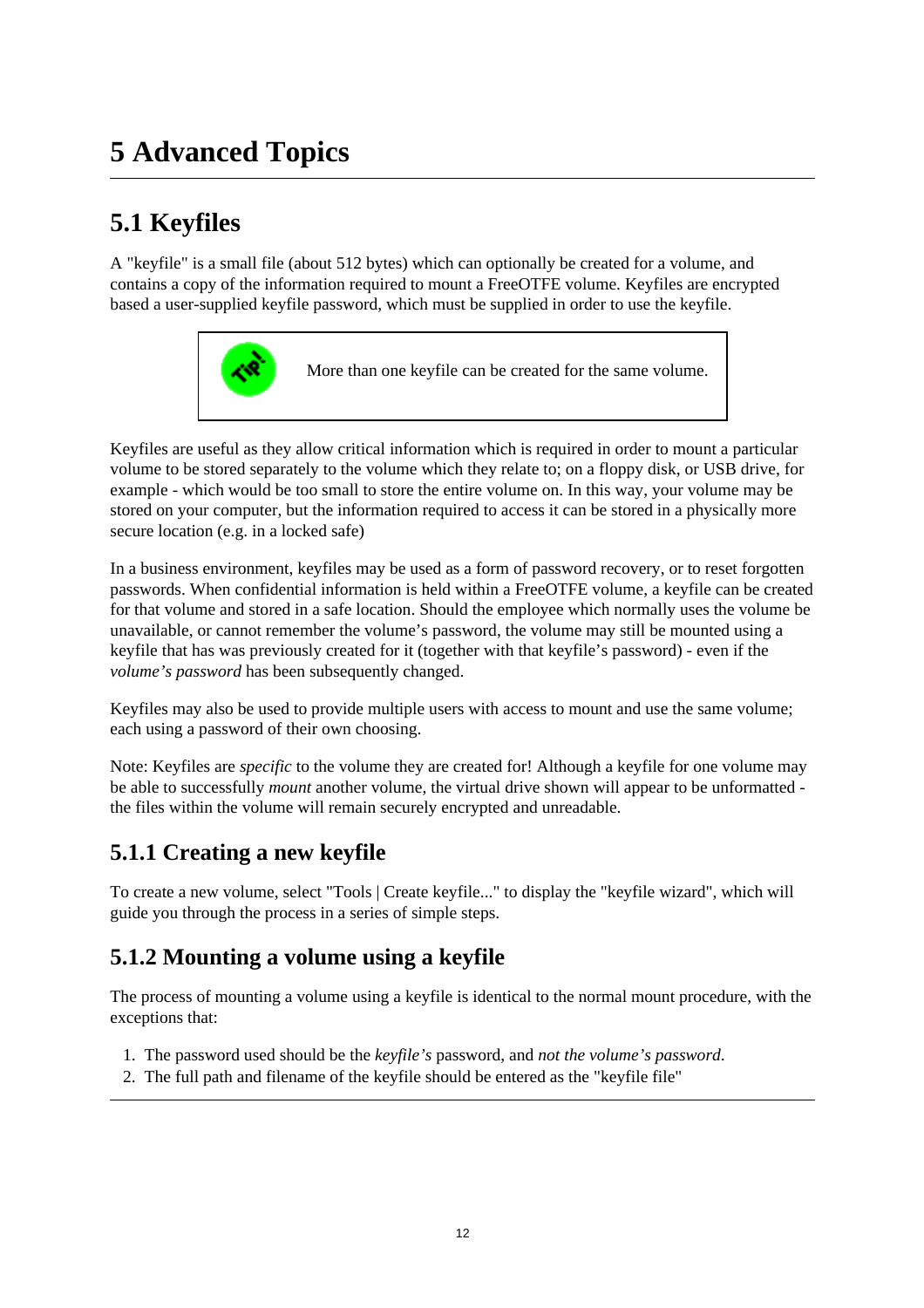# <span id="page-18-0"></span>**5.2 Creating Hidden Volumes**

FreeOTFE Explorer offers users the ability to create "hidden volumes" stored inside other "host" volumes.

To create a hidden volume:

- 1. If the volume you wish to create a hidden volume in is mounted, dismount it.
- 2. Start the volume creation wizard as normal (select "File | New..." from the main menu).
- 3. When prompted to select between creating a file or partition based volume, select "File" or "Partition", depending on whether the *host volume* you wish to use is file or partition based.
- 4. When prompted for the filename/partition to create your hidden volume on, select the *host* file/partition you wish to create the hidden volume inside.
- 5. The next step in the wizard will prompt you to enter an offset. The offset is the number of bytes from the start of the host volume where you wish the hidden volume to begin. Make sure that the offset you specify is large enough such that it does not overwrite any of the system areas of that host volume (e.g. the FAT), or files already written to it.
- 6. Continue with the volume creation wizard as normal.

To mount your hidden volume, proceed as if mounting the *host* volume, but when prompted to enter your password, click the "Advanced" button and enter the offset. (See the section on advanced password entry options).



Make sure you remember the value you enter for the offset value! For security reasons, FreeOTFE Explorer doesn't store this information anywhere, and so you will have to enter the same offset into the password entry dialog every time you wish to mount your hidden volume.



More than one hidden volume can be stored within the same host volume, by using different offsets

If you create a hidden volume within an existing volume, *be warned*: subsequently mounting and adding data to the *host* volume can potentially result in parts of the hidden volume being overwritten, and its data destroyed. This is by design, and increases the security of the hidden volume.

Please see the Plausible Deniability section for further information on the practical uses and considerations of hidden volumes.

# <span id="page-18-1"></span>**5.3 Volume Creation: Advanced Options**

At the end of the volume creation process, FreeOTFE Explorer will display a summary of the volume it is about to create. At this stage, more advanced options be configured for the new volume, by selecting the "Advanced..." button.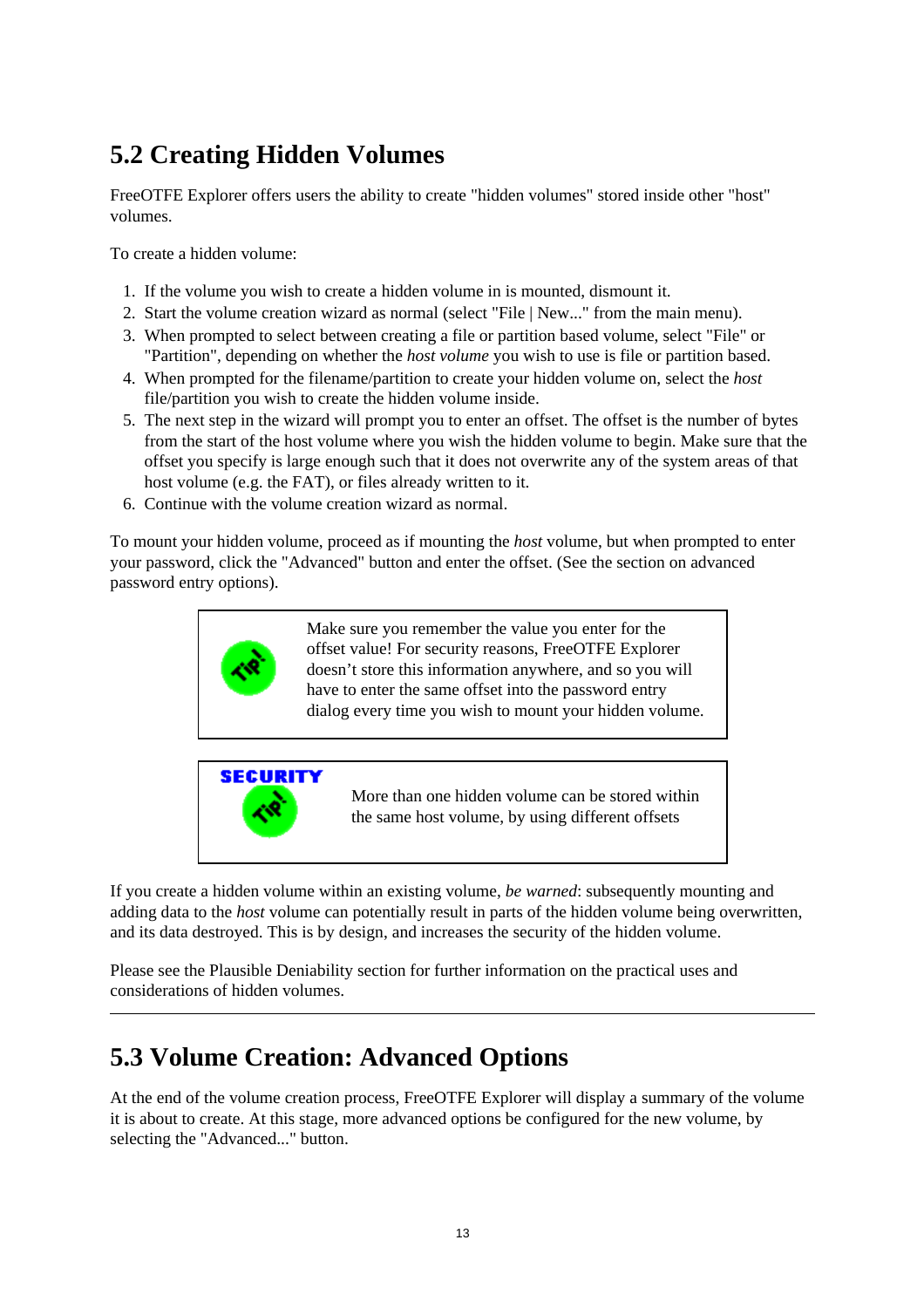| <b>Advanced Options</b>                                                                                                                                                                                                                                               |  |
|-----------------------------------------------------------------------------------------------------------------------------------------------------------------------------------------------------------------------------------------------------------------------|--|
| Key Iterations<br>Salt<br>Drive Letter   <br>CDB Location                                                                                                                                                                                                             |  |
| Please enter the number of PBKDF2 key iterations to be carried out on your<br>password to generate an encryption key                                                                                                                                                  |  |
| The higher the number, the greater the security offered - but the slower<br>mounting will be (especially if mounting the volume on a PDA)                                                                                                                             |  |
| Note: If this value is changed from its default, you will be required to enter it<br>value every time you mount your volume. For this reason it is recommended that<br>most users leave it at its default value, unless there is a particular need to do<br>otherwise |  |
| 2048<br>Key iterations:                                                                                                                                                                                                                                               |  |
|                                                                                                                                                                                                                                                                       |  |
| Cancel<br>ОK                                                                                                                                                                                                                                                          |  |

*Advanced volume creation options*

### <span id="page-19-0"></span>**5.3.1 Key Iterations**

Before the user's password is used to encrypt/decrypt the CDB, it is processed using PBKDF2 to increase security.

This tab allows the number of PBKDF2 iterations to be set by the user; higher values increase security, but will also increase the amount of time taken to mount the volume. This becomes more significant when mounting volumes on a PDA, which typically have slower CPUs.

The default number of key iterations is 2048.

#### <span id="page-19-1"></span>**5.3.2 Salt**

Before the user's password is used to encrypt/decrypt the CDB, it is processed using PBKDF2 to increase security.

Part of this processing involves the use of a random "salt" value, which reduces the risk of dictionary based attacks. This tab allows the length of the salt value (in bits) to be set by the user.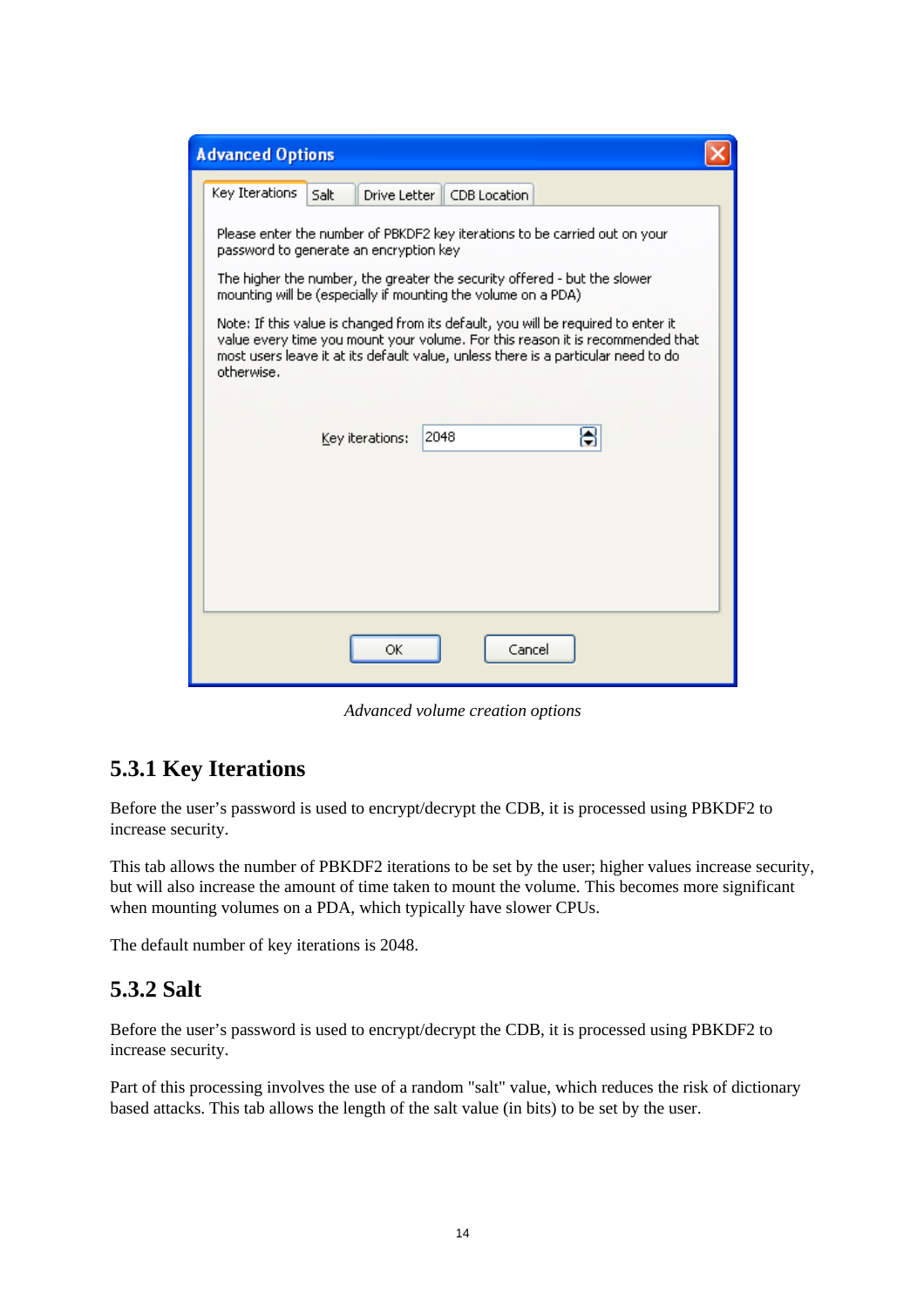*It should be noted that every time a volume which has a non-default (256 bit) salt length is mounted, the user must specify the correct salt length (unless using a keyfile; in which case the keyfiles salt length must be specified) by using the "Advanced" options available on the FreeOTFE Explorer password entry dialog.*

The default salt length is 256 bits. Any salt length entered must be a multiple of 8 bits.

### <span id="page-20-0"></span>**5.3.3 Drive Letter**

When mounting a volume using *FreeOTFE*, FreeOTFE will use the next available drive letter when mounting a volume.

This behaviour can be changed to use a specific drive letter on a volume-by-volume basis by setting it on this option.

The default setting here is "Use default"; use the next available drive letter

Note: If the chosen drive letter is in use at the time of mounting, the next free drive letter will be used

This setting has no effect on FreeOTFE Explorer, and it is only used when mounting volumes using FreeOTFE.

### <span id="page-20-1"></span>**5.3.4 CDB Location**

Normally, a volume's CDB will be stored as the first 512 bytes of the volume.

However, this does increase the size of the volume by the size of the CDB, which can FreeOTFE volumes more distinctive, and making it slightly more obvious that a volume file *is* volume file.

This is most clearly shown when creating a file based volume: a 2GB volume, for example, will be 2,147,484,160 bytes in length - made up of a 2,147,483,648 byte (2GB) encrypted disk image, plus a 512 byte embedded CDB.

To reduce this, it is possible to create a volume *without* an embedded CDB; the CDB begin stored in a separate file as a standard FreeOTFE Explorer keyfile.

In this case, a 2GB volume would comprise of a 2,147,483,648 byte (2GB) encrypted disk image, plus a separate 512 byte keyfile which may be stored in a separate location to the volume.

Note that if you store the volume's CDB in a keyfile, you will *always* need to supply a keyfile when mounting the volume, and ensure that the "Data from offset includes CDB" advanced option shown on the FreeOTFE Explorer password entry dialog shown when mounting must be *unchecked after the keyfile is specified*.

By default, FreeOTFE Explorer includes the CDB will be included as part of the volume.

### <span id="page-20-2"></span>**5.3.5 Padding**

"Padding" is additional random data added to the end of a volume file. Any padding added will not be available for use as part of the mounted volume, and serves to increase the size of the volume.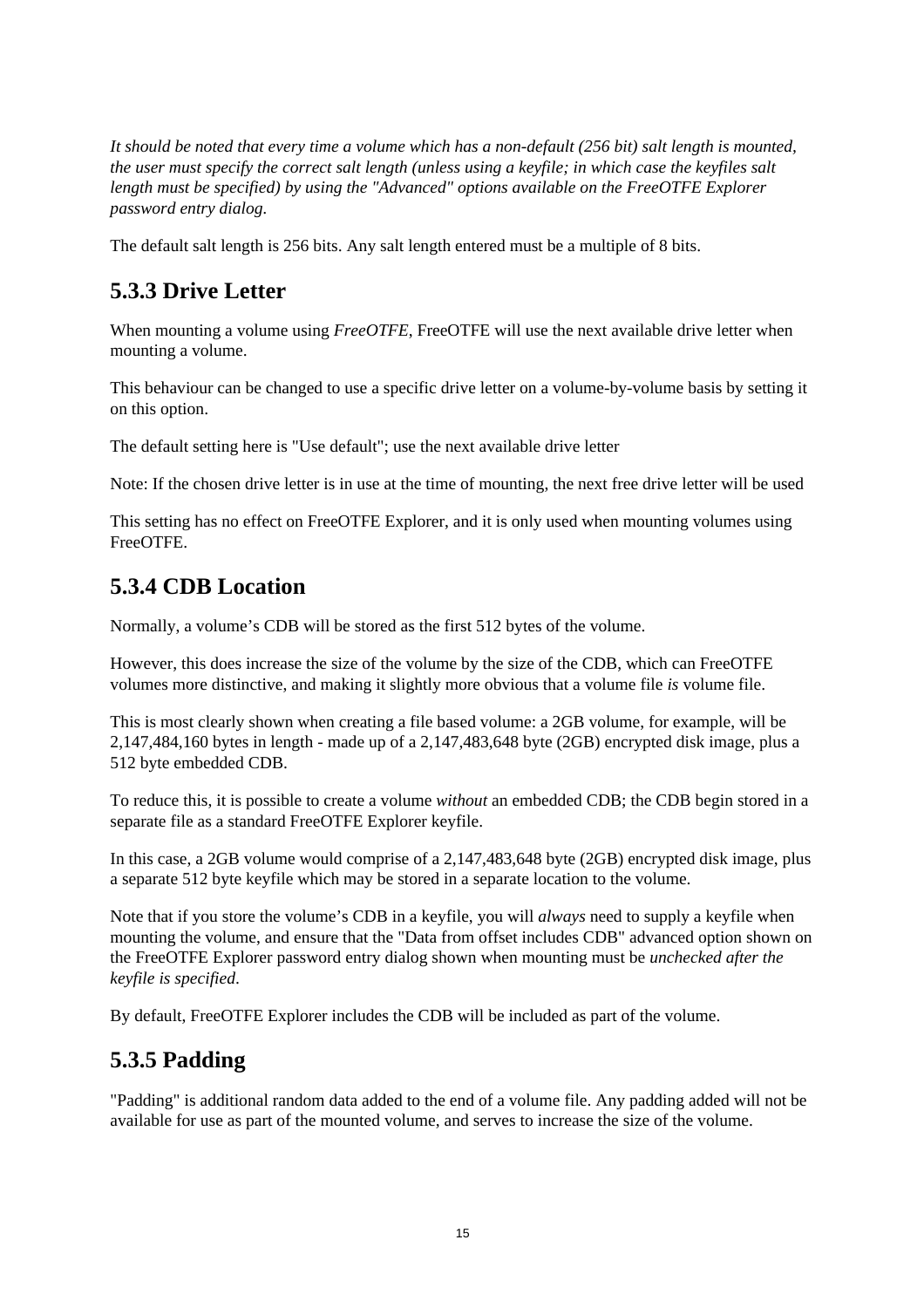Encrypted volumes typically have a file size that is a multiple of 512 bytes, or a "signature size" beyond the last 1MB boundry. To prevent this, you may wish to append random "padding" data to the new volume.

Padding also reduces the amount of information available to an attacker with respect to the maximum amount of the encrypted that may actually be held within the volume.

## <span id="page-21-0"></span>**5.4 Password Entry: Advanced Options**

*Note: This section only covers the password entry dialog shown when mounting FreeOTFE volumes. For mounting Linux volumes, please see the section on Linux volumes.*

| <b>FreeOTFE Key Entry</b>  |                                                                   |  |  |  |  |  |  |  |  |
|----------------------------|-------------------------------------------------------------------|--|--|--|--|--|--|--|--|
| Security details:          |                                                                   |  |  |  |  |  |  |  |  |
| Password:                  |                                                                   |  |  |  |  |  |  |  |  |
| Keyfile:                   | $\odot$ File:<br>l<br>◯ PKCS#11:<br>$\checkmark$                  |  |  |  |  |  |  |  |  |
|                            | Mount readonly                                                    |  |  |  |  |  |  |  |  |
| Advanced security details: |                                                                   |  |  |  |  |  |  |  |  |
| Salt length:               | 8<br>256<br>bits                                                  |  |  |  |  |  |  |  |  |
| Key įterations:            | 8<br>2048                                                         |  |  |  |  |  |  |  |  |
| PKCS#11 secret key:        | <none available=""><br/><math display="inline">\vee</math></none> |  |  |  |  |  |  |  |  |
| Volume options:            |                                                                   |  |  |  |  |  |  |  |  |
| Offset:                    | 8<br>0<br>bytes<br>×<br>Data from offset includes CDB             |  |  |  |  |  |  |  |  |
| << Advanced                | 0K<br>Cancel                                                      |  |  |  |  |  |  |  |  |

#### *Advanced mount options*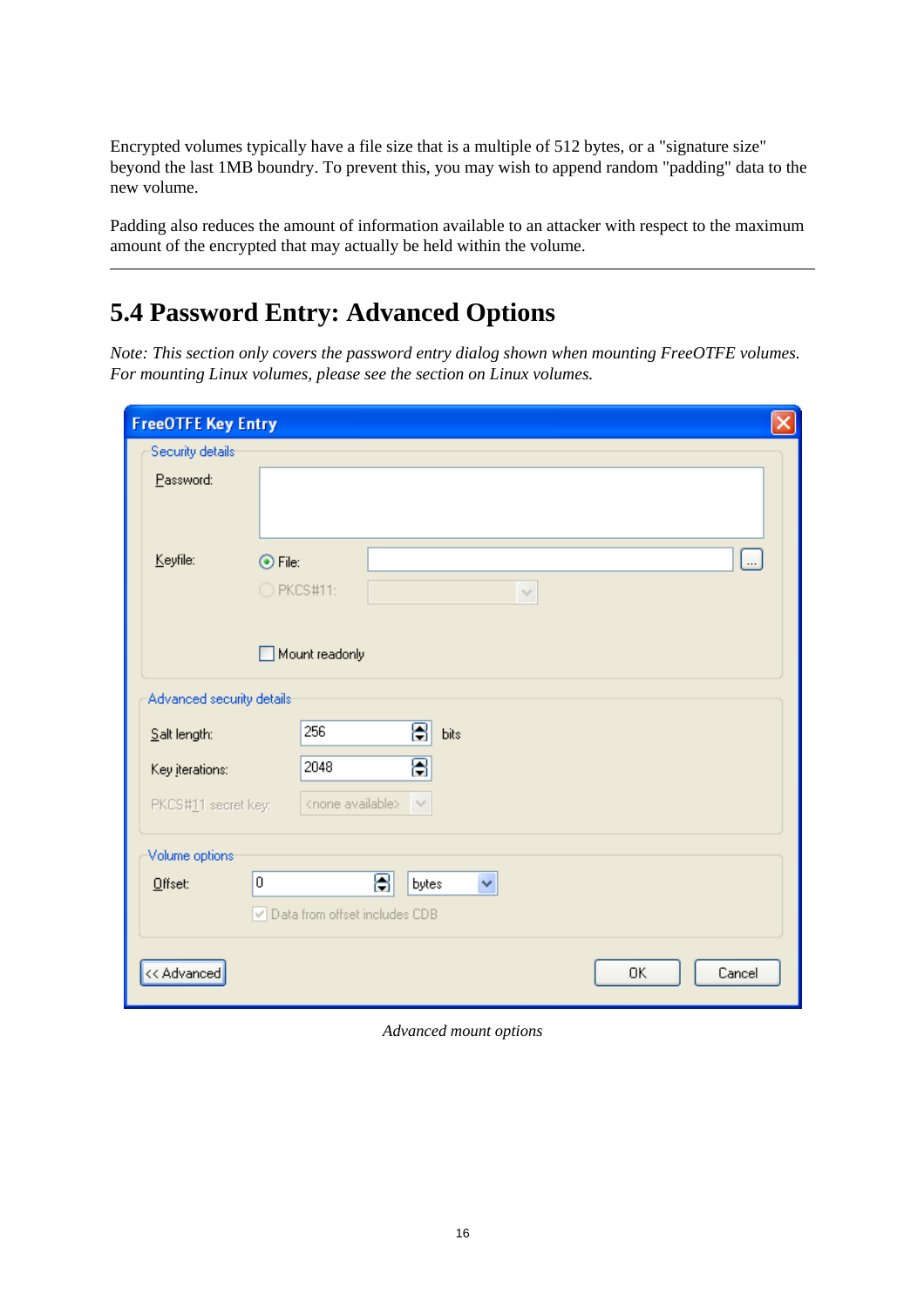### <span id="page-22-0"></span>**5.4.1 Advanced Security Details**

#### **5.4.1.1 Salt length**

This should be set to the number of salt bits used in the PBKDF2 processing of the user's password, before using it to decrypt the volume's CDB/keyfile being used.

By default, this is set to 256 bits - the same default length used when creating a new volume.

#### **5.4.1.2 Key iterations**

This should be set to the number of key iterations used in the PBKDF2 processing of the user's password, before using it to decrypt the volume's CDB/keyfile being used.

By default, this is set to 2048 iterations - the same default number used when creating a new volume.

#### **5.4.1.3 PKCS#11 secret key**

This option is only available if PKCS#11 support is enabled (see the section on Security Token/Smartcard Support for more information on how to use this setting.

### <span id="page-22-1"></span>**5.4.2 Mount Options**

#### **5.4.2.1 Volume Options**

These options are intended for use with hidden volumes, and volumes which were created without a CDB embedded at the start of the volume

**Offset** 

When attempting to mount a *hidden volume*, this should be set to the offset (in bytes) where the hidden volume starts, as specified when creating it.

By default, this is set to an offset of 0 bytes.

Data from offset includes CDB

This checkbox is only enabled if a keyfile has been specified.

If you are attempting to mount either a hidden, or normal, volume which was created *without* a CDB embedded at the start of the volume, this checkbox should be changed so that it is *unchecked*.

For mounting all other volumes, this checkbox should be checked.

By default, this checkbox is checked.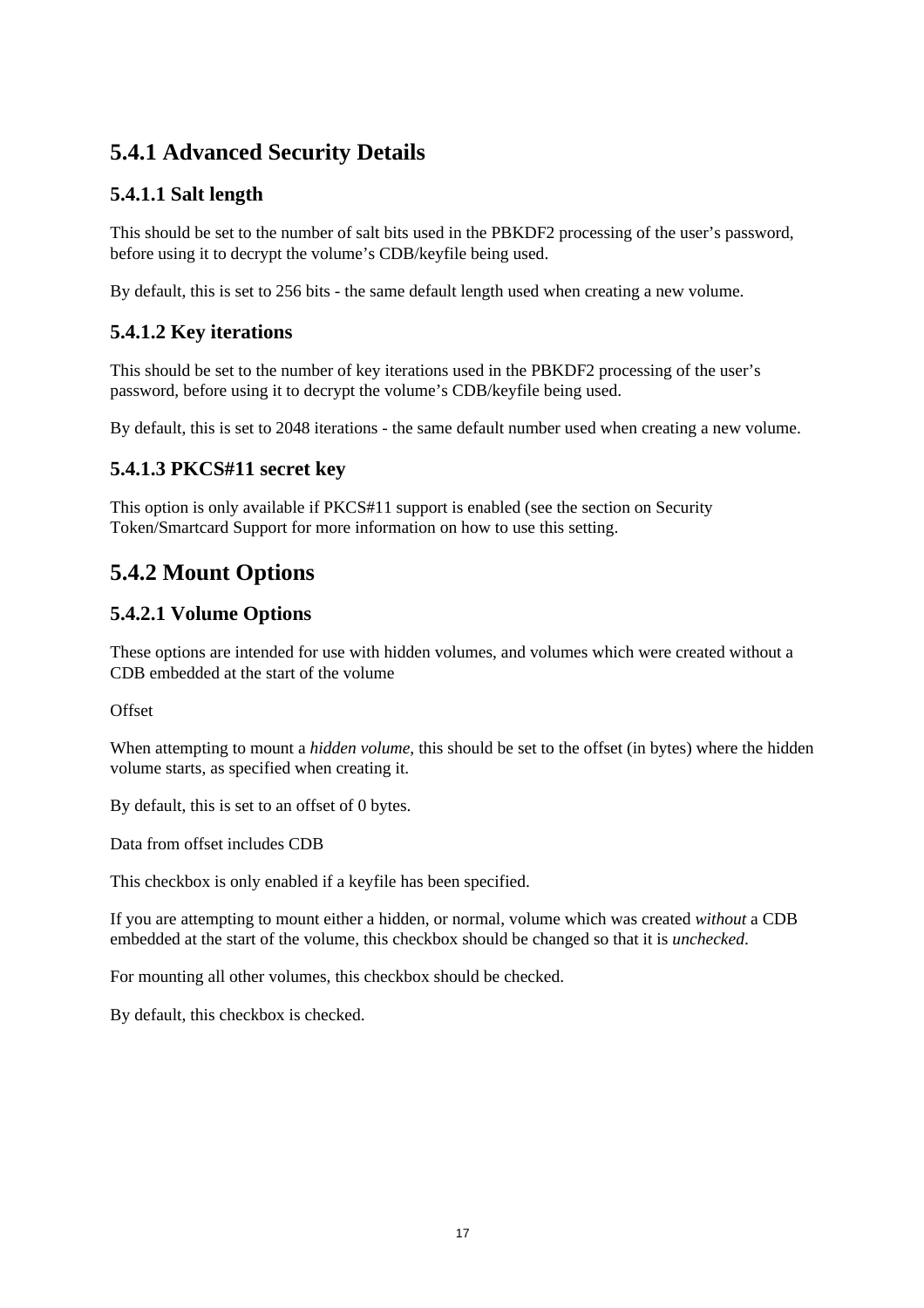# <span id="page-23-0"></span>**6 Security Token/Smartcard Support**

FreeOTFE Explorer supports all security tokens/smartcards (referred to as "tokens" in this documentation) which conform to the PKCS#11 (aka Cryptoki) standard, providing two factor authentication of FreeOTFE volumes.

There are two ways in which tokens can be used:

- 1. As a secure keyfile store
- 2. To add an additional level of encryption to keyfiles/volumes

In both cases case, the token's password (typically called a "PIN" - although not limited to numbers) is required in order for the token to be used.

These two methods can be used independently, or combined together.

# <span id="page-23-1"></span>**6.1 Initial configuration**

In order to use tokens, FreeOTFE Explorer must first be configured to use the appropriate PKCS#11 library:

- 1. Go to "View | Options..."
- 2. Select the "PKCS#11" tab
- 3. Check the "Enable PKCS#11 support" checkbox
- 4. The filename of the PKCS#11 library you wish to use (see table below). Note: In most cases you shouldn't need to enter the full path to the DLL, just its filename.
- 5. Click "Verify" to run a quick sanity check to ensure that the library looks viable
- 6. Set "Save above settings to" be (for example) "FreeOTFE Explorer executable dir"
- 7. Click "OK"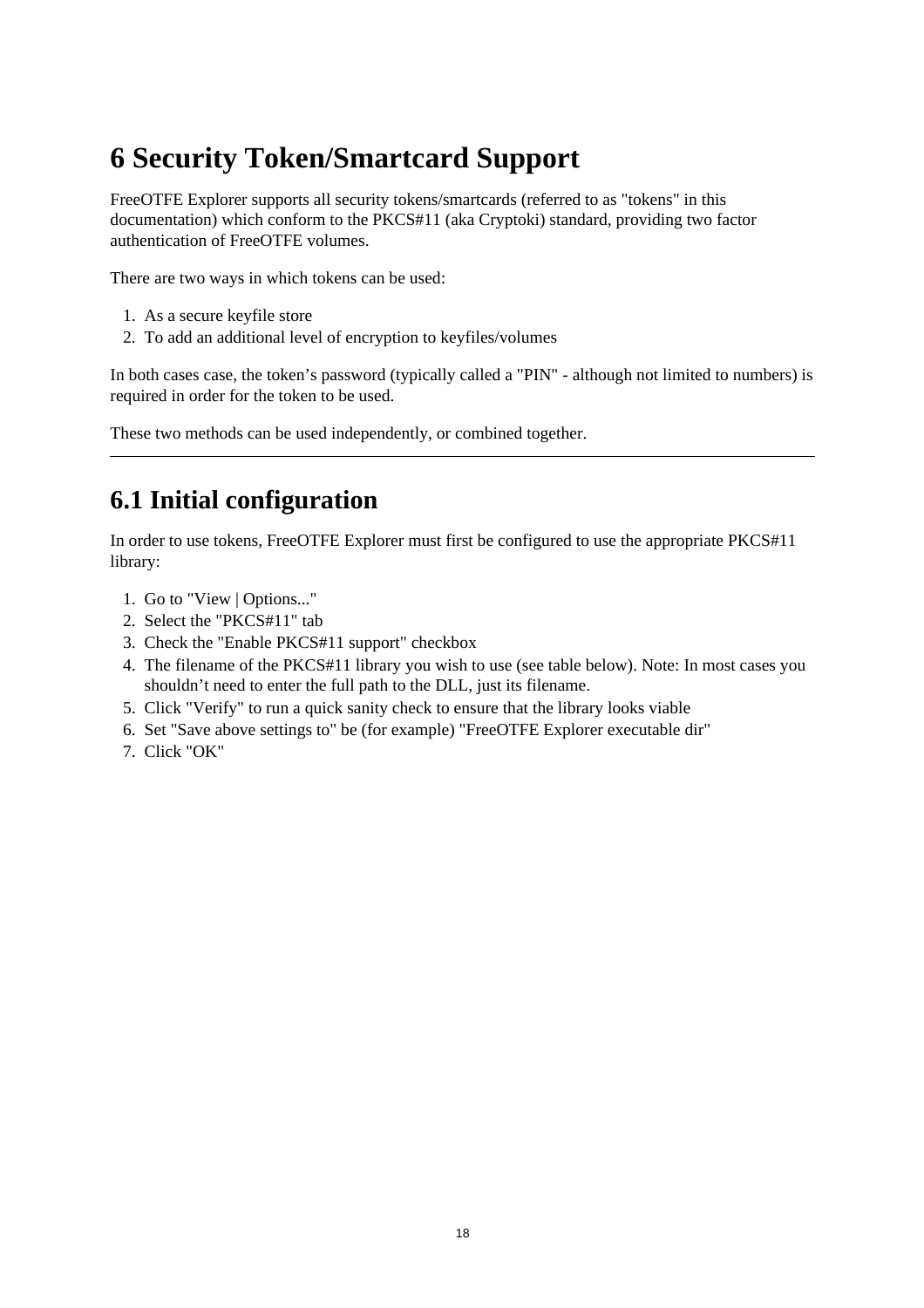| frmOptions_FreeOTFEExplorer                                                                                                                                                      |  |
|----------------------------------------------------------------------------------------------------------------------------------------------------------------------------------|--|
| PKCS#11<br>General                                                                                                                                                               |  |
| Security Token/Smartcard support<br>Enable PKCS#11 support<br>PKCS#11 Jibrary:<br>$\overline{\phantom{a}}$                                                                       |  |
| <b>Autodetect</b><br>Verify<br>Automount/dismount<br>Auto mount specified volume on token insertion<br>Volume:<br>Auto dismount PKCS#11 volumes when associated token is removed |  |
| File in FreeDTFE Explorer (<br>Save above settings to:                                                                                                                           |  |
| OK<br>Cancel                                                                                                                                                                     |  |

*Options dialog; PKCS#11 tab*

The menuitem under the "Tools" menu should then be enabled, as should the options (when appropriate) on the password entry dialog when mounting FreeOTFE volumes

A list of driver library names supplied by common manufacturers may be found at Appendix E: PKCS#11 Driver Libraries

## <span id="page-24-0"></span>**6.2 Secure Keyfile Store**

Keyfiles may be stored on tokens in a similar fashion to which they can be stored on (for example) a USB flash drive. However, unlike storing a keyfile on a USB flash drive, those stored on a token require the token's PIN to be entered before they can be accessed.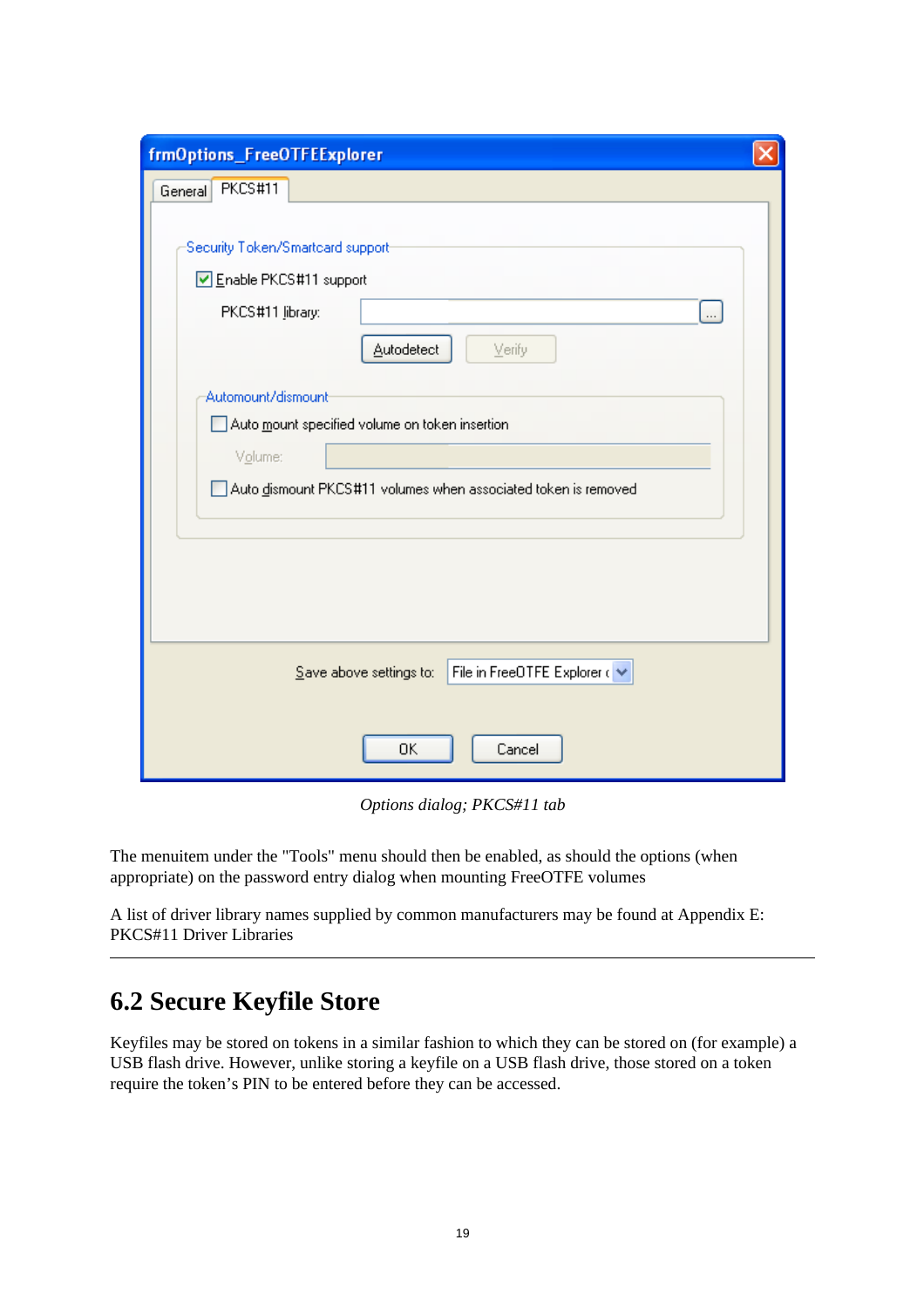### <span id="page-25-0"></span>**6.2.1 Usage**

To add a keyfile to your token:

- 1. Create a keyfile for your volume as per normal
- 2. Plug in/insert your token
- 3. Go to "Tools | PKCS#11 Token management..."
- 4. Enter your token's PIN and click "OK"
- 5. The token management dialog should be displayed; select the "Keyfiles" tab
- 6. Click "Import..."
- 7. Select the keyfile previously created and click "OK".

To use a keyfile stored on a token:

- 1. Follow the normal procedure for mounting your FreeOTFE volume
- 2. When shown the password prompt, select "PKCS#11" as the keyfile option; you will then be prompted to authenticate yourself to the token
- 3. Enter your token's PIN and click "OK"
- 4. Select the keyfile stored on your token, and proceed as normal by entering your keyfile's password, etc and clicking "OK" to mount

Note: More than one keyfile can be stored on a single token; however they must all have different names.

# <span id="page-25-1"></span>**6.3 Token Encryption**

PKCS#11 tokens can also be used to add a further level of encryption to volumes, by using the token to encrypt the volume's CDB and/or keyfile(s).

The keys ("secret keys") used for this encryption are automatically generated by a token and can never be duplicated, extracted or in any way copied from the token, *even if the token's PIN is known*. All encryption/decryption operations used to secure a keyfile/volume CDB are carried out *by the token itself*.

This mechanism therefore provides a means of "tying" a volume/keyfile to a physical token; preventing it from being mounted unless the token is present and its PIN is known.

It should be noted however, that since it is inherent that *no backups of the secret keys stored on a token can be made*, the loss of the token will result in the loss of all data stored on the volume it protects, unless a separate means of accessing the volume (e.g. a keyfile which isn't secured by the same PKCS#11 token) is available.

### <span id="page-25-2"></span>**6.3.1 Usage**

To encrypt a volume's CDB/keyfile:

- 1. Plug in/insert your token
- 2. Go to "Tools | PKCS#11 Token management..."
- 3. Enter your token's PIN and click "OK"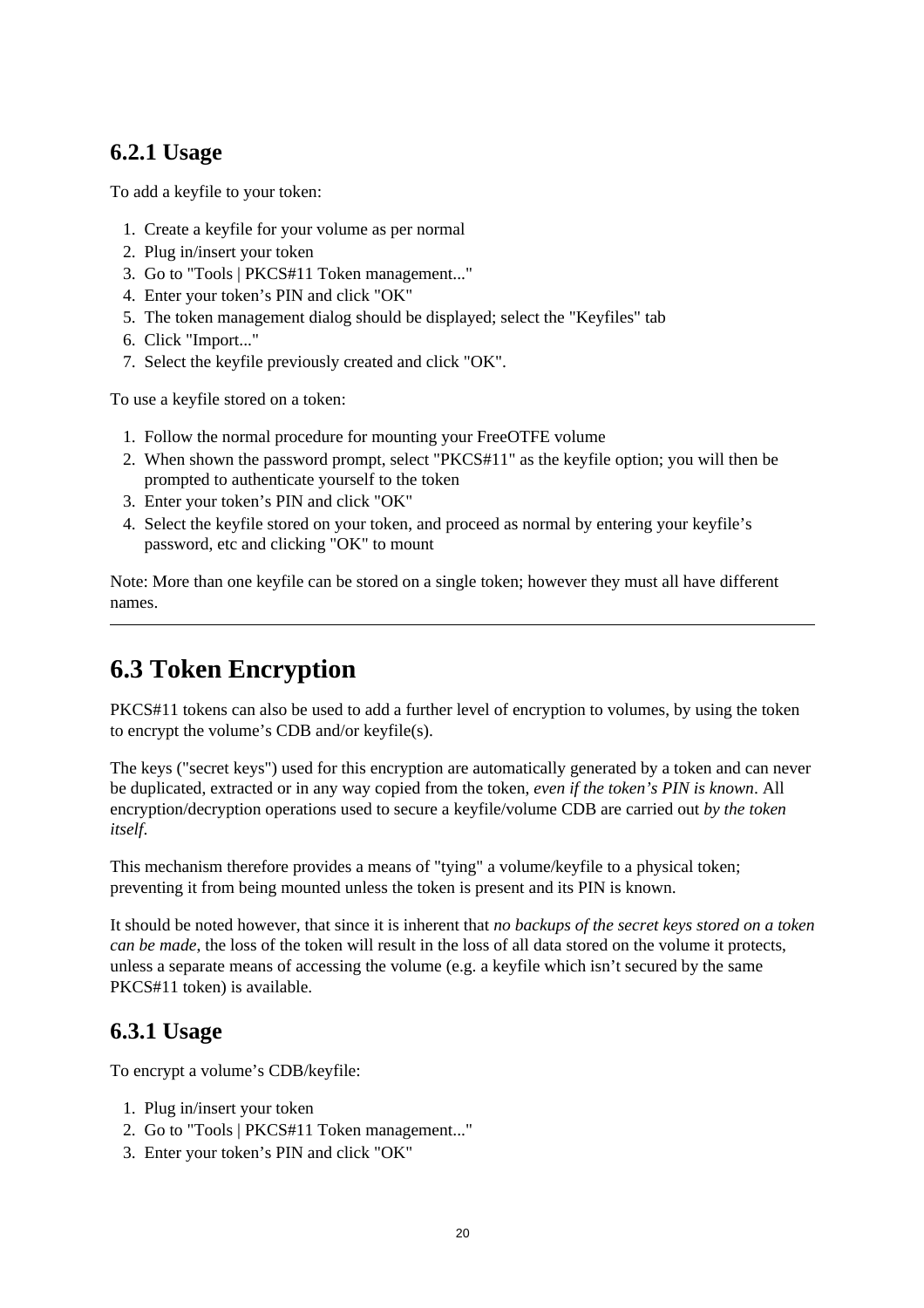- 4. The token management dialog should be displayed; select the "Secret keys" tab
- 5. Click "New..."
- 6. Enter a meaningful name of the token, and select the cypher to be used for the encryption It should be noted that the range of cyphers available for use is determined by the capabilities of your token, and not FreeOTFE Explorer
- 7. Click "OK" and the new key will be created
- 8. Select the secret key to be used to encrypt your volume CDB/keyfile.
- 9. Click "Secure..."
- 10. In the dialog shown, specify the volume/keyfile to be encrypted. If you are trying to secure a hidden volume, enter the host volume's filename/partition.
- 11. Leave the "offset" field set to zero, unless you are trying to secure a hidden volume in which case this should be set to the offset where the hidden volume may be found.
- 12. Click "OK".

Note:

- More than one secret key can be stored on a single token; however they must all have different names.
- The same secret key can be used to encrypt more than one volume CDB/keyfile.

To use a volume/keyfile which has been double-encrypted by a token:

- 1. Follow the normal procedure for mounting your FreeOTFE volume
- 2. When shown the password prompt, click the "Advanced >>" button to display the "Advanced security details" options
- 3. Enter your token's PIN and click "OK"
- 4. Select the secret key used to secure your volume/keyfile, and proceed as normal by entering your volume/keyfile's password, etc and clicking "OK" to mount

## <span id="page-26-0"></span>**6.4 PIN Entry**

FreeOTFE Explorer will only prompt you to enter your token's PIN as and when it's needed. FreeOTFE Explorer does *not* cache your PIN in any way

| <b>Security Token/Smartcard PIN</b>                                     |                                     |  |  |  |
|-------------------------------------------------------------------------|-------------------------------------|--|--|--|
| Please select appropriate security token/smartcard<br>and enter its PIN |                                     |  |  |  |
|                                                                         | <b>Refresh</b><br>Token: [0] eToken |  |  |  |
| PIN:                                                                    |                                     |  |  |  |
| Use secure authentication path                                          |                                     |  |  |  |
| OΚ<br>Cancel                                                            |                                     |  |  |  |

*PKCS#11 PIN entry*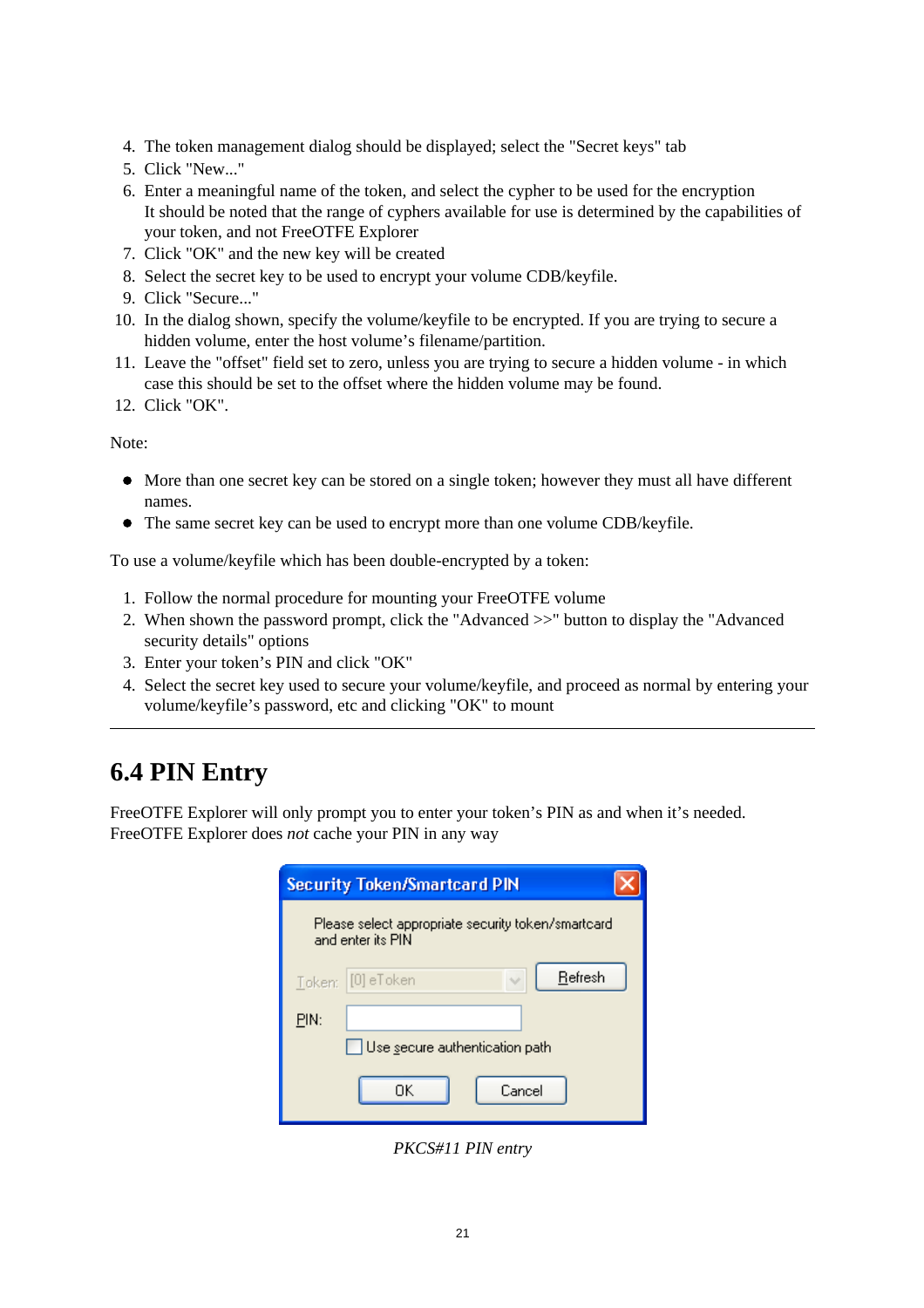The PIN entry prompt will display a list of all tokens found on your system, showing the slot number the token is inserted in, and the token's label. If you have not yet inserted your token, do so and click "Refresh" to refresh the list.

If only one token is found, it will be selected automatically, and the token selection control will be disabled. Otherwise, select the token you wish to use, enter your PIN, and click "OK" to continue.

#### <span id="page-27-0"></span>**6.4.1 Secure authentication path**

If your token hardware features a secure authentication path (e.g. a smartcard reader with PIN entry keypad), you can take advantage of it by selecting the "Use secure authentication path" checkbox when FreeOTFE Explorer prompts for the token's PIN.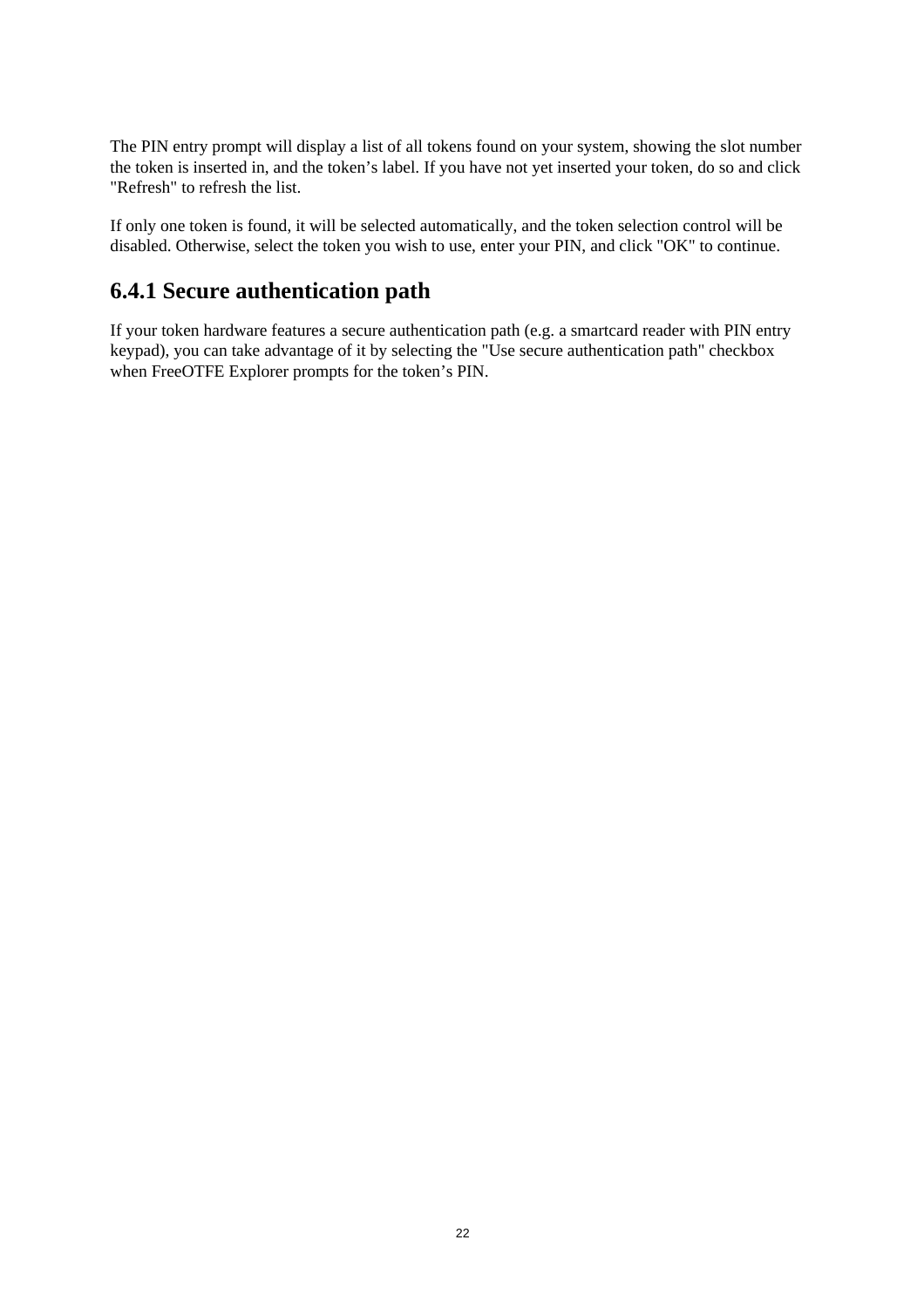# <span id="page-28-0"></span>**7 Linux Volumes**

*IMPORTANT*: This is obvious, *but*... If you are using FTP to transfer your Linux volumes between your Linux and MS Windows systems, *make sure you transfer the volume file in binary mode!*

# <span id="page-28-1"></span>**7.1 Creating Linux Volumes**

IMPORTANT: If you select the wrong options when creating a Linux volume using FreeOTFE Explorer, you will not be able to read it under Linux! (Although this is patently obvious, there are some people who...!)

NOTE: At time of writing (17th July 2005), although FreeOTFE Explorer can read and write LUKS volumes, it cannot create them itself.

To create a new encrypted Linux-compatible volume:

- 1. Launch FreeOTFE Explorer
- 2. If you are creating a file-based volume (as opposed to an encrypted partition):
	- 1. Select "File | Linux volume | New..."
	- 2. Enter the filename and size of the volume required.
	- 3. Click the "OK" button This will create a file of the appropriate size, and is the equivalent of the Linux command:

```
dd if=/dev/zero of=./vol_none bs=1M count=x
```
Where "*x*" is the size of the volume in MB.

This step is unnecessary in case of using an existing partition on your HDD, and is only required in order to create the file which is to store the encrypted data.

- 3. Select "File | Linux volume | Mount..."
- 4. Enter the appropriate parameters into the mount dialog.

See the "Linux Examples" section in the documentation for example configurations; the choices you make here must reflect those options that are supported by the version of Linux you wish to subsequently use the volume with.

5. Click the "OK" button This will mount the volume using the encryption system(s) specified, and is analogous to executing the Linux commands:

losetup /dev/loop0 <volume file> <various options>mkdir ./mountpointmount /dev/loop0 ./mountpoint

At this point a new drive should appear, although at this stage it is unformatted and you will be given an error if you attempt to access it (e.g. using Windows Explorer)

- 6. Select the new drive
- 7. Select "Tools | Format..."

You will be shown the standard MS Windows format dialog. It is suggested that you select either the FAT or FAT32 filesystem.

8. Click "OK" button to format the volume. This is analogous to the Linux command:

mkdosfs /dev/loop0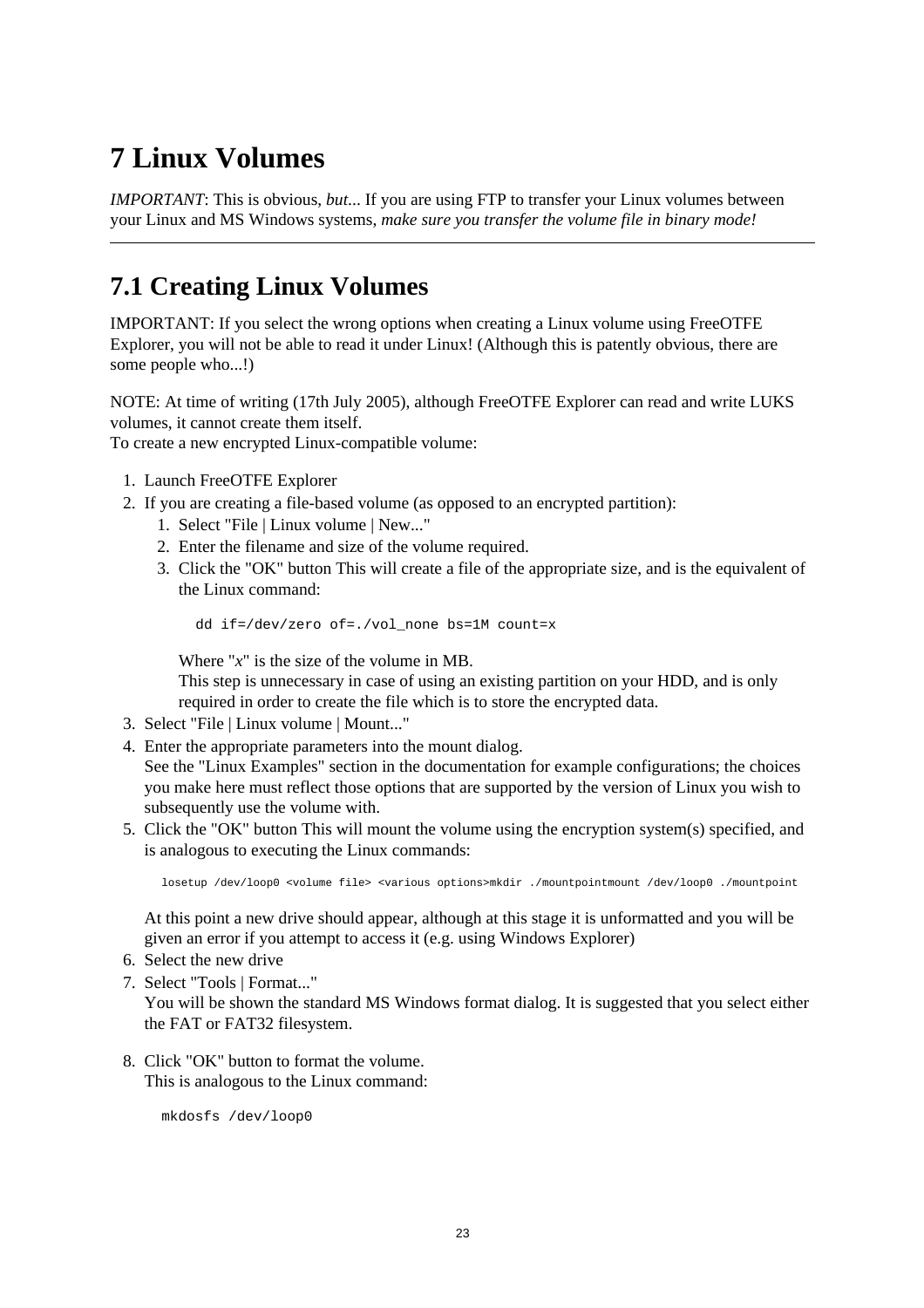Your volume file is now fully ready for use, although for security reasons it is highly recommended that you now initialize the volume by writing data to all its sectors before making any further use of it.

This process is recommended because if omitted it may be possible for an attacker to determine the amount of data you have stored on your volume file (as stated above, the actual process of creating the volume file consists of creating a suitably large file, filled with zeros) Note: It is important that this step be carried out if you intend using the volume file just created as a "host" file for storing a second, hidden, encrypted volume.

- 9. Switch back to FreeOTFE Explorer, and select "Tools | Overwrite free space..."
- 10. Click "Yes" when prompted if you wish to proceed. FreeOTFE Explorer will then write pseudorandom data to the drive, which will then be encrypted before being written to the volume file.

### <span id="page-29-0"></span>**7.2 Hiding a Linux Volume Within Another Volume**

To create a Linux volume within another volume file:

- 1. Create a FreeOTFE/Linux volume as normal, ensuring that you initialize the volume by mounting it, formatting it, and then overwriting all its free space.
- 2. Unmount the "host" volume
- 3. Remount the "host" volume, but specify a reasonable offset on the "File options" tab of the Linux mount dialog.

## <span id="page-29-1"></span>**7.3 Mounting Volumes Created under Linux**

Select "File | Linux volume | Mount file.../Mount partition". Enter the volume's password, and set all appropriate options Click "OK".

Note that if you do not:

- 1. Set the same options as used when the volume is mounted and used while under Linux
- 2. Format the volume using a filesystem MS Windows understands (i.e. NTFS/FAT/FAT32)

then although your Linux volume may well be mounted, its contents will probably be unreadable.

# <span id="page-29-2"></span>**7.4 Cryptoloop Specific Information**

### <span id="page-29-3"></span>**7.4.1 Hash Selection**

Cryptoloop ("losetup") Linux volumes use the hash of the user's key as the key used for reading/writing to the encrypted volume.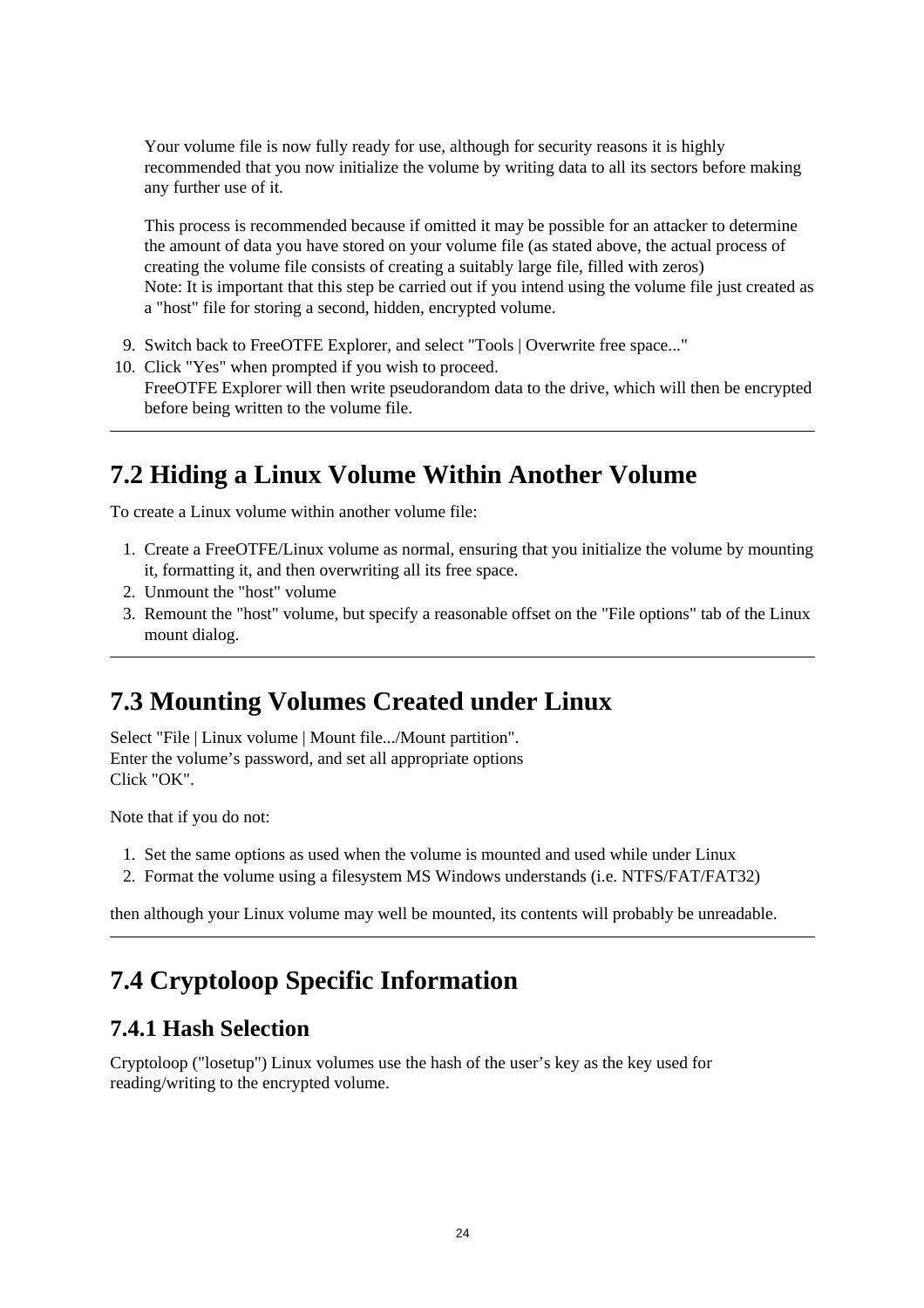### <span id="page-30-0"></span>**7.4.2 Cryptoloop and RIPEMD-160**

If you pass "-H rmd160" to losetup in order to use RIPEMD-160 to process your password, losetup's behaviour changes slightly. The user's password is not simply hashed with RIPEMD-160 - instead, the following procedure is used:

- 1. The user's password is hashed once using RIPEMD-160
- 2. A copy of the first 129 characters of the user's password is made
- 3. The capital letter "A" is prepended to the start of the copy
- 4. The resulting string is then hashed with RIPEMD-160
- 5. This hash is then appended to the first hash to produce 320 bits of data
- 6. The appropriate number of bits is taken from the result, and used as the encryption/decryption key.

For this reason, FreeOTFE Explorer includes a RIPEMD-160 driver specifically modified ("RIPEMD-160 (Linux; Twice, with A)") to carry out this form of hashing.

(This does not appear to be documented; the above logic was derived from examining "util-linux-2.12p.diff" - one of the files included with loop-AES)

### <span id="page-30-1"></span>**7.4.3 Cypher Selection**

If the cypher selected ("-e" parameter passed as losetup) can support different keysizes (e.g. AES supports 128/192/256 bit keysizes), and the user doesn't specify the keysize to be used (i.e. you specify "-e AES" as opposed to "-e AES128"), then the cypher will default to using 128 bit keys.

(From: [http://loop-aes.sourceforge.net/loop-AES.README\)](http://loop-aes.sourceforge.net/loop-AES.README)

### <span id="page-30-2"></span>**7.5 dm-crypt Specific Information**

#### <span id="page-30-3"></span>**7.5.1 /dev/loop1 Usage in the Examples Included in this Documentation**

The examples shown in this documentation include the slightly odd step of:

```
losetup /dev/loop1 /dev/mapper/myMapper
mkdosfs /dev/loop1
...
```
as opposed to just straight:

```
mkdosfs /dev/mapper/myMapper
...
```
This is carried out as (in my tests) the latter appears to result in failure:

```
# mkdosfs /dev/mapper/myMapper
mkdosfs 2.8 (28 Feb 2001)
mkdosfs: unable to get drive geometry for '/dev/mapper/myMapper'
```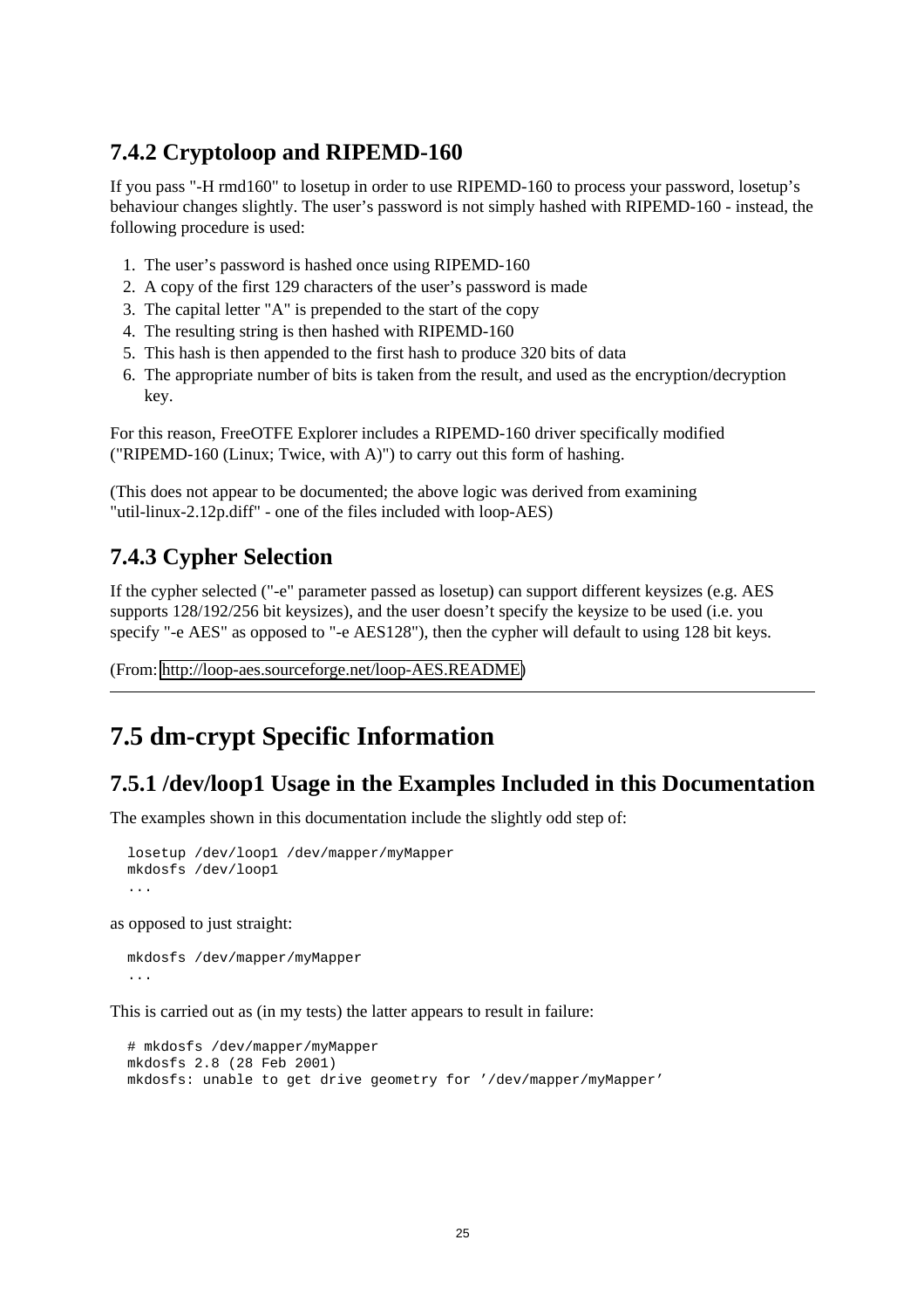### <span id="page-31-0"></span>**7.5.2 Hash Selection**

If an attempt is made to mount a volume using a cypher with a larger keysize than the hash algorithm used to processes the user's password, dm-crypt appears to use the following algorithm to generate the actual encryption/decryption key used by the cypher:

- 1. The user's password is hashed.
- 2. If the hash output contains fewer bits than the cypher's keysize, the capital letter "A" is prepended to the user's password, and a new hash is generated.
- 3. This second hash is appended to the previous one
- 4. If the total hash output contains fewer bits than the cypher's keysize, another capital letter "A" is prepended to the user's password, and a new hash is generated.
- 5. This third hash is appended to the previous hashes
- 6. If the total hash output contains fewer bits than the cypher's keysize, another capital letter "A" is prepended to the user's password, and a new hash is generated.
- 7. ...and so on, until the required keylength is reached.

i.e. This is the same as Cryptoloop uses for its RIPEMD-160 hashing, but is extended to produce a key of arbitrary length, by adding multiple "A" characters to the password and hashing, until a key of the required length is obtained.

FreeOTFE Explorer supports this form of key processing, which can be invoked by selecting the option "Hash with "A"s, if hash output is too short" on the Linux mount dialog.

Note that, under linux, the actual encryption/decryption key can be shown in its hex representation by running "dmsetup table".

For example, if the volume's password is "password1234567890ABC", then:

If AES (256 bit key) is used for encryption/decryption, and the user's password is processed with RIPEMD-160, the actual encryption/decryption key will be:

FAFE56C3BAB4CD216BA02474AC157EA555FA5711D539285C28A6D8122D9464EE

This is made up as follows:

| FAFE56C3BAB4CD216BA02474AC157EA555FA5711 | The first 160 bits are the RIPEMD-160 hash of<br>"password1234567890ABC"                                  |
|------------------------------------------|-----------------------------------------------------------------------------------------------------------|
| D539285C28A6D8122D9464EE0AA3C4811DE0D846 | The remaining bits are the first 96 bits taken from<br>the RIPEMD-160 hash of<br>"Apassword1234567890ABC" |

If Blowfish (448 bit key) is used for encryption/decryption, and the user's password is processed with MD5, the actual encryption/decryption key will be:

4EAB90A0D00CE0086EB59DA838CC888DD1270498F52EFFA562872664BB514F8E2FA054980C9D92542F5801FDF82ADFEA121E587A4EEBDF3B

This is made up as follows: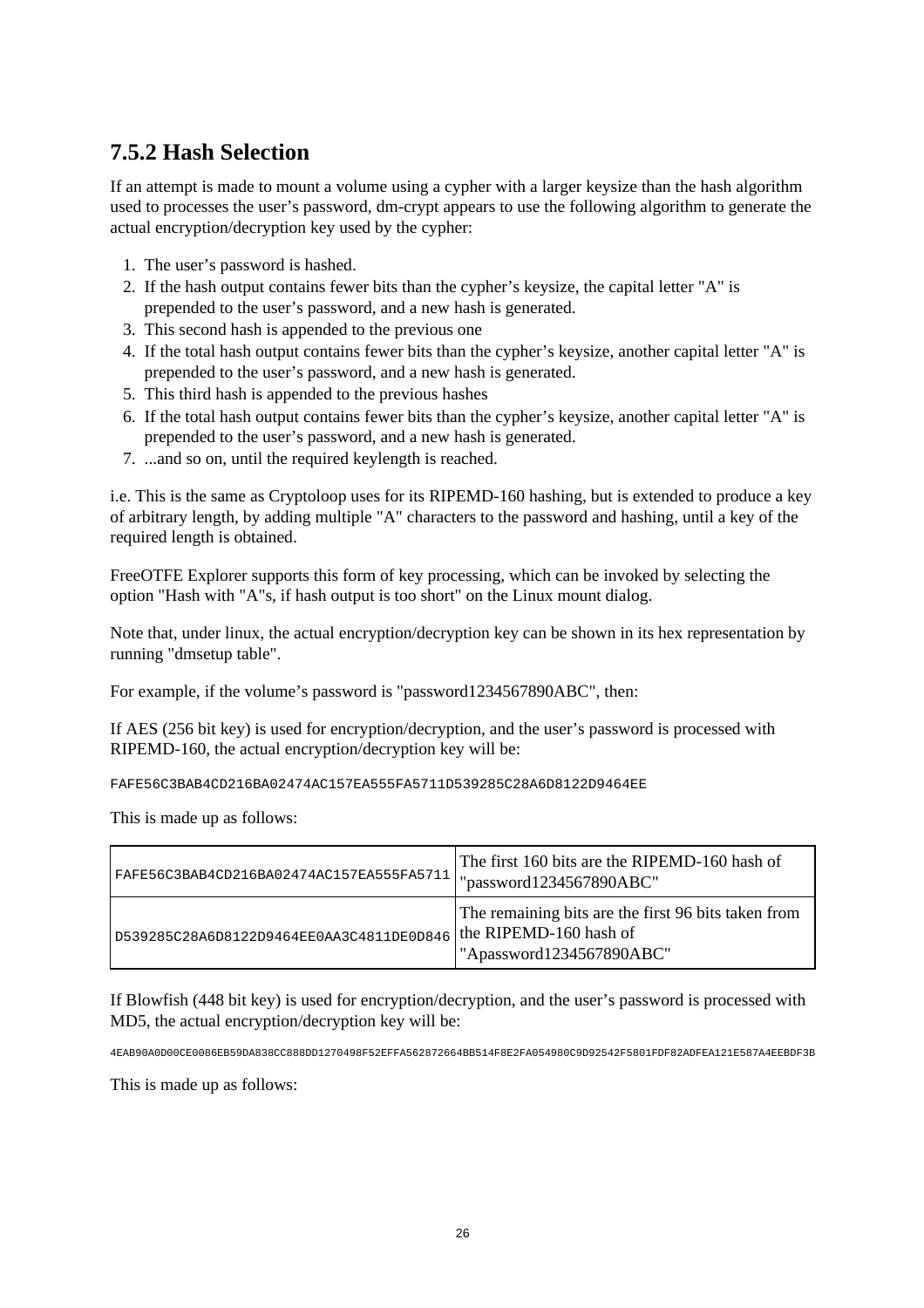<span id="page-32-2"></span>

| 4EAB90A0D00CE0086EB59DA838CC888D | The first 128 bits are the MD5 hash of<br>"password1234567890ABC"                                 |
|----------------------------------|---------------------------------------------------------------------------------------------------|
| D1270498F52EFFA562872664BB514F8E | The next 128 bits are the MD5 hash of<br>"Apassword1234567890ABC"                                 |
| 2FA054980C9D92542F5801FDF82ADFEA | The next 128 bits are the MD5 hash of<br>"AApassword1234567890ABC"                                |
| 121E587A4EEBDF3BD6CD437A1B2C32A  | The remaining bits are the first 64 bits taken from the MD5<br>hash of "AAApassword1234567890ABC" |

### <span id="page-32-0"></span>**7.5.3 ESSIV**

dm-crypt's ESSIV functionality is available with v2.6.10 and later Linux kernels.

The manner in which Linux uses ESSIV differs from FreeOTFE volumes in how the ESSIV encryption key is generated. Both hash the master encryption/decryption key to generate the key used for ESSIV, however dm-crypt uses the full hash output as the ESSIV key. This means that if you have a dm-crypt volume which is encrypted using 256 bit AES, and specify MD5 as the ESSIV hash, the ESSIV process will actually use AES-128 for creating the "salt" for ESSIV IVs (MD5 generates 128 bit hashes).

It is for this reason, you cannot create a dm-crypt volume under Linux using 256 bit Twofish, and specify SHA-512 as the ESSIV hash; Twofish doesn't support 512 bit keys, and so dm-crypt fails.

# <span id="page-32-1"></span>**7.6 LUKS Specific Information**

As LUKS is based on dm-crypt, please see also the section above relating to dm-setup.

FreeOTFE Explorer supports LUKS to v1.1 of the LUKS specification. This is the latest version at time of writing (2nd December 2007)



### **7.6.1 ESSIV**

FreeOTFE Explorer supports LUKS with ESSIV, subject to the condition that the ESSIV hash used generates hashes with the same, or less, bits than the cypher's block size.

Also at time of writing (25th February 2007), the current LUKS implementation of "cryptsetup" only supports the SHA1 hash algorithm, although other hashes may be used for ESSIV.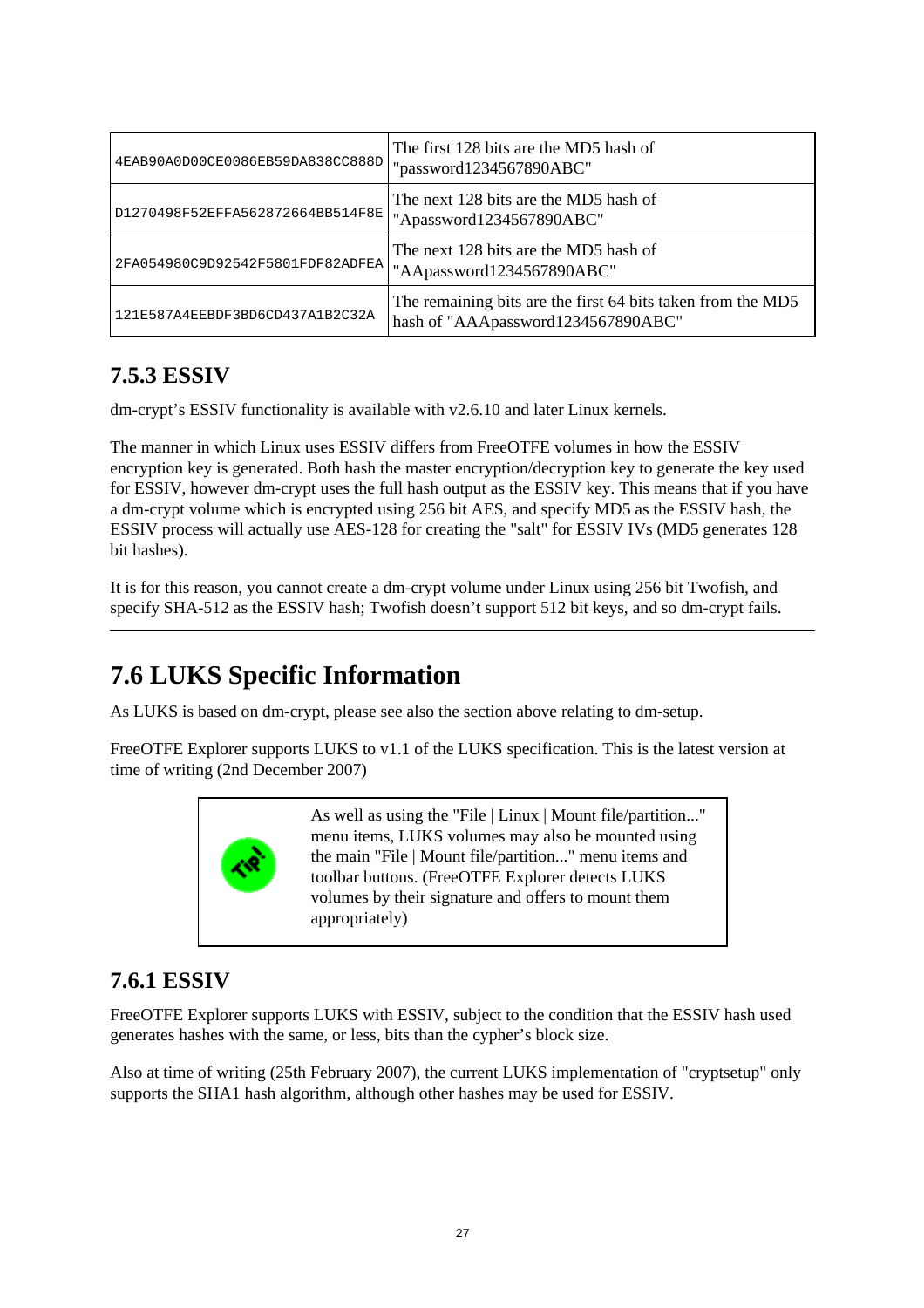Because of the way in which dm-crypt operates (see also the "dm-crypt" section on ESSIV, above), LUKS ESSIV doesn't do what you'd probably expect it to do. Specifically, if you have (for example) a Blowfish-448 encrypted volume, and specify cbc-essiv:sha256 for use as IVs - LUKS (dm-crypt) will actually use Blowfish-256 as the ESSIV cypher, and not Blowfish-448. In other words, the ESSIV cypher used will be from the same "family" of cypher (AES, Blowfish, Serpent, etc) - but will use the keylength which matches the ESSIV hash output length.

As a result of this, another option appears on the LUKS password entry dialog; "Base IV cypher on hash length". If this is checked, then when mounting an ESSIV volume, the keylength of the cypher used for ESSIV generation will be that of the ESSIV hash. If this is unchecked, the ESSIV cypher used will have the same keylength as the main bulk encryption cypher used for securing the encrypted disk image.

Most users will want this option checked.

### <span id="page-33-0"></span>**7.6.2 FreeOTFE Explorer Supported LUKS Cyphers**

| Cypher            | Compatibility                   |  |  |
|-------------------|---------------------------------|--|--|
| aes               | Supported by FreeOTFE Explorer. |  |  |
| twofish           | Supported by FreeOTFE Explorer. |  |  |
| serpent           | Supported by FreeOTFE Explorer. |  |  |
| cast <sub>5</sub> | Supported by FreeOTFE Explorer. |  |  |
| cast <sub>6</sub> | Supported by FreeOTFE Explorer. |  |  |

The following table lists compatibility with LUKS cyphers:

### <span id="page-33-1"></span>**7.6.3 FreeOTFE Explorer Supported LUKS Cypher modes**

The following table lists compatibility with LUKS cypher modes:

| Mode      | <b>Compatibility</b>                                                                                                                                                                |  |  |  |
|-----------|-------------------------------------------------------------------------------------------------------------------------------------------------------------------------------------|--|--|--|
| ecb       | Not supported by FreeOTFE Explorer.<br>Note: This is a pretty insecure mode - the use of ECB is highly discouraged, and<br>FreeOTFE Explorer is unlikely to ever support this mode. |  |  |  |
| cbc-plain | Supported by FreeOTFE Explorer.                                                                                                                                                     |  |  |  |
|           | cbc-essiv: <hash> Supported by FreeOTFE Explorer</hash>                                                                                                                             |  |  |  |
| xts-plain | Supported by FreeOTFE Explorer                                                                                                                                                      |  |  |  |

### <span id="page-33-2"></span>**7.6.4 FreeOTFE Explorer Supported LUKS hashes**

The following table lists compatibility with LUKS hashes: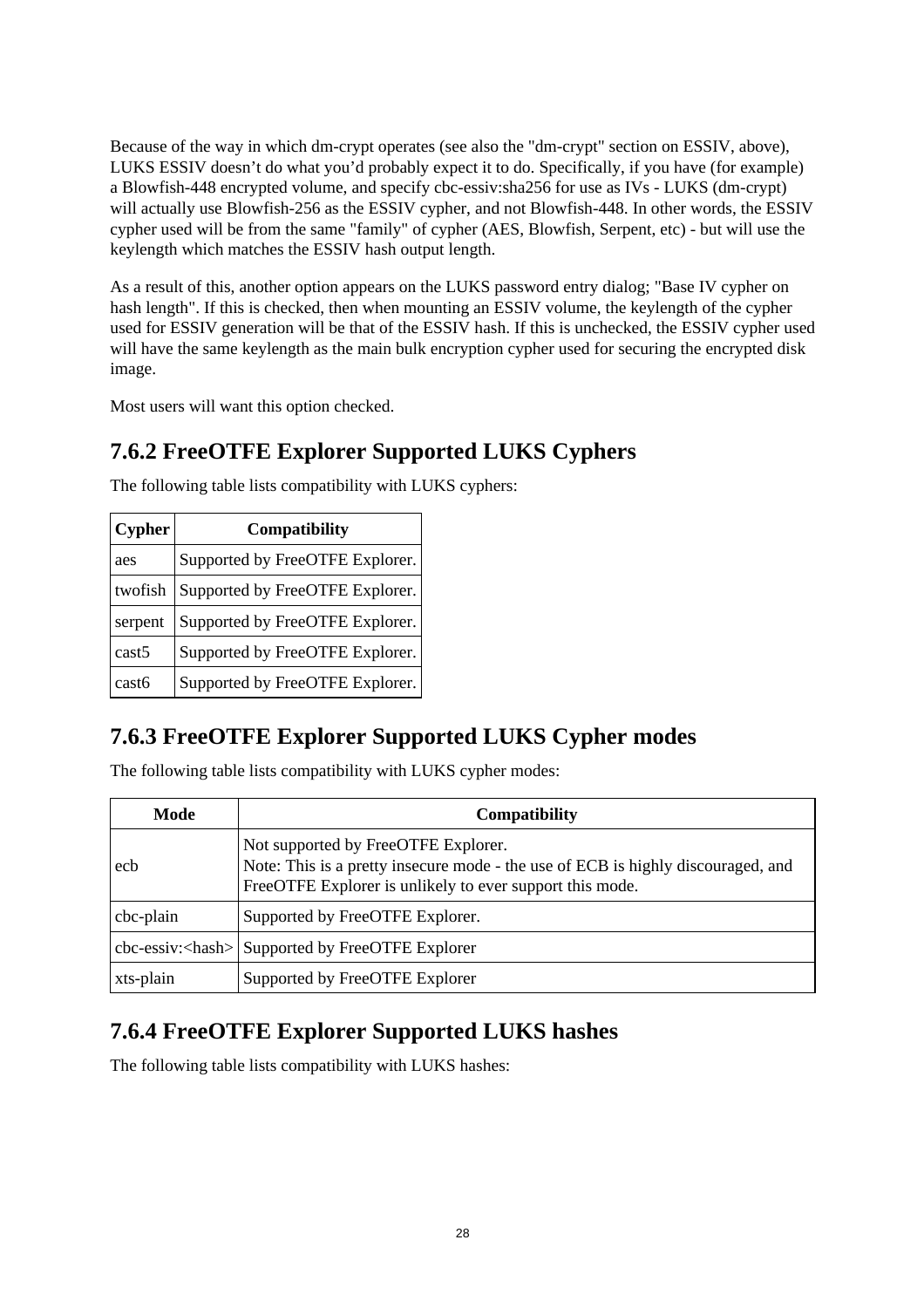| Hash   | <b>Compatibility</b>                      |  |  |
|--------|-------------------------------------------|--|--|
| sha1   | Supported by FreeOTFE Explorer.           |  |  |
| sha256 | Supported by FreeOTFE Explorer.           |  |  |
| sha512 | Supported by FreeOTFE Explorer.           |  |  |
|        | ripemd160 Supported by FreeOTFE Explorer. |  |  |

# <span id="page-34-0"></span>**7.7 Additional Notes on Linux Volumes**

Linux volumes should be formatted as FAT/FAT32/NTFS in order for them to be recognised by MS Windows. Although it should be possible for MS Windows can to understand other filesystems (e.g. ext2/ext3/riserFS), this does require 3rd party filesystem drivers to be installed.

If you do wish to read an ext2/ext3 formatted volume from MS Windows, the filesystem drivers listed below are suggested. There may well be others, though at time of writing (23rd December 2005) these are the only ones that I have checked:

| Package                                        | URL                                                | <b>Description</b>                                                                         |  |
|------------------------------------------------|----------------------------------------------------|--------------------------------------------------------------------------------------------|--|
| Ext2 Installable<br>File System For<br>Windows | http://www.fs-driver.org/                          | Supports both read and write<br>operations with ext2/ext3.<br>Freeware, but closed source. |  |
| <b>EXT2 IFS for</b><br>Windows                 | http://uranus.it.swin.edu.au/~jn/linux/ext2ifs.htm | Supports ext2, readonly. Open<br>source.                                                   |  |

Further information on Linux volumes may be obtained from:

|             | Cryptoloop Cryptoloop HOWTO        |  |  |
|-------------|------------------------------------|--|--|
| $loop-AES$  | loop-AES README                    |  |  |
| dm-crypt    | dm-crypt WWW site<br>dm-crypt Wiki |  |  |
| <b>LUKS</b> | LUKS - Linux Unified Key Setup     |  |  |

Note that for many of the controls on FreeOTFE Explorer's Linux mount volume dialog, the equivalent Cryptoloop ("losetup") parameter for that control is displayed in brackets.

# <span id="page-34-1"></span>**7.8 Examples: Cryptoloop**

This section gives a series of examples of how to create Linux Cryptoloop (losetup) volumes, and then mount them using FreeOTFE Explorer.

These examples have been tested using SuSE 9.2; though they should work for all compatible Linux distributions.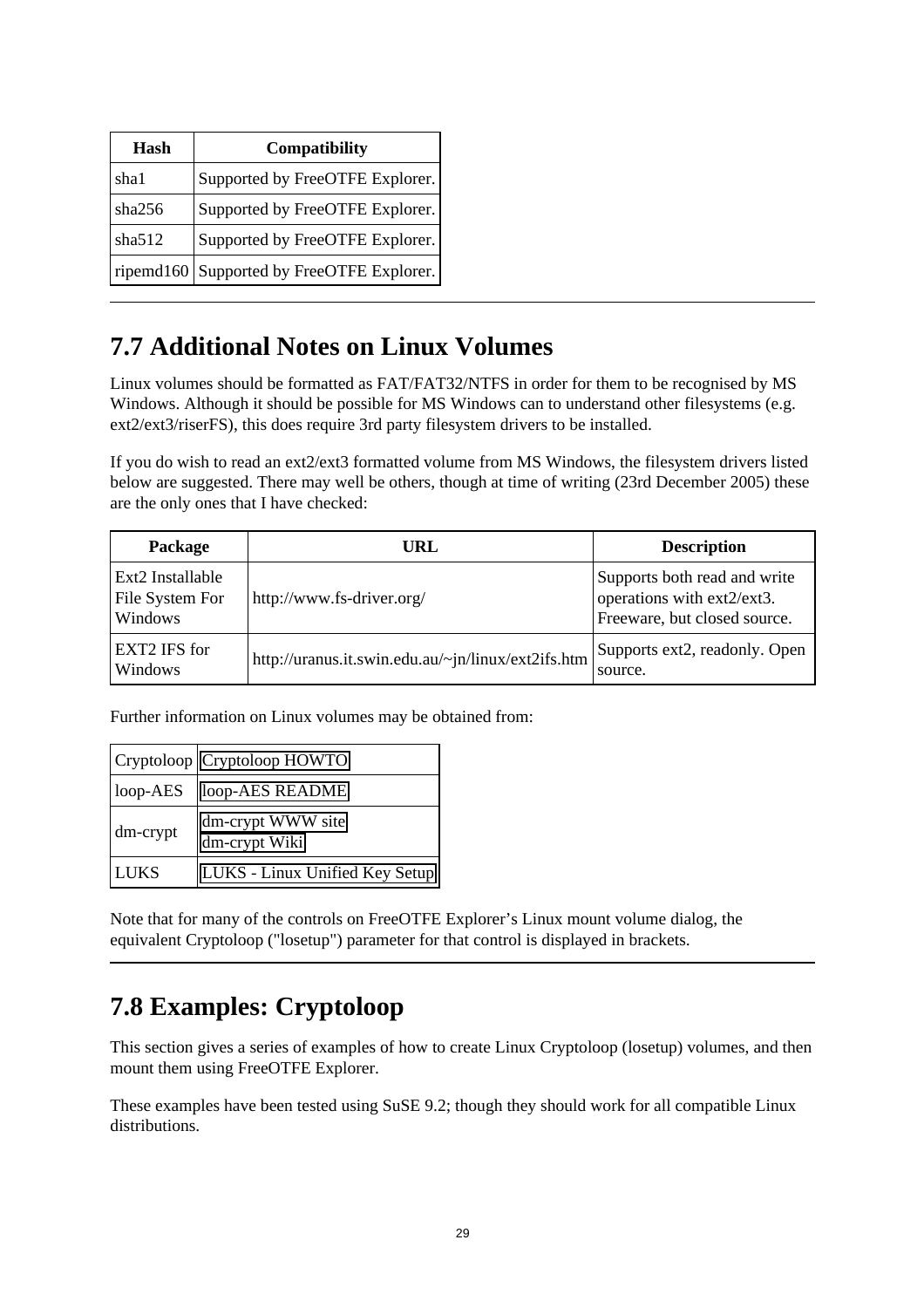### <span id="page-35-0"></span>**7.8.1 Initial Setup**

To begin using Cryptoloop under Linux, ensure that the various kernel modules are installed:

```
modprobe cryptoloop
modprobe deflate
modprobe zlib_deflate
modprobe twofish
modprobe serpent
modprobe aes_i586
modprobe blowfish
modprobe des
modprobe sha256
modprobe sha512
modprobe crypto_null
modprobe md4
modprobe md5
modprobe arc4
modprobe khazad
modprobe anubis
```
Typing "lsmod" will show you which modules are currently installed. The examples shown below may then be followed to create and use various volume files.

### <span id="page-35-1"></span>**7.8.2 Defaults**

If not overridden by the user, Cryptoloop defaults to no encryption. If the user specifies that they do want encryption (i.e. passes "losetup" a "-e" parameter), Cryptoloop defaults to the following:

| <b>Cypher:</b>              | As specified by the user (no encryption takes place if no cypher is specified)                                                                                                                                  |                       |                |  |
|-----------------------------|-----------------------------------------------------------------------------------------------------------------------------------------------------------------------------------------------------------------|-----------------------|----------------|--|
| <b>Cypher keysize:</b>      | 128 bit                                                                                                                                                                                                         |                       |                |  |
|                             | The hash used to process the user's key is dependant on the cypher's keysize:                                                                                                                                   |                       |                |  |
| User key<br>processed with: |                                                                                                                                                                                                                 | <b>Cypher keysize</b> | Hash           |  |
|                             |                                                                                                                                                                                                                 | 128 - 191 bits        | <b>SHA-256</b> |  |
|                             |                                                                                                                                                                                                                 | 192 - 255 bits        | <b>SHA-384</b> |  |
|                             |                                                                                                                                                                                                                 | $256+$ bits           | SHA-512        |  |
|                             | "Hash with "A"s, if hash output is too short" option - this option should not be<br>selected; if the hash used outputs too few bits, its output is right-padded with 0x00<br>characters to the required length. |                       |                |  |
| IV generation:              | 32 bit sector ID                                                                                                                                                                                                |                       |                |  |

### <span id="page-35-2"></span>**7.8.3 Example #1: Volume Without Encryption**

This is the simplest form of Linux volume file, and the recommended starting point for checking that FreeOTFE Explorer is operating correctly.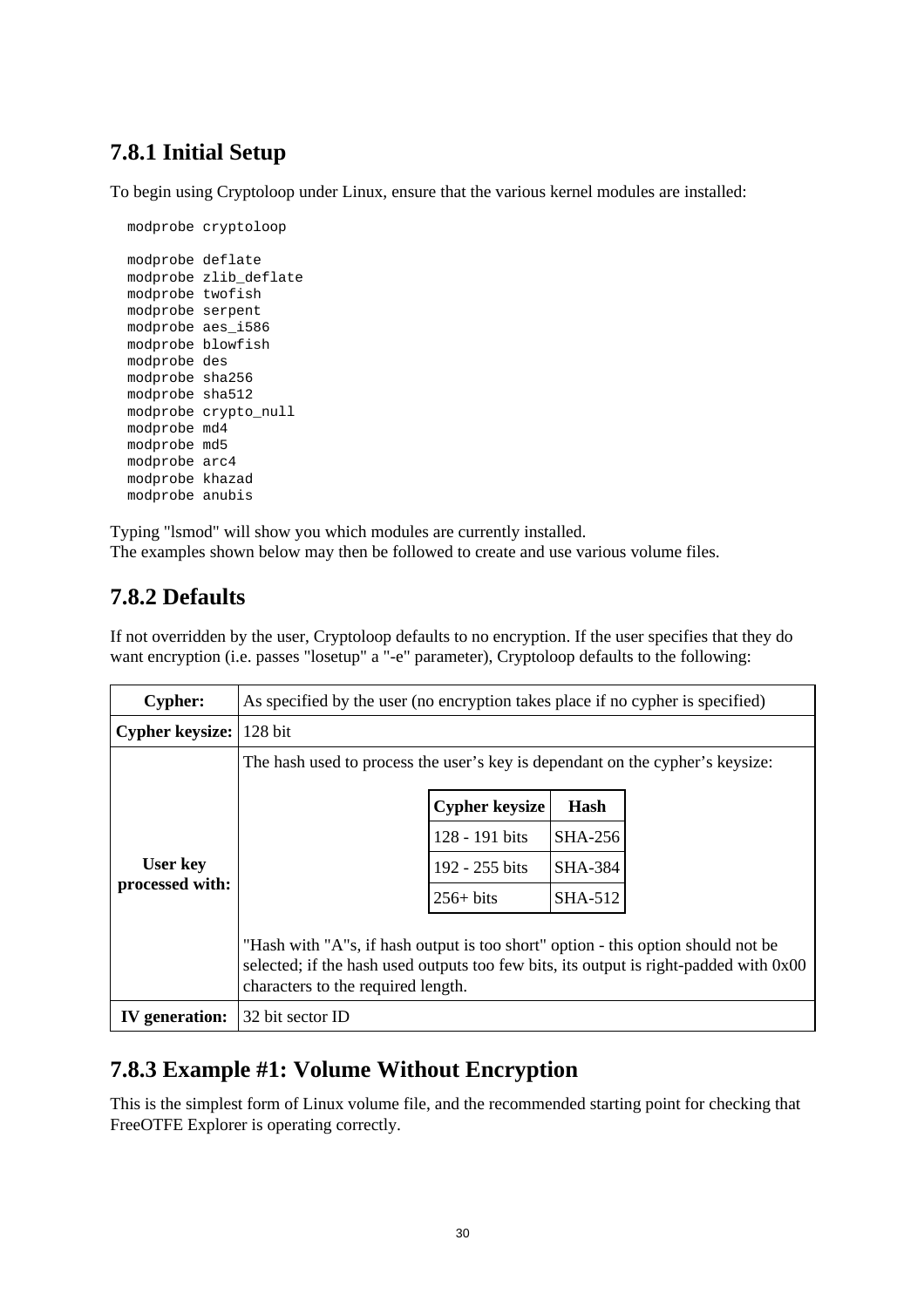Creating the volume file under Linux:

```
dd if=/dev/zero of=./vol_none bs=1k count=1024
losetup /dev/loop0 ./vol_none
mkdosfs /dev/loop0
mkdir ./test_mountpoint
mount /dev/loop0 ./test_mountpoint
echo "This is a text test file" > ./test mountpoint/SHORT TEXT.txt
umount /dev/loop0
losetup -d /dev/loop0
rm -rf ./test_mountpoint
```
Mounting the volume under FreeOTFE Explorer:

- 1. Select "Linux | Mount..."
- 2. Select the volume file
- 3. "Key" tab:
	- Leave key blank
	- Leave GPG executable blank
	- Leave GPG keyfile blank
	- Leave seed blank
	- Select the "Null" hash
	- Leave iteration count at 0
- 4. "Encryption" tab:
	- Select the "Null" cypher
	- Select the "Null IV" IV generation method
	- The "Hash with "A"s, if hash output is too short" makes no difference
- 5. "File options" tab:
	- Leave offset at 0
	- Leave sizelimit at 0
- 6. "Mount options" tab:
	- Select any unused drive letter
	- Leave readonly unchecked
- 7. Click the "OK" button

### **7.8.4 Example #2: Volume Encrypted Using XOR**

This is the second simplest form of Linux volume file, and is the simplest case to confirm that passwords are being accepted and used correctly.

```
dd if=/dev/zero of=./vol_xor bs=1k count=1024
losetup -e XOR /dev/loop0 ./vol_xor
# Enter password: password1234567890ABC
mkdosfs /dev/loop0
mkdir ./test_mountpoint
mount /dev/loop0 ./test_mountpoint
echo "This is a text test file" > ./test_mountpoint/SHORT_TEXT.txt
umount /dev/loop0
losetup -d /dev/loop0
rm -rf ./test_mountpoint
```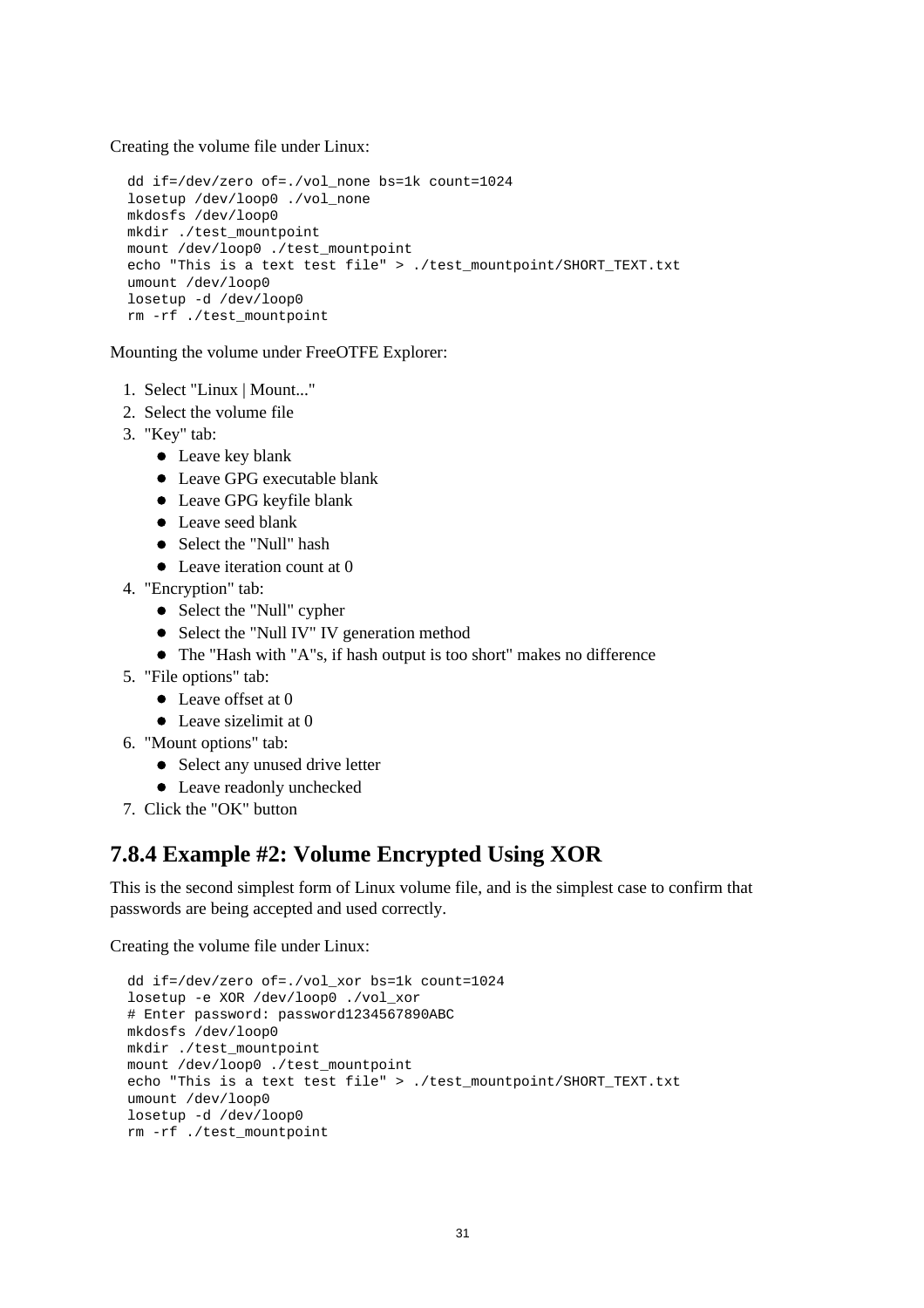- 1. Select "Linux | Mount..."
- 2. Select the volume file
- 3. "Key" tab:
	- Enter "password1234567890ABC" as the key
	- Leave GPG executable blank
	- Leave GPG keyfile blank
	- Leave seed blank
	- Select the "Null" hash
	- Leave iteration count at 0
- 4. "Encryption" tab:
	- Select the "XOR" cypher
	- Select the "Null IV" IV generation method
	- The "Hash with "A"s, if hash output is too short" makes no difference.
- 5. "File options" tab:
	- Leave offset at 0
	- $\bullet$  Leave sizelimit at 0
- 6. "Mount options" tab:
	- Select any unused drive letter
	- Leave readonly unchecked
- 7. Click the "OK" button

## **7.8.5 Example #3: Volume Encrypted Using 128 bit AES**

This example demonstrates use of a Linux AES128 volume.

Creating the volume file under Linux:

```
dd if=/dev/zero of=./vol_aes128 bs=1k count=1024
losetup -e AES128 /dev/loop0 ./vol_aes128
# Enter password: password1234567890ABC
mkdosfs /dev/loop0
mkdir ./test_mountpoint
mount /dev/loop0 ./test_mountpoint
echo "This is a text test file" > ./test_mountpoint/SHORT_TEXT.txt
umount /dev/loop0
losetup -d /dev/loop0
rm -rf ./test_mountpoint
```
- 1. Select "Linux | Mount..."
- 2. Select the volume file
- 3. "Key" tab:
	- Enter "password1234567890ABC" as the key
	- Leave GPG executable blank
	- Leave GPG keyfile blank
	- Leave seed blank
	- $\bullet$  Select the "SHA-256 (256/512)" hash
	- Make sure that the "Hash with "A"s, if hash output is too short" is not checked.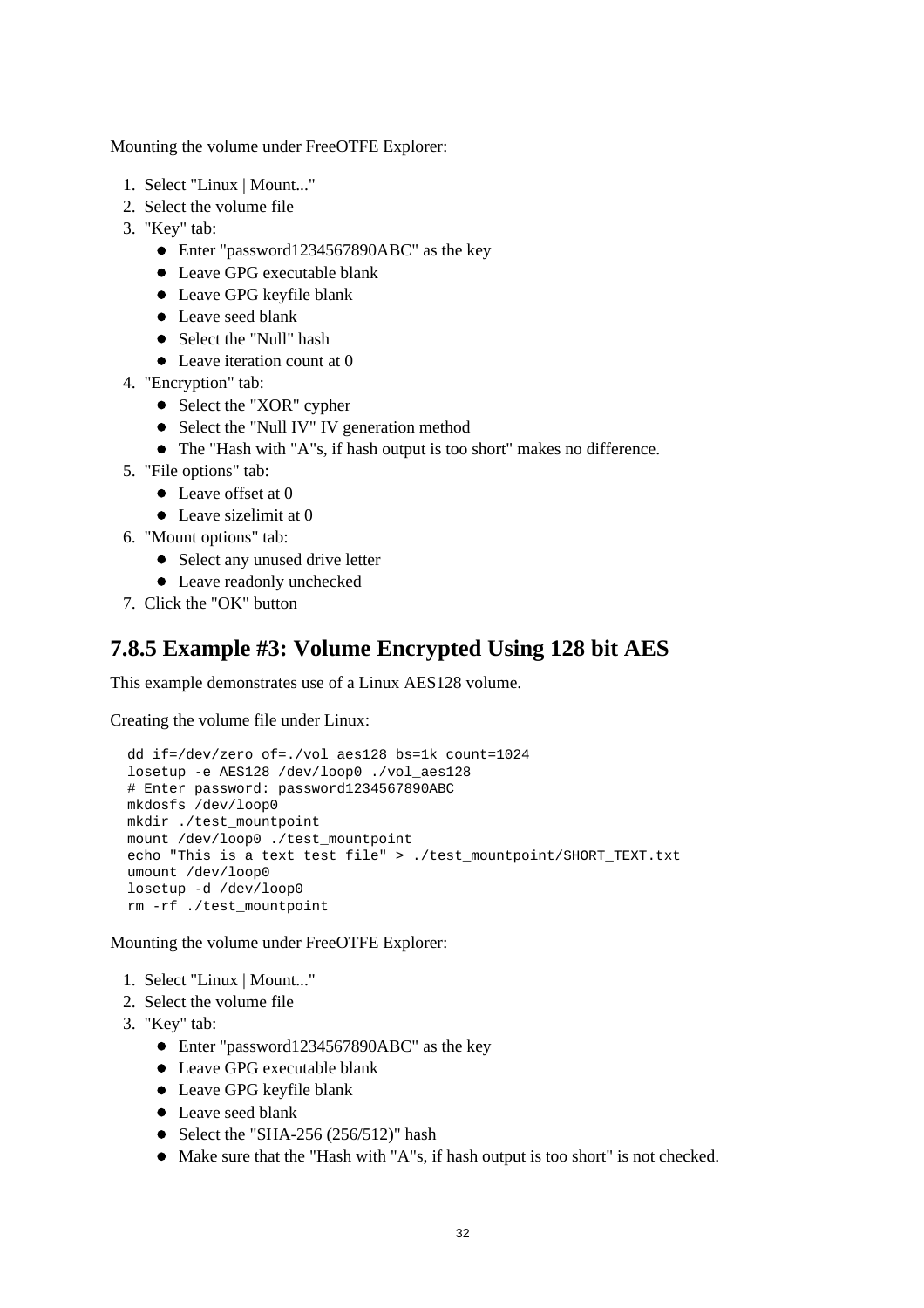- Leave iteration count at 0
- 4. "Encryption" tab:
	- Select the "AES (CBC; 128/128)" cypher
	- Select the "32 bits sector IV" IV generation method
	- Set "Sector zero location" to "Start of host file"
- 5. "File options" tab:
	- Leave offset at 0
	- Leave sizelimit at 0
- 6. "Mount options" tab:
	- Select any unused drive letter
	- Leave readonly unchecked
- 7. Click the "OK" button

### **7.8.6 Example #4: Volume Encrypted Using 256 bit AES**

This example demonstrates use of a Linux AES256 volume.

Creating the volume file under Linux:

```
dd if=/dev/zero of=./vol_aes256 bs=1k count=1024
losetup -e AES256 /dev/loop0 ./vol_aes256
# Enter password: password1234567890ABC
mkdosfs /dev/loop0
mkdir ./test_mountpoint
mount /dev/loop0 ./test_mountpoint
echo "This is a text test file" > ./test_mountpoint/SHORT_TEXT.txt
umount /dev/loop0
losetup -d /dev/loop0
rm -rf ./test_mountpoint
```
- 1. Select "Linux | Mount..."
- 2. Select the volume file
- 3. "Key" tab:
	- Enter "password1234567890ABC" as the key
	- Leave GPG executable blank
	- Leave GPG keyfile blank
	- Leave seed blank
	- $\bullet$  Select the "SHA-512 (512/1024)" hash
	- Make sure that the "Hash with "A"s, if hash output is too short" is not checked.
	- Leave iteration count at 0
- 4. "Encryption" tab:
	- Select the "AES (CBC; 256/128)" cypher
	- Select the "32 bits sector IV" IV generation method
	- Set "Sector zero location" to "Start of host file"
- 5. "File options" tab:
	- Leave offset at 0
	- Leave sizelimit at 0
- 6. "Mount options" tab:
	- Select any unused drive letter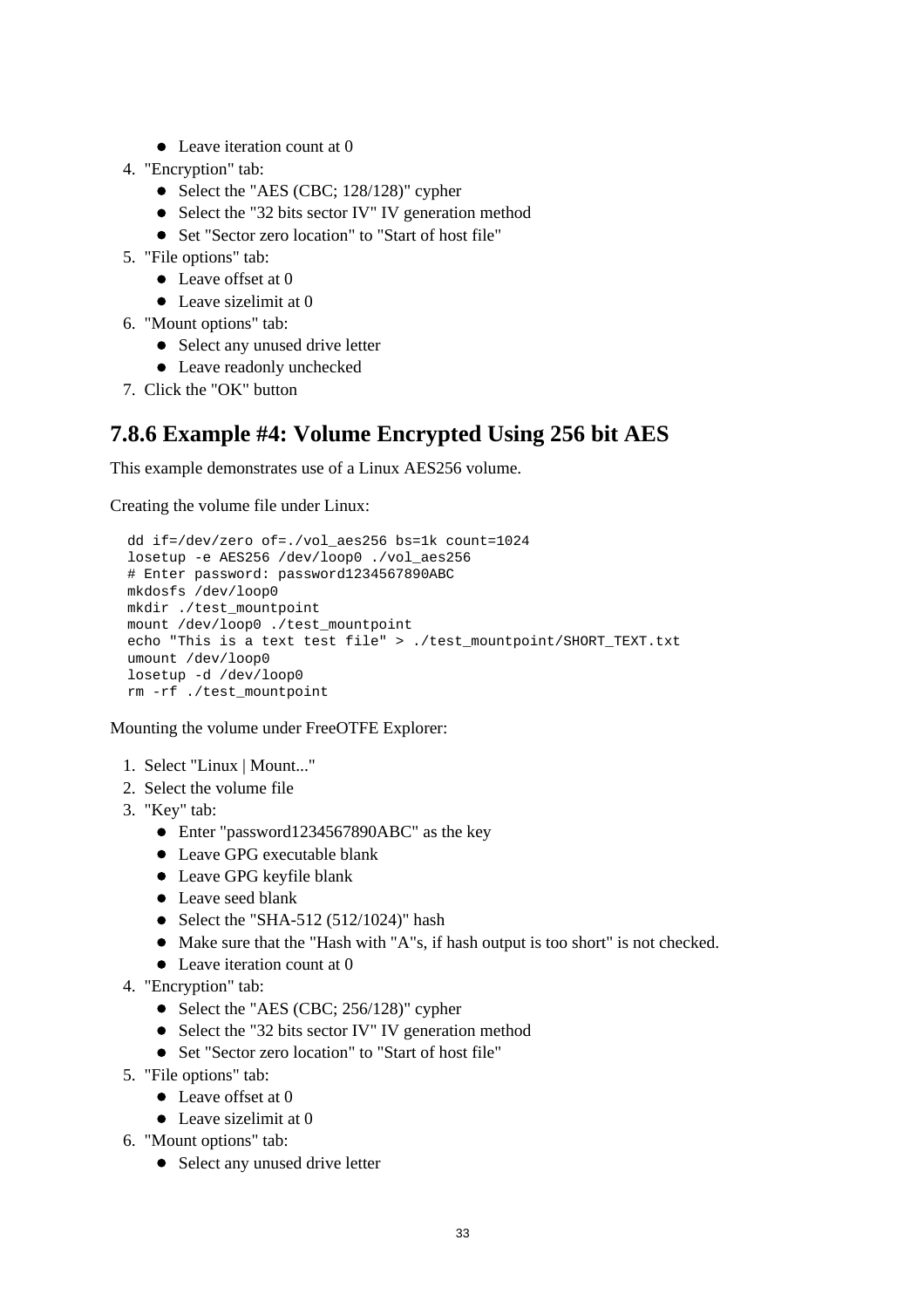- Leave readonly unchecked
- 7. Click the "OK" button

## **7.8.7 Example #5: Volume Encrypted Using 256 bit AES and rmd160 Hash**

This example demonstrates use of a Linux AES256 volume using the rmd160 hash to process the user's password instead of the default SHA hash.

WARNING: Note that this example uses the "rmd160" and not "ripemd160" hash.

Creating the volume file under Linux:

```
dd if=/dev/zero of=./vol_aes256_rmd160 bs=1k count=1024
losetup -e AES256 -H rmd160 /dev/loop0 ./vol_aes256_rmd160
# Enter password: password1234567890ABC
mkdosfs /dev/loop0
mkdir ./test_mountpoint
mount /dev/loop0 ./test_mountpoint
echo "This is a text test file" > ./test_mountpoint/SHORT_TEXT.txt
cp TEST_FILE_1.dat ./test_mountpoint
cp TEST_FILE_2.dat ./test_mountpoint
cp TEST_FILE_3.dat ./test_mountpoint
umount /dev/loop0
losetup -d /dev/loop0
rm -rf ./test_mountpoint
```
- 1. Select "Linux | Mount..."
- 2. Select the volume file
- 3. "Key" tab:
	- Enter "password1234567890ABC" as the key
	- Leave GPG executable blank
	- Leave GPG keyfile blank
	- Leave seed blank
	- Select the "RIPEMD-160 (Linux; Twice, with A)" hash
	- Make sure that the "Hash with "A"s, if hash output is too short" is not checked.
	- Leave iteration count at 0
- 4. "Encryption" tab:
	- Select the "AES (CBC; 256/128)" cypher
	- Select the "32 bits sector IV" IV generation method
	- Set "Sector zero location" to "Start of host file"
- 5. "File options" tab:
	- $\bullet$  Leave offset at 0
	- Leave sizelimit at 0
- 6. "Mount options" tab:
	- Select any unused drive letter
	- Leave readonly unchecked
- 7. Click the "OK" button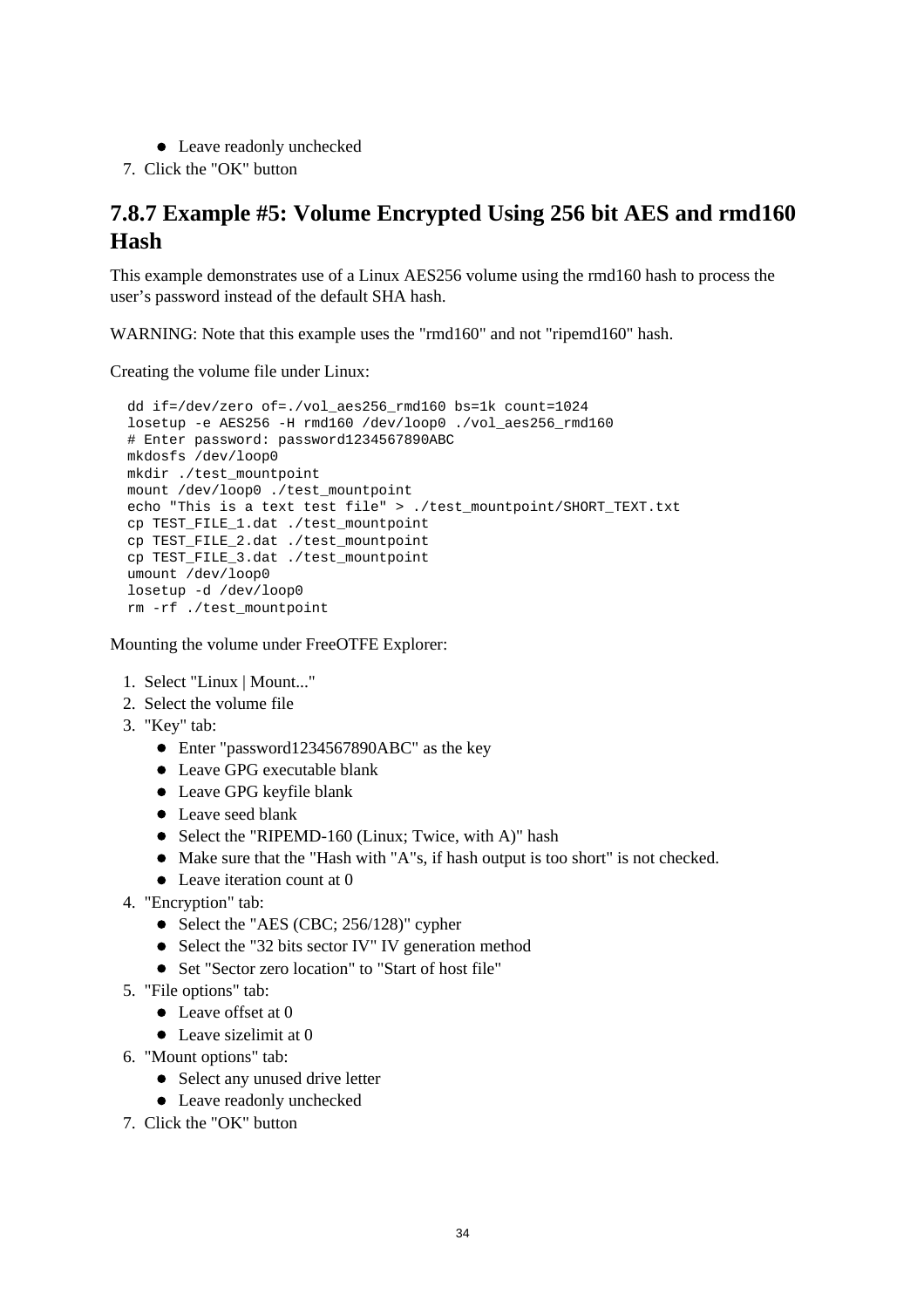# **7.8.8 Example #6: Volume Encrypted Using 256 bit AES and Seed Value**

This example demonstrates use of a Linux AES256 volume with seeding. The seed used here is the string "seedvalue"

Creating the volume file under Linux:

```
dd if=/dev/zero of=./vol_aes256_seeded bs=1k count=1024
losetup -e AES256 -S seedvalue /dev/loop0 ./vol_aes256_seeded
# Enter password: password1234567890ABC
losetup -a
mkdosfs /dev/loop0
mkdir ./test_mountpoint
mount /dev/loop0 ./test_mountpoint
echo "This is a text test file" > ./test_mountpoint/SHORT_TEXT.txt
cp TEST_FILE_1.dat ./test_mountpoint
cp TEST_FILE_2.dat ./test_mountpoint
cp TEST_FILE_3.dat ./test_mountpoint
umount /dev/loop0
losetup -d /dev/loop0
rm -rf ./test_mountpoint
```
- 1. Select "Linux | Mount..."
- 2. Select the volume file
- 3. "Key" tab:
	- Enter "password1234567890ABC" as the key
	- Leave GPG executable blank
	- Leave GPG keyfile blank
	- Change the seed to "seedvalue"
	- $\bullet$  Select the "SHA-512 (512/1024)" hash
	- Make sure that the "Hash with "A"s, if hash output is too short" is not checked.
	- Leave iteration count at 0
- 4. "Encryption" tab:
	- Select the "AES (CBC; 256/128)" cypher
	- Select the "32 bits sector IV" IV generation method
	- Set "Sector zero location" to "Start of host file"
- 5. "File options" tab:
	- Leave offset at 0
	- Leave sizelimit at 0
- 6. "Mount options" tab:
	- Select any unused drive letter
	- Leave readonly unchecked
- 7. Click the "OK" button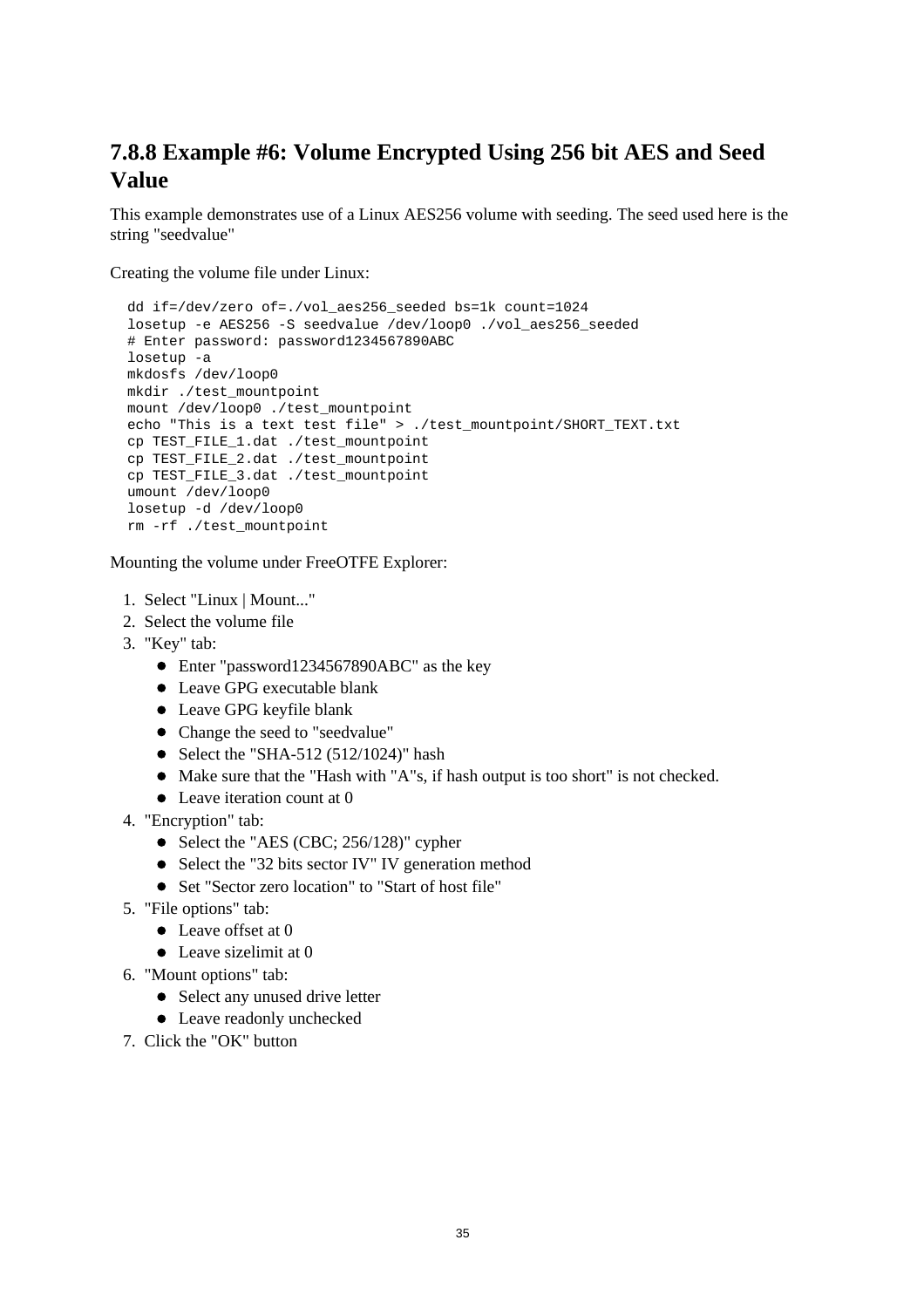## **7.8.9 Example #7: Volume Encrypted Using 256 bit AES and Offset**

This example demonstrates use of a Linux AES256 volume, with the encrypted volume beginning at an offset of 2560 bytes into the volume file.

Creating the volume file under Linux:

dd if=/dev/zero of=./vol\_aes256\_2560 bs=1k count=1024 losetup -e AES256 -o 2560 /dev/loop0 ./vol\_aes256\_2560 # Enter password: password1234567890ABC mkdosfs /dev/loop0 mkdir ./test\_mountpoint mount /dev/loop0 ./test\_mountpoint echo "This is a text test file" > ./test\_mountpoint/SHORT\_TEXT.txt umount /dev/loop0 losetup -d /dev/loop0 rm -rf ./test\_mountpoint

Mounting the volume under FreeOTFE Explorer:

- 1. Select "Linux | Mount..."
- 2. Select the volume file
- 3. "Key" tab:
	- Enter "password1234567890ABC" as the key
	- Leave GPG executable blank
	- Leave GPG keyfile blank
	- Leave seed blank
	- $\bullet$  Select the "SHA-512 (512/1024)" hash
	- Make sure that the "Hash with "A"s, if hash output is too short" is not checked.
	- Leave iteration count at 0
- 4. "Encryption" tab:
	- Select the "AES (CBC; 256/128)" cypher
	- Select the "32 bits sector IV" IV generation method
	- Set "Sector zero location" to "Start of host file"
- 5. "File options" tab:
	- Change offset to 2560 bytes
	- Leave sizelimit at 0
- 6. "Mount options" tab:
	- Select any unused drive letter
	- Leave readonly unchecked
- 7. Click the "OK" button

#### **7.8.10 Example #8: Volume Encrypted Using 256 bit Twofish**

This example demonstrates use of a Linux Twofish 256 bit volume.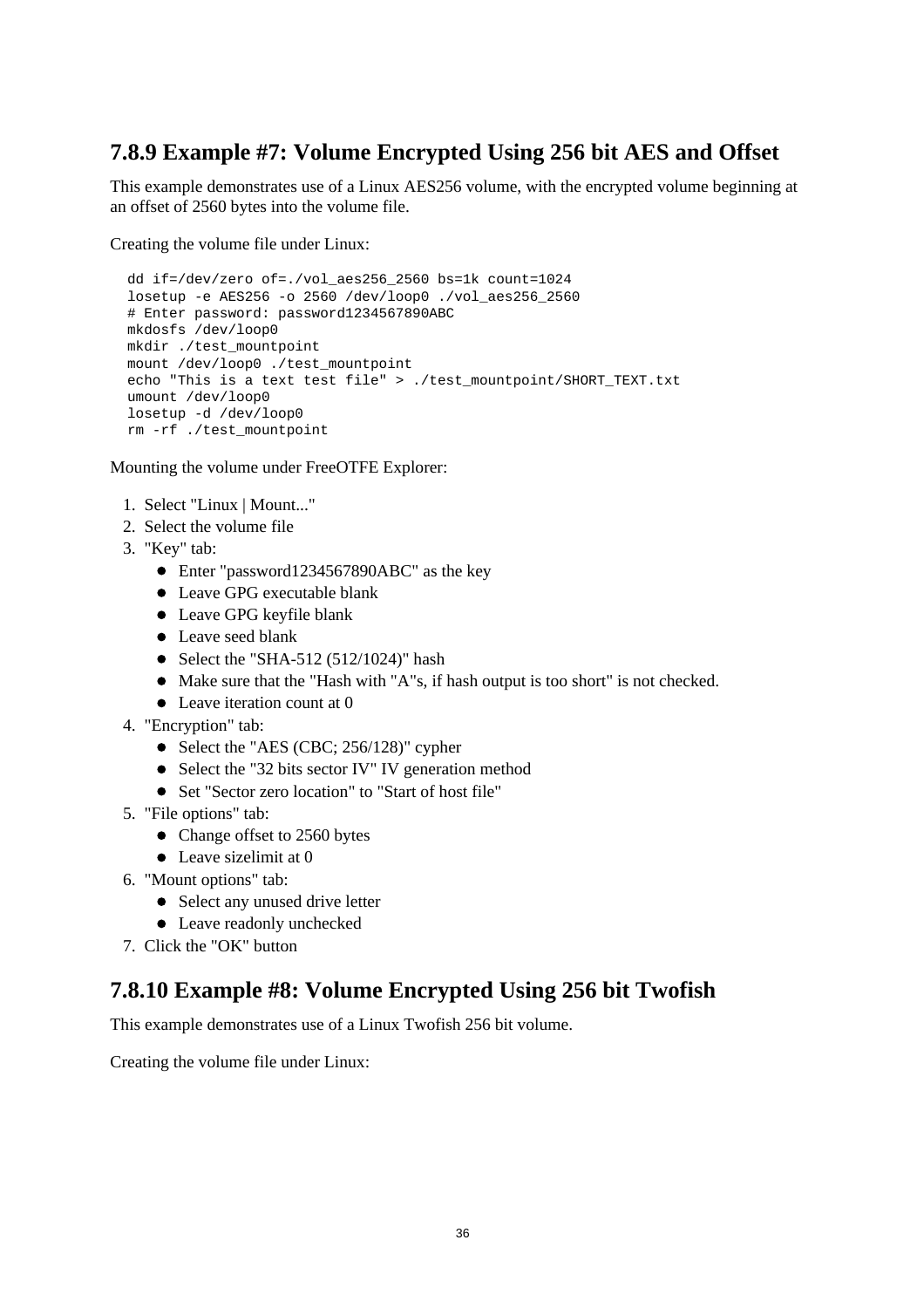```
dd if=/dev/zero of=./vol_twofish256 bs=1k count=1024
losetup -e twofish256 /dev/loop0 ./vol_twofish256
# Enter password: password1234567890ABC
losetup -a
mkdosfs /dev/loop0
mkdir ./test_mountpoint
mount /dev/loop0 ./test_mountpoint
echo "This is a text test file" > ./test_mountpoint/SHORT_TEXT.txt
umount /dev/loop0
losetup -d /dev/loop0
rm -rf ./test_mountpoint
```
- 1. Select "Linux | Mount..."
- 2. Select the volume file
- 3. "Key" tab:
	- Enter "password1234567890ABC" as the key
	- Leave GPG executable blank
	- Leave GPG keyfile blank
	- Leave seed blank
	- Select the "SHA-512  $(512/1024)$ " hash
	- Make sure that the "Hash with "A"s, if hash output is too short" is not checked.
	- Leave iteration count at 0
- 4. "Encryption" tab:
	- Select the "Twofish (CBC; 256/128)" cypher
	- Select the "32 bits sector IV" IV generation method
	- Set "Sector zero location" to "Start of host file"
- 5. "File options" tab:
	- Leave offset at 0
	- Leave sizelimit at 0
- 6. "Mount options" tab:
	- Select any unused drive letter
	- Leave readonly unchecked
- 7. Click the "OK" button

# **7.9 Examples: dm-crypt**

This section gives a series of examples of how to create Linux dm-crypt volumes, and then mount them using FreeOTFE Explorer.

These examples have been tested using Fedora Core 3, with a v2.6.11.7 kernel installed; though they should work for all compatible Linux distributions.

#### **7.9.1 Initial Setup**

To begin using dm-crypt under Linux, ensure that the various kernel modules are installed: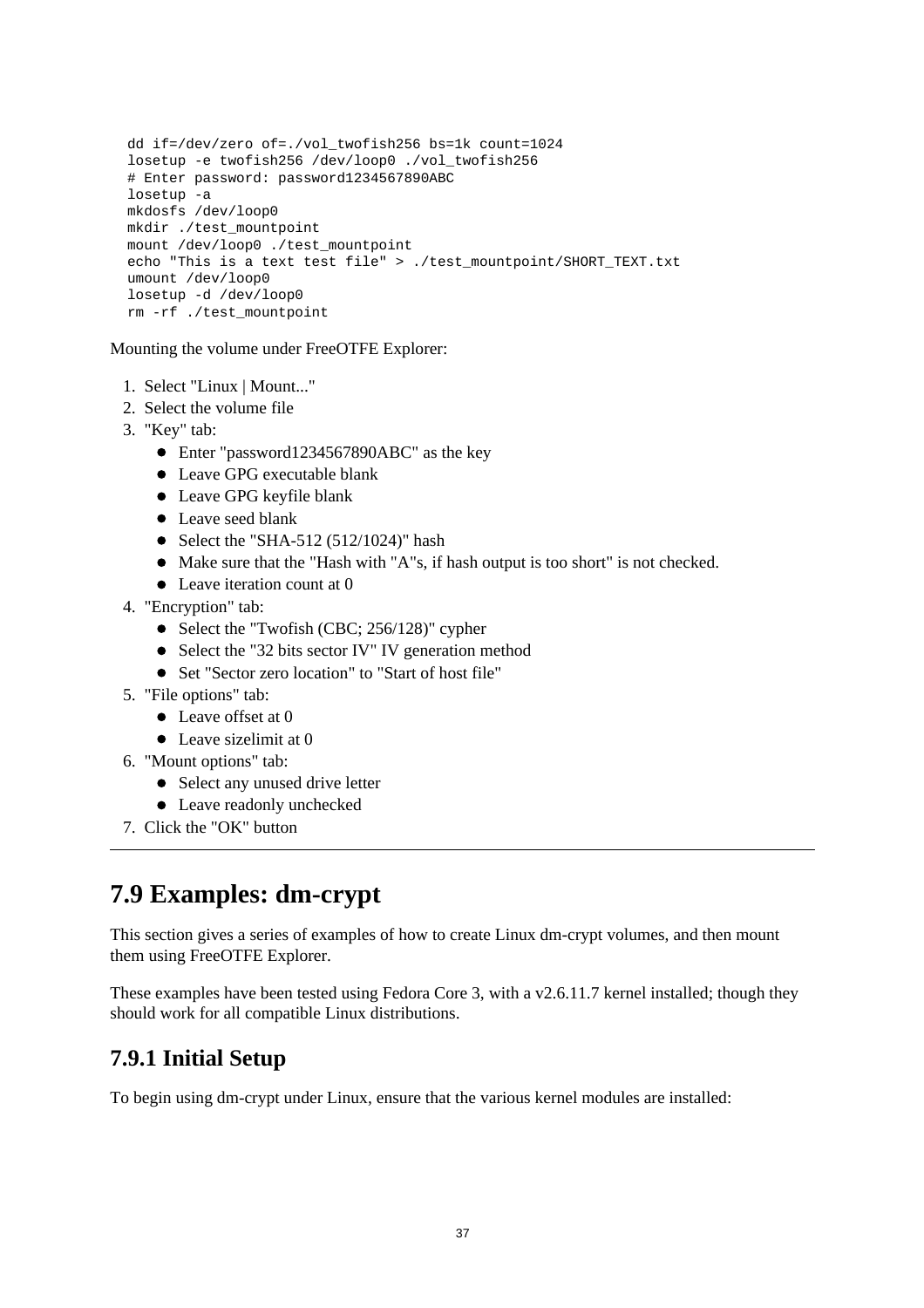|                  | modprobe cryptoloop                                                        |
|------------------|----------------------------------------------------------------------------|
| modprobe deflate |                                                                            |
|                  | modprobe zlib deflate                                                      |
| modprobe twofish |                                                                            |
| modprobe serpent |                                                                            |
|                  | modprobe aes_i586                                                          |
|                  | modprobe blowfish                                                          |
| modprobe des     |                                                                            |
| modprobe sha256  |                                                                            |
| modprobe sha512  |                                                                            |
|                  | modprobe crypto_null                                                       |
| modprobe md5     |                                                                            |
| modprobe md4     |                                                                            |
| modprobe cast5   |                                                                            |
| modprobe cast6   |                                                                            |
| modprobe arc4    |                                                                            |
| modprobe khazad  |                                                                            |
| modprobe anubis  |                                                                            |
|                  |                                                                            |
|                  | modprobe dm_mod (this should give you dm_snapshot, dm_zero and dm_mirror?) |
|                  | modprobe dm_crypt                                                          |

At this point, typing "dmsetup targets" should give you something along the lines of:

| v1.0.0 |
|--------|
| v1.0.1 |
| v1.0.1 |
| v1.0.1 |
|        |

Typing "lsmod" will show you which modules are currently installed.

### **7.9.2 Defaults**

If not overridden by the user, dm-crypt defaults to encrypting with:

| <b>Cypher:</b>           | <b>AES</b>                                                      |
|--------------------------|-----------------------------------------------------------------|
| <b>Cypher keysize:</b>   | 256 bit                                                         |
| User key processed with: | RIPEMD-160 (not "RIPEMD-160 (Linux; Twice, with A)").           |
|                          | "Hash with "A"s, if hash output is too short" option - selected |
| IV generation:           | 32 bit sector ID                                                |

# **7.9.3 Example #1: Volume Encrypted Using dm-crypt's Default Encryption**

This example demonstrates use of a dm-crypt volume using the dm-crypt's default encryption system: AES128 with the user's password hashed with RIPEMD160, using the 32 bit sector IDs as encryption IVs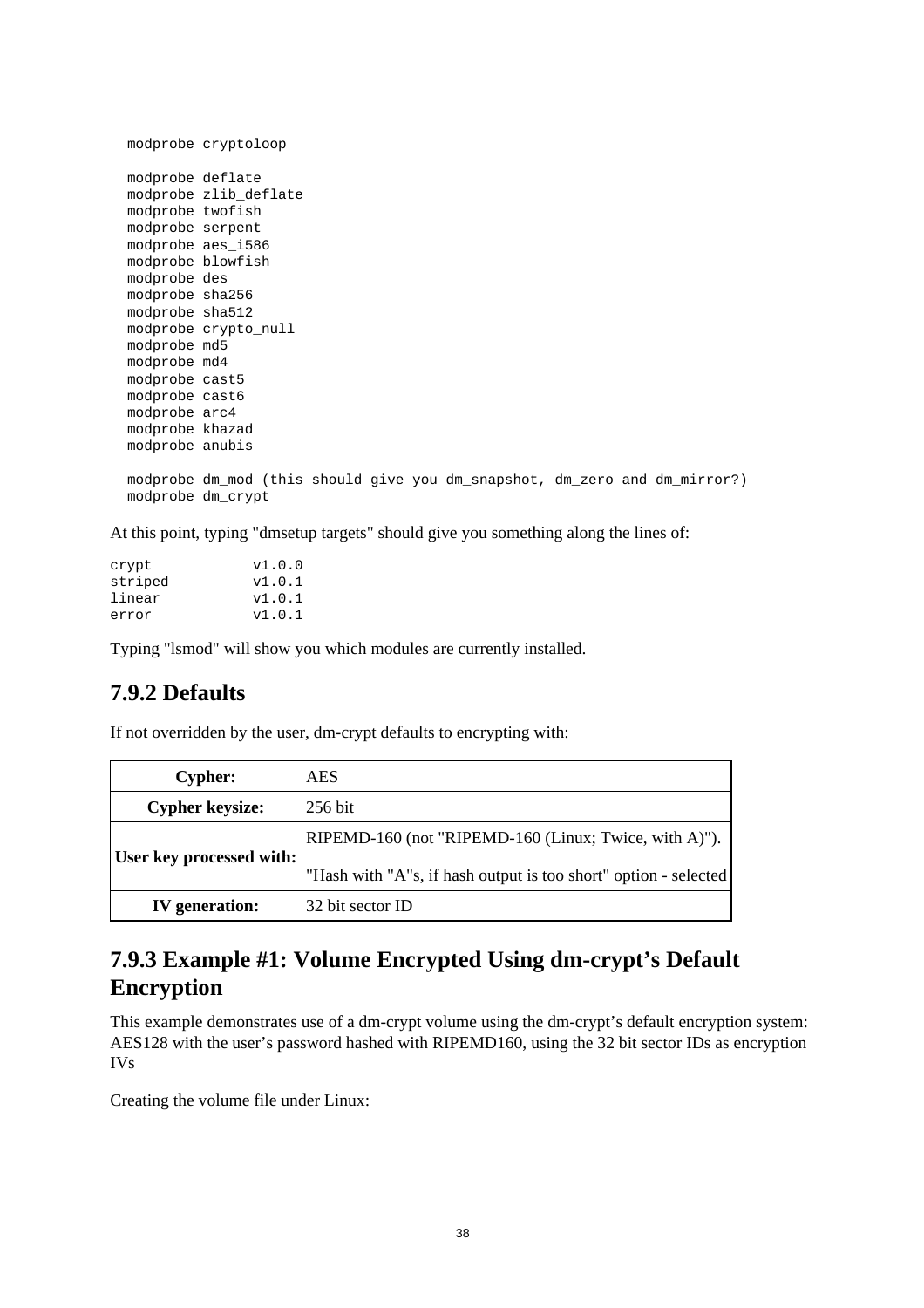```
dd if=/dev/zero of=./volumes/vol_default.vol bs=1K count=100
losetup /dev/loop0 ./volumes/vol_default.vol
echo password1234567890ABC | cryptsetup create myMapper /dev/loop0
dmsetup ls
dmsetup table
dmsetup status
losetup /dev/loop1 /dev/mapper/myMapper 
mkdosfs /dev/loop1
mkdir ./test_mountpoint
mount /dev/loop1 ./test_mountpoint
cp./test_files/SHORT_TEXT.txt ./test_mountpoint
cp ./test_files/BINARY_ZEROS.dat ./test_mountpoint
cp ./test_files/BINARY_ABC_RPTD.dat ./test_mountpoint
cp ./test_files/BINARY_00_FF_RPTD.dat ./test_mountpoint
umount ./test_mountpoint
losetup -d /dev/loop1
cryptsetup remove myMapper
losetup -d /dev/loop0
rm -rf ./test_mountpoint
```
- 1. Select "Linux | Mount..."
- 2. Select the volume file
- 3. "Key" tab:
	- Enter "password1234567890ABC" as the key
	- Leave GPG executable blank
	- Leave GPG keyfile blank
	- Leave seed blank
	- Select the "RIPEMD-160  $(160/512)$ " hash
	- Ensure "Hash with "A"s, if hash output is too short" is checked.
	- Leave iteration count at 0
- 4. "Encryption" tab:
	- Select the "AES (CBC; 256/128)" cypher
	- Select "32 bit sector ID" as the IV generation method
	- Set "Sector zero location" to "Start of encrypted data"
- 5. "File options" tab:
	- Leave offset at 0
	- Leave sizelimit at 0
- 6. "Mount options" tab:
	- Select any unused drive letter
	- Leave readonly unchecked
- 7. Click the "OK" button

### **7.9.4 Example #2: Volume Encrypted Using 128 bit AES**

This example demonstrates use of a dm-crypt AES128 volume.

```
dd if=/dev/zero of=./volumes/vol_aes128.vol bs=1K count=100
losetup /dev/loop0 ./volumes/vol_aes128.vol
echo password1234567890ABC | cryptsetup -c aes -s 128 create myMapper /dev/loop0
dmsetup ls
```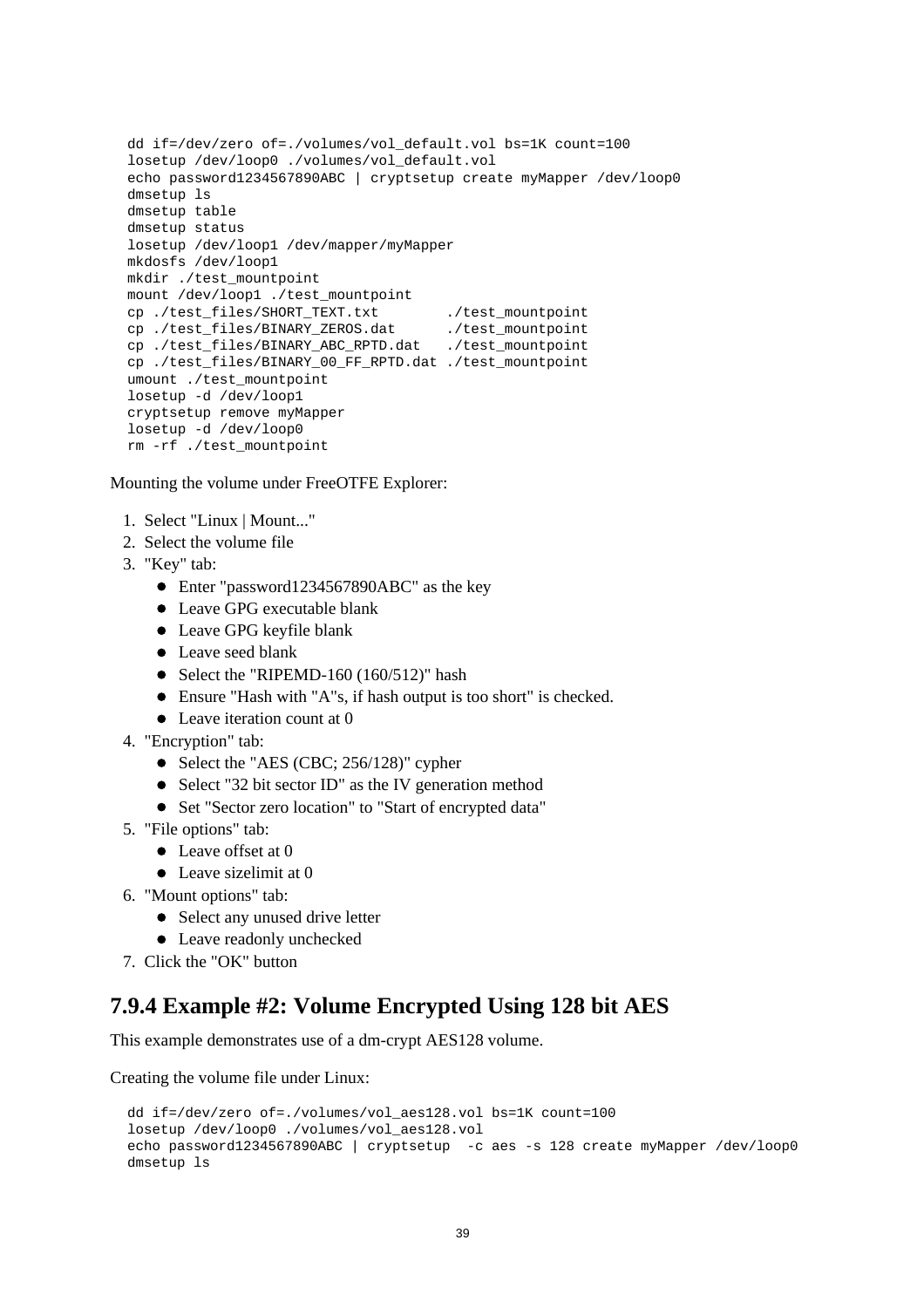```
dmsetup table
dmsetup status
losetup /dev/loop1 /dev/mapper/myMapper 
mkdosfs /dev/loop1
mkdir ./test_mountpoint
mount /dev/loop1 ./test_mountpoint
cp./test_files/SHORT_TEXT.txt ./test_mountpoint
cp ./test_files/BINARY_ZEROS.dat ./test_mountpoint
cp ./test_files/BINARY_ZEROS.dat ./test_mountpoint<br>cp ./test_files/BINARY_ABC_RPTD.dat ./test_mountpoint
cp ./test_files/BINARY_00_FF_RPTD.dat ./test_mountpoint
umount ./test mountpoint
losetup -d /dev/loop1
cryptsetup remove myMapper
losetup -d /dev/loop0
rm -rf ./test_mountpoint
```
- 1. Select "Linux | Mount..."
- 2. Select the volume file
- 3. "Key" tab:
	- Enter "password1234567890ABC" as the key
	- Leave GPG executable blank
	- Leave GPG keyfile blank
	- Leave seed blank
	- Select the "RIPEMD-160  $(160/512)$ " hash.
	- Ensure "Hash with "A"s, if hash output is too short" is checked.
	- Leave iteration count at 0
- 4. "Encryption" tab:
	- Select the "AES (CBC; 128/128)" cypher
	- Select "32 bit sector ID" as the IV generation method
	- Set "Sector zero location" to "Start of encrypted data"
- 5. "File options" tab:
	- Leave offset at 0
	- $\bullet$  Leave sizelimit at 0
- 6. "Mount options" tab:
	- Select any unused drive letter
	- Leave readonly unchecked
- 7. Click the "OK" button

### **7.9.5 Example #3: Volume Encrypted Using 256 bit AES, using SHA256 ESSIV**

This example demonstrates use of a dm-crypt AES256 volume using SHA-256 ESSIV sector IVs.

```
dd if=/dev/zero of=./volumes/vol_aes_essiv_sha256.vol bs=1K count=100
losetup /dev/loop0 ./volumes/vol_aes_essiv_sha256.vol
echo password1234567890ABC | cryptsetup -c aes-cbc-essiv:sha256 create myMapper /dev/loop0
dmsetup ls
dmsetup table
dmsetup status
losetup /dev/loop1 /dev/mapper/myMapper
```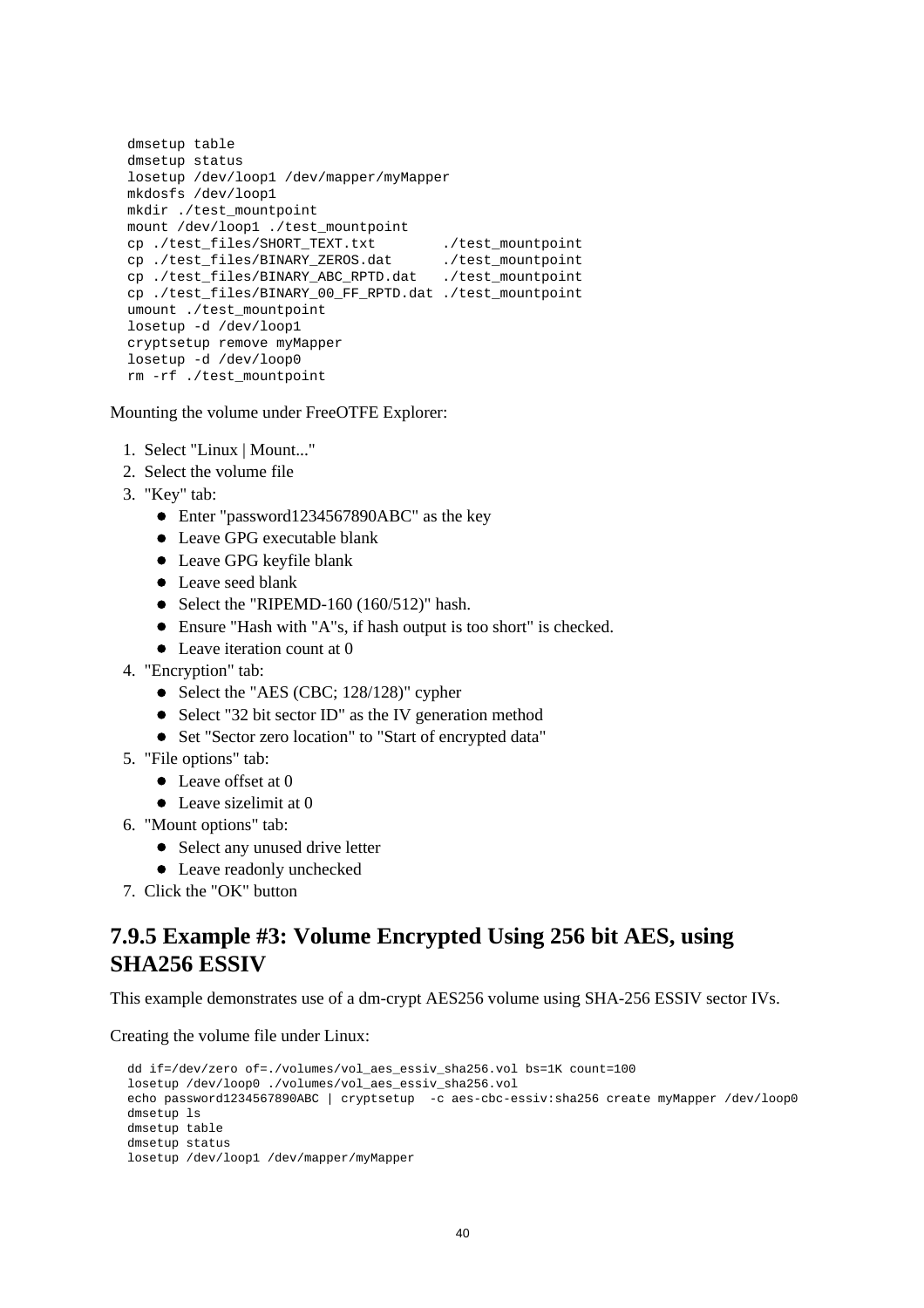```
mkdosfs /dev/loop1
mkdir ./test_mountpoint
mount /dev/loop1 ./test_mountpoint
cp ./test_files/SHORT_TEXT.txt ./test_mountpoint<br>cp ./test_files/BINARY_ZEROS.dat ./test_mountpoint
cp ./test_files/BINARY_ZEROS.dat ./test_mountpoint
cp ./test_files/BINARY_ABC_RPTD.dat ./test_mountpoint
cp ./test_files/BINARY_00_FF_RPTD.dat ./test_mountpoint
umount ./test_mountpoint
losetup -d /dev/loop1
cryptsetup remove myMapper
losetup -d /dev/loop0
rm -rf ./test_mountpoint
```
- 1. Select "Linux | Mount..."
- 2. Select the volume file
- 3. "Key" tab:
	- Enter "password1234567890ABC" as the key
	- Leave GPG executable blank
	- Leave GPG keyfile blank
	- Leave seed blank
	- Select the "RIPEMD-160  $(160/512)$ " hash
	- Ensure "Hash with "A"s, if hash output is too short" is checked.
	- Leave iteration count at 0
- 4. "Encryption" tab:
	- Select the "AES (CBC; 256/128)" cypher
	- Select "ESSIV" as the IV generation method
	- Set "Sector zero location" to "Start of encrypted data"
	- Select "SHA-256 (256/512)" as the IV hash
	- Select "AES (CBC;  $256/128$ )" as the IV cypher
- 5. "File options" tab:
	- Leave offset at 0
	- Leave sizelimit at 0
- 6. "Mount options" tab:
	- Select any unused drive letter
	- Leave readonly unchecked
- 7. Click the "OK" button

### **7.9.6 Example #4: Volume Encrypted Using 448 bit Blowfish**

This example demonstrates use of a dm-crypt Blowfish 448 volume.

```
dd if=/dev/zero of=./volumes/vol_blowfish_448.vol bs=1K count=100
losetup /dev/loop0 ./volumes/vol_blowfish_448.vol
echo password1234567890ABC | cryptsetup -c blowfish -s 448 create myMapper /dev/loop0
dmsetup ls
dmsetup table
dmsetup status
losetup /dev/loop1 /dev/mapper/myMapper 
mkdosfs /dev/loop1
mkdir ./test_mountpoint
mount /dev/loop1 ./test_mountpoint
```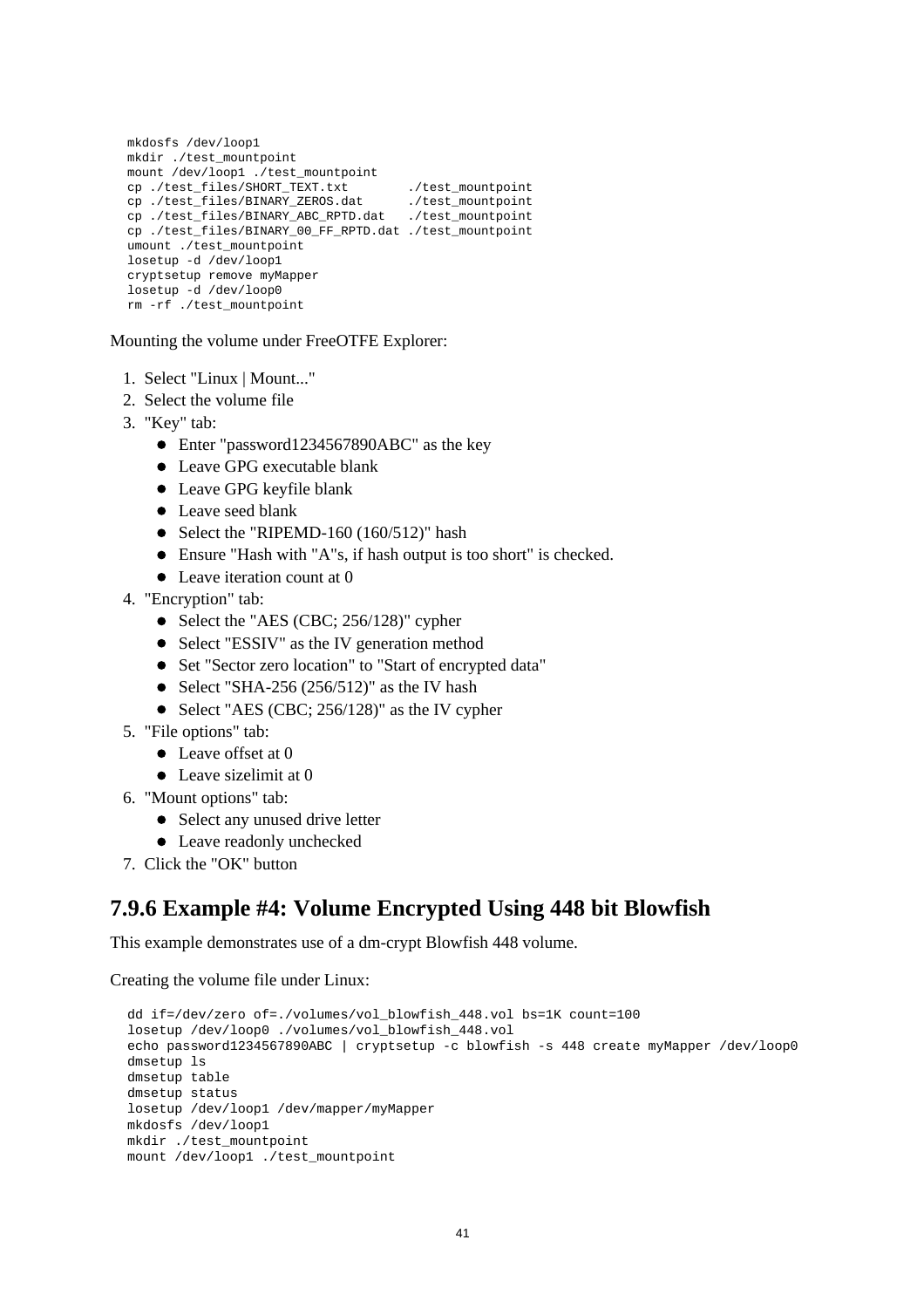```
cp./test_files/SHORT_TEXT.txt ./test_mountpoint
cp./test_files/BINARY_ZEROS.dat ./test_mountpoint
cp ./test_files/BINARY_ABC_RPTD.dat ./test_mountpoint
cp ./test_files/BINARY_00_FF_RPTD.dat ./test_mountpoint
umount ./test_mountpoint
losetup -d /dev/loop1
cryptsetup remove myMapper
losetup -d /dev/loop0
rm -rf ./test_mountpoint
```
- 1. Select "Linux | Mount..."
- 2. Select the volume file
- 3. "Key" tab:
	- Enter "password1234567890ABC" as the key
	- Leave GPG executable blank
	- Leave GPG keyfile blank
	- Leave seed blank
	- Select the "RIPEMD-160 (160/512)" hash
	- Ensure "Hash with "A"s, if hash output is too short" is checked.
	- Leave iteration count at 0
- 4. "Encryption" tab:
	- Select the "Blowfish (CBC;  $448/64$ )" cypher
	- Select "32 bit sector ID" as the IV generation method
	- Set "Sector zero location" to "Start of encrypted data"
- 5. "File options" tab:
	- Leave offset at 0
	- Leave sizelimit at 0
- 6. "Mount options" tab:
	- Select any unused drive letter
	- Leave readonly unchecked
- 7. Click the "OK" button

#### **7.9.7 Example #5: Volume Encrypted Using 256 bit Twofish and Offset**

This example demonstrates use of a dm-crypt Twofish 256 volume, with the encrypted volume beginning at an offset of 3 sectors  $(3 \times 512 = 1536$  bytes) into the volume file.

```
dd if=/dev/zero of=./volumes/vol_twofish_o3.vol bs=1K count=100
losetup /dev/loop0 ./volumes/vol_twofish_o3.vol
echo password1234567890ABC | cryptsetup -c twofish -o 3 create myMapper /dev/loop0
dmsetup ls
dmsetup table
dmsetup status
losetup /dev/loop1 /dev/mapper/myMapper 
mkdosfs /dev/loop1
mkdir ./test_mountpoint
mount /dev/loop1 ./test mountpoint
cp./test_files/SHORT_TEXT.txt ./test_mountpoint
cp./test_files/BINARY_ZEROS.dat ./test_mountpoint
cp ./test_files/BINARY_ABC_RPTD.dat ./test_mountpoint
cp ./test_files/BINARY_00_FF_RPTD.dat ./test_mountpoint
```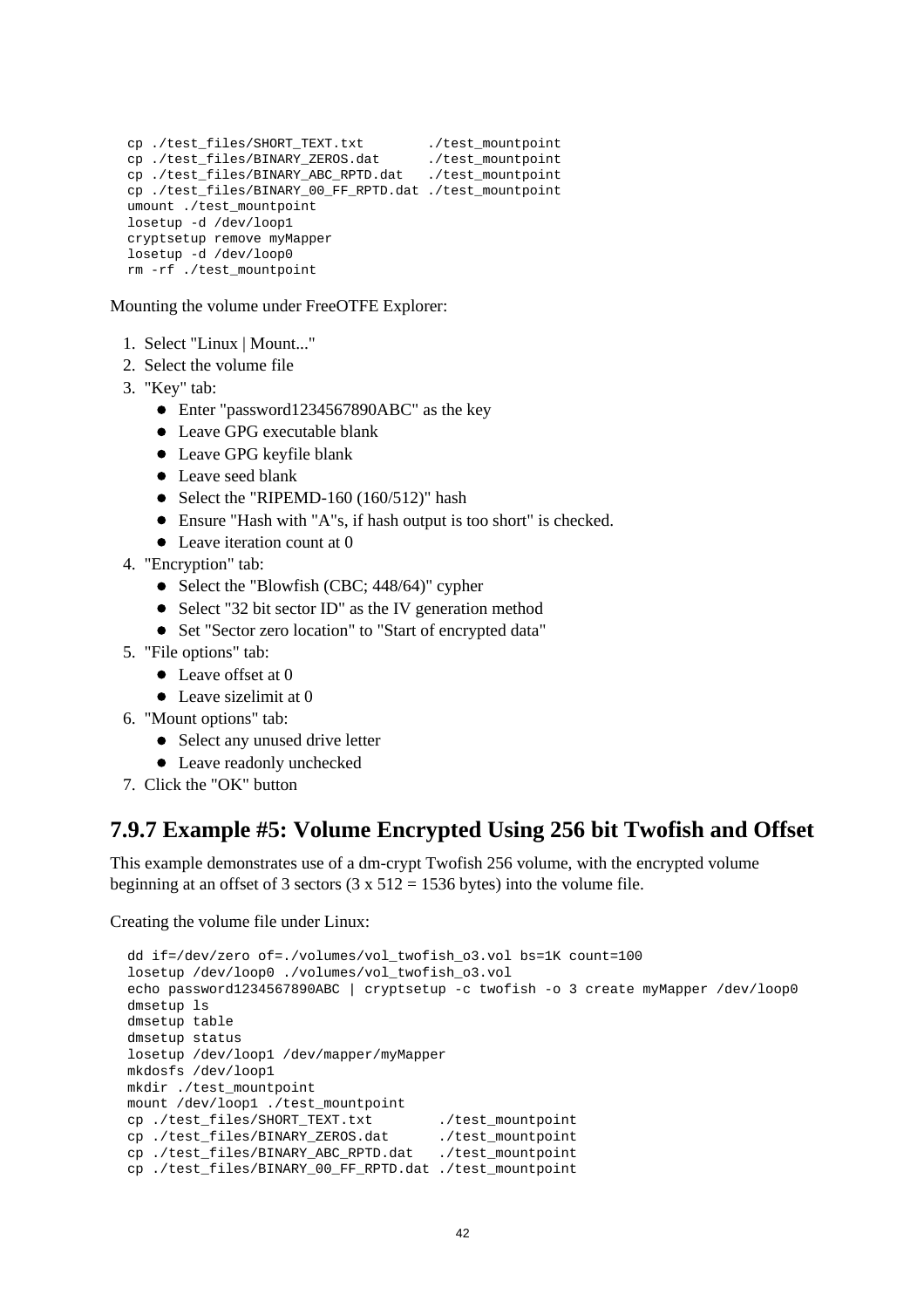```
umount ./test_mountpoint
losetup -d /dev/loop1
cryptsetup remove myMapper
losetup -d /dev/loop0
rm -rf ./test_mountpoint
```
- 1. Select "Linux | Mount..."
- 2. Select the volume file
- 3. "Key" tab:
	- Enter "password1234567890ABC" as the key
	- Leave GPG executable blank
	- Leave GPG keyfile blank
	- Leave seed blank
	- Select the "RIPEMD-160  $(160/512)$ " hash
	- Ensure "Hash with "A"s, if hash output is too short" is checked.
	- Leave iteration count at 0
- 4. "Encryption" tab:
	- Select the "Twofish (CBC; 256/128)" cypher
	- Select "32 bit sector ID" as the IV generation method
	- Set "Sector zero location" to "Start of encrypted data"
- 5. "File options" tab:
	- Set offset to 1536 bytes (i.e. 3 sectors, each of 512 bytes)
	- Leave sizelimit at 0
- 6. "Mount options" tab:
	- Select any unused drive letter
	- Leave readonly unchecked
- 7. Click the "OK" button

### **7.9.8 Example #6: Volume Encrypted Using 256 bit AES with MD5 Password Hashing**

This example demonstrates use of a dm-crypt Twofish 256 volume, with the user's password processed with MD5.

```
dd if=/dev/zero of=./volumes/vol_aes_md5.vol bs=1K count=100
losetup /dev/loop0 ./volumes/vol_aes_md5.vol
echo password1234567890ABC | cryptsetup -c aes -h md5 create myMapper /dev/loop0
dmsetup ls
dmsetup table
dmsetup status
losetup /dev/loop1 /dev/mapper/myMapper 
mkdosfs /dev/loop1
mkdir ./test_mountpoint
mount /dev/loop1 ./test_mountpoint
cp ./test_files/SHORT_TEXT.txt ./test_mountpoint
cp ./test_files/BINARY_ZEROS.dat ./test_mountpoint
cp ./test_files/BINARY_ABC_RPTD.dat ./test_mountpoint
cp ./test_files/BINARY_00_FF_RPTD.dat ./test_mountpoint
umount ./test_mountpoint
```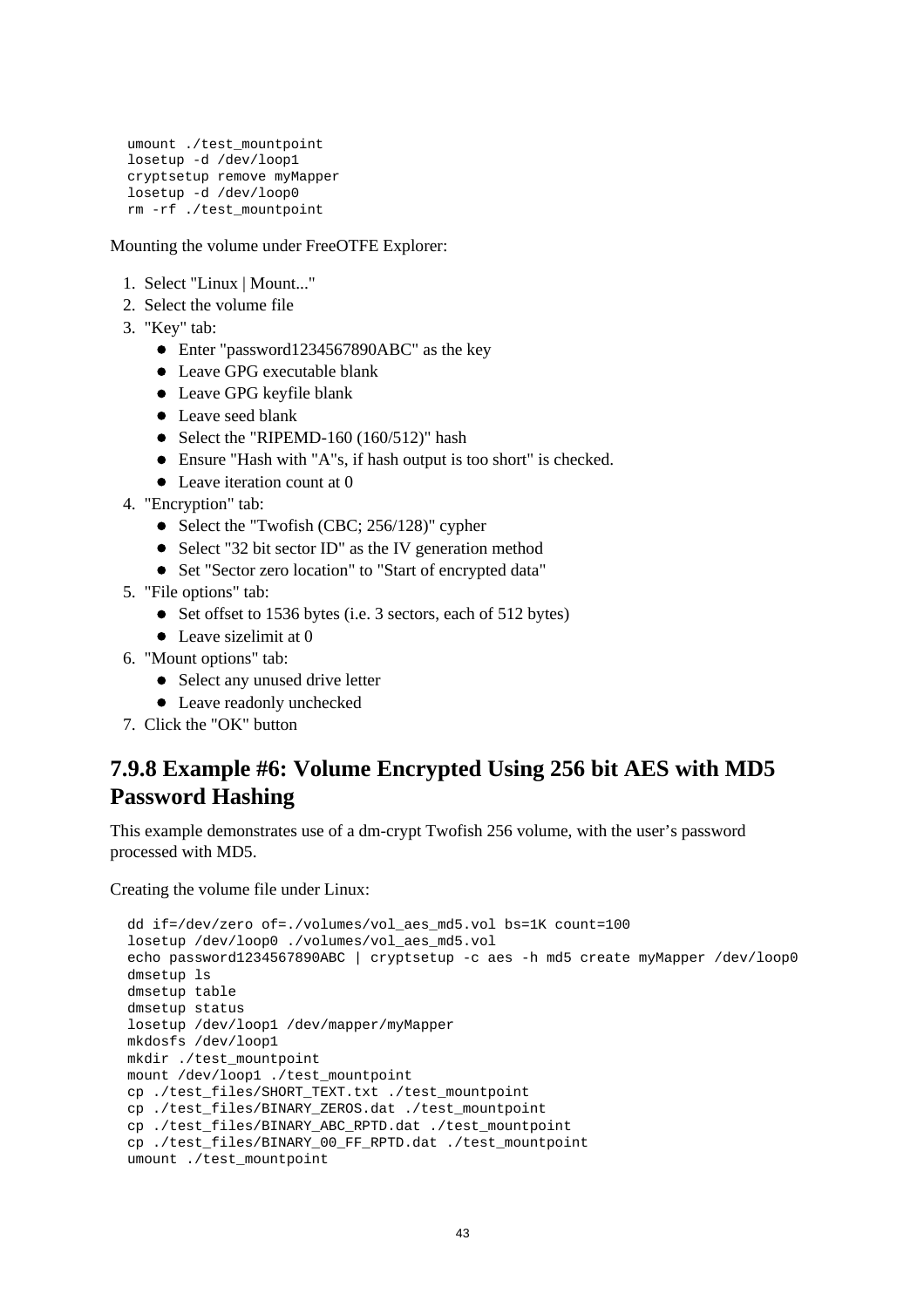```
losetup -d /dev/loop1
cryptsetup remove myMapper
losetup -d /dev/loop0
rm -rf ./test_mountpoint
```
- 1. Select "Linux | Mount..."
- 2. Select the volume file
- 3. "Key" tab:
	- Enter "password1234567890ABC" as the key
	- Leave GPG executable blank
	- Leave GPG keyfile blank
	- Leave seed blank
	- Select the "MD5  $(128/512)$ " hash
	- Ensure "Hash with "A"s, if hash output is too short" is checked.
	- Leave iteration count at 0
- 4. "Encryption" tab:
	- Select the "AES (CBC; 256/128)" cypher
	- Select "32 bit sector ID" as the IV generation method
	- Set "Sector zero location" to "Start of encrypted data"
- 5. "File options" tab:
	- Leave offset at 0
	- Leave sizelimit at 0
- 6. "Mount options" tab:
	- Select any unused drive letter
	- Leave readonly unchecked
- 7. Click the "OK" button

#### **7.9.9 Example #7: Volume Encrypted Using 448 bit Blowfish, MD5 Password Hashing and SHA-256 ESSIV**

This example demonstrates use of a dm-crypt Blowfish 448 volume, with the user's password processed with MD5 and ESSIV using SHA-256.

Note that although the main cypher is Blowfish 448, Blowfish 256 is used as the IV cypher as the IV hash outputs 256 bytes

```
dd if=/dev/zero of=./volumes/vol_blowfish_448_essivsha256_md5.vol bs=1K count=100
losetup /dev/loop0 ./volumes/vol_blowfish_448_essivsha256_md5.vol
echo password1234567890ABC | cryptsetup -c blowfish-cbc-essiv:sha256 -s 448 -h md5 create myMapper /dev/loop0
dmsetup ls
dmsetup table
dmsetup status
losetup /dev/loop1 /dev/mapper/myMapper 
mkdosfs /dev/loop1
mkdir ./test_mountpoint
mount /dev/loop1 ./test_mountpoint
cp ./test_files/SHORT_TEXT.txt ./test_mountpoint
cp ./test_files/BINARY_ZEROS.dat ./test_mountpoint
cp ./test_files/BINARY_ABC_RPTD.dat ./test_mountpoint
cp ./test_files/BINARY_00_FF_RPTD.dat ./test_mountpoint
umount ./test_mountpoint
```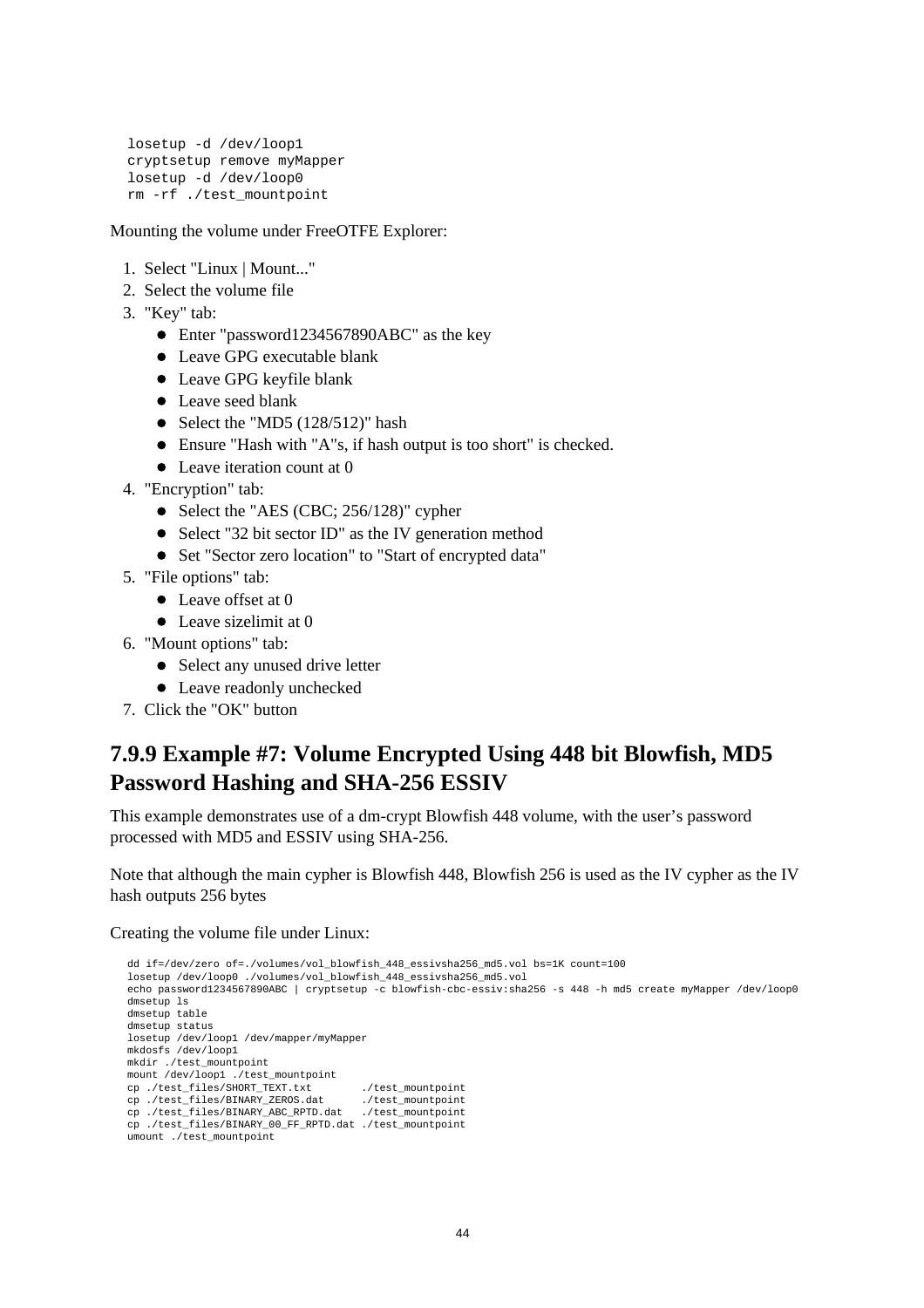losetup -d /dev/loop1 cryptsetup remove myMapper losetup -d /dev/loop0 rm -rf ./test\_mountpoint

Mounting the volume under FreeOTFE Explorer:

- 1. Select "Linux | Mount..."
- 2. Select the volume file
- 3. "Key" tab:
	- Enter "password1234567890ABC" as the key
	- Leave GPG executable blank
	- Leave GPG keyfile blank
	- Leave seed blank
	- Select the "MD5  $(128/512)$ " hash
	- Ensure "Hash with "A"s, if hash output is too short" is checked.
	- Leave iteration count at 0
- 4. "Encryption" tab:
	- Select the "Blowfish (CBC; 448/64)" cypher
	- Select "ESSIV" as the IV generation method
	- Set "Sector zero location" to "Start of encrypted data"
	- Select "SHA-256  $(256/512)$ " as the IV hash
	- Select "Blowfish (CBC;  $256/64$ )" as the IV cypher
- 5. "File options" tab:
	- Leave offset at 0
	- Leave sizelimit at 0
- 6. "Mount options" tab:
	- Select any unused drive letter
	- Leave readonly unchecked
- 7. Click the "OK" button

## **7.9.10 Example #8: Volume Encrypted Using AES-256 in XTS Mode (aka XTS-AES-256)**

This example demonstrates use of a dm-crypt AES-256 volume in XTS mode (aka XTS-AES-256) and using SHA-512 for hashing

```
dd if=/dev/zero of=./volumes/vol_aes_xts.vol bs=1K count=100
losetup /dev/loop0 ./volumes/vol_aes_xts.vol
echo password1234567890ABC | cryptsetup -h sha512 -c aes-xts-plain --key-size 512 create myMapper /dev/loop0
dmsetup ls
dmsetup table
dmsetup status
losetup /dev/loop1 /dev/mapper/myMapper 
mkdosfs /dev/loop1
mkdir ./test_mountpoint
mount /dev/loop1 ./test_mountpoint<br>cp ./test_files/SHORT_TEXT.txt
cp./test_files/SHORT_TEXT.txt ./test_mountpoint
cp./test_files/BINARY_ZEROS.dat ./test_mountpoint
cp ./test_files/BINARY_ABC_RPTD.dat ./test_mountpoint
cp ./test_files/BINARY_00_FF_RPTD.dat ./test_mountpoint
umount ./test_mountpoint
losetup -d /dev/loop1
cryptsetup remove myMapper
losetup -d /dev/loop0
rm -rf ./test_mountpoint
```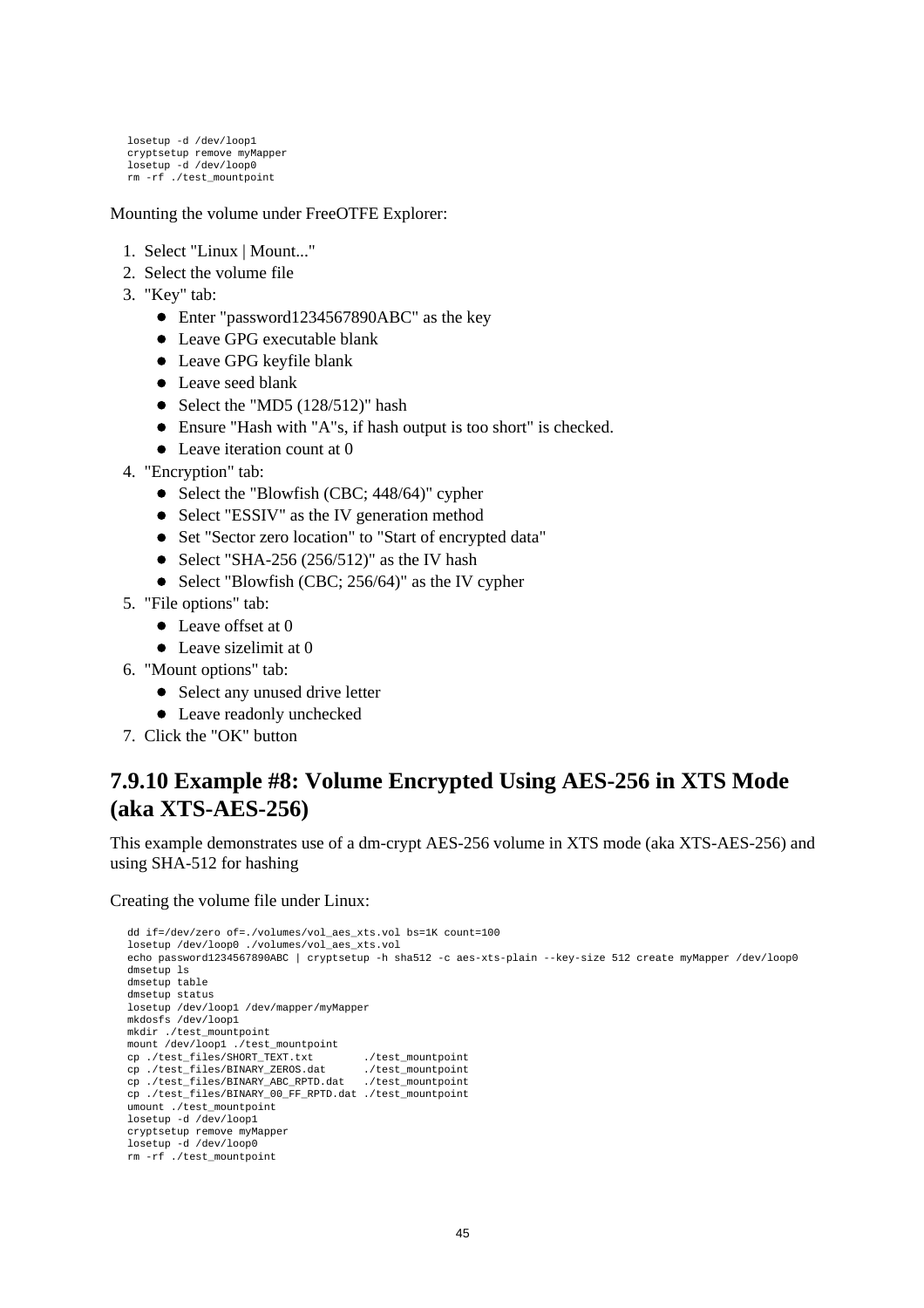- 1. Select "Linux | Mount..."
- 2. Select the volume file
- 3. "Key" tab:
	- Enter "password1234567890ABC" as the key
	- Leave GPG executable blank
	- Leave GPG keyfile blank
	- Leave seed blank
	- Select the "SHA-512  $(512/1024)$ " hash
	- Ensure "Hash with "A"s, if hash output is too short" is checked.
	- Leave iteration count at 0
- 4. "Encryption" tab:
	- Select the "AES (256 bit XTS)" cypher
	- Select "Null IV" as the IV generation method
- 5. "File options" tab:
	- Leave offset at 0
	- $\bullet$  Leave sizelimit at 0
- 6. "Mount options" tab:
	- Select any unused drive letter
	- Leave readonly unchecked
- 7. Click the "OK" button

# **7.10 Examples: LUKS**

This section gives a series of examples of how to create Linux LUKS volumes, and then mount them using FreeOTFE Explorer.

These examples have been tested using Fedora Core 3, with a v2.6.20.1 kernel installed and using cryptsetup-luks v1.0; though they should work for all compatible Linux distributions.

Note: The executable name in the following examples is "cryptsetup-luks"; most systems use "cryptsetup".

# **7.10.1 Initial Setup**

To begin using LUKS under Linux, ensure that the various kernel modules are installed:

```
modprobe cryptoloop
modprobe aes
modprobe anubis
modprobe arc4
modprobe blkcipher
modprobe blowfish
modprobe cast5
modprobe cast6
modprobe cbc
modprobe crc32c
modprobe crypto_algapi
modprobe crypto_hash
```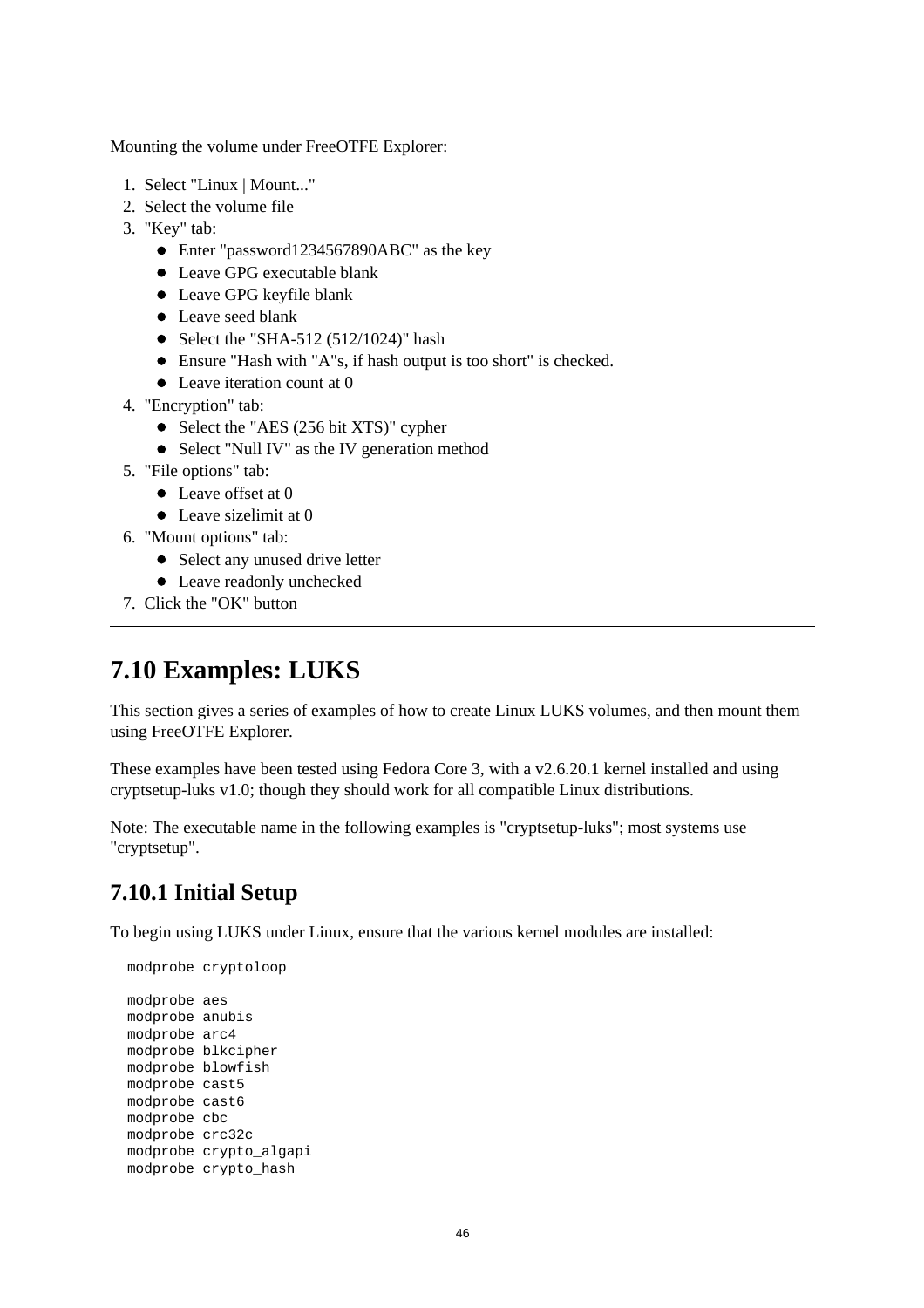|                   | modprobe cryptomgr                                           |
|-------------------|--------------------------------------------------------------|
|                   | modprobe crypto_null                                         |
| modprobe deflate  |                                                              |
| modprobe des      |                                                              |
| modprobe ecb      |                                                              |
| modprobe qf128mul |                                                              |
| modprobe hmac     |                                                              |
| modprobe khazad   |                                                              |
| modprobe lrw      |                                                              |
| modprobe md4      |                                                              |
| modprobe md5      |                                                              |
|                   | modprobe michael mic                                         |
| modprobe serpent  |                                                              |
| modprobe shal     |                                                              |
| modprobe sha256   |                                                              |
| modprobe sha512   |                                                              |
| modprobe tea      |                                                              |
| modprobe tgr192   |                                                              |
|                   | modprobe twofish common                                      |
| modprobe twofish  |                                                              |
| modprobe wp512    |                                                              |
| modprobe xcbc     |                                                              |
|                   |                                                              |
|                   | # dm_mod should give you dm_snapshot, dm_zero and dm_mirror? |
| modprobe dm mod   |                                                              |
| modprobe dm crypt |                                                              |

At this point, typing "dmsetup targets" should give you something along the lines of:

| crypt   | v1.0.0 |
|---------|--------|
| striped | v1.0.1 |
| linear  | v1.0.1 |
| error   | v1.0.1 |

Typing "lsmod" will show you which modules are currently installed.

### **7.10.2 Defaults**

If not overridden by the user, LUKS defaults to encrypting with:

| <b>Cypher:</b>          | AES       |
|-------------------------|-----------|
| Cypher keysize: 128 bit |           |
| <b>Cypher mode:</b>     | cbc-plain |
| Hash:                   | $SHA-1$   |

## **7.10.3 Example #1: Volume Encrypted Using LUKS's Default Encryption**

This example demonstrates use of a LUKS volume using the LUKS's default encryption system: AES128 with the user's password hashed with SHA1, using 32 bit sector IDs as encryption IVs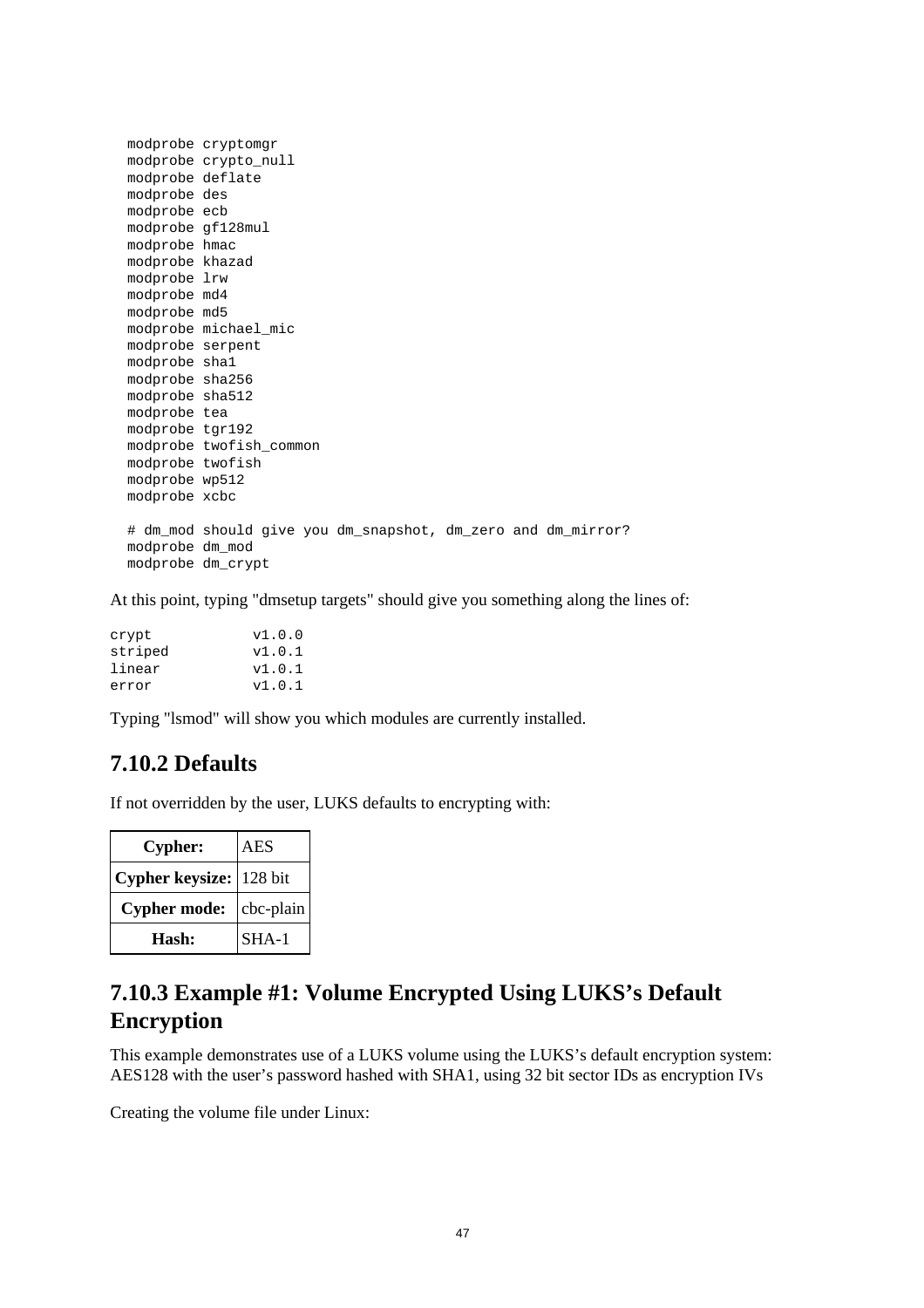```
dd if=/dev/zero of=./volumes/vol_default.vol bs=1M count=1
losetup /dev/loop0 ./volumes/vol_default.vol
echo password1234567890ABC | cryptsetup-luks luksFormat /dev/loop0
cryptsetup-luks luksDump /dev/loop0 
echo password1234567890ABC | cryptsetup-luks luksOpen /dev/loop0 myMapper
dmsetup ls
dmsetup table
dmsetup status
cryptsetup-luks status myMapper
losetup /dev/loop1 /dev/mapper/myMapper
mkdosfs /dev/loop1
mkdir ./test_mountpoint
mount /dev/loop1 ./test_mountpoint
cp ./test files/SHORT TEXT.txt ... /test mountpoint
cp ./test_files/BINARY_ZEROS.dat ./test_mountpoint
cp ./test_files/BINARY_ABC_RPTD.dat ./test_mountpoint
cp ./test_files/BINARY_00_FF_RPTD.dat ./test_mountpoint
umount ./test_mountpoint
losetup -d /dev/loop1
cryptsetup-luks luksClose myMapper
losetup -d /dev/loop0
rm -rf ./test_mountpoint
```
- 1. Select "Linux | Mount..."
- 2. Select the volume file
- 3. In the dialog shown, enter "password1234567890ABC" as the key, and set any of the options wanted.
- 4. Click the "OK" button

#### **7.10.4 Example #2: Volume Encrypted Using 256 bit AES**

This example demonstrates use of a LUKS AES256 volume.

```
dd if=/dev/zero of=./volumes/vol_aes_256.vol bs=1M count=1
losetup /dev/loop0 ./volumes/vol_aes_256.vol
echo password1234567890ABC | cryptsetup-luks -c aes -s 256 luksFormat /dev/loop0
cryptsetup-luks luksDump /dev/loop0 
echo password1234567890ABC | cryptsetup-luks luksOpen /dev/loop0 myMapper
dmsetup ls
dmsetup table
dmsetup status
cryptsetup-luks status myMapper
losetup /dev/loop1 /dev/mapper/myMapper
mkdosfs /dev/loop1
mkdir ./test_mountpoint
mount /dev/loop1 ./test_mountpoint
cp./test_files/SHORT_TEXT.txt ./test_mountpoint
cp./test_files/BINARY_ZEROS.dat ./test_mountpoint
cp ./test_files/BINARY_ABC_RPTD.dat ./test_mountpoint
cp ./test_files/BINARY_00_FF_RPTD.dat ./test_mountpoint
umount ./test_mountpoint
losetup -d /dev/loop1
cryptsetup-luks luksClose myMapper
losetup -d /dev/loop0
rm -rf ./test_mountpoint
```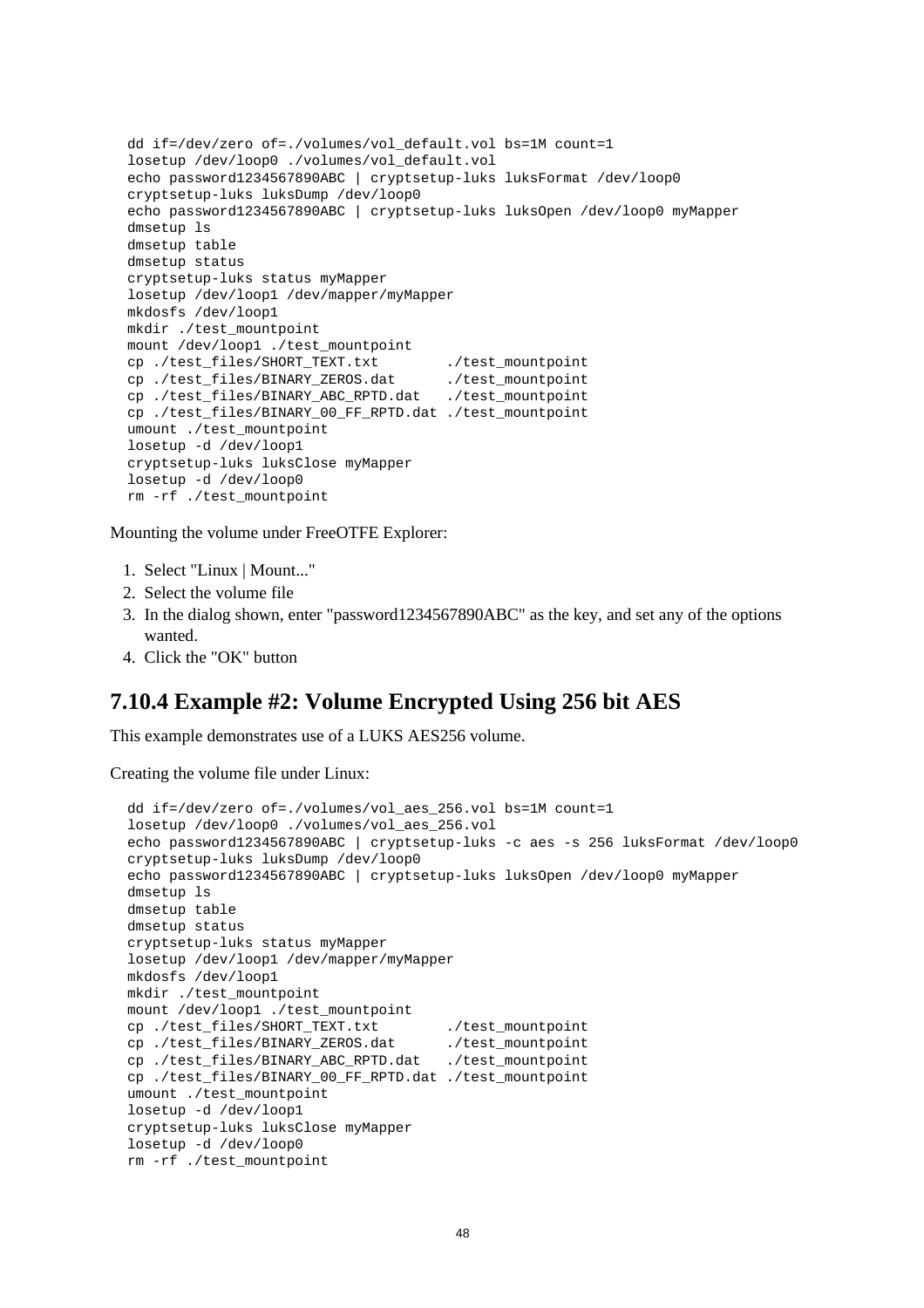- 1. Select "Linux | Mount..."
- 2. Select the losetup volume file
- 3. In the dialog shown, enter "password1234567890ABC" as the key, and set any of the options wanted.
- 4. Click the "OK" button

#### **7.10.5 Example #3: Volume Encrypted Using 128 bit Twofish**

This example demonstrates use of a LUKS Twofish 128 volume.

Creating the volume file under Linux:

```
dd if=/dev/zero of=./volumes/vol_twofish.vol bs=1M count=1
losetup /dev/loop0 ./volumes/vol_twofish.vol
echo password1234567890ABC | cryptsetup-luks -c twofish luksFormat /dev/loop0
cryptsetup-luks luksDump /dev/loop0 
echo password1234567890ABC | cryptsetup-luks luksOpen /dev/loop0 myMapper
dmsetup ls
dmsetup table
dmsetup status
cryptsetup-luks status myMapper
losetup /dev/loop1 /dev/mapper/myMapper
#cat ./test_files/2MB_Z.dat > /dev/loop1
#cat ./test_files/2MB_0x00.dat > /dev/loop1
mkdosfs /dev/loop1
mkdir ./test_mountpoint
mount /dev/loop1 ./test_mountpoint
cp ./test_files/SHORT_TEXT.txt ./test_mountpoint
cp ./test_files/BINARY_ZEROS.dat ./test_mountpoint
cp ./test_files/BINARY_ABC_RPTD.dat ./test_mountpoint
cp ./test_files/BINARY_00_FF_RPTD.dat ./test_mountpoint
umount ./test mountpoint
losetup -d /dev/loop1
cryptsetup-luks luksClose myMapper
losetup -d /dev/loop0
rm -rf ./test_mountpoint
```
Mounting the volume under FreeOTFE Explorer:

- 1. Select "Linux | Mount..."
- 2. Select the losetup volume file
- 3. In the dialog shown, enter "password1234567890ABC" as the key, and set any of the options wanted.
- 4. Click the "OK" button

### **7.10.6 Example #4: Volume Encrypted Using 256 bit AES-XTS**

This example demonstrates use of a LUKS AES 256 volume in XTS mode.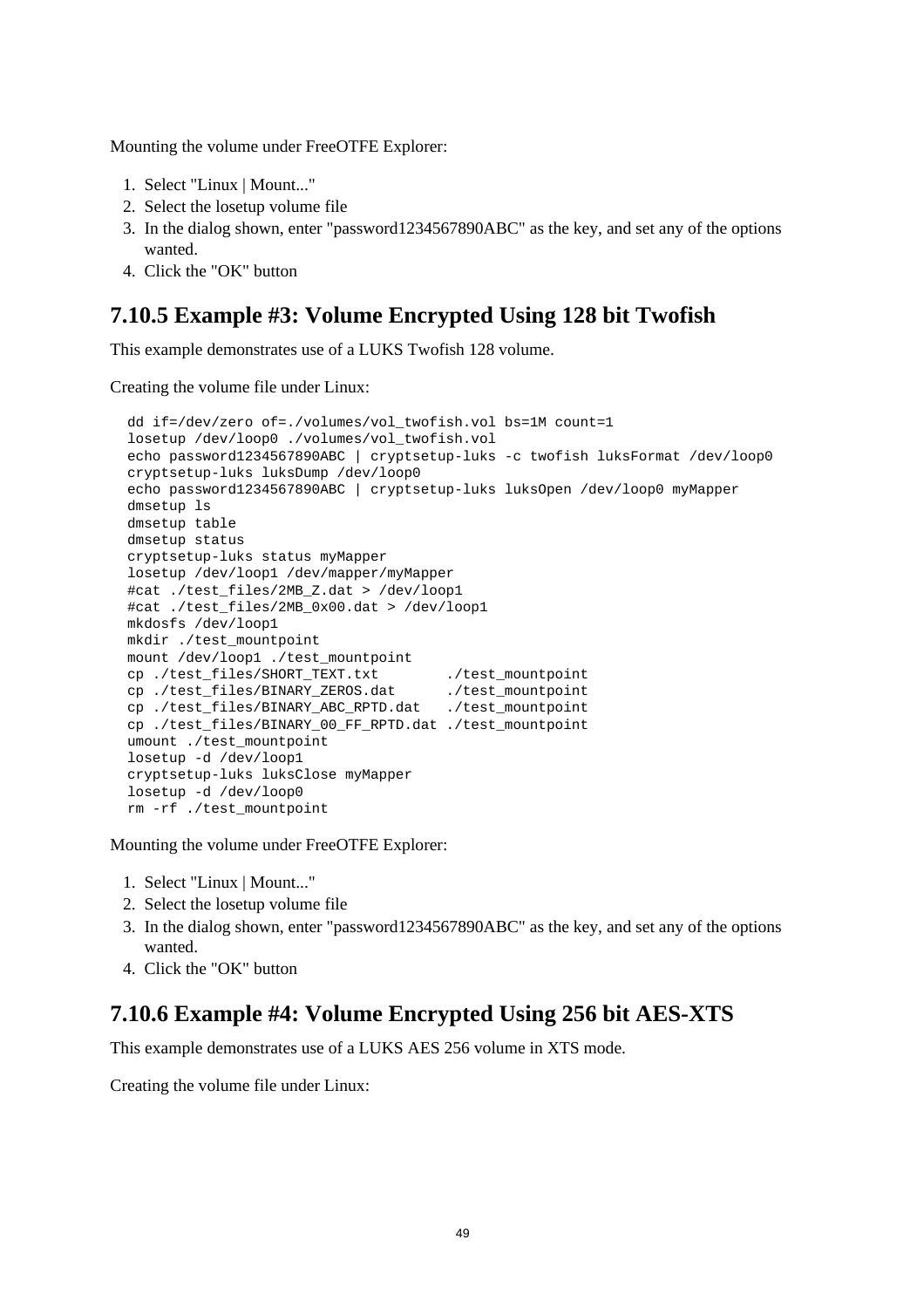```
dd if=/dev/zero of=./volumes/vol_aes_xts.vol bs=5M count=1
losetup /dev/loop0 ./volumes/vol_aes_xts.vol
echo password1234567890ABC | cryptsetup-luks -c aes-xts-plain -s 512 luksFormat /dev/loop0
cryptsetup-luks luksDump /dev/loop0 
echo password1234567890ABC | cryptsetup-luks luksOpen /dev/loop0 myMapper
dmsetup ls
dmsetup table
dmsetup status
cryptsetup-luks status myMapper
losetup /dev/loop1 /dev/mapper/myMapper
#cat ./test_files/2MB_Z.dat > /dev/loop1
#cat ./test_files/2MB_0x00.dat > /dev/loop1
mkdosfs /dev/loop1
mkdir ./test_mountpoint
mount /dev/loop1 ./test_mountpoint
cp./test_files/SHORT_TEXT.txt ./test_mountpoint
cp ./test_files/BINARY_ZEROS.dat ./test_mountpoint
cp ./test_files/BINARY_ABC_RPTD.dat ./test_mountpoint
cp ./test_files/BINARY_00_FF_RPTD.dat ./test_mountpoint
umount ./test_mountpoint
losetup -d /dev/loop1
cryptsetup-luks luksClose myMapper
losetup -d /dev/loop0
rm -rf ./test_mountpoint
```
- 1. Select "Linux | Mount..."
- 2. Select the losetup volume file
- 3. In the dialog shown, enter "password1234567890ABC" as the key, and set any of the options wanted.
- 4. Click the "OK" button

#### **7.10.7 Example #5: Volume Encrypted Using 256 bit Serpent XTS**

This example demonstrates use of a LUKS Serpent 256 volume in XTS mode.

```
dd if=/dev/zero of=./volumes/vol_serpent_xts.vol bs=5M count=1
losetup /dev/loop0 ./volumes/vol_serpent_xts.vol
echo password1234567890ABC | cryptsetup-luks -c serpent-xts-plain -s 512 luksFormat /dev/loop0
cryptsetup-luks luksDump /dev/loop0 
echo password1234567890ABC | cryptsetup-luks luksOpen /dev/loop0 myMapper
dmsetup ls
dmsetup table
dmsetup status
cryptsetup-luks status myMapper
losetup /dev/loop1 /dev/mapper/myMapper
#cat ./test_files/2MB_Z.dat > /dev/loop1
#cat ./test_files/2MB_0x00.dat > /dev/loop1
mkdosfs /dev/loop1
mkdir ./test_mountpoint
mount /dev/loop1 ./test_mountpoint
cp ./test_files/SHORT_TEXT.txt ./test_mountpoint<br>cp ./test_files/BINARY_ZEROS.dat ./test_mountpoint
cp ./test_files/BINARY_ZEROS.dat
cp ./test_files/BINARY_ABC_RPTD.dat ./test_mountpoint
cp ./test_files/BINARY_00_FF_RPTD.dat ./test_mountpoint
umount ./test_mountpoint
losetup -d /dev/loop1
cryptsetup-luks luksClose myMapper
losetup -d /dev/loop0
rm -rf ./test_mountpoint
```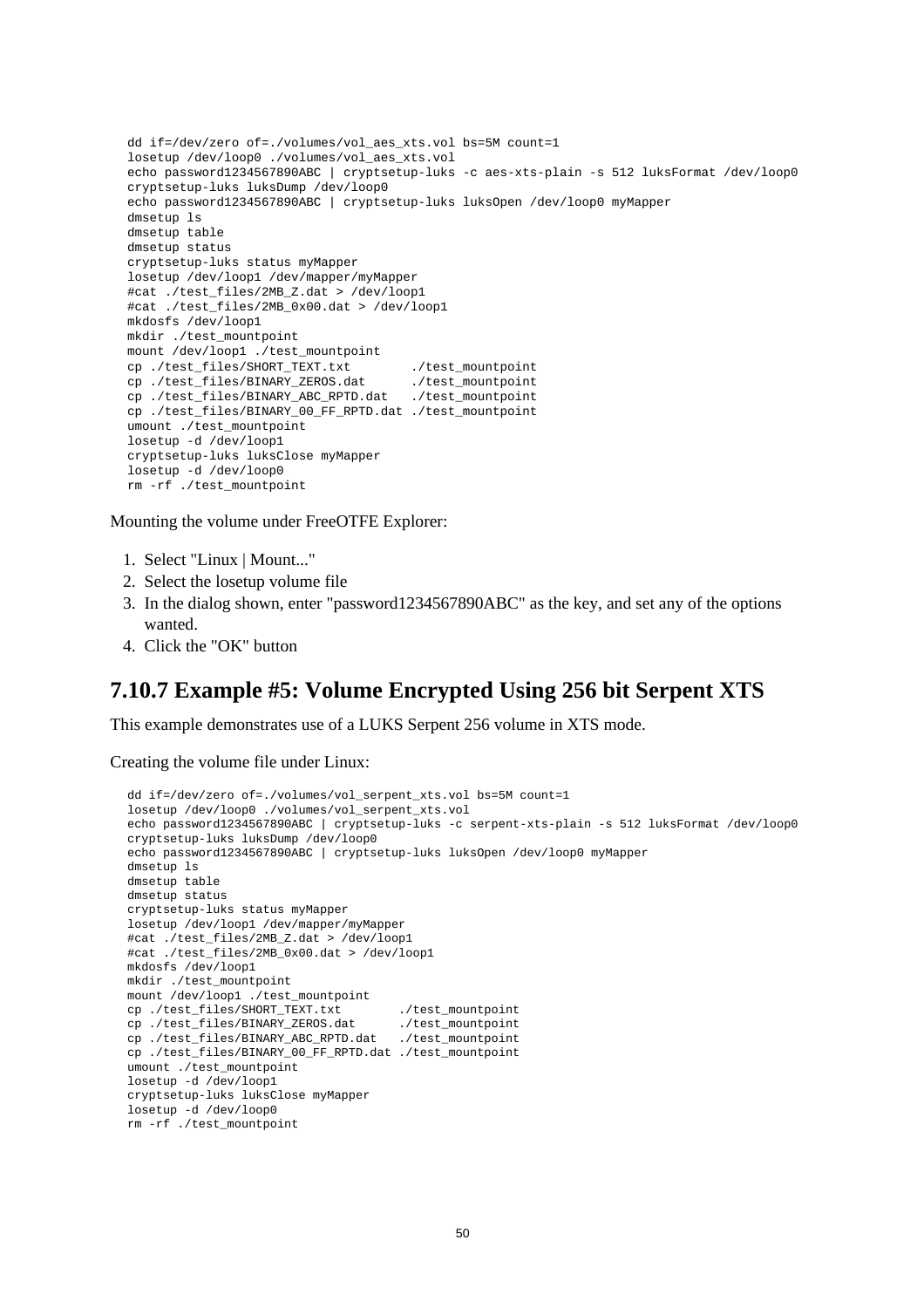- 1. Select "Linux | Mount..."
- 2. Select the losetup volume file
- 3. In the dialog shown, enter "password1234567890ABC" as the key, and set any of the options wanted.
- 4. Click the "OK" button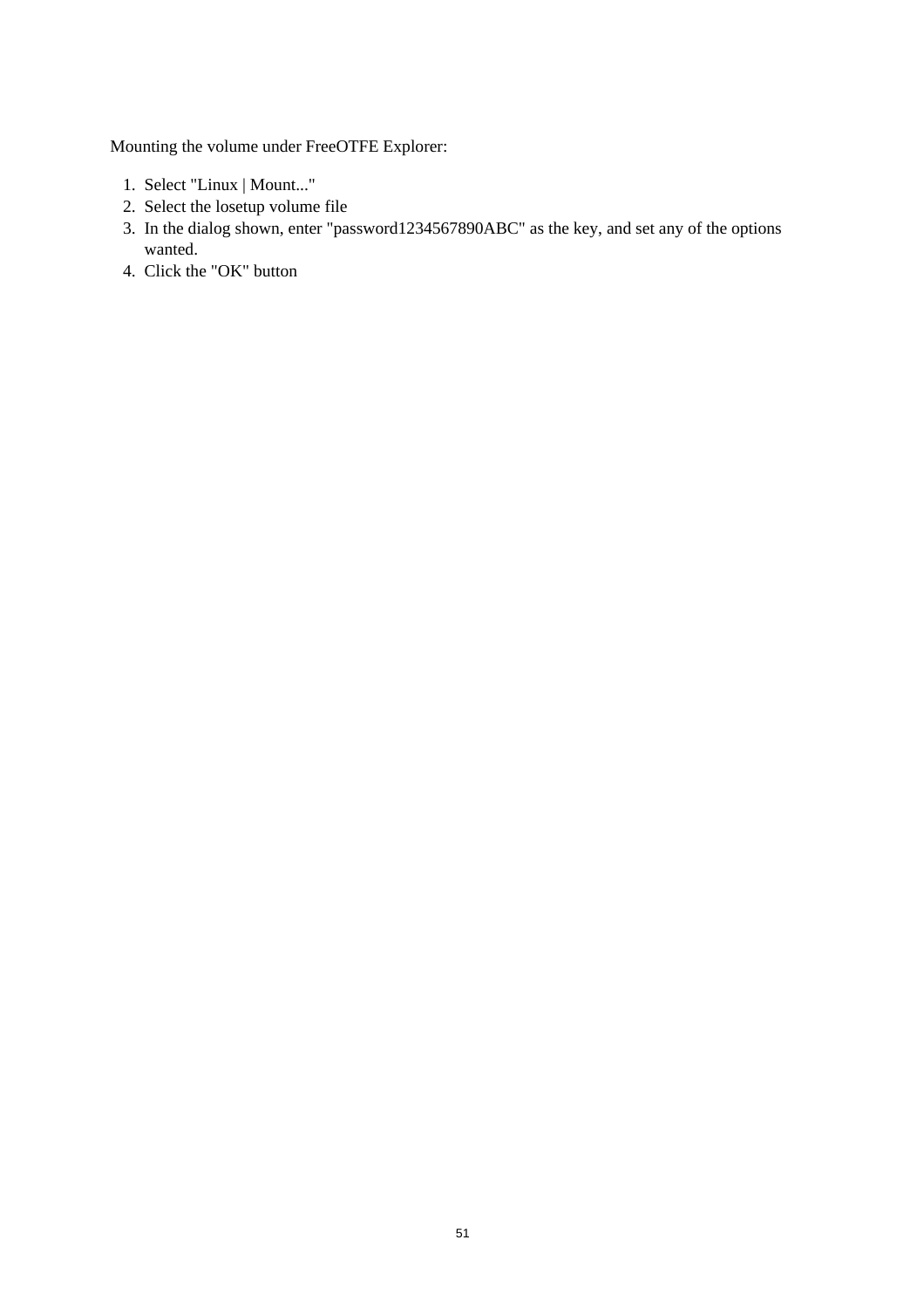# **8 Plausible Deniability**

# **8.1 Overview**

The subject of "plausible deniability" and OTFE systems is a lot more involved than "do my volume files have any kind of identifying signature?"

"Plausible deniability" in OTFE systems is largely based on the *theory* that you can claim that your volume files are not encrypted data; you don't know what they are - you can't be expected to know every operation that your OS carries out! Perhaps it's some corrupt data that the system recovered at some stage?

This *claim* is only possible with OTFE systems which do not embed any kind of "signature" into their encrypted data (typically an unencrypted critical data area). FreeOTFE volume files have no such signature.

However, this simplistic approach to plausible deniability has many drawbacks, and is *highly unlikely* to offer any significant form of protection; for example:

- 1. Encrypted data has relatively high entropy something "corrupt files, recovered automatically by the OS" are not likely to have. (Recovered data is likely to have some form of recognisable structure, or signature, somewhere within it)
- 2. Having several GB of high-entropy data stored on your HDD, together with an OTFE package, is likely to be viewed as "suspicious" at the very least...

# **8.2 Legal Issues**

Legally, the presence of large volume files (even without any form of signature) may very well be viewed as grounds for reasonable suspicion to be raised; in which case further action may be taken by an attacker (e.g. arrest, interrogation, beating, torture, and other rubber hose cryptanalysis techniques). Obviously, if reasonable suspicion can be raised, this simplistic approach provides very little in the way of *plausible* deniability!

Legally (in the US at least, and in theory) what it really boils down to is: does the fact that a prosecution cannot prove that the data held is encrypted data, together with a user's denial, produce reasonable doubt as to whether the data is not an OTFE volume or not? Raising reasonable doubt as to what your volumes files really are is the aim of "plausible deniability"; leaving it up to the prosecution to prove, beyond reasonable doubt, they store encrypted data.

In the UK (AIUI), things are slightly different with the "Regulation of Investigatory Powers Act (RIPA)" (see [http://www.legislation.hmso.gov.uk/acts/acts2000/20000023.htm\)](http://www.legislation.hmso.gov.uk/acts/acts2000/20000023.htm). Depending largely on how the courts may interpret it, a user (as defendant) may eventually find yourself in the position of effectively having to prove that the data found is not an OTFE volume (or any other form of encrypted data).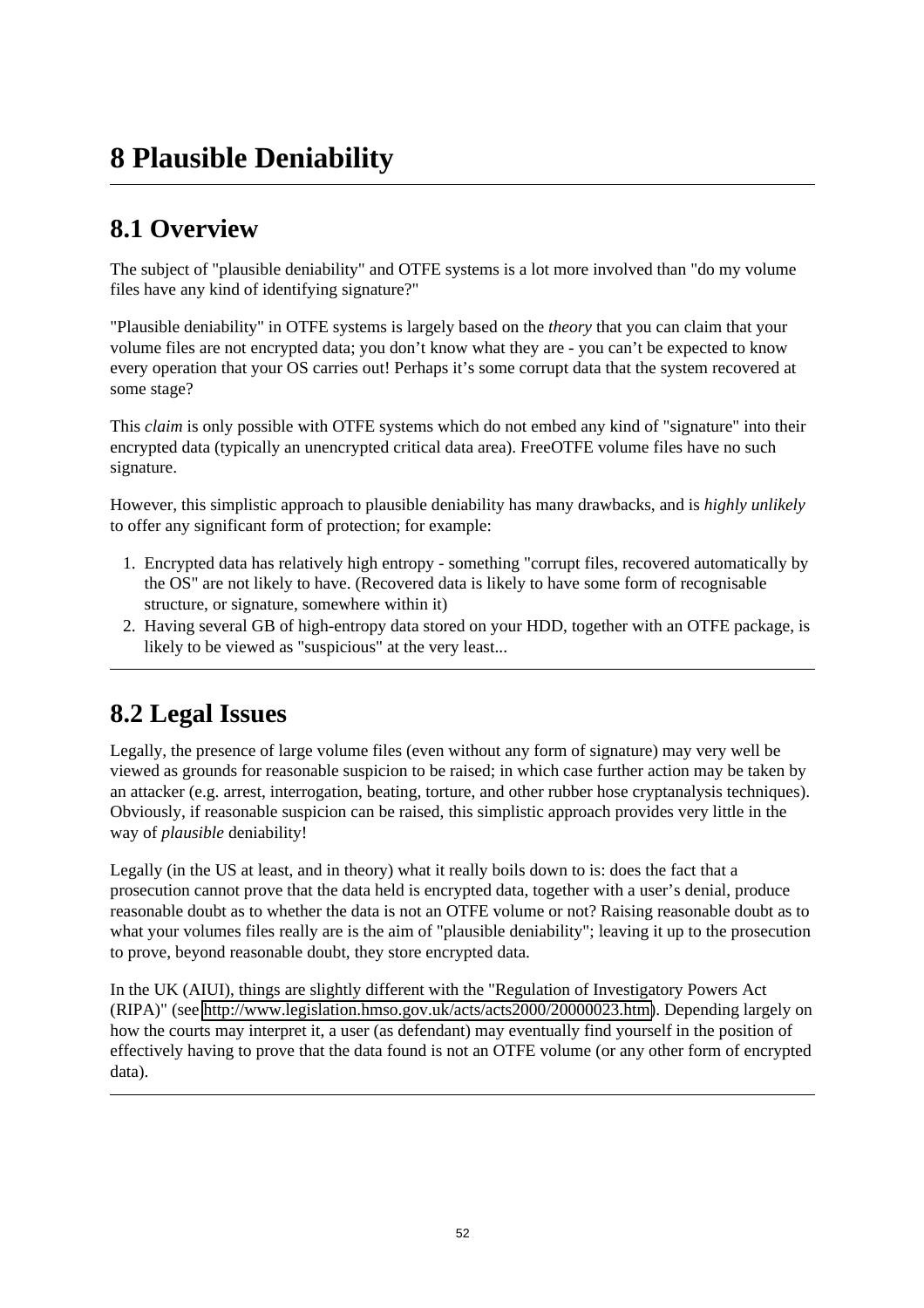# **8.3 Hidden Volumes**

More advanced OTFE systems go one step further: support for hidden volumes (as FreeOTFE Explorer does).

Here, you have a "normal" OTFE volume filled with data that you have no objection to disclosing to an attacker. Mounting the volume with a different password causes the OTFE system to read a different part of the "host" volume file; giving access to a separate "hidden" volume.

Here the concept of "plausible deniability" is much stronger; theoretically an attacker is not able to determine (let alone prove) whether or not such a hidden volume is present.

However, the implementation of such "hidden volumes" is not as trivial as it may seem at first.

In order for this approach to be successful, the host volume file must be initialized by writing random data to it. This is required since the host volume file may well have been created by simply writing 0x00's to your HDD in order to generate a large enough file. Any hidden volume stored within such a host volume file may well cause an attacker suspicion as to whether a hidden volume exists. (The hidden volume will appear as a large amount of high-entropy data, stuck in the middle of the volume file; interrupting the neat pattern of 0x00's!)

The "random data" used for this process cannot simply be pseudorandom data; given the size of a typical volume file (even ones as small as a MB), pseudorandom data can potentially be identified as such, and become predictable. In this case, your hidden volume will not appear as high-entropy data stuck in the middle of a series of 0x00 bytes, but as high-entropy data interrupting any pattern formed by the pseudorandom data!

Because truly random data can be difficult to rapidly generate in large quantities using a computer. Pseudorandom data can still be used though: by encrypting it before it is written to the host volume file. In principle, although not as good as a cryptographically secure RNG, this should give the data written to the volume file a suitable degree of entropy.

The easiest way of accomplishing this is, which will work with any OTFE system, is to mount the host volume as per normal and overwrite all of its free space with a single pass of pseudorandom data. The data written to the mounted volume will be encrypted as it is written to the host volume file.

# **8.4 More Advanced Hidden Volumes**

The technique described above for mounting and overwriting a volume before creating a hidden volume on it still isn't enough though.

If you were to be forced to hand over the key to the outer, "host", volume; an attacker could then apply the same analysis - but this time to the mounted (plaintext) version of your host volume. Again, any hidden volume may well stick out in any pattern within the pseudorandom data.

The solution suggested is to encrypt the pseudorandom data before it is used to overwrite the mounted volume's free space; any attacker attempting to identify a hidden volume, even with the key to the outer "host" volume, would not be able to differentiate between your encrypted pseudorandom data, and an encrypted hidden volume.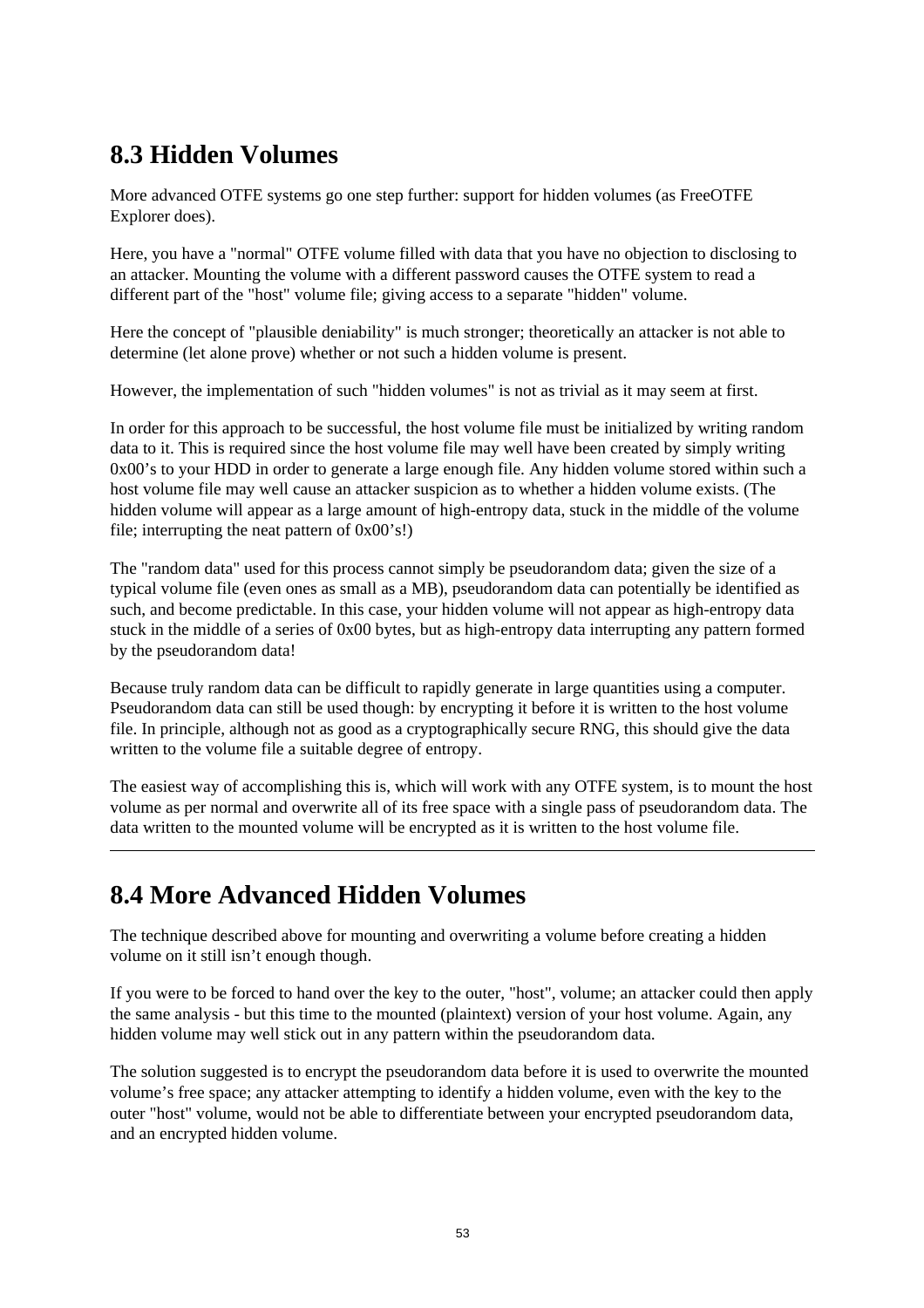This all assumes the cypher used is strong enough, of course...

For obvious reasons, all such overwriting must be carried out before the hidden volume is created (doing so afterwards would probably corrupt your hidden volume!)

# **8.5 In Practice**

Needless to say, FreeOTFE Explorer offers full functionalty with overwriting and the encryption of random data used.

To ensure the maximum security for your volumes, the following procedure is suggested after creating each new volume:

- 1. Mount the new volume
- 2. Select the new volume just mounted, and then select the "Tools | Overwrite entire drive..." menuitem. (Note: The "Overwrite free space..." option should *not* be selected for this purpose, as this will miss overwriting parts of the volume which the filesystem reserves)
- 3. Doublecheck that you have selected the right volume, and confirm your actions at the prompt displayed
- 4. Select "Encrypted data", and a suitable cypher from the dropdown list. Note that the cypher selected does not have to be the same as the one used to secure your volume.
- 5. Click "OK"
- 6. Generate some random data to be used as the key for the cypher by "waggling" the mouse pointer over the space shown on the dialog displayed
- 7. Click "OK"
- 8. Click "Yes" to confirm you wish to proceed

At this point, the volume will be overwritten. Depending on your hardware, *this process may take some time!* After the overwrite completes, format the drive. The new volume will then be ready for use. To create a hidden volume within the volume just created, dismount the drive and carry out the normal procedure for creating a hidden volume (see the Advanced Topics section for instructions on how to do this).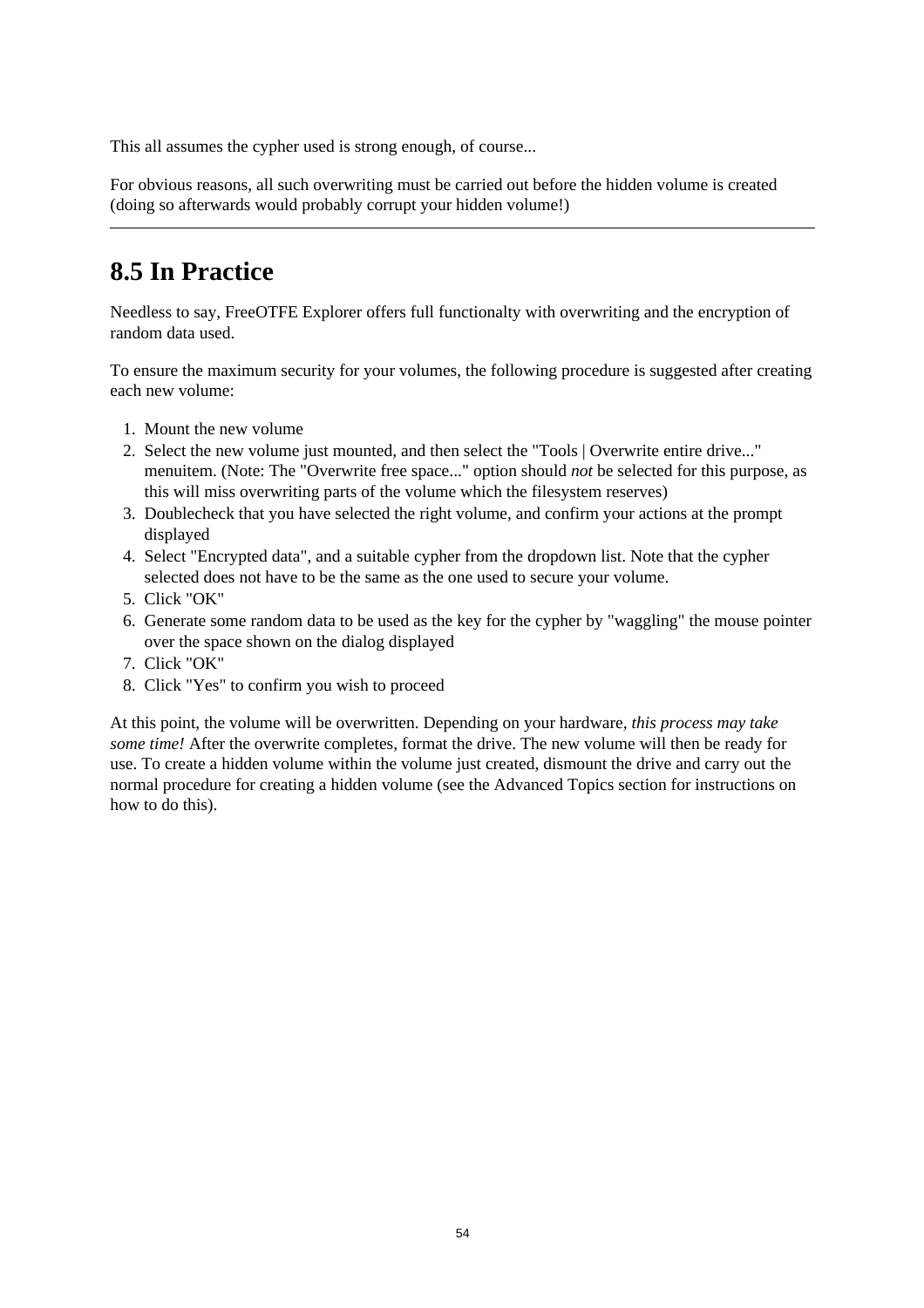# **9 Miscellaneous Notes**

- Please, do *read the documentation* (the FAQ section, in particular) *before* emailing questions! The FAQ section in particular may well have the answer you're looking for.
- Both the PC and PDA versions of FreeOTFE, and FreeOTFE Explorer, are fully compatible with one another.
- From the main window, doubleclicking on an item displayed will explore that item. Rightclicking brings up a context menu.
- After creating a new FreeOTFE volume it is recommended that you make a backup of the volume's CDB.
	- In the case of volume files which have their CDB stored as part of the volume file, this can be achieved by selecting "Tools | Critical data block | Backup..."
	- $\circ$  In the case of volume files where the CDB is stored in a separate keyfile, simply make a backup copy of this keyfile.
- A number of FreeOTFE volume properties can be changed via the "Tools | Change volume/keyfile password/details..." menuitem. Note that volumes must be *dismounted* first before they can be modified in this way.
- An option is included to dump out a human readable version of the volume's critical data block/keyfile's contents (select "Tools | Critical data block | Dump to human readable file..."). This option is primarily intended to assist developers, and to future-proof volumes file by giving you access to the actual master encryption/decryption key used by the volume it dumps out. It should be noted that the inclusion of this option does not present a security risk as it requires that the user to enter the volume/keyfile's password immediately before it can operate (obviously, the volume/keyfile's password is needed in order to decrypt the critical data block). If an attacker has your volume/keyfile's password, clearly this option will give no further information away.
- A "Revert timestamps" option is available from the "Options" dialog. If selected, on mounting a volume file its timestamps will be noted. When the volume is subsequently dismounted, these timestamps will be restored. By default, the PC version of FreeOTFE, and FreeOTFE Explorer, have this option switched on, and the PDA version (FreeOTFE4PDA) has it switched off. If you are going to use both the PC and PDA software with the same volume file, syncing between the two platforms, it is recommended that this option is turned off on both your PC and PDA installations, in order for ActiveSync to recognise when your volumes have been modified.
- A password is not needed when backing up a volume's CDB as the backup copy is not stored in plaintext; it is a literal backup copy of a volume's (encrypted) CDB.
- A password is needed when creating a keyfile as this requires that the volume's CDB is decrypted, before being re-encrypted with the keyfile's password and written out to the keyfile.
- After new volumes are created, they will be automatically mounted and formatted. After this, it is highly recommended that you overwrite all the free space on the drive ("Tools | Overwrite free space"...)
- Linux encryption settings files (".les") files are straightforward text files which contain the settings entered.
- Peter Gutmann's "cryptlib" may (optionally) be used as an RNG, provided that it has been installed correctly. This may be downloaded from [http://www.cs.auckland.ac.nz/~pgut001/cryptlib/.](http://www.cs.auckland.ac.nz/%7Epgut001/cryptlib/) After installation, the "cryptlib" option will no longer be greyed out on RNG selection dialogs.
- $\bullet$  User settings configured via the "View | Options" menu are stored within a configuration file (".ini" file) which is located in the same directory the FreeOTFE Explorer executable is launched from. User options are not stored within the registry, unless configured to store them in it. By storing user settings in a separate file, as opposed to the registry, FreeOTFE Explorer achieves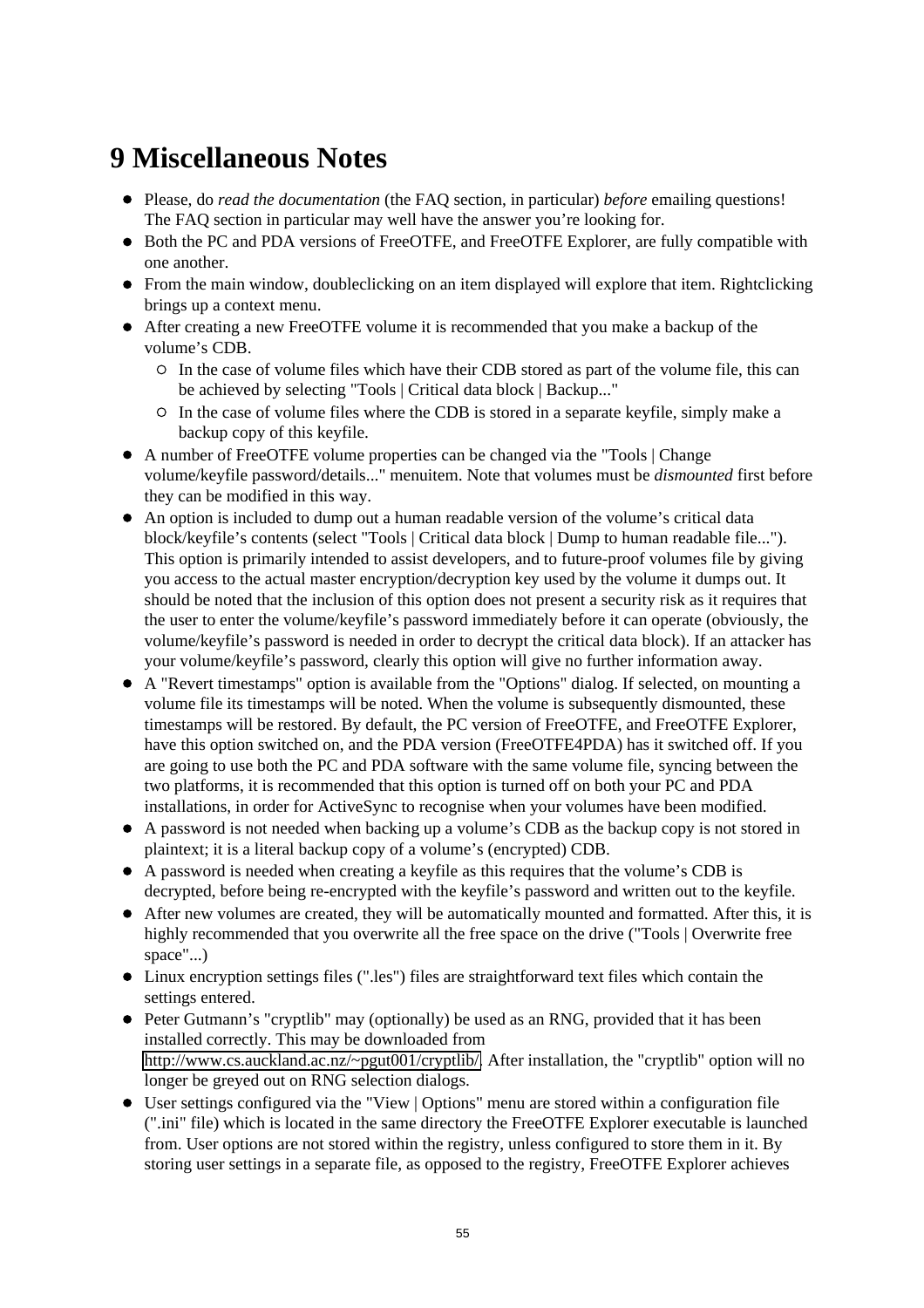two things:

- 1. If FreeOTFE Explorer is stored on removable media (e.g. a USB flash drive, CDROM), your settings can be stored together with FreeOTFE Explorer; there is no need to configure FreeOTFE Explorer every time you use it on a different computer - this would not be possible to do if the registry was used.
- 2. When user settings are stored in a flat file, as opposed to the registry, security is increased. It is trivial to overwrite a simple file if needed, but removing registry entries completely is another matter.
- Creating an encrypted partition/disk will overwrite whatever data was stored on the partition/disk you select. Be careful!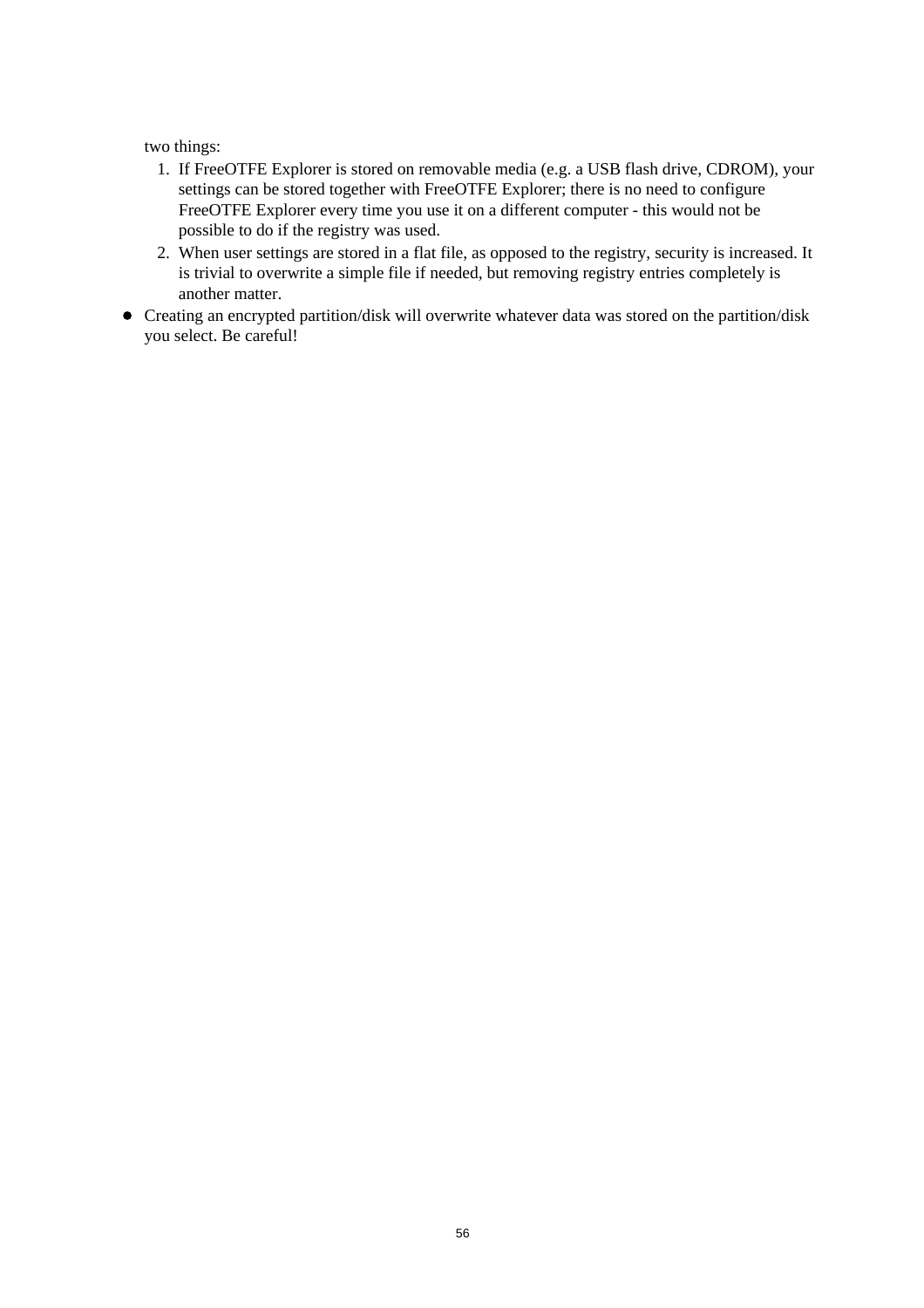# **10 FAQ**



The latest version of this FAQ, along with the latest FreeOTFE Explorer user manual, can be found online at the [FreeOTFE WWW site](http://www.FreeOTFE.org/) 

# **10.1 FAQ Contents**

## **10.1.1 General**

- Whare are the differences between FreeOTFE and FreeOTFE Explorer?
- How can I help the FreeOTFE project?
- Which of the hash/cypher algorithms should I use?
- Which of the random number generators (RNGs) should I use?
- Is FreeOTFE based on CrossCrypt?
- Is FreeOTFE based on Linux's "losetup"?
- Right now, FreeOTFE supports losetup volumes; do you have any plans to include support for DriveCrypt, BestCrypt, etc volumes?
- When I mount a FAT/FAT32 formatted Linux volume under FreeOTFE everything works perfectly. When I do the same with myext2/ext3/RiserFS/etc volume, I can't see my files!
- Why do the Linux examples for LUKS/dm-crypt volumes show "losetup" being used twice?
- FreeOTFE comes with a set of command line decryption utilities! Can't anyone can just decrypt my data!
- When I mount a volume and then view its properties under FreeOTFE, it states that the hash algorithm used is " $n/a$ " - but I used a hash algorithm!
- FreeOTFE is currently available for free are you intending to "sell out" later, and start charging for it once enough users have been "hooked" on it?
- FreeOTFE may always be free, but will an "enhanced" version (which is charged for) with extra features be released (perhaps under a different name)?
- What about klonsoft's "LockDisk" and WinCrypto LLC's "CryptoDisk"? Aren't they paid-for packages which are based on FreeOTFE?
- How can I be sure that there are no backdoors in FreeOTFE?
- Do FreeOTFE volumes have any kind of identifying "signature"?
- By examining a FreeOTFE/encrypted Linux volume file, can anyone tell what it is?
- What is "plausible deniability?"
- What do the numbers and letters after a hash name mean?
- What do the numbers and letters after a cypher name mean?
- When creating a new volume file, why do I get a message asking me to ensure I have XX.XX GB free on the relevant drive?
- I tried to create a large volume (> 4GB), and FreeOTFE stopped halfway through with an error why?
- What is the largest volume that I can create?
- Can I store an encrypted volume on a compressed NTFS drive?
- What hash algorithms does FreeOTFE use?
- What encryption algorithms does FreeOTFE use?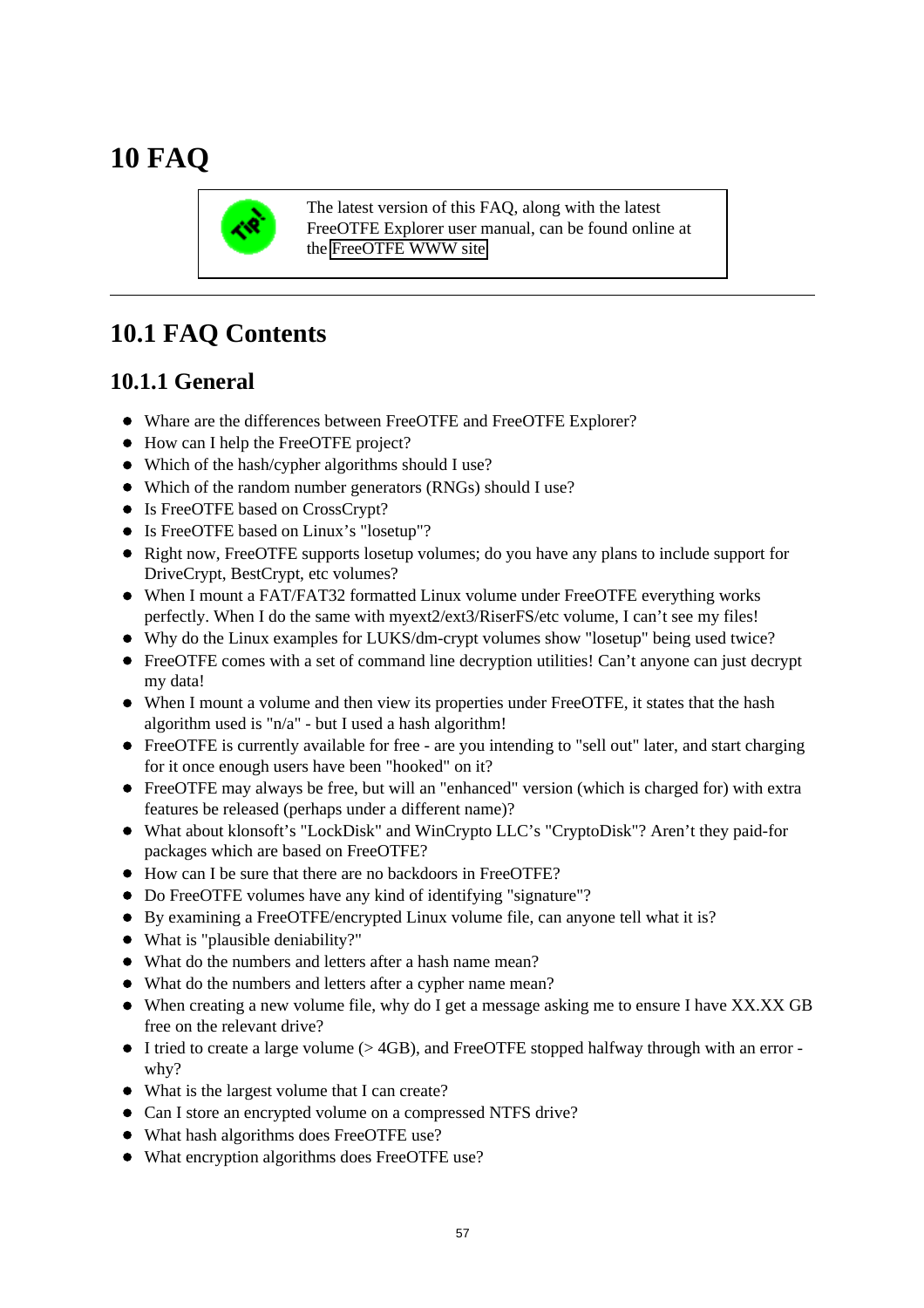- Which cypher modes does FreeOTFE support?
- Help! I forgot my password! I know it was something like...
- Which is the best encryption algorithm to use?
- How safe is FreeOTFE?
- What happens if my volume file is corrupted or damaged in some way? Will I lose all my data?
- If someone steals my keyfile, will they be able to decrypt by data and read it?
- How do I know FreeOTFE is encrypting my data, and with the encryption algorithm I choose?
- When selecting a cypher to use, why do the some cyphers appear multiple times?
- Why are there duplicated cypher drivers?
- Which of the duplicated drivers should I use?
- Can FreeOTFE generate keyfiles which only allow read only access?
- Can I use the same encrypted volumes on *both* my PC and PDA?
- When creating a new volume, how do I enable the sector IV options?
- Is FreeOTFE vulnerable to "watermarking" attacks?
- Is FreeOTFE vulnerable to "Cold Boot Attacks on Encryption Keys" (aka "DRAM attacks")?
- Does FreeOTFE have any form of password recovery?
- Isn't FreeOTFE's "keyfile" functionality a security risk?
- What happened to the NULL hash and NULL/XOR cypher drivers?
- How do I resize an encrypted volume?
- How do I delete an encrypted volume?
- How do I backup an encrypted volume?
- Can I use *any* filename/file extension for my FreeOTFE volume?
- Does FreeOTFE support LVM2?
- Is it worth running file overwriter ("shredder") programs to securely delete existing data stored on my encrypted drive?
- What is the difference between the main FreeOTFE/FreeOTFE Explorer release and the PortableApps.com version?
- What is the difference between the main FreeOTFE/FreeOTFE Explorer release and the U3 version?
- When dismounting a file based volume, what does FreeOTFE do with the file timestamps?
- What is volume "padding", and why would I want it?
- Why *wouldn't* I want to use padding?

## **10.1.2 FreeOTFE Specific (PC)**

- When creating a FreeOTFE volume, the wizard shows me which stage of volume creation I am currently on - but it goes haywire, and the number of stages to complete keeps changing!
- Is it possible to dismount my FreeOTFE volumes when I hit a certain "hotkey"?
- Why can't I dismount my volume $(s)$ ?
- Why are the drivers written in C, but the GUI in Delphi?!
- Why aren't I prompted to enter a password when creating a Linux volume?
- Can I burn my volumes on a CD (or CDRW, or DVD), and mount them from there?
- Can I use FreeOTFE over a network?
- Why do I get "Unable to connect to the FreeOTFE driver" errors?
- Why do I get prompted to select a driver whenever I attempt to mount some of my FreeOTFE volume?
- Do I need Administrator privileges to use FreeOTFE on my computer?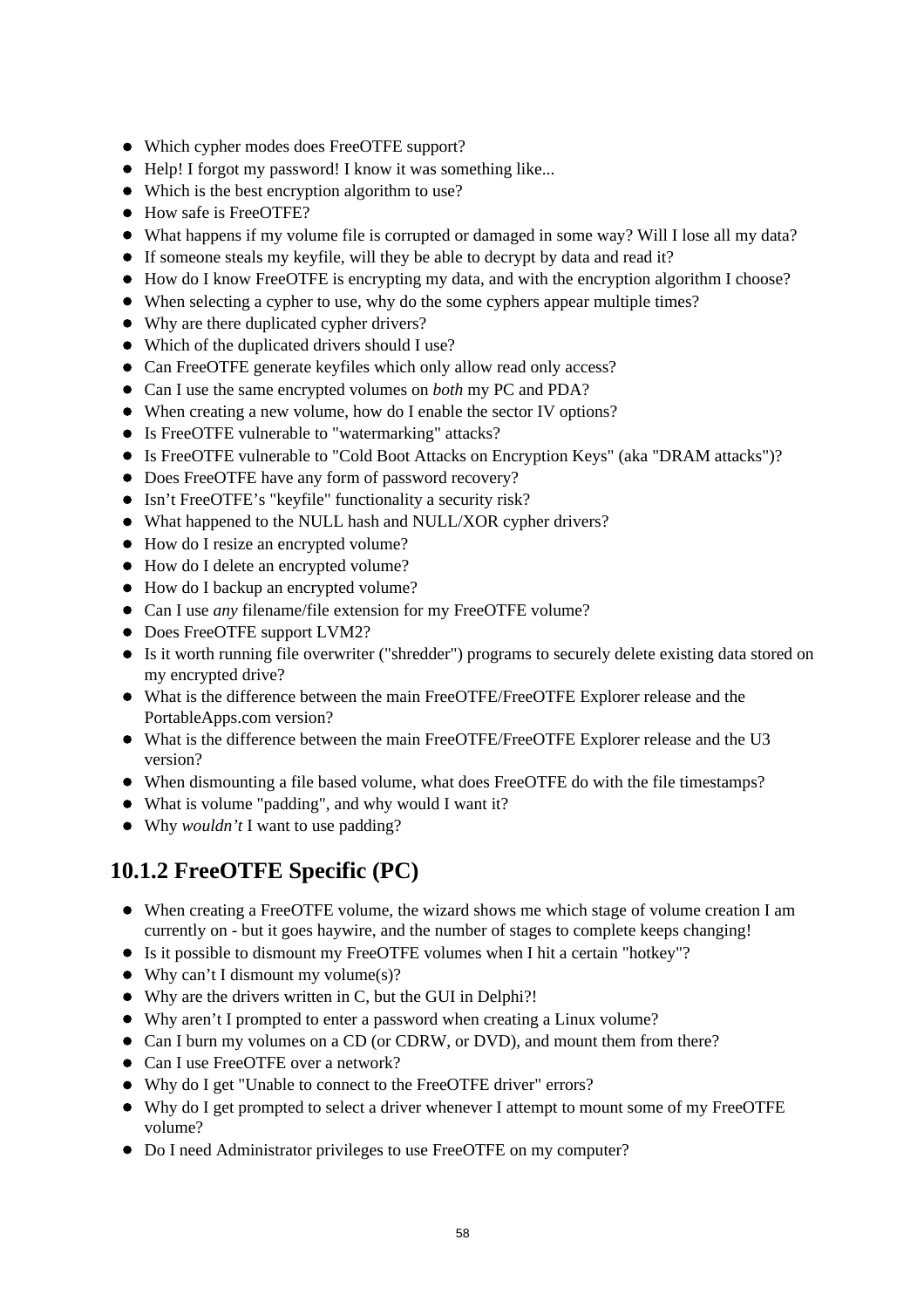- Why do I need Administrator rights to install FreeOTFE?
- Why do I need Administrator rights to start "portable mode"?
- Can FreeOTFE run under MS Windows 95/98/Me?
- Can FreeOTFE run under Linux?
- How can I get FreeOTFE to mount my volumes at startup/when I login?
- On the options dialog, what does the "Save above settings to" option do?
- Can I save my settings in the same directory as my FreeOTFE executable?
- Where, and in what order does FreeOTFE search for my settings?
- After associating FreeOTFE with ".vol" files from the options dialog, I doubleclicked my ".vol" volume file, and nothing happened!
- Why do volumes created with the FreeOTFE v2.00 and later have the extension ".vol"?
- What is the difference between the "Overwrite free space..." and "Overwrite entire drive..." options under the "Tools" menu?
- Does FreeOTFE support encrypting data with multiple cyphers (aka "cascaded" cyphers, or "superencryption")
- FreeOTFE supports different languages, but why isn't mine listed?
- How do I translate FreeOTFE into a different language?
- Can I defragment encrypted volumes?
- Can I use FreeOTFE with my USB flash drive?
- Why doesn't FreeOTFE run automatically when I insert my USB drive?
- Can I use FreeOTFE with "MojoPac"?
- Can FreeOTFE be used with RAID arrays?
- Does FreeOTFE try to connect to the internet?
- How do I check FreeOTFE's exit code when passing parameters via the command line?
- Why won't FreeOTFE accept my password when supplied via the command line parameter?
- Partition based volumes
	- Do I have to partition my drive to use FreeOTFE?
	- $\circ$  I want to create a FreeOTFE partition on my unallocated space, but can't see it in the partition display - where is it?
	- When I'm prompted to select a partition, some of the partitions on my USB drive are shown in red (or not at all) - why?
	- Why can't I use encrypted partitions on a USB drive, unless it's the first partition?
	- After creating an encrypted partition, MS Windows reports that partition I used as being type "RAW" and prompts me to format it - why?
	- $\circ$  How do I "hide" an encrypted partition such that MS Windows doesn't allocate it a drive letter?
	- Why does the partition/disk selection display sometimes display less information?
	- $\circ$  I accidentally selected the wrong disk/partition when creating a new volume and now can't see my files! How can I get my data back?
	- Does FreeOTFE offer whole disk encryption?
- Security Token/Smartcard Support (PKCS#11)
	- Do I *have* to use a security token/smartcard with FreeOTFE?
	- What is the difference between PKCS#11, Cryptoki, and "tokens"?
	- Does FreeOTFE encrypt my *entire* encrypted volume using my PKCS#11 token?
	- I've inserted my PKCS#11 (Cryptoki) token, but why is the "PKCS#11 token management..." menuitem disabled?
	- $\circ$  How do I change the password on a volume/keyfile which is secured with a PKCS#11 secret key?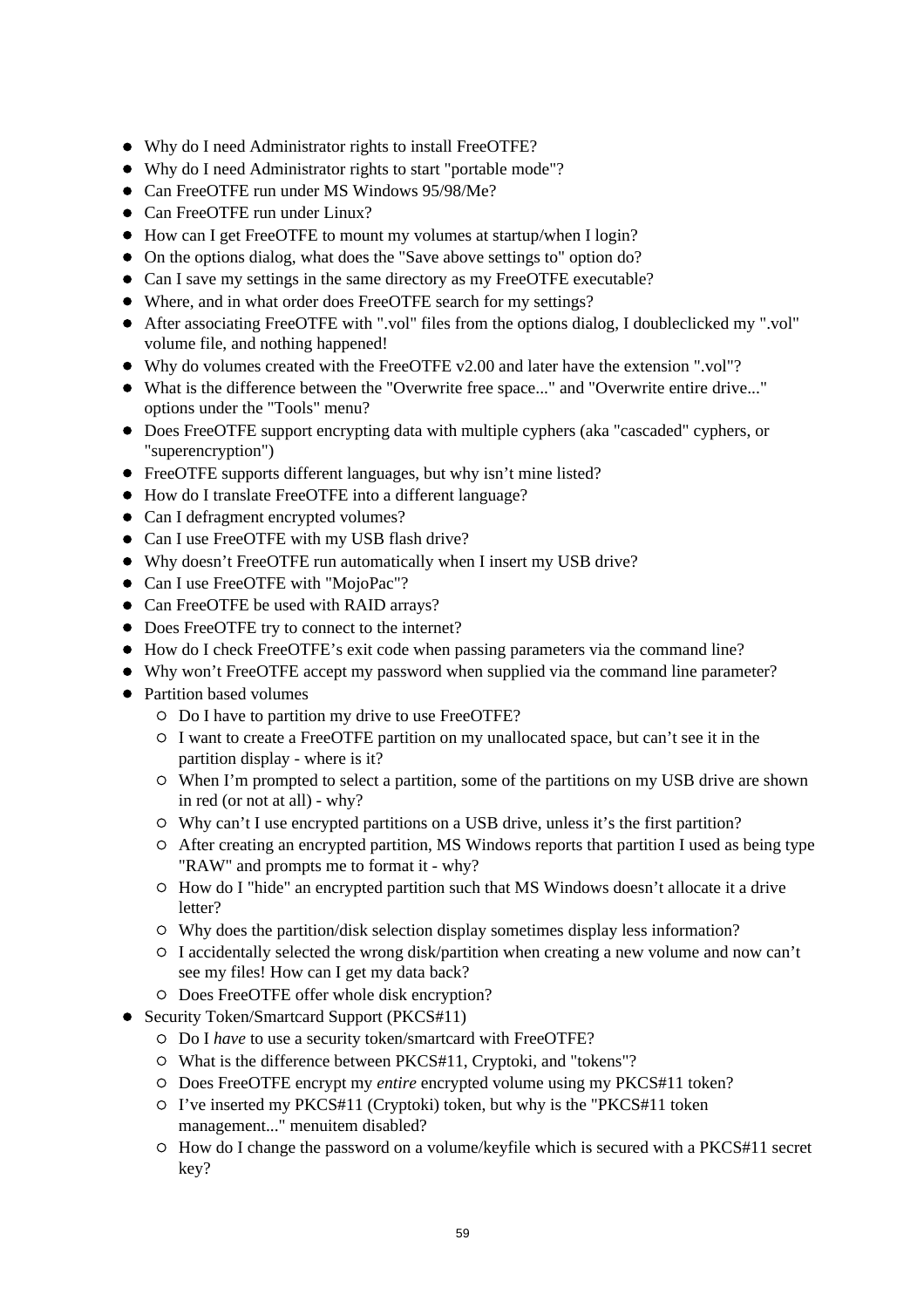- $\circ$  Can I use more than one security token with FreeOTFE?
- Why don't all of my volumes automatically dismount when I remove my security token?
- Windows Vista specific
	- Why do I get "unidentified program wants access to your computer" prompts when using FreeOTFE?
	- Why does FreeOTFE prompt me to enter my Administrator's password?
	- $\circ$  How do I stop the Windows Vista "consent/credential" (UAC) dialog from being displayed?
	- What are the little "shield" icons shown next to some menuitems?
	- $\circ$  I have problems starting any of the drivers under the 64 bit version of Windows Vista/Windows 7 - what's wrong?

### **10.1.3 FreeOTFE4PDA Specific (PDA)**

- I created my volume file using the PDA version of FreeOTFE and can mount it on my PC but why does it keep asking if I want to format it?
- I created a volume on my PC, and can mount it successfully on my PDA but can't see any of my files!
- How can I speed FreeOTFE up when mounting my volumes?
- Does the PDA version support Linux volumes?
- Why does FreeOTFE4PDA's version numbering skip from v0.55 to v2.00; what happened to v1.00?
- Why does FreeOTFE4PDA's version numbering skip from v3.76 to v5.00; what happened to v4.00?
- When I use the "open" dialog to select my volume file/keyfile, it doesn't list the file I'm trying to specify - even when I select "All files" - where is it?
- How can I reduce the amount of storage space FreeOTFE4PDA takes up when installed?
- Why do I get the message "Unable to locate local copy of user guide; would you like to see the latest version on the Internet?" when I try to view the user guide by selecting "Help | User guide"?
- When I try to mount a volume, I sometimes the error: "Mount failed; the virtual storage device could not be activated at this time"
- Which PDAs will FreeOTFE4PDA work with?
- What does the "Support WM 5.0 soft keys" option do?
- I don't like the new two-item menus at the bottom of my display how do I change them back to the older toolbar style menu?
- I don't like the multi-item menubar/toolbar at the bottom of FreeOTFE4PDA's display how do I get it to use the newer two-item style (softkey) menus instead?
- Can I use my PC volumes with the PDA version?
- I upgraded to the lastest version of FreeOTFE4PDA, can I still mount my old volumes?
- I would like to use hash/cypher *XYZ*, why doesn't it appear as an option?
- How to I enable hash/cypher *XYZ*?

### **10.1.4 FreeOTFE Explorer Specific**

- Does FreeOTFE Explorer support drag and drop with MS Windows Explorer?
- Can Does FreeOTFE Explorer support drag and drop with MS Windows Explorer?
- What filesystems does FreeOTFE Explorer support?
- Does FreeOTFE Explorer try to connect to the internet?
- How do I securely overwrite files stored on a flash drive?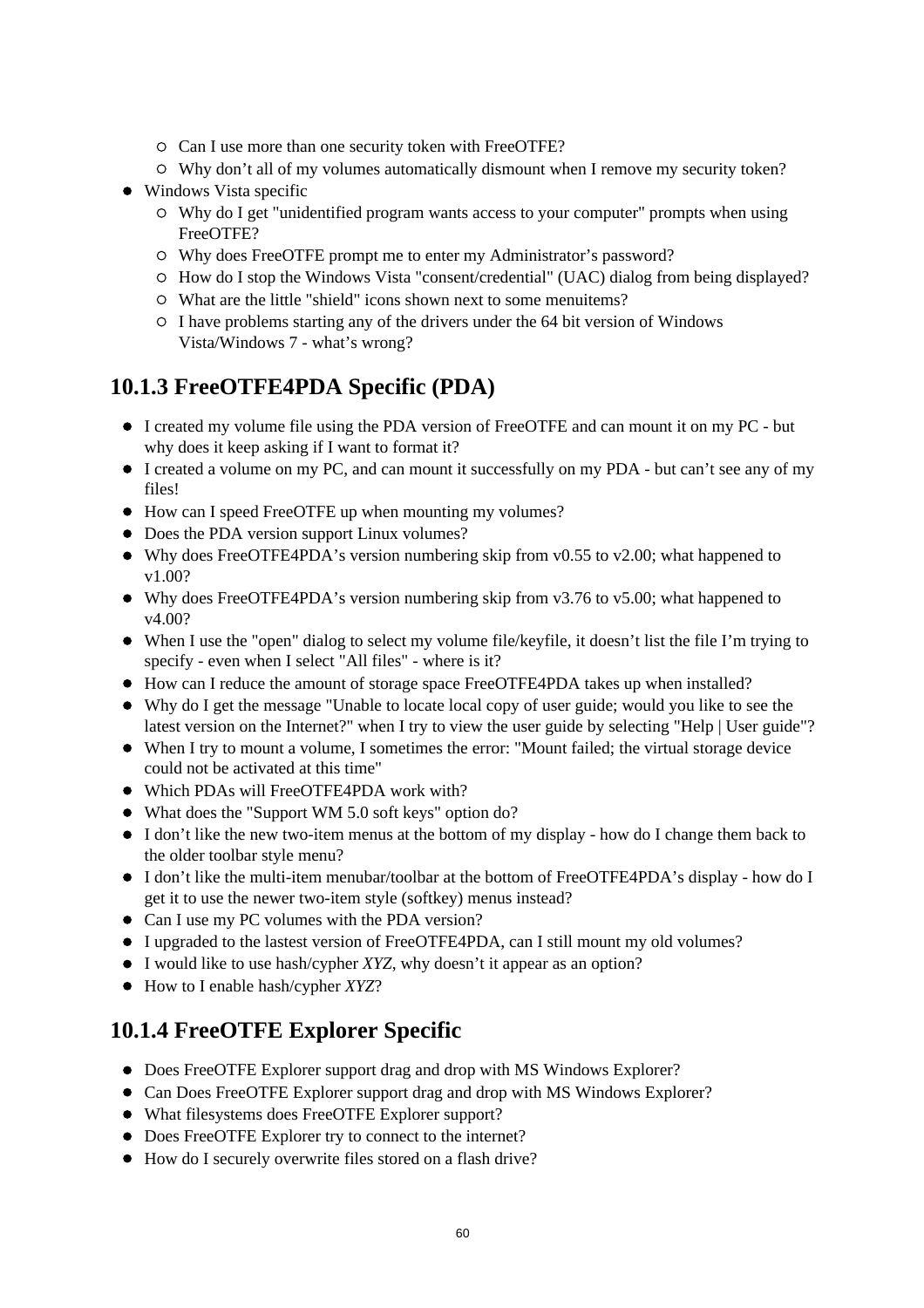- How do I get FreeOTFE Explorer to display filename extensions for all files?
- Can FreeOTFE Explorer run under Linux?

# **10.2 General**

#### **Q: Whare are the differences between FreeOTFE and FreeOTFE Explorer?**

**A:** Please see the [FreeOTFE v. FreeOTFE Explorer Comparison](http://www.FreeOTFE.org/main_explorer_differences.html) 

#### **Q: How can I help the FreeOTFE project?**

A: If you are a native speaker of a language other than English, please take a look at [translating](http://www.FreeOTFE.org/translations.html)  [FreeOTFE](http://www.FreeOTFE.org/translations.html) page. FreeOTFE v4.3 introduced support for translating the user interface into different languages, though at present the actual number of translations into other languages is fairly limited.

Alternativly, *FEEDBACK!* If you have any comments or suggestions for how FreeOTFE can be improved - get in touch!

#### **Q: Which of the hash/cypher algorithms should I use?**

**A:** This decision is left up to the user.

Most users can simply accept the default algorithms offered, which provides a fairly high degree of security.

#### **Q: Which of the random number generators (RNGs) should I use?**

**A:** This decision is left up to the user.

Using more than one RNG increases the security offered by FreeOTFE as the combined random data generated will be at least as random as the most random RNG selected. Should one of the RNGs subsequently be found to be weak (i.e. producing data that is not as random as it should be), the random data used will still be as strong as the strongest RNG used.

See the Technical Details: Random Number Generators (RNGs) section for further information.

#### **Q: Is FreeOTFE based on CrossCrypt?**

A: The answer to that is an emphatic NO! FreeOTFE and CrossCrypt are two completely separate projects, written by completely different people.

It's easy to see why users may get the idea that FreeOTFE is based on CrossCrypt; CrossCrypt was released first, and the CrossCrypt's GUI (CrossCryptGUI) looks practically identical to FreeOTFE's interface.

The reality is that *CrossCrypt* itself is a command line based OTFE system; it has no GUI. *CrossCryptGUI* was a project I created to provide a GUI to CrossCrypt to improve its ease of use.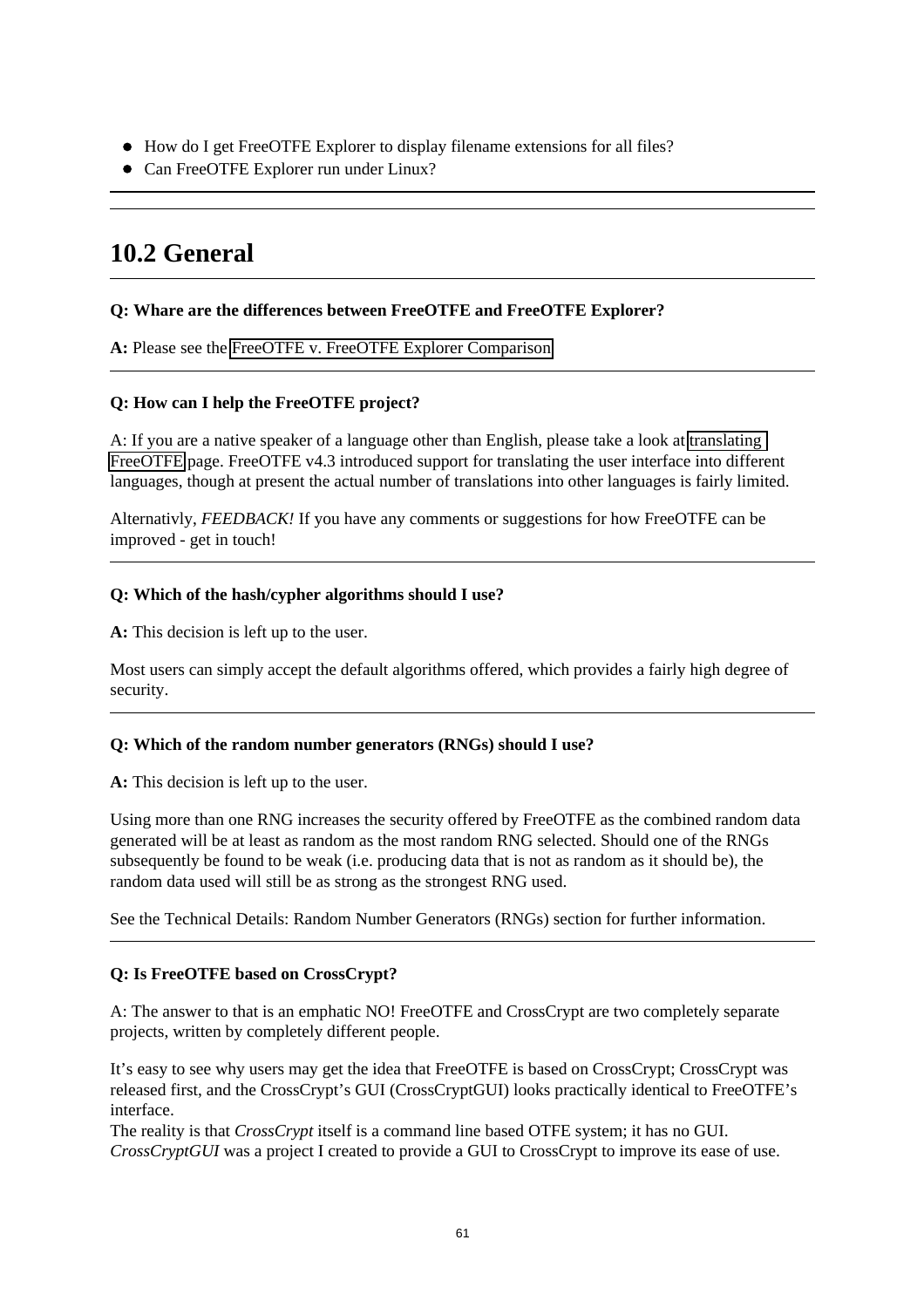In actual fact, far from FreeOTFE looking a lot like CrossCryptGUI, it's actually the other way around - CrossCryptGUI looks a lot like FreeOTFE! The Delphi GUI to FreeOTFE was already developed before CrossCrypt was released. For the sake of expediency, I dropped the CrossCrypt Delphi component I wrote into FreeOTFE's GUI, hijacking it to produce CrossCryptGUI; a cannibalized version of the FreeOTFE interface.

The cyphers supplied with the first public release of FreeOTFE (v00.00.01) were the same as those used by CrossCrypt. Originally I had planned to release the first beta of FreeOTFE for compatibility testing with only the NULL, XOR, DES and AES cyphers; these apparently being the most common cyphers used with Linux volumes. After CrossCrypt was released (which uses AES and Twofish) DES was the only cypher in the above list I had not implemented. I decided to switch from DES to Twofish in order that people without Linux could easily use CrossCrypt to verify that FreeOTFE was operating correctly with AES and Twofish volumes (and vice versa; benefiting both systems).

Since its initial release, FreeOTFE has seen significant developments, including support for many more hashes, cyphers, and other options.

Q: Is FreeOTFE based on Linux's "losetup"?

A: No, FreeOTFE is a completely separate project in its own right. It was only after I realised how "simple" Linux encrypted losetup volumes are (they are nothing more than an encrypted partition image), that I added support for them into FreeOTFE.

Having said that the format of losetup volumes are "simple" - have you any idea how many different options, combinations, etc it has?! Each option on its own may be relatively simple, but there are a fair number of them...! (See the relative complexity of the FreeOTFE's Linux mount dialog - you have to tell it everything!)

Q: Right now, FreeOTFE supports losetup volumes; do you have any plans to include support for DriveCrypt, BestCrypt, etc volumes?

A: This is unlikely to happen as there is no standard for OTFE volume files (each system uses its own layout). Since adding support for other OTFE systems is non-trivial, and few OTFE systems have released proper technical documentation into the public domain, it may be awhile before such support is added

Q: When I mount a FAT/FAT32 formatted Linux volume under FreeOTFE everything works perfectly. When I do the same with my ext2/ext3/RiserFS/etc volume, I can't see my files!

A: FreeOTFE does one thing: when a volume file is mounted, FreeOTFE presents a new storage device to the operating system.

Like all OTFE systems, it has no comprehension at all of what FAT/FAT32/NTFS, let alone ext2/ext3/etc - this understanding lies well outside the scope of an OTFE system, and is the responsibility of the filesystem drivers installed.

Although MS Windows does come with filesystem drivers for FAT/FAT32/NTFS, it does not (natively) support other filesystems such as ext2.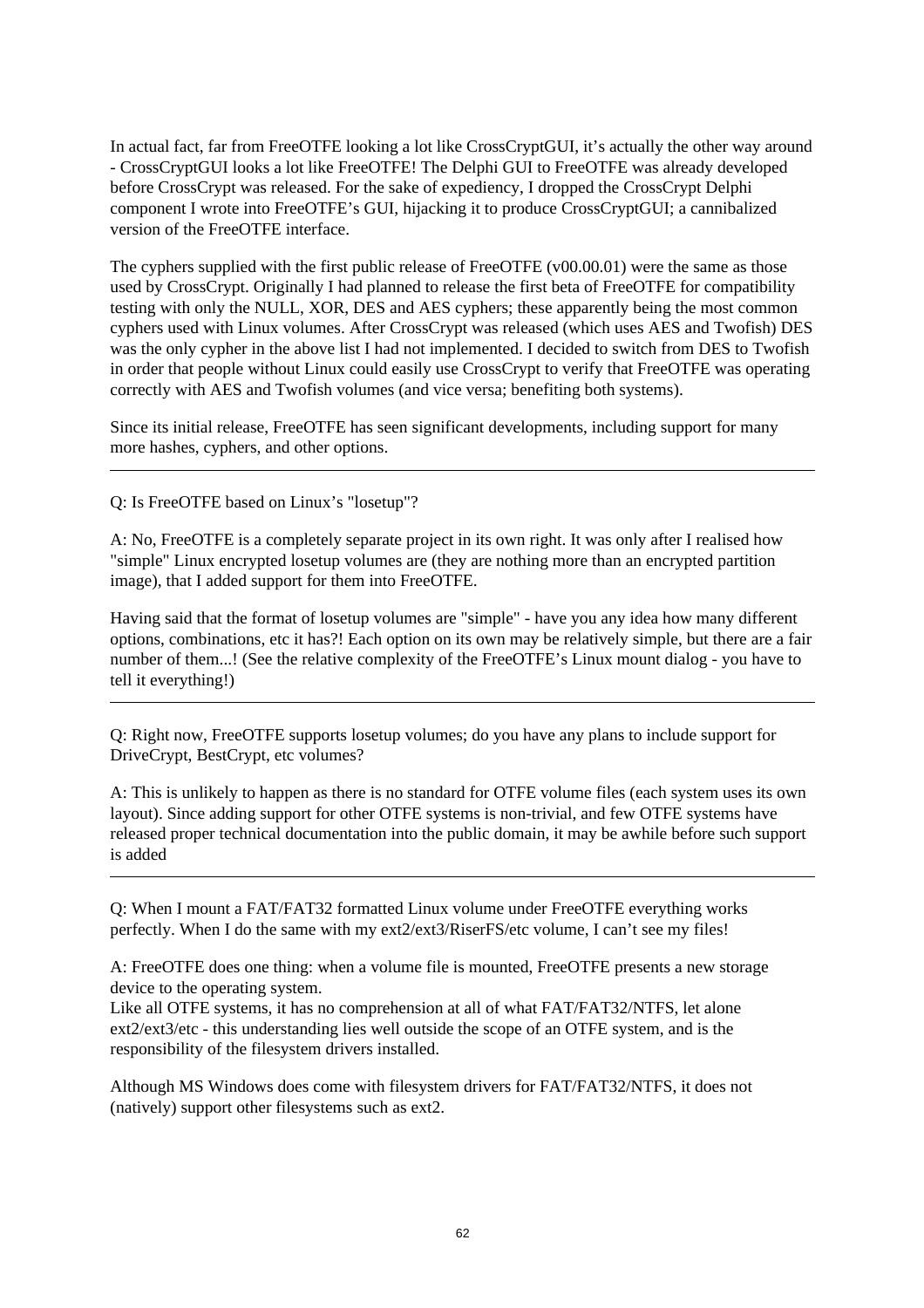As a result, in order to read/write to your encrypted Linux volumes under MS Windows, you will need to either:

- 1. Format the volume under Linux using one of the filesystems MS Windows understands (e.g. FAT), or
- 2. Install 3rd party software on your MS Windows system, which provides the filesystem (e.g. ext2) that you wish to use

#### **Q: Why do the Linux examples for LUKS/dm-crypt volumes show "losetup" being used twice?**

**A:** This actually has *nothing* to do with FreeOTFE(!), but appears to be an oddity with "mkdosfs"/dm-crypt.

Although this section of the documentation shows:

losetup /dev/loop1 /dev/mapper/myMappermkdosfs /dev/loop1

you should be able to simply use:

mkdosfs /dev/mapper/myMapper

However, when this section of the documentation was written and tested (under Fedora Core 3, with a v2.6.11.7 kernel installed and using cryptsetup-luks v1.0), this shorter (and more sensible) version resulted in mkdosfs generating the following error:

# mkdosfs /dev/mapper/myMappermkdosfs 2.8 (28 Feb 2001)mkdosfs: unable to get drive geometry for '/dev/mapper/myMapper'

YMMV, though you may well find that formatting the volume with a different filesystem will remove the "double loop" issue. (Please note though, that if you are intending to encrypted volumes which don't use FAT/NTFS under MS Windows, you will need a suitable filesystem driver)

Q: FreeOTFE comes with a set of command line decryption utilities! Can't anyone just decrypt my data?

A: The decryption software included with FreeOTFE is completely useless without the password used to encrypt your data. And anyone with that information can decrypt your data anyway!

The command line decryption utilities are not some form of "password cracking" tool - far from it; they actually act to increase your security by allowing you to verify that encryption is actually taking place.

Q: When I mount a volume and then view its properties under FreeOTFE, it states that the hash algorithm used is "n/a" - but I used a hash algorithm!

A: The hash algorithm shown is the one used to generate sector IVs. If the sector IV generation method used does not require the use of a hash algorithm (see the "Sector IVs" item on this dialog), "n/a" will be displayed for the hash algorithm.

This is separate from any hash algorithm used to process your password, which in the case of FreeOTFE volumes can be seen in the output file of a CDB dump (select "Tools | Critical data block | Dump to human readable file..."), or in the case of Linux volumes, is specified at time of mounting.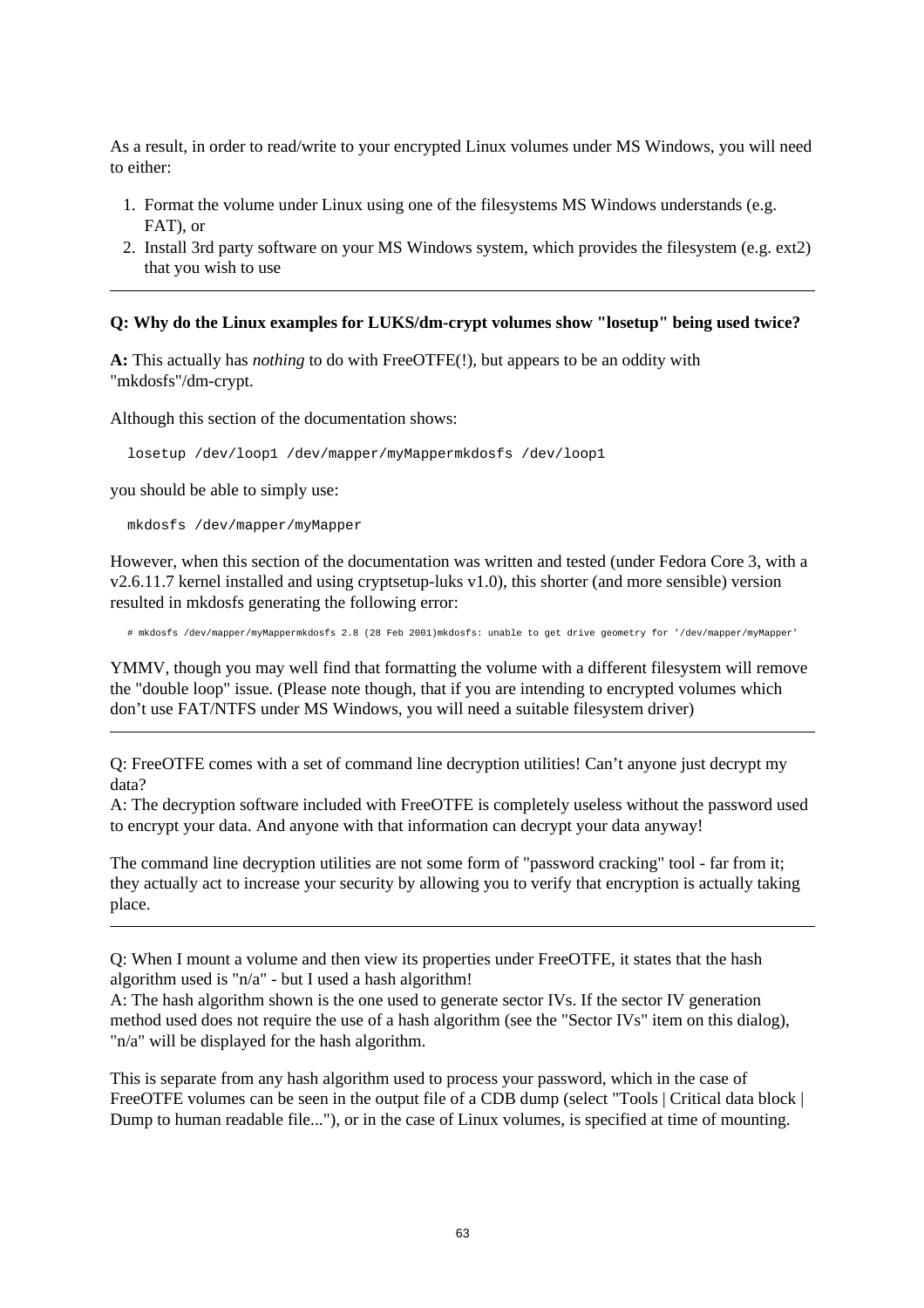Q: FreeOTFE is currently available for free - are you intending to "sell out" later, and start charging for it once enough users have been "hooked" on it?

A: NO! ABSOLUTELY NOT! FreeOTFE is free, and will always be free. As much as anything else, it would look a little silly if people had to pay for "FreeOTFE"! ;)

Seriously though, I have no intention in turning FreeOTFE into a commercial product.

The nearest that I may do is request donations. This would, of course, be fully voluntary.

Q: FreeOTFE may always be free, but will an "enhanced" version (which is charged for) with extra features be released (perhaps under a different name)?

A: Personally, this sounds a lot like the "selling out" idea above - if such a "paid for" version was to be released, FreeOTFE development may become at risk of stalling, ceasing completely, or omitting particularly useful features. This would have practically the same effect as making FreeOTFE a paid-for commercial system.

Q: What about klonsoft's "LockDisk" and WinCrypto LLC's "CryptoDisk"? Aren't they paid-for packages which are based on FreeOTFE?

A: Both "LockDisk" and "CryptoDisk" are unlicensed (and unlicensable) commercial rip-offs of FreeOTFE. They are based on FreeOTFE's source code (and only a beta version at that in the case of "LockDisk") and, because they are closed-source, are in direct violation of FreeOTFE's licence.

I have nothing to do with either "LockDisk" or "CryptoDisk", nor any involvement in their creation.

Personally, I would strongly recommend against using these products:

- They have less functionality than FreeOTFE
- They're closed source; there's no way of knowing how secure it is, or what it does
- It is not possible to (legally) obtain a licence for these products
- In the case of "LockDisk" the so-called "free" version is *severely* crippled (only permitting 35MB volumes)
- $\bullet$  In the case of "LockDisk", it's based on a pretty old and now obsolete (v0.59 BETA) version of FreeOTFE
- And for all this, you have to pay for them?!!

I could list another few dozen reasons for not using these products, but I think you get the picture - FreeOTFE is simply better!

Q: How can I be sure that there are no backdoors in FreeOTFE?

A: Review the source code to your satisfaction, and build your own (see section Building FreeOTFE)

This is strongly recommended, and the best way of ensuring that the software is not compromised.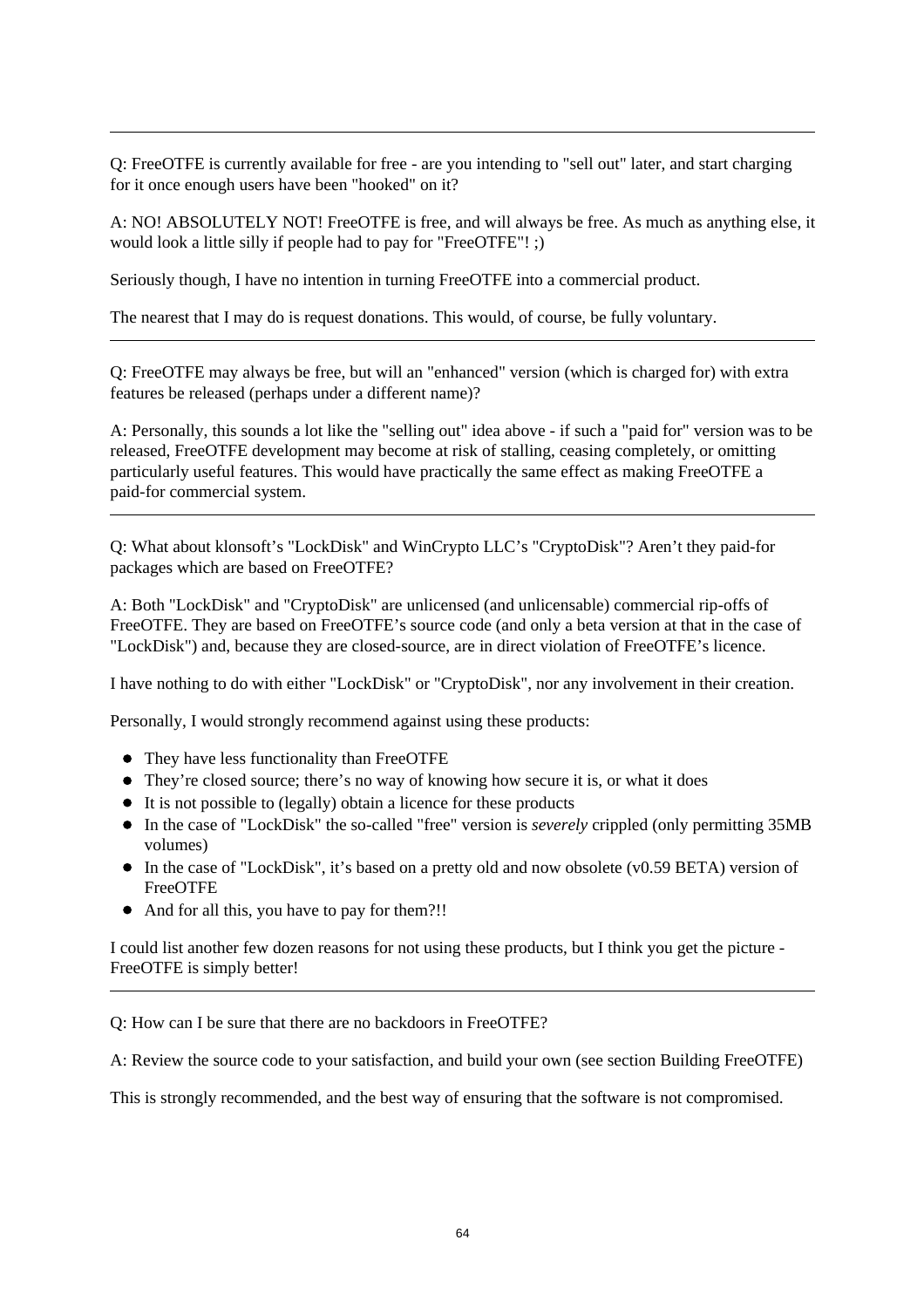However, this is not always practical (many people are not familiar with how to read source code, or lack the required tools to build their own). In which case, if you trust the author, and the system on which the release was built on, then you may prefer to simply check the SHA-1 and PGP signatures associated with the binary release.

#### **Q: Do FreeOTFE volumes have any kind of identifying "signature"?**

**A:** No!

Please see the FAQ: [By examining a FreeOTFE/encrypted Linux volume file, can anyone tell what it](#page-70-0)  [is?](#page-70-0) for further information.

<span id="page-70-0"></span>Q: By examining a FreeOTFE/encrypted Linux volume file, can anyone tell what it is?

A: Neither FreeOTFE nor encrypted Linux volumes have any kind of "signature" that would allow an attacker to identify them for what they are.

In particular, the "critical data block" in every FreeOTFE volumes is encrypted, and as such it is not possible to identify it for what it is

Q: What is "plausible deniability?"

A: See the documentation section on "Plausible Deniability" for details.

Q: What to the numbers and letters after a hash name mean?

A: When required to choose which hash you wish to use, FreeOTFE will present you with a list of all hashes that are provided by the FreeOTFE drivers installed. These lists will display hash names in the format:

 $\langle$ hash name $\rangle$  ( $\langle$ hash length $\rangle$  $\langle$ block size $\rangle$ )

Note: The hash length and block sizes shown are in bits, not bytes.

For example:

SHA-512 (512/1024)

This indicates that the hash used is SHA-512, which generates 512 bit hash values, and processes data in 1024 bit blocks.

If the hash length shown is zero, then the hash generates no output. If the hash length shown is "-1", then the length of the hash values returned can vary.

If the block size is "-1", then the hash processes data using a variable block size.

Typically, when presented with a selection of different hashes to choose from, you will see a "?" or "..." button next to the list; clicking this button will display full details on the driver.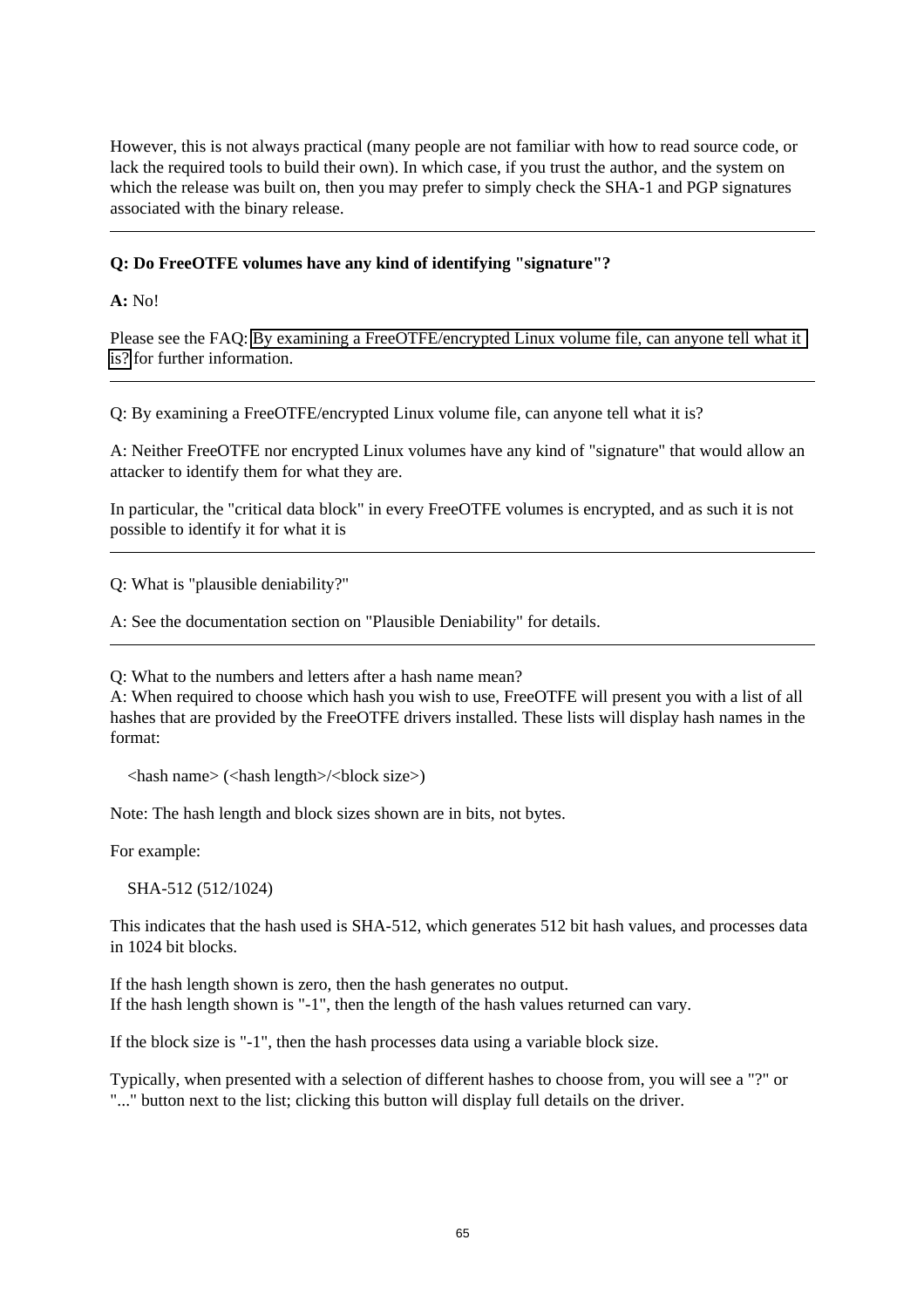Q: What to the numbers and letters after a cypher name mean?

A: When required to choose which cypher you wish to use, FreeOTFE will present you with a list of all cyphers that are provided by the FreeOTFE drivers installed. These lists will display cypher names in the format:

<cypher name> ([<mode>; ] <key size>/<block size>)

Note: The key and block sizes shown are in bits, not bytes.

For example:

AES (XTS; 256/128)

This indicates that the cypher is AES, operating in XTS mode with a key size of 256 bits and a block size of 128 bits.

If the key size shown is zero, then the cypher does need take a key (password) to carry out encryption (e.g. the "Null" test cypher).

If the key size shown is "-1", then the cypher can accept keys of arbitrary size.

If the block size is "-1", then the cypher encrypts/decrypts arbitrary block size.

Typically, when presented with a selection of different cyphers to choose from, you will see a "?" or "..." button next to the list; clicking this button will display full details on the driver.

#### **Q: When creating a new volume file, why do I get a message asking me to ensure I have XX.XX GB free on the relevant drive?**

**A:** If you get an error stating that:

Unable to create volume file; please ensure you have XX.XX GB free on the relevant drive

during volume creation, this is probably because the drive you are trying to create the volume on is formatted as FAT/FAT32 - both of which have a file size limit of 4GB.

Please see the FAQ "I tried to create a large volume ( $>$ 4GB), and FreeOTFE stopped halfway through [with an error - why?"](#page-71-0)

<span id="page-71-0"></span>Q: I tried to create a large volume (> 4GB), and FreeOTFE stopped halfway through with an error why?

A: The most probable cause for this is that you were creating a volume file on a FAT/FAT32 filesystem, however FAT/FAT32 filesystems cannot support files larger than (4 GB - 1 byte).

See the FAQ: [What is the largest volume that I can create?](#page-71-1) for further information and how to resolve this.

<span id="page-71-1"></span>Q: What is the largest volume that I can create?

A: On a PC, FreeOTFE has a theoretical maximum volume size of 2^64 bytes (16777216 TB; 17179869184 GB). For fairly obvious reasons, I have not had the opportunity to test a volume this size!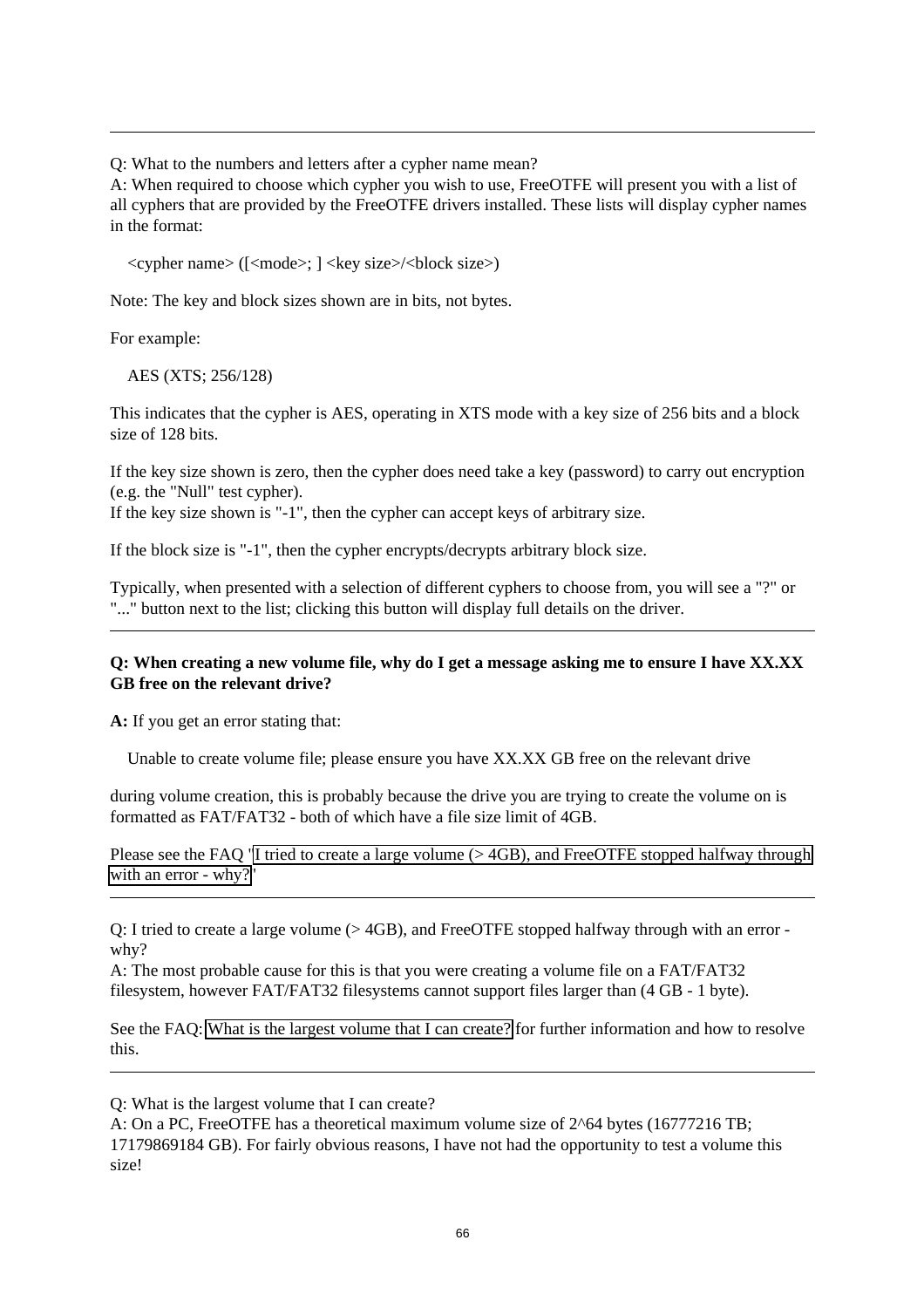In practice however, although partition based volumes may be able to realise volumes as large as this, file-based volumes may find that limitations with the filesystem that the volume file is to be stored upon may prevent this limit from being reached.

For example, a FAT32 drive cannot store a volume file which is 4GB or larger. In practical terms, this means that the largest volume you can create on a FAT32 filesystem is 3999 MB. An NTFS formatted drive *can* store volume files *much* larger; in excess of FAT32's 4GB limit, and up to FreeOTFE's maximum size stated above.

On a PDA, the largest volume supported is 2^32 (4GB). This is due to limitations with Windows Mobile.

Q: Help! I forgot my password! I know it was something like... A: Oops. That was silly of you, wasn't it?

If you've secured your volume with something like AES, then you can pretty much kiss goodbye to your data.

If you know what most of your password is though, then you could certainly write an application which would carry out a brute force attack on your volume, assuming those known characters. How long this would take to run would depend on the cypher used, the strength of your password, and how much you remember of it.

Note: This is not a security risk; that last comment equally applies to pretty much any OTFE system which has been implemented correctly.

#### **Q: Can I store an encrypted volume on a compressed NTFS drive?**

**A:** Yes, though there is nothing to be gained from compressing encrypted data, as it is unlikely to compress by any significant amount (if at all)

#### **Q: What hash algorithms does FreeOTFE use?**

**A:** A full list of the hash algorithms used by FreeOTFE can be found on the introduction page

#### **Q: What encryption algorithms does FreeOTFE use?**

**A:** A full list of the cyphers and cypher modes used by FreeOTFE can be found on the introduction page

#### **Q: Which cypher modes does FreeOTFE support?**

**A:** With the exception of the NULL and XOR cyphers, FreeOTFE offers CBC, LRW and XTS modes, and has the flexibility for other modes to be easily added by simply changing drivers.

A full list of the cyphers and cypher modes used by FreeOTFE can be found on the introduction page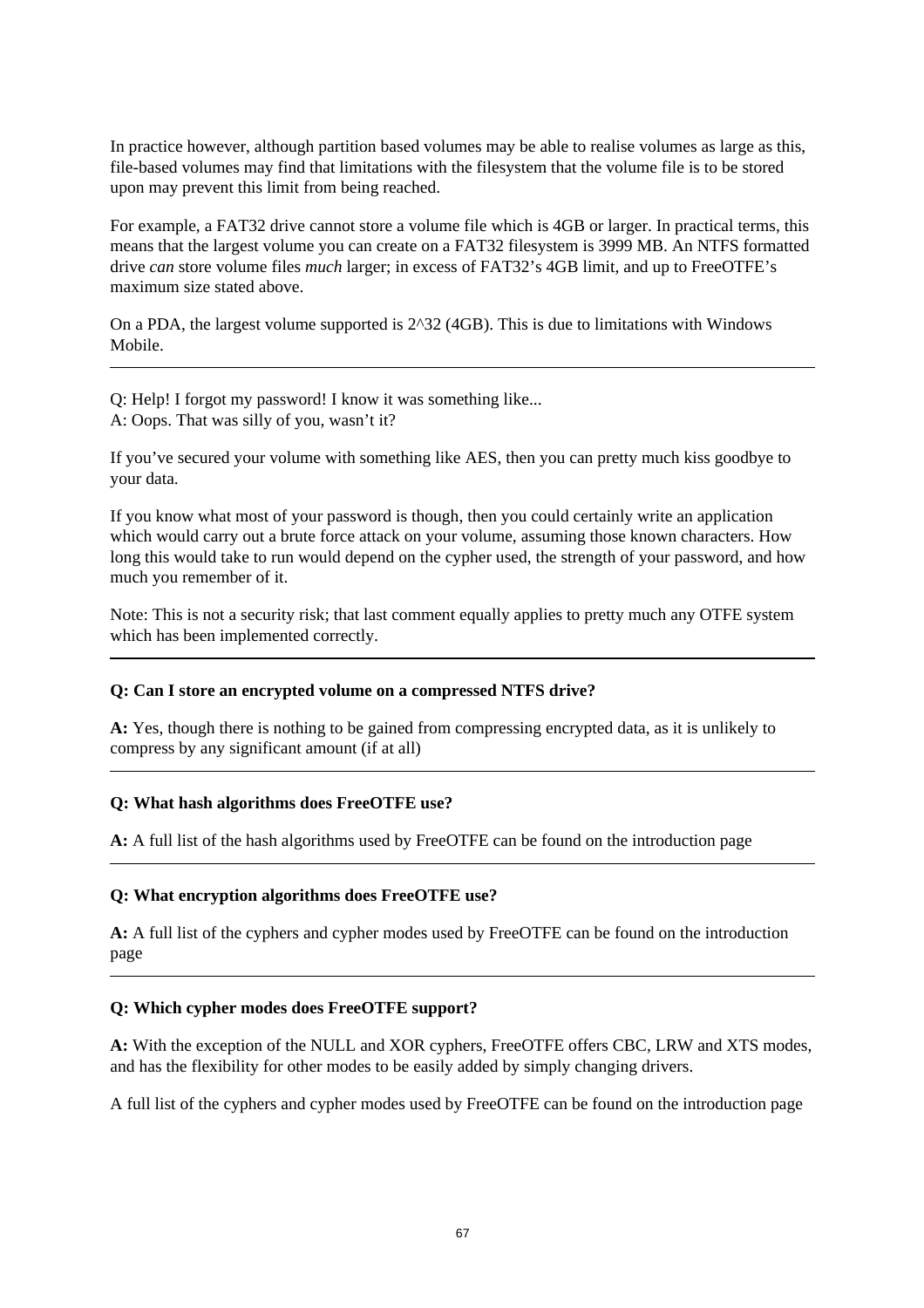#### **Q: Which is the best encryption algorithm to use?**

**A:** *That* is a difficult question to answer!

The best advice that can be given here is to research the cyphers available, and make your own decision based on your particular security requirements.

FreeOTFE defaults to using the AES-256 cypher in XTS mode together with SHA-512 for hashing. This should prove more than enough for the overwhelming majority of users.

#### Q: How safe is FreeOTFE?

A: FreeOTFE is about as pretty much just as safe as writing directly data to your hard drive, without FreeOTFE encrypting it (see also the FAQ: "What happens if my volume file is corrupted or damaged in some way? Will I lose all my data?")

If you forget your password however, then by definition you will not be able to recover your data (see also the FAQ: "Help! I forgot my password! I know it was something like...")

Q: What happens if my volume file is corrupted or damaged in some way? Will I lose all my data?

A: As with pretty much all OTFE systems, if you were to corrupt a FreeOTFE volume is some way, the damage your data would receive would be about the same as if you had stored it directly on your hard drive, without FreeOTFE encrypting it.

For example: If you mount a FreeOTFE volume file and then write a byte of data, at random, to somewhere on that mounted drive, the effect would be exactly the same as if you had randomly written the same byte to a real hard drive.

On the other hand, if you were to write a byte to data to a random location within an umounted FreeOTFE volume, then the amount of damage caused would dependant on where that byte was written:

- 1. If the volume file was created with a critical data block (CDB) at the start of it, and the byte was written to the first 512 bytes of the volume file (where the CDB is located), then the volume would be unmountable, unless you had made a backup of this area of your volume, or created a keyfile - in which case, you could restore from your backup/mount from your keyfile, and continue as if nothing had happened.
- 2. If the volume file was created without a critical data block, or the byte was written to any other part of your volume file, then the sector that corresponded to the location that the byte was written to would be corrupted from approximately the point the byte was written, to the end of that sector; a maximum of 512 bytes.

To protect against (1), FreeOTFE included functionality to backup a volume's CDB (see "Tools | Critical data block... | Backup..."), and to create keyfiles (see "Tools | Create keyfile...") Should case (2) occur, the damage to your volume would be minimal (up to a maximum of 512 bytes), and restricted to the sector that was corrupted.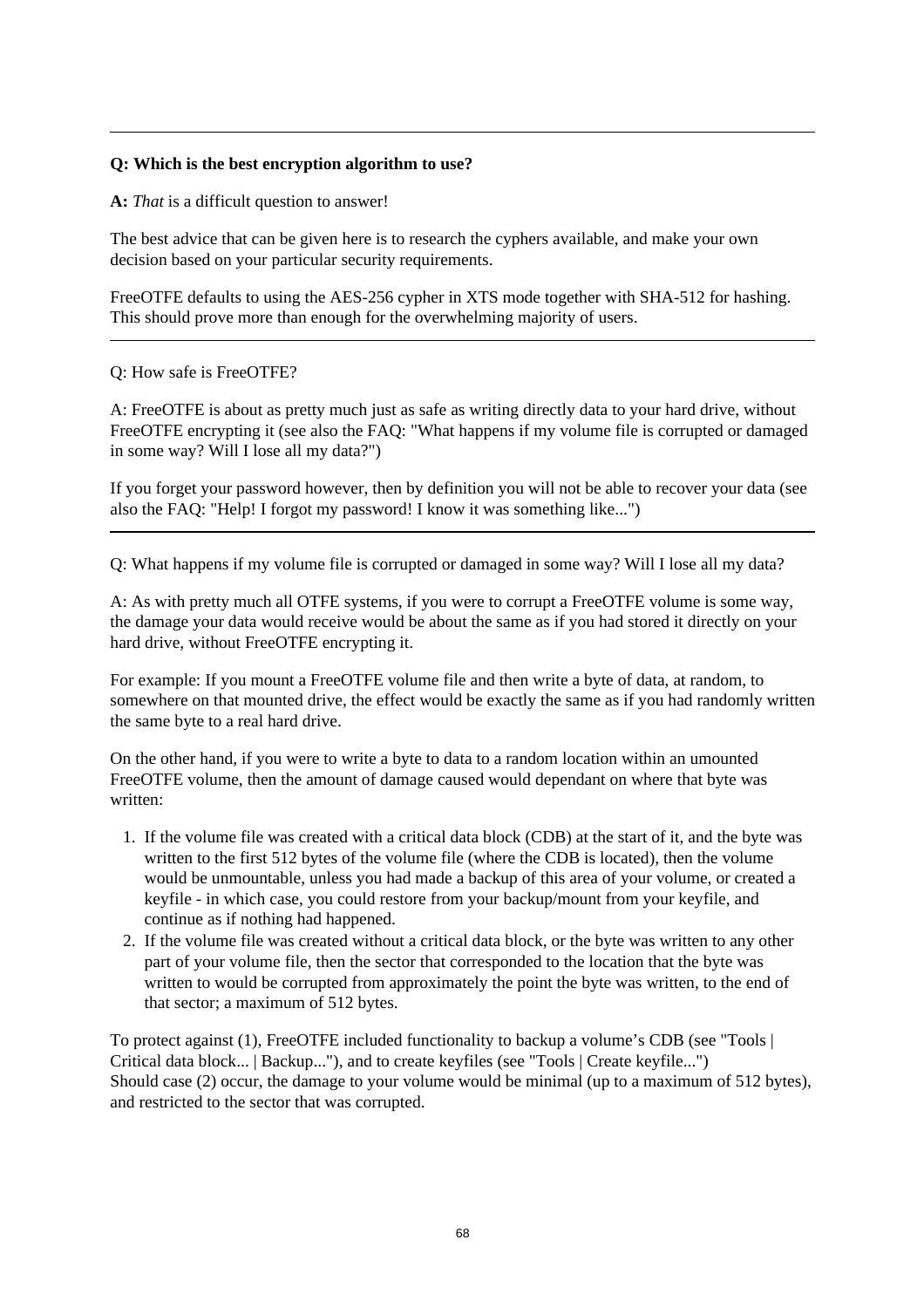Q: If someone steals my keyfile, will they be able to decrypt my data and read it?

A: No, not unless they have the keyfile's password as well.

Keyfiles are encrypted. Without the password used to encrypt it, a keyfile is pretty much just a useless block of random data.

#### **Q: How do I know FreeOTFE is encrypting my data, and with the encryption algorithm I choose?**

**A:** To verify that encryption/decryption is taking place for Linux volumes, create an encrypted volume using Linux; then mount it using FreeOTFE.

The encrypted Linux volume will be fully readable (and writable) using FreeOTFE - confirming that the same encryption is taking place under FreeOTFE as Linux.

For FreeOTFE volumes, the critical data block can be dumped out (see "Tools | Dump to human readable file..." menu), and the master encryption key used to mount the same volume under Linux (offsetting for the CDB) - again proving that encryption is taking place.

**WARNING:** *Contrary to popular belief*, a user interface which accepts and processes encryption test vectors does *not prove anything!* It is a trivial task to take a secure cypher, and use it to process test vectors provided by the user, while actually using a very weak and insecure cypher to carry out encryption/decryption on the data being stored!

Q: When selecting a cypher to use, why do the same cyphers appear multiple times?

A: This is because you have more than one version of a particular cypher driver installed. See also: [Why are there duplicated cypher drivers?](#page-74-0) 

<span id="page-74-0"></span>Q: Why are there duplicated cypher drivers?

A: The "duplicated" drivers implement the same algorithms, but are built from different crypt libraries. For example, there are three Twofish drivers; one based on the Hi/fn and Counterpane Systems Twofish implementation, another which uses the libtomcrypt implementation, and a third which relies on the Gladman implementation.

They redundant drivers are primarily intended to allow verification of the implementations and increase confidence that they're actually doing what it's supposed to do.

These duplicated drivers do exactly the same thing. It is recommended that if you wish to use a cypher which has multiple supplied drivers, that you uninstall one of them. (See also: [Which of the duplicated](#page-74-1) [drivers should I use?\)](#page-74-1)

<span id="page-74-1"></span>Q: Which of the duplicated drivers should I use?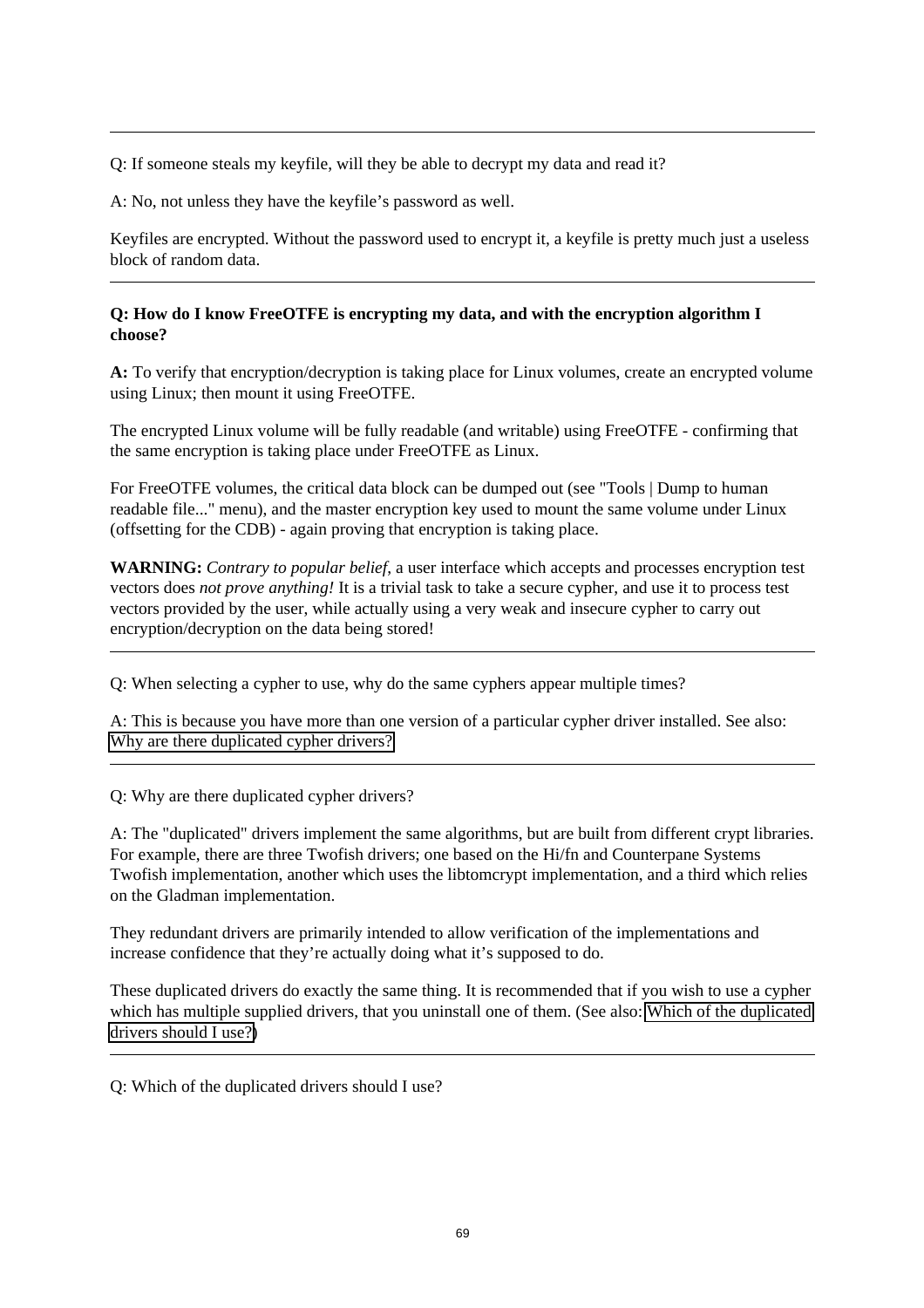A: It doesn't particularly matter too much; they both do exactly the same thing, but are based on different implementations.

Simply choose one and uninstall the other.

Q: Can FreeOTFE generate keyfiles which only allow read only access?

A: Not at present, though if I receive enough requests for it, I may add this functionality.

Until then, it should be borne in mind that anyone with a "read only" keyfile has, pretty much by definition, a copy of your master key and so has the potential to modify their "read only" keyfile, turning it into a "read-write" keyfile.

i.e. It is debatable how much use this functionality has; certainly it should not be relied upon to prevent users from gaining write access to your volume files.

Q: Can I use the same encrypted volumes on *both* my PC and PDA?

**A:** Yes - you can! Both the PC and PDA versions of FreeOTFE are *fully* compatible with each other.

However, please create your volume using the PC version of FreeOTFE. Volumes created using the PDA version will include additional partition information which will not be understood by your PC.

Make sure that before attempting to mount your volume using the PDA version, you have enabled the relevant hash/cypher drivers used in securing the volume. By default, FreeOTFE4PDA only has the SHA-*xxx* and AES algorithms enabled. See Advanced Topics, "Enabling/Disabling Hash/Cypher Algorithms" section, for how to enable/disable other hash/cypher algorithms.

Q: When creating a new volume, how do I enable the sector IV options?

**A:** Sector IVs are only used with cyphers using CBC mode; to enable the sector IV options, select an encryption algorithm which operates in CBC mode.

If you select a cypher which uses either LRW or XTS, the IV options are automatically disabled as these algorithms don't use them.

### **Q: Is FreeOTFE vulnerable to "watermarking" attacks?**

**A:** FreeOTFE volumes are *not* vulnerable to watermarking attacks, as long as they are created with a cypher using:

- XTS mode
- $\bullet$  LRW mode
- **CBC** mode with **ESSIV**

(see the "Create new volume" wizard, encryption settings step).

By default, FreeOTFE creates volumes using XTS mode. Users would have to *deliberatly* create their volumes using CBC mode with predictable IVs in order to be vulnerable to this type of attack.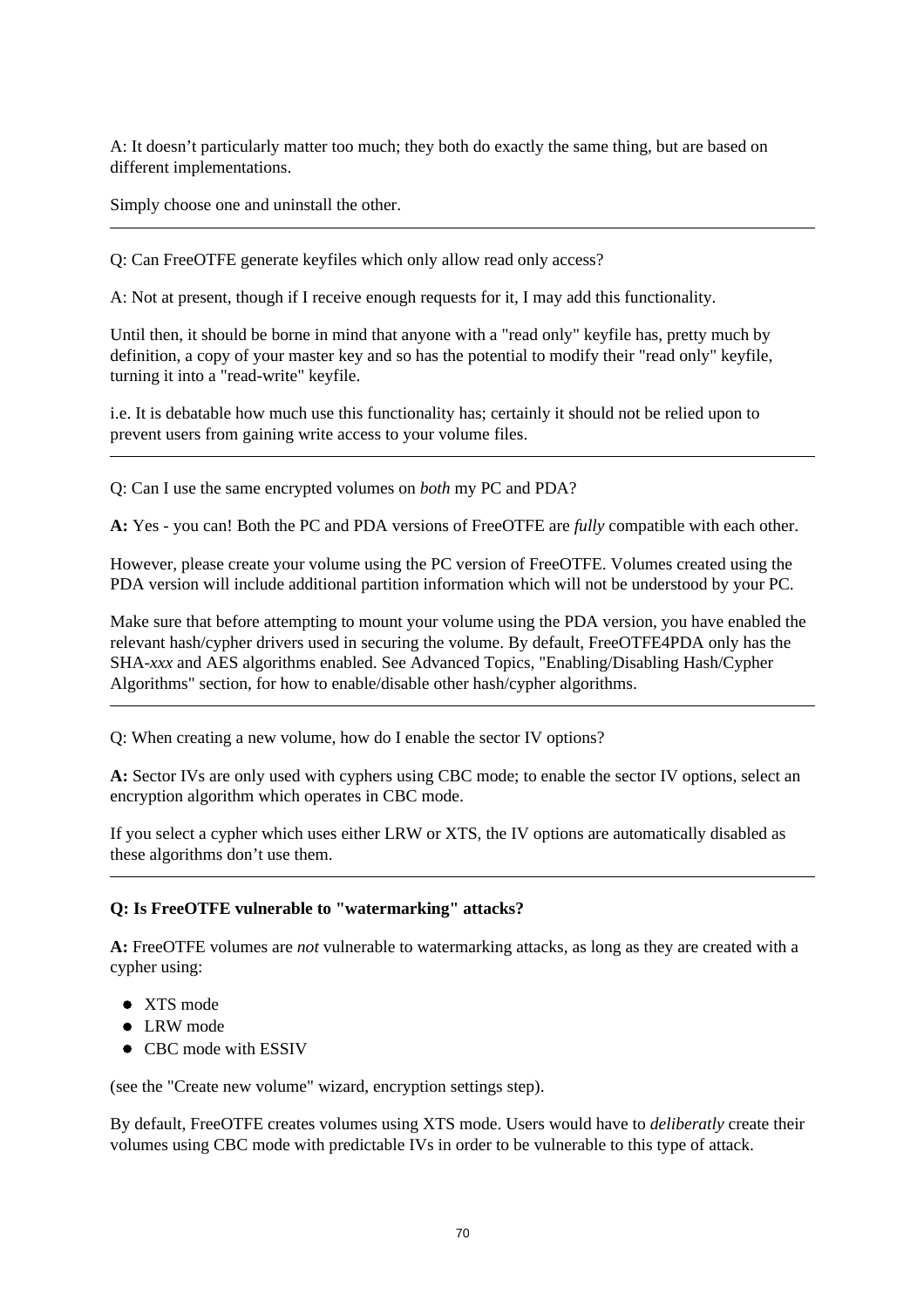Q: Is FreeOTFE vulnerable to "Cold Boot Attacks on Encryption Keys" (aka "DRAM attacks")?

**A:** No, it isn't - assuming common sense is used.

#### *Description*

A "cold boot attack" involves rebooting a computer which has been handling sensitive information, and dumping contents of its memory out to a disk in order to try to examine information stored in memory immediately prior to rebooting. This form of attack is detailed at [http://citp.princeton.edu/memory/](http://citp.princeton.edu/memory/faq/) 

This attack is *nothing new*, and has been well known for a *long* time; despite the disproportionate amount of attention it's now getting.

#### *Solution*

If you mount an OTFE volume, and simply walk away from your computer, the encryption keys used to secure your volume will be held in your computer's physical memory (obviously). If someone reboots your computer at that point, there is a risk they could successfully recover your encryption key.

However, it is not generally recommended that you simply *walk away from your computer while you have volumes mounted* - if anyone can come along and attempt to launch the above attack, THEY CAN SIMPLY READ THE CONTENTS OF YOUR ENCRYPTED VOLUME DIRECTLY ANYWAY!

If you dismount your volumes after using them, the FreeOTFE driver overwrites all sensitive data (key information, etc) that it holds before releasing it - which should prevent the above attack.

If you suddenly press your computer's power off button or reset it (i.e. using the physical "power off" button on the front of its case) *while a volume is mounted*, then an attacker could theoretically dump out your encryption keys using this attack. Please note that:

- 1. *All* encryption systems are susceptible to this attack, since they have to store encryption keys in memory in order to use them
- 2. *Regardless of whether you use any form of disk encryption or not*, it is not recommended that you do power off/reset your computer without first shutting down cleanly via the "Start -> Turn off computer"!

To prevent this attack in the situation described above, ensure that the computer remains powered off for several minutes after it is turned off in order for the contents of RAM to effectively "bleed away"

#### *Summary*

In summary, to completely remove the threat of this attack against your encryption keys:

- 1. Dismount volumes after you have used them
- 2. If you must power off your computer *while one or more volumes are mounted*: prevent anyone from powering it back on and dumping it's memory out for at least the first few minutes after it was powered off (or the first 15-20 minutes if they open up the case and spray coolant on the memory chips)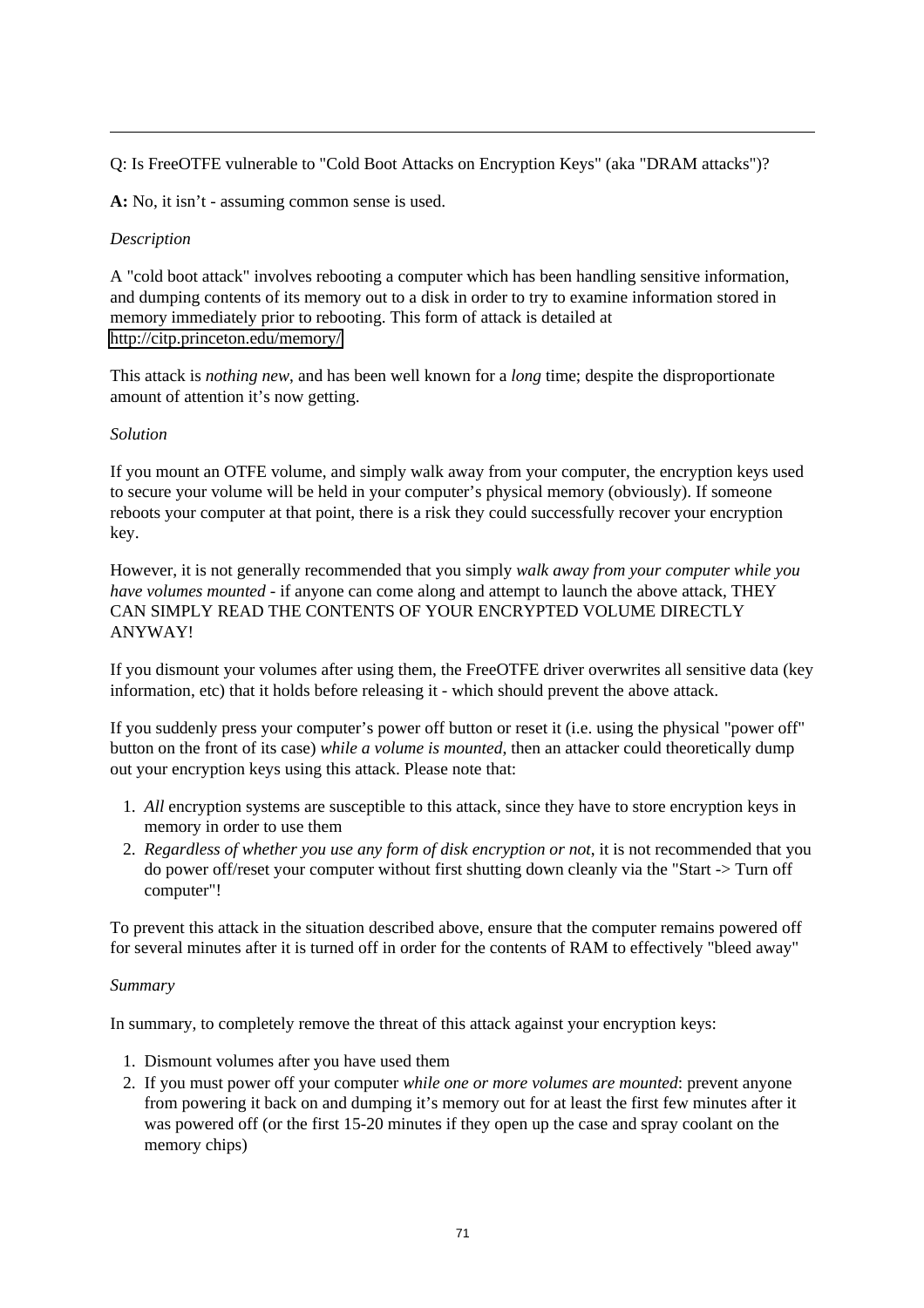In short - just use common sense.

#### *Notes*

It should be noted that this attack is *not limited in any way to disk encryption systems*. The focus on these systems by the authors of the above paper is a red herring. Essentially the attack consists of attempting to take a snapshot of the PC's memory at the time it was reset, which can then be picked over at leisure. *Any* encryption system can be attacked in this way.

Furthermore, because this attack may allow whatever was in the computer's memory at the point it was rebooted to be recovered, it should also be noted that any information that applications had in memory at the time the computer is reset (e.g. a document open in MS Word, or image being displayed on the screen) may potentially be recovered. Disk encryption systems encrypt data stored on disks - not in RAM.

# **Q: Does FreeOTFE have any form of password recovery?**

**A:** Yes; FreeOTFE keyfiles can be used to provide a form of password recovery; see the Getting Started Guide

# **Q: Isn't FreeOTFE's "keyfile" functionality a security risk?**

**A:** No. In order to create a keyfile, both the volume and the volume's password (or an existing keyfile, and that keyfiles password) are required.

If an attacker already has this information, your security has already been compromised anyway.

Q: What happened to the NULL hash and NULL/XOR cypher drivers?

**A:** To improve performance, these drivers have been moved into a "weak drivers" directory in the PDA release. Really, you shouldn't be using these drivers at all; they are of little use from a security perspective, and are only really included to allow testing. They're still included with the release though, if you *really* need them...

### **Q: How do I resize an encrypted volume?**

**A:** To change the size of an encrypted volume:

- 1. Mount your existing volume
- 2. Create a new FreeOTFE volume of the size required
- 3. Mount the new volume (overwriting and formatting it if needed)
- 4. Copy all data from the old volume to the new one
- 5. Dismount both volumes
- 6. Delete the old volume

Obviously, this procedure requires enough storage space to hold both the old and newly created volumes.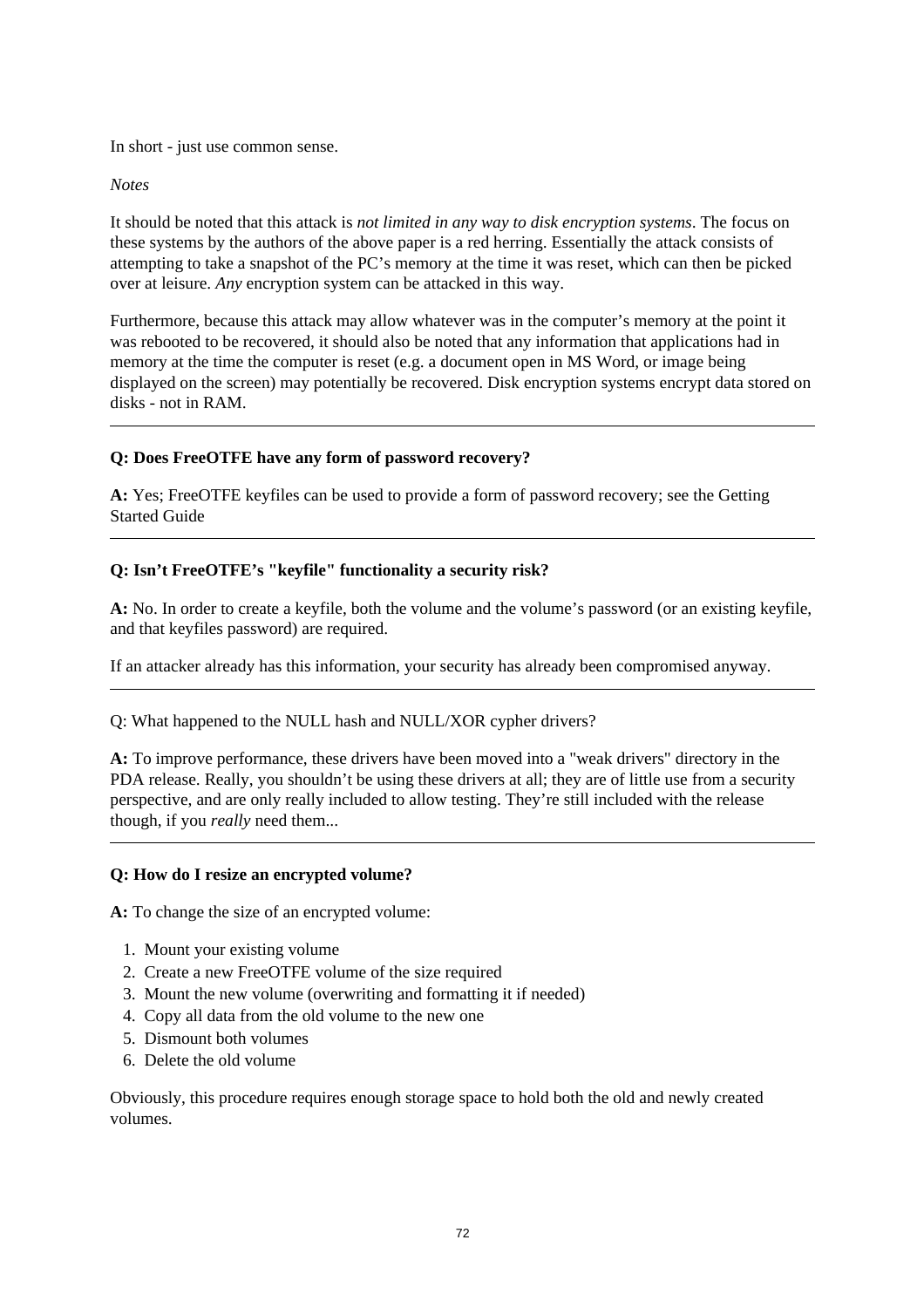It should be noted that, although a number of *other* disk encryption systems *claim* to offer volume resizing functionality, they typically either carrying out the procedure above "behind the scenes" (often failing completely if insufficient storage is available to hold the new volume), or by storing the volume in a "sparse" files - which can lead to security leaks.

### **Q: How do I delete an encrypted volume?**

**A:** If your volume is stored within a file, simply dismount the volume if already mounted, and delete the file.

IMPORTANT: Before deleting a volume file, make sure that you mount it first and copy any information stored in it to somewhere safe! Once deleted, you will lose access to your encrypted volume, and anything it contains!

#### <span id="page-78-0"></span>**Q: How do I backup an encrypted volume?**

**A:** How you backup an encrypted volume depends on whether it is a file or partition based volume. In both cases however, volumes should be *dismounted* before being backed up.

#### **For file based volumes**

A file based volume is a file just like any other (albeit a fairly big one); simply let your backup software backup the volume as it chooses, and your data should be safe.

This will work regardless of what backup software you use, though you may wish to turn off FreeOTFE's timestamp reverting functionality in order for your backup software to identify when volumes have been changed. (See "View | Options..." dialog, "General" tab, "Revert volume timestamps on dismount")

#### **For disk/partition based volumes**

Whether you can backup disk/partition based volumes depends on the backup software being used. If your backup software takes a *literal* backup image of a disk/partition, then it should successfully backup FreeOTFE volumes (even if the backup copy is compressed). However, not all backup systems do this, and instead try to be "smart" about what they store to backup - and fail to backup everything they need to.

(This issue is true for all disk encryption systems, not just FreeOTFE)

For example, with [Paragon Drive Backup,](http://www.paragon-software.com/) if you create an encrypted volume using an *entire disk* (i.e. without creating a partition on the disk, and encrypting that partition), Paragon Drive doesn't appear to think there's anything worth backing up (i.e. it doesn't see any partitions *to* backup) and therefore backs up practically nothing. As a result, it will *not* back up your volume correctly.

However! If you create an encrypted volume on a *partition* (even one filling the entire drive), and back that partition up, Paragon Drive Backup does what it *should* do - generates a compressed backup copy of the *entire* partition, which can then be restored back later.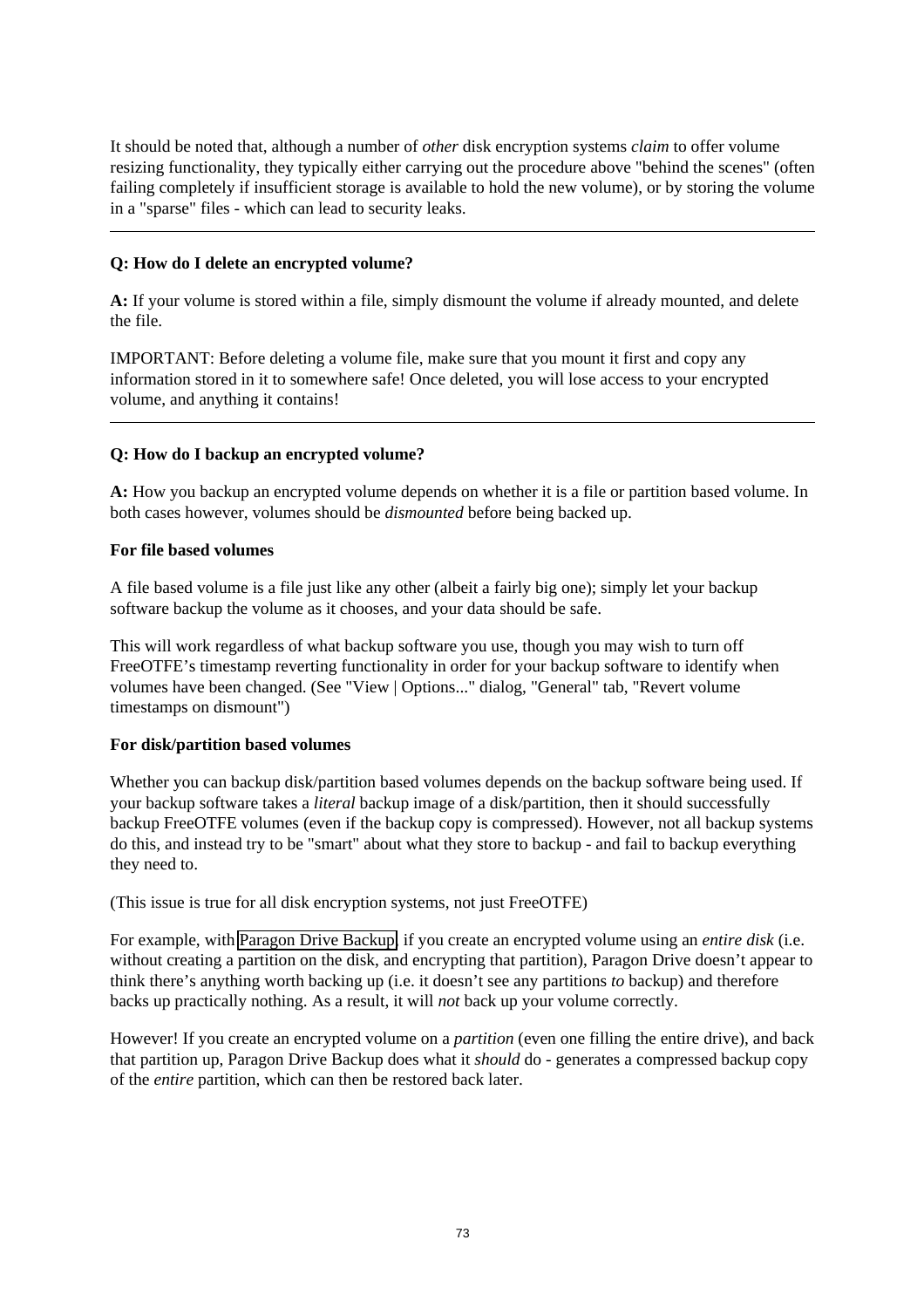

### **Q: Can I use** *any* **filename/file extension for my FreeOTFE volume?**

#### **A:** Yes!

Filenames and file extensions have no special meaning to FreeOTFE, which means any filename can be used.

#### **Q: Does FreeOTFE support LVM2?**

**A:** Yes - it certainly can!

FreeOTFE fully supports Linux LVM2 volumes, provided that you have a suitable Windows driver which allows access to LVM2 volumes, this will allow FreeOTFE to carry out disk encryption either above or below the LVM management system (i.e. on physical or logical volumes)

(It should be noted however that LVM2 is *not* a disk encryption issue!)

#### **Q: Is it worth running file overwriter ("shredder") programs to securely delete existing data stored on my encrypted drive?**

**A:** For most users, no - it would only have the effect of replacing encrypted files with encrypted garbage; neither is particularly useful to an attacker.

However, if you have concerns of an attacker being able to gain your password (and other details required to decrypt your encrypted volume), it may still be wise to overwrite data before its deletion. This way, should an attacker be able to decrypt your volume(s), they will not be able to use data recovery tools to retrieve sensitive data.

#### **Q: What is the difference between the main FreeOTFE/FreeOTFE Explorer release and the PortableApps.com version?**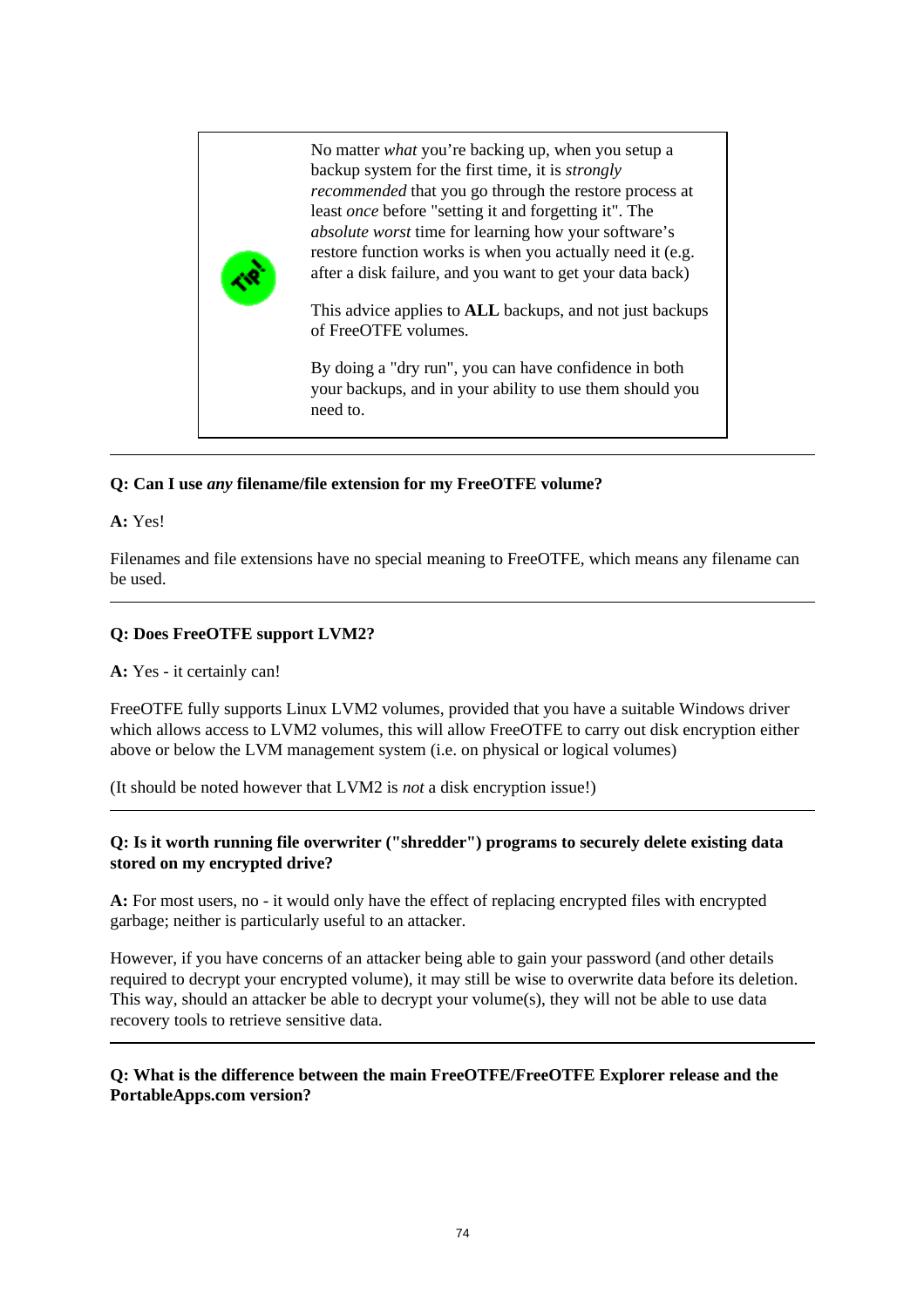**A:** The PortableApps.com version is identical to the main FreeOTFE/FreeOTFE Explorer release, but includes an additional:

- "Launcher" executable, which simply starts FreeOTFE.exe/FreeOTFEExplorer.exe
- Directory structure required to integrate it into the PortableApps.com menu software.
- Configuration files required to integrate it into the PortableApps.com menu software.

Further, the installer has been created using the PortableApps.com installer-creator software instead of the standard FreeOTFE NSIS installer, and the translation source files (".po" files, which aren't needed to use the software) have been removed.

#### **Q: What is the difference between the main FreeOTFE/FreeOTFE Explorer release and the U3 version?**

**A:** The U3 version is identical to the main FreeOTFE/FreeOTFE Explorer release with the exception that a slightly different directory structure is used to support the U3 platform, and the translation source files (".po" files, which aren't needed to use the software) have been removed.

The ".u3p" file is simply a ZIP archive which has been renamed; it may be renamed to have a ".zip" file extension and uncompressed to verify its contents.

#### **Q: When dismounting a file based volume, what does FreeOTFE do with the file timestamps?**

**A:** By default, when mounting file based volumes, FreeOTFE stores the volume file's timestamps, and resets them back again after dismounting. This is carried out for security reasons (see section on plausible deniability).

This functionality can be turned off if needed (e.g. to assist backup processes; see FAQ ["How do I](#page-78-0) [backup an encrypted volume?"](#page-78-0)) by turning off the "Revert volume timestamps on dismount" option on the Options dialog ("View | Options").

#### **Q: What is volume "padding", and why would I want it?**

**A:** A number of tools are available to "detect" encrypted volumes. These typically operate by detecting large files with a high amount of entropy and a file size that is a multiple of 512 bytes, or which is a certain "signature size" greater than the last 1MB boundary.

"Padding" is additional (random) data added to the end of the volume, and is used to prevent detection of FreeOTFE volumes by automated volume-finding tools which only carry out a cursory search for volumes, and rely on the size of files found.

Furthermore, padding also reduces the amount of information an attacker has about a volume, by preventing reliable detection of the size of the mounted volume (subject to the mounted volume being overwritten as described in the Plausible Deniability section).

Padding will not prevent a reasonably knowledgeable IT person from being able to reasonably identify an encrypted volume as such - like any security mechanism, padding is simply another tool which would be employed from a larger toolbox. For this reason, it is *not* recommended that padding be relied upon to help secure data against an attacker, and users considering using padding may benefit from reading the section on "Plausible Deniability"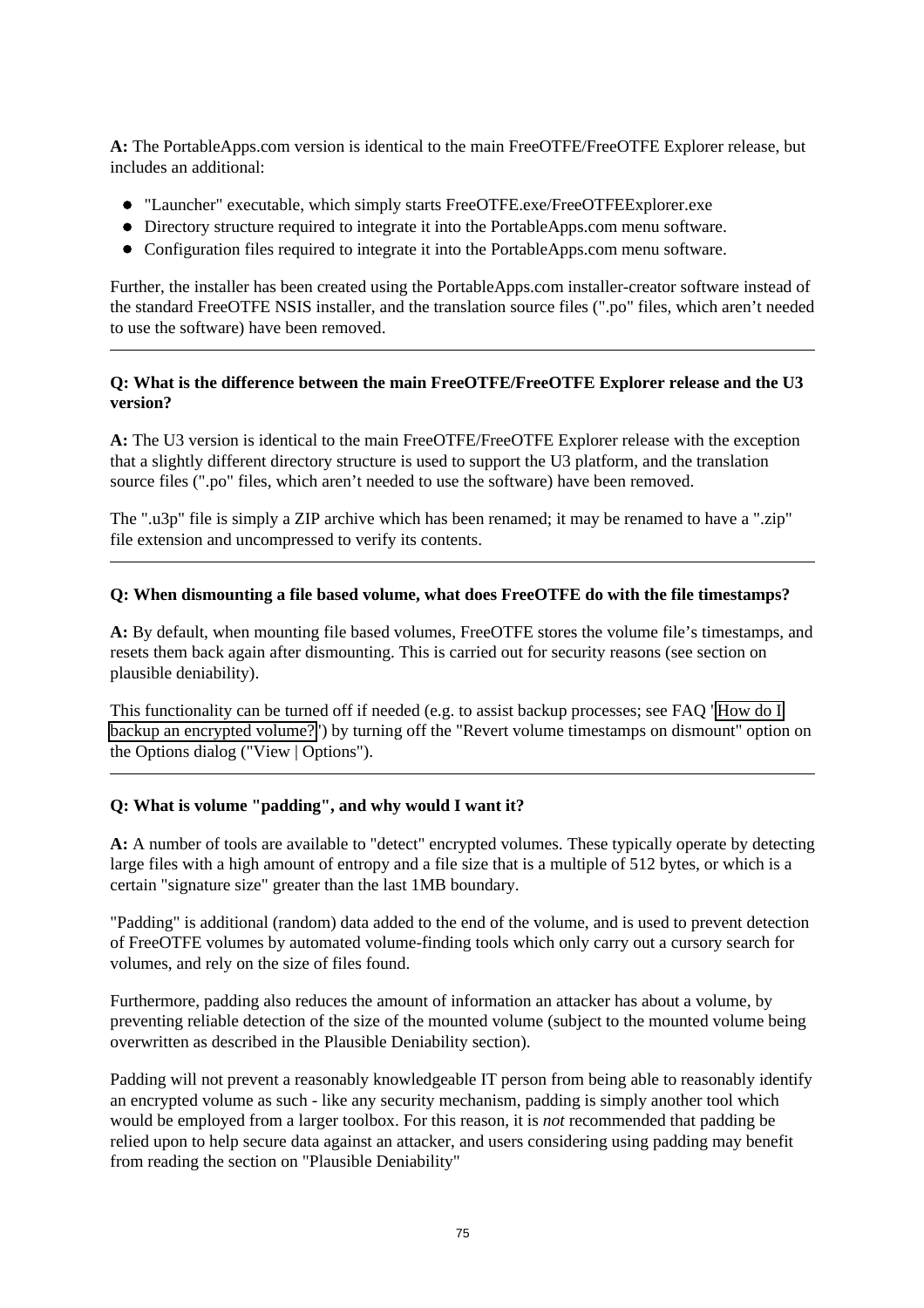#### **Q: Why** *wouldn't* **I want to use padding?**

**A:** Padding takes up additional storage on your hard drive beyond that required by the volume file.

# **10.3 FreeOTFE Specific (PC)**

Q: When creating a FreeOTFE volume, the wizard shows me which stage of volume creation I am currently on - but it goes haywire, and the number of stages to complete keeps changing! A: The number of different stages to creating a new FreeOTFE volume varies, depending on what options you choose - for example, if you elect to the mouse movement to generate random data, then you will have to complete an extra step to actually generate this random data; if you switch to using the Microsoft CryptoAPI for generating random data, you can skip that step, as it is done for you automatically.

Q: Is it possible to dismount my FreeOTFE volumes when I hit a certain "hotkey"?

A: Yes; see under "View | Options..." - the "Hotkeys" tab

Q: Why can't I dismount my volume(s)?

A: The most common reason for this is because FreeOTFE cannot gain an exclusive lock on the associated drive. This is normally caused by one or more files being open on the encrypted volume.

"Normal" (non administrator) users may also have problems dismounting drives (see the TODO list this documentation)

If a volume cannot be dismounted "normally", you will be prompted if you want to forcefully dismount it; it is only recommended that volumes are dismounted in this way if all open files and documents are closed.

Q: Why are the drivers written in C, but the PC versions GUI in Delphi?!

A: Good question. The drivers are written in C as the DDK pretty much requires it. The PC GUI is in Delphi as this was the easiest for me to implement.

The PDA version of the GUI was written in C; this may be ported to the PC platform at a later date

Q: Why aren't I prompted to enter a password when creating a Linux volume?

A: This is covered in the documentation; see section relating to creating Linux volumes.

In a nutshell, creating a Linux volume only requires a file to be created of the appropriate size. It is when the volume is subsequently mounted that a password is required; the same process as when creating an encrypted Linux volume under Linux.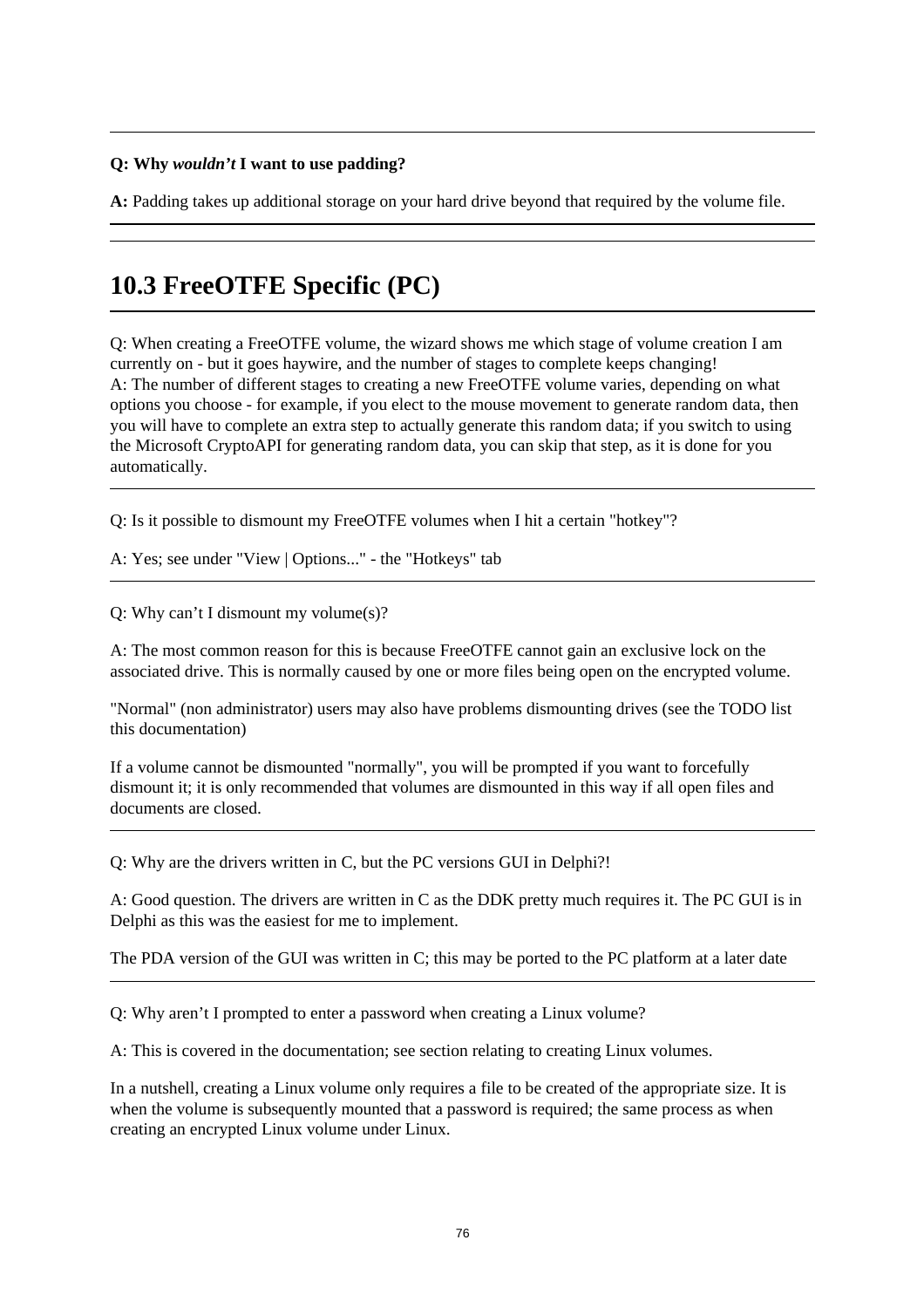Q: Can I burn my volumes on a CD (or CDRW, or DVD), and mount them from there?

A: Yes; at the end of the day, volume files are just plain straight (albeit very large) files. Just ensure that when you mount them, you mount them as read only volumes, (for obvious reasons - even with CDRWs).

It is recommended that volumes which are to be written to CD are formatted using either the FAT or FAT32 filesystem. NTFS volumes will work (under Windows XP), though AFAIR Windows 2000 is unable to mount NTFS volumes read only (meaning the volume must be copied back to your HDD, the file set to read/write, and then mounted).

Q: Can I use FreeOTFE over a network?

A: Yes. By installing FreeOTFE on the computers you wish to access your data from, you can mount a volume file located on a networked server.

When mounting over a network, simply specify the UNC path (e.g. \\servername\sharename\path\volumefilename) to the volume file begin mounted.

When a volume is mounted over a network in this way, all data read/written to that volume will be sent over the network in encrypted form.

If you wish to mount a networked volume file by more than one computer at the same time, you may do so provided that they all mount the volume read only. If any computer has a volume file mounted as read/write, you should dismount all other computers (even if they were accessing the volume as read only), and ensure no other computer mounts the volume until the computer mounted as read/write has dismounted.

Q: Why do I get "Unable to connect to the FreeOTFE driver" errors?

**A:** This message indicates that you have either not installed the main FreeOTFE driver ("FreeOTFE.sys"), or you have not started it yet.

It is normal to see this message in the following circumstances:

- 1. The first time you run FreeOTFE, when no drivers have been installed
- 2. When exiting the driver installation dialog, if the main FreeOTFE driver hasn't been both installed and started.
- 3. When starting FreeOTFE after installing the main FreeOTFE driver, if the driver has not been started (e.g. you rebooted, and the driver was set for manual start, as opposed to at system startup)
- 4. When stopping all portable mode drivers, where the main FreeOTFE driver was started in portable mode.
- 5. When exiting FreeOTFE and stopping all portable mode drivers, where the main FreeOTFE driver was started in portable mode.

To eliminate this error message, ensure that that the main FreeOTFE driver is installed and started.

To prevent this error message from being displayed when FreeOTFE is run after rebooting, set the main FreeOTFE driver to start at system startup.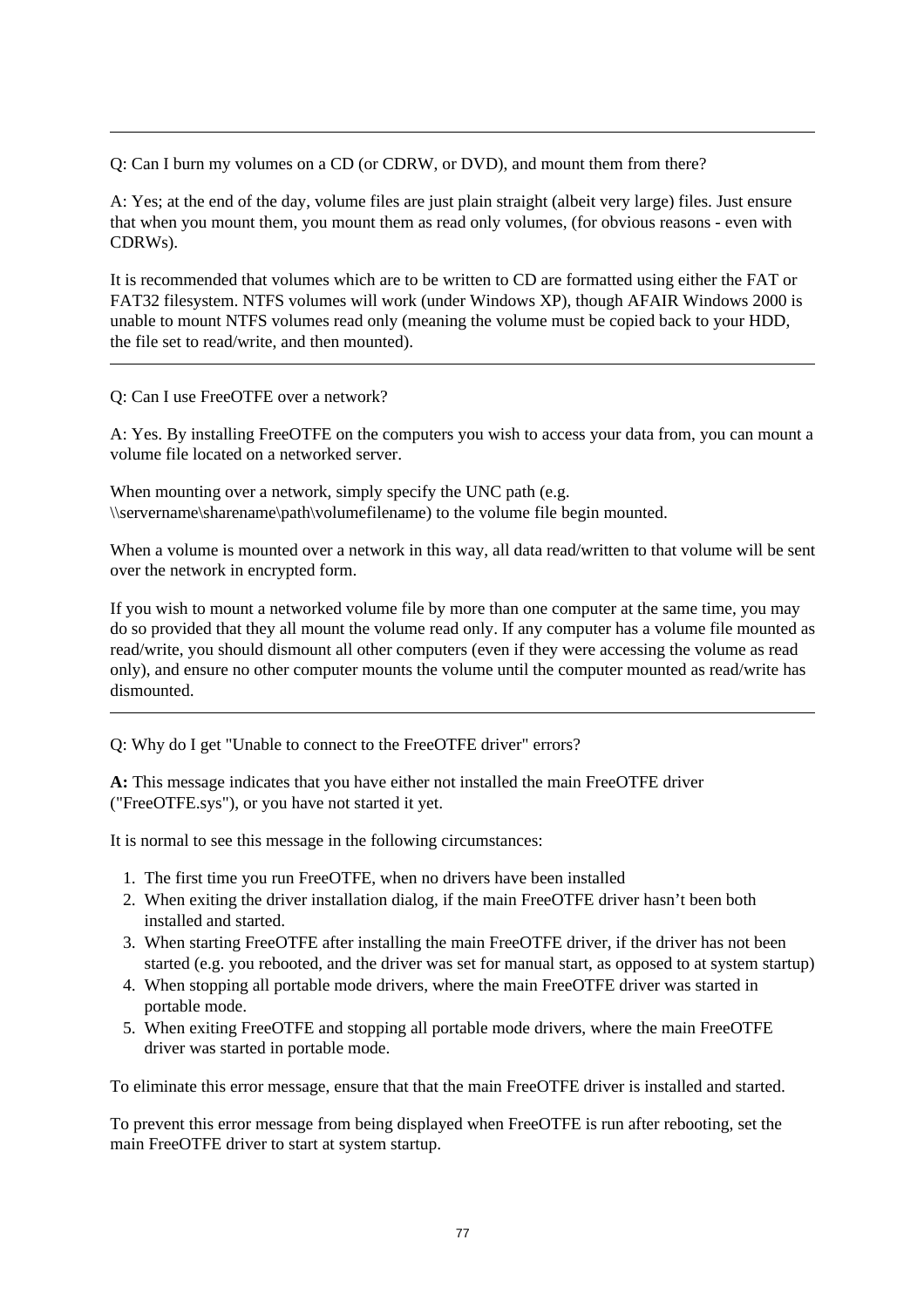The status of all installed drivers can be checked by selecting "File | Drivers..."

Q: Why do I get prompted to select a driver whenever I attempt to mount some of my FreeOTFE volume?

**A:** If your volume looks as though it can be decrypted by using more than one cypher/hash driver combination, you will be prompted to select which combination you wish to use.

This happens, for example, if you used Twofish or AES to encrypt your data as FreeOTFE comes supplied with a choice of drivers for these cyphers (see also: Which of the duplicated drivers should I [use?\)](#page-74-1)

To prevent the prompt appearing, please uninstall one of the offending drivers.

#### **Q: Do I need Administrator privileges to use FreeOTFE on my computer?**

**A:** No - Although Administrator privileges are needed to install the FreeOTFE drivers, or start/stop portable mode.

To allow "standard" (non Administrator) users to use FreeOTFE, please install the FreeOTFE drivers by following the instructions in the Installation and Upgrading section. After which, any user will be free to use FreeOTFE (e.g. to create, mount, dismount and use encrypted volumes)

To access an encrypted volume on a PC which *doesn't* have FreeOTFE installed, and on which you *don't* have Administrator privileges, please use FreeOTFE Explorer.

<span id="page-83-0"></span>Q: Why do I need Administrator rights to install FreeOTFE?

**A:** This is probably the most common FAQ with respect to OTFE systems.

In order for most (if not all) OTFE systems to operate, they require the use of "kernel mode drivers" to carry out drive emulation.

A "kernel mode driver" is special piece of software which operates at a very low-level within your computer's operating system. As such, it can do pretty much anything to your system - including carrying out privileged actions that normal users are not allowed to do (e.g. formatting your HDD). Because of this, MS Windows only allows users with Administrator rights to install such drivers.

NOTE: Administrator rights are not required in order to use FreeOTFE once installed.

To access an encrypted volume on a PC which *doesn't* have FreeOTFE installed, and on which you *don't* have Administrator privileges, please use FreeOTFE Explorer.

Q: Why do I need Administrator rights to start "portable mode"?

**A:** Administrator rights are required to start "portable mode" starting portable mode implicitly registers the FreeOTFE drivers on the computer it's running on. When portable mode is stopped, they are unregistered.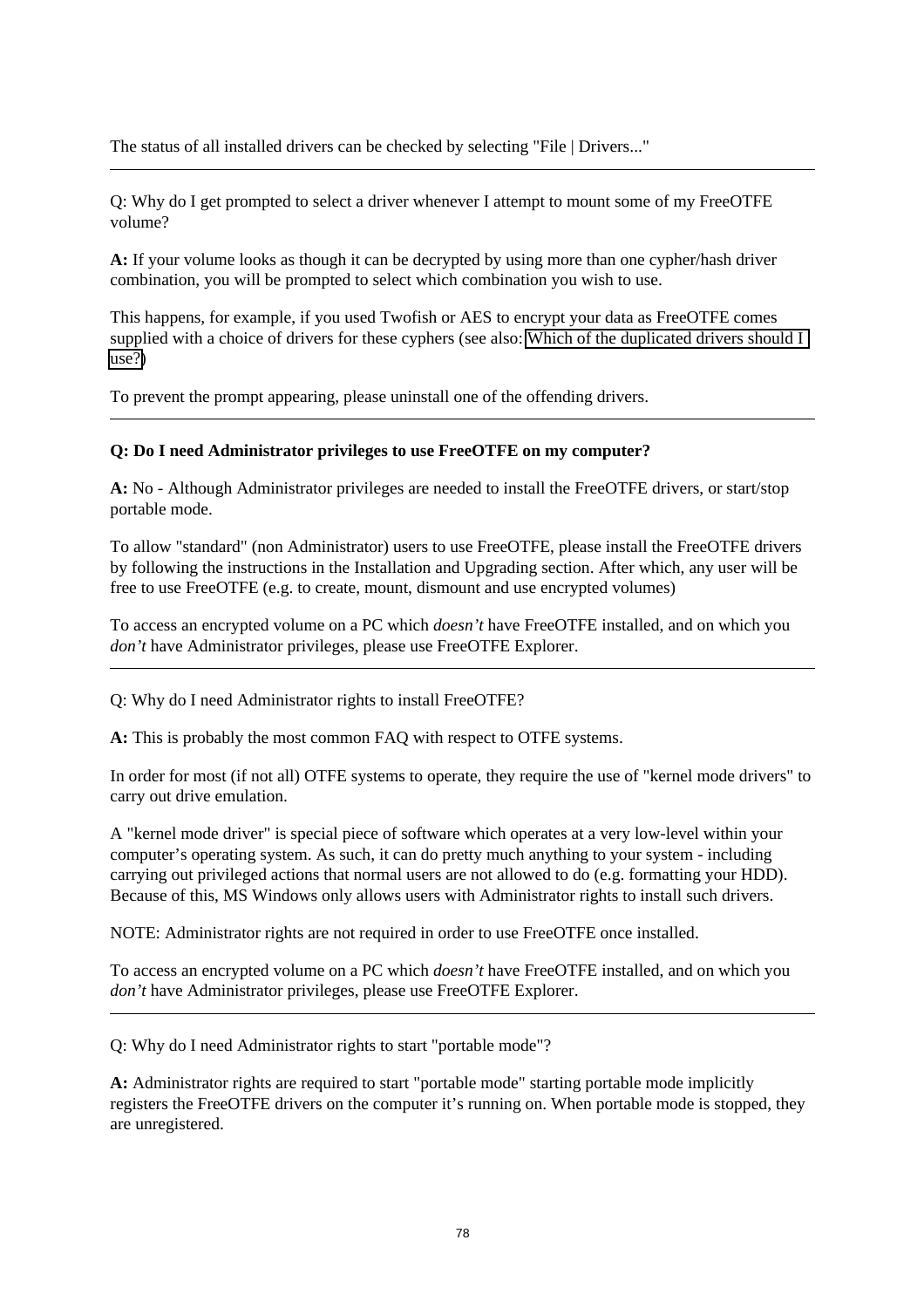Administrator rights are required for this operation, for the same reasons as given for the answer to ["Why do I need Administrator rights to install FreeOTFE?"](#page-83-0)

To access an encrypted volume on a PC which *doesn't* have FreeOTFE installed, and on which you *don't* have Administrator privileges, please use FreeOTFE Explorer.

Q: Can FreeOTFE run under MS Windows 95/98/Me?

**A:** No - and there are currently no plans to port FreeOTFE to Windows 9x based systems due to the different driver model used.

Q: Can FreeOTFE run under Linux?

**A:** No - although FreeOTFE can read, write and create volumes which can be used under Linux.

FreeOTFE Explorer however, can be used under Linux when run under [Wine.](http://www.winehq.org/)

Q: How can I get FreeOTFE to mount my volumes at startup/when I login?

**A:** By creating a shortcut with suitable command line parameters in your "Startup" directory (click the MS Windows "Start" button, then go to "Programs | Startup"), FreeOTFE can mount volume files after your system starts up/you login.

See the Command Line Interface section for full details of FreeOTFE's command line options.

#### **Q: On the options dialog, what does the "Save above settings to" option do?**

**A:** This allows you to change where your FreeOTFE settings are stored; in your user profile (only accessible to you), or with the FreeOTFE executable (which is useful if you want to take FreeOTFE with you; on a USB drive, for example).

You may also choose to not save your settings; in which case, the next time you start FreeOTFE, you will begin again with the default options.

#### **Q: Can I save my settings in the same directory as my FreeOTFE executable?**

**A:** Yes, you can - and this makes FreeOTFE more portable, and easier to use, if you want to take it with you on (for example) a USB drive.

There is only one exception though; if you are using Windows Vista, and have User Account Control (UAC) switched on, you will not be allowed to store your settings with the FreeOTFE executable *if it is stored under your "Program Files" directory*. This is due to one of the limitations imposed by Windows Vista's security system; though you are still free to store FreeOTFE's settings in your user profile.

#### **Q: Where, and in what order does FreeOTFE search for my settings?**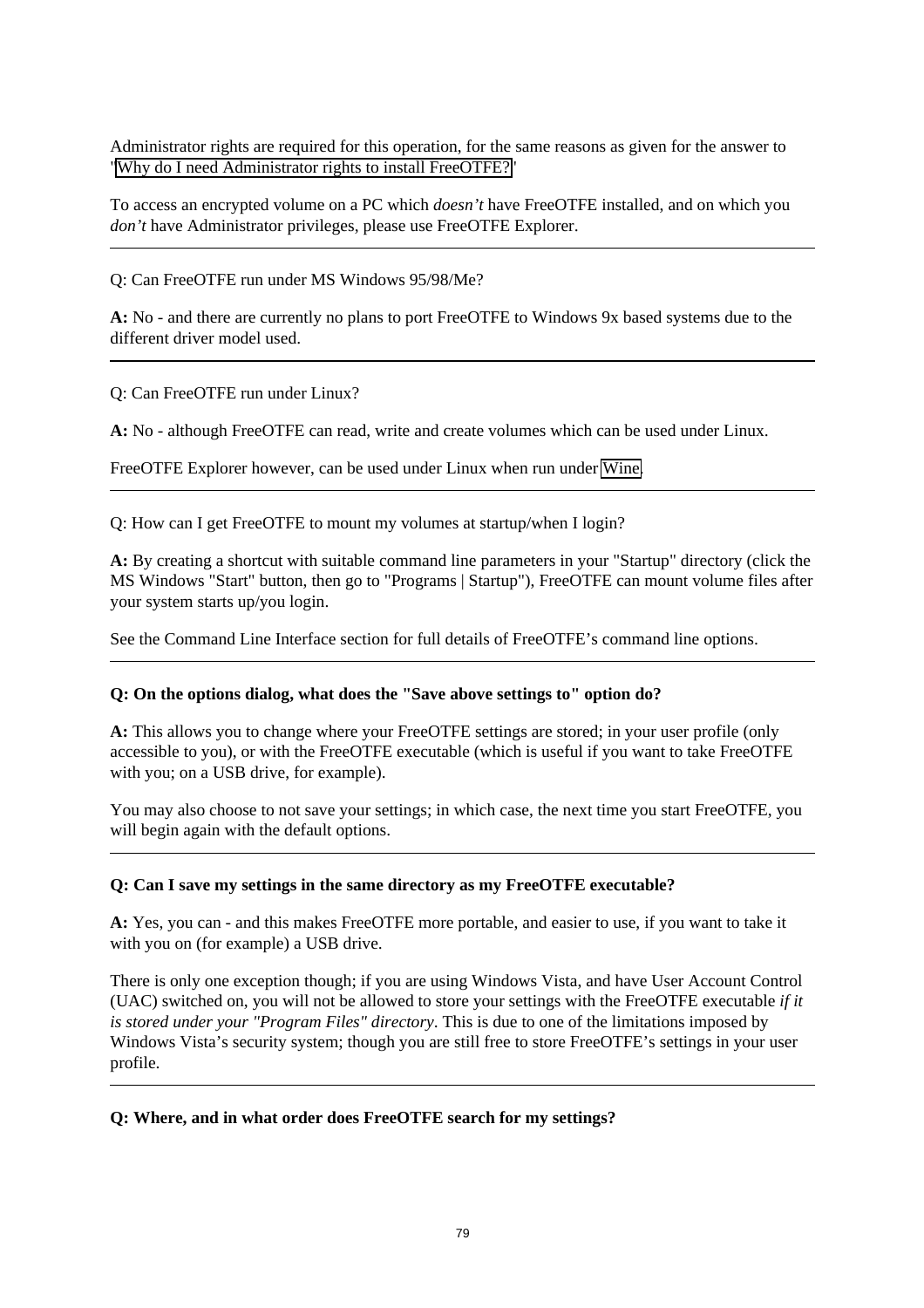**A:** If you have chosen to save your settings, FreeOTFE will store them un a "FreeOTFE.ini" file stored on your computer at your chosen location

When it starts up, FreeOTFE will attempt to locate this file and read in your settings, by first checking for it in the same directory the executable (FreeOTFE.exe) was located in. If a settings file cannot be found in this location, it will try and look for the same file in your user's profile. If a settings file still cannot be found, FreeOTFE will fallback to using configured default values for all settings.

## **Q: After associating FreeOTFE with ".vol" files from the options dialog, I doubleclicked my ".vol" volume file, and nothing happened!**

**A:** The FreeOTFE drivers must be running in order for you to mount a volume by doubleclicking on it. Please either install the FreeOTFE drivers (see the installation section), or start FreeOTFE's portable mode (see portable mode section).

#### **Q: Why do volumes created with the FreeOTFE v2.00 and later have the extension ".vol"?**

**A:** This is purely to maintain consistency with the PDA version (see other FAQ for an explanation as to why the PDA version uses filename extensions). FreeOTFE gives you complete freedom over what you name your volume files.

#### **Q: What is the difference between the "Overwrite free space..." and "Overwrite entire drive..." options under the "Tools" menu?**

**A:** These options are largely self-explanatory.

The "Overwrite free space.." option will simply overwrite all *unused* storage on the selected volume.

The "Overwrite entire drive.." option is more destructive - it will overwrite *all* storage on the selected volume - including overwriting (destroying) any data that may have been present on it.

Because the latter option is more destructive, it may only be used when a single mounted volume has been selected within the FreeOTFE user interface.

#### **Q: Does FreeOTFE support encrypting data with multiple cyphers (aka "cascaded" cyphers, or "superencryption")**

**A:** Yes! FreeOTFE allows volumes to be nested one inside another, with *complete* flexibility as to which encryption options are used with each volume.

This means that you can (for example) have:

- An AES XTS (with SHA-512) encrypted volume, stored within
- A Blowfish LRW (using Tiger) encrypted volume, stored within
- A Serpent CBC-ESSIV (using RIPEMD-320)encrypted volume

In this example, any data stored within the "innermost" AES encrypted volume will be actually be triple-encrypted with AES, Blowfish and Serpent before written to disk.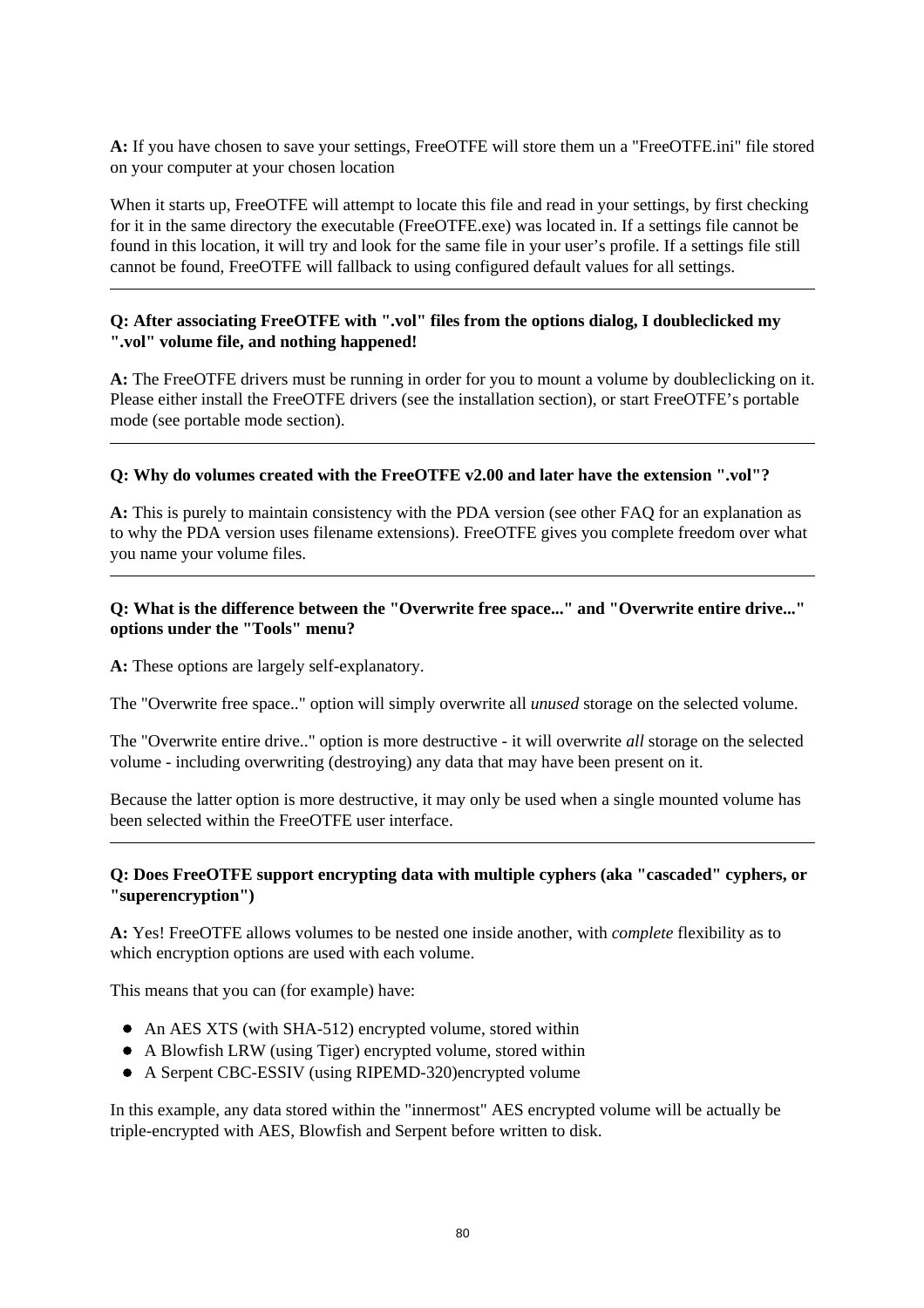Obviously, there is a performance impact in encrypting data more than once - as there would be in any system which encrypts data multiple times.

It's debatable how much this will increases security by, though in principle the "innermost" volume, in which sensitve files are stored, will be secured at least as strongly as the strongest cypher used. Should any of the cyphers be found to be weak at a later date, this will still hold true.

Note: Volumes nested in this manner must be dismounted in the *reverse* order to which they were mounted.

#### **Q: FreeOTFE supports different languages, but why isn't mine listed?**

**A:** Please see FreeOTFE's [translations page](http://www.FreeOTFE.org/translations.html) for up-to-date information on language translations.

#### **Q: How do I translate FreeOTFE into a different language?**

**A:** Please see FreeOTFE's [translations page](http://www.FreeOTFE.org/translations.html) for up-to-date information on language translations.

#### **Q: Can I defragment encrypted volumes?**

**A:** Yes! There are two things that you may wish to defragment:

1. (File based volumes only) The drive on which the volume file is stored (i.e. defragmenting a volume file)

Once dismounted, a volume file can be treated *just like any other file*. Volume files can be defragmented by then running *any* defragmentation tool on the drive it's stored on.

2. The filesystem stored within the encrypted volume (i.e. defragmenting the encrypted files stored within the volume)

By mounting a volume, you can defragment the encrypted data stored within it. Again, you can use any tool for this, with the exception of:

- Raxco's PerfectDisk 2008
- Diskeeper Corporation's "Diskeeper"
- The defragmentation tool which comes bundled with Windows (which is a simply a stripped down version of Diskeeper)

The above systems have limitations which prevent them from "seeing" mounted volumes, all other tools will work as normal. Examples of defragmentation tools which work with FreeOTFE volumes include:

- O&O Defrag
- Defraggler
- [Auslogics Disk Defrag](http://www.auslogics.com/disk-defrag)
- IObit Smart Defrag
- JkDefrag
- [Ultra Defragmenter](http://ultradefrag.sourceforge.net/)
- ...and the vast majority of other defragmentation tools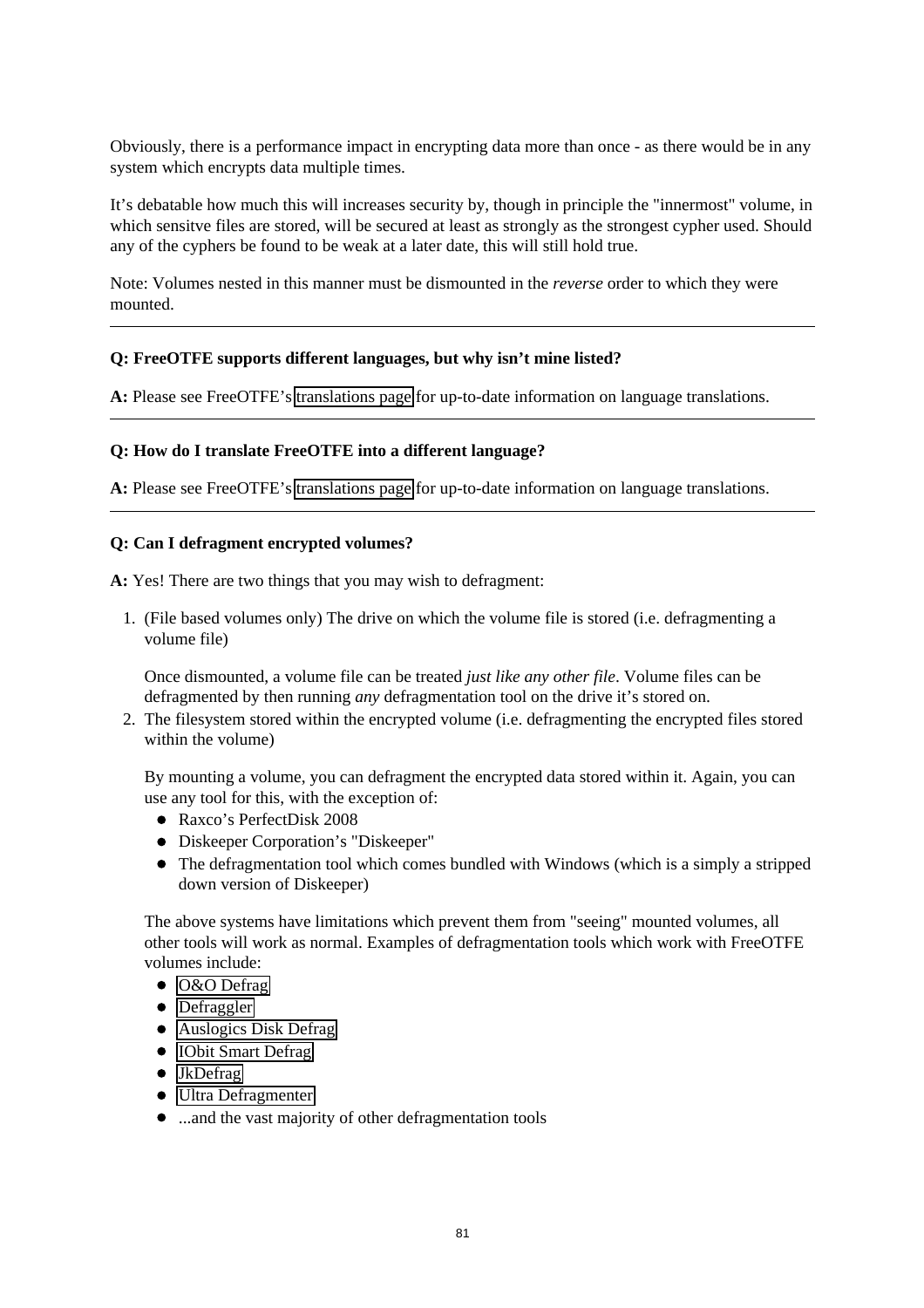## **Q: Can I use FreeOTFE with my USB flash drive?**

**A:** Yes! FreeOTFE has been designed to be portable; see the section on Portable Mode for details on which files to copy onto your USB drive. Alternativly, insert your USB drive and select the "Tools | Copy FreeOTFE to USB drive..." menuitem to automatically copy FreeOTFE to your USB drive.

You can then use FreeOTFE on any PC - even if it doesn't have FreeOTFE installed.

## **Q: Why doesn't FreeOTFE run automatically when I insert my USB drive?**

**A:** If you used the "Tools | Copy FreeOTFE to USB drive..." function, and selected the "Setup autorun.inf to launch FreeOTFE when drive inserted" option, FreeOTFE will normally run automatically whenever the drive is inserted (or prompt the user if they want to run it).

However, this does depend on your PC's configuration.

If FreeOTFE doesn't launch automatically (and you don't get prompted to launch FreeOTFE after inserting the drive), you probably have autorun turned off for removable disks.



To reset (enable) autorun functionality:

- 1. Click the windows "Start" button
- 2. Select "Run"
- 3. Type in "gpedit.msc" and click "OK"
- 4. Reset the setting for the local computer policy
	- 1. Select "Local Computer Policy \ Computer Configuration \ Administrative Template \ System"
	- 2. Double click the "Turn off Autoplay" entry
	- 3. Change the "Not configured"/"Enabled"/"Disabled" selection to any of the three options
	- 4. Click "Apply"
	- 5. Change the "Not configured"/"Enabled"/"Disabled" selection to either "Not configured" or "Disabled"
	- 6. Click "Apply"
- 5. Reset the setting for users
	- 1. Select "User Configuration \ Computer Configuration \ Administrative Template \ System"
	- 2. Double click the "Turn off Autoplay" entry
	- 3. Change the "Not configured"/"Enabled"/"Disabled" selection to any of the three options
	- 4. Click "Apply"
	- 5. Change the "Not configured"/"Enabled"/"Disabled" selection to either "Not configured" or "Disabled"
	- 6. Click "Apply"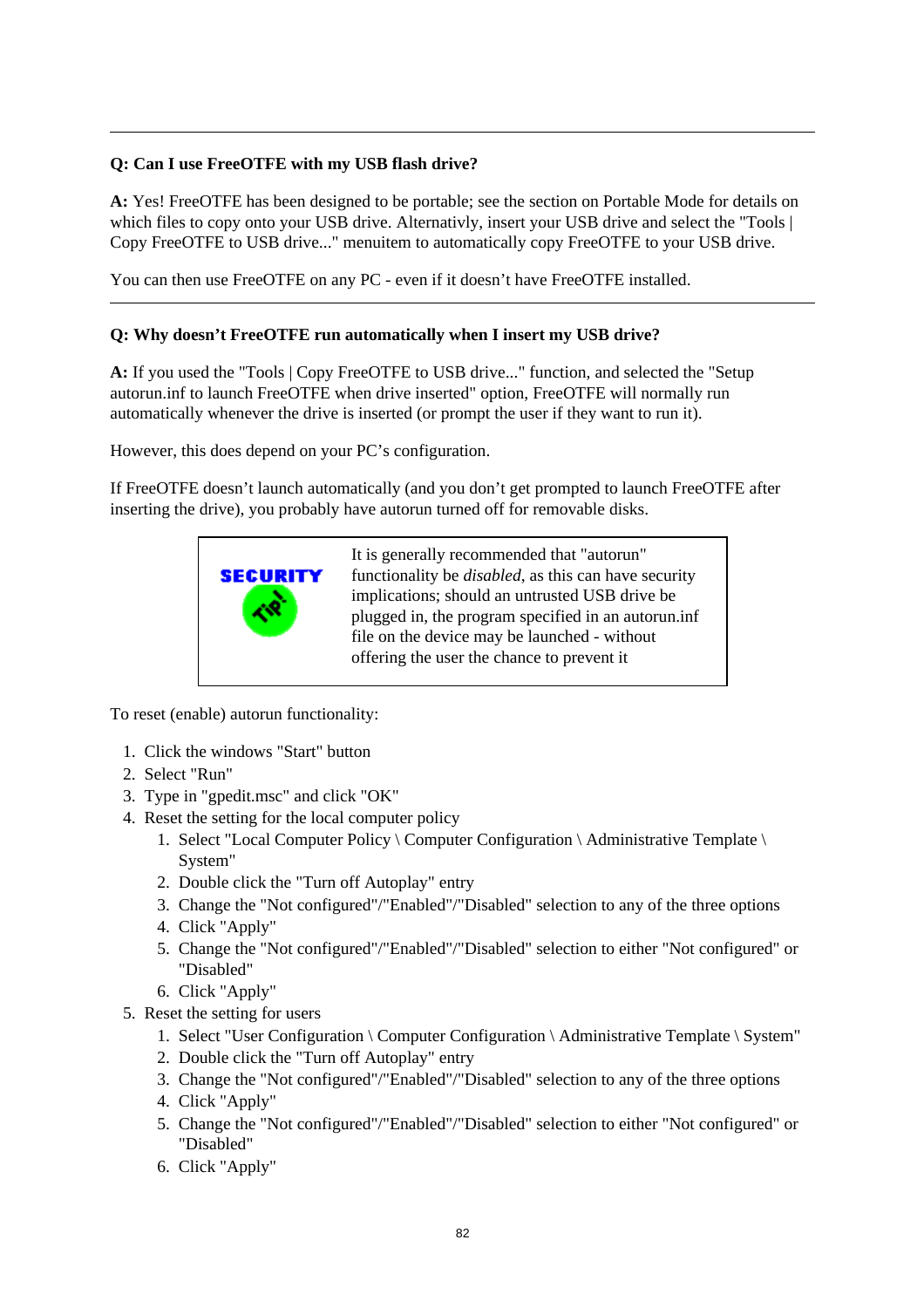## **Q: Can I use FreeOTFE with "MojoPac"?**

#### **A:** Yes!

There are two basic ways of encrypting you data using FreeOTFE while using MojoPac:

- 1. By creating an encrypted volume and installing MojoPac onto it.
- 2. By installing MojoPac as normal (e.g. onto a USB drive), and running FreeOTFE from within MojoPac

#### **Method one: Installing onto a FreeOTFE volume**

The first method is probably the more secure, as your *entire* MojoPac setup is encrypted. Simply create a new FreeOTFE volume on your USB drive, mount it, and then install MojoPac onto the mounted volume.

In this way *everything* relating to your MojoPac system will be secured. Because of FreeOTFE's portable mode, MojoPac can be used as a fully mobile, secured, system by placing a copy of FreeOTFE onto your USB drive along with the volume file.

#### **Method two: Running within the MojoPac environment**

FreeOTFE can also be launched and used from within the MojoPac environment to create and use encrypted volumes in much the same way as on a normal PC.

In order to use FreeOTFE in this way, you must first either

- Start FreeOTFE's portable mode on the *host PC*, or
- Install and start the FreeOTFE drivers on the *host PC*

(See the Portable mode and Installation sections for further information)

When running MojoPac, your MojoPac device (i.e. your USB drive, iPod, etc) will appear as *both* the removable drive it is normally mounted as on the host PC (e.g. D:, E:), and as your MojoPac's C: drive.

To mount a FreeOTFE volume which is stored on your *MojoPac device*, you should select the volume file on the removable drive (e.g. D:, E:) and *not* the mirror copy which appears on you MojoPac's C: drive. Mounting volumes stored elsewhere should be unaffected.

Note that when a volume is mounted from within the MojoPac environment, it may also be accessed by the *host PC* by using the drive letter it is mounted as under the MojoPac session. Applications on the host PC will see the mounted volume as normal, with the exception of Windows Explorer which will not show a new drive icon for it - though even then, it can still be accessed by Windows Explorer on the host PC, by simply typing the drive letter the encrypted volume is mounted as, followed by a colon, into Windows Explorer's "Address" bar and pressing <ENTER>.

In the same manner, volumes mounted on the host PC will be accessible from within the MojoPac environment.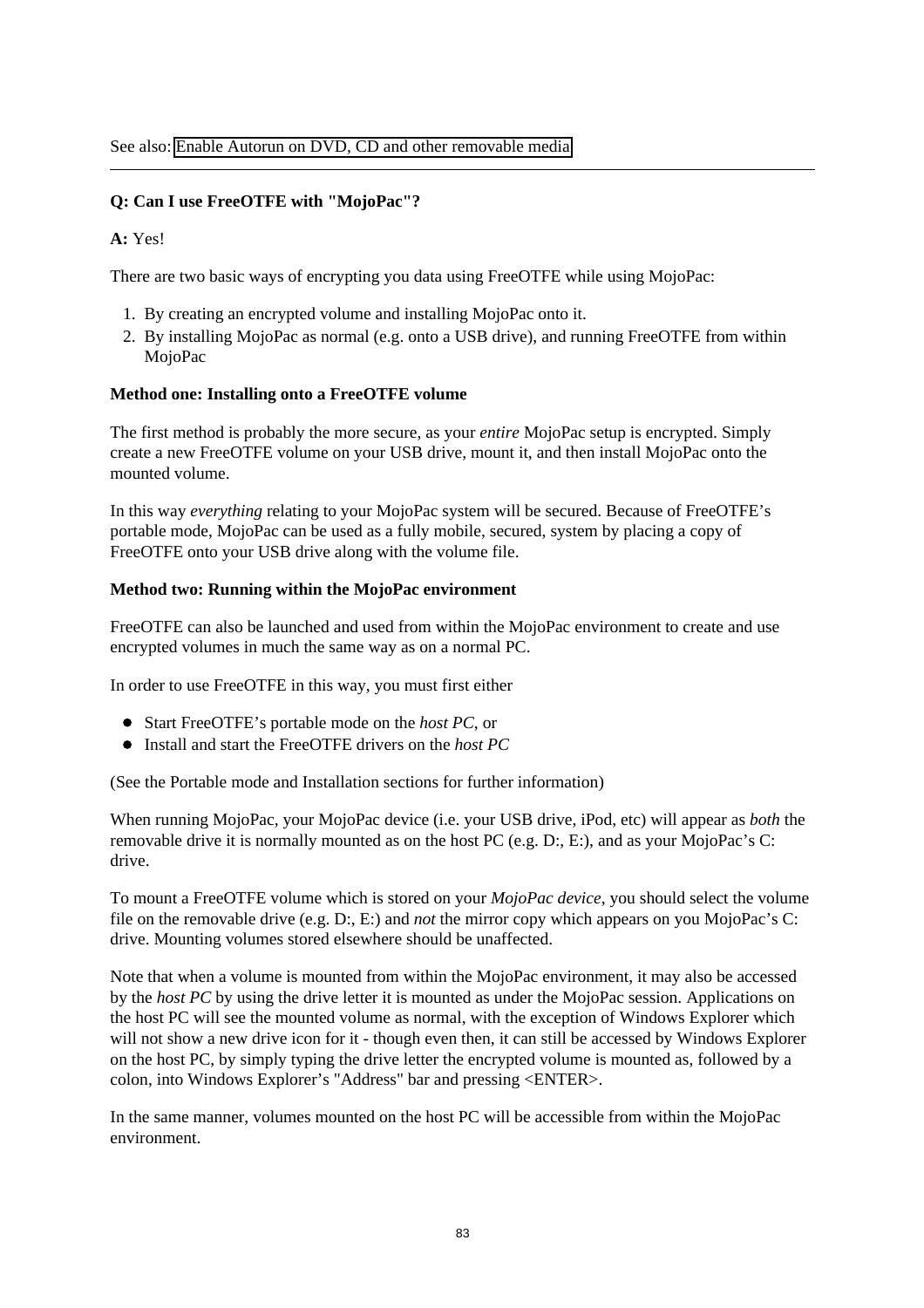#### **Q: Can FreeOTFE be used with RAID arrays?**

**A:** Yes! FreeOTFE has been tested with, and works with, RAID arrays

#### <span id="page-89-0"></span>**Q: Does FreeOTFE try to connect to the internet??**

**A:** No - not by default.

FreeOTFE and FreeOTFE Explorer will *only ever* try to connect to the internet if it has been configured to check for updates - and even then, they will only try to connect to the FreeOTFE WWW site to retrieve version information.

By default, both FreeOTFE and FreeOTFE Explorer are configured such that thtey will *not* check for updates - this functionality must be explicitly enabled by the user.

#### **Q: How do I check FreeOTFE's exit code when passing parameters via the command line?**

**A:** The easiest way is to check FreeOTFE's exit code is to run it via a batch file. For example, if you create a "FreeOTFE\_cmdline.bat" file containing the following:

FreeOTFE.exe %1 %2 %3 %4 %5 %6 %7 %8 %9 @echo Exit code: %ERRORLEVEL%

and use "FreeOTFE\_cmdline.bat" in places of "FreeOTFE.exe"

#### **Q: Why won't FreeOTFE accept my password when supplied via the command line parameter?**

**A:** If you're using the "/silent" switch, try removing it and just clicking "OK" on the password dialog to confirm that your password and other details have been entered correctly.

If FreeOTFE fails to mount, check your command line parameters carefully. If your password or volume filename have spaces in them, you'll need to surround them with doublequotes ("). Similarly "%" signs may be interpreted in batch files as batch file variables.

#### **Q: Do I have to partition my drive to use FreeOTFE?**

**A:** No. FreeOTFE volumes may be stored in files stored on your normal file system.

#### **Q: I want to create a FreeOTFE partition on my unallocated space, but can't see it in the partition display - where is it?**

**A:** For obvious reasons, the FreeOTFE only shows partitions which are reported to it by the OS.

Disk space which does not form any part of a partition (i.e. is not referenced in *any* partition table on the disk (primary or extended); reported as "Unallocated" by the Windows Disk Management tool) cannot be "seen" by FreeOTFE.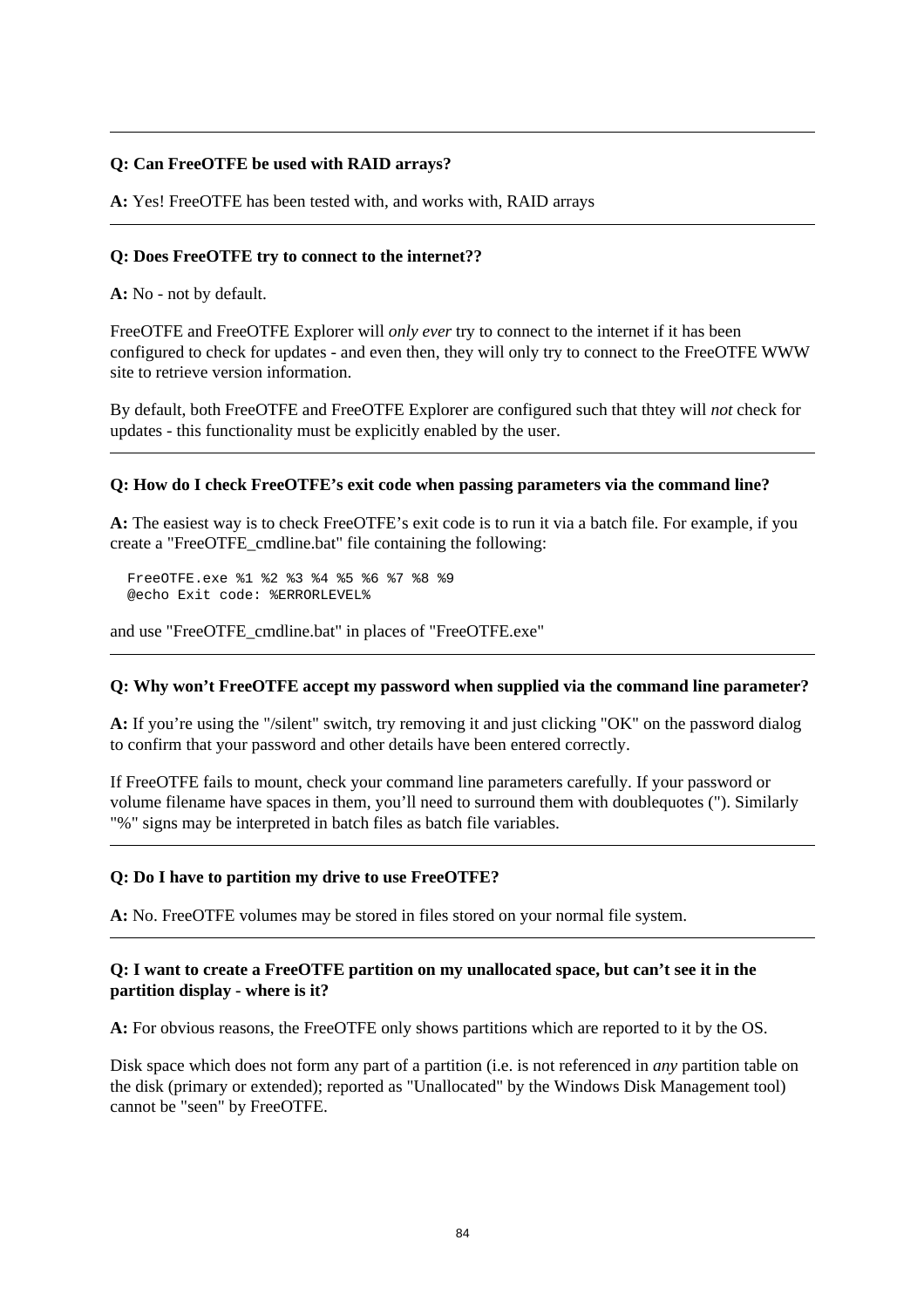To make use of such space, use the Windows Disk Management tool to create a new partition for it, and *then* use FreeOTFE to turn it into an encrypted partition.

Please note that FreeOTFE is *not* responsible for partitioning your hard drive - you should be using a partitioning tool for that!

#### **Q: When I'm prompted to select a partition, some of the partitions on my USB drive are shown in red (or not at all) - why?**

**A:** See: [Why can't I use encrypted partitions on a USB drive, unless it's the first partition?](#page-90-0) 

#### <span id="page-90-0"></span>**Q: Why can't I use encrypted partitions on a USB drive, unless it's the first partition?**

**A:** MS Windows has a limitation which prevents it from correctly using partitions on USB drives that are beyond the first one. As a result, the *current* version of FreeOTFE cannot use these partitions, and this is indicated by displaying such partitions in red (or not at all) in the partition selection display.

If you wish to use an encrypted partition on a USB drive under both Windows and Linux, please ensure that the encrypted partition is the *first* partition on the USB drive.

#### *It should be noted that this limitation only applies to USB drives, and not physical disks installed inside the PC*

A solution which will allow FreeOTFE to use second (and other) partitions on USB drives is currently under development.

Other possible solutions/information may be found at:

- [Why is it not possible to partition a USB Flash Stick?](http://www.techspot.com/vb/topic18736.html)
- [Multi partition a USB flash drive in Windows](http://www.lancelhoff.com/2008/05/01/multi-partition-a-usb-flash-drive-in-windows/)
- [Removable Media Bit](http://www.911cd.net/forums//index.php?showtopic=21572/)

Q: After creating an encrypted partition/disk, MS Windows reports that partition I used as being type "RAW" and prompts me to format it - why?

**A:** After creating an encrypted partition/disk, if you have a drive letter associated with the physical partition used, MS Windows will report that drive as being "RAW" since it cannot understand what is stored on it (for obvious reasons, it can't understand what the encrypted data means).

WARNING: Do not let MS Windows format this partition! Although formatting the "virtual drive" FreeOTFE creates after mounting your encrypted partition is certainly a requirement before it can be used, formatting the partition it resides on could destroy your encrypted data!

The safest course of action is to prevent MS Windows from allocating a drive letter to the encrypted partition. By doing so:

- MS Windows will not prompt you every time this drive is accessed, since you will not be able to accidentally access it
- You'll be less likely to hit "OK" and format the partition, overwriting your encrypted data!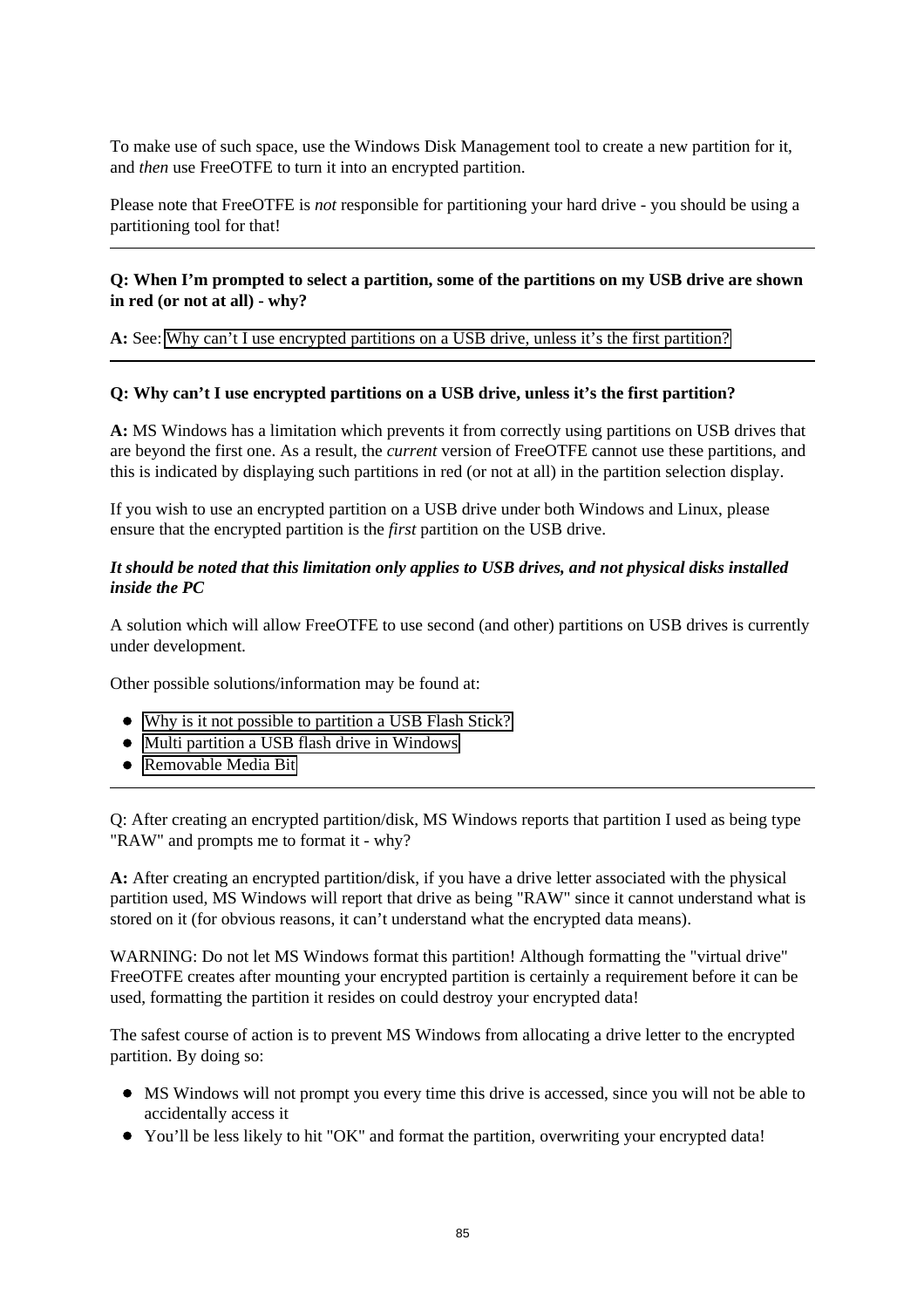To do this, see the FAQ ["How do I "hide" an encrypted partition such that MS Windows doesn't](#page-91-0) [allocate it a drive letter?"](#page-91-0)

#### <span id="page-91-0"></span>**Q: How do I "hide" an encrypted partition such that MS Windows doesn't allocate it a drive letter?**

**A:** Carry out the following steps:

- 1. Go to "Start -> Settings -> Control Panel -> Administrative tools -> Computer Management"
- 2. Select "Disk Management"
- 3. Rightclick on the partition you have setup an encrypted and select "Change Drive Letter and Paths"
- 4. Remove any drive letters associated with the partition

Windows should then remove any drive letters associated with the encrypted partition.

#### **Q: Why does the partition/disk selection display sometimes display less information?**

**A:** Depending on the user's access rights, FreeOTFE may only be able to obtain limited information about the various disk partitions.

When this happens, FreeOTFE will fallback to displaying a more restricted set of information (e.g. no partition sizes)

Because more information can be displayed if the user is an administrator (or under Windows Vista, the FreeOTFE process has been started with escalated under UAC), it is *highly* recommended that any partition based volumes are created when logged in as an administrator. (Under Vista, FreeOTFE should be launched by rightclicking on the executable, "FreeOTFE.exe", and selecting "Run as administrator".)

By displaying additional information, there is less likelihood of creating a volume on the wrong partition.

| 8<br><b>Select Partition</b>                                             |                                    |                    |             |
|--------------------------------------------------------------------------|------------------------------------|--------------------|-------------|
| Please select from the following disks/partitions:<br>Disk #1<br>Disk #0 |                                    |                    |             |
| 39.19 MB<br>J:<br><b>HPFS/NTFS</b>                                       | 47.06 MB<br>K:<br><b>HPFS/NTFS</b> |                    |             |
| Doubleclick partition to display properties                              |                                    | Show CD/DVD drives | Entire disk |
|                                                                          | 0K                                 | Cancel             |             |

*Partition selection dialog; full information shown*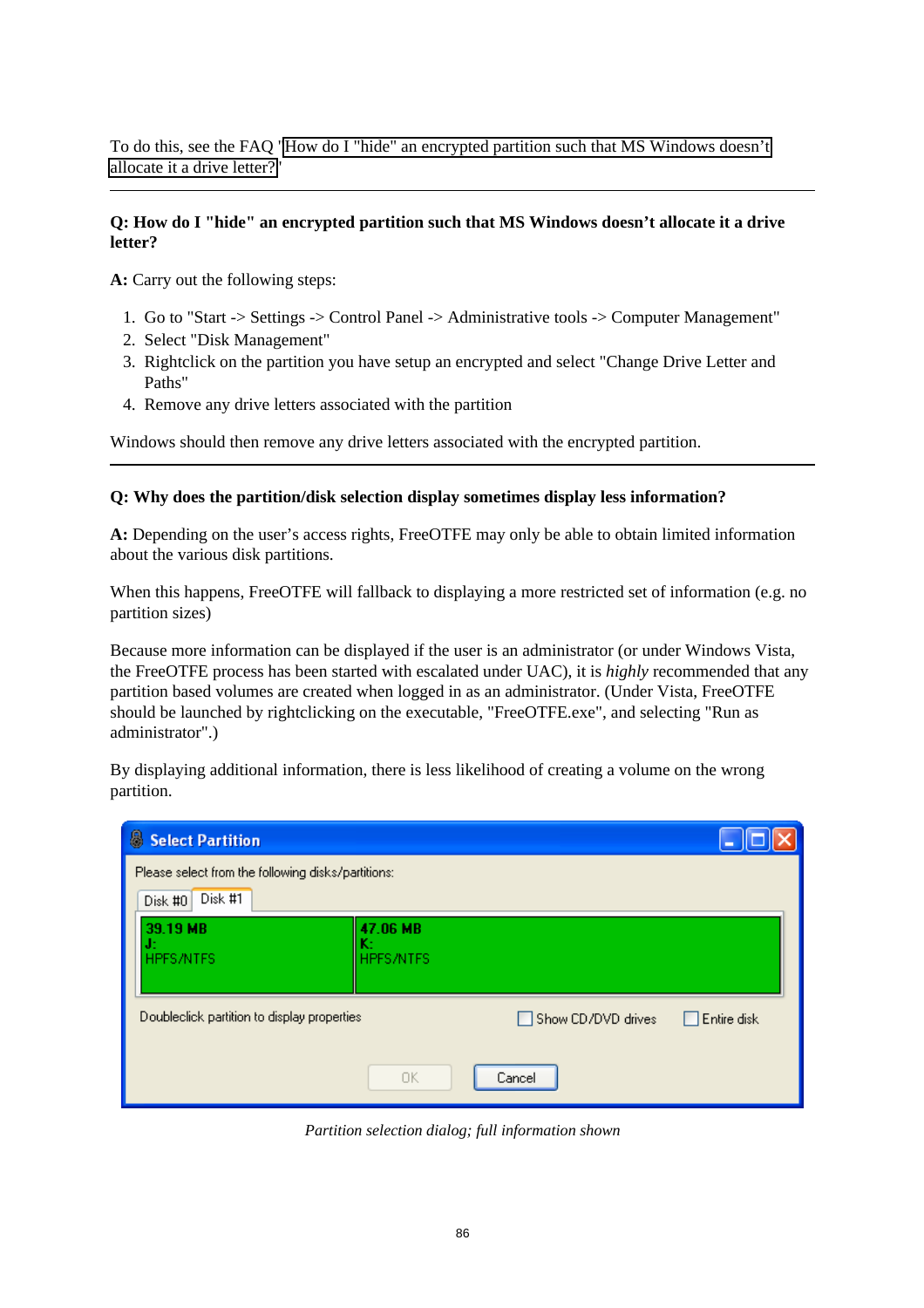| Select Partition                                   |                                          |
|----------------------------------------------------|------------------------------------------|
| Please select from the following disks/partitions: |                                          |
| Disk #1<br>Disk #0                                 |                                          |
| <b>Partition #1</b>                                | Partition #2                             |
|                                                    |                                          |
|                                                    | $\Box$ Entire disk<br>Show CD/DVD drives |
| 0K                                                 | Cancel                                   |

*Partition selection dialog; restricted information shown*

## **Q: I accidentally selected the wrong disk/partition when creating a new volume and now can't see my files! How can I get my data back?**

**A:** The more important thing to do in this kind of situation is **STOP** and **THINK**. Before attempting any kind of recovery, understand what you are going to do and how you are going to do it - *before* doing anything.

For safety reasons, FreeOTFE only writes the initial 512 byte CDB to the start of the disk/partition when creating a new disk/partition based volume (see the Plausible Deniability section for how to initialize a volume by overwriting it). If you haven't yet mounted the volume and started writing data to it, or overwriting it, you have a good chance of getting your files back.

Obviously, if you have written data to the encrypted volume (e.g. by selecting one of the overwrite options or copying files to it), the amount you will be able to recover will decrease.

The recommended approach to recovering the data originally stored on the disk/partition is to:

- 1. Dismount all mounted volumes.
- 2. Take an image of the disk/partition the volume was created on (e.g. by using a tool such as [USB](http://www.sdean12.org/USBFlashTools.htm) [Flash Tools,](http://www.sdean12.org/USBFlashTools.htm) or any disk imaging/cloning tool)
- 3. Use any standard recovery software (e.g. [Restorer 2000 Pro\)](http://www.restorer2000.com/) on the *image taken* not the disk/partition itself - to try to recover your data.

### **Q: Does FreeOTFE offer whole disk encryption?**

**A:**Yes! FreeOTFE *does* support whole disk encryption, although it does not yet support encrypting the system partition (i.e. the entire disk or partition that the OS boots from)

To encrypt a whole disk, proceed as though creating an encrypted partition and select the "entire disk" checkbox after selecting the drive to be used.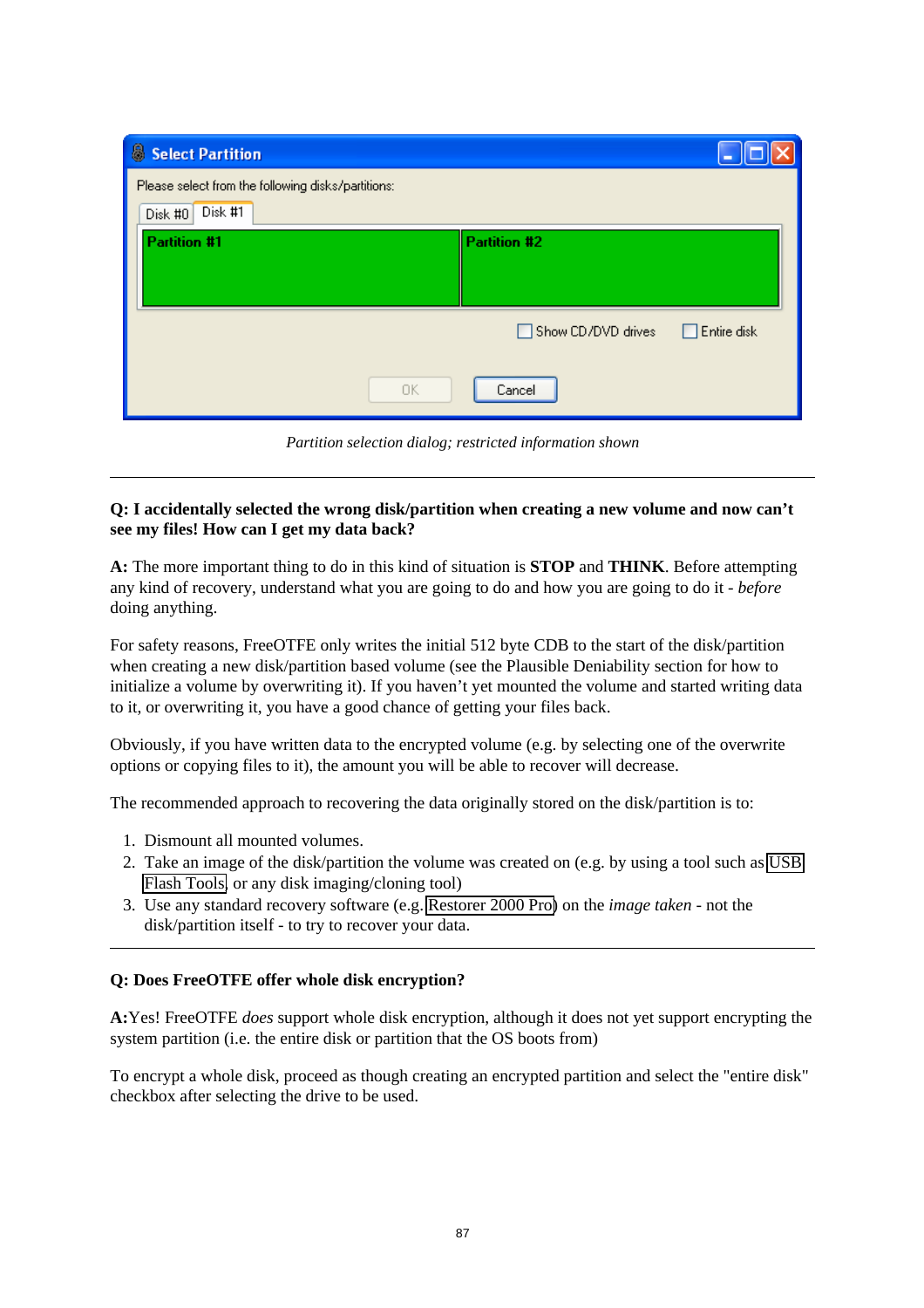#### **Q: Do I** *have* **to use a security token/smartcard with FreeOTFE?**

**A:** No! FreeOTFE offers security token/smartcard as an option to provide additional security, they are not necessary to use FreeOTFE.

#### **Q: What is the difference between PKCS#11, Cryptoki, and "tokens"?**

**A:** PKCS#11 and Cryptoki are the same thing; an API for accessing security tokens/smartcards.

"Token" is a generic term to refer to a security token or smartcard.

#### **Q: Does FreeOTFE encrypt my** *entire* **encrypted volume using my PKCS#11 token?**

**A:** No, just the volume's CDB/keyfile. Encrypting the entire volume would incur significant performance penalties due to the relatively low power of security tokens when compared to a PC, and need to transfer data *twice* over the USB connection (once to sending the encrypted/plaintext data, and again to receive the plaintext/cyphertext)

#### **Q: I've inserted my PKCS#11 (Cryptoki) token, but why is the "PKCS#11 token management..." menuitem disabled?**

**A:** Please ensure that you have configured FreeOTFE to use your token via the "PKCS#11" tab on the Options dialog ("View | Options...")

See the section on Security Token/Smartcard Support for further details

#### **Q: How do I change the password on a volume/keyfile which is secured with a PKCS#11 secret key?**

**A:** To change the password on a volume/keyfile which is secured with a PKCS#11 secret key:

- 1. Decrypt the volume's CDB/keyfile using the token's secret key:
	- 1. Go to "Tools | PKCS#11 token management..."
	- 2. Select the "Secret keys" tab
	- 3. Select the appropriate secret key
	- 4. Click "Decrypt", and select your volume/keyfile
- 2. Change the password on it
- 3. Re-encrypt the keyfile/volume's CDB using the token's secret key, using the "encrypt" function on the PKCS#11 token management dialog

#### **Q: Can I use more than one security token with FreeOTFE?**

**A:** Yes! FreeOTFE supports as many security tokens as you've got!

You can even use different tokens to mount different volumes, or the same token to mount multiple volumes, all at the same time if you wish!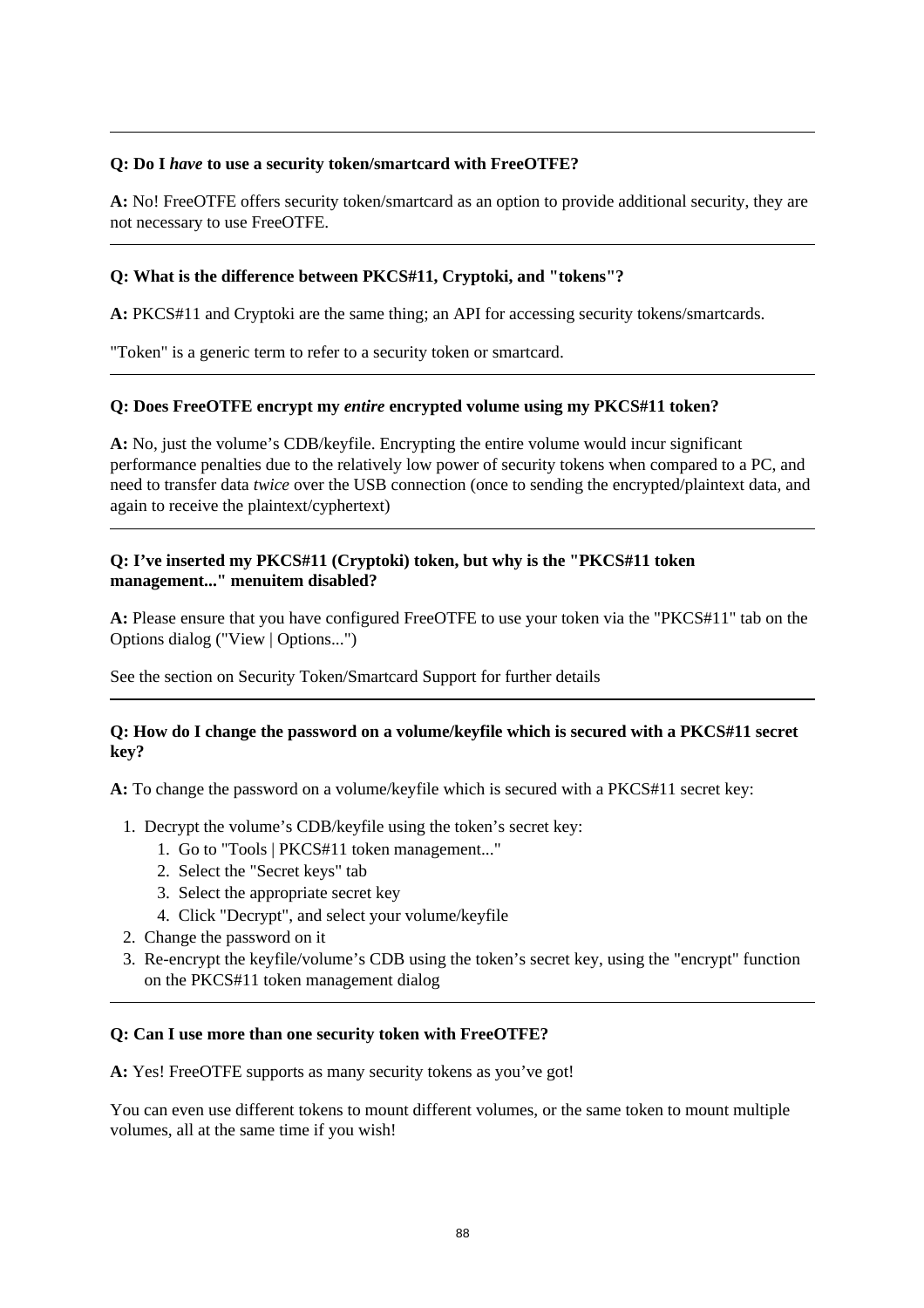The only caveat being that your PKCS#11 library provider may only support up to a certain number of security tokens being plugged in *at the same time* (typically this may allow up to 16 tokens to be used simultaneously)

#### **Q: Why don't all of my volumes automatically dismount when I remove my security token?**

**A:** First, please check that you have configured FreeOTFE to autodismount volumes on token removal by:

- 1. Go to "View | Options..."
- 2. Select the PKCS#11 tab
- 3. Ensure that the "Auto dismount PKCS#11 volumes when associated token is removed" is checked

If you dismount, then remount, your volumes with your PKCS#11 token, they should be dismounted when it is removed.

Please note that *only those volumes which were mounted with the removed token* will be automatically dismounted.

More than one token may be used at the same time; again, only those volumes mounted with the removed token will be automatically dismounted.

Q: (Windows Vista only) Why do I get "unidentified program wants access to your computer" prompts when using FreeOTFE?

(This FAQ is only applicable when running under Windows Vista and later; it is not relevant for other operating systems)

**A:** Windows Vista incorporates a new security system called "User Access Control" (UAC), which is there to help prevent malicious software from doing things which could be harmful to your computer.

Whenever you attempt to use any part of FreeOTFE's functionality which Windows considers a malicious program could use to cause harm, Windows displays this dialog (called the "consent/credential" dialog), and asks you if you would give your permission for it to continue. You will be shown this dialog even if you are logged on as an Administrator.

The same type of dialog will appear when you attempt to (for example) go to Window's Control Panel, selecting "Date and Time", and then attempting to change the computer's time or date.

Because the FreeOTFE executable does not have a digital signature that Windows recognises, this dialog claims that "An unidentified program wants access to your computer". This is perfectly normal, and part of Vista's system to help protect you. If you would like to check that your copy of FreeOTFE is an original, you may do so by checking the hashes/signatures available from the [FreeOTFE WWW](http://www.FreeOTFE.org/)  [site.](http://www.FreeOTFE.org/)

These prompts form part of Windows Vista's "User Access Control" (UAC) system, which you can find out more about from the [Microsoft WWW site.](http://technet.microsoft.com/en-us/windowsvista/aa906022.aspx)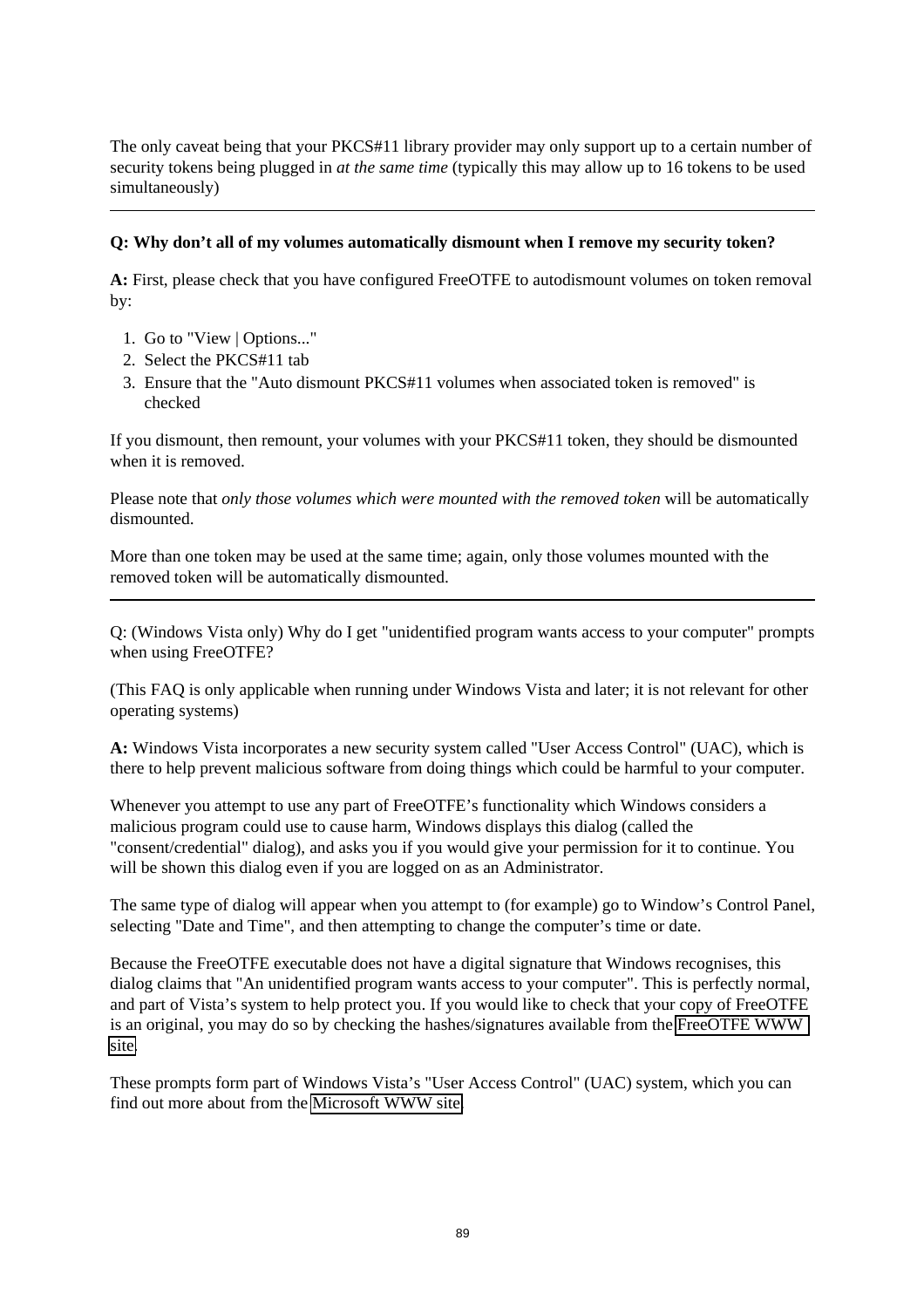Q: (Windows Vista only) Why does FreeOTFE prompt me to enter my Administrator's password?

(This FAQ is only applicable when running under Windows Vista and later; it is not relevant for other operating systems)

**A:** FreeOTFE doesn't ask you to enter an Administrator's password; it has no use or need for this information. Windows Vista, however, will prompt you to enter an Administrator's password whenever you are logged in as a "standard" (i.e. non-Administrator) user, and attempt to carry out any operation which it deems could be harmful to your computer.

If you are happy for FreeOTFE to carry out the operation you requested of it, you should select the relevant option from the consent/credential dialog, and enter the appropriate Administrator's password to allow FreeOTFE to proceed.

Those operations which require Administrator's explicit approval before Windows Vista will permit you to carry them out are marked in FreeOTFE with a "shield icon".

It should be emphasised that it is Windows Vista itself which is generating these prompts, and not FreeOTFE, which will have no access to the password you type in.

These prompts form part of Windows Vista's "User Access Control" (UAC) system, which you can find out more about from the [Microsoft WWW site.](http://technet.microsoft.com/en-us/windowsvista/aa906022.aspx)

#### **Q: (Windows Vista only) How do I stop the Windows Vista "consent/credential" (UAC) dialog from being displayed?**

*(This FAQ is only applicable when running under Windows Vista and later; it is not relevant for other operating systems)*

**A:** To prevent the UAC dialogs from being shown when using FreeOTFE (and all other applications), you can disable it by carrying out the following steps:

- 1. Click on the "Start" button, and then select "Control Panel"
- 2. Doubleclick "User Accounts"
- 3. Click on "Turn User Account Control on or off"
- 4. Make sure that the "Use User Account Control (UAC)" checkbox is unchecked
- 5. Click "OK"
- 6. Restart your computer

Q: (Windows Vista only) I have problems starting any of the drivers under the 64 bit version of Windows Vista/Windows 7 - what's wrong?

(This FAQ is only applicable when running under Windows Vista and later; it is not relevant for other operating systems)

**A:** The 64 bit versions of MS Windows Vista and MS Windows 7 both use driver signing; please see the section on installing FreeOTFE on Windows Vista x64 and Windows 7 x64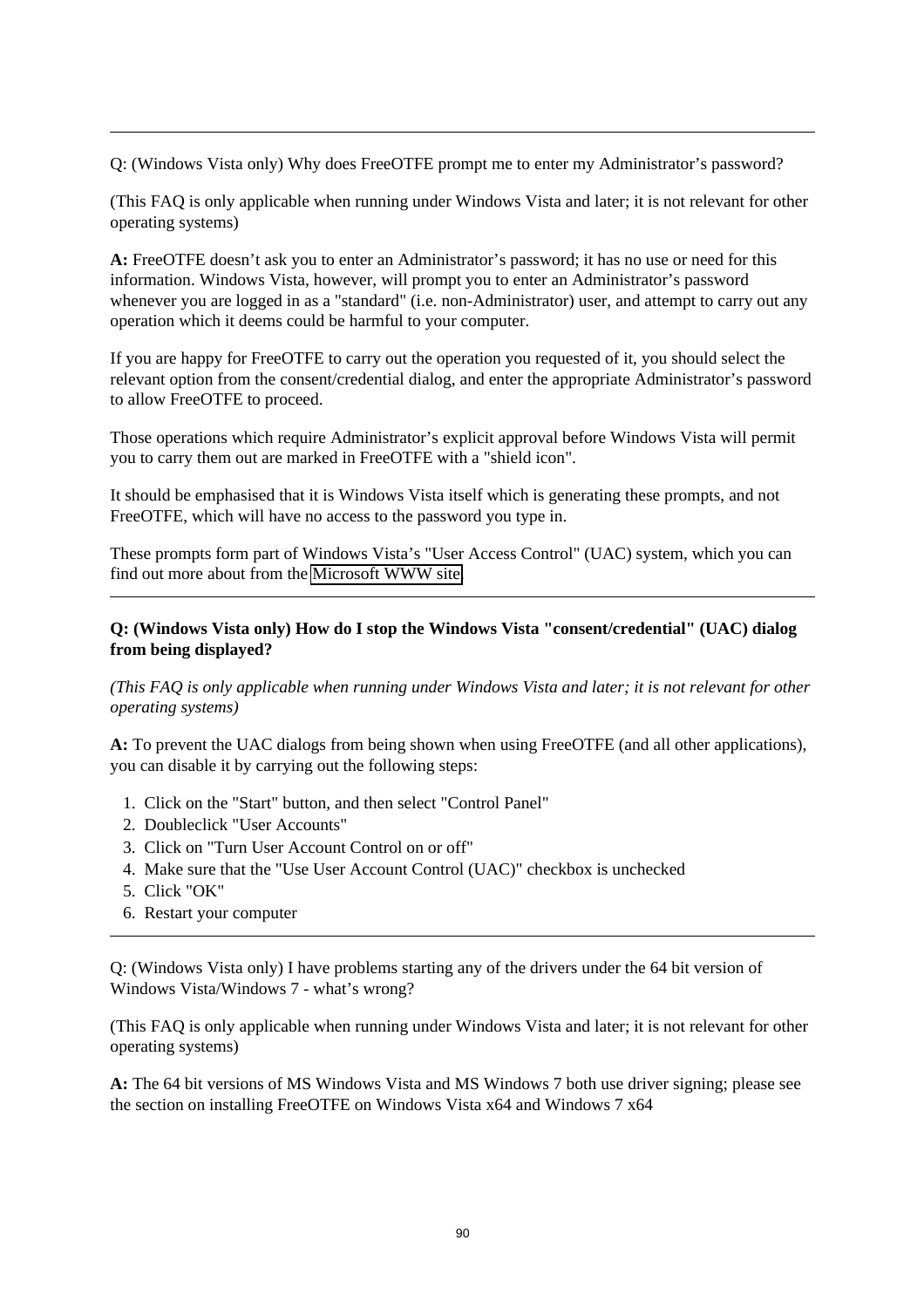Q: (Windows Vista only) What are the little "shield" icons shown next to some menuitems?

(This FAQ is only applicable when running under Windows Vista and later; it is not relevant for other operating systems)

**A:** Functions marked with a "shield" icon require Administrator privileges in order to use them, for security reasons. This is for your security, and more information can be found on the [Microsoft WWW](http://technet.microsoft.com/en-us/windowsvista/aa906022.aspx)  [site.](http://technet.microsoft.com/en-us/windowsvista/aa906022.aspx)

# **10.4 FreeOTFE4PDA Specific (PDA)**

<span id="page-96-0"></span>Q: I created my volume file using the PDA version of FreeOTFE and can mount it on my PC - but why does it keep asking if I want to format it?

**A:** When you created your volume on your PDA, your PDA fully formatted the volume as though it was a new device - not just a partition on a device.

In order for a volume to be mounted and used correctly on both a PDA and PC, it should be created and formatted using a PC as a FAT volume, and subject to the maximum volume size your PDA can support (see FAQ on volume sizes). This will ensure it can be read on all systems.

Q: I created a volume on my PC, and can mount it successfully on my PDA - but can't see any of my files!

**A:** The chances are that you formatted your volume on your PC using NTFS, and your PDA doesn't support this filesystem.

Volumes which are to be used on a PDA should normally be formatted as FAT or FAT32; this should be carried out on a PC, not a PDA (see [related FAQ\)](#page-96-0).

Please note also that FAT32 can only support volumes up to (4GB less one byte)

<span id="page-96-1"></span>Q: How can I speed FreeOTFE up when mounting my volumes?

**A:** For security reasons, FreeOTFE doesn't store any information relating to which hash/cypher combination was used to encrypt a FreeOTFE volume.

As a result, FreeOTFE is forced to cycle through all of its possible hash/cypher combinations in order to determine which one to use. Reducing the number of combinations it has to check can significantly reduce the time this takes.

To reduce the number of combinations, without making any difference to the level of security FreeOTFE offers, simply disable any redundant cypher/hash implementation drivers such as either one of: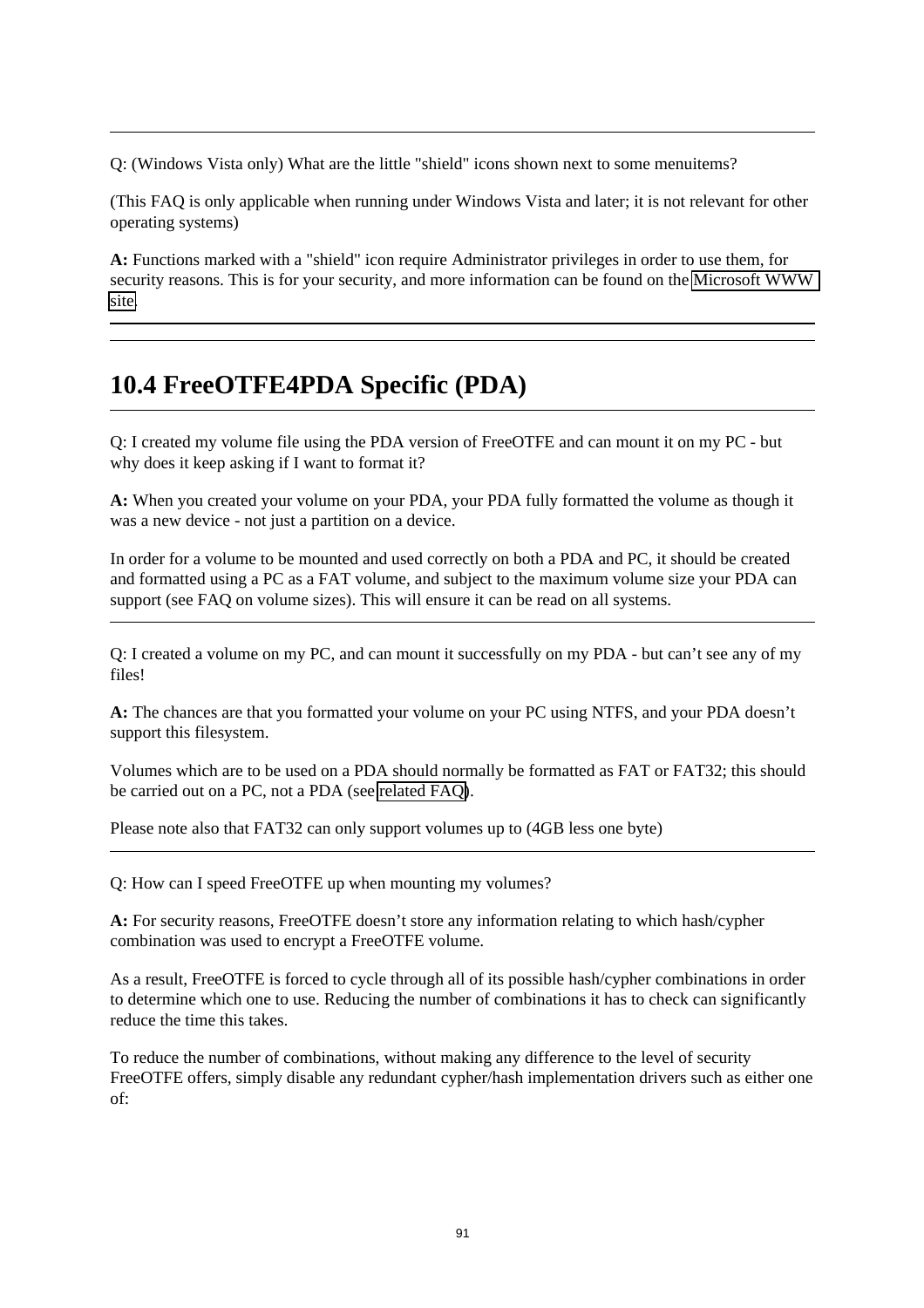- FreeOTFE4PDACypherAES\_Gladman.dll
- FreeOTFE4PDACypherAES ltc.dll

and any two of:

- FreeOTFE4PDACypherTwofish\_Gladman.dll
- FreeOTFE4PDACypherTwofish HifnCS.dll
- FreeOTFE4PDACypherTwofish ltc.dll

Please see Advanced Topics, "Enabling/Disabling Hash/Cypher Algorithms" section, for instructions on how to enable/disable hash/cypher drivers.

(Please see the [FAQ on duplicated drivers](#page-74-0) for an explanation as to why multiple implementations are included in the release)

The mount time can be reduced even more dramatically by disabling all of the hash/cypher drivers *except* for the ones which you have secured your data with. This however could decrease the level of security offered, as doing so would make it pretty clear to any attacker which combination you've used - though it's debatable whether this loss in security will actually be of any practical value to an attacker.

To speed things up even further, you could drop the number of key iterations your volume is secured with. This isn't particularly recommended, but might help some users...

#### **Q: Does the PDA version support Linux volumes?**

**A:** Yes!

FreeOTFE4PDA v4.0 and later support LUKS volumes.

A front-end interface to allow support for other Linux encrypted volumes is currently being implemented, and will appear in a later release.

### **Q: Why does FreeOTFE4PDA's version numbering skip from v0.55 to v2.00; what happened to v1.00?**

**A:** FreeOTFE4PDA's version number was incremented to v2.00 in order to match the PC version of FreeOTFE, with which FreeOTFE4PDA shares a fair amount of common code.

A specific "v1.00" was never released, although there were a fair number of non-public versions released between v0.55 and v2.00 to various people to help with testing and confirm compatibility.

#### **Q: Why does FreeOTFE4PDA's version numbering skip from v3.76 to v5.00; what happened to v4.00?**

**A:** FreeOTFE4PDA's version number was incremented to v5.00 in order to better reflect that its level of functionality was on a par with the PC version with the same version number, after support for encrypted Linux volumes and language translations were added in v5.00.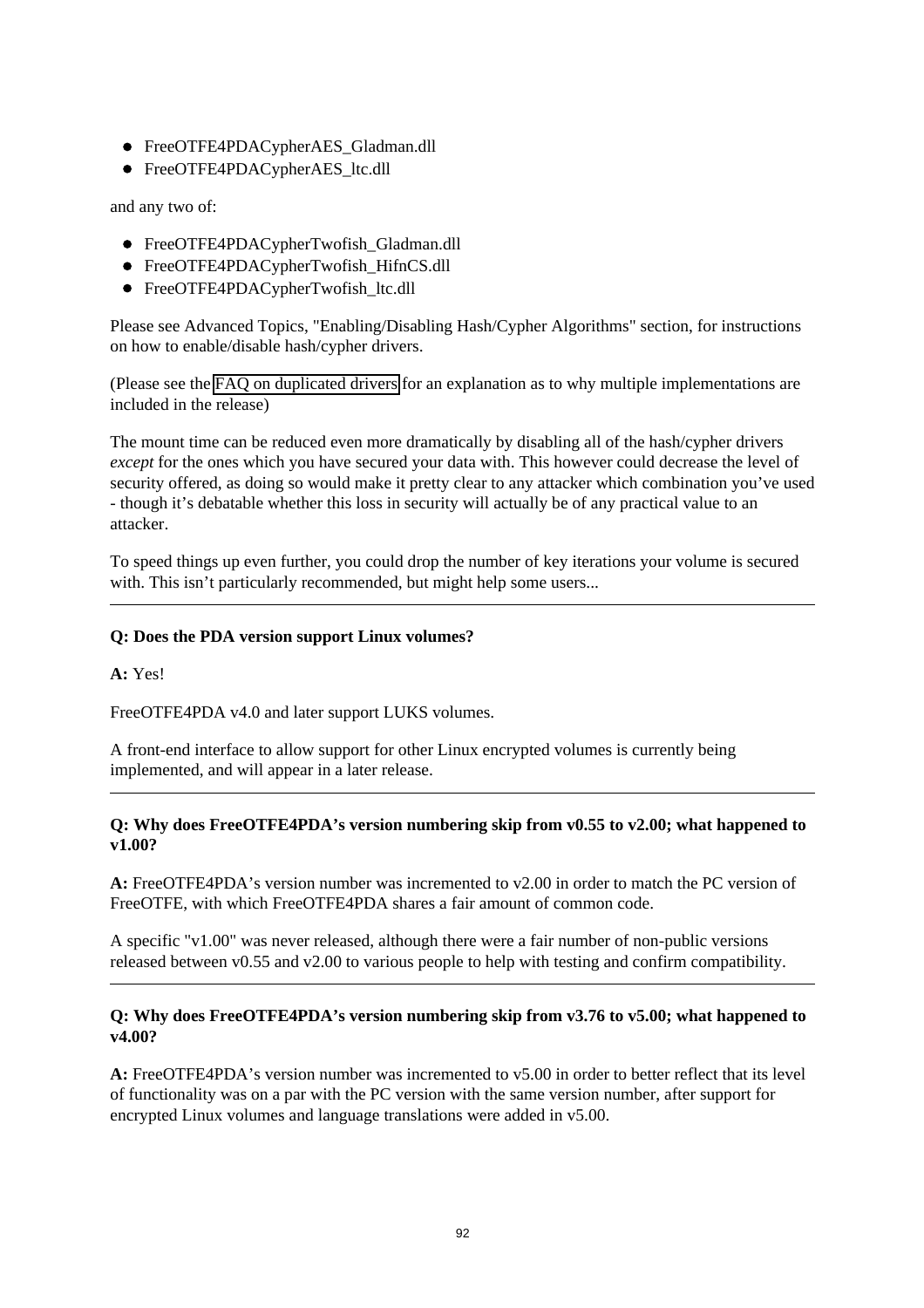A specific "v4.00" was never released, although there were a fair number of non-public versions released between v3.76 and v5.00 to various people to help with testing and confirm compatibility.

### **Q: When I use the "open" dialog to select my volume file/keyfile, it doesn't list the file I'm trying to specify - even when I select "All files" - where is it?**

**A:** The standard Windows Mobile "open file" dialog is a little odd; this isn't just restricted to FreeOTFE!

Although FreeOTFE allows you the freedom to use *any* filename you wish, only files which have a filename extension (i.e. the volume's filename has a full stop followed by one or more letters) will be listed in the "open file" dialog; even if you selected the display "All files" option.

Furthermore, this dialog will only display those files located in the following places:

- Any subdirectory on a storage card which is located from the root directory of that storage card.
- Files in the "My Documents" directory on your PDA
- Files in any subdirectory immediately underneath your "My Documents" directory

The simplest solution is to rename your file, and move it into one of the directories indicated above.

Alternatively, you can still specify your file by simply typing its full path and filename into the relevant entry box, instead of clicking "..." and using the "open file" dialog to select it.

Note that you don't *need* a filename extension, and can store volume/key files *anywhere* on your PDA. Conforming to the above restrictions allows you to use the "open file" dialog to select your files, and does not affect FreeOTFE's operation in any way.

#### **Q: How can I reduce the amount of storage space FreeOTFE4PDA takes up when installed?**

**A:** The easiest way of reducing FreeOTFE4PDA's installed "footprint" is to delete its user documentation from your PDA (i.e. everything in the "docs" subdirectory).

You don't (or at least, shouldn't!) *really* need this documentation as FreeOTFE4PDA is a pretty straightforward application to use - and if you do find you want to refer to it occasionally, tapping on "Help | User guide" will take you to the online version if a local copy cannot be found.

It is recommended that you keep a copy *somewhere* though; on your desktop PC, if nowhere else.

You can further reduce the amount of storage taken up by deleting any unused cypher and hash drivers; this will also increase the speed at which FreeOTFE4PDA will mount volumes. (See FAQ: ["How can I speed FreeOTFE up when mounting my volumes?"](#page-96-1) for further details on how to do this)

If you don't need any of the language translations (or only one of them), deleting those translations you *don't* need from the "locale" subdirectory can free off a small amount more storage.

**Q: Why do I get the message "Unable to locate local copy of user guide; would you like to see the latest version on the Internet?" when I try to view the user guide by selecting "Help | User guide"?**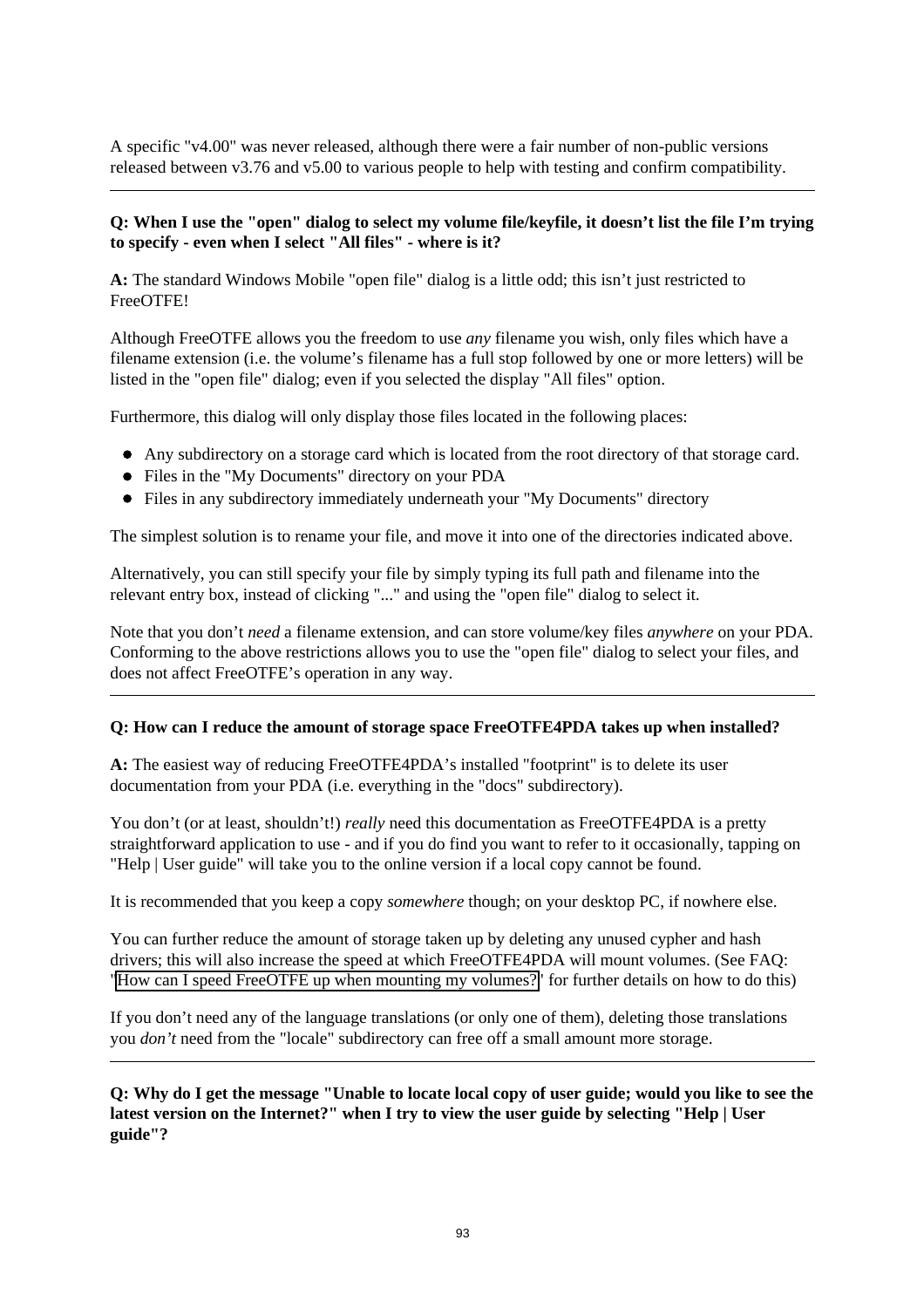**A:** FreeOTFE4PDA attempts to locate a local copy of the user guide stored with the executable. If this is not found, it will fallback to trying to show you the latest version found on the FreeOTFE WWW site.

To prevent this, please place a copy of the "docs" directory included with the release into the same directory as your "FreeOTFE4PDA.exe" executable. (i.e. Such that you have a "docs" subdirectory in the same directory as the "FreeOTFE4PDA.exe" executable on your PDA)

#### **Q: When I try to mount a volume, I sometimes the error: "Mount failed; the virtual storage device could not be activated at this time"**

**A:** If you see this error message, you have correctly entered all details to allow FreeOTFE4PDA to mount your encrypted volume, however Windows Mobile has failed to activate the FreeOTFE4PDA virtual storage device.

This error appears to be related to the wireless functions (mobile phone/wifi/bluetooth) of these particular devices; turning off wireless functionality (and possibly carrying out a soft-reset of the device) can resolve this issue.

This issue has been reported to affect the following devices:

- T-Mobile Vario (WM v5.1.195 (Build 14847.2.0.0))
- MDA Vario II/HTC TyTn (WM v5.1.195 (Build 14955.2.3.0)
- O2 Exec/QTEK 9000 (WM v5.1.195 (Build 1487.2.0.0))
- Fujitsu Siemens Loox T830 (WM v5.1.195)

A version of FreeOTFE4PDA which should resolve this issue is currently under development and will appear in a later release

#### **Q: Which PDAs will FreeOTFE4PDA work with?**

**A:** FreeOTFE4PDA has been tested with various Windows Mobile 2003/2005 and Windows Mobile 6 devices, and should work with all Windows Mobile 2003 and later PDAs.

Smartphones *which do not have a touchscreen* may not display FreeOTFE4PDA's interface correctly though. Smartphones which *do* have a touchscreen *can* use FreeOTFE4PDA.

#### **Q: What does the "Support WM 5.0 soft keys" option do?**

**A:** Under Windows Mobile 5.0 and later, you have the option of displaying FreeOTFE's menus and Wizard navigation using the new style two-item "softkey" menus. This is the "Microsoft standard" for Windows Mobile 5 (and later) applications, and is designed to allow users with "softkeys" (i.e. smartphones with two buttons, left and right, below their display) to navigate more quickly and easily.

Alternatively, you can still opt to use the older "menu and toolbar" style used with Windows Mobile 2003 (second edition) and earlier.

Here is a sample of what the different menus look like: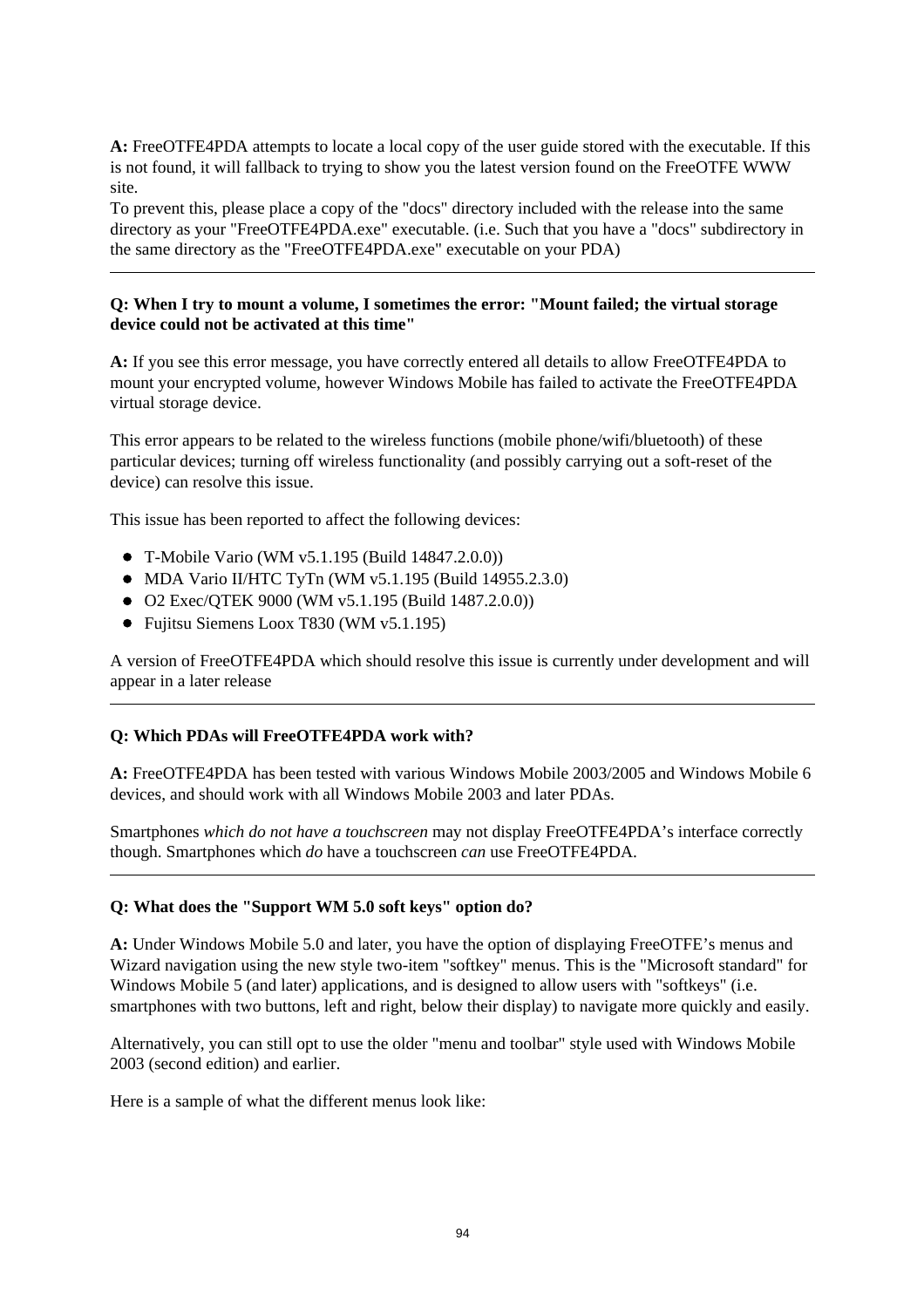| Menu and toolbar style menus                                                             | WM 5.0 soft key menus                    |                                                      |
|------------------------------------------------------------------------------------------|------------------------------------------|------------------------------------------------------|
| File View Tools Help $\bigcap \mathcal{L} \oplus \emptyset \mathcal{L} \cong \mathbb{Z}$ | 圏<br><b>Mount</b>                        | Menu                                                 |
|                                                                                          |                                          |                                                      |
| New<br>Mount<br>Dismount<br>Dismount all                                                 | New<br>Mount<br>Dismount<br>Dismount all | <b>File</b><br>View<br>Tools ▶<br>Help $\rightarrow$ |
| Exit<br>File View Tools Help $\bigcap_{i=1}^{\infty} \phi_i \boxtimes \cdots$            | 圏<br>Mount                               | Exit<br><b>Menu</b>                                  |

You can change this setting by going to "Tools | Options".

If you have a PDA which runs Windows Mobile 2003 (second edition) or earlier, your PDA does not support this new style menu.

### **Q: I don't like the new two-item menus at the bottom of my display - how do I change them back to the older toolbar style menu?**

**A:** The "Microsoft standard" for Windows Mobile 5 (and later) applications is to employ a two-item menu at the bottom of the display, as opposed to using a similar style menu as is found on desktop PCs running MS Windows.

This is to allow users with "softkeys" (i.e. smartphones with two buttons, left and right, below their display) to navigate more quickly and easily.

Of course, as with all user interfaces, there's always someone who doesn't like it! FreeOTFE4PDA does give you the option to change back the older style though; simply tap "Menu | View | Options" and *uncheck* the "Support WM 5.0 soft keys" option.

(See also FAQ: What does the "Support WM 5.0 soft keys" option do?)

#### **Q: I don't like the multi-item menubar/toolbar at the bottom of FreeOTFE4PDA's display - how do I get it to use the newer two-item style (softkey) menus instead?**

**A:** The two-item menu at the bottom of the display is the "Microsoft standard" for Windows Mobile 5 (and later) applications, and is designed to allow users with "softkeys" (i.e. smartphones with two buttons, left and right, below their display) to navigate more quickly and easily.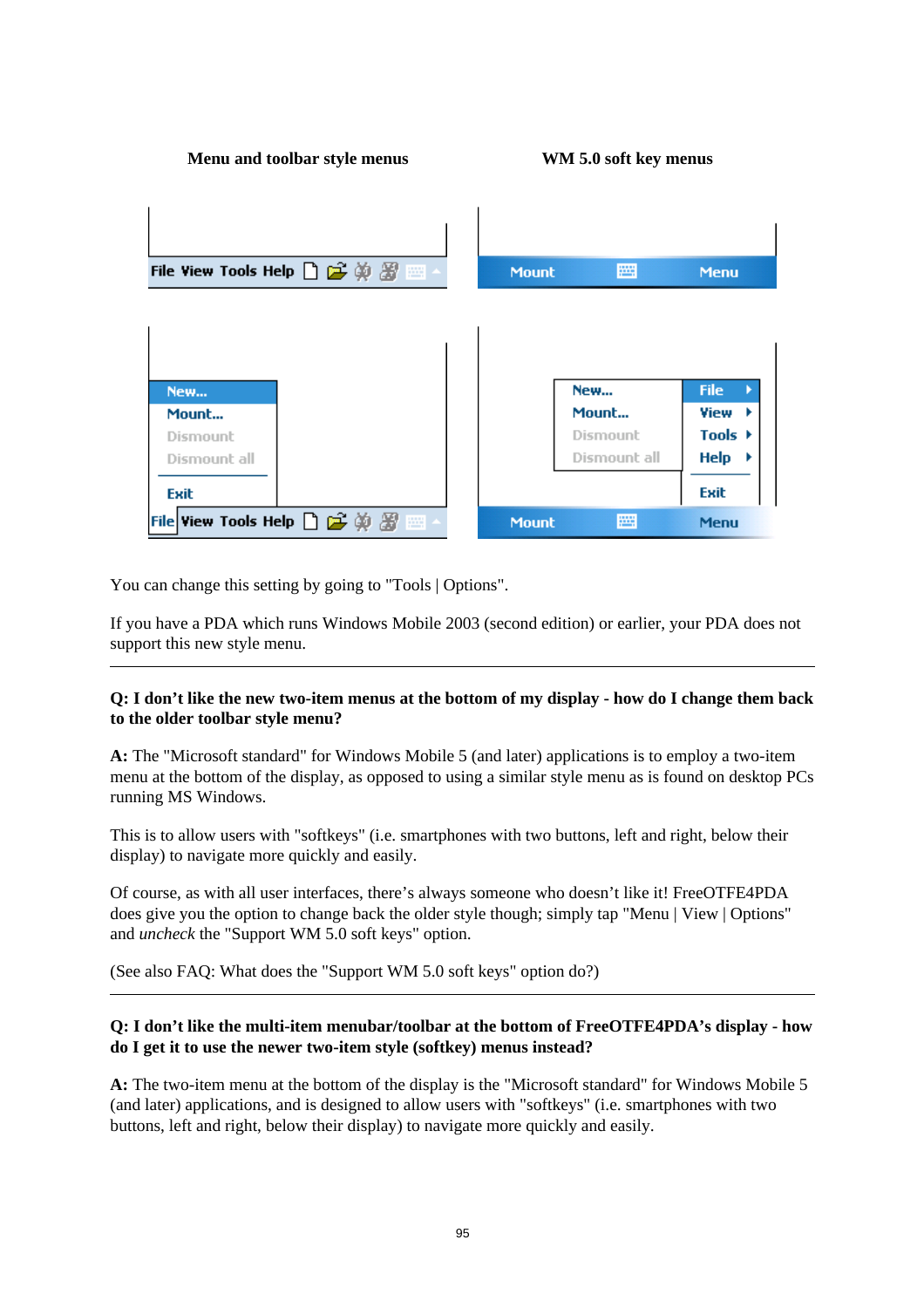If you have a PDA which runs Windows Mobile 2003 (second edition) or earlier, your PDA does not support this new style menu.

However, if you are running Windows Mobile 2005 or later, you can enable the two-item style menu by simply tapping "Menu | View | Options" and making sure the "Support WM 5.0 soft keys" option is checked.

(See also FAQ: What does the "Support WM 5.0 soft keys" option do?)

#### **Q: Can I use my PC volumes with the PDA version?**

**A:** Yes!

See FAQ Can I use the same encrypted volumes on *both* my PC and PDA?

#### **Q: I upgraded to the lastest version of FreeOTFE4PDA, can I still mount my old volumes?**

**A:** Yes, you can!

It should be noted that v3.75 and later only have the SHA hash and AES cypher drivers enabled by default. If your volume was secured using a different hash/cypher algorithm, please enable the required drivers by following the procedure described in Advanced Topics, under "Enabling/Disabling Hash/Cypher Algorithms".

#### **Q: I would like to use hash/cypher** *XYZ***, why doesn't it appear as an option?**

**A:** The most likely reason is that *XYZ* has been disabled within FreeOTFE4PDA; please see Advanced Topics, "Enabling/Disabling Hash/Cypher Algorithms" section, for how to enable/disable hash/cypher algorithms, and show *XYZ* as an option.

#### **Q: How to I enable hash/cypher** *XYZ***?**

**A:** See Advanced Topics, "Enabling/Disabling Hash/Cypher Algorithms" section.

# **10.5 FreeOTFE Explorer Specific**

#### **Q: Does FreeOTFE Explorer support drag and drop with MS Windows Explorer?**

**A:** Yes - FreeOTFE Explorer supports dragging files and folders *from* MS Windows Explorer *to* FreeOTFE Explorer, but doesn't currently support dragging files *from* FreeOTFE Explorer *to* MS Windows Explorer.

#### **Q: What filesystems does FreeOTFE Explorer support?**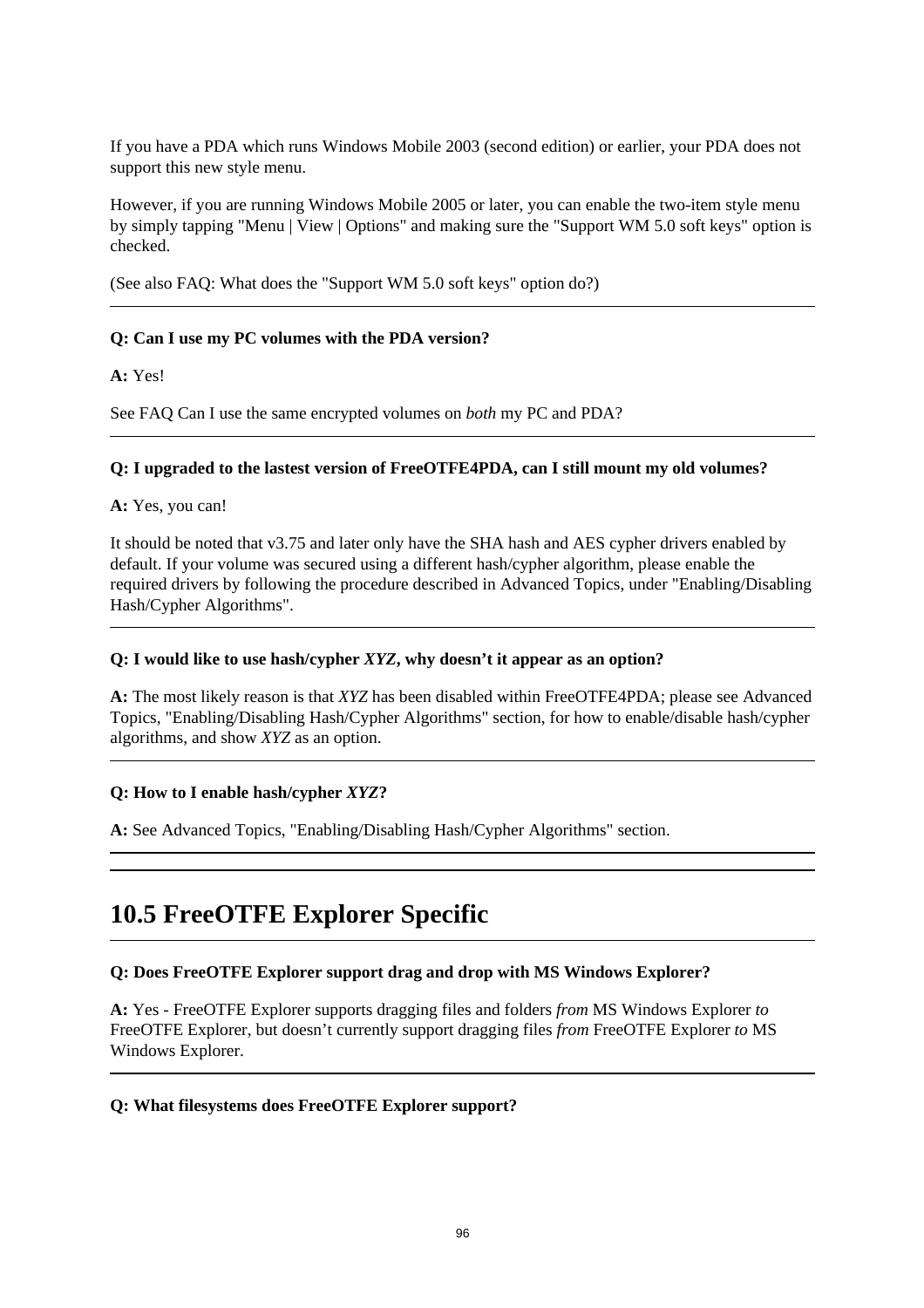**A:** FreeOTFE Explorer supports volumes using the FAT12, FAT16 and FAT32 filesystems. Support for other filesystems is currently under development.

#### **Q: Does FreeOTFE Explorer try to connect to the internet?**

**A:** No - not unless you configure it to do so; see the FAQ ["Does FreeOTFE try to connect to the](#page-89-0)  [internet?"](#page-89-0)

#### **Q: How do I securely overwrite files stored on a flash drive?**

**A:** FreeOTFE Explorer includes (optional) functionality to overwrite files as they are moved into an encrypted volume, or on demand, to destroy plaintext (non-secured) copies.

This works well for destroying files stored on a normal (magnetic) hard drives, however many flash drives employ "wear levelling" to reduce wear and prolong their useful life. This can cause overwrite data to be written to locations on the disk *other* than where the data to be overwritten is stored.

As a consequence, most (if not all) file overwrite tools are not be able to overwrite files stored on such flash drives - even though it may report that they have operated successfully.

To securely overwrite files on flash drives, please delete them as normal - and then overwrite all remaining free space available on the device.

This will prevent any form of wear levelling from redirecting overwrite data to other parts of the disk, and guarantee a successful overwrite.

#### **Q: How do I get FreeOTFE Explorer to display filename extensions for all files?**

**A:** Like MS Windows Explorer, FreeOTFE Explorer default to hiding filename extensions for "known file types".

To configure FreeOTFE Explorer to display filename extensions for *all* files, please set your options as follows:

- Select the "View | Options..." menuitem.
- Select the "Advanced" tab
- *Unselect* the "Hide extensions of known file types" option

Q: Can FreeOTFE Explorer run under Linux?

**A:** Yes - FreeOTFE Explorer can be used under Linux when run under [Wine.](http://www.winehq.org/)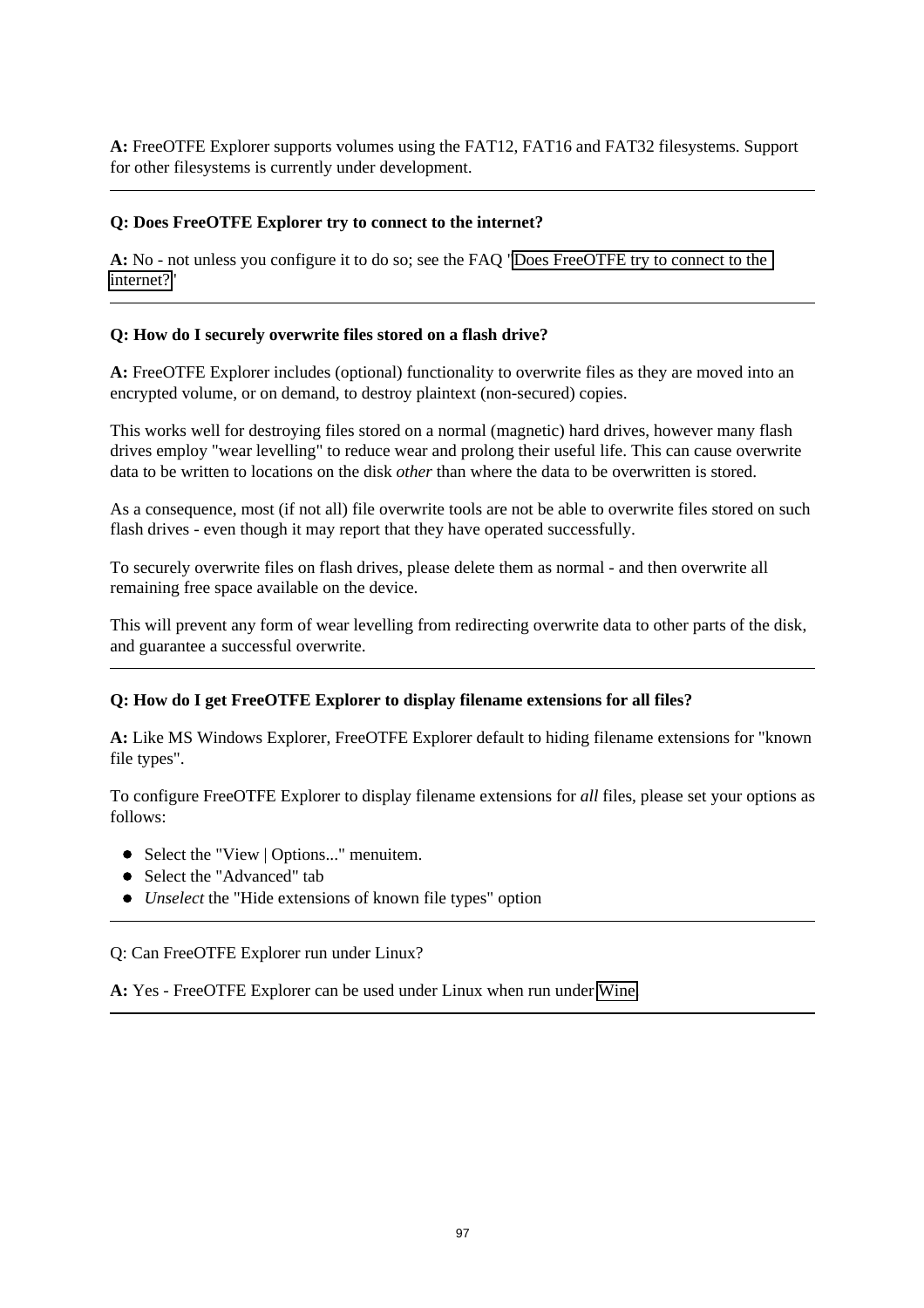# **11 Technical Details**

# **11.1 FreeOTFE Volumes and Keyfiles**

A FreeOTFE volume (regardless of whether its stored in a file or partition) consists of two things:

- 1. A critical data block (CDB)
- 2. An encrypted partition image

The CDB may either form part of the volume, in which case it is prepended to the encrypted partition image, or it may be stored as a separate file, in which case it is referred to as a "keyfile".

Users may create any number of keyfiles for any given volume. To create a new keyfile, the user must supply either:

- 1. An existing keyfile, and its password, etc
- 2. A volume file which has a CDB

together with its password, salt length, etc. The keyfile or volume CDB supplied will then be read in, decrypted, and re-encrypted with a new password, salt length, etc (all supplied by the user) before being written out as the new keyfile.

A full definition of the contents of a CDB/keyfile is supplied in this documentation.

# **11.1.1 Notes**

- A FreeOTFE keyfile is nothing more than a CDB, the "volume details block" of which contains the encryption details used for securing the volume it relates to
- A volume may have one or more keyfiles, in which case they all share the same data stored within their respective "volume details block", but each one is encrypted with a different user password, salt, random padding, etc - making each keyfile unique.
- Keyfiles are encrypted with the same cypher/hash that the encrypted partition image they relate to is encrypted with.

# **11.2 Technical Details: Critical Data Block Layouts**

Please select which CDB Format you would like information on:

- CDB Format ID 1 *(obsolete)*
- CDB Format ID 2 *(obsolete)*
- CDB Format ID 3 *(obsolete)*
- **CDB** Format ID 4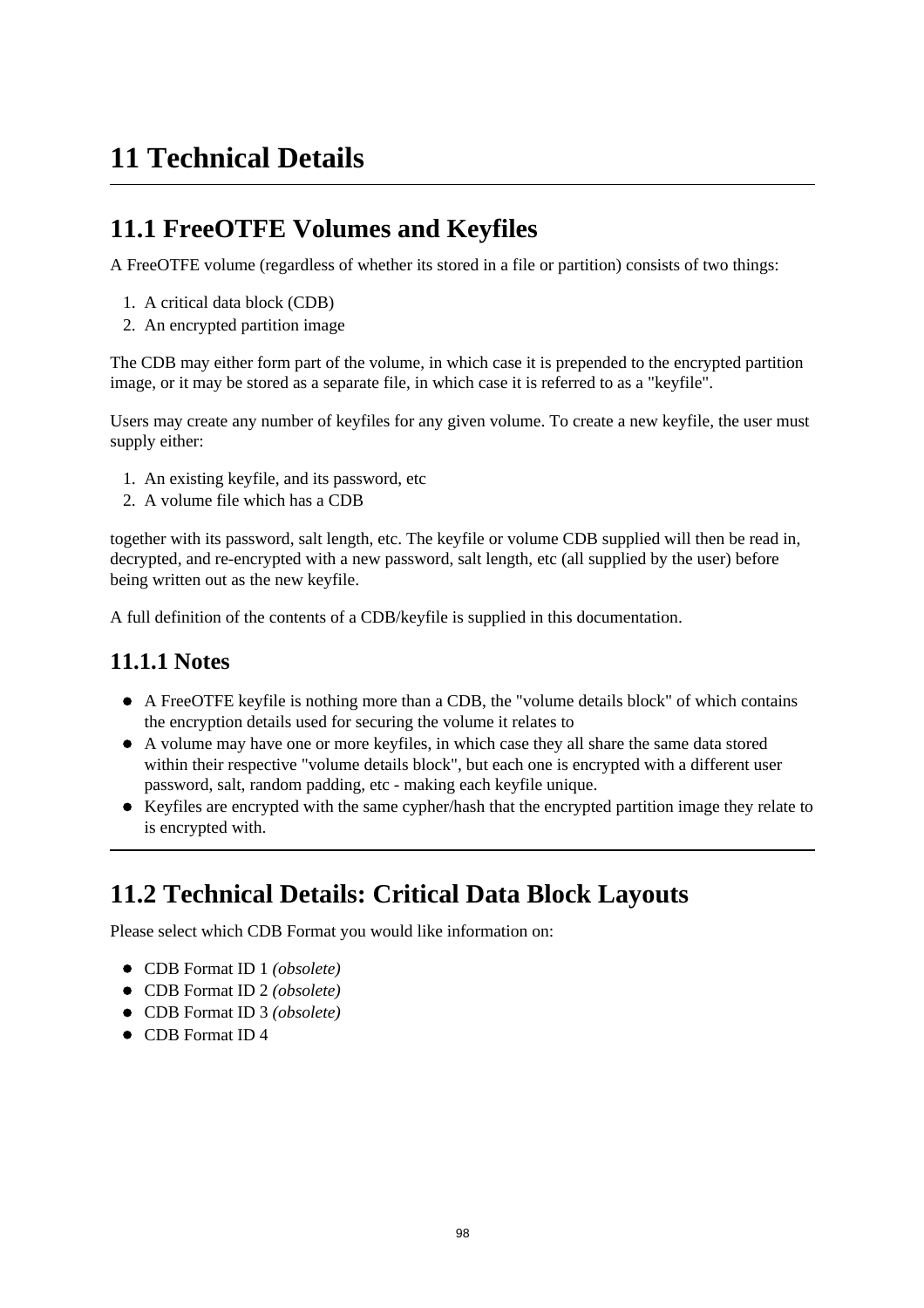# **11.2.1 CDB Format ID 1**

NOTE: This CDB layout is obsolete; all new volumes should use the latest CDB format.

# **11.2.1.1 Overview**

The following table describes the high-level layout of all FreeOTFE (not Linux) volume files:

| Critical data block: |                            |                                          |                 |                                           |                         |               |                              |                           |               |                    |
|----------------------|----------------------------|------------------------------------------|-----------------|-------------------------------------------|-------------------------|---------------|------------------------------|---------------------------|---------------|--------------------|
| Encrypted block:     |                            |                                          |                 |                                           |                         |               |                              |                           |               |                    |
|                      |                            | Volume details block:<br>Random          |                 |                                           |                         | Encrypted     |                              |                           |               |                    |
| Password<br>salt     | Check <sup> </sup><br>hash | Critical <sup>1</sup><br>data<br>version | Volume<br>flags | Encrypted<br>partition<br>image<br>length | Master<br>key<br>length | Master<br>key | Requested<br>drive<br>letter | Random  <br>padding<br>#2 | padding<br>#1 | partition<br>image |
|                      |                            |                                          |                 |                                           |                         |               |                              |                           |               |                    |

Color key:

| <b>Color</b> | <b>Encryption used</b>                                                                                                                    |
|--------------|-------------------------------------------------------------------------------------------------------------------------------------------|
|              | Red items are not encrypted                                                                                                               |
|              | Blue items are encrypted with the user's password, password salt, and user's chosen<br>hash/cypher algorithms                             |
|              | Green items are encrypted with the master key and the user's chosen cypher, with IVs<br>generated with the user's chosen sector IV method |

Seem intimidating? Read on, and all will become clear... When broken down into its component parts, the volume structure is reasonably straightforward to understand.

# **11.2.1.2 Breakdown: Top level**

| l Critical data block | Encrypted partition image |
|-----------------------|---------------------------|
|-----------------------|---------------------------|

At the highest level, volume files can be broken down into just two basic parts: A critical data area, and the encrypted partition itself.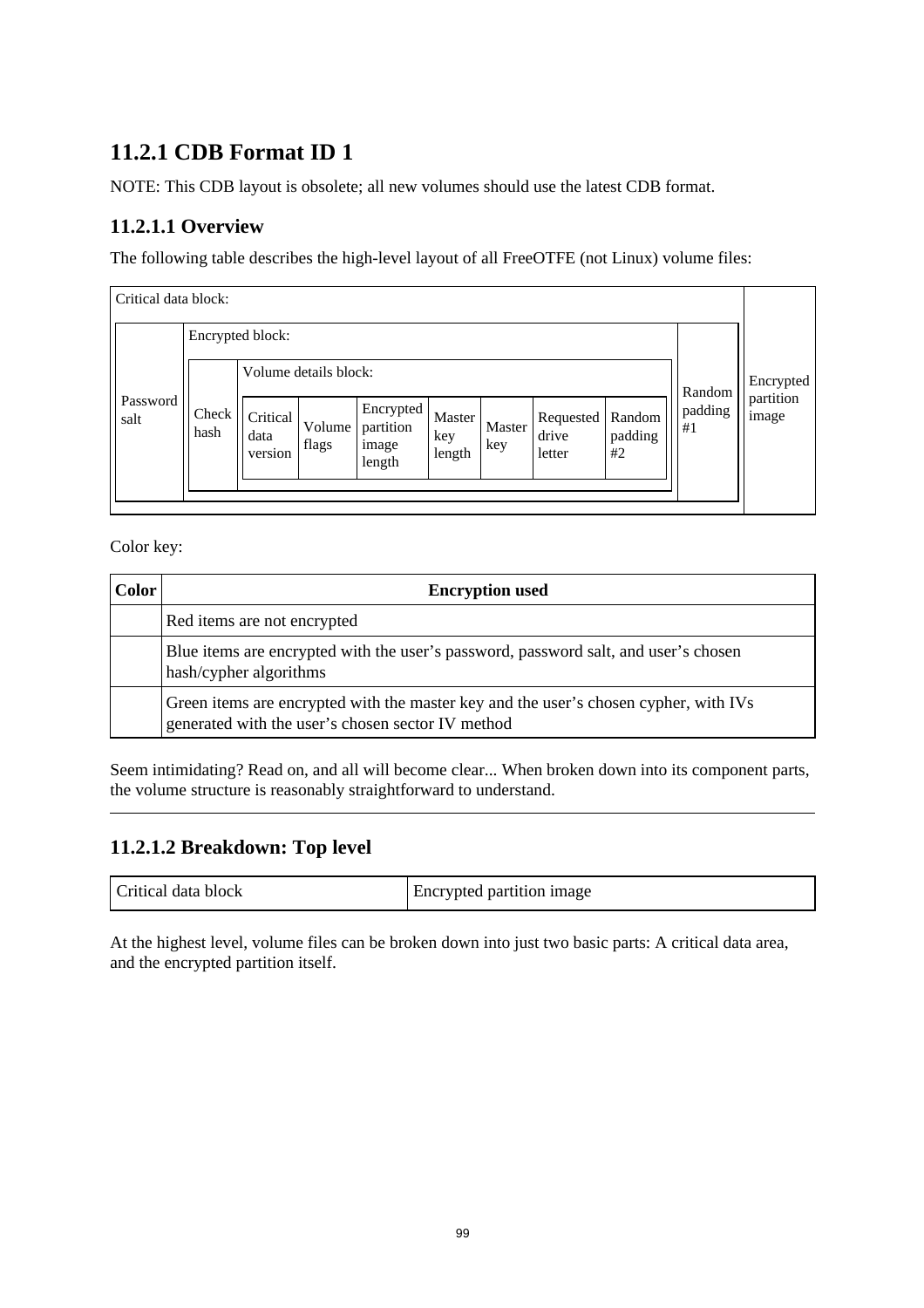| Item name                       | Size (in bits)                                               | <b>Description</b>                                                                                                                                                                                                                              |
|---------------------------------|--------------------------------------------------------------|-------------------------------------------------------------------------------------------------------------------------------------------------------------------------------------------------------------------------------------------------|
| Critical data<br>block          | 4096                                                         | This part of the volume file contains "critical data", including<br>the master en/decryption key used for the encrypted partition<br>image, the method used for generating sector IDs, and a check<br>hash.<br>See below for further breakdown. |
| Encrypted<br>partition<br>image | User defined.<br>$(max 2^64 bytes;$<br>circa 16777216<br>TB) | This is a literal partition image which represents the volume.<br>This image is encrypted with:<br>1. The master key<br>2. The user's chosen cypher<br>3. The user's chosen method for generating different sector<br><b>IVs</b>                |
| Total size:                     | $4096 +$ Encrypted<br>partition image<br>size                |                                                                                                                                                                                                                                                 |

# **11.2.1.3 Breakdown: Critical data block layout**

| Password | Encrypted | Random padding |
|----------|-----------|----------------|
| salt     | block     | #1             |

| <b>Item name</b>     | Size (in bits)                                                                                                        | <b>Description</b>                                                                                                                                      |
|----------------------|-----------------------------------------------------------------------------------------------------------------------|---------------------------------------------------------------------------------------------------------------------------------------------------------|
| Password salt        | <sub>s</sub><br>(User specified to<br>a max $512$                                                                     | This data is appended onto the user's password, before it's<br>hashed. The resulting hash may then be used to encrypt/decrypt<br>the "Encrypted block". |
| Encrypted<br>block   | If $bs>0$ then:<br>$((4096 - salt$<br>length) div bs) $*$<br>bs<br>If $bs \leq 0$ then:<br>$(4096 - salt)$<br>length) | This block contains the actual key which is used to<br>encrypt/decrypt the encrypted partition image.<br>See below for further breakdown.               |
| Random<br>padding #1 | $((4096 - s1)$ % bs)                                                                                                  | Random "padding" data. Required to pad out any remaining,<br>unused, bits in the "critical data block"                                                  |
| Total size:          | 4096                                                                                                                  |                                                                                                                                                         |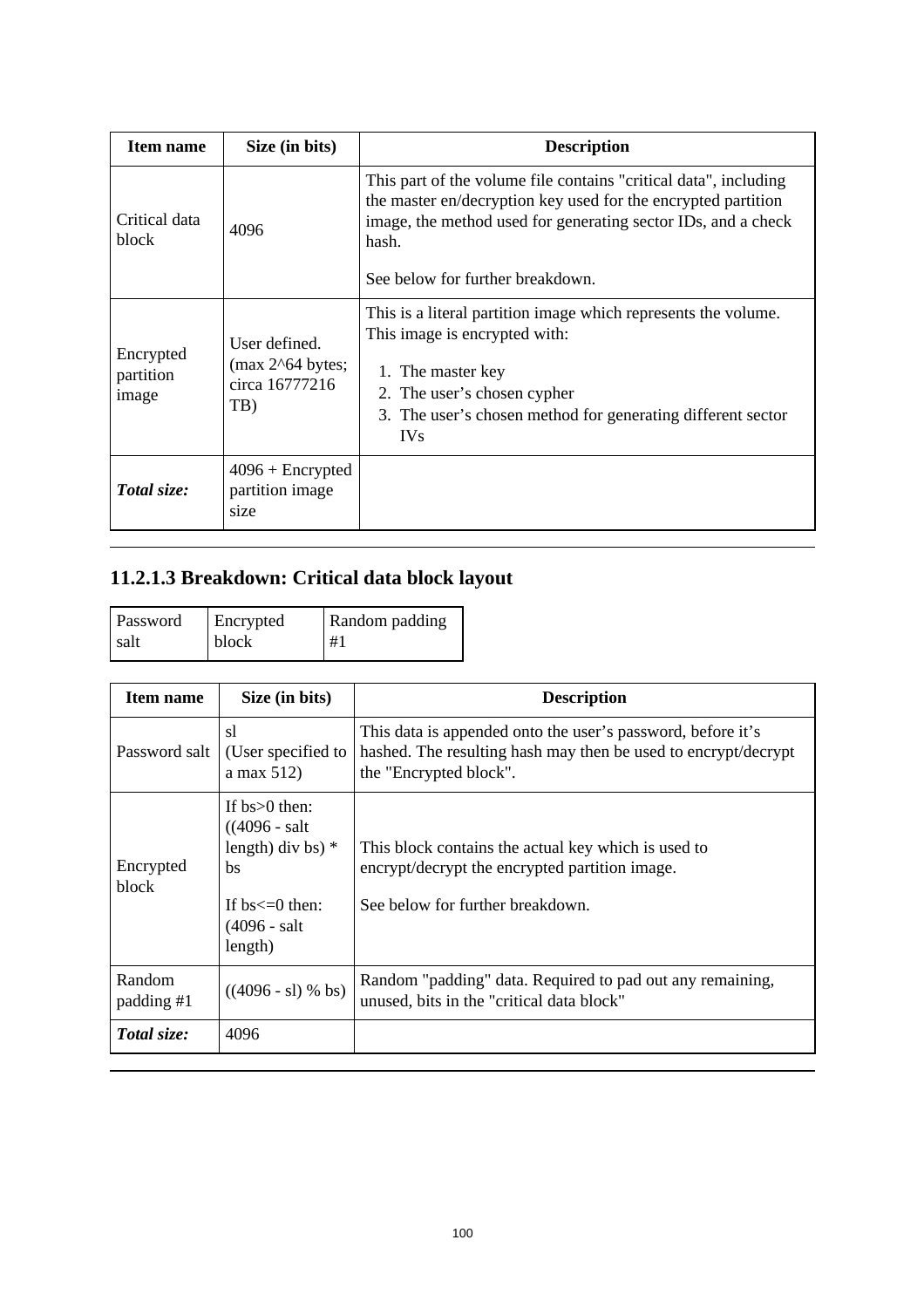# **11.2.1.4 Breakdown: Encrypted block layout**

Check hash Volume details block

As described above, this entire block is encrypted using the user's password, salt, and chosen hash and cypher algorithms.

As this block is encrypted, its length (in bits) must be a multiple of the cypher's blocksize.

| <b>Item name</b>  | Size (in bits)                                                                           | <b>Description</b>                                                                                                                                                                                         |
|-------------------|------------------------------------------------------------------------------------------|------------------------------------------------------------------------------------------------------------------------------------------------------------------------------------------------------------|
| Check hash        | hk                                                                                       | This is the hash of the plaintext version of the "Volume details block".<br>If hk is zero, then this hash will be either truncated to 512 bits, or<br>right-padded with 0 bits up to a maximum of 512 bits |
| Volume<br>details | Total size - $hk$                                                                        | This stores the details of how to encrypt/decrypt the encrypted<br>partition.                                                                                                                              |
| Total size:       | If $bs > 8$ then:<br>$((4096 - s))$<br>$bs)*bs$<br>If $bs \leq 8$ then:<br>$(4096 - s1)$ | Note: "/" represents integer division                                                                                                                                                                      |

# **11.2.1.5 Breakdown: Volume details block layout**

| Encrypted<br>Volume<br>Critical data<br>partition image<br>flags<br>version<br>length | Master key<br>length | Master<br>Requested<br>drive letter<br>key | Random<br>padding #2 |
|---------------------------------------------------------------------------------------|----------------------|--------------------------------------------|----------------------|
|---------------------------------------------------------------------------------------|----------------------|--------------------------------------------|----------------------|

Finally, we reach the details that the critical data block was designed to protect: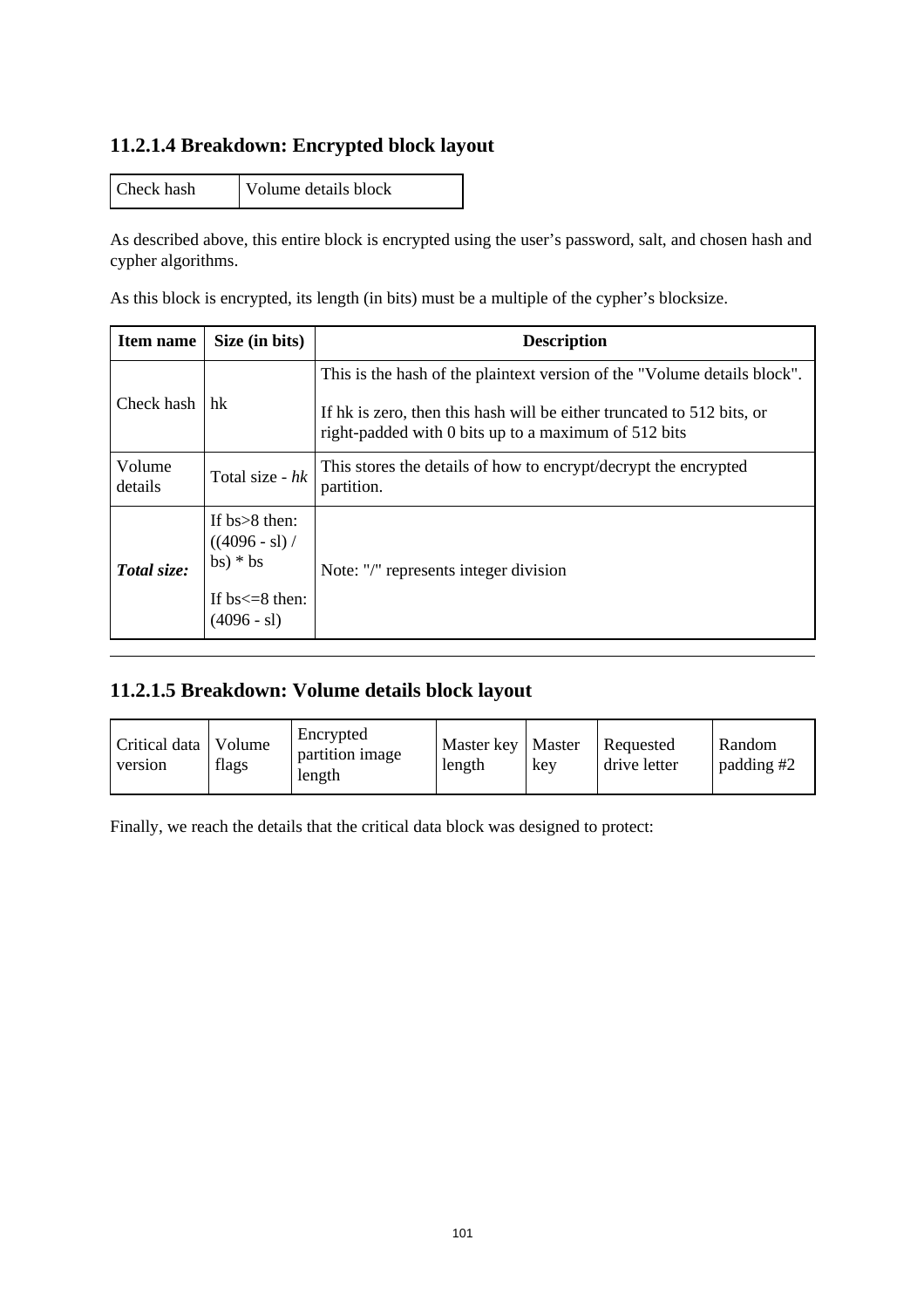| <b>Item name</b>                       | Size (in bits)                                    | <b>Description</b>                                                                                                                                                                                                                                                                                                                                                                                                                                                 |
|----------------------------------------|---------------------------------------------------|--------------------------------------------------------------------------------------------------------------------------------------------------------------------------------------------------------------------------------------------------------------------------------------------------------------------------------------------------------------------------------------------------------------------------------------------------------------------|
| Critical data<br>version               | 8                                                 | This is a version ID which identifies the layout of the<br>remainder of the volume details block                                                                                                                                                                                                                                                                                                                                                                   |
|                                        |                                                   | When this layout format is used, this will always be set to 1.                                                                                                                                                                                                                                                                                                                                                                                                     |
|                                        |                                                   | Bitmap flagging various items.<br>Currently, this only identifies which method is used in<br>generating sector IVs, used in encrypting/decrypting the<br>encrypted partition image.                                                                                                                                                                                                                                                                                |
| Volume flags                           | 32                                                | Bit - Description<br>0 - Use different IVs for each sector<br>$0 = Use NULL IV$<br>$1 = Use sector ID (possibly hashed) as IV$<br>1 - Sector ID zero is at the start of the file<br>$0 =$ Sector ID zero is at the start of the encrypted data<br>$1 =$ Sector ID zero is at the start of the host volume file<br>$2$ - $\langle$ unused $\rangle$<br>3 - Hash sector ID before use<br>$0 =$ Sector ID used as IV<br>$1 =$ Hash sector ID before using is as an IV |
| Encrypted<br>partition image<br>length | 64                                                | This stores the length (in bytes) of the encrypted partition<br>image                                                                                                                                                                                                                                                                                                                                                                                              |
| Master key<br>length                   | 32                                                | This will be set to the length of the master key in bits. Not<br>strictly needed, but used as a sanity check.                                                                                                                                                                                                                                                                                                                                                      |
| Master key                             | k <sub>S</sub><br>(max 1536)                      | This is set to the random data generated when the volume was<br>created; it represents the en/decryption key used to encrypt the<br>encrypted partition image                                                                                                                                                                                                                                                                                                      |
| Requested<br>drive letter              | 8                                                 | The drive letter the volume should be typically be mounted as.<br>Set to 0x00 if there is no particular drive letter the volume<br>should be mounted as; mount using the first available drive<br>letter.                                                                                                                                                                                                                                                          |
| Random<br>padding #2                   | All remaining<br>bits to pad out to<br>Total size | Random "padding" data. Required to pad out the encrypted<br>block to a multiple of bs, and to increase the size of this block<br>to the maximum length that can fit within the "critical data<br>block".                                                                                                                                                                                                                                                           |
| Total size:                            | $(((4096 - s1) / bs)$<br>$*$ bs) - $hk$           | Note: "/" represents integer division                                                                                                                                                                                                                                                                                                                                                                                                                              |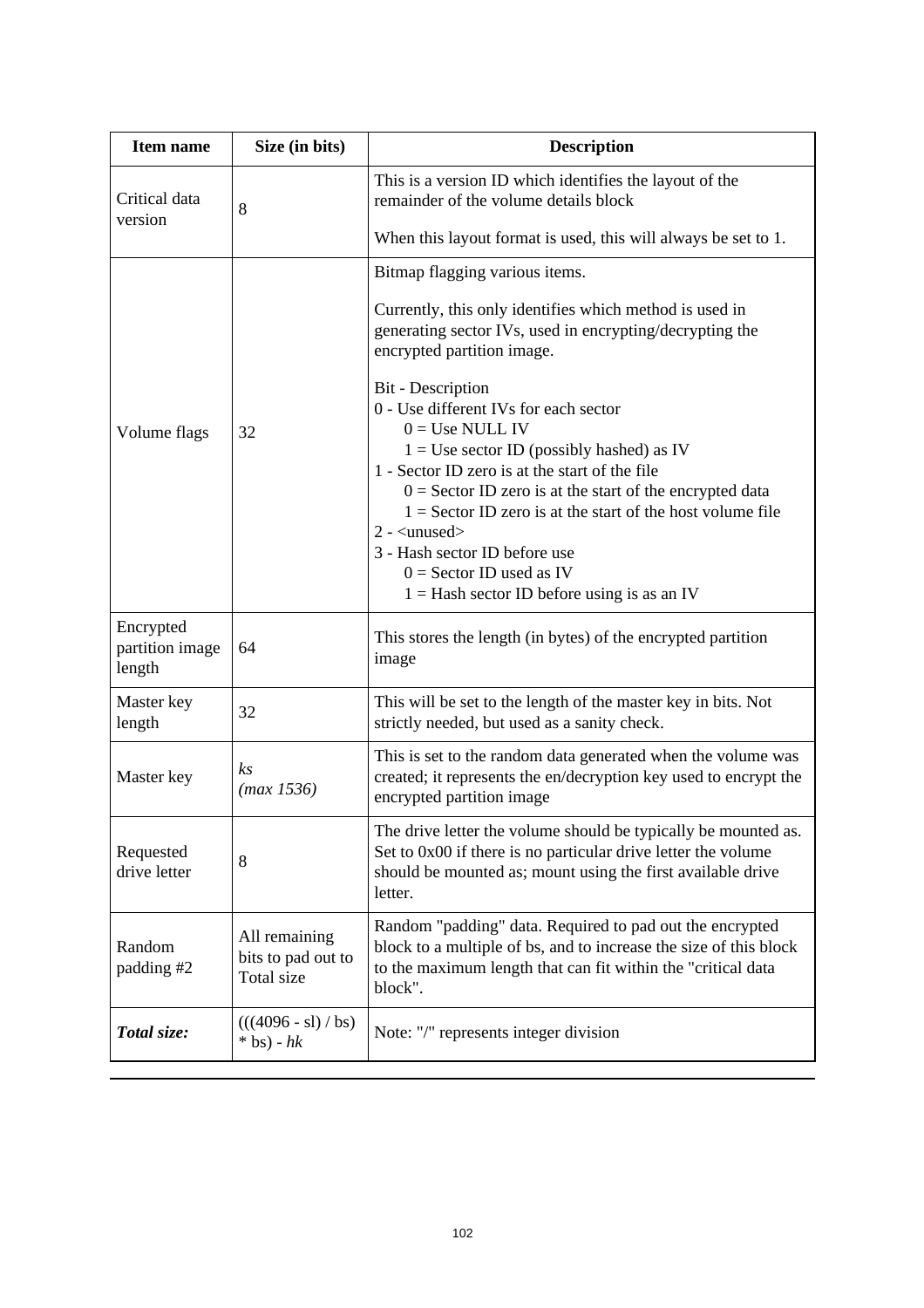### **11.2.1.6 Miscellaneous Comments Regarding the FreeOTFE Volume File Layout**

The design of the critical data layout eliminates the need for the cypher/hash used to be stored anywhere, denying an attacker this information and increasing the amount of work required to attack a volume file.

The "critical data block" is encrypted.

The "password salt" appears before the "encrypted block", and no indication of the length of salt used is stored anywhere in order to prevent an attacker from even knowing where the "encrypted block" starts within the "critical data block".

The "Check hash" appears before the volume details block. This may seem a little strange since the size of "Check hash" is variable (its actual length is dependant on the hash algorithm chosen), but appears first in order to reduce the amount of "known" (or predictable) data early on in the volume. Theoretically this is desirable as (for example) cyphers operating in CBC (or similar) modes which "whiten" data will do so with data that is less predictable than would occur if the hash appeared towards the end of the block it appears in.

The "Check hash" is limited to 512 bits. This is limited as, in practical terms, some kind of limit is required if the critical data block is to be of a predetermined size. See section on mounting volume files for how multiple matching check hashes is handled.

The "Password salt" is (fairly arbitrarily) limited to 512 bits. Again, this is primarily done for practical reasons.

Although at time of writing (2004) this limit to the length of salt used should be sufficient, the format of the critical data block (with included layout version ID) does allow future scope for modification in order to allow the critical data block to be extended (e.g. from 4096 to 8192 bits), should this limit be determined as insufficient.

The "Encrypted block" does contain a certain amount of data that may be reasonably guessed by an attacker (e.g. the critical data version), however this would be of very limited use to an attacker launching a "known plaintext" attack as the amount of this data is minimal, and as with pretty much any OTFE system, the "Encrypted partition image" can reasonably expected to contain significantly more known plaintext anyway (e.g. the partition's boot sector)

#### **11.2.1.7 Creating FreeOTFE Volumes**

To create a FreeOTFE volume file, a fairly significant amount of information is required due to freedom that FreeOTFE gives you in creating volume files.

Broadly speaking, creating a FreeOTFE volume consists of three distinct stages:

- 1. Creating a file large enough on the local filesystem
- 2. Writing the critical data block to the volume file
- 3. Mounting the volume, formatting it, and "shredding" (overwriting) all free space

Stage 1 is straightforward; write data to the file until is has gained the required size. This stage is skipped in the case of creating a hidden volume.

Stage 2 is more complex; and will be described below.

Stage 3 is required in set the volume up for use, and increase security.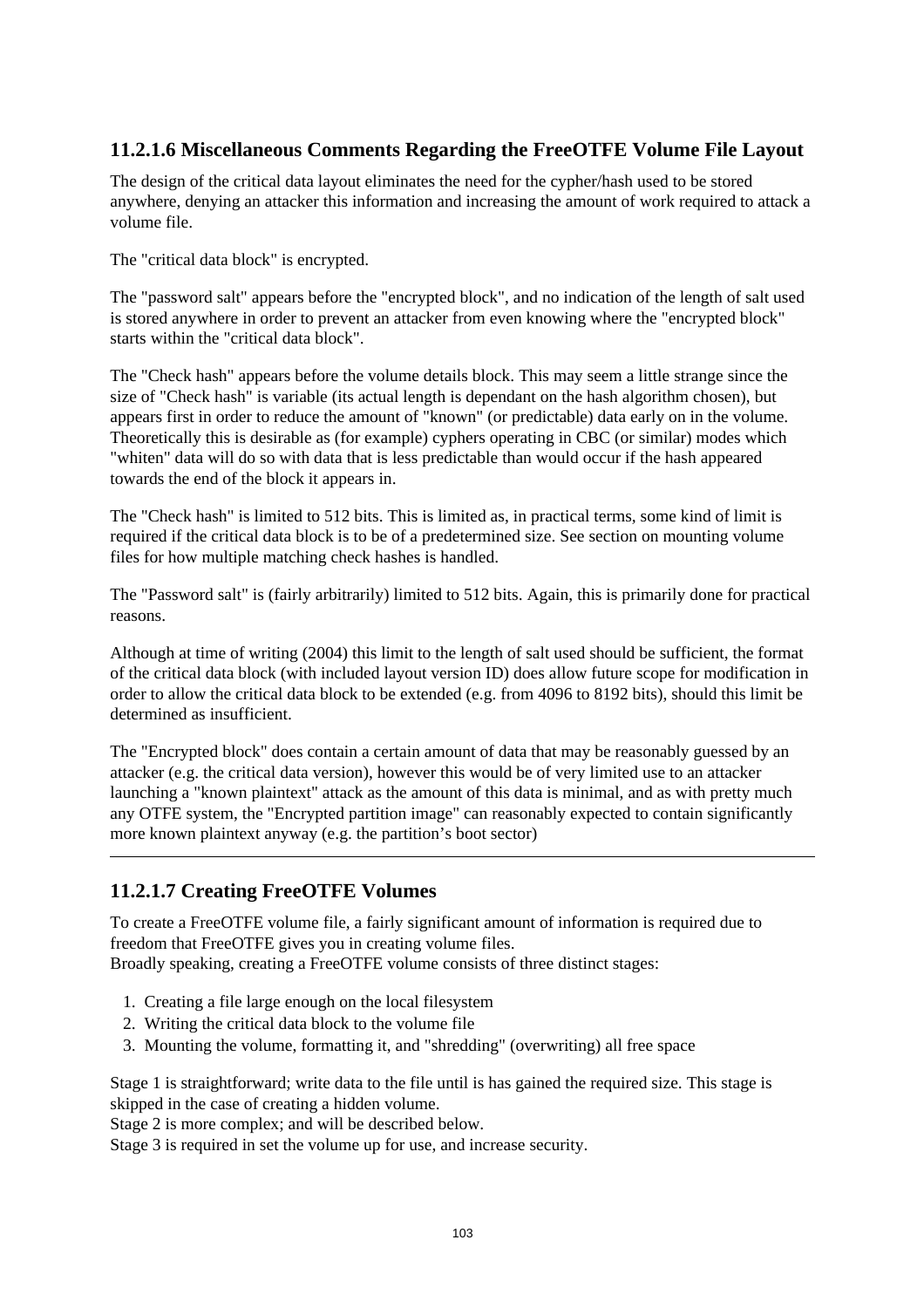#### **11.2.1.8 Writing the critical data block.**

The following procedure is used to build up a FreeOTFE's critical volume block:

- 1. Obtain all the information which will be stored within the volume's "Volume details block"
- 2. The following information is determined:
	- 1. "sl" The number of "salt" bits required by the user
	- 2. "ks" The keysize (in bits) of the user's chosen cypher. If the cypher driver reports that this value is "-1", then "ks" should be assumed to be 8 bits.
	- 3. "bs" The blocksize (in bits) of the user's chosen cypher. If the cypher driver reports that this value is "-1", then "bs" should be assumed to be 8 bits.
	- 4. "hk" The length (in bits) of hashes generated by the user's chosen hash algorithm. If the hash driver reports that this value is "-1", then "hk" should be assumed to be 512 bits.
- 3. Build the "Volume details block" in memory. The length of this block (in bits) is calculated as:

 $(((4096 - s1) / bs) * bs) - hk$ 

(See the layout breakdown diagrams of the "Critical data area" to understand where this algorithm comes from.)

- 4. With the user's selection of hash algorithm, hash the "Volume details block" to generate the "Check hash".
- 5. If the "Check hash" generated has less than "hk" bits, it should be right-padded with zero bits until it is "hk" bits long.
- 6. If the "Check hash" generated has more than "hk" bits, it should be truncated to the first "hk" bits.
- 7. Prepend the "Check hash" onto the "Volume details block" to build the plaintext version of the "Encrypted block"
- 8. Append the salt onto the user's password
- 9. Hash the salted password with the user's chosen hash algorithm
- 10. If the hash generated has less than "ks" bits, it should be right-padded with zero bits until it is "ks" bits long.
- 11. If the hash generated has more than "ks" bits, it should be truncated to the first "ks" bits. The truncated/padded hash will be used as the "critical data key"
- 12. Encrypt the plaintext "Encrypted block" with the user's selection of cypher, an IV of "bs" zeroed bits, and the "critical data key"
- 13. Prepend the salt onto the cyphertext version of the "Encrypted block"
- 14. Append "Random padding #1" to the "Encrypted block" in order to pad it out to 4096 bits (512 bytes) and form the complete "Critical data block"
- 15. Write the "Critical data block" to the volume file, beginning from the start of the file for normal FreeOTFE volumes, or from the user's offset in the case of a hidden volume.

#### **11.2.1.9 Mounting FreeOTFE Volumes**

IMPORTANT: Versions of FreeOTFE (v00.00.0x) that used this CDB format had an implementation fault that caused the Volume Details Block to be incorrectly parsed when it was read in. It incorrectly used the 32 bits starting from offset byte 10 within the Volume Details Block (i.e. data storing the part of the encrypted partition image length) as the VolumeFlags. This has been compensated for in later versions of FreeOTFE, which use a later CDB layout in any case.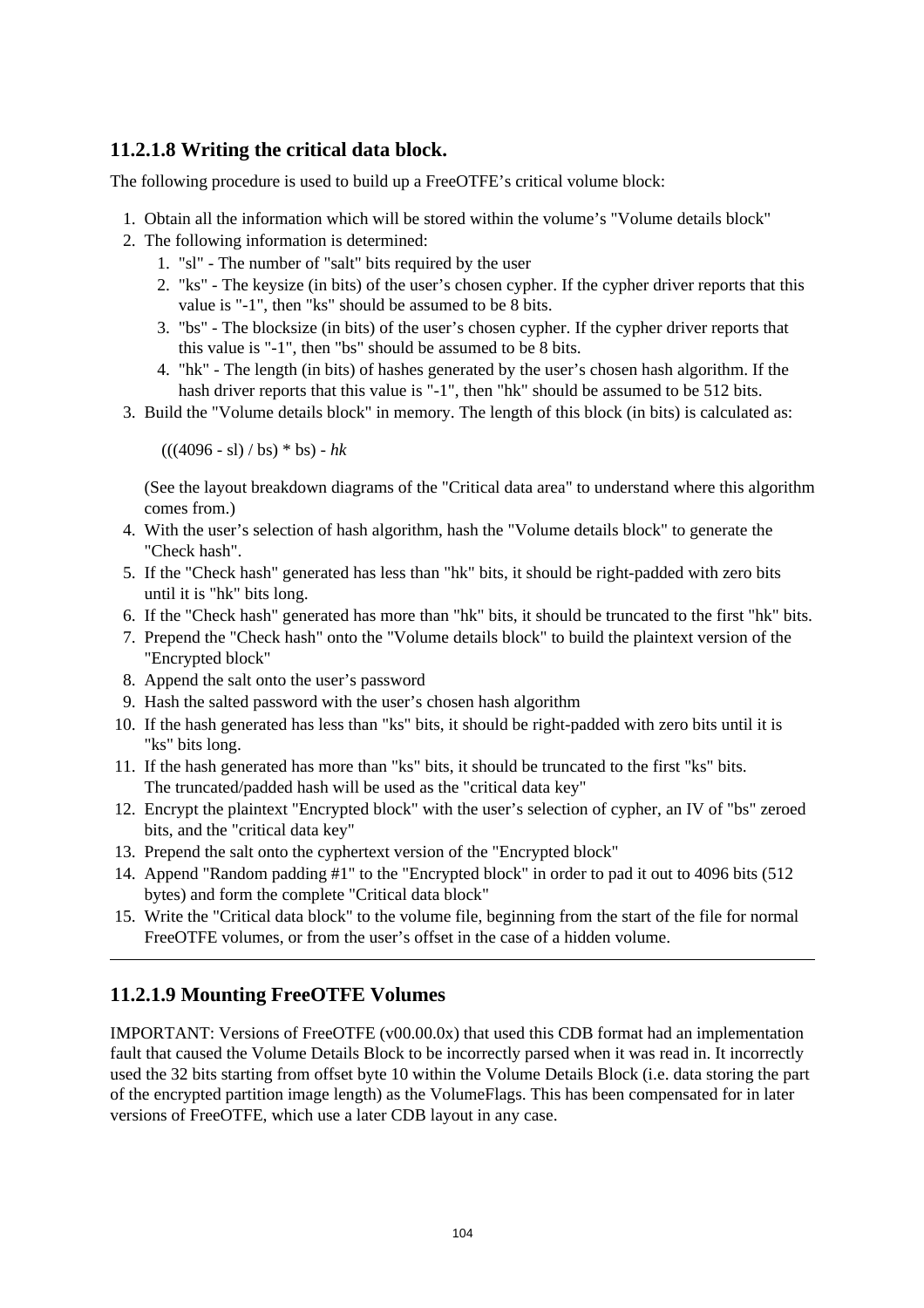To mount a FreeOTFE volume, the following information must be determined:

- 1. The location of the critical data block within the volume file
- 2. The user's password
- 3. The length of salt used, in bits (sl)
- 4. The algorithm used to hash the user's password and salt
- 5. The cypher used for all en/decryption operations
- 6. The master key to be used to en/decrypt the encrypted partition image
- 7. The method used to generate the different IVs for each sector of the encrypted partition image
- 8. The length of the encrypted partition image

Items 1-3 are obtained by asking the user.

Items 3 and 4 are determined by brute force; by hashing the user's password with the first sl bits of the critical data block with each of the hash algorithms installed, then using that information to decrypt the remainder of the critical data block using each of the installed cyphers in turn. After each decryption, the decrypted critical data block is hashed, and this hash value is compared to the decrypted version of the check hash.

Items 6-8 are then taken from the successfully decrypted critical data block, and the volume is mounted.

In detail, the following procedure is used:

- 1. The user is prompted for the following information:
	- The volume's password
	- The drive letter they wish to mount the volume as.
	- In case the user opted to change the default amount of "salt" used during volume creation, the user is also be prompted to enter the size of the salt used, in bits (Call this value "sl").
	- The offset within the file where the critical data block is located. Typically this will be zero, unless a hidden volume is to be accessed (see information on "hidden volumes").
- 2. The first 512 bytes (4096 bits) of the file are read in, beginning from the user specified offset.
- 3. The first "sl" bits of which are assumed to be the salt, and are appended to the user's password.
- 4. For each hash algorithm installed on the user's computer:

*Note: We will use "*hk*" to describe the length of hash values generated by each hash algorithm as it is used in turn. This value is as reported by the hash driver. If the hash driver reports that the hash length "-1", we will use the smaller of 512 bits, and the length of the data that the hash algorithm actually returns, as "*hk*".*

- 1. The combined user's password and salt previously generated is hashed, giving an hk bit "critical key".
- 2. For each cypher installed on the user's computer:

*Note: We will use "*ks*" to describe the keysize of each cypher as it is used in turn, the keysize being as reported by the cypher driver. If the cypher driver reports that the cypher's keysize is "-1" (no specific keysize), we will use "*hk*" as "*ks*".*

*Note: We will use "*bs*" to describe the blocksize of the cypher, as reported by the cypher driver. If the cypher driver reports that the cypher's keysize is "-1" (no blocksize), we will use 8 bits (1 byte) as "*bs*".*

1. The "Encrypted block" is extracted from the critical data block. The length of the "Encrypted block" is calculated as: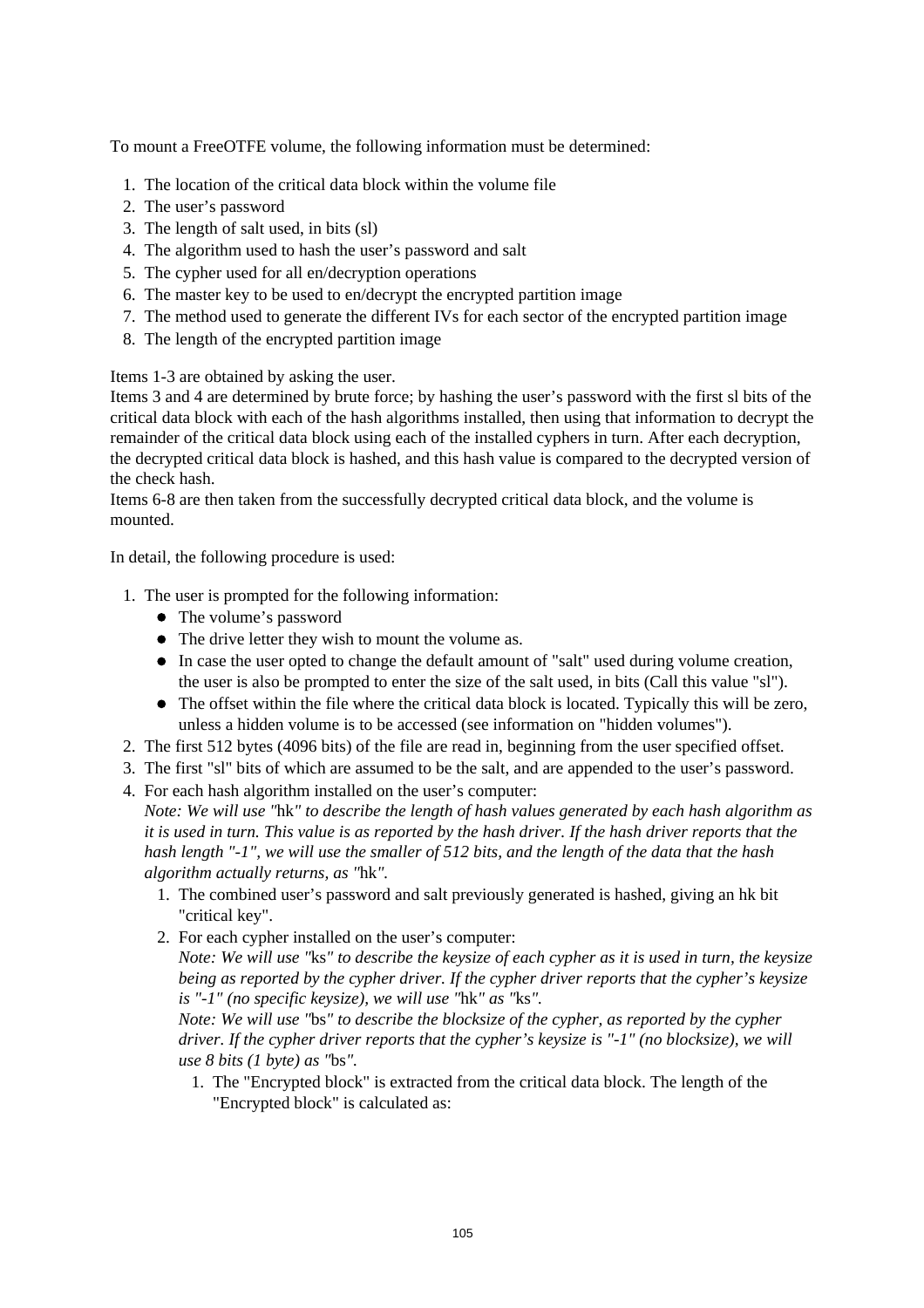$((4096 - s1) / bs) * bs$ 

Alternatively, the length of "Random padding #1" can be viewed as being:

 $((4096 - s1)$  % bs)

Where % represents the modulus, and / integer division

- 2. The "Encrypted block" is decrypted using:
	- 1. The first "*ks*" bits of the hash value previously generated as the decryption key; if "*hk*" is less than "*ks*", then the hash will have extra zero bits appended to it in order to pad it out to "*ks*"
	- 2. An IV consisting of a block of "*bs*" bits, all set to 0.
- 3. Next, the "Check hash" and "Volume details block" are extracted from the decrypted data. In order to do this, the length of the check hash must be known; if the hash algorithm used on the salted user's password is reported to generate hashes "-1" bits long, then the check hash is assumed to be 512 bits long. Otherwise, the actual hash length is used.
- 4. The "Volume details block" is hashed and right padded with zero bits to make it the same length as the "Check hash", which it is then compared with. If the hash generated matches the "Check hash", then the "Encrypted block" is deemed to have been successfully decrypted; a note will be made of the cypher and hash used, together with the contents of the decrypted "Volume details block". In either case, all remaining hash/cypher combinations will be processed in the same manner.
- 5. After all possible hash/cypher combinations have been exhausted:
	- If no cypher/hash combination successfully decrypted the "Volume details block", the user will be informed that they have entered incorrect details.
	- If more than one cypher/hash combination successfully decrypted the "Volume details block", the user should be prompted to choose which of the combinations they wish to use. The system will proceed as if only the user selected combination had been successful in decrypting.
	- If exactly one cypher/hash combination successfully decrypted the "Volume details block", then the "Encrypted partition image" will be decrypted as necessary using this cypher/hash combination, together with the information obtained from the decrypted "Volume details block".

As a result of the volume's layout, it is not necessary to store the cypher or hash algorithm used for en/decryption anywhere. Nor is it necessary to prompt the user for this information since during mounting a FreeOTFE formatted volume, this information can be determined dynamically by attempting the mount using all possible combinations of installed hash/cypher in conjunction with the check hash.

### **11.2.2 CDB Format ID 2**

NOTE: This CDB layout is obsolete; all new volumes should use the latest CDB format.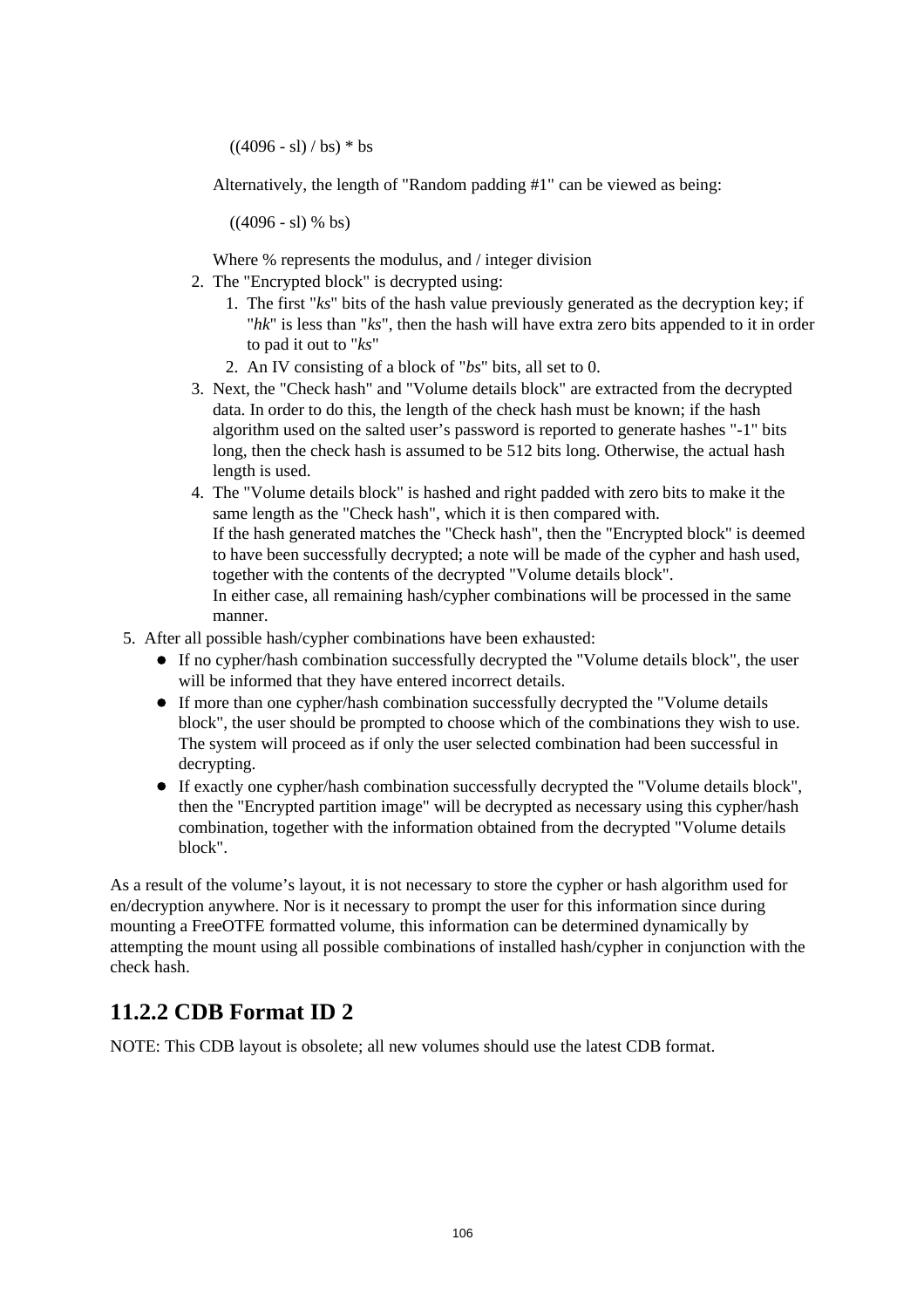### **11.2.2.1 Overview**

A FreeOTFE critical data block consists of "CDL" bits of data. The following table describes the high-level layout of a FreeOTFE CDB:

| Critical data block: |                     |                         |                     |                       |                                           |                         |               |                              |                        |              |                         |               |
|----------------------|---------------------|-------------------------|---------------------|-----------------------|-------------------------------------------|-------------------------|---------------|------------------------------|------------------------|--------------|-------------------------|---------------|
|                      | Encrypted block:    |                         |                     |                       |                                           |                         |               |                              |                        |              |                         |               |
|                      |                     |                         |                     | Volume details block: |                                           |                         |               |                              |                        |              |                         | Random        |
| Password<br>salt     | Check<br><b>MAC</b> | Random<br>padding<br>#3 | CDB<br>format<br>ID | Volume<br>flags       | Encrypted<br>partition<br>image<br>length | Master<br>key<br>length | Master<br>key | Requested<br>drive<br>letter | Volume<br>IV<br>length | Volume<br>IV | Random<br>padding<br>#2 | padding<br>#1 |
|                      |                     |                         |                     |                       |                                           |                         |               |                              |                        |              |                         |               |

Color key:

| Color | <b>Encryption used</b>                                                                                                                                                     |
|-------|----------------------------------------------------------------------------------------------------------------------------------------------------------------------------|
|       | Red items are not encrypted                                                                                                                                                |
|       | Blue items are encrypted with the user's chosen cypher together with a "critical data key"<br>derived from the user's password, salt, and the user's chosen hash algorithm |

Seem intimidating? Read on, and all will become clear... When broken down into its component parts, the CDB structure is reasonably straightforward to understand.

Note: Throughout this document, the following definitions apply:

| <b>Variable</b> | <b>Definition</b>                                                                                                                                                                                       |
|-----------------|---------------------------------------------------------------------------------------------------------------------------------------------------------------------------------------------------------|
| <b>CDL</b>      | Critical Data Length (in bits)<br>This is defined as 4096 bits.                                                                                                                                         |
| <b>MML</b>      | Maximum MAC Length (in bits)<br>This is defined as 512 bits.                                                                                                                                            |
| sl              | Salt length (in bits)<br>This is the user specified salt length, as specified by the user when the CDB is created                                                                                       |
| cbs             | Cypher Block Size (in bits)<br>The block size of the cypher used to encrypt the volume                                                                                                                  |
| cks             | Cypher Key Size (in bits)<br>The key size of the cypher used to encrypt the volume.<br>If the cypher accepts variable length keysizes, this is set to a user-specified value up to a<br>maximum of 512. |
| ml              | MAC length (in bits)<br>This is the length of MAC generated                                                                                                                                             |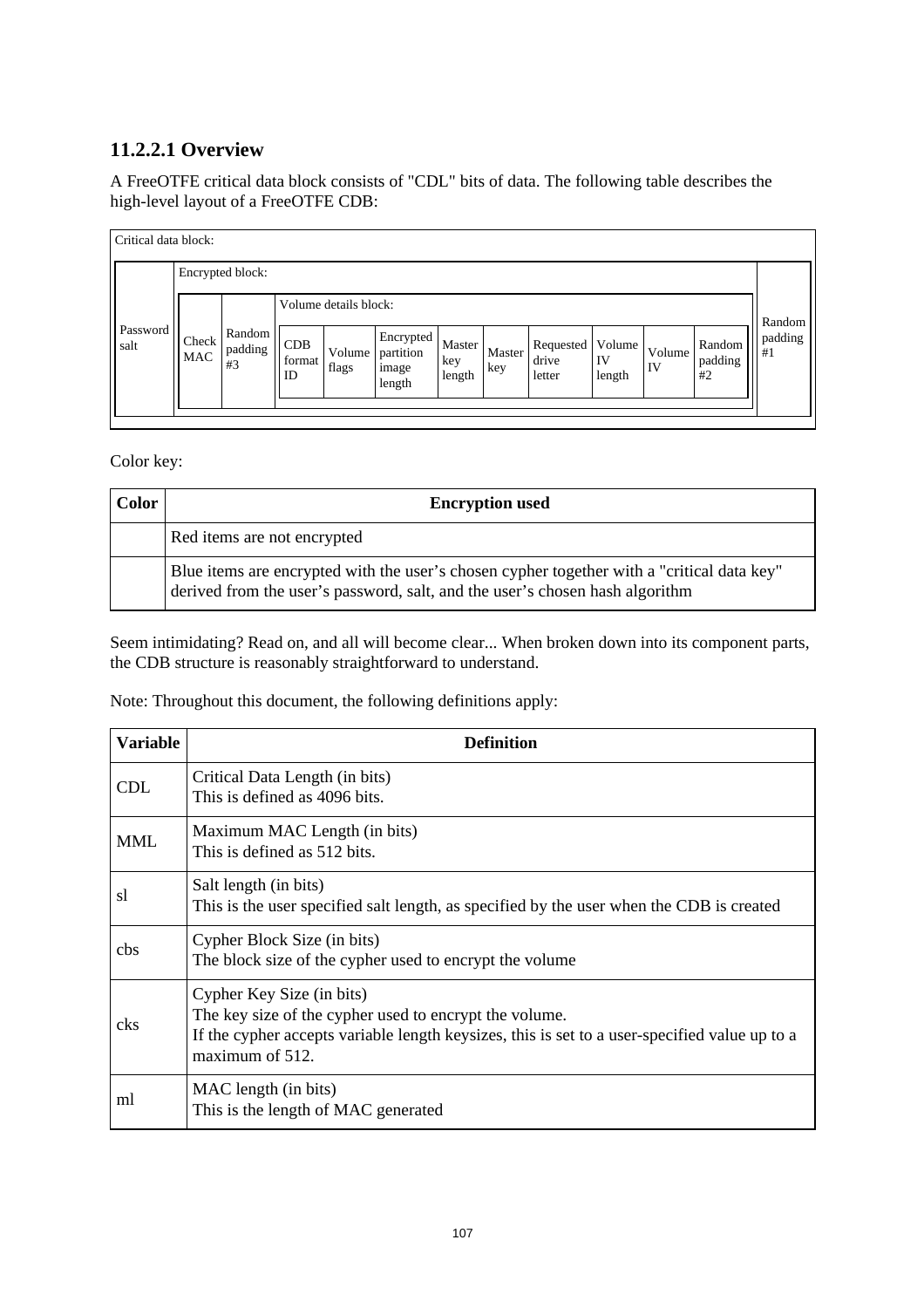## **11.2.2.2 Breakdown: CDB layout**

| Item name            | Size (in bits)                                                                                                                                                             | <b>Description</b>                                                                                                                                           |
|----------------------|----------------------------------------------------------------------------------------------------------------------------------------------------------------------------|--------------------------------------------------------------------------------------------------------------------------------------------------------------|
| Password salt        | s1<br>(User specified)<br>to a max $512$ )                                                                                                                                 | This data is used together with the user's password to derive the<br>"critical data key". This key is then used to encrypt/decrypt the<br>"Encrypted block". |
| Encrypted<br>block   | If $\text{chs} > 8$ then:<br>$((CDL - sI)$ div<br>$\text{cbs}$ $*$ $\text{cbs}$<br>If $\text{chs} \leq 8$ then:<br>$(CDL - sI)$<br>This size is<br>referred to as<br>"leb" | This block contains the actual key which is used to<br>encrypt/decrypt the encrypted partition image.<br>See below for further breakdown.                    |
| Random<br>padding #1 | $((CDL - s1) - leb)$                                                                                                                                                       | Random "padding" data. Required to pad out any remaining,<br>unused, bits in the "critical data block"                                                       |
| Total size:          | CDL.                                                                                                                                                                       |                                                                                                                                                              |

### **11.2.2.3 Breakdown: Encrypted block layout**

| Check MAC   Random padding #3   Volume details block |  |
|------------------------------------------------------|--|
|------------------------------------------------------|--|

As described above, this entire block is encrypted using the user's password, salt, and chosen hash and cypher algorithms.

As this block is encrypted, its length (in bits) must be a multiple of the cypher's blocksize.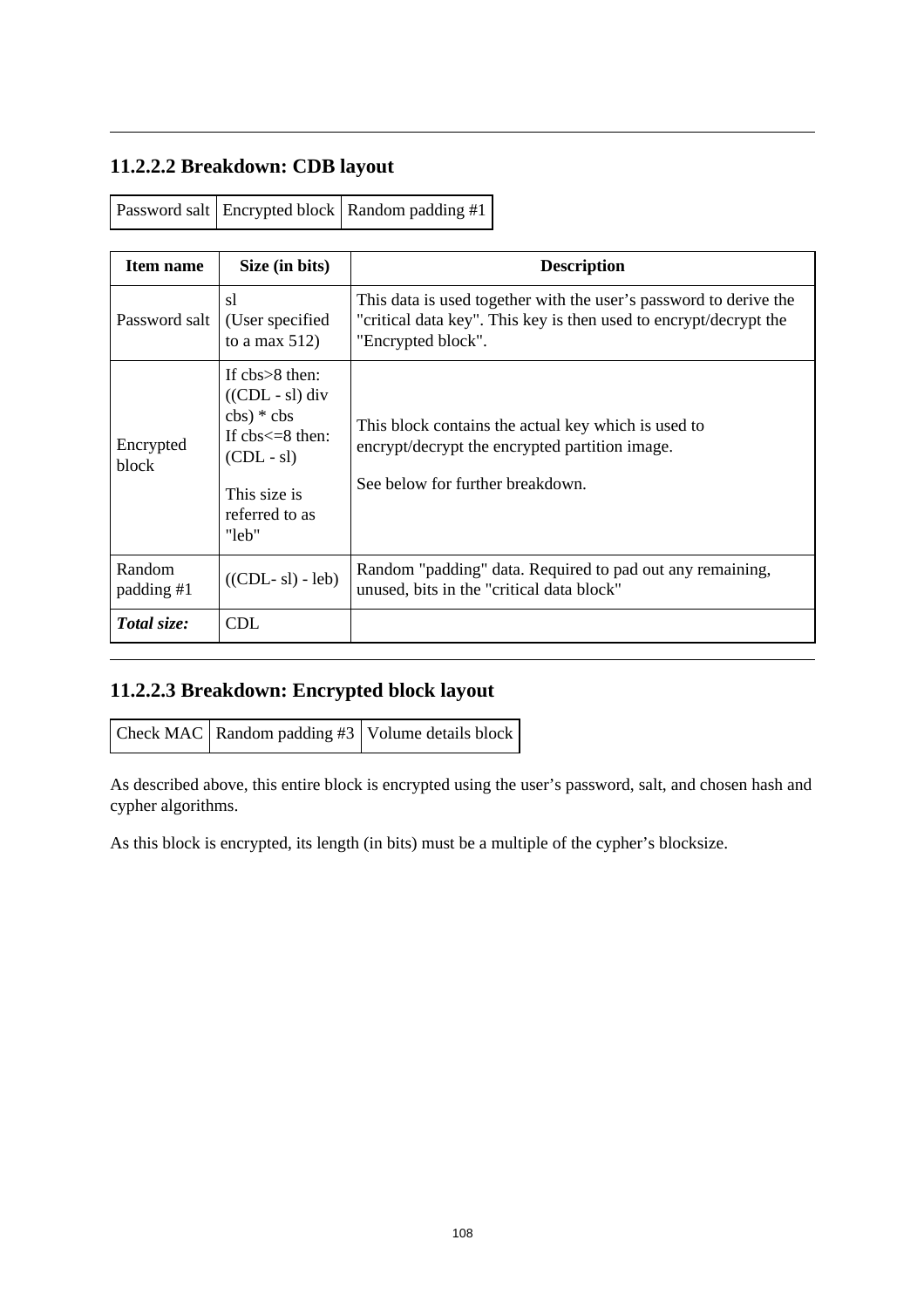| <b>Item name</b>     | Size (in bits)                       | <b>Description</b>                                                                                                                                                                                                            |
|----------------------|--------------------------------------|-------------------------------------------------------------------------------------------------------------------------------------------------------------------------------------------------------------------------------|
| Check MAC            | ml<br>Up to a maximum<br>of MML bits | This is the MAC of the plaintext version of the "Volume details"<br>block".<br>If hk is zero or undefined, then this hash will be either truncated<br>to MML bits, or right-padded with 0 bits up to a maximum of<br>MML bits |
| Random<br>padding #3 | $MML - ml$                           | Random "padding" data. Required to pad out the check MAC to<br>a predetermined number of bits.                                                                                                                                |
| Volume<br>details    | $1eh - MML$                          | This stores the details of how to encrypt/decrypt the encrypted<br>partition.                                                                                                                                                 |
| Total size:          | leb                                  |                                                                                                                                                                                                                               |

## **11.2.2.4 Breakdown: Volume details block layout**

| <b>CDB</b><br>Volume<br>format<br>flags<br>ID | Encrypted<br>partition<br>key<br>image length<br>length | Master<br>Master<br>key | Requested<br>drive letter | Volume<br>$IV$ length $IV$ | Volume | Random<br>padding<br>#2 |
|-----------------------------------------------|---------------------------------------------------------|-------------------------|---------------------------|----------------------------|--------|-------------------------|
|-----------------------------------------------|---------------------------------------------------------|-------------------------|---------------------------|----------------------------|--------|-------------------------|

Finally, we reach the details that the critical data block was designed to protect. All of the items within this block have bit order: MSB first.

| Item name     | Size (in<br>bits) | <b>Description</b>                                                                                                                                                                                                                                                                                                                                                                                                                                                                                                                                                           |
|---------------|-------------------|------------------------------------------------------------------------------------------------------------------------------------------------------------------------------------------------------------------------------------------------------------------------------------------------------------------------------------------------------------------------------------------------------------------------------------------------------------------------------------------------------------------------------------------------------------------------------|
| CDB format ID | 8                 | This is a version ID which identifies the layout of the remainder of the<br>volume details block<br>When this layout format is used, this will always be set to 2.                                                                                                                                                                                                                                                                                                                                                                                                           |
| Volume flags  | 32                | Bitmap flagging various items.<br>Bit - Description<br>0 - Use different IVs for each sector<br>$0 = Use NULL IV$ for all sectors<br>$1 = Use sector ID (possibly hashed; see bit 3) as IV$<br>1 - Sector ID zero is at the start of the file<br>$0 =$ Sector ID zero is at the start of the encrypted data<br>$1 =$ Sector ID zero is at the start of the host volume file<br>$2 -$ (unused)<br>3 - Hash sector ID before use (only valid if bit 0 is set)<br>$0 = Use sector ID$ as sector IV - do not hash before using<br>$1 =$ Hash sector ID before using as sector IV |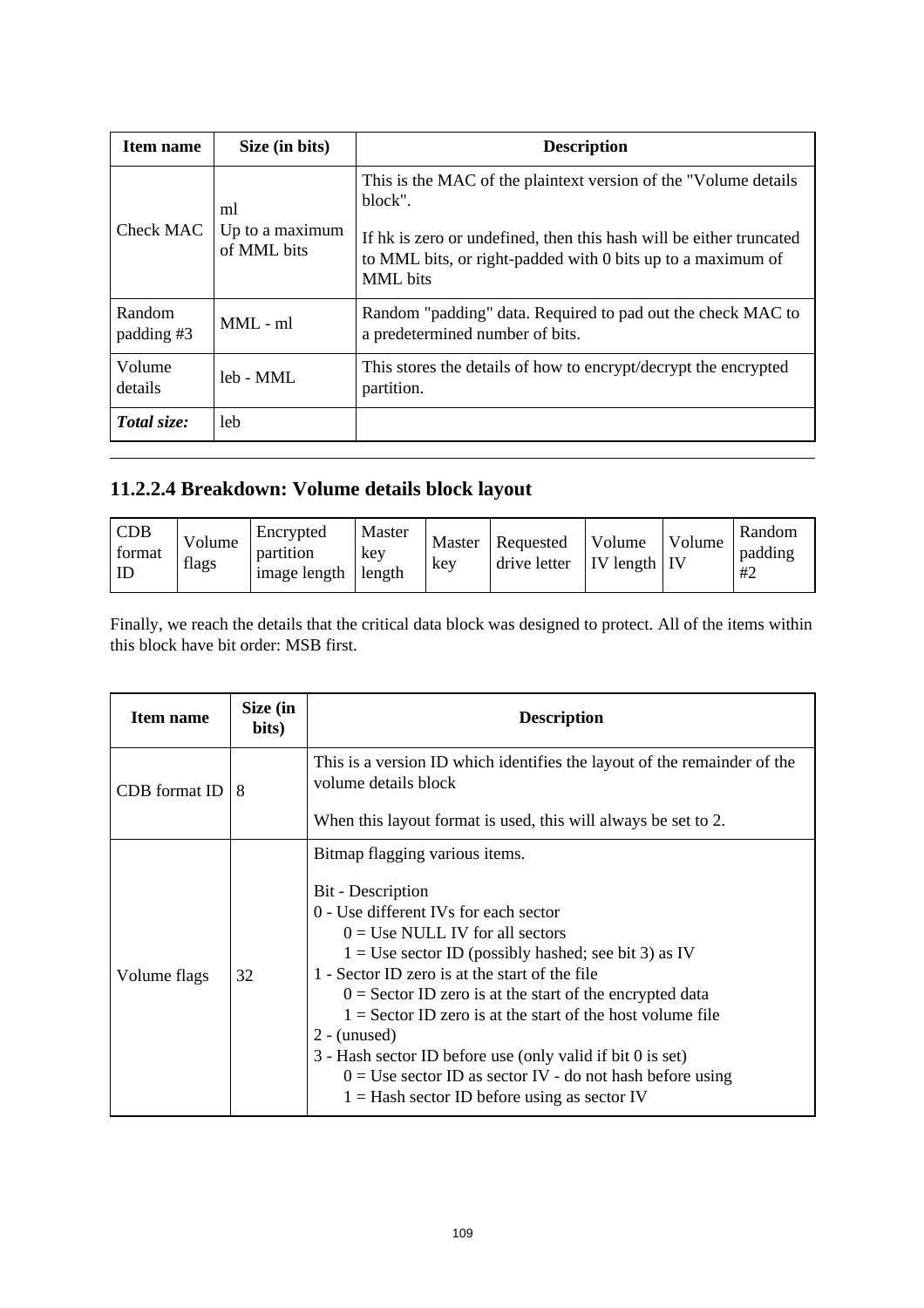| Encrypted<br>partition image<br>length | 64                                                                         | This stores the length of the encrypted partition image in bytes.                                                                                                                                                                                                                                                                                        |
|----------------------------------------|----------------------------------------------------------------------------|----------------------------------------------------------------------------------------------------------------------------------------------------------------------------------------------------------------------------------------------------------------------------------------------------------------------------------------------------------|
| Master key<br>length                   | 32                                                                         | This will be set to the length of the master key in bits.                                                                                                                                                                                                                                                                                                |
| Master key                             | $\mathfrak{c}\mathfrak{k}\mathfrak{s}$                                     | This is set to the random data generated when the volume was created;<br>and is the en/decryption key used to encrypt the encrypted partition<br>image                                                                                                                                                                                                   |
| Requested<br>drive letter              | 8                                                                          | The drive letter the volume should be normally be mounted as.<br>Set to 0x00 if there is no particular drive letter the volume should be<br>mounted as (i.e. mount using the first available drive letter).                                                                                                                                              |
| Volume IV<br>length                    | 32                                                                         | This will be set to the length of the Volume IV in bits.<br>If the cypher's blocksize is $\ge$ = 0, this will be set to the cypher's<br>blocksize.<br>Otherwise, this will be set to 0.                                                                                                                                                                  |
| Volume IV                              | If $(cbs >$<br>$(0)$ , then:<br>cbs<br>If (cbs<br>$\leq 0$ ),<br>then<br>0 | This is set to the random data generated when the volume was created.<br>When each sector of the encrypted partition is encrypted/decrypted, this<br>value will be XORd with any (hashed or unhashed) sector ID before<br>being used as the sector IV.<br>This guarantees that every sector within the encrypted partition has a<br>non-predictable IVs. |
| Random<br>padding #2                   |                                                                            | Random "padding" data. Required to pad out the encrypted block to a<br>multiple of bs, and to increase the size of this block to the maximum<br>length that can fit within the "critical data block".                                                                                                                                                    |
| Total size:                            | $($ leb -<br>MML)                                                          |                                                                                                                                                                                                                                                                                                                                                          |

### **11.2.2.5 Miscellaneous Comments Regarding the CDB Layout**

The design of the critical data layout eliminates the need for the cypher/hash used to be stored anywhere, denying an attacker this information and increasing the amount of work required to attack a volume file.

The "password salt" appears before the "encrypted block", and no indication of the length of salt used is stored anywhere in order to prevent an attacker from even knowing where the "encrypted block" starts within the CDB.

The "Check MAC" is limited to 512 bits. This is limited for practical reasons as some kind of limit is required if the critical data block is to be of a predetermined size. See section on mounting volume files for how multiple matching MACs are handled.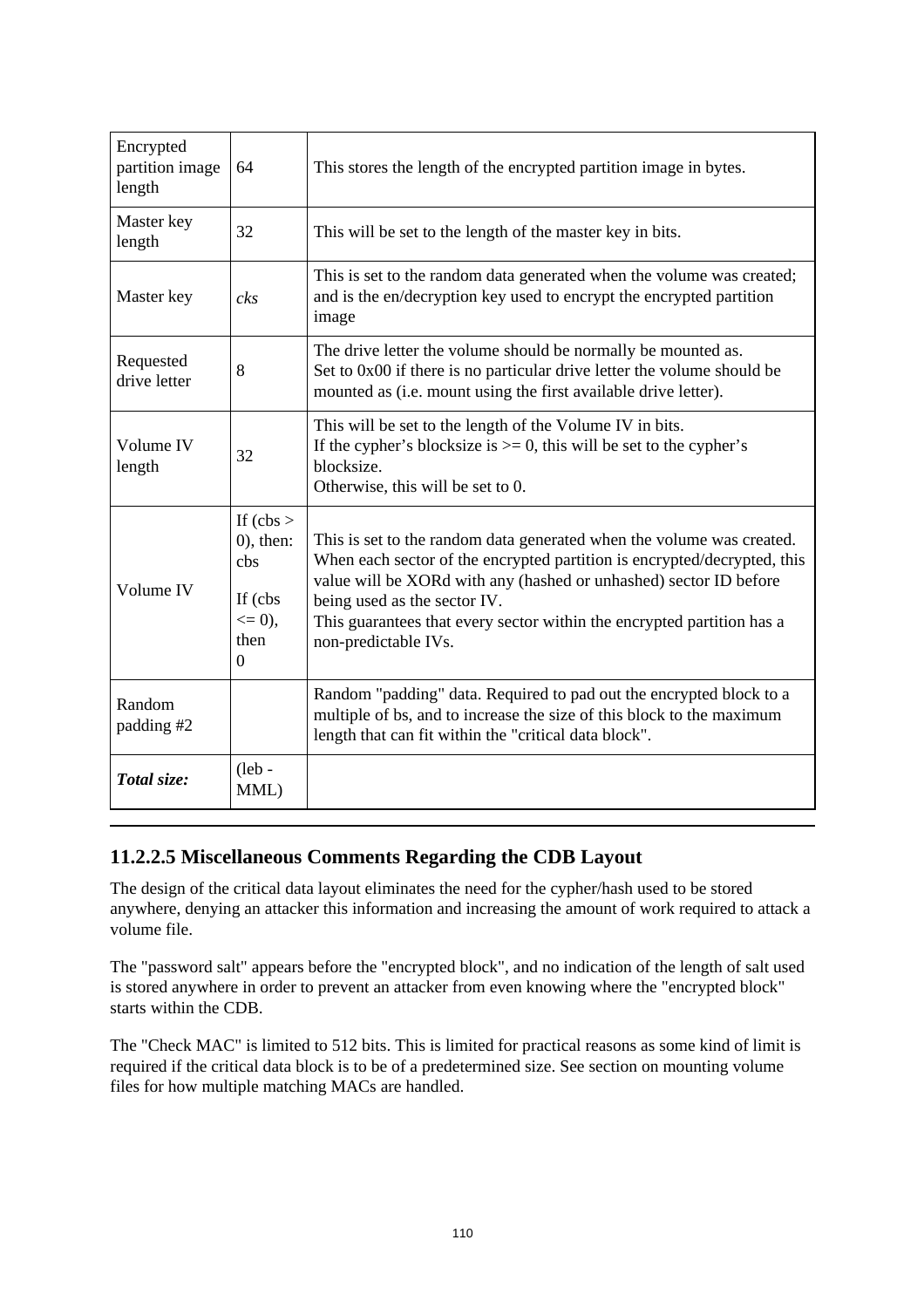The "Password salt" is (fairly arbitrarily) limited to 512 bits. Again, this is primarily done for practical reasons.

Although at time of writing (March 2005) this limit to the length of salt used should be sufficient, the format of the critical data block (with included layout version ID) does allow future scope for modification in order to allow the critical data block to be extended (e.g. from 4096 to 8192 bits), should this limit be deemed inadequate..

The "Encrypted block" does contain a certain amount of data that may be reasonably guessed by an attacker (e.g. the CDB format ID), however this would be of very limited use to an attacker launching a "known plaintext" attack as the amount of this data is minimal, and as with pretty much any OTFE system the encrypted partition image can reasonably expected to contain significantly more known plaintext than the CDB anyway (e.g. the partition's boot sector)

#### **11.2.2.5.1 CDB Encryption**

The encrypted data block within a CDB is encrypted using:

- A key derived from the user's password
- $\bullet$  A NULL IV

The key used for this encryption/decryption depends on the CDB format used to create the CDB.

For older (CDB format 1) volumes, the key is derived as follows:

- 1. The user's password is appended to the salt bits
- 2. The result is hashed with the user's choice of hash algorithm
- 3. If the cypher used has a fixed keysize, this hash value generated is truncated/right padded with NULLs until it is the same length as the cypher's keysize

For newer (CDB format 2) volumes, the key is derived as follows:

1. The user's password is passed through "n" iterations (where "n" is user specified) of PKCS#5 PBKDF2 using HMAC as the PRF, which is turn employs the user's choice of hash algorithm. In doing so, the user's password is supplied as the password to PBKDF2, and the salt bits are used as the PBKDF2 salt.

#### **11.2.2.5.2 Check MAC**

The manner in which the check bytes within a CDB are calculated depends on the CDB format used.

For older (CDB format 1) volumes, the check bytes are calculated by simply hashing the volume details block with the user's choice of hash algorithm.

For newer (CDB format 2) volumes, the check bytes are calculated by passing the volume details block through HMAC with the user's choice of hash algorithm. In doing so, the derived key used to encrypt/decrypt the CDB is used as the HMAC key.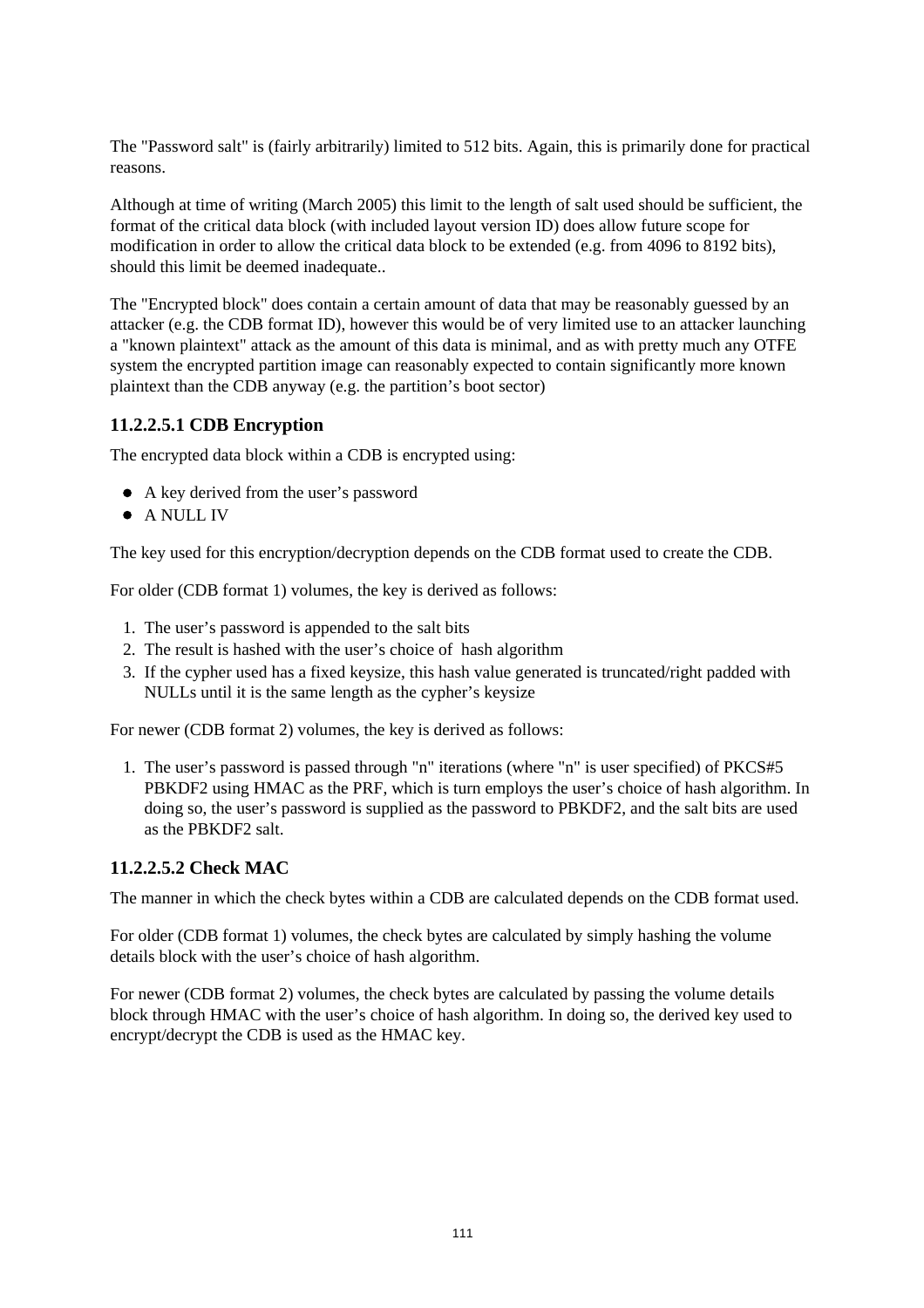## **11.2.3 CDB Format ID 3**

### **11.2.3.1 Overview**

A FreeOTFE critical data block consists of CDL bits of data. The following table describes the high-level layout of a FreeOTFE CDB:

| Critical data block: |              |                         |                       |                       |                                           |                         |               |                                         |              |                |                                   |                         |               |
|----------------------|--------------|-------------------------|-----------------------|-----------------------|-------------------------------------------|-------------------------|---------------|-----------------------------------------|--------------|----------------|-----------------------------------|-------------------------|---------------|
|                      |              | Encrypted block:        |                       |                       |                                           |                         |               |                                         |              |                |                                   |                         |               |
|                      |              |                         |                       | Volume details block: |                                           |                         |               |                                         |              |                |                                   |                         | Random        |
| Password<br>salt     | Check<br>MAC | Random<br>padding<br>#3 | CDB<br>format  <br>ID | Volume<br>flags       | Encrypted<br>partition<br>image<br>length | Master<br>key<br>length | Master<br>key | Requested   Volume  <br>drive<br>letter | IV<br>length | Volume  <br>IV | Sector IV<br>generation<br>method | Random<br>padding<br>#2 | padding<br>#1 |
|                      |              |                         |                       |                       |                                           |                         |               |                                         |              |                |                                   |                         |               |

Color key:

| <b>Color</b> | <b>Encryption used</b>                                                                                                                                                                                            |
|--------------|-------------------------------------------------------------------------------------------------------------------------------------------------------------------------------------------------------------------|
|              | Red items are not encrypted                                                                                                                                                                                       |
|              | Blue items are encrypted with the user's chosen cypher together with a "critical data key"<br>generated using PKCS#5 PBKDF2 (with HMAC PRF) together with the user's password,<br>salt, and chosen hash algorithm |

Seem intimidating? Read on, and all will become clear... When broken down into its component parts, the CDB structure is reasonably straightforward to understand.

Note: Throughout this document, the following definitions apply: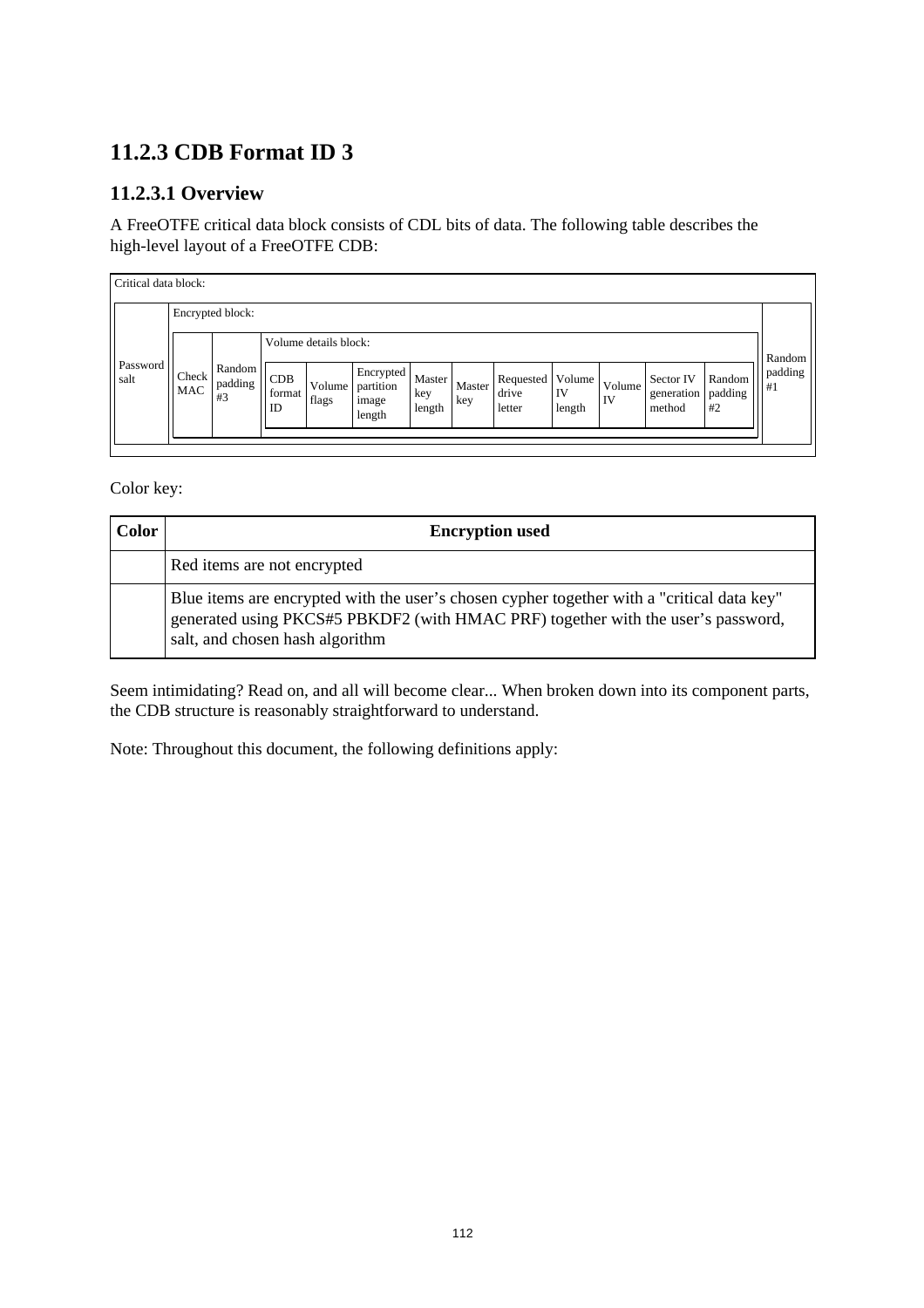| <b>Variable</b> | <b>Definition</b>                                                                                                                                                                                       |
|-----------------|---------------------------------------------------------------------------------------------------------------------------------------------------------------------------------------------------------|
| <b>CDL</b>      | Critical Data Length (in bits)<br>This is defined as 4096 bits.                                                                                                                                         |
| <b>MML</b>      | Maximum MAC Length (in bits)<br>This is defined as 512 bits.                                                                                                                                            |
| sl              | Salt length (in bits)<br>This is the user specified salt length, as specified by the user when the CDB is created                                                                                       |
| cbs             | Cypher Block Size (in bits)<br>The block size of the cypher used to encrypt the volume                                                                                                                  |
| cks             | Cypher Key Size (in bits)<br>The key size of the cypher used to encrypt the volume.<br>If the cypher accepts variable length keysizes, this is set to a user-specified value up to a<br>maximum of 512. |
| ml              | MAC length (in bits)<br>This is the length of MAC generated                                                                                                                                             |

## **11.2.3.2 Breakdown: CDB layout**

| Password salt   Encrypted block   Random padding #1 |  |
|-----------------------------------------------------|--|
|-----------------------------------------------------|--|

| <b>Item name</b>     | Size (in bits)                                                                                                                                                            | <b>Description</b>                                                                                                                                           |
|----------------------|---------------------------------------------------------------------------------------------------------------------------------------------------------------------------|--------------------------------------------------------------------------------------------------------------------------------------------------------------|
| Password salt        | sl<br>(User specified)<br>to a max $512$ )                                                                                                                                | This data is used together with the user's password to derive the<br>"critical data key". This key is then used to encrypt/decrypt the<br>"Encrypted block". |
| Encrypted<br>block   | If $\text{chs} > 8$ then:<br>$((CDL - s1)$ div<br>$\text{cbs}$ $*$ $\text{cbs}$<br>If $\text{obs}\leq 8$ then:<br>$(CDL - sI)$<br>This size is<br>referred to as<br>"leb" | This block contains the actual key which is used to<br>encrypt/decrypt the encrypted partition image.<br>See below for further breakdown.                    |
| Random<br>padding #1 | $((CDL - s1) - leb)$                                                                                                                                                      | Random "padding" data. Required to pad out any remaining,<br>unused, bits in the "critical data block"                                                       |
| Total size:          | <b>CDL</b>                                                                                                                                                                |                                                                                                                                                              |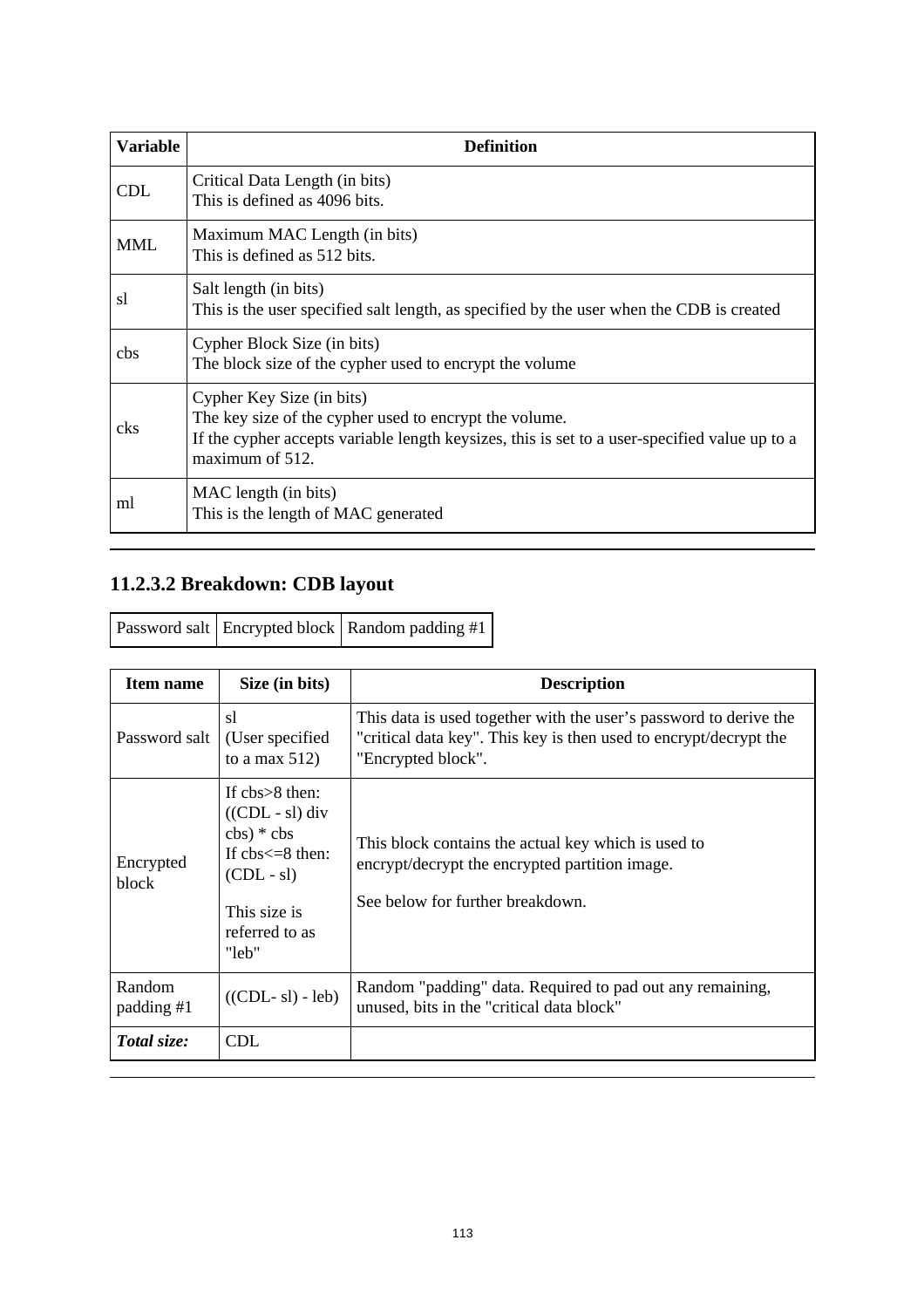### **11.2.3.3 Breakdown: Encrypted block layout**

| Check MAC   Random padding #3   Volume details block |  |
|------------------------------------------------------|--|
|------------------------------------------------------|--|

As described above, this entire block is encrypted using the user's password, salt, and chosen hash and cypher algorithms.

As this block is encrypted, its length (in bits) must be a multiple of the cypher's blocksize.

| Item name            | Size (in bits)                 | <b>Description</b>                                                                                                                             |
|----------------------|--------------------------------|------------------------------------------------------------------------------------------------------------------------------------------------|
| Check MAC            | ml                             | This is the MAC of the plaintext version of the "Volume details"<br>block".                                                                    |
|                      | Up to a maximum<br>of MML bits | If hk is zero or undefined, then this hash will be either truncated<br>to MML bits, or right-padded with 0 bits up to a maximum of<br>MML bits |
| Random<br>padding #3 | $MML - ml$                     | Random "padding" data. Required to pad out the check MAC to<br>a predetermined number of bits.                                                 |
| Volume<br>details    | $1eh - MMI$ .                  | This stores the details of how to encrypt/decrypt the encrypted<br>partition.                                                                  |
| Total size:          | leb                            |                                                                                                                                                |

### **11.2.3.4 Breakdown: Volume details block layout**

| <b>CDB</b><br>format<br>ID | flags | Encrypted<br>Volume   partition<br>1 <sub>mage</sub><br>length | Master<br>key<br>length | Master<br>key | Requested   Volume  <br>drive<br>letter | length | Volume,<br>$\mathbf{I}$ | Sector IV<br>generation<br>method | Random I<br>padding<br>#2 |
|----------------------------|-------|----------------------------------------------------------------|-------------------------|---------------|-----------------------------------------|--------|-------------------------|-----------------------------------|---------------------------|
|----------------------------|-------|----------------------------------------------------------------|-------------------------|---------------|-----------------------------------------|--------|-------------------------|-----------------------------------|---------------------------|

Finally, we reach the details that the critical data block was designed to protect. All of the items within this block have bit order: MSB first.

| Item name        | Size (in<br>bits) | <b>Description</b>                                                                                                                                                                                                            |
|------------------|-------------------|-------------------------------------------------------------------------------------------------------------------------------------------------------------------------------------------------------------------------------|
|                  |                   | This is a version ID which identifies the layout of the remainder of the<br>volume details block                                                                                                                              |
| CDB format<br>ID | 8                 | When this layout format is used, this will always be set to 3.<br>Later volume file layouts may have different items in this section, or the<br>layout may change; in which case a different version ID will be used<br>here. |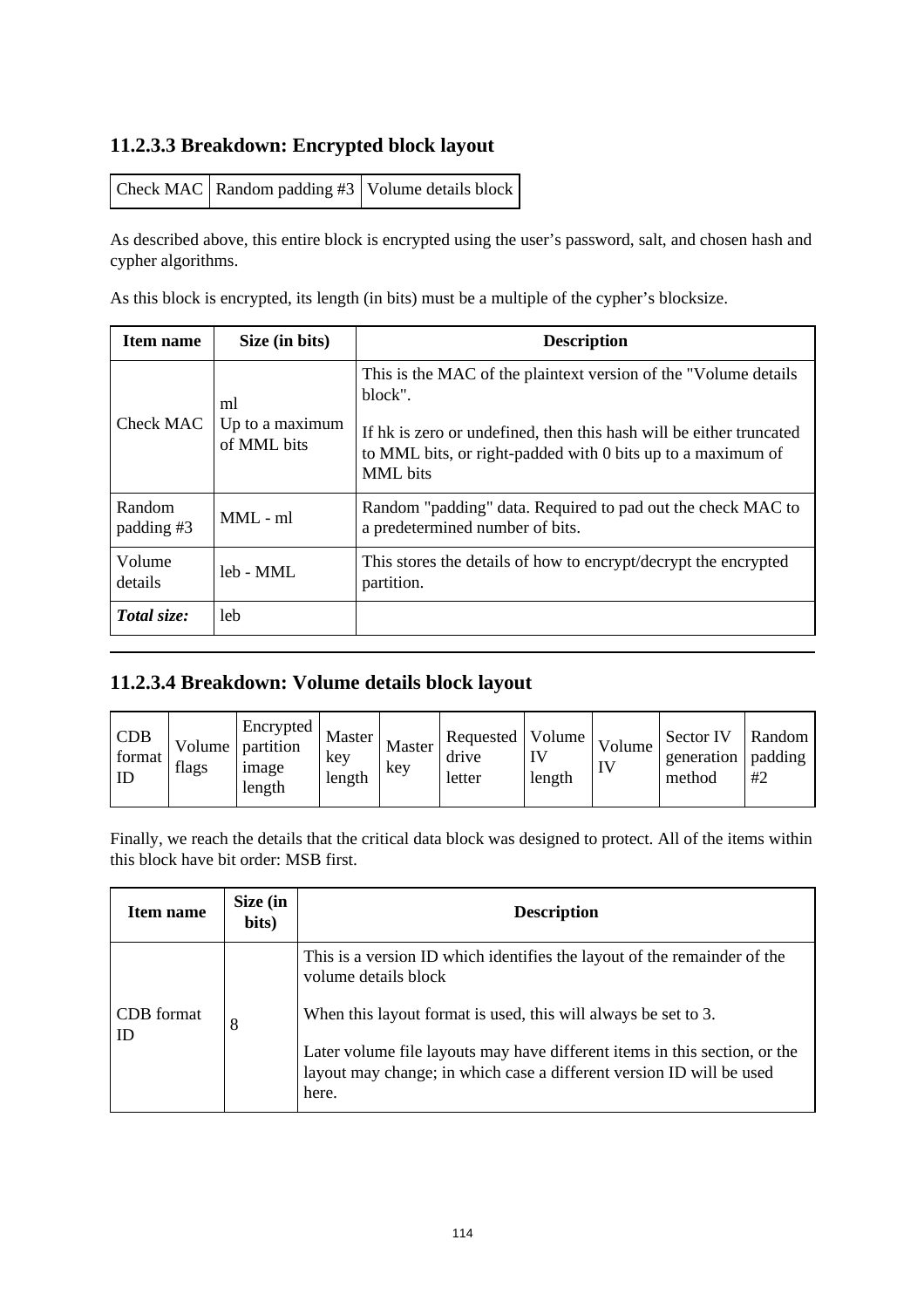|                                        |                                                                                            | Bitmap flagging various items.                                                                                                                                                                                                                                                                                                                                                                                                                                                                                                                                                                                                                                                                           |
|----------------------------------------|--------------------------------------------------------------------------------------------|----------------------------------------------------------------------------------------------------------------------------------------------------------------------------------------------------------------------------------------------------------------------------------------------------------------------------------------------------------------------------------------------------------------------------------------------------------------------------------------------------------------------------------------------------------------------------------------------------------------------------------------------------------------------------------------------------------|
| Volume flags                           | 32                                                                                         | Bit - Description<br>$0 - ($ unused $)$<br>1 - Sector ID zero is at the start of the file<br>$0 =$ Sector ID zero is at the start of the encrypted data<br>$1 =$ Sector ID zero is at the start of the host volume file/partition<br>$2 - ($ unused $)$<br>$3 -$ (unused)<br>4 - Volume file timestamps normal operation<br>$0 =$ On dismount, volume file timestamps will be reset to the values<br>they were when mounted<br>$1 =$ On dismount, volume file timestamps will be left as-is (i.e. will<br>indicate the date/time the volume was last written to)<br>Note: This bit gets ignored by the GUI, which will operate it according<br>to the user options set at the time the volume is mounted |
| Encrypted<br>partition<br>image length | 64                                                                                         | This stores the length of the encrypted partition image in bytes.                                                                                                                                                                                                                                                                                                                                                                                                                                                                                                                                                                                                                                        |
| Master key<br>length                   | 32                                                                                         | This will be set to the length of the master key in bits.                                                                                                                                                                                                                                                                                                                                                                                                                                                                                                                                                                                                                                                |
| Master key                             | $_{cks}$                                                                                   | This is set to the random data generated when the volume was created;<br>and is the en/decryption key used to encrypt the encrypted partition<br>image                                                                                                                                                                                                                                                                                                                                                                                                                                                                                                                                                   |
| Requested<br>drive letter              | 8                                                                                          | The drive letter the volume should be normally be mounted as.<br>Set to 0x00 if there is no particular drive letter the volume should be<br>mounted as (i.e. mount using the first available drive letter).                                                                                                                                                                                                                                                                                                                                                                                                                                                                                              |
| Volume IV<br>length                    | 32                                                                                         | This will be set to the length of the Volume IV in bits.<br>If the cypher's blocksize is $>= 0$ , this will be set to the cypher's<br>blocksize.<br>Otherwise, this will be set to 0.                                                                                                                                                                                                                                                                                                                                                                                                                                                                                                                    |
| Volume IV                              | If $(cbs >$<br>$(0)$ , then:<br>cbs<br>If (cbs)<br>$\leq 0$ ),<br>then<br>$\boldsymbol{0}$ | This is set to the random data generated when the volume was created.<br>When each sector of the encrypted partition is encrypted/decrypted, this<br>value will be XORd with any (hashed or unhashed) sector ID before<br>being used as the sector IV.<br>This guarantees that every sector within the encrypted partition has a<br>non-predictable IVs.                                                                                                                                                                                                                                                                                                                                                 |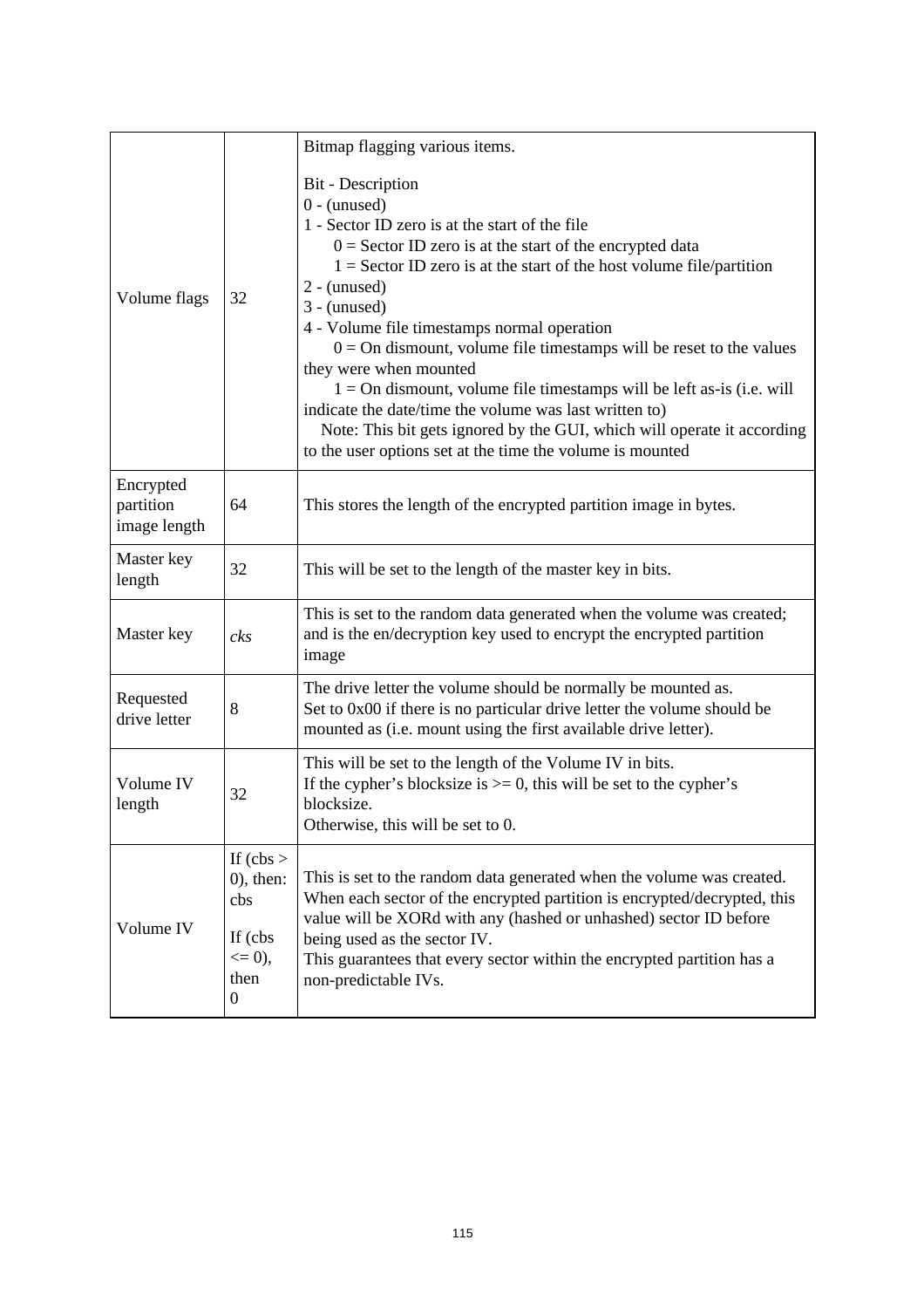| Sector IV<br>generation<br>method | 8                 | This is set to indicate the method of generating sector IVs. Note that if a<br>volume IV is present, then it will be XORd with the IV generated using<br>this method, before it is used for encryption/decryption. In all cases, the<br>sector IV generated will be right-padded/truncated to the cypher's<br>blocksize.<br>If the cypher's blocksize is $\leq 0$ , then this must be set to 0.<br>$0$ - No sector IVs (Null sector IV)<br>1 - Sector IV is the 32 bit sector ID (LSB first)<br>2 - Sector IV is the 64 bit sector ID (LSB first)<br>3 - Hash of the 32 bit sector ID (sector ID is LSB first)<br>4 - Hash of the 64 bit sector ID (sector ID is LSB first)<br>$5 - ESSIV$<br>The "Volume flags" item is used to determine the location of sector zero<br>(start of encrypted data, or start of host file/partition) |
|-----------------------------------|-------------------|--------------------------------------------------------------------------------------------------------------------------------------------------------------------------------------------------------------------------------------------------------------------------------------------------------------------------------------------------------------------------------------------------------------------------------------------------------------------------------------------------------------------------------------------------------------------------------------------------------------------------------------------------------------------------------------------------------------------------------------------------------------------------------------------------------------------------------------|
| Random<br>padding #2              |                   | Random "padding" data. Required to pad out the encrypted block to a<br>multiple of bs, and to increase the size of this block to the maximum<br>length that can fit within the "critical data block".                                                                                                                                                                                                                                                                                                                                                                                                                                                                                                                                                                                                                                |
| Total size:                       | $($ leb -<br>MML) |                                                                                                                                                                                                                                                                                                                                                                                                                                                                                                                                                                                                                                                                                                                                                                                                                                      |

### **11.2.3.5 Miscellaneous Comments Regarding the CDB Layout**

The design of the critical data layout eliminates the need for the cypher/hash used to be stored anywhere, denying an attacker this information and increasing the amount of work required to attack a volume file.

The "password salt" appears before the "encrypted block", and no indication of the length of salt used is stored anywhere in order to prevent an attacker from even knowing where the "encrypted block" starts within the CDB.

The "Check MAC" is limited to 512 bits. This is limited for practical reasons as some kind of limit is required if the critical data block is to be of a predetermined size. See section on mounting volume files for how multiple matching MACs are handled.

The "Password salt" is (fairly arbitrarily) limited to 512 bits. Again, this is primarily done for practical reasons.

Although at time of writing (March 2005) this limit to the length of salt used should be sufficient, the format of the critical data block (with included layout version ID) does allow future scope for modification in order to allow the critical data block to be extended (e.g. from 4096 to 8192 bits), should this limit be deemed inadequate..

The "Encrypted block" does contain a certain amount of data that may be reasonably guessed by an attacker (e.g. the CDB format ID), however this would be of very limited use to an attacker launching a "known plaintext" attack as the amount of this data is minimal, and as with pretty much any OTFE system the encrypted partition image can reasonably expected to contain significantly more known plaintext than the CDB anyway (e.g. the partition's boot sector)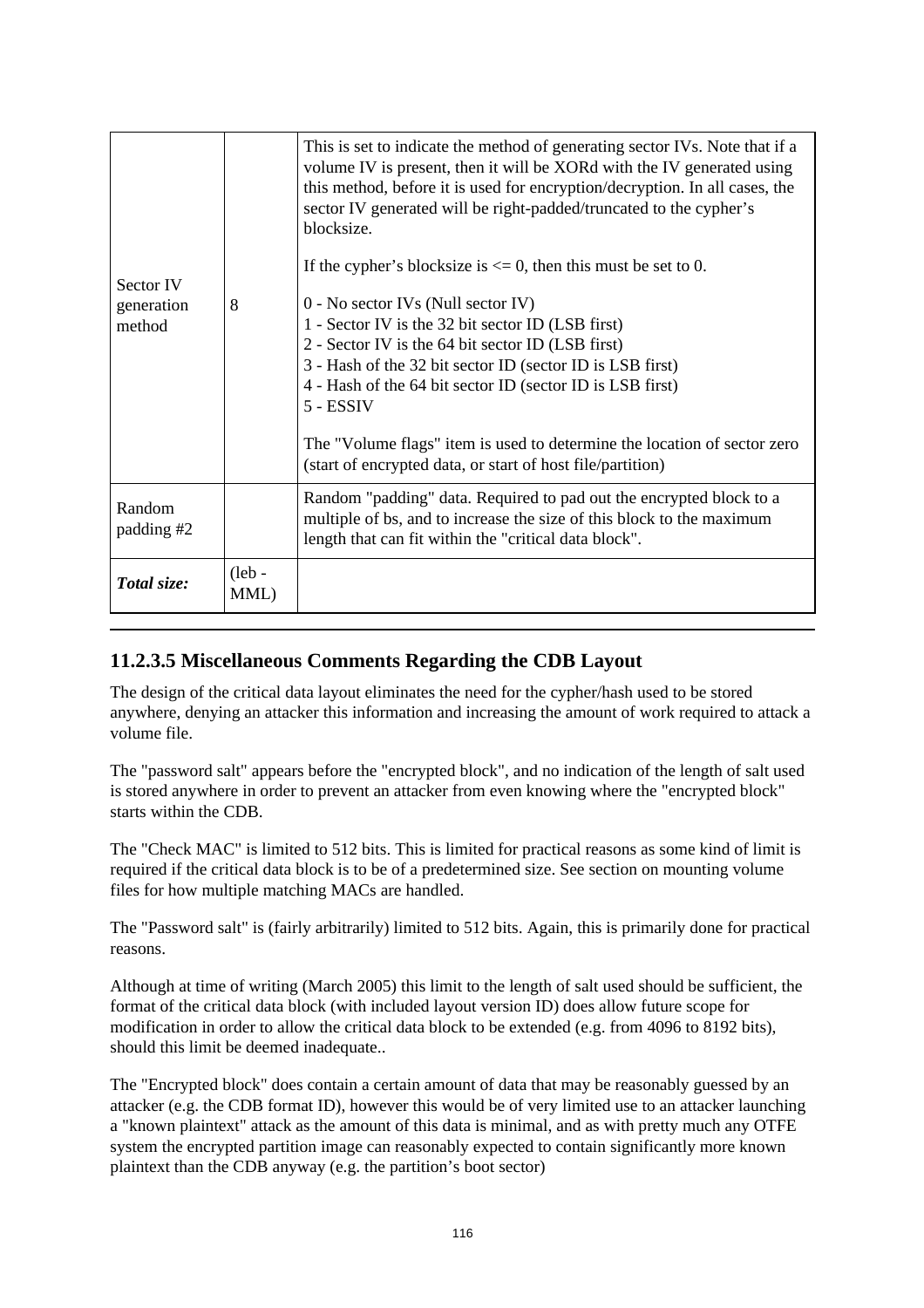#### **11.2.3.5.1 CDB Encryption**

The encrypted data block within a CDB is encrypted using:

- A key derived from the user's password
- A NULL IV

The key used for this encryption/decryption depends on the CDB format used to create the CDB.

For older (CDB format 1) volumes, the key is derived as follows:

- 1. The user's password is appended to the salt bits
- 2. The result is hashed with the user's choice of hash algorithm
- 3. If the cypher used has a fixed keysize, this hash value generated is truncated/right padded with NULLs until it is the same length as the cypher's keysize

For newer (CDB format 2) volumes, the key is derived as follows:

1. The user's password is passed through "n" iterations (where "n" is user specified) of PKCS#5 PBKDF2 using HMAC as the PRF, which is turn employs the user's choice of hash algorithm. In doing so, the user's password is supplied as the password to PBKDF2, and the salt bits are used as the PBKDF2 salt.

#### **11.2.3.5.2 Check MAC**

The manner in which the check bytes within a CDB are calculated depends on the CDB format used.

For older (CDB format 1) volumes, the check bytes are calculated by simply hashing the volume details block with the user's choice of hash algorithm.

For newer (CDB format 2) volumes, the check bytes are calculated by passing the volume details block through HMAC with the user's choice of hash algorithm. In doing so, the derived key used to encrypt/decrypt the CDB is used as the HMAC key.

### **11.2.4 CDB Format ID 4**

CDB layout format 4 is identical to CDB layout format 3, with the one exception that the Master key stored within the Volume details block may include multiple keys, one after the other

For example:

- An LRW encrypted volume's "Master key" will be the encryption key, followed immediately by the tweak key.
- An XTS encrypted volume's "Master key" will be the two XTS encryption keys, one after the other

In all cases, the Master key length will indicate the total length of all keys. It is the responsibility of the cypher driver to determine how the key material is used.

FreeOTFE v3.0 (and later) and FreeOTFE4PDA v3.0 (and later) create volumes using this layout.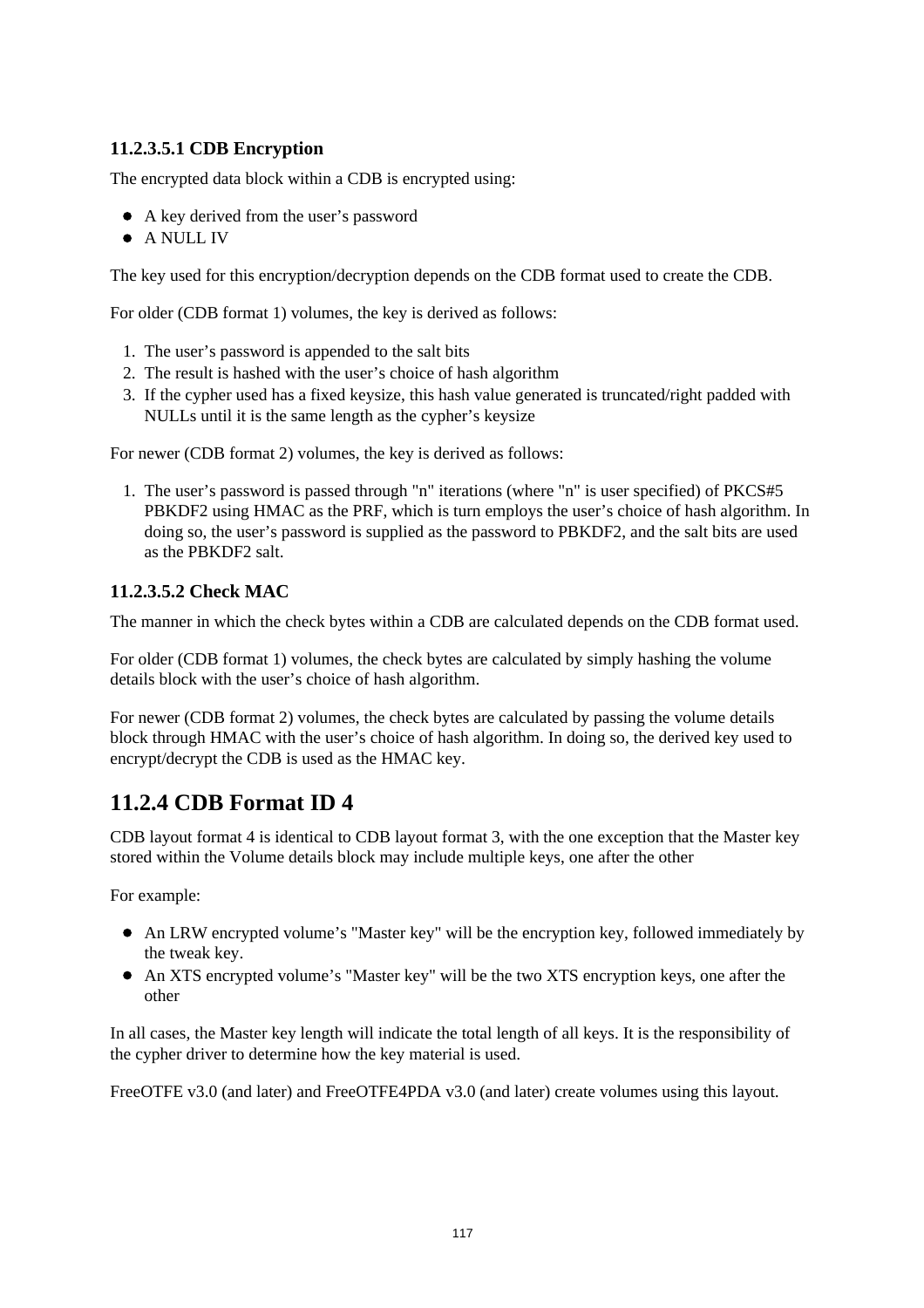# **11.3 Creating FreeOTFE Volumes**

To create a FreeOTFE volume file, a fairly significant amount of information is required due to freedom that FreeOTFE gives you in creating volume files.

Broadly speaking, creating a FreeOTFE volume consists of three distinct stages:

- 1. Creating a file large enough on the local filesystem to store the encrypted partition image (and CDB, if included as part of the volume).
- 2. Writing a CDB either to the volume file or a separate keyfile, depending on the user's choice.
- 3. Mounting the volume, formatting it, and "shredding" (overwriting) all free space.

Stage 1 is straightforward; write data to the file until is has gained the required size. This stage is skipped in the case of creating a hidden volume or volume based on a partition. Stage 2 is more complex; and is described below.

Stage 3 is required in set the volume up for use, and increase security. This is largely a manual process carried out by the user, depending on their needs.

### **11.3.1 Writing the CDB/keyfile**

The following procedure is used to build up a FreeOTFE CDB/keyfile:

- 1. Obtain all the information which will be stored within the volume's "Volume details block"
- 2. Derive the "critical data key" by processing the user's password and salt with PKCS #5 PBKDF2 (using HMAC with the user's choice of hash algorithm). The derived key should be ks bits long (i.e. the cypher's keysize). If ks is undefined, then 512 bits will be used. (Note: In this case, the keysize used for encrypting/decrypting the encrypted partition image must be specified by the user. The keysize for the critical data block is fixed at 512 bits if ks is undefined in order to simplify the "mount volume" dialog, and to reduce the potential for user confusion as most cyphers have a fixed ks, and asking users for this information may cause them to think this is more information they have to memorise, which it wouldn't be)
- 3. Create the plaintext version of the "Volume details block" in memory, including padding the end with random data as appropriate
- 4. Calculate the check MAC using HMAC, together with the derived key and user's choice of hash algorithm
- 5. Truncate the MAC to 512 bits if it is longer, or right-pad to 512 bits with random data to if less.
- 6. Prepend the check MAC (and any random data appended to it) onto the beginning of the volume details block to form a plaintext version of the "Encrypted block"
- 7. Encrypt the plaintext "Encrypted block" using a null IV and the critical data key.
- 8. Prepend the salt bytes onto the end of the "Encrypted block", and pad out the end with random data to form the complete CDB
- 9. Write the CDB to either:
	- The start of the user's volume
	- A keyfile
	- The user specified offset within the host volume, if creating a "hidden volume" which includes a CDB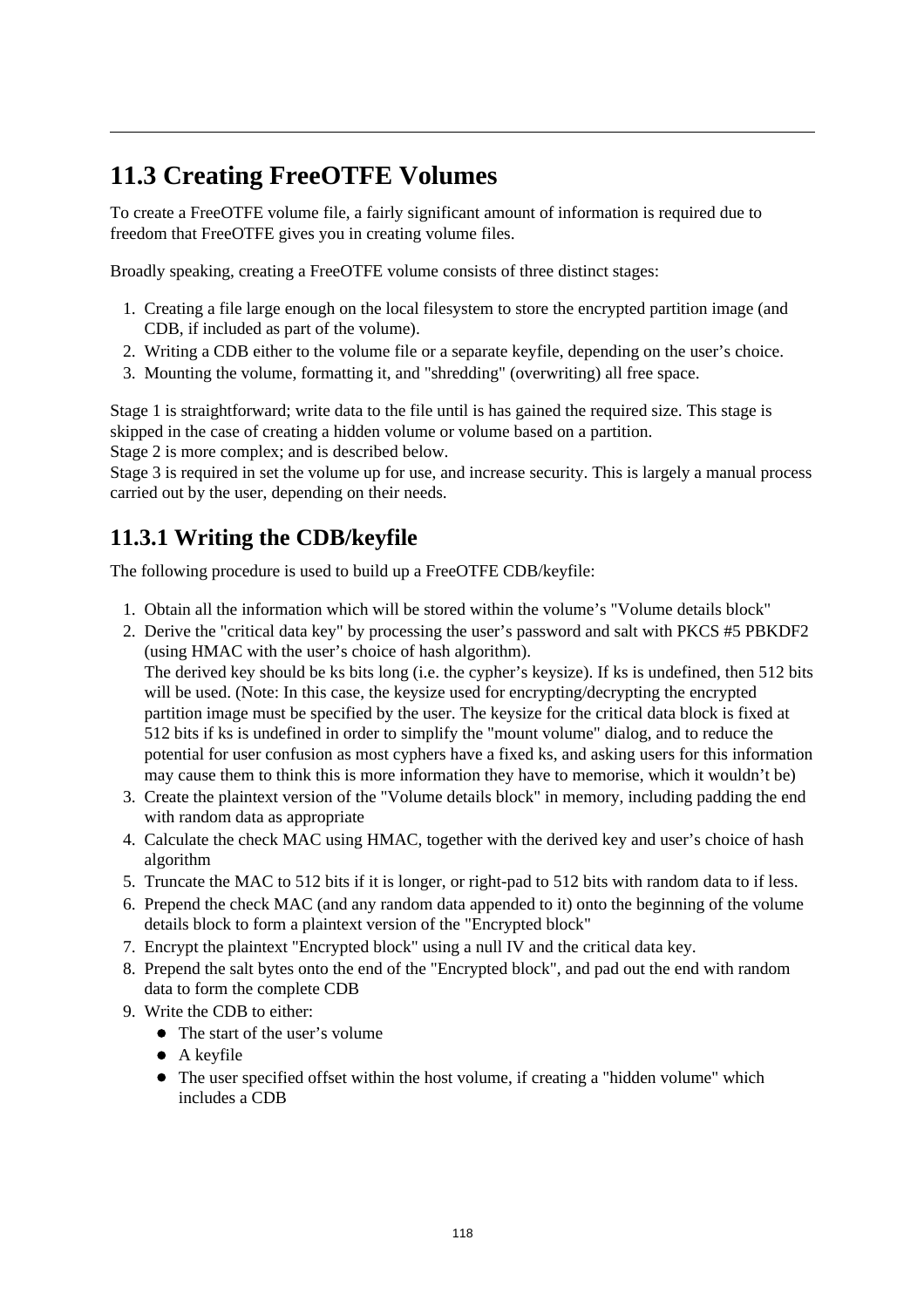# **11.4 Mounting FreeOTFE Volumes**

To mount a FreeOTFE volume, the following information must be obtained from the user:

- 1. The volume to be mounted
- 2. The user's password
- 3. If the CDB to be used for mounting is stored in a keyfile, the location of the keyfile
- 4. The length of salt used in the CDB (sl)
- 5. The number of key iterations
- 6. When mounting a hidden volume, the following information is also required:
- 7. The offset within the host file/volume that the hidden volume resides at
- 8. If the offset specified gives the location of a CDB, or the "Encrypted partition image"

Although this list may sound as though it places a significant burden on the user to remember a significant amount of information. However, for most users the only information required will be the volume the wish to mount, and their password; all of the other details may be defaulted to sensible values unless the user chooses to take advantage of the more advanced features of FreeOTFE.

From the information supplied by the user, the following can be determined automatically:

- 1. The cypher used
- 2. The hash algorithm used
- 3. All of the details stored within "Volume details block" of the CDB used for mounting

The first two items are determined by brute force; by decrypting the CDB with every possible combination of hash/cypher installed on the user's system until the CDB's "Check MAC" is decrypted successfully.

In detail, the following procedure is used:

- 1. The information listed above is obtained from the user.
- 2. The 512 bytes (4096 bits) CDB is read in.

This will be taken from one of:

- 1. The start of the volume being mounted (provided the volume includes a CDB)
- 2. A host file, starting from a user specified offset, if mounting a hidden volume (provided the hidden volume includes a CDB)
- 3. A keyfile relating to the volume being mounted
- 3. The first "sl" bits are stripped off the CDB, and are assumed to be the salt
- 4. For each hash algorithm installed on the user's computer:
	- 1. For each cypher algorithm installed on the user's computer:
		- 1. A "critical data key" is derived by processing the user's password and salt with PKCS #5 PBKDF2. The PRF used with PBKDF2 will be HMAC, with the current hash algorithm.

The derived key should be ks bits long (i.e. the cypher's keysize). If ks is undefined, then 512 bits will be used.

- 2. The number of "Random padding #1" bytes is determined, based on the cypher's blocksize. This random padding is then stripped off the CDB to give an "Encrypted block".
- 3. The "Encrypted block" is decrypted using the "critical data key" generated above and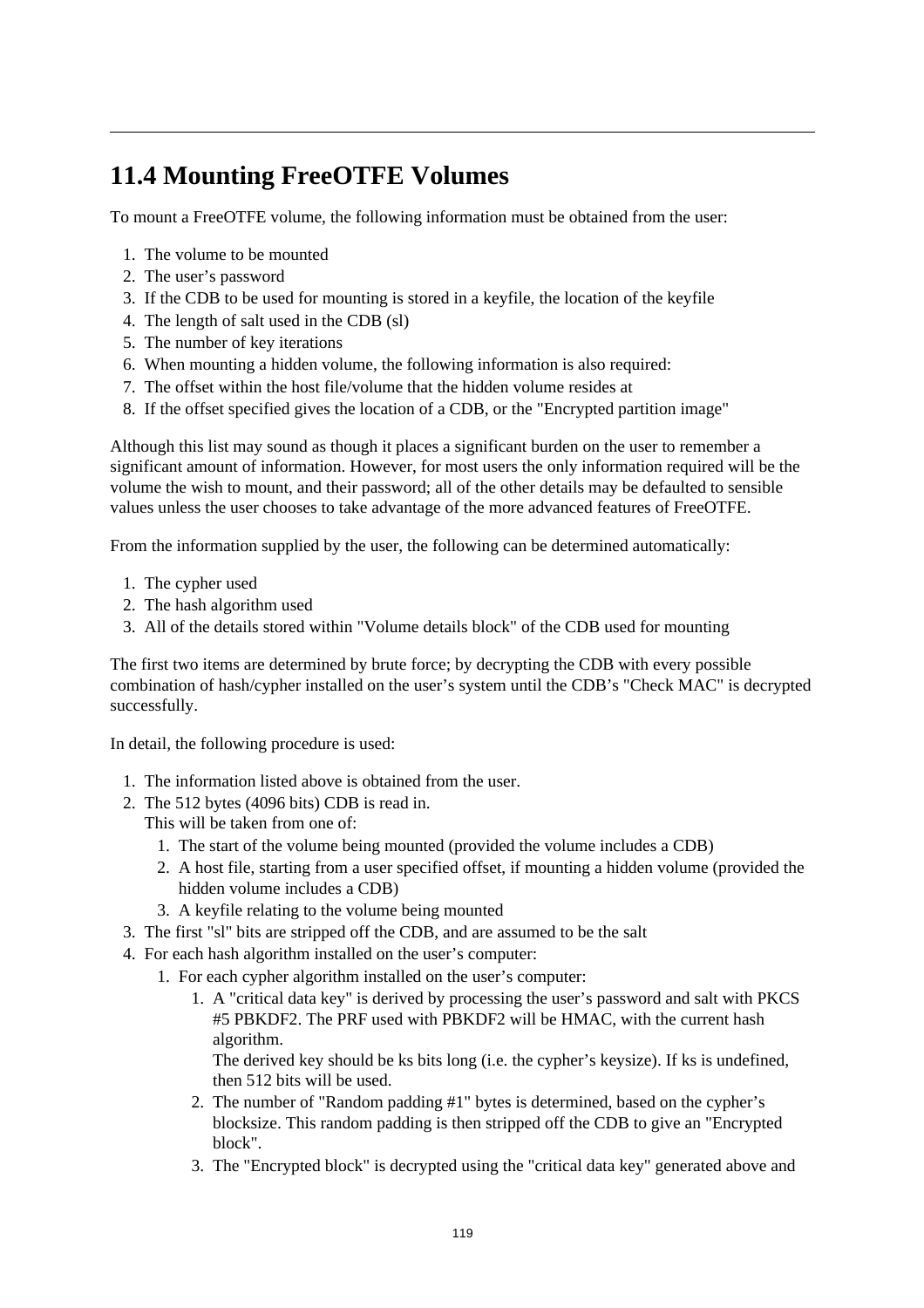the current cypher.

- 4. The first 512 bytes of the decrypted "Encrypted block" are split off and retained as a plaintext check MAC and "Random padding #3".
- 5. The remainder of the decrypted "Encrypted block" is assumed to be a "Volume details block". The HMAC of this "Volume details block" is generated, using the current hash algorithm and the "critical data key" just used for decryption.
- 6. The generated MAC is truncated to its first 512 bytes, if it's longer than this.
- 7. The resulting "n" bit MAC is compared with the first "n" bits of the "Check MAC"/"Random padding #3"
- 8. If the MAC is identical to the "Check MAC", it is assumed that a valid cypher/hash combination has been found - the "Volume details block" is parsed and stored together with the hash/cypher combination.
- 9. Regardless of whether the generated MAC is identical to the "Check MAC", all remaining hash/cypher combinations will be processed in the same manner, to check if there are any other matching hash/cypher combinations.

After all possible hash/cypher combinations have been exhausted:

- If no cypher/hash combination successfully decrypted the "Volume details block", the user will be informed that they have entered incorrect details.
- If more than one cypher/hash combination successfully decrypted the "Volume details block", the user should be prompted to choose which of the combinations they wish to use. The system will proceed as if only the user selected combination had been successful in decrypting.
- If exactly one cypher/hash combination successfully decrypted the "Volume details block", then the "Encrypted partition image" will be decrypted as necessary using this cypher/hash combination, together with the information obtained from the decrypted "Volume details block".

As a result of the CDB layout, it is not necessary to store either the cypher or hash algorithm used for en/decryption anywhere. Nor is it necessary to prompt the user for this information as this information can be determined dynamically by attempting the mount using all possible combinations of installed hash/cypher and testing if the same check MAC can be generated using the decrypted data.

### **11.4.1 Additional information**

The driver API supports passing volume "metadata" to the driver when mounting a volume. Information passed in this way to the driver is simply stored by the driver against the mounted volume, and is not processed in any way.

When a user application calls DeviceIOControl with

IOCTL\_FREEOTFE\_GET\_DISK\_DEVICE\_STATUS, the number of bytes of volume metadata is returned. By calling with IOCTL\_FREEOTFE\_GET\_DISK\_DEVICE\_METADATA, the actual data that was stored when mounting can be retrieved.

This is intended for future development; to enable user applications to store information against volumes they mount (e.g. "This is a Linux volume", "This is a FreeOTFE volume"), which can later be retrieved for display to the user.

Volume metadata passed to the driver in this way should be kept to the absolute minimum possible.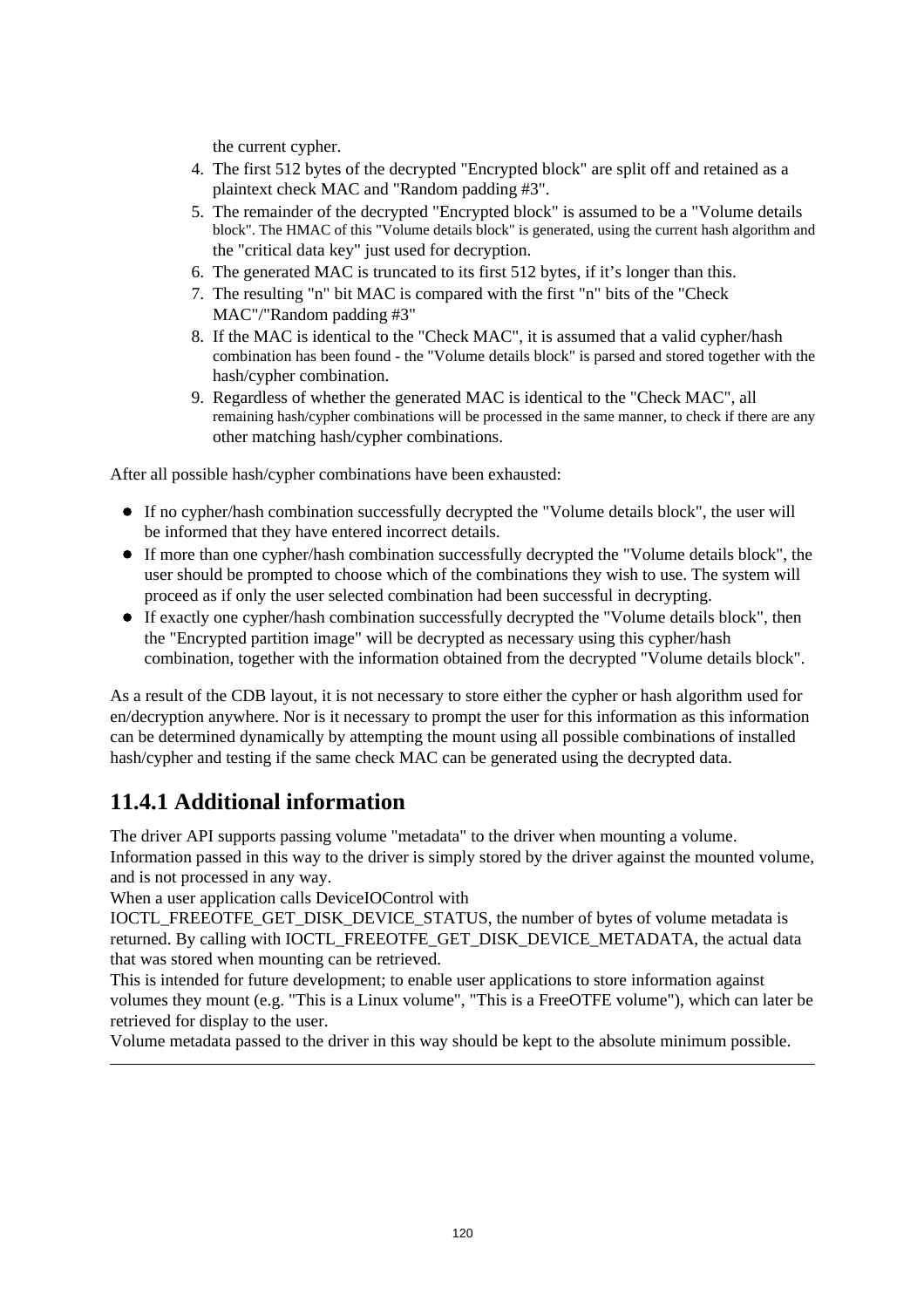# **11.5 Encrypted Partition Image Encryption/Decryption**

The encrypted partition that forms the bulk of an encrypted volume is encrypted on a 512 byte, sector-by-sector basis using:

- The master key stored within the volume's CDB (or keyfile)
- A per-sector IV (provided that the cypher used has a fixed blocksize, greater than zero)

### **11.5.1 Per-Sector IV Generation**

The manner in which per-sector IVs are generated depends on the IV generation method the user selected when creating the volume:

| IV<br><b>Generation</b><br><b>Method</b> | <b>Description</b>                                                                                                                                                                                                                                                                                                                                                                                                                                                                                                                                                                                                                                                                                                                                                              |  |  |
|------------------------------------------|---------------------------------------------------------------------------------------------------------------------------------------------------------------------------------------------------------------------------------------------------------------------------------------------------------------------------------------------------------------------------------------------------------------------------------------------------------------------------------------------------------------------------------------------------------------------------------------------------------------------------------------------------------------------------------------------------------------------------------------------------------------------------------|--|--|
| Null IV                                  | No IV is used/a null IV is used.<br>i.e. A block of data consisting of with 0x00 (null) characters is used as the IV                                                                                                                                                                                                                                                                                                                                                                                                                                                                                                                                                                                                                                                            |  |  |
| 32 bit sector<br>ID                      | The least significant 32 bits of the sector ID is right-padded with 0x00 characters,<br>and used as the IV.<br>These bits are ordered MSBLSB.                                                                                                                                                                                                                                                                                                                                                                                                                                                                                                                                                                                                                                   |  |  |
| 64 bit sector<br>ID                      | As the 32-bit sector ID method, but a 64 bits sector ID is used.<br>Note: This is unlikely to offer any security advantage over using 32 bit sector IDs,<br>unless used with a volume file $((2^{32}) * 512)$ bytes long (2048GB), or greater                                                                                                                                                                                                                                                                                                                                                                                                                                                                                                                                   |  |  |
| Hashed 32 bit<br>sector ID               | The least significant 32 bits of the sector ID is hashed with the user's choice of hash<br>algorithm.<br>The resulting hash value will be truncated/right padded with 0x00 characters until it<br>is the same length as the cypher's blocksize.                                                                                                                                                                                                                                                                                                                                                                                                                                                                                                                                 |  |  |
| Hashed 64 bit<br>sector ID               | As the hashed 32-bit sector ID method, but a 64 bits sector ID is used.<br>Note: This is unlikely to offer any security advantage over using 32 bit sector IDs,<br>unless used with a volume file $((2^32) * 512)$ bytes long (2048GB), or greater                                                                                                                                                                                                                                                                                                                                                                                                                                                                                                                              |  |  |
| <b>ESSIV</b>                             | This option offers the most security.<br>On mounting the FreeOTFE volume, the master key used for encrypting/decrypting<br>the volume is hashed with the hash algorithm chosen by the user when the volume<br>was created.<br>If the cypher used for encryption/decryption has a fixed keysize, this hash output is<br>truncated/right padded with 0x00 characters until it matches the cypher's keysize and<br>stored as the "ESSIV key" (or "salt"). If the cypher doesn't have a fixed keysize, the<br>full hash output is stored as this key ("salt").<br>When a per-sector IV is required, the 64 bit sector ID is encrypted using the "ESSIV<br>key". This encrypted sector ID is truncated/right-padded with 0x00 characters until it<br>matches the cypher's blocksize. |  |  |

In all cases, the sector ID is calculated as: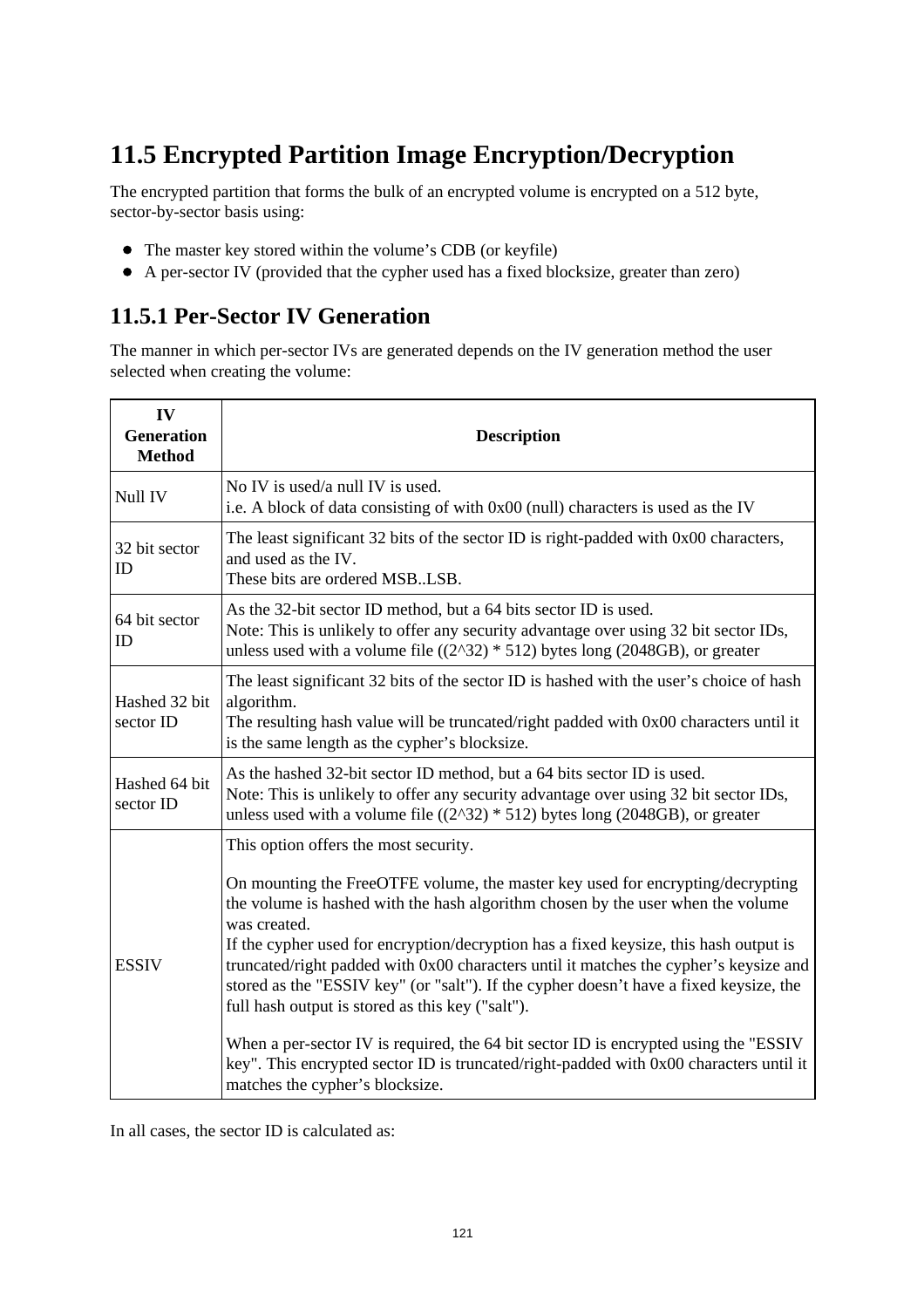#### Sector  $ID = (Ostart - SoftSet)$  % Ssize

where:

| Ostart | The offset within the host volume/partition from where the encrypted partition begins (i.e.<br>after any CDB) |  |
|--------|---------------------------------------------------------------------------------------------------------------|--|
|        | Soffset The offset from within the encrypted partition from where the sector begins                           |  |
| Ssize  | The sector size of the emulated drive ( <i>i.e.</i> 512 bytes)                                                |  |
| %      | is the modulus operator                                                                                       |  |

Putting it another way, this is the sector ID (starting from zero) of the partition as it appears to the host OS after mounting.

If the user opted to additionally use per-volume IVs when the volume was created, IVs generated using the method selected by the user when the volume was created are XORd with a "per-volume" IV. This "per-volume" IV consists of a block of data equal to the blocklength of the cypher used to encrypt the volume and consists of random data generated when the volume was created, and stored within the volume's CDB (or keyfile).

# **11.6 Registry Entries**

The PC version of FreeOTFE doesn't create any registry entries for itself unless the user chooses to associate ".vol" files with the application, in which case only those registry entries which are required to associate the FreeOTFE executable with the filename extension are created. All user options and settings are stored in a ".ini" file, unless the user *explicitly* configures them to be stored in the registry.

In addition to this, MS Windows does create a registry entry for each FreeOTFE driver used. This is inevitable; all OTFE systems running under MS Windows are required to do this in order to function correctly.

The following detail the registry entries are typically created by MS Windows:

Registry key: HKEY\_LOCAL\_MACHINE\SYSTEM\CurrentControlSet\Services\<driver name>

These keys may have the following values under them:

| <b>Value</b> | <b>Type</b>  | <b>Meaning</b>                                                                                                                                                    |  |  |
|--------------|--------------|-------------------------------------------------------------------------------------------------------------------------------------------------------------------|--|--|
|              |              | ErrorControl   DWORD   0x00000001 - Normal error handling                                                                                                         |  |  |
| <b>Start</b> | <b>DWORD</b> | 0x00000001 - Driver started at system<br>0x00000003 - Driver started manually                                                                                     |  |  |
| Type         |              | DWORD 0x00000001                                                                                                                                                  |  |  |
| Portable     | DWORD        | This value is optional, but set to 0x00000001 if present.<br>This value flags that the relevant driver was installed in "portable mode",<br>and should be removed |  |  |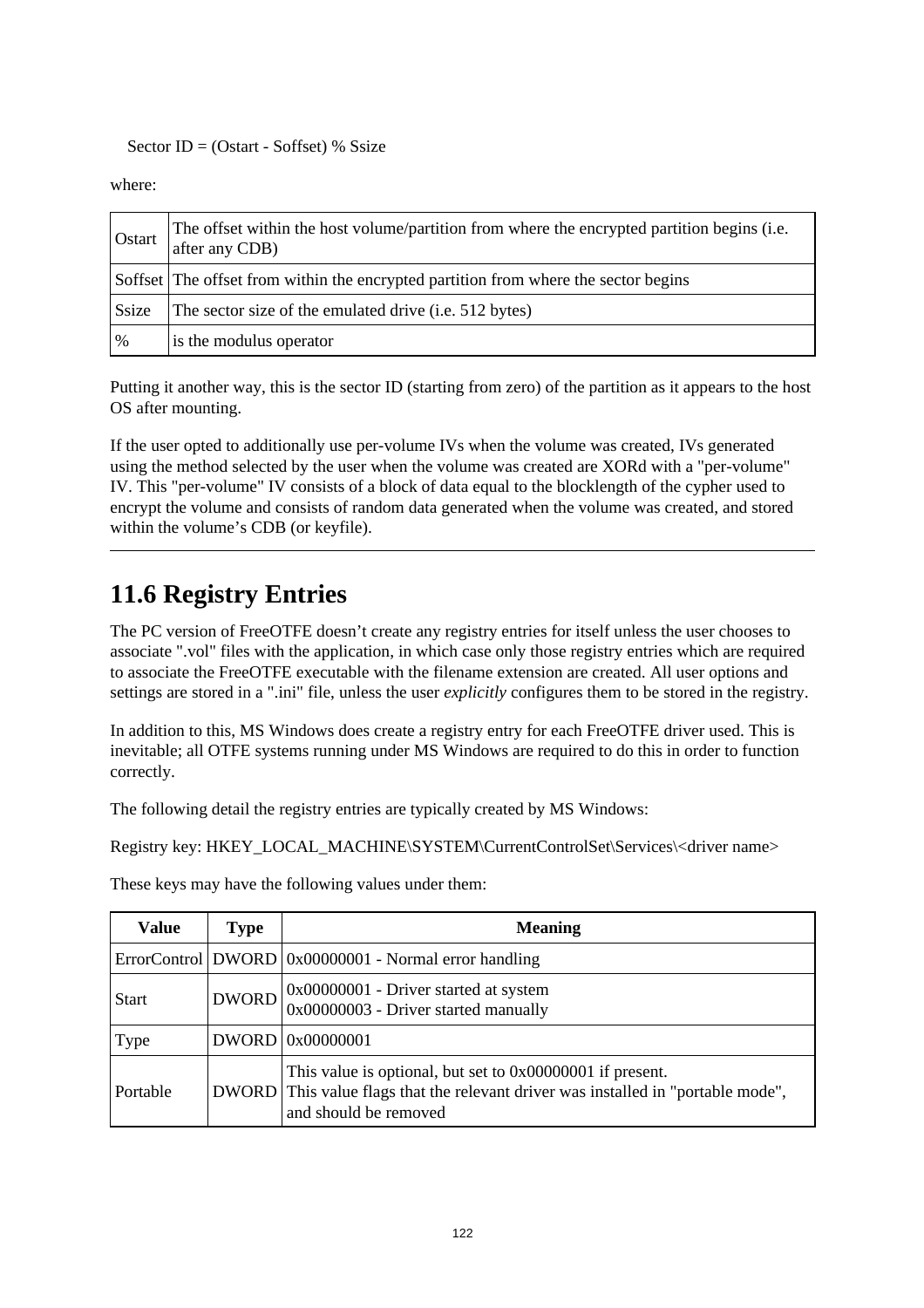The PDA version operates in a similar manner, though no registry entries are created automatically by the OS for the drivers used. Instead, FreeOTFE4PDA is required to create a sequence of registry entries when a volume is mounted. These registry entries are deleted once the volume is dismounted.

# **11.7 Portable Mode Impact**

Although no files are copied to your computers hard drive when using portable mode, because part of the manner in which MS Windows manages device drivers, Windows still writes certain details about the portable mode drivers to the registry. Specifically, the full path and filename of the drivers used together with other basic information on the drivers as detailed above.

When portable mode is stopped, most of this information is deleted by Windows automatically. However:

- 1. Because of the way in which the registry stores data, an attacker may be able to recover that information which has been deleted (this is analogous to deleting a file on your filesystem; although its directory entry may have been marked as "deleted", the data may still be recoverable)
- 2. When Windows deletes its registry entries, it doesn't delete all of them (e.g. HKLM\SYSTEM\CurrentControlSet\Enum\Root\LEGACY\_...)

It is not possible to securely delete the relevant registry entries without "going behind Windows' back" - not exactly recommended when working with kernel mode device drivers!

#### *It should be noted that this applies equally to all disk encryption systems that support any kind of "portable mode".*

Should it be a concern that an attacker may discover which FreeOTFE drivers were being used, it is suggested that you either:

- 1. Change the filenames of the FreeOTFE drivers you will be using in portable mode (e.g. rename "FreeOTFECypherAES.sys" to "FreeOTFECypherTwofish.sys"). This will cause the data written to the registry to reflect this new filename, hopefully convincing an attacker that the driver used was a different one.
- 2. If you only use one cypher and hash driver in portable mode, store a number (or all) of the other cypher/hash drivers with your "portable" version of FreeOTFE. Even if an attacker can determine which drivers you were using in portable mode, that attacker will not be able to determine which of the portable drivers you were actually using to encrypt/decrypt your data with.

# **11.8 Random Number Generators (RNGs)**

FreeOTFE offers a choice of four different random number generators (RNGs) for use when creating new FreeOTFE volumes:

- 1. Microsoft CryptoAPI
- 2. Mouse movement
- 3. cryptlib
- 4. PKCS#11 tokens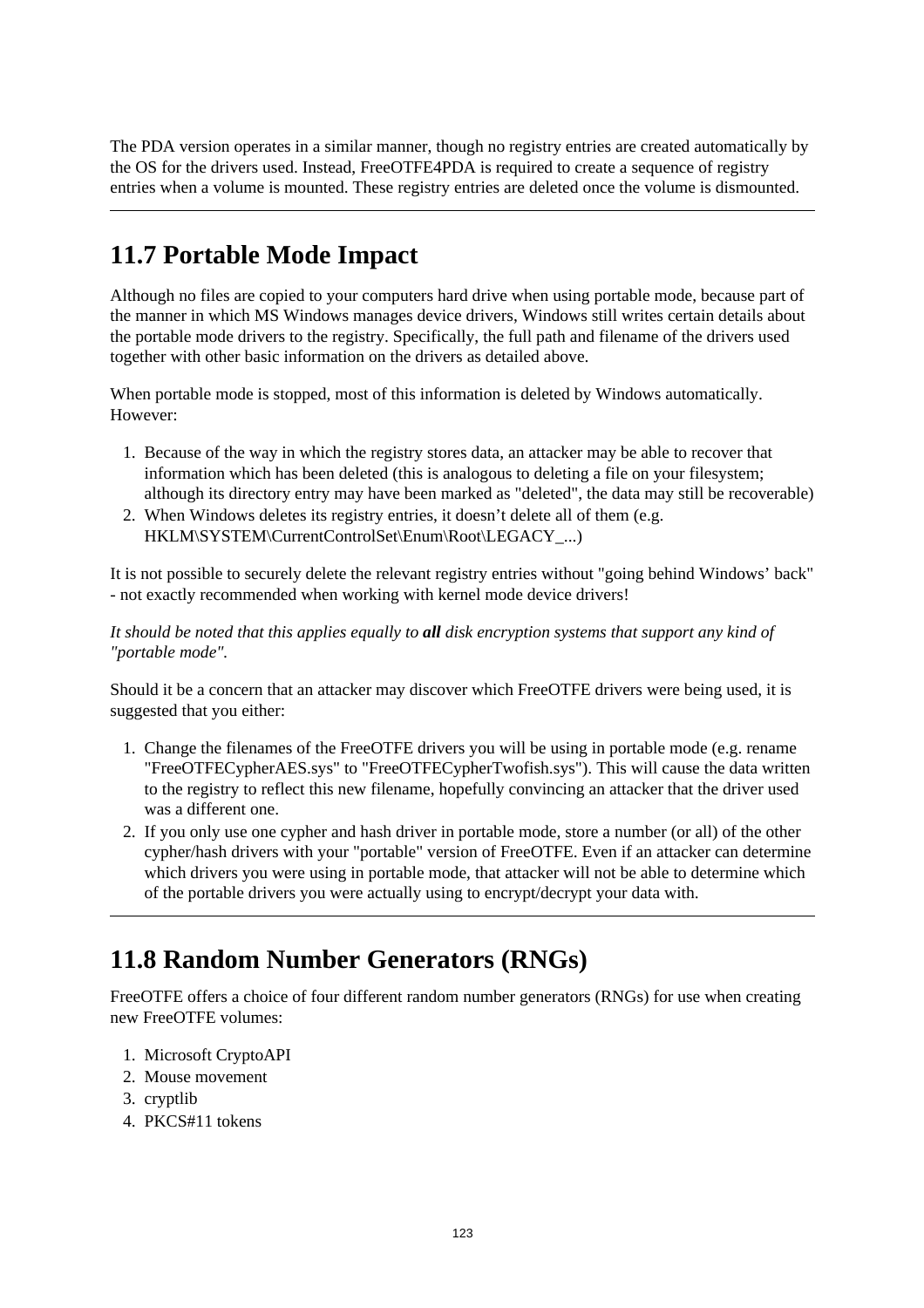Whichever one is selected must produce 4096 bits (512 bytes) of cryptographically secure random numbers. This random data is used in three ways:

- 1. As the master key used for encrypting/decrypting your data
- 2. For salting
- 3. As random "padding" to make up otherwise unused space within the FreeOTFE volume's critical data block. (See volume layout documentation for further details)

If more than one RNG is selected, their output will be combined (XOR'd together) and the resulting data used. In this way, the random data generated will never be weaker than the strongest selected RNG.

### **11.8.1 Microsoft CryptoAPI**

The Microsoft CryptoAPI is used to generate random data.

### **11.8.2 Mouse Movement**

This relies on the user "waggling" the mouse in a random fashion to generate random data.

Every 100ms the mouse pointer is checked. If it has moved significantly, then the X and Y coordinates of the mouse pointer are sampled, and the LSB of each is added to the random data collected.

Due to the volume of random data required, and the fact that only 2 bits of random data are collected for each mouse position sampled, this is a relatively slow process.

### **11.8.3 cryptlib**

cryptlib is used to generate random data.

Note: This option is only available if cryptlib (cl32.dll) is installed; see the [cryptlib](http://www.cs.auckland.ac.nz/%7Epgut001/cryptlib/) WWW site for further details and download.

### **11.8.4 PKCS#11 Tokens**

If you have a security token or smartcard, this may be used as a RNG.

See the Security Token/Smartcard Support section for more information on setting up and using PKCS#11 tokens.

## **11.9 Building the Software**

FreeOTFE/FreeOTFE4PDA/FreeOTFE Explorer come in a number parts:

- FreeOTFE:
	- 1. A front-end GUI, written in Delphi
	- 2. A number of kernel drivers, written in C
- FreeOTFE4PDA:
	- 1. A front-end GUI, written in C
	- 2. A number of drivers, written in C
- FreeOTFE Explorer: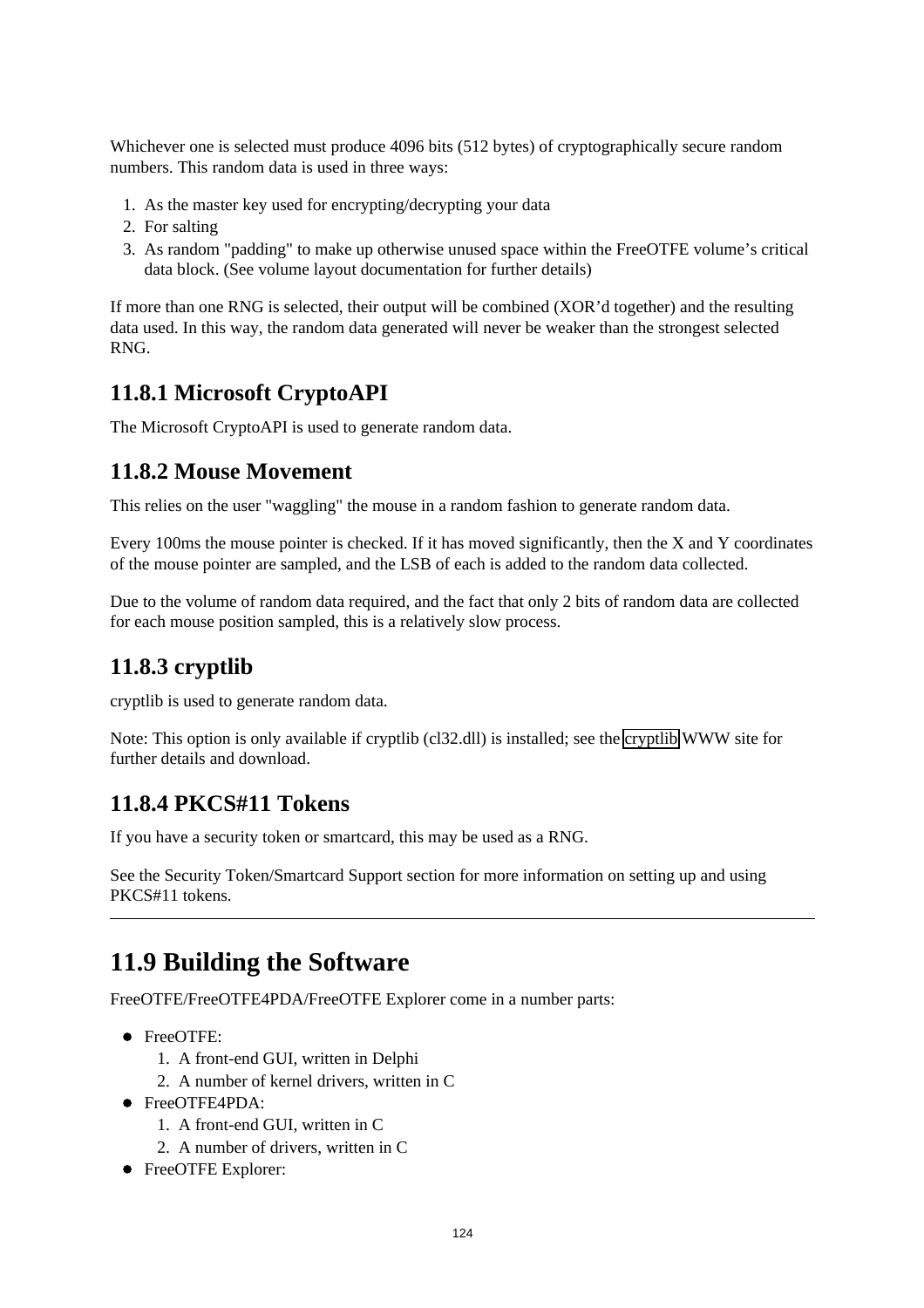- 1. A front-end GUI, written in Delphi
- 2. The same drivers as FreeOTFE4PDA, but built for Win32
- A number of command line decryption utilities, also written in C.

### **11.9.1 FreeOTFE**

### **11.9.1.1 Building the GUI**

This is a description for Delphi newbies of the basic steps involved in compiling the FreeOTFE GUI.

To build the GUI, the following software is required:

- Delphi (CodeGear Delphi 2007 or later, though Delphi 2006 should just as well. Delphi v5 v7 can probably be used with minimal changes, though wouldn't look as nice under Windows Vista)
- The SDeanComponents package (v2.00.00 or later)
- (Optional) GNU gettext for Delphi (dxgettext), available (free) from:<http://dybdahl.dk/dxgettext/> (This package adds support for language translations)

The binary release of this software was built with CodeGear Delphi 2007.

- 1. With each of the packages in the SDeanComponents archive,
	- 1. Build each package
	- 2. Install each package
	- 3. Ensure that the correct path to each package is added to your Delphi environment ("Tools | Environment Options...", "Library" tab)
- 2. Add the path to the modified Delphi files included in SDeanComponents to fix various bugs relating to Delphi 2006's Windows Vista support to the top of Delphi's standard library paths. (This step probably won't be needed with later versions of Delphi, and shouldn't be carried out with older versions of Delphi, which will have different source)
- 3. Open the FreeOTFE project ("FreeOTFE.dpr")
- 4. If you have the dxgettext software installed (see above), ensure that the compiler directive "\_DXGETTEXT" is set. Otherwise, make sure that this compiler directive is *not* set.
- 5. Build the application.
- 6. You should now find a file called "FreeOTFE.exe" in the directory above the "src" directory

You have now successfully built the GUI frontend!

If required, the compiler definition "FREEOTFE\_TIME\_CDB\_DUMP" may be set, in which case the time taken to dump a CDB ("Tools | Critical data block | Dump to human readable file...") will be shown after the dump completes.

#### **11.9.1.2 Building the Kernel Drivers**

The kernel mode drivers implement the actual hash, encryption/decryption and main FreeOTFE drivers.

To build these drivers, the following software is required:

- Microsoft Visual Studio 2008 (older versions may well be used, changing "vcvarsall" to "vcvars32", and similar changes)
	- If using an older version of MS Visual Studio, the MS Windows SDK (February 2003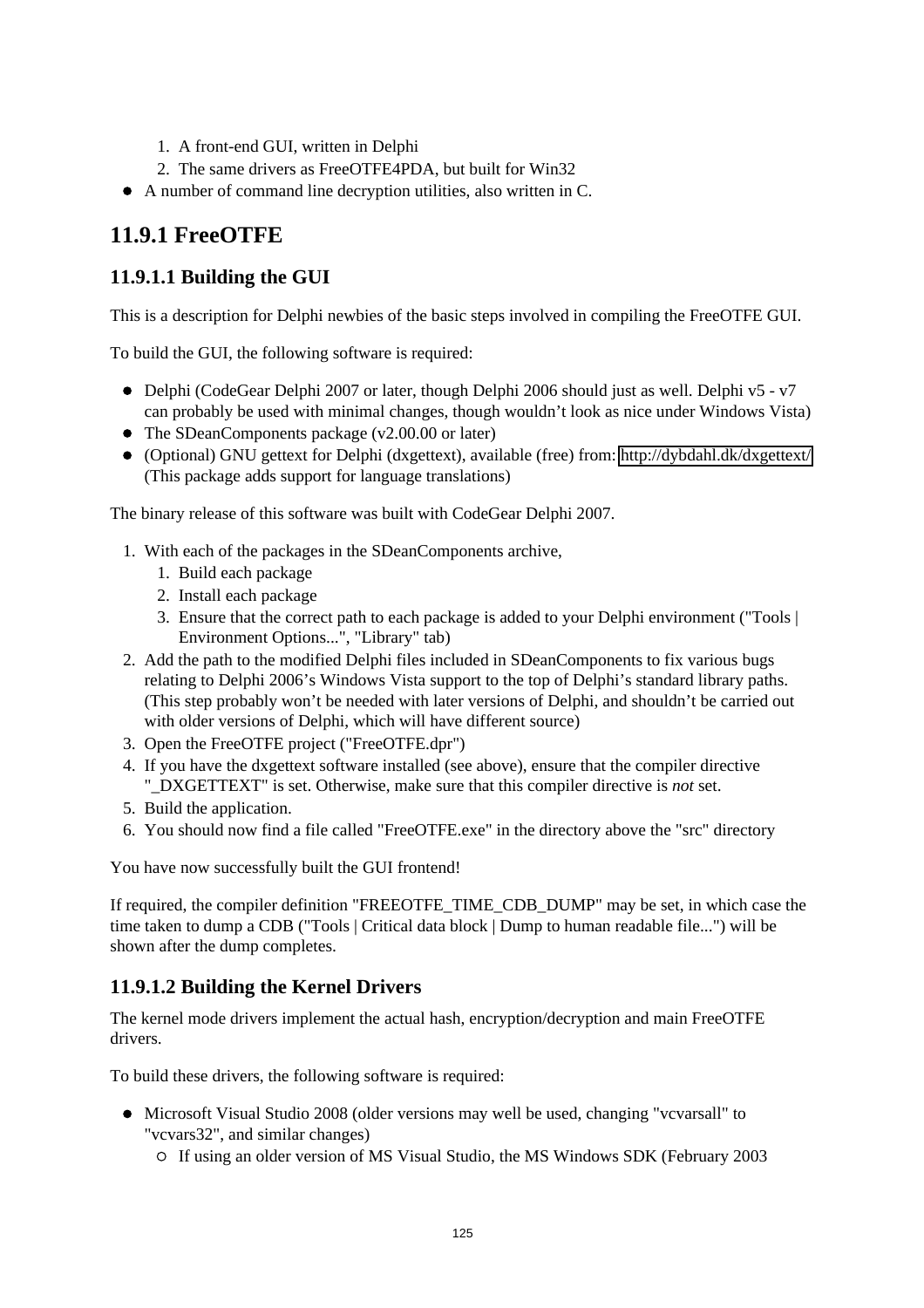version) is also needed

• The MS Windows WDK (WDK for Server 2008 v6001.18001)

The binary release of this software was built with Microsoft Visual Studio 2005 Professional Edition.

At time of writing, the MS Windows SDK can be downloaded from the Microsoft WWW site. The MS Windows DDK is not available as a download, but can be ordered from the Microsoft WWW site as a free CD, for the cost of delivery.

It should be noted that if you are unable to source the exact versions listed above, earlier versions may well be substituted, although I cannot guarantee success. Later versions should operate correctly. The above list describes the development environment as used to build the binary release of FreeOTFE.

#### **11.9.1.2.1 Setting up the Build Environment**

#### **11.9.1.2.1.1 Installation and Configuration of MS Build Environment**

The following list comprehensively describes the configuration used to build the binary release of FreeOTFE. Feel free to adjust according to taste - a number of the options listed are not necessary, and are only included for completeness...

- 1. Install  $VC++$
- 2. Put a copy of "vcvarsall.bat" into one of the directories in your path
- 3. Configure the VC++ editor:
	- To use spaces, not tabs
	- To indent braces
- 4. Install the MS Windows SDK with the following options:
	- Install in C:\MSSDK
	- Install the "Core SDK"
	- Then install the debugging tools for windows
	- Do not register environment variables (we'll use "Setenv.bat" from the command line)
- 5. Install the MS Windows DDK with the following options:
	- $\bullet$  Install in C:\WINDDK\3790
	- Include the "Illustrative Driver Samples"
	- Include the "Input Samples"
	- Include the "Storage Samples"
	- Include the "Virtual Device Driver Samples"
	- Include the "WDM Samples"
	- Build Environment\Windows Driver Development Kit AMD64 Additional Build Tools
	- Build Environment\Windows Server 2003 AMD64 Libraries
	- Build Environment\Windows XP Headers
	- Build Environment\Windows XP x86 Libraries
	- Build Environment\Windows XP IA86 Libraries
		- Needed if the build .BAT files (see later) use "chk WXP" if that's skipped it'll default to WNET (windows .NET)
	- Build Environment\Windows 2000 Headers
	- Build Environment\Windows 2000 Build Environment
		- Needed if the build .BAT files (see later) use "chk <something>" if that's skipped it'll default to WNET (windows .net)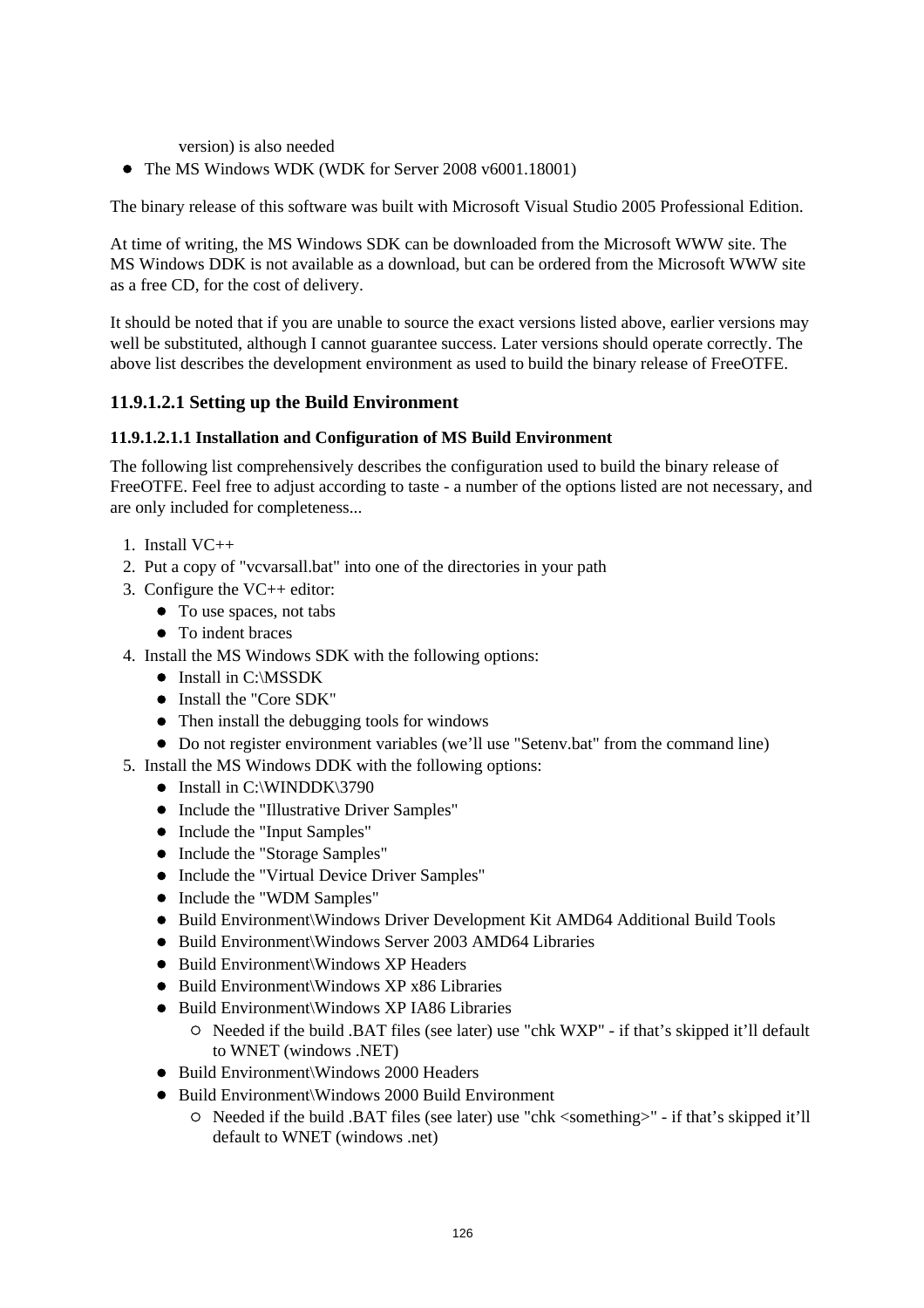#### **11.9.1.2.1.2 FreeOTFE Build Configuration**

1. Edit "setup\_env\_common.bat" (located under src\drivers\Common\bin), and ensure that the following variables are set appropriately:

| <b>Variable</b>  | <b>Description</b>                                                                                                                                   | Default value           |
|------------------|------------------------------------------------------------------------------------------------------------------------------------------------------|-------------------------|
| FREEOTFE_DEBUG   | Build type flag; set to 1 for debug build, or 0 for<br>release                                                                                       | $\theta$                |
| FREEOTFE_TARGET  | Target OS to build for; e.g. WXP/W2K/WNET;<br>note that W2K builds will not operate correctly<br>under Windows XP (e.g. when formatting a<br>volume) | <b>WXP</b>              |
| PROJECT_DRIVE    | The drive on which you have stored the FreeOTFE<br>source                                                                                            | E:                      |
| PROJECT DIR      | The full drive and path where the "drivers"<br>directory is located                                                                                  | $\epsilon$ see file $>$ |
| <b>MSSDK DIR</b> | The directory in which you installed the MS SDK                                                                                                      | C:\MSSDK                |
| <b>MSDDK DIR</b> | The directory in which you installed the MS DDK                                                                                                      | C:\WINDDK\3790          |

2. Edit "setup\_env\_driver.bat" (in the same directory), and ensure that "SETENV.BAT" is called with the parameters appropriate to the type of build you wish to create, and that "FREEOTFE\_OUTPUT\_DIR" is set to the appropriate directory under the source directories where the build executable places the files it creates (this shouldn't be needed as it will happen automatically if the above are configured correctly)

#### **11.9.1.2.1.3 3rd Party Source Code**

Some of the FreeOTFE drivers (the hash/encryptions drivers in particular) are dependant on certain 3rd party software being installed. FreeOTFE's source code comes complete with 3rd party included in the"src\3rd\_party" directory and should be preconfigured, ready for use.

Alternatively, you may wish to download this 3rd party source from the original authors in order to verify the integrity of this software. For this reason, details of where this software was obtained from are included in the above directory.

Please note that should choose the latter option, it is important that you review the individual driver notes (see separate driver directories; " notes.txt" files) to ensure that this software is configured correctly. Additionally, you may well have to modify the "my\_build\_sys.bat" files, directing them to the location where you installed said 3rd party source code, as the build process requires that certain files are copied over into the FreeOTFE src directories. (Annoying, but this is a requirement of the MS "build.exe" command)

The LibTomCrypt source in particular had minor configuration changes to tomcrypt\_cfg.h and tomcrypt custom.h; please compare the original source (a copy of its release ZIP file is stored under src\3rd\_party\libtomcrypt) with the modified version (uncompressed in a directory under this one)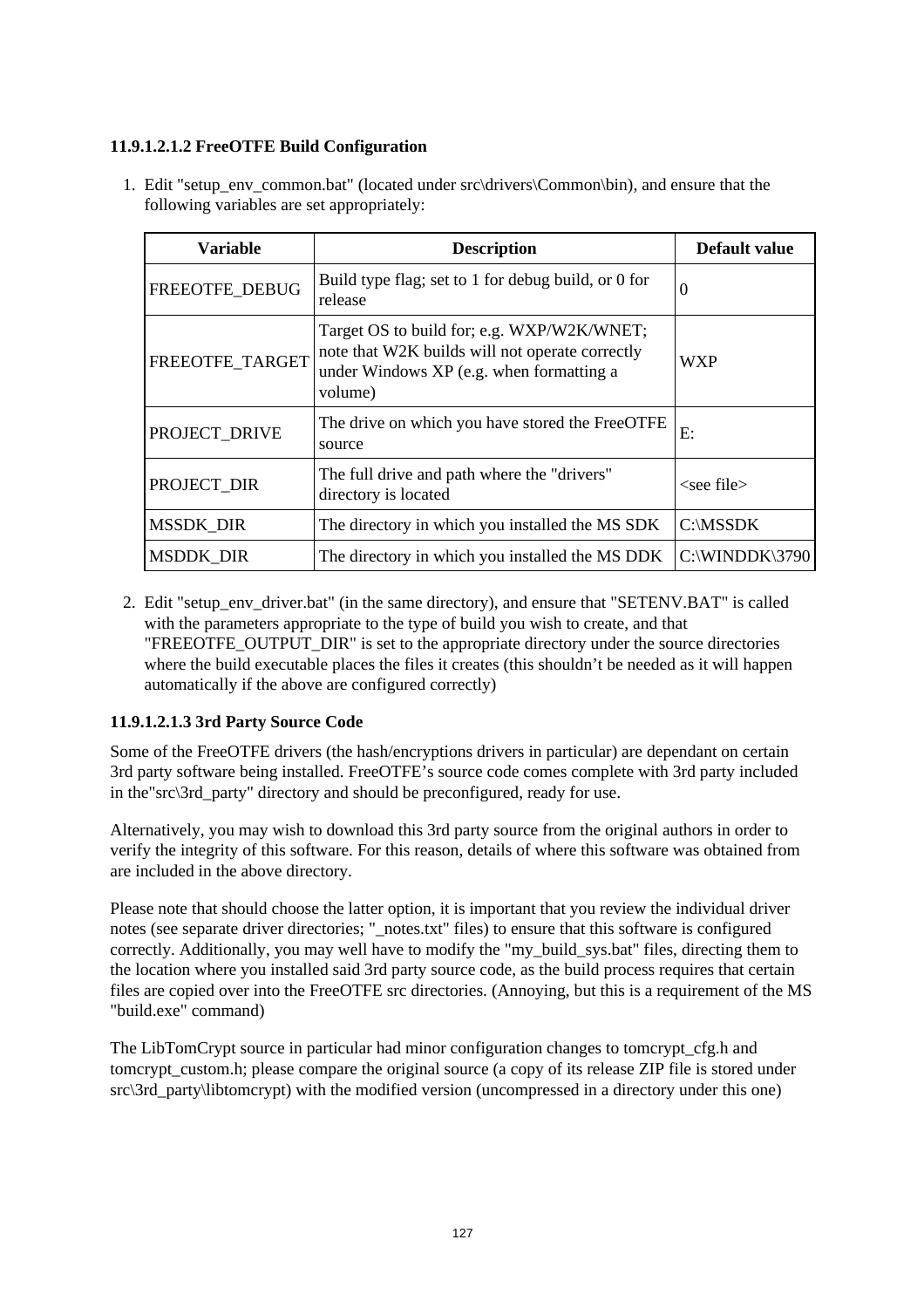#### **11.9.1.2.2 Building the FreeOTFE Drivers**

Either:

- 1. Open "FreeOTFE.sln" using Visual C++
- 2. Rightclick on each project in turn, and select "Build"

#### or:

1. Enter each of the separate driver directories in turn and launch each project's "my\_build\_sys.bat"

In either case, a copy of the binary which is built will be copied into the directory above your "src" directory.

After reaching this stage, you should have successfully built your own version of the FreeOTFE drivers!

Notes:

- 1. If FREEOTFE\_TARGET is set to W2K, the resulting binary may not operate correctly under MS Windows XP as a number of functions what are only needed under Windows XP and later are #ifdef'd out. As a result, a "W2K" binary may not operate correctly under Windows XP (e.g. trying to format a volume may result in... Nothing happening). If you want a binary which will operate under both Windows 2000 and Windows XP, set this to WXP.
- 2. Windows XP migrated a couple of the previous Windows 2000 macros to be functions. In order to allow the above "WXP" builds to work under Windows 2000, "IFSRelated.h" includes a copy of these macros, and uses them regardless - see comments in code for an explanation.

### **11.9.2 FreeOTFE4PDA**

To build FreeOTFE4PDA (both the drivers and GUI):

- 1. Open "FreeOTFE4PDA.sln" using Visual C++
- 2. Set the build configuration within Visual C++ to "Release" "Pocket PC 2003 (ARM4)"
- 3. Rightclick on each project in turn, and select "Rebuild"

A copy of the binary which is built will be copied into the directory above your "src" directory.

### **11.9.3 FreeOTFE Explorer**

#### **11.9.3.1 Building the GUI**

This is a description for Delphi newbies of the basic steps involved in compiling the FreeOTFE Explorer GUI.

To build the GUI, the following software is required:

- $\bullet$  Delphi (CodeGear Delphi 2007 or later, though Delphi 2006 should just as well. Delphi v5 v7 can probably be used with minimal changes, though wouldn't look as nice under Windows Vista)
- The SDeanComponents package (v2.00.00 or later)
- (Optional) GNU gettext for Delphi (dxgettext), available (free) from:<http://dybdahl.dk/dxgettext/> (This package adds support for language translations)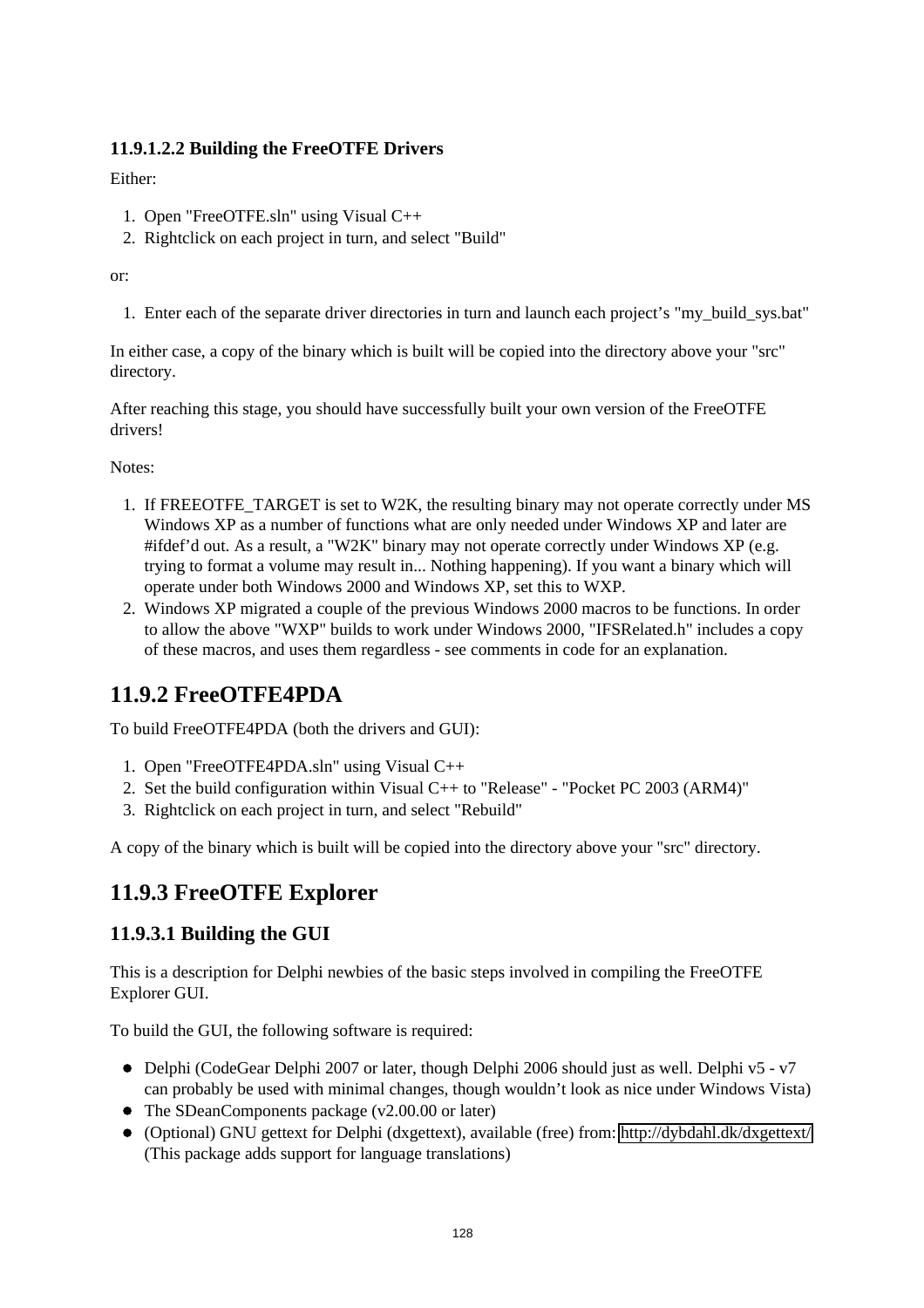The binary release of this software was built with CodeGear Delphi 2007.

- 1. With each of the packages in the SDeanComponents archive,
	- 1. Build each package
	- 2. Install each package
	- 3. Ensure that the correct path to each package is added to your Delphi environment ("Tools | Environment Options...", "Library" tab)
- 2. Add the path to the modified Delphi files included in SDeanComponents to fix various bugs relating to Delphi 2006's Windows Vista support to the top of Delphi's standard library paths. (This step probably won't be needed with later versions of Delphi, and shouldn't be carried out with older versions of Delphi, which will have different source)
- 3. Open the FreeOTFE Explorer project ("FreeOTFEExplorer.dpr")
- 4. If you have the dxgettext software installed (see above), ensure that the compiler directive "\_DXGETTEXT" is set. Otherwise, make sure that this compiler directive is *not* set.
- 5. Build the application.
- 6. You should now find a file called "FreeOTFEExplorer.exe" in the directory above the "src" directory

You have now successfully built the GUI frontend!

#### **11.9.3.2 Building the DLL drivers**

To build the DLLs used by FreeOTFE Explorer:

- 1. Open "FreeOTFE4PDA.sln" using Visual C++
- 2. Set the build configuration within Visual C++ to "Release" "Win32"
- 3. Rightclick on each project in turn, and select "Rebuild". Note: Don't bother building the "GUI" project; at present, this can only be built for the Windows Mobile platform.

A copy of the binary which is built will be copied into the directory above your "src" directory.

### **11.9.4 Building the Command Line Decryption Utilities**

*Note: The development of the command line decryption utilities has ceased. This functionality has been superceded with the development of FreeOTFE Explorer*

To build the command line decryption utilities, the following software is required:

A C compiler (Visual C++ .NET was used to write and test this software)

Please follow the following steps:

- 1. Install and configure up the build environment, as described as per building the backend drivers, you may omit the SDK and DDK.
- 2. Modify the software as appropriate for your test
	- Please see the command line decryption utility documentation
- 3. Launch the relevant "my\_build\_exe.bat" file

The executable should be built in the same directory.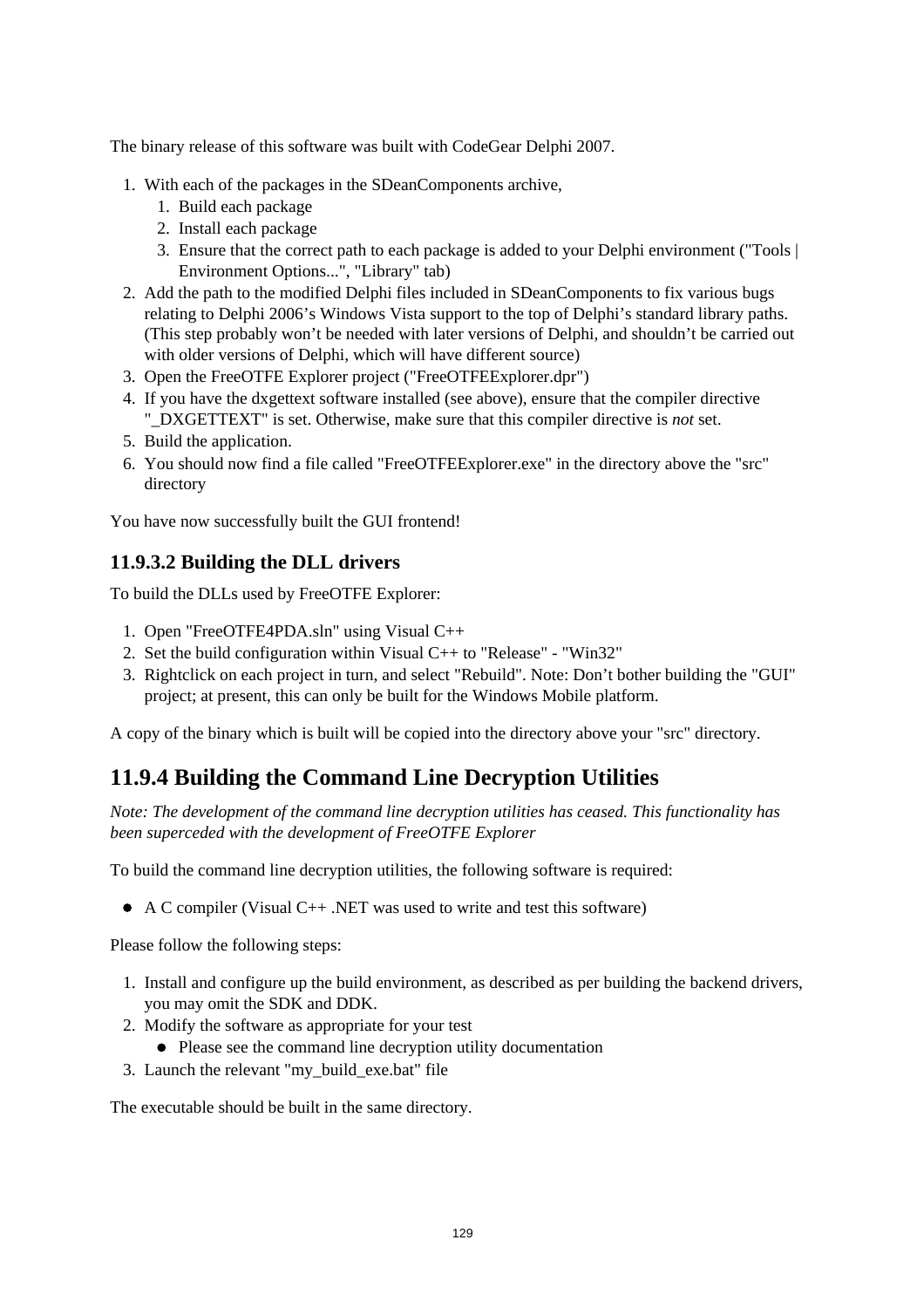### **11.9.5 Signing the Binaries**

To sign the FreeOTFE binary files (.exe, .dll and .sys files), the procedure is pretty much as described at: [Pantaray Research](http://www.pantaray.com/signcode.html#create_SPC) WWW site

At present, FreeOTFE is signed using a self-signed certificate; the full procedure used is as follows:

- 1. Install Visual Studio
- 2. From a command prompt, run "vcvarsall" (all commands detailed below should be executed from this command prompt)
- 3. Create a private certificate:

```
makecert.exe -sv sdean12.pvk -n "E=sdean12@sdean12.org,CN=Sarah Dean" sdean12.cer
```
this should create two files: sdean12.pvk and sdean12.cer

4. Create a test software publisher certificate (SPC):

cert2spc.exe sdean12.cer sdean12.spc

to create sdean12.spc. (This file would normally be supplied by a CA, if purchased)

5. Create a personal information file:

pvk2pfx -pvk sdean12.pvk -spc sdean12.spc -pfx sdean12.pfx -f /pi <pvk password> /po <pfx password>

Where:

- *<pvk password>* is the password used when generating the .pvk file with makecert.txt
- $\bullet$   $\lt$ *pfx password* > is the password you wish to use for securing the new .pfx file
- 6. Sign each of binary files:

signtool.exe sign /f sdean12.pfx /p <pfx password> /v /t http://timestamp.verisign.com/scripts/timstamp.dll <filename>

Where:

 $\bullet$  *<pfx password>* is the password used when generating the .pfx file with pvk2pfx

The URL specified is a time stamping service (Verisign's in this case).

### **11.9.6 Additional Notes**

When building the C code, FreeOTFEPlatform.h automatically #defines one of the following:

- FreeOTFE PC DRIVER
- FreeOTFE PC DLL
- FreeOTFE\_PDA

depending on what is being built.

This header file should be #included at the start of *every* file which uses any of these defines. (Yes, this is obvious - but easily overlooked!)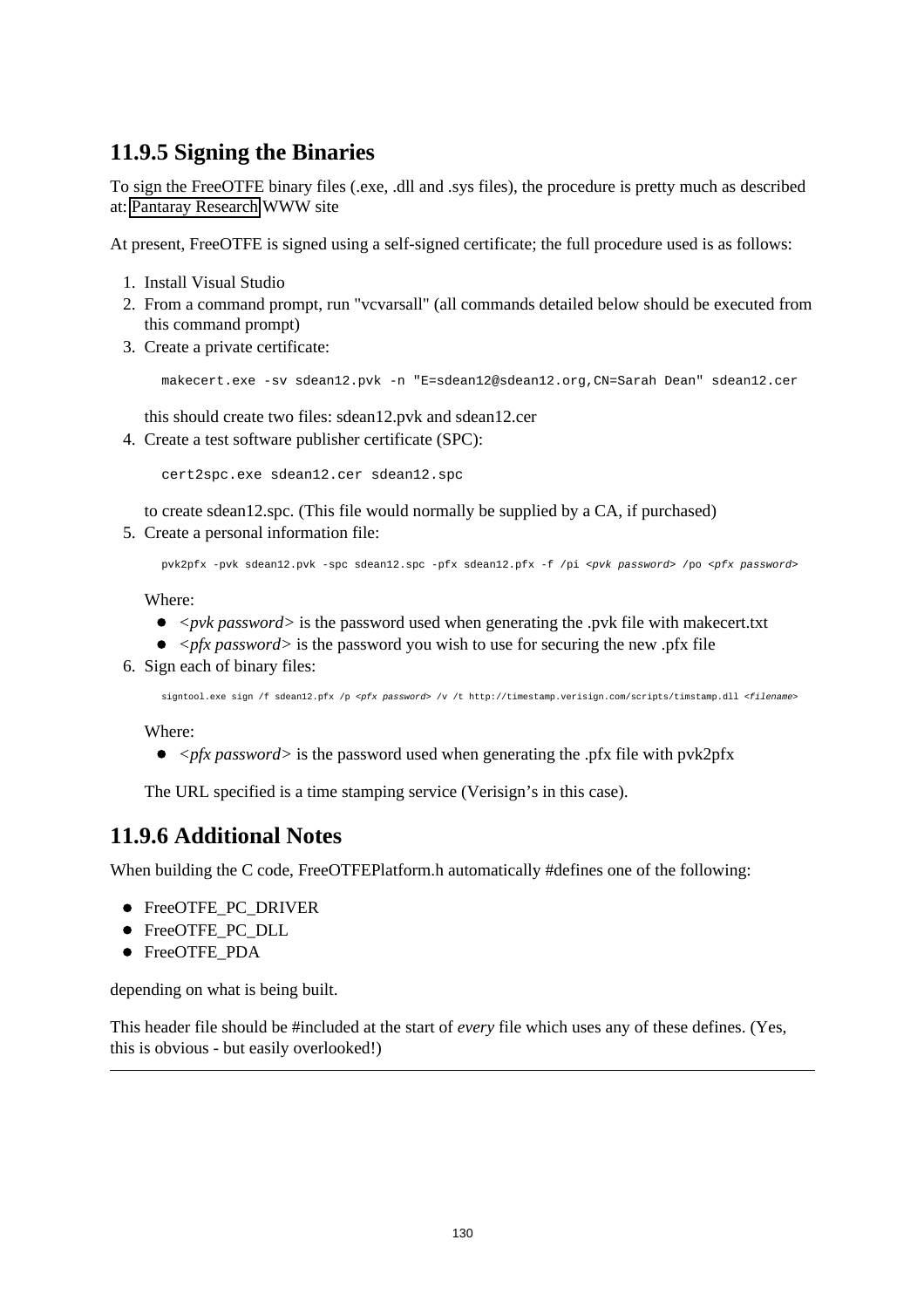# **11.10 Creating a New Hash/Cypher Driver**

These instructions specify in general terms, the steps in taking an existing cypher driver (Blowfish, in this case), and modifying it to create a new cypher driver. The procedure for creating a new hash driver is practically identical, but one of the existing hash drivers should be used as a base, instead of the Blowfish cypher.

- 1. Create a new directory to contain your new cypher driver
	- Make a copy of the directory containing the Blowfish cypher driver ("CYPHER\_BLOWFISH")
	- Rename this directory to reflect the new cypher's name
- 2. Modify "my\_build\_sys.bat"
	- Edit this file using a text editor to change:
		- All instances of "Blowfish" to reflect new cypher's name
		- The files needed
- 3. Modify "CYPHER\_BLOWFISH.vcproj"
	- Rename this file to reflect the new cypher's name
	- Edit this file using a text editor to change:
		- All instances of "Blowfish" to reflect new cypher's name
		- What files are needed, as per my\_build\_sys.bat
- 4. Modify "src/sources"
	- Edit this file using a text editor to change:
		- All instances of "Blowfish" to reflect new cypher's name
		- What files are needed, as per my\_build\_sys.bat
- 5. In the "src" directory, rename all the "\*Blowfish\*" files to reflect the new cypher's name
- 6. Start VC++ and load the "FreeOTFE.sln" Visual Studio Solution.
- 7. Add the "....vcproj" project file you modified above into the solution.
- 8. Within VC++, modify the new FreeOTFECypherXXX.rc file to change all instances of "Blowfish" to reflect new cypher's name
- 9. Within VC++, modify FreeOTFECypherXXX.h
	- Change:
		- All instances of "Blowfish" to reflect new cypher name
		- Add/remove any "DRIVER\_CIPHER\_TITLE\_XXX" entries as required
		- All of the GUID values (this is important! The FreeOTFE GUI uses these values to differentiate between the different cypher implementations)
		- Set the definition of "CYPHERS\_SUPPORTED" to reflect the number of different cyphers the driver will provide (i.e. the number of "DRIVER\_CIPHER\_TITLE\_XXX" definitions you have)
- 10. Within VC++, modify FreeOTFECypherXXX.c
	- Change:
		- The cipher descriptions returned
		- The initialization and encrypt/decrypt routines to check for, and use the correct cypher
- 11. Modify "clean.bat", in the top level "src" directory to clean up any object, garbage, etc files that are created when your driver is built
- 12. You should now be able to build your new cypher driver, which may then be installed as per any other cypher or hash driver.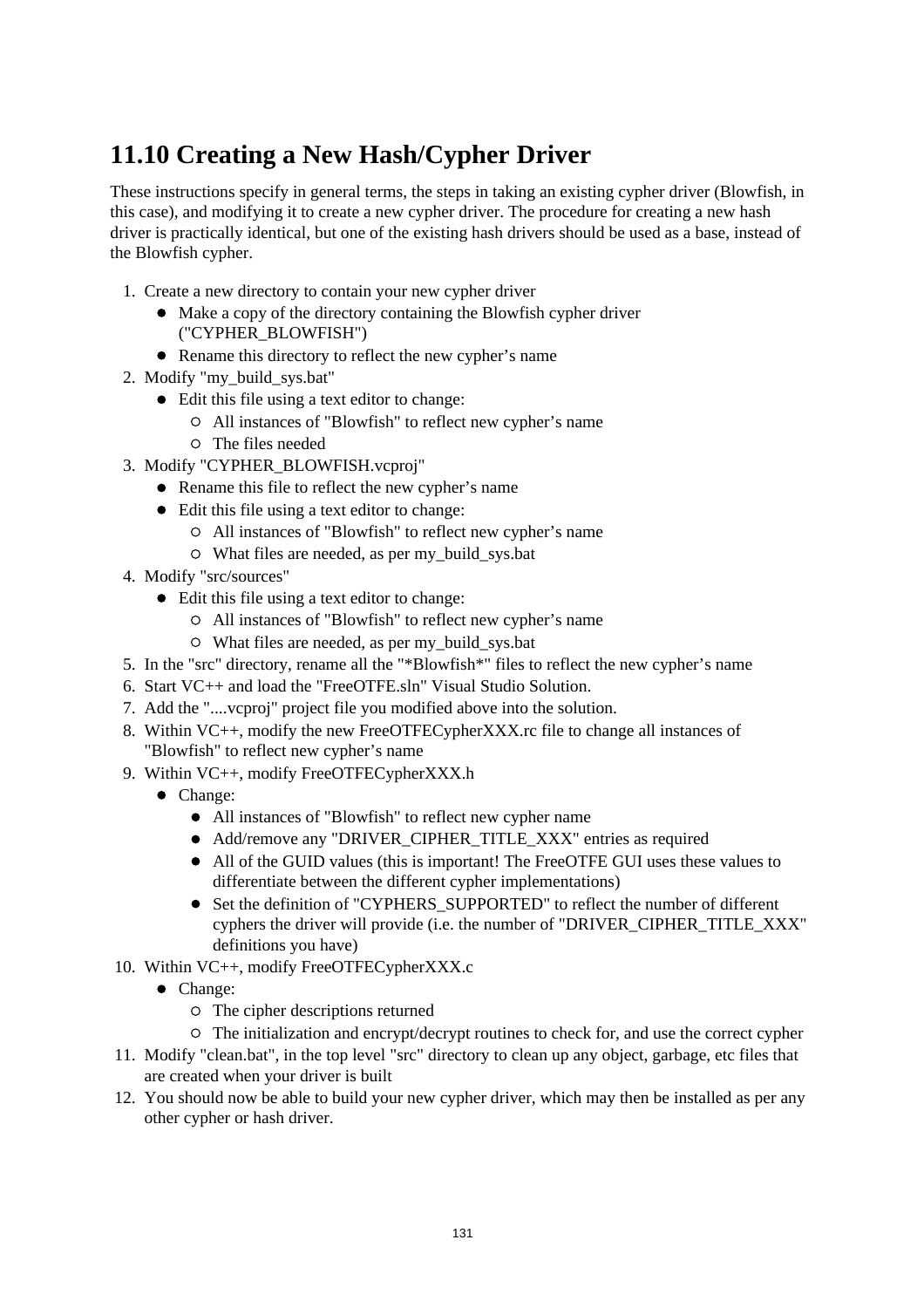# **11.10.1 Hash Length/Blocksize**

When your hash driver is asked for details of the hash algorithms it provides, the hash length returned for each hash algorithm must be one of the following:

| Hash<br>length           | <b>Validity</b> | <b>Meaning</b>                                                                                                                       | <b>Comments</b>                                                                                                                                                                                                          |
|--------------------------|-----------------|--------------------------------------------------------------------------------------------------------------------------------------|--------------------------------------------------------------------------------------------------------------------------------------------------------------------------------------------------------------------------|
| $\Omega$                 | Valid           | Hash values returned are 0 bits<br>long.                                                                                             | Hashes which return zero length hash values<br>cannot be used with FreeOTFE volumes.<br>(FreeOTFE volumes use PKCS#5 PBKDF2)<br>(HMAC), which requires that the length of hash<br>values returned is greater than zero.) |
| Less<br>than $0$         | Valid           | Hash values returned are of<br>variable length (e.g. the<br>"NULL" hash, which returns<br>its input as the generated hash<br>value.) | Hashes which return variable length hash values<br>cannot be used with FreeOTFE volumes.<br>(FreeOTFE volumes use PKCS#5 PBKDF2)<br>(HMAC), which requires that the length of the<br>hash values used is fixed.)         |
| Greater<br>than $\theta$ | Valid           | Hash values returned have a<br>fixed, defined length (e.g.<br>SHA-512's hash length is 512<br>bits)                                  | Must be a multiple of 8.                                                                                                                                                                                                 |

When your hash driver is asked for details of the hash algorithms it provides, the blocksize returned for each hash algorithm must be one of the following:

| Hash<br>blocksize | <b>Validity</b> | <b>Meaning</b>                                                                                                   | <b>Comments</b>                                                                                                                                                                                                                                                                                                                                   |
|-------------------|-----------------|------------------------------------------------------------------------------------------------------------------|---------------------------------------------------------------------------------------------------------------------------------------------------------------------------------------------------------------------------------------------------------------------------------------------------------------------------------------------------|
| 10                | Valid           | Hash algorithm does not<br>process input data.                                                                   | Hashes may only have a blocksize of 0 bits if<br>the length of the hash values they output is<br>also 0 bits long, or if they ignore their input.<br>Hashes which use zero length blocksizes<br>cannot be used for FreeOTFE volumes.<br>(FreeOTFE volumes use HMAC, which<br>requires that the blocksize of hashes used is<br>greater than zero.) |
| Less than<br>10   | Valid           | Hash algorithm processes input<br>data in variable-length blocks.                                                | Hashes which use variable length blocksizes<br>cannot be used for FreeOTFE volumes.<br>(FreeOTFE volumes use HMAC, which<br>requires that the blocksize of hashes is a<br>fixed size.)                                                                                                                                                            |
| Greater<br>than 0 | Valid           | Hash algorithm processes input<br>data in defined, fixed blocks<br>$(e.g. SHA-512's block size is$<br>1024 bits) | Must be a multiple of 8.                                                                                                                                                                                                                                                                                                                          |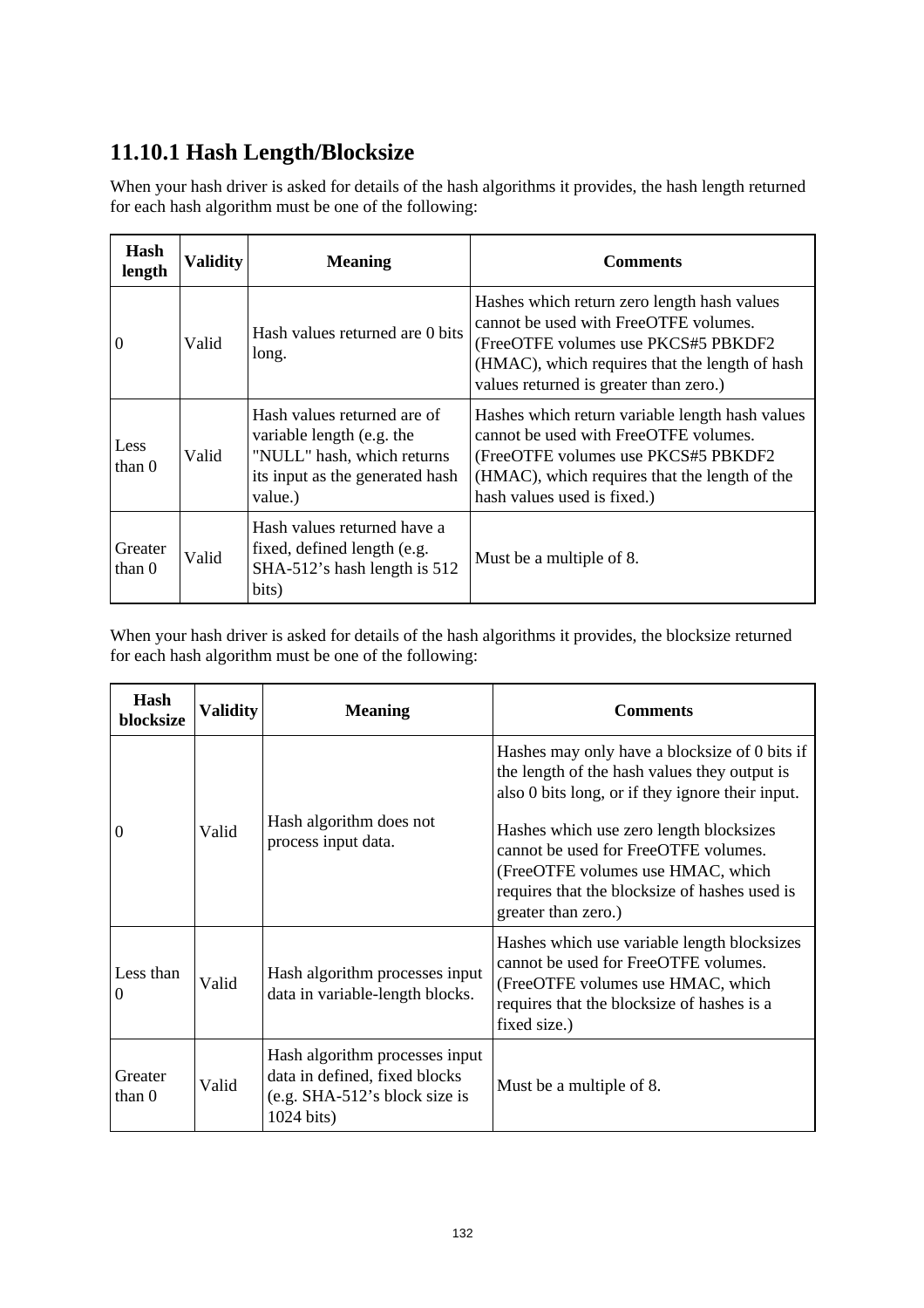# **11.10.2 Cypher Keysize/Blocksize**

When your hash driver is asked for details of the cyphers it provides, the keysize returned for each cypher must be one of the following:

| <b>Cypher</b><br>keysize | <b>Validity</b> | <b>Meaning</b>                                                                                                                                                        | <b>Comments</b>             |
|--------------------------|-----------------|-----------------------------------------------------------------------------------------------------------------------------------------------------------------------|-----------------------------|
| $\boldsymbol{0}$         | Valid           | No key is used during encryption (e.g. if the cypher doesn't<br>encrypt data, just returns the plaintext as the cyphertext; or if<br>the cypher uses a hardcoded key) |                             |
| Less than<br>0           | Valid           | The cypher takes variable keylengths (e.g. the "XOR" cypher)                                                                                                          |                             |
| Greater<br>than $0$      | Valid           | The cypher accepts only a specific keysize (e.g. full-strength<br>DES only accepts 64 bit keys)                                                                       | Must be a<br>multiple of 8. |

When your hash driver is asked for details of the cyphers it provides, the blocksize returned for each cypher must be one of the following:

| <b>Cypher</b><br>blocksize | <b>Validity</b> | <b>Meaning</b>                                                                                                                                 | <b>Comments</b>                                                                         |
|----------------------------|-----------------|------------------------------------------------------------------------------------------------------------------------------------------------|-----------------------------------------------------------------------------------------|
| $\theta$                   | Valid           | Cypher does not process input data. (e.g.<br>the "NULL" cypher, which just returns<br>the supplied plaintext as cyphertext)                    | If the blocksize is 0, then no IVs<br>will be used for<br>encrypting/decrypting.        |
| Less than $0$              | Valid           | Cypher processes input data in<br>variable-length blocks. (e.g. XOR<br>processes data in blocks with the same<br>length as the key being used) | If the blocksize isn't fixed, then no<br>IVs will be used for<br>encrypting/decrypting. |
| Greater<br>than $0$        | Valid           | Cypher processes input data in defined,<br>fixed blocks (e.g. AES has a block size is<br>128 bits)                                             | Must be a multiple of 8.                                                                |

## **11.10.3 Miscellaneous Comments: Cypher Drivers**

- When called upon to encrypt/decrypt data, if the "IVLength" passed in is 0, then "IV" should be ignored (it may be set to NULL)
- When writing a cypher driver, the encrypt/decrypt implementation should not write to the input buffer; only the output buffer (i.e. when encrypting, do not write to the plaintext buffer passed in; when decrypting, do not write to the cyphertext buffer). An optimisation in the driver involves the use of a single buffer for input/output. You may find that you'll need to create a temporary buffer equal to your blocksize when implementing some modes of operation (e.g. CBC)
- **Important:** Don't read/write to the *input* plaintext/cyphertext buffer! Only the *output* ones!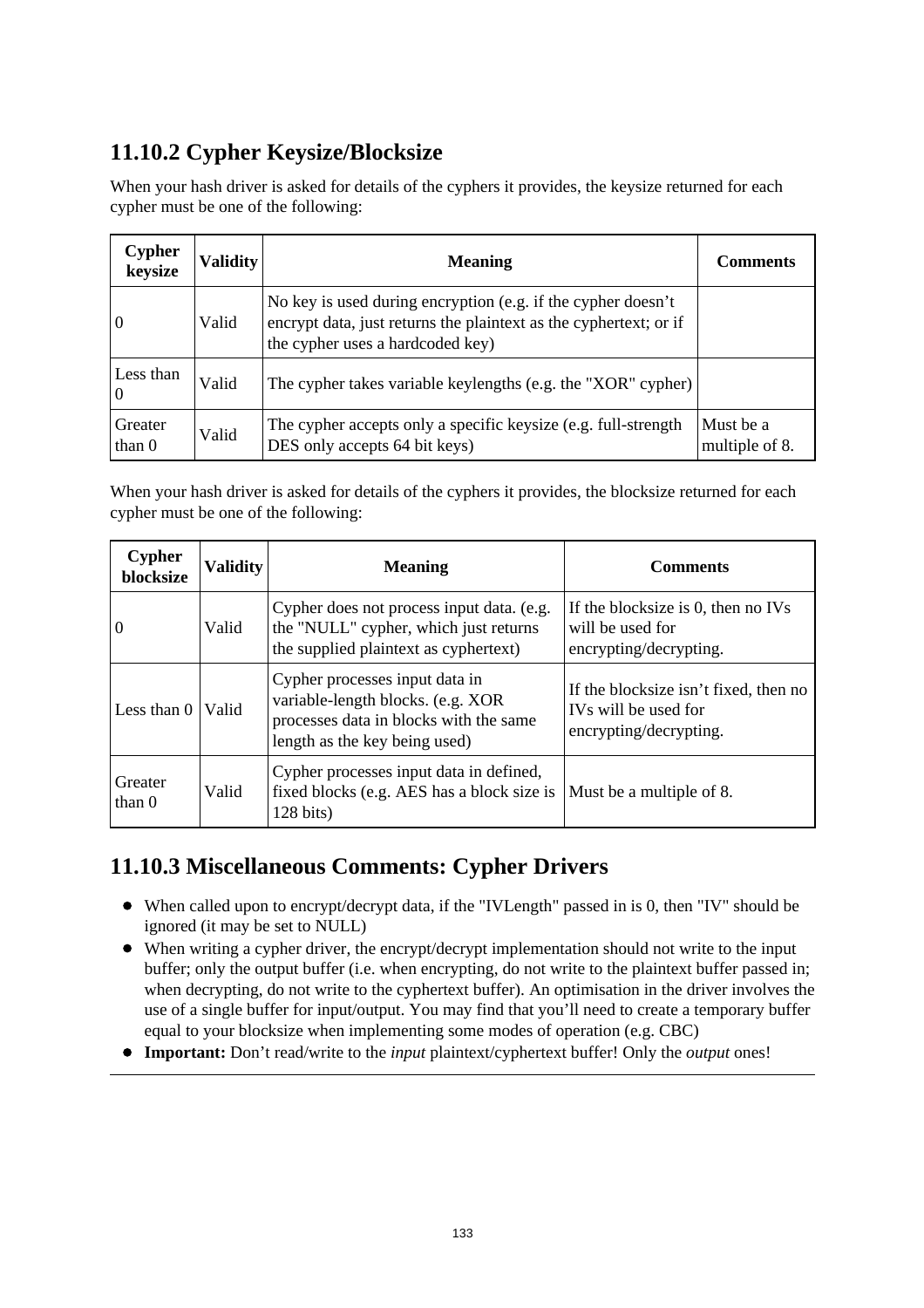# **11.11 Filename Extensions**

Volume files, keyfiles, and all other files created and used by FreeOTFE can have *any* file extension you wish to give them (if any).

By default, FreeOTFE uses the following:

| <b>Extension</b> | <b>Description</b>                      |
|------------------|-----------------------------------------|
| .vol             | Volume file                             |
| .cdb             | Keyfile (aka Critical Data Block)       |
|                  | .cdbBackup   Critical Data Block Backup |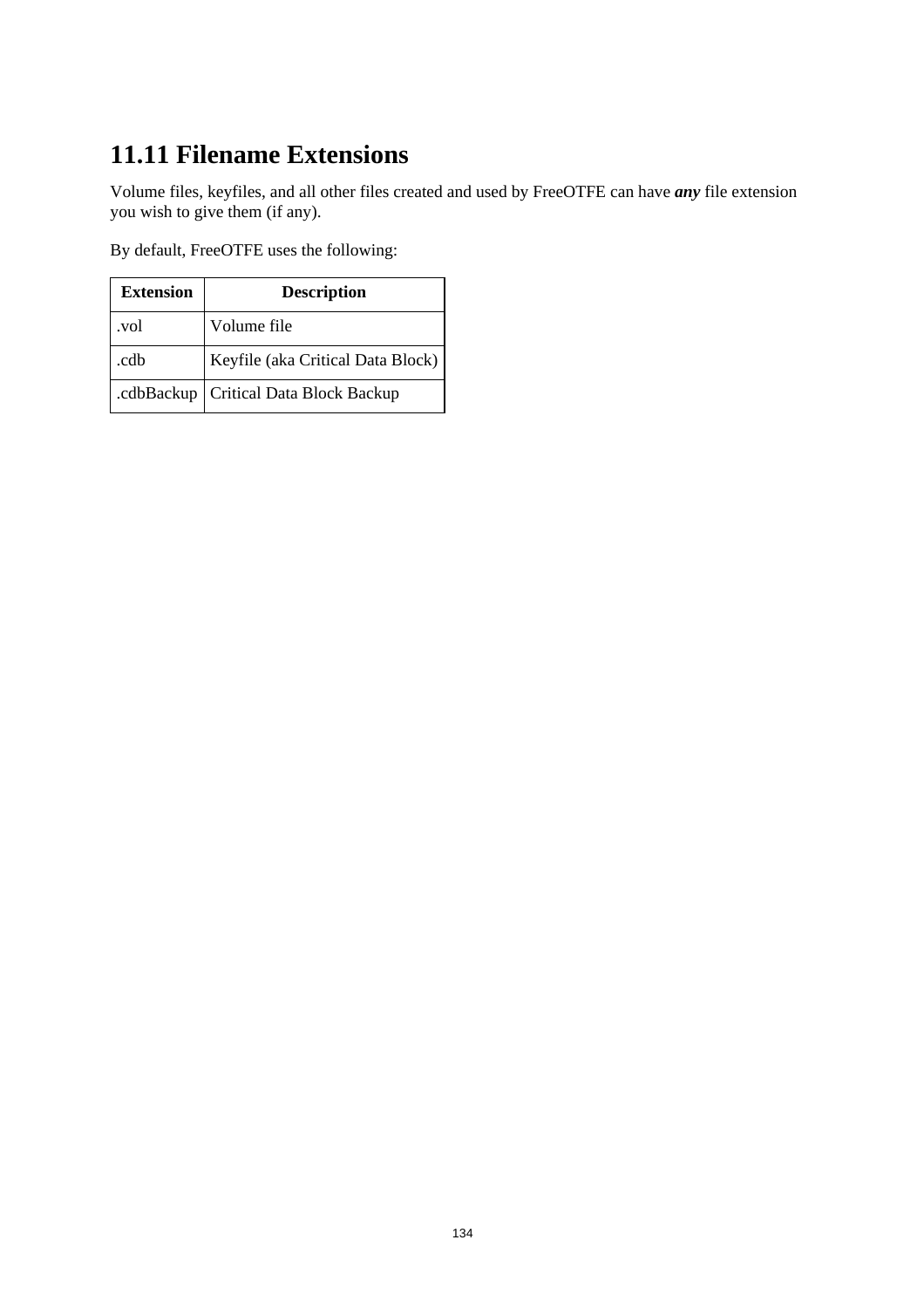# **12 Known Bugs**

- LUKS volumes which use the Tiger hash cannot be mounted correctly
- Certain combined mobile phone/PDA devices have issues mounting volumes. See FAQ for details of the specific models affected.

Both of the above issues are currently under investigation, and should be fixed in a later version

If you believe that you have found a bug in FreeOTFE Explorer, it would be very much appreciated if you could get in touch and report it; please see the section on: Fault/Bug Reporting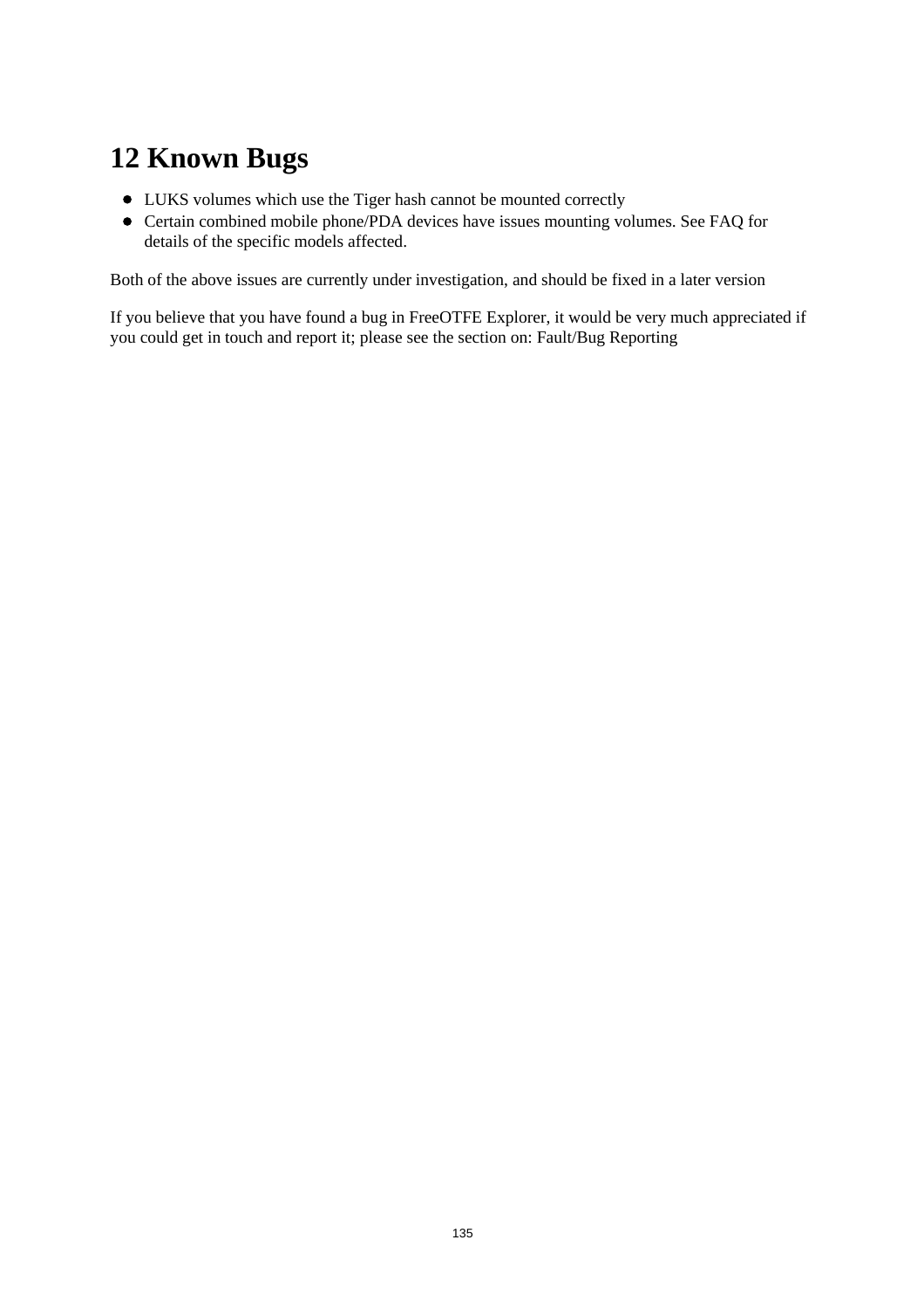# **13 Fault/Bug Reporting**

Although FreeOTFE Explorer should be pretty stable and have no faults, it's always possible that you may find something not quite right. In these cases, it would be very much appreciated if you could email a fault report the address shown in the contact details.

If you have recently upgraded to a newer version of FreeOTFE Explorer, please could you ensure that you have followed the upgrade procedure exactly before reporting a fault. (See Installation and Upgrading from a Previous Version section)

When reporting a fault with FreeOTFE Explorer, please include as much detail as possible, preferably including as much of the following as possible (Note: Not all of the following may apply):

- 1. What OS you're running under.
- 2. Any service packs which have been applied to your OS.
- 3. The FreeOTFE Explorer executable version (See the "Help | About..." dialog).
- 4. The main FreeOTFE Explorer driver version (See the "Help | About..." dialog).
- 5. Details of how the volume in question was created (e.g. the summary shown on the last stage of creating a FreeOTFE volume).
- 6. The size of any volume file/partition involved.
- 7. If using a volume file, the filesystem used on the drive the volume file is stored on (e.g. NTFS/FAT/FAT32).
- 8. The filesystem the volume is formatted as (e.g. NTFS/FAT/FAT32).
- 9. A copy of the CDB dump taken from any volume file involved (See "Tools | Critical Data Block | Dump to human readable file...").
- 10. If a keyfile is being used, a copy of the keyfile and password used.
- 11. A small test volume (e.g. 1MB) which can replicate the problem found (Note: Please do not email volume files, unless asked to! An FTP site is available for uploading these)

Some of the items listed above may include potentially sensitive data. In which case, feel free to omit that information - or better still, create a simple test case which replicates the problem, but doesn't include any such data.

Additionally, if you are having problems with the PDA version of FreeOTFE, please could you also include:

- 1. The make and model of device you are using
- 2. The exact version number of your OS, which can be found by:
	- 1. Tapping the "Start" button at the top left of your screen
	- 2. Tapping "Settings"
	- 3. Tapping on the "System" tab of the dialog displayed
	- 4. Tapping on the "About" icon; this will give full details of your OS version (e.g. v5.1.1702 (Build 14366.1.0.1))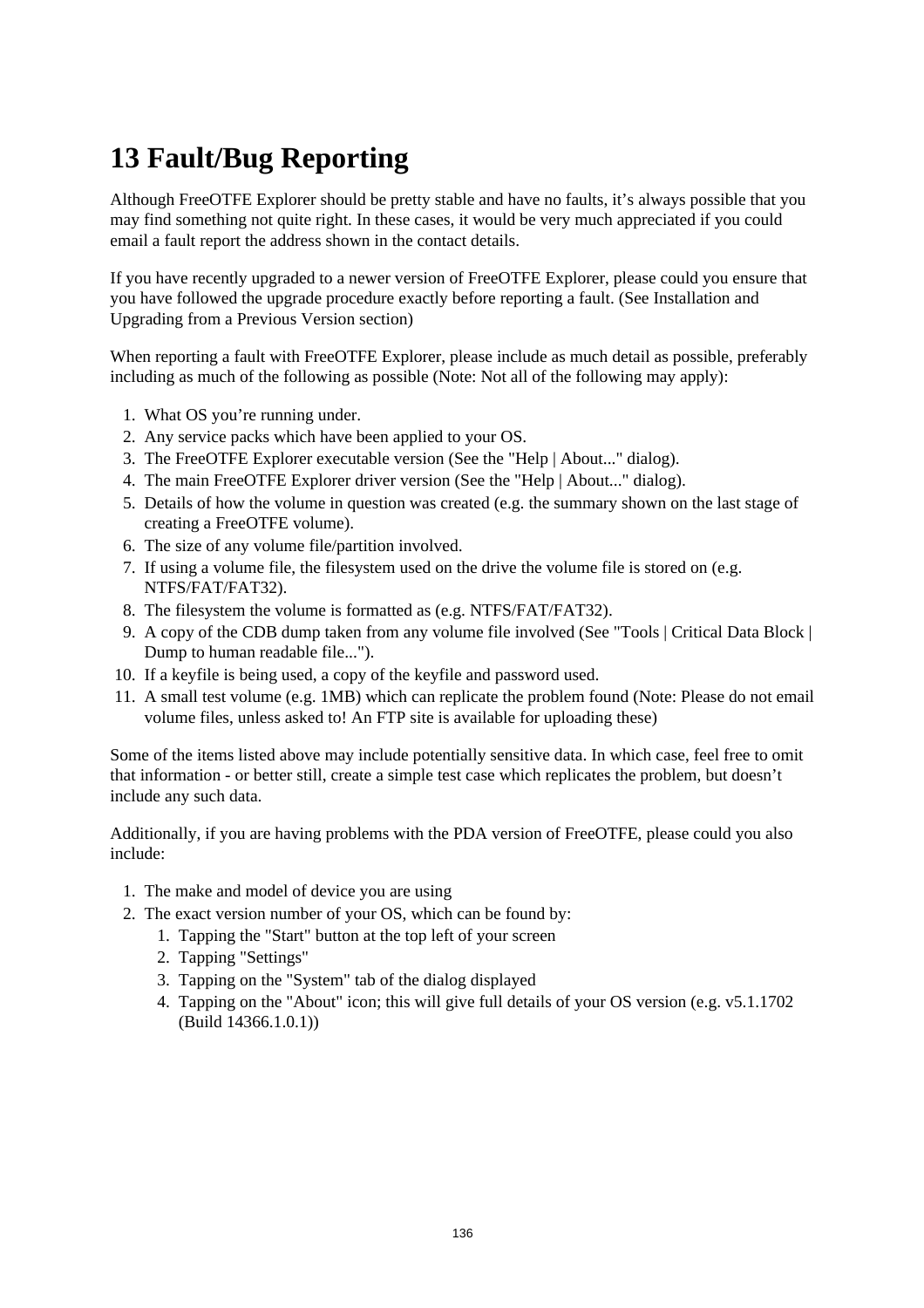# **14 TODO List**

- Additional hash and cypher drivers (suggestions welcome)
- GPG integration; support for using GPG to generate random data and Linux AES multikey support (this only really need the GPG interface finishing off)
- Support for Linux key iterations (-C option)
- Other MAC algorithms (e.g. PMAC, OMAC)
- Command line utility written in C to carry out the main functions of the GUI.
- The source code could do with a little tidying up...
- (Constructive) suggestions welcome.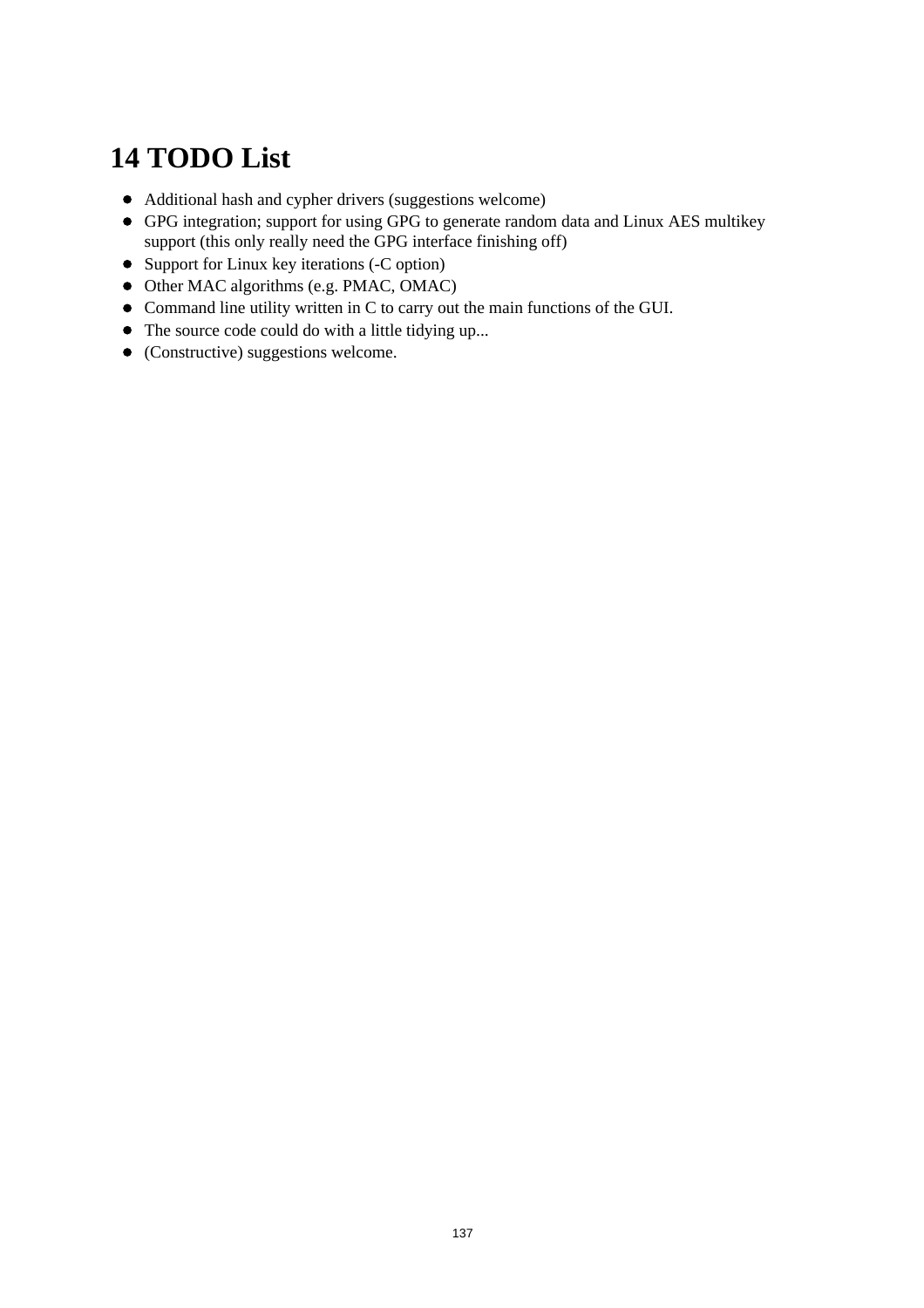# **15 Appendix A: Version History**

- $\bullet$  v3.51 (7th February 2010)
	- Added Russian language translation
	- Added translator credit to "About..." dialog
	- Minor tweaks to portableapps .com launcher
- $\bullet$  v3.50 (3rd January 2010)
	- Added support for using keyfiles with LUKS volumes (Hint: For ease of use, keyfiles may also be dragged and dropped onto the LUKS password entry dialog)
	- Doubleclicking on a file now prompts for extraction
	- When mounting a file based volume which is readonly, the readonly checkbox will automatically be selected
	- Change made such that if FreeOTFE Explorer's MRU list is disabled (this is the default), then volumes, keyfiles, etc will not appear on the MS Windows system MRU list either.
	- Added Greek language translation
	- Added Croatian language translation
	- Cosmetic display tweaks to better handle translations
	- Fixed bug under 64 bit versions of Windows Vista/Windows 7 causing standard Windows progress dialog to crash
- v3.40 (13th October 2009)
	- Improved performance by switching reads/writes from sector to cluster sized bocks
	- Add progress dialog with cancel option for copy/move/store/extract/delete operations
	- Added support for cut/copy from MS Windows Explorer to FreeOTFE Explorer
	- $\circ$  Refactored the copy/move/store/extract/delete code to simplify implementation
	- Added overwrite functionality when storing files to a mounted volume, and on demand
	- Added volume padding option when creating new volumes
	- Added option to preserve file timestamps when storing/extracting files
	- Added options to allow/prevent newlines and tabs in passwords
	- Multiple files can now be selected when selecting individual files to store
	- Added Czech language translation
	- Added Japanese language translation
	- Updated German and Spanish language translations
	- Made renaming more consistent with MS Windows Explorer when file extensions of known file types are hidden.
	- Changed ordering when sorting by a column to match how MS Windows Explorer operates, and make column sorting clearer
	- $\circ$  Fixed bug causing file date/timestamps to be converted to UTC when storing/extracting.
	- Fixed bug causing files to be deleted when cutting/copying files to themselves.
	- Various cosmetic improvements
- v3.00 (22nd July 2009)
	- Optimised mount performance
	- Added copy and move functionality
	- Added rename functionality
	- Added support for dropping keyfiles onto the password entry dialog to simplify keyfile filename entry
	- Added XTS mode to Gladman cyphers (AES, MARS, RC-6, Serpent and Twofish)
	- Added RIPEMD-256 and RIPEMD-320 hash algorithms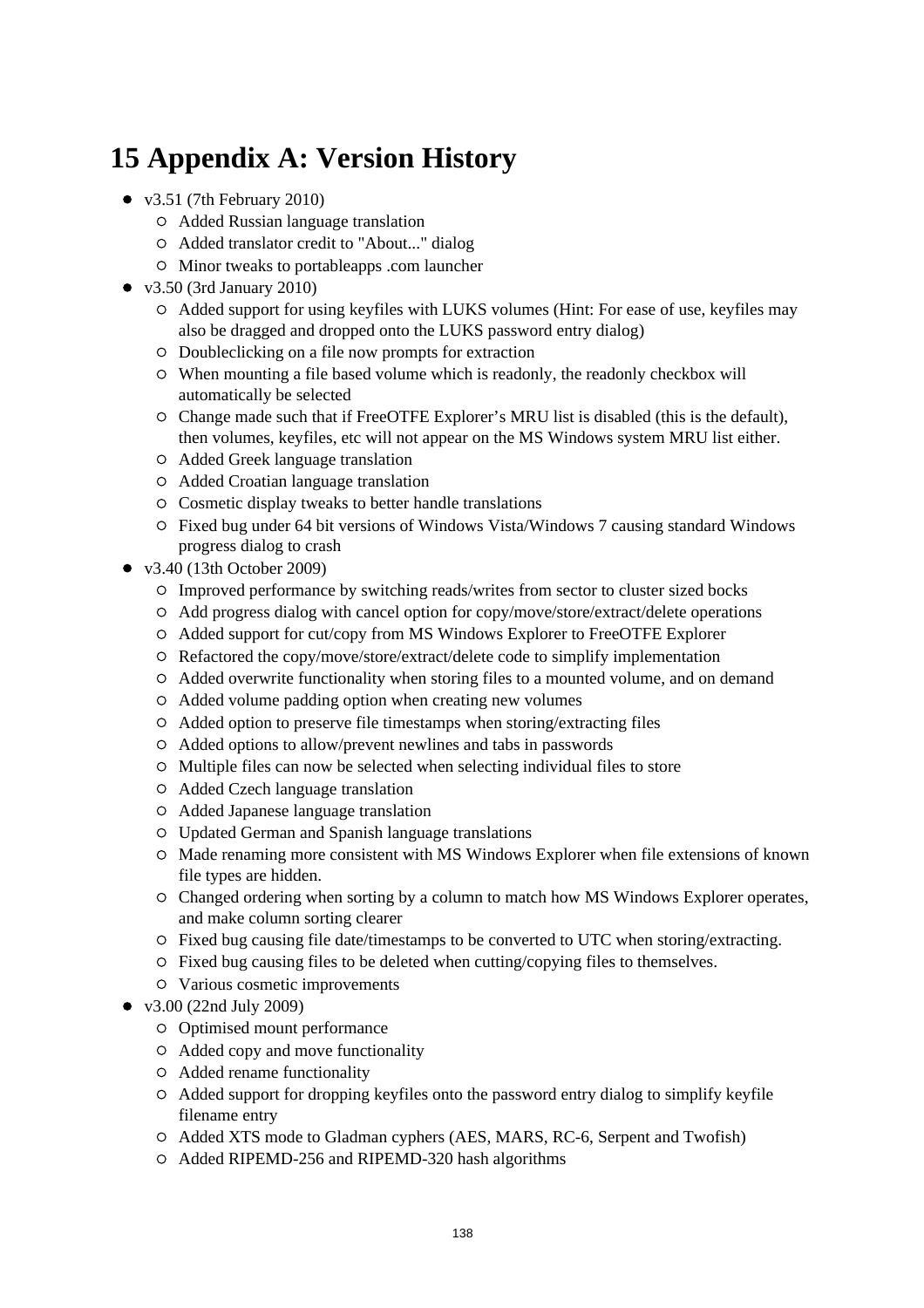- Made numerous cosmetic and usability changes to main window, including:
	- Added "Date Created" and "Date Accessed" columns. (Note: As with MS Windows Explorer, these are not shown by default - rightclick on the column header and select to show them)
	- Added ability to move list view columns around
	- Added option to hide file extensions of known file types
	- Added option to hide the folders treeview (see menuitem "View | Explorer bar | Folders")
	- Added option to store/restore window layout on startup/exit (if settings are being saved)
- Added support for forward/back/refresh multimedia keys
- Added option to associate ".vol" files with FreeOTFE Explorer (Note that you are still free to use *any* filename with *any* filename extension)
- Added "/create" command line option for creating new volumes
- Added "/mount" command line option for mounting volumes
- Added "/settings" command line parameter to read options from user specified location
- Added automatic check for updates (turned *off* by default)
- Created U3 and portableapps.com specific installers, simplifying installation for users of these particular systems
- Changed to display more helpful message when attempting to mount NTFS volumes (as opposed to the more cryptic "FAT count  $1 \le X \le 0$ "!)
- Toolbar flickering eliminated when navigating the directory structure, etc
- Removed restriction requiring hidden volumes to begin at an offset which is a multiple of 512 bytes
- Improved support for FAT12/FAT16 filesystems
- Fixed intermittant bug which could cause an exception on some systems when run from a non-root directory on slow storage devices (e.g. USB flash drives)
- Fixed bug which left spurious LFNs on deletion
- Fixed bug which prevented access to data after the first 4GB in a volume
- Fixed minor bug which prevented hidden volumes from being automatically mounted and formatted after being created
- v2.10 (19th April 2009)
	- Added functionality to create simple plaintext disk images, as well as encrypted ones
	- Added LUKS support
	- Improved detection of different FAT types
	- Improved filesystem compatibility when formatting new volumes as FAT12/FAT16/FAT32, including:
		- Default filesystem now defaults to FAT16/FAT32, depending on volume size
		- Changed filesystem OEM name for more common one
		- Volume serial number randomized
		- Added FSInfo sector
		- Added filesystem backup sectors
	- Fixed bug in LFN handling, causing it to pad filenames when not needed, potentially resulting in "duplicate" directory entries
	- $\circ$  Fixed trivial bug introduced in v2.00, causing CDB dumps to report the hash driver used twice, instead of the hash driver and cypher driver used.
	- $\circ$  Fixed bug introduced in v2.00, which prevented per-volume IVs from being passed to the backend driver. Only affects CBC based volumes using per-volume IVs.
- $\bullet$  v2.0 (4th April 2009)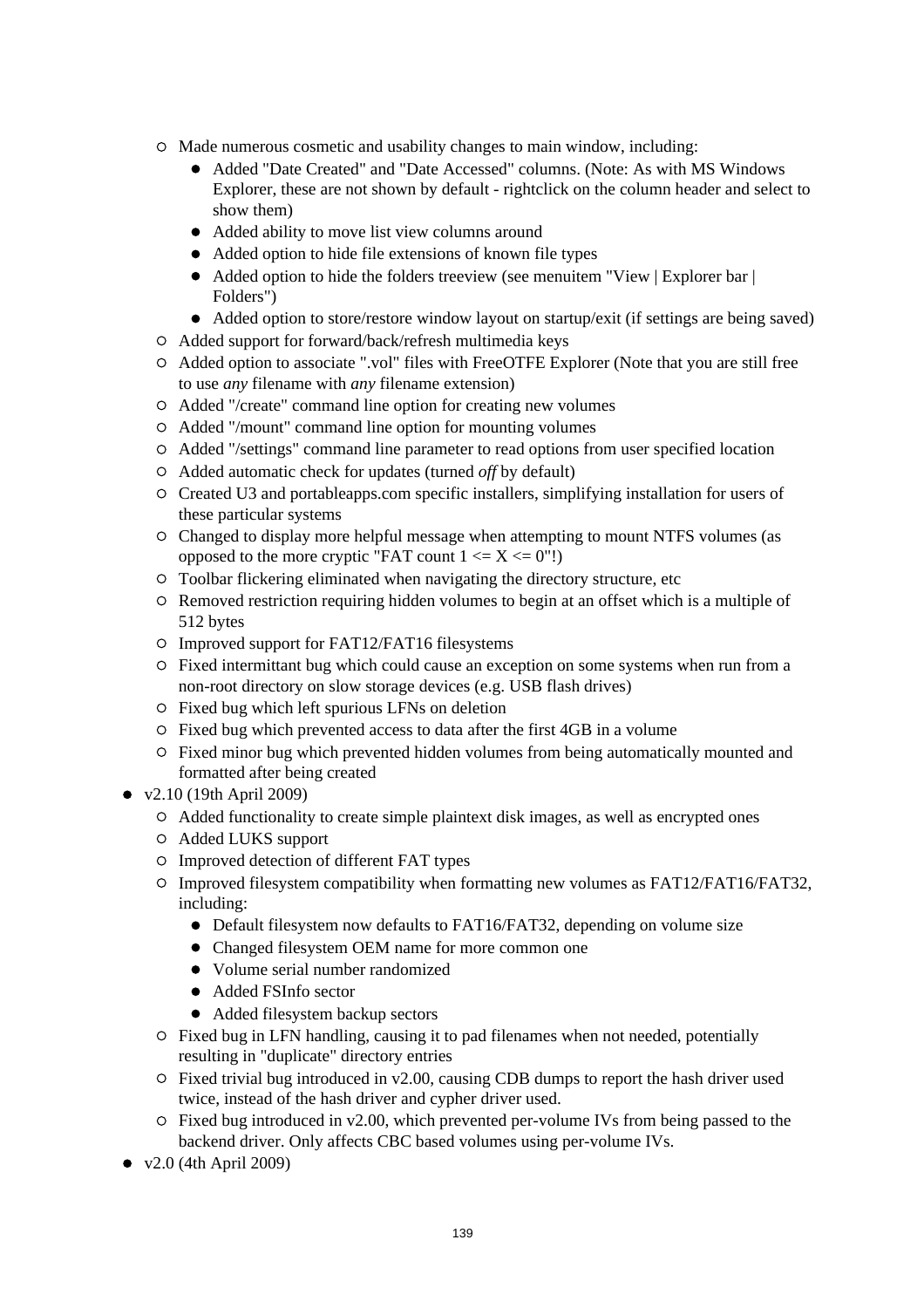- Radical overhaul of user interface to provide much of the functionality provided by FreeOTFE
- Combined FreeOTFE Explorer GUI code with existing FreeOTFE GUI code
- Improved store and extract functionality
- Added support for PKCS#11
- Added support for language translations
- Added ability to mount Linux volumes
- Added ability to create new volumes
- Added toolbar with most often used functions
- Added ability to copy FreeOTFE Explorer to USB drive (or other removable media) via user interface
- Added ability to create keyfiles
- Added ability to change volume/keyfile passwords
- Added ability to backup/restore/dump to human readable file volume CDBs
- Added options dialog, and ability to save settings
- Added forward/back navigation
- Added properties dialog for items selected
- Added context menu onto tree view, providing all functionality
- Added drag/drop interface, allowing files and directories to be dropped onto FreeOTFE Explorer to store them
- Added "mount readonly" option when mounting plaintext images
- Added installer version
- Added optional MRU list of FreeOTFE volumes mounted
- Corrected FAT implementation to mark clusters in FAT as unused when deleting items.
- $\circ$  Prevent user from deleting the root directory of mounted volume $(!)$
- $\bullet$  v1.0 (1st March 2009)
	- $\circ$  Initial public release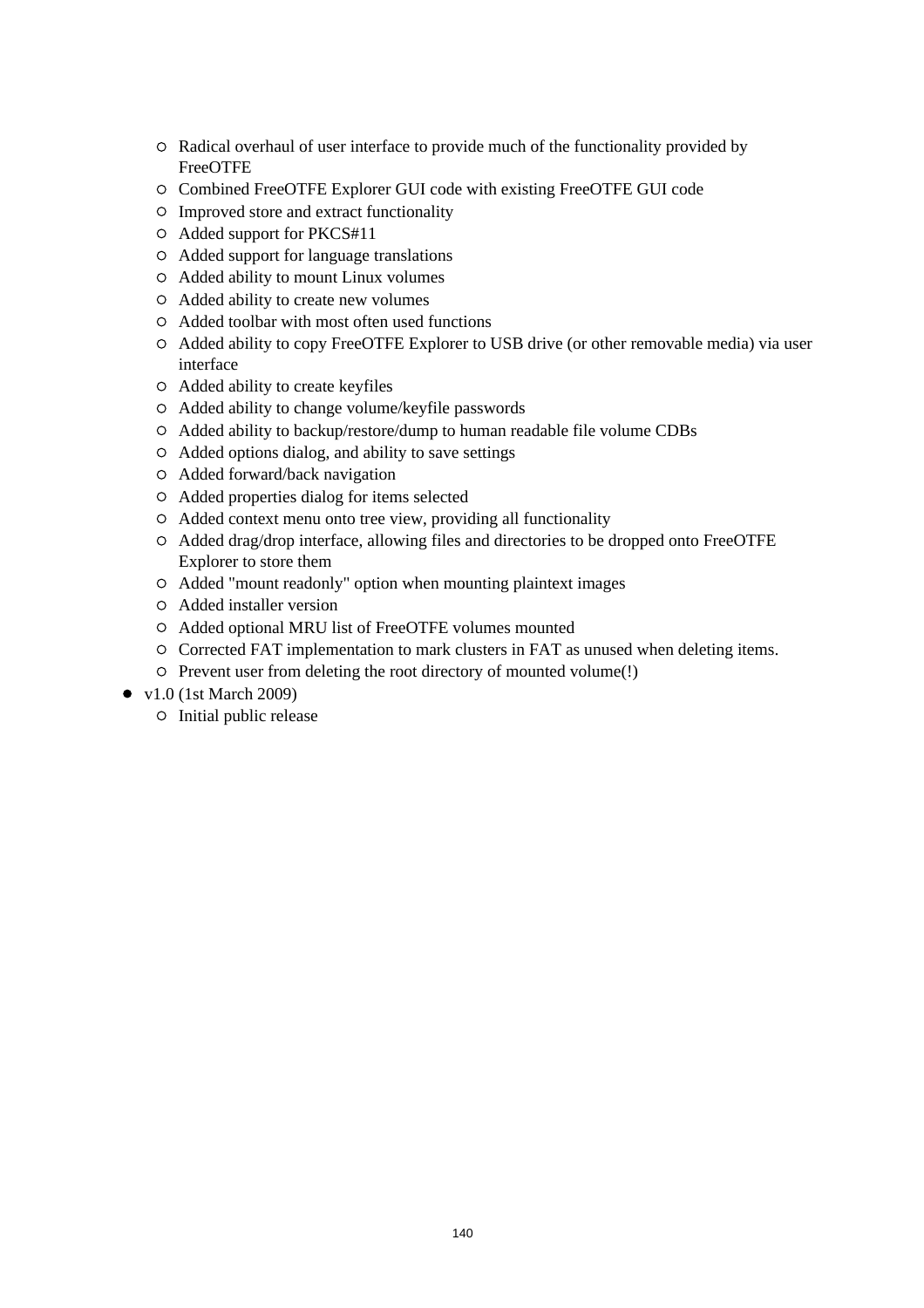# **16 Appendix B: Credits**

Thanks go to:

- Tom St Denis (tomstdenis@iahu.ca) for the LibTomCrypt library [\(http://libtomcrypt.org/\)](http://libtomcrypt.org/).
- Hi/fn and Counterpane Systems for the optimised reference implementation of Twofish [\(http://www.schneier.com/twofish.html\)](http://www.schneier.com/twofish.html).
- Oliver Taylor for the PKCS#11 and partition display implementation, and his work on the drivers
- Peter Gutmann (pgut001@cs.auckland.ac.nz) for the cryptlib library which (if installed) FreeOTFE can take advantage of an RNG.
- Clemens Fruhwirth [\(http://clemens.endorphin.org/\)](http://clemens.endorphin.org/), author of the LUKS specification and ESSIV.
- David Saunders (dsaunders@gawab.com) for setting up the FreeOTFE.org domain registration and WWW site.
- Dr. Brian R. Gladman (gladman@seven77.demon.co.uk) for his implementation of the 2nd round AES candidates
- Lars B. Dybdahl (Lars@dybdahl.dk) and Peter Thörnqvist (peter3@peter3.com) for dxgettext, an Delphi port of GNU's gettext

## **16.1 Translations**

| Language | <b>Translator</b>                            |
|----------|----------------------------------------------|
| German   | Volkmar Brandmaier (brandmaier@gmx.net)      |
| Italian  | Daniele (fuzzee@virgilio.it)                 |
| French   | Daniel Berthereau (Daniel.fr@Berthereau.net) |
| Spanish  | Luis Santalla (luis.santalla@hotmail.com)    |
| Czech    | Tomas Ruzicka (tr3027@seznam.cz)             |
| Japanese | Hiroaki Ohtsuka (hgc00566@nifty.ne.jp)       |
| Croatian | Zlatko Zivkovic (zzivkovic@cogeco.ca)        |
| Greek    | Geogeo (geogeo64@yahoo.gr)                   |
| Russian  | Dmitry Yerokhin (erodim@mail.ru)             |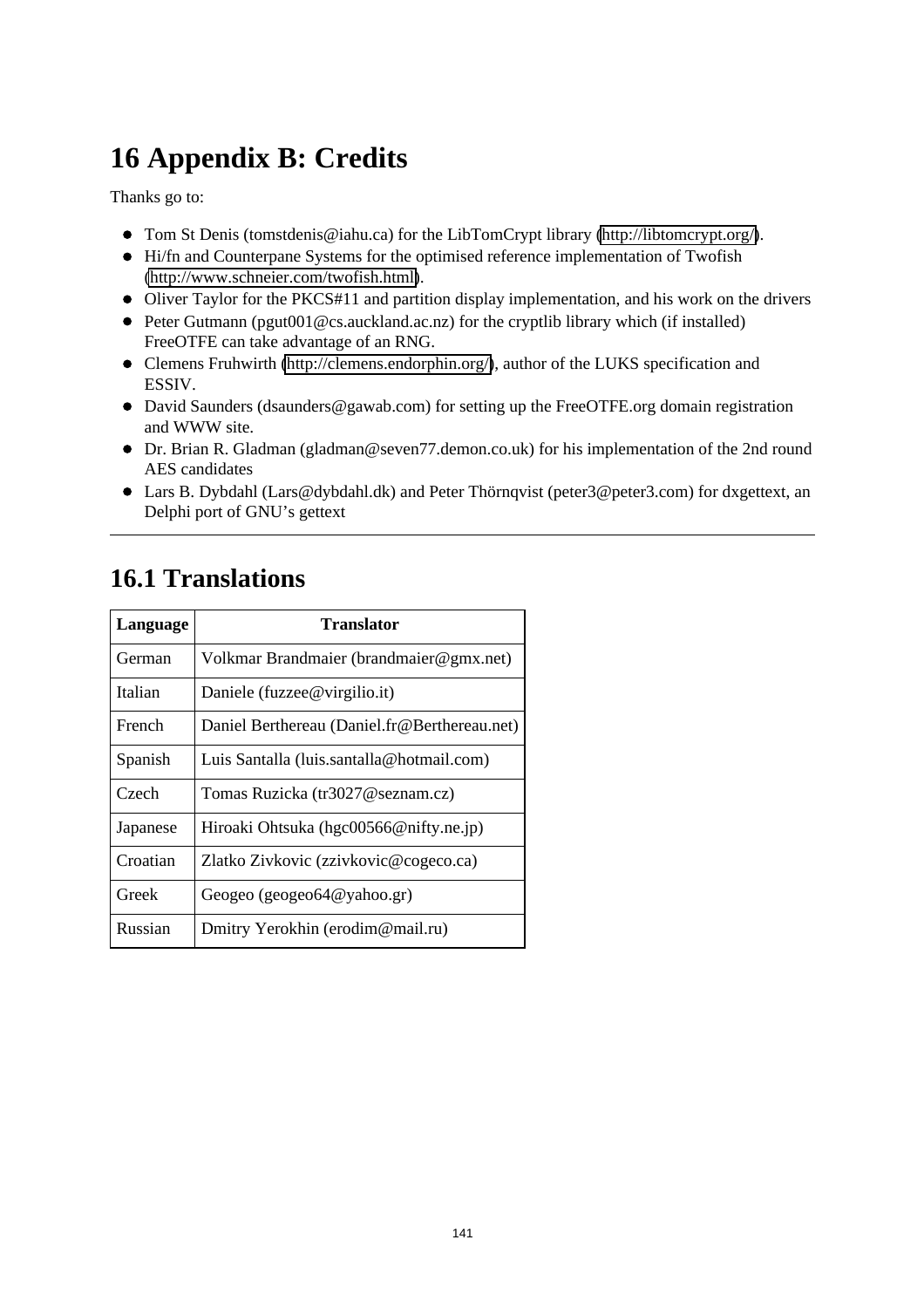# **17 Appendix C: Licence**

## **17.1 Preamble**

The following licence covers FreeOTFE, FreeOTFE4PDA and FreeOTFE Explorer (including source, executables, documentation and all related) with the exception of the files stored in the source release under the "src\3rd\_party" directory which are covered by the separate licences included with them (e.g. libtomcrypt is public domain software, Twofish is uncopyrighted and license-free):

The primary purposes of this licence are:

- 1. To ensure that any improvements made to FreeOTFE/FreeOTFE4PDA/FreeOTFE Explorer can always be incorporated into the main releases
- 2. To ensure proper credit is given to these projects
- 3. To protect against modified versions of the software claiming to be FreeOTFE/FreeOTFE4PDA/FreeOTFE Explorer, or be named such that they may be confused with them.

### **17.2 FreeOTFE Explorer Licence (v1.1)**

- 1. Definitions
	- 1. Original Author: The individual, organization or legal entity identified in Exhibit A
	- 2. Original Work: The Source Code, documentation and built executables relating to the software identified in Exhibit B
	- 3. Derivative Works: Any modified version of the Original Work (or product which uses any part of the Original Work) and any subsequent Derivative Works.
	- 4. The Software: The Original Work or any Derivative Works
	- 5. You: Any individual, organization or legal entity wishing to use The Software for any purpose.
	- 6. Source Code: The complete source code including all related build scripts, images and components required to build the source code into an executable version
- 2. Grant of license
	- 1. Subject to the terms and conditions of this licence You are granted a world wide, royalty free, non exclusive licence to use, copy, distribute, display and modify The Software released under this licence.
- 3. Modifications and Derivative Works
	- 1. The Software may be modified in order to produce Derivative Works subject to the following:
		- 1. Derivative Works in executable form must prominently display the notice detailed at Exhibit C whenever the Derivative Work is started and in any display and documentation where copyright is asserted for the Derivative Works
		- 2. Derivative Works may not be named or be identified using any of the names specified in Exhibit D nor use any similar sounding or potentially confusing name
		- 3. Derivative Works may not use any of the names specified at Exhibit D or that of the Original Author to promote or endorse the Derivative Works without the prior written permission of the Original Author.
	- 2. Derivative Works in executable form may only be distributed provided that: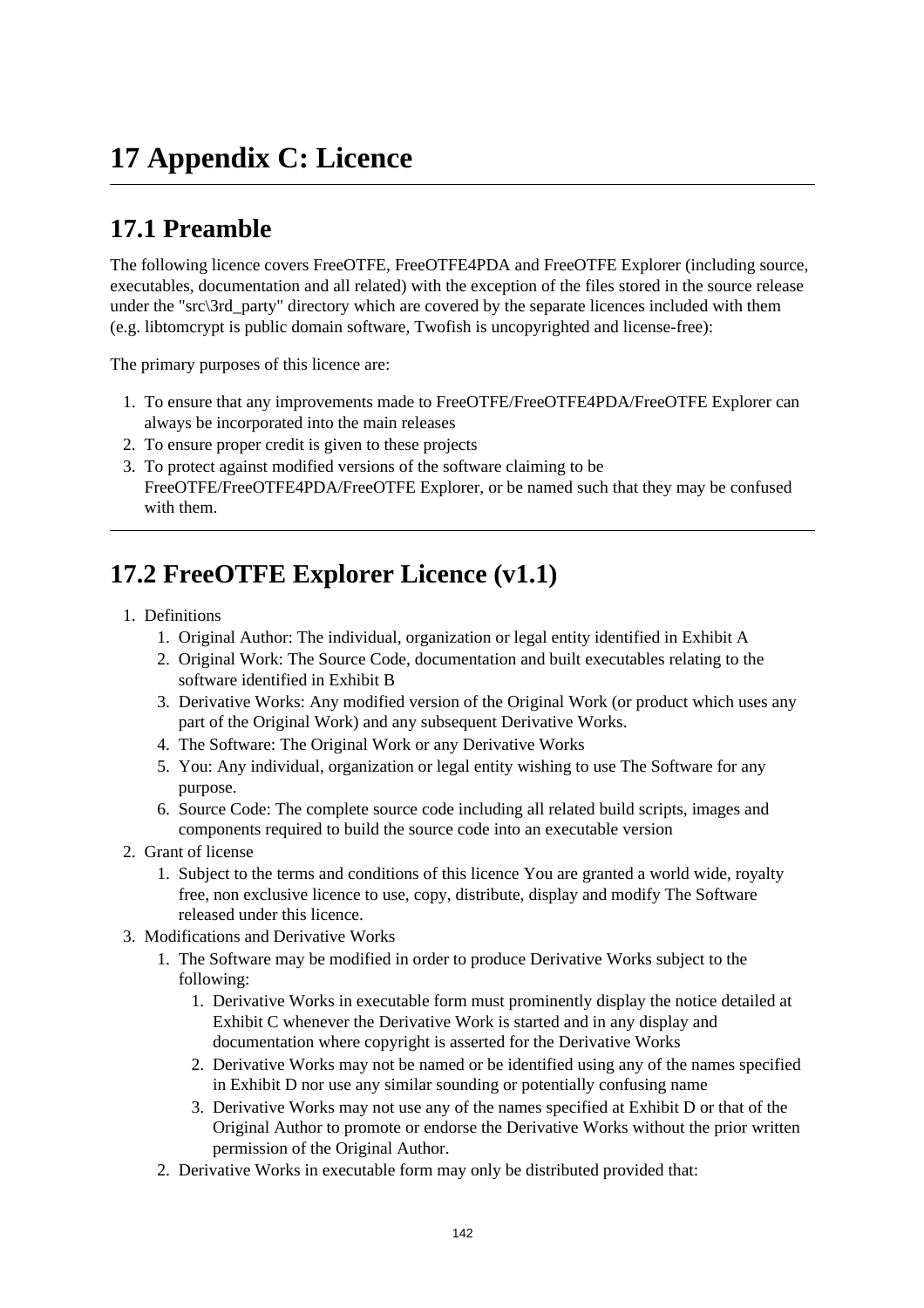- 1. Such distributions include a copy of this licence
- 2. The Source Code used to produce the Derivative Works must be released under this licence
- 3. The Source Code used to produce the Derivative Works must be made freely available to anyone who wishes a copy (including but not limited to the Original Author and any recipient of the Derivative Works) for a minimum period starting from the time at which the Derivative Works are initially distributed to at least two years after the Derivative Works cease to be distributed.

#### 4. Termination

- 1. This licence terminates automatically should You:
	- 1. Fail to comply with any of the term of this license
	- 2. Commence any action including claim, cross-claim or counterclaim against the Original Author
- 5. Disclaimer of Warranty
	- 1. THE SOFTWARE COMES WITH NO WARRANTY OF ANY KIND, EITHER EXPRESS OR IMPLIED

### **17.2.1 Exhibit A**

The Original Author is:

Sarah Dean

### **17.2.2 Exhibit B**

The works covered by this licence are:

- FreeOTFE
- FreeOTFE4PDA
- FreeOTFE Explorer

### **17.2.3 Exhibit C**

The notice to be shown is:

This software is based on FreeOTFE and/or FreeOTFE4PDA, the free disk encryption system for PCs and PDAs, available at [www.FreeOTFE.org](http://www.FreeOTFE.org/)

### **17.2.4 Exhibit D**

The restricted names are:

- FreeOTFE
- FreeOTFE4PDA
- FreeOTFE Explorer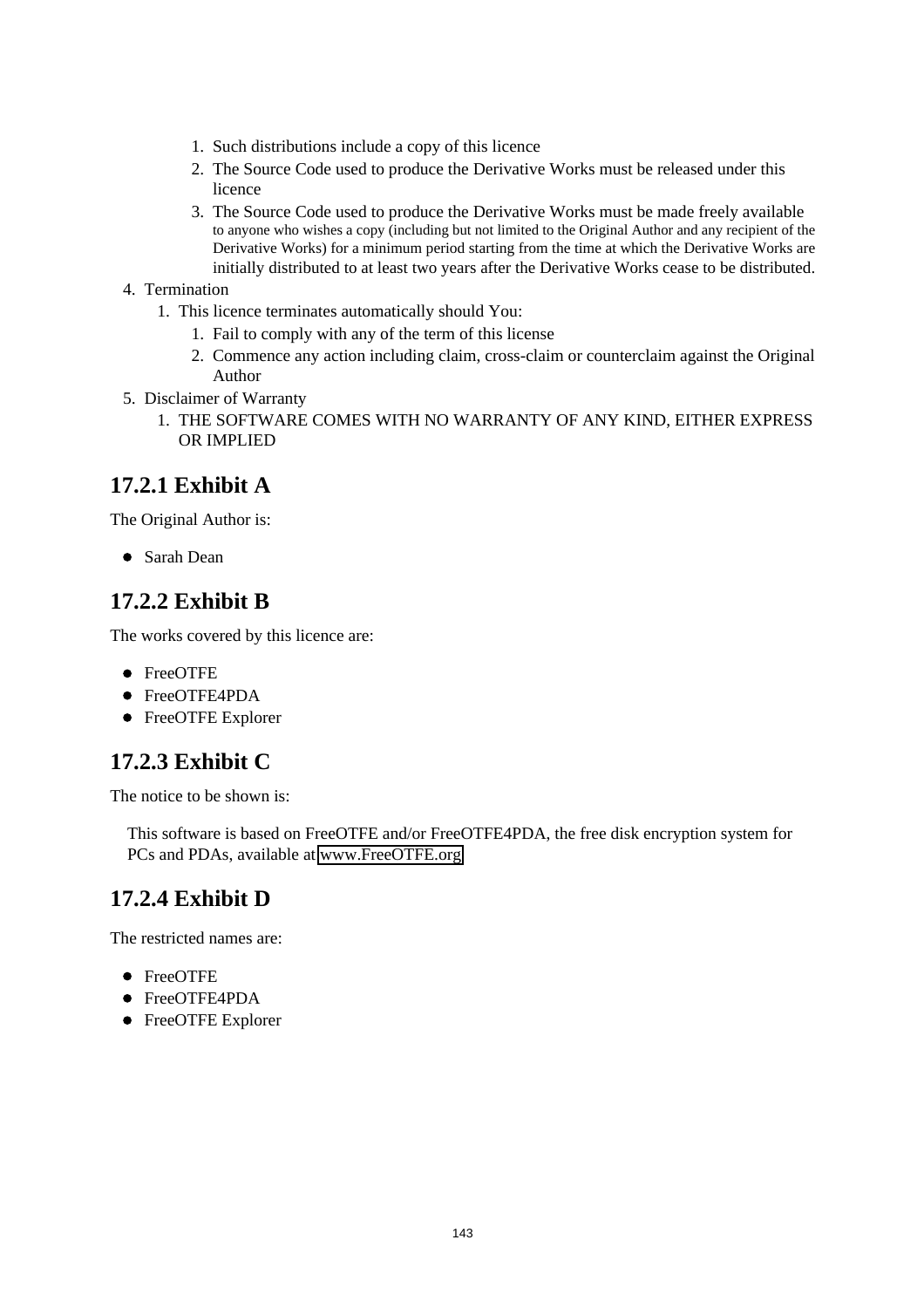## **18 Appendix D: Glossary**

#### CDB

 Acronym: Critical Data Block See "Critical Data Block"

#### Critical Data Block

#### AKA "CDB"

 A block of data holding data vital to the correct mounting and use of an encrypted partition (volume). Among other things, a volume's CDB contains the master key used for encrypting/decrypting data as it is written/read from a the volume. CDBs are encrypted. A full description of what FreeOTFE stores in its CDBs can be found in the Technical Details section.

#### LES file

 Linux Encryption Settings file; a text file in which encryption settings for Linux volumes are held. Created by using the "Load..."/"Save..." buttons on the password entry dialog when mounting Linux volumes.

#### **OTFE**

#### Acronym: On The Fly Encryption

 Any of a number of encryption systems where data is stored on disk in encrypted format. When it is read in from disk, it is transparently decrypted "on the fly" before user applications receive it. In a similar manner, when applications, etc write data back to the disk, it is automatically encrypted before being written.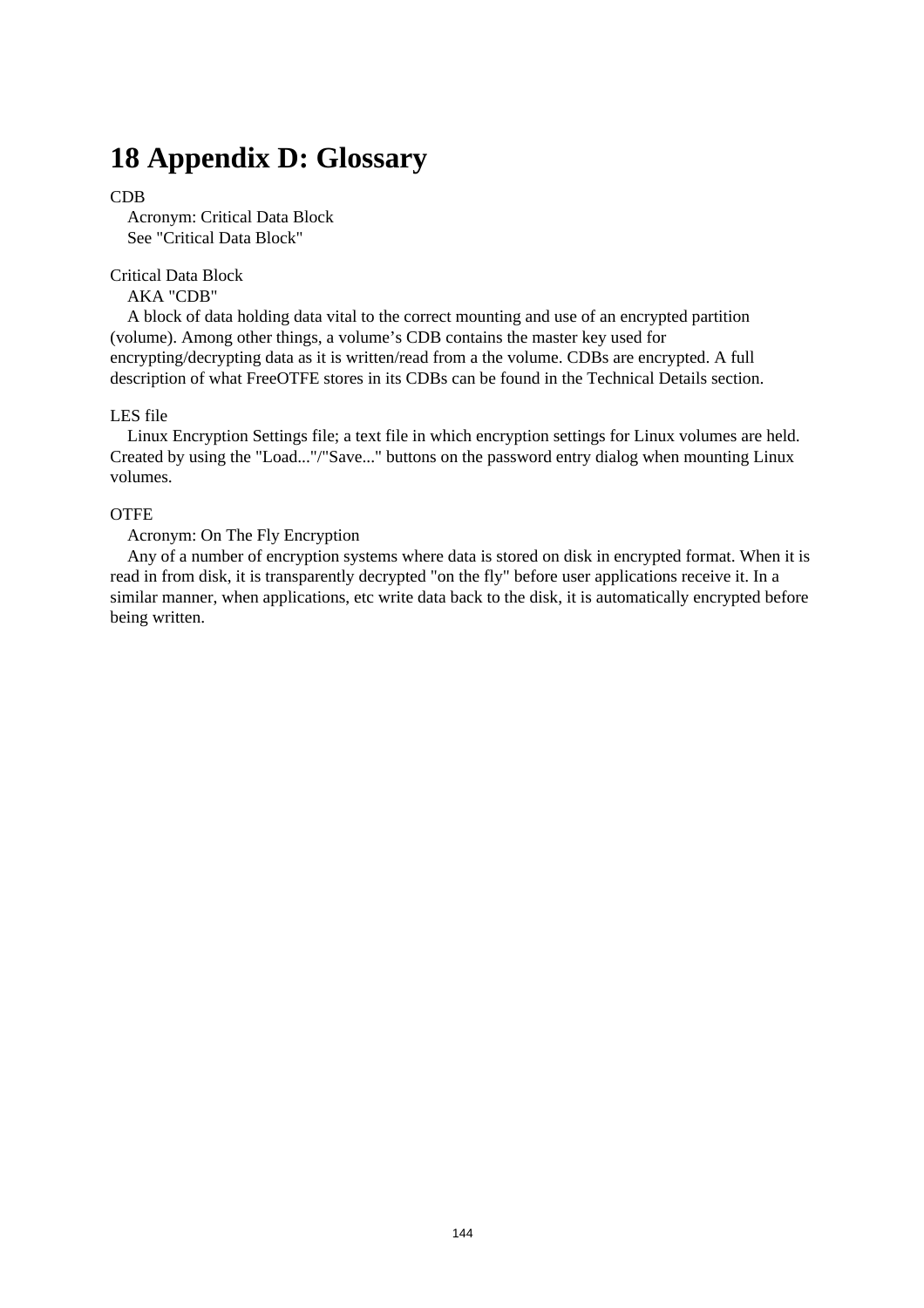# **19 Appendix E: PKCS#11 Driver Libraries**

If you have a token which supports the PKCS#11 standard, as most do, your token can be used by FreeOTFE Explorer. Below is a list of well known smartcards/tokens which do support this standard, and the suggested library filename to use.

Please note that:

- 1. Token manufacturers may change their driver filenames without notice; check with your supplier if the information listed below doesn't work.
- 2. This list is *not exhaustive* many more tokens are supported than are listed here.

If you are using a token which isn't mentioned on the list below, please check with your token supplier as to what to enter, and get in touch to have it added to the list.

| <b>Manufacturer</b>     | <b>Device</b>                                                   | <b>Library</b> | <b>WWW</b><br><b>Site</b> | <b>Notes</b>                                                                                                                                                                                                               |
|-------------------------|-----------------------------------------------------------------|----------------|---------------------------|----------------------------------------------------------------------------------------------------------------------------------------------------------------------------------------------------------------------------|
| <b>ACS</b>              | ACOS5<br>smartcards                                             | acospkcs11.dll |                           | For use with ACOS5<br>smartcards. ACOS5<br>smartcards unable to<br>create data objects, and<br>contain no mechanisms<br>for creating secret keys<br>(except public/private<br>keypairs)                                    |
| AET                     | Rainbow iKey<br>3000 series and<br>G&D StarCos 2.3<br>SPK cards | aetpkss1.dll   | (WWW)                     | aka StarSign<br>Middleware, Also<br>installs PKCS#11<br>drivers aetpksse.dll<br>(Entrust PKCS#11 lib)<br>and aetpkssw.dll<br>(PKCS #11 library<br>wrapper that detects the<br>need for automatic<br>login on aetpkss1.dll) |
| Aladdin                 | eToken PRO                                                      | etpkcs11.dll   | (WWW)                     | Confirmed working<br>with FreeOTFE                                                                                                                                                                                         |
|                         | eToken R2                                                       | etpkcs11.dll   | (WWW)                     |                                                                                                                                                                                                                            |
| Algorithmic<br>Research | MiniKey                                                         | sadaptor.dll   |                           |                                                                                                                                                                                                                            |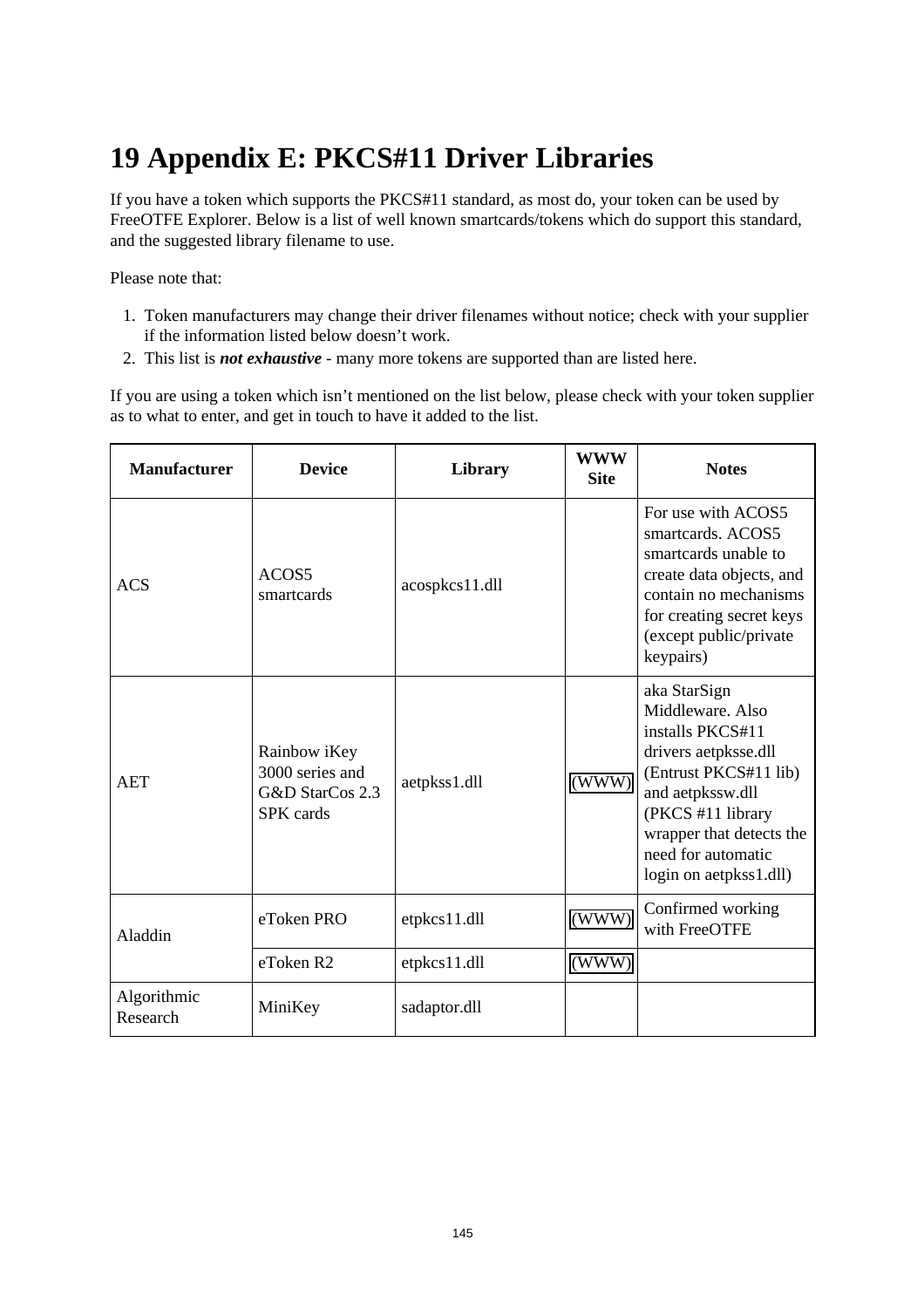| Aloaha                          | <b>Smart Card</b><br>Connector               | aloaha_pkcs11.dll                          | (WWW) | Not fully tested, but<br>from initial checks, this<br>library appears <i>badly</i><br>broken - it reports<br>tokens present when no<br>card reader is installed.<br>When creating data<br>objects on the phantom<br>token, it reports that the<br>objects were<br>successfully created,<br>but doesn't actually do<br>anything! Possible that<br>it works correctly if<br>both hardware and<br>token present? |
|---------------------------------|----------------------------------------------|--------------------------------------------|-------|---------------------------------------------------------------------------------------------------------------------------------------------------------------------------------------------------------------------------------------------------------------------------------------------------------------------------------------------------------------------------------------------------------------|
| A-Sign                          | A-Sign premium<br>cards                      | psepkcs11.dll                              |       | Reputedly v1.0 of this<br>library is incomplete<br>and has many bugs??                                                                                                                                                                                                                                                                                                                                        |
| Athena                          | Athena Smartcard<br><b>System ASE Card</b>   | asepkcs.dll                                |       |                                                                                                                                                                                                                                                                                                                                                                                                               |
| A-Trust                         | a-sign                                       | asignp11.dll                               | (WWW) |                                                                                                                                                                                                                                                                                                                                                                                                               |
| Belgian<br>Government           | Belgian Electronic<br>Identity (eID)<br>Card | <b>Belgium Identity Card</b><br>PKCS11.dll |       |                                                                                                                                                                                                                                                                                                                                                                                                               |
| Chrysalis                       |                                              | cryst32.dll                                | (WWW) | WWW site no longer<br>exists                                                                                                                                                                                                                                                                                                                                                                                  |
|                                 | <b>LUNA</b>                                  | cryst201.dll                               | (WWW) | WWW site no longer<br>exists                                                                                                                                                                                                                                                                                                                                                                                  |
| <b>Dallas</b><br>Semiconductors | iButton                                      | dspkcs.dll                                 |       |                                                                                                                                                                                                                                                                                                                                                                                                               |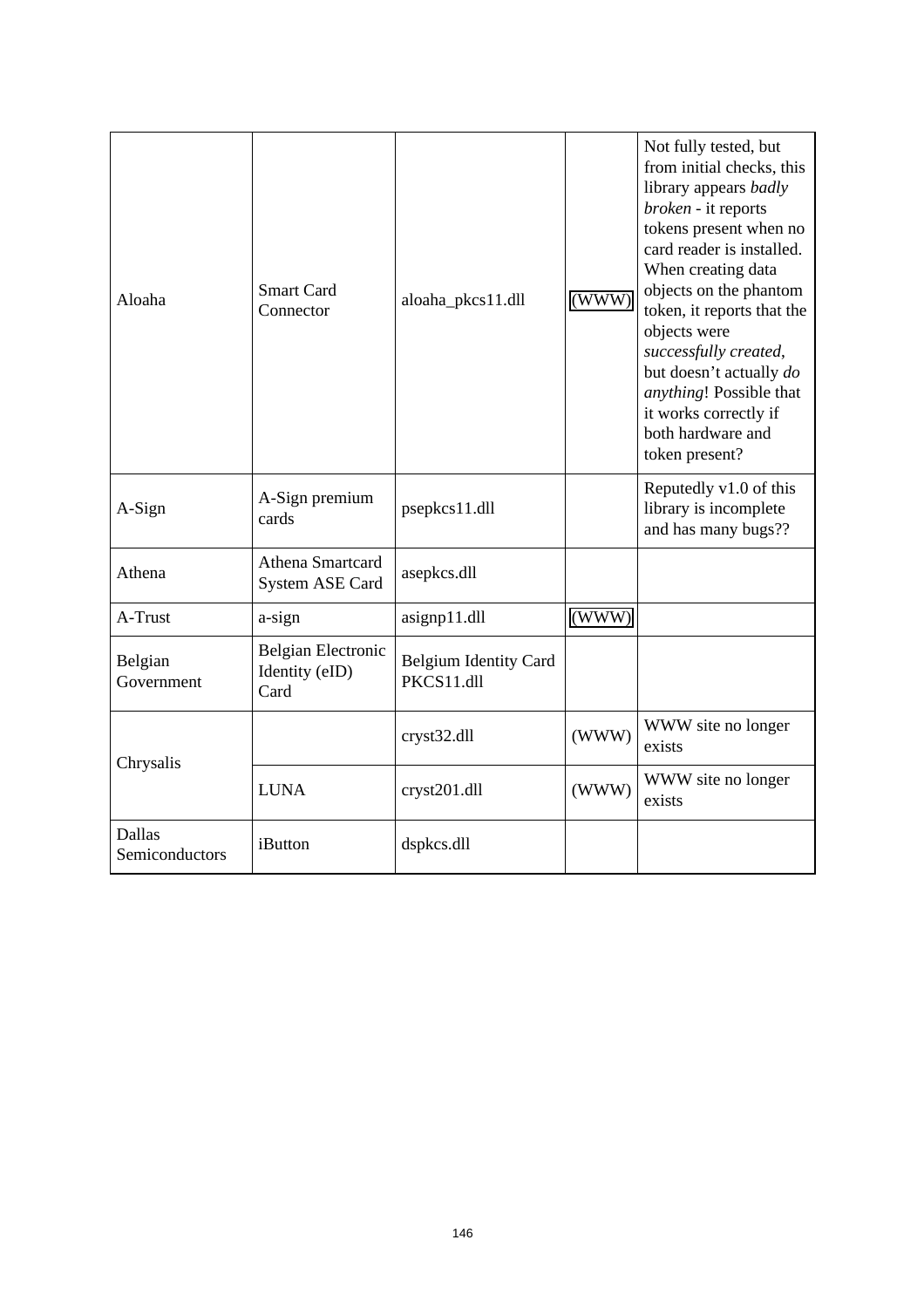| Eracom                 | (hardware)                                           | cryptoki.dll          |       | Full path to library may<br>be required, e.g:<br>C:\ Program Files\<br><b>ERACOM\</b> Cprov<br>SDK\ bin\ csa\<br>cryptoki.dll<br>On 1st December2005<br><b>Eracom Technologies</b><br>AG was acquired by<br><b>SafeNet</b>                              |
|------------------------|------------------------------------------------------|-----------------------|-------|---------------------------------------------------------------------------------------------------------------------------------------------------------------------------------------------------------------------------------------------------------|
|                        | (software<br>emulation)                              | cryptoki.dll          |       | Full path to library may<br>be required, e.g.:<br>C:\ Program Files\<br><b>ERACOM\</b> Cprov<br>$SDK\backslash bin\backslash sw\backslash$<br>cryptoki.dll<br>On 1st December2005<br><b>Eracom Technologies</b><br>AG was acquired by<br><b>SafeNet</b> |
| Estonian<br>Government | Estonian<br><b>Electronic Identity</b><br>(eID) Card | opensc-pkcs11.dll     |       |                                                                                                                                                                                                                                                         |
| Eutron                 | Crypto Identity                                      | sadaptor.dll          | (WWW) |                                                                                                                                                                                                                                                         |
|                        | ePass 1000                                           | EP1PK111.DLL          | (WWW) |                                                                                                                                                                                                                                                         |
|                        | ePass 2000                                           | ep2pk11.dll           | (WWW) |                                                                                                                                                                                                                                                         |
| Feitain<br>technologys | ePass 2000_FT11                                      | ngp11v211.dll         | (WWW) | Confirmed working<br>with FreeOTFE                                                                                                                                                                                                                      |
| Co.,Ltd                | ePass 3000                                           | $ngp11v211$ .dll      | (WWW) |                                                                                                                                                                                                                                                         |
|                        | ePass 3003                                           | ShuttleCsp11_3003.dll | (WWW) | Confirmed working<br>with FreeOTFE                                                                                                                                                                                                                      |
| Gemplus                |                                                      | gclib.dll             |       |                                                                                                                                                                                                                                                         |
|                        |                                                      | pk2priv.dll           |       |                                                                                                                                                                                                                                                         |
| GemPlus/GemSoft        | GemPlus/GemSoft<br>Smartcard                         | w32pk2ig.dll          |       |                                                                                                                                                                                                                                                         |
| GemSafe                |                                                      | gclib.dll             |       | GemSafe new version                                                                                                                                                                                                                                     |
|                        |                                                      | pk2priv.dll           |       | GemSafe old version                                                                                                                                                                                                                                     |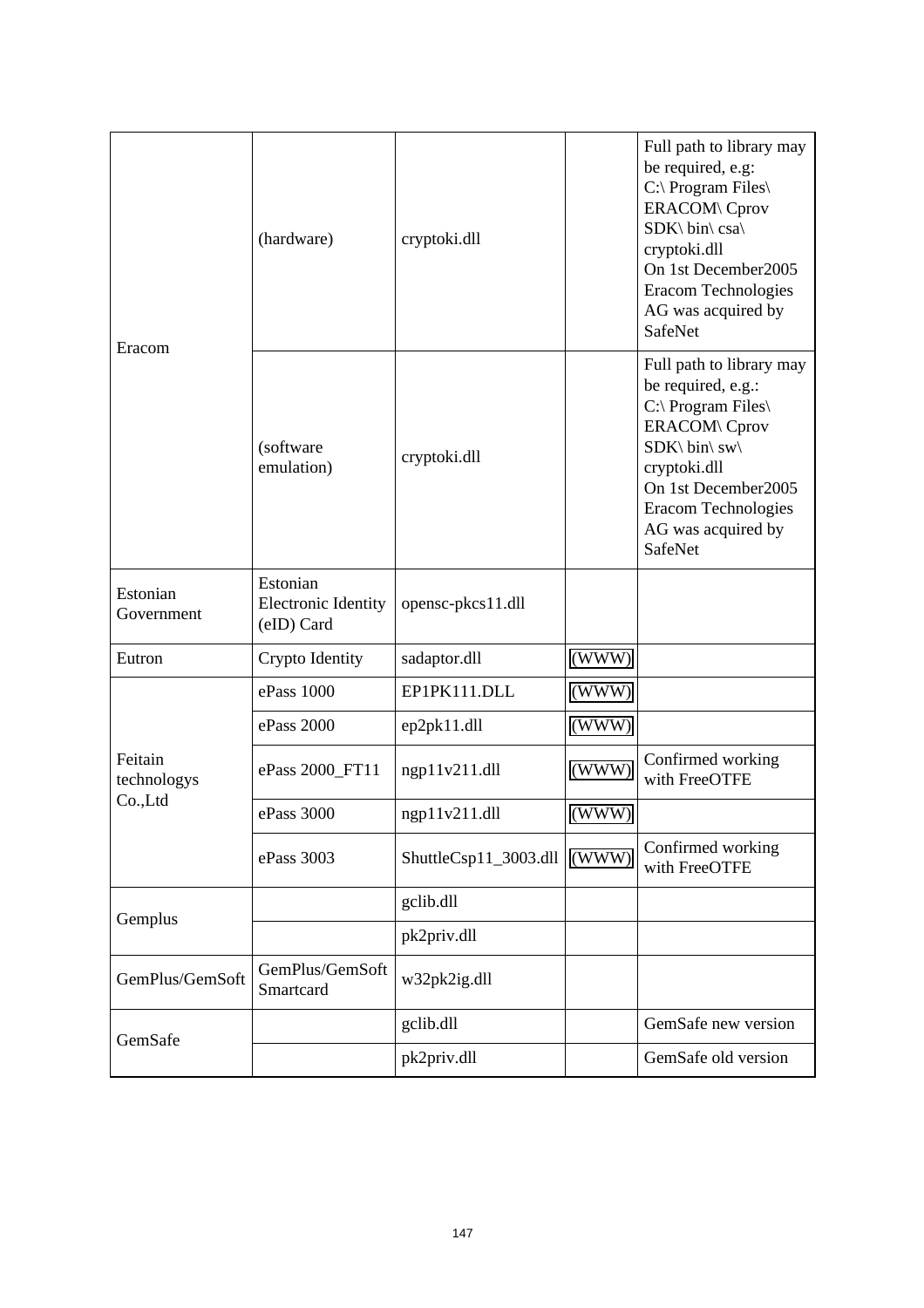| <b>IBM</b>       | <b>IBM 4758</b>                                                            | cryptoki.dll      |       |                                                                                                                                                                      |
|------------------|----------------------------------------------------------------------------|-------------------|-------|----------------------------------------------------------------------------------------------------------------------------------------------------------------------|
|                  | <b>IBM</b> Digital<br>Signature for the<br>Internet (DSI) for<br>MFC cards | CccSigIT.dll      |       |                                                                                                                                                                      |
|                  | <b>IBM</b> Embededded<br>Security<br>Subsystem                             | csspkcs11.dll     |       |                                                                                                                                                                      |
|                  | <b>IBM</b> Netfinity<br>PSG Chip1                                          | ibmpkcss.dll      |       |                                                                                                                                                                      |
|                  | <b>IBM</b> SecureWay<br>Smartcard                                          | w32pk2ig.dll      |       |                                                                                                                                                                      |
|                  |                                                                            | cryptoki.dll      |       |                                                                                                                                                                      |
| ID2              |                                                                            | id2cbox.dll       |       | Full path to library may<br>be required, e.g.:<br>C:\ Data\ Development\<br>SmartCardIntegration\<br>PKCS11wrapper\<br>JavaToPKCS11\ demo\<br>test\ old\ id2cbox.dll |
| Mozilla/Netscape | Mozilla or<br>Netscape crypto<br>module                                    | softokn3.dll      |       | Cannot be used with<br>FreeOTFE; requires<br>additional parameters<br>to initailize                                                                                  |
| nCipher          | nFast                                                                      | cknfast.dll       | (WWW) |                                                                                                                                                                      |
|                  | nShield                                                                    | cknfast.dll       | (WWW) |                                                                                                                                                                      |
| <b>Nexus</b>     |                                                                            | nxpkcs11.dll      |       |                                                                                                                                                                      |
| OpenSC           | (multiple)                                                                 | opensc-pkcs11.dll | (WWW) | Free, open source<br>library                                                                                                                                         |
| Orga Micardo     |                                                                            | micardoPKCS11.dll |       |                                                                                                                                                                      |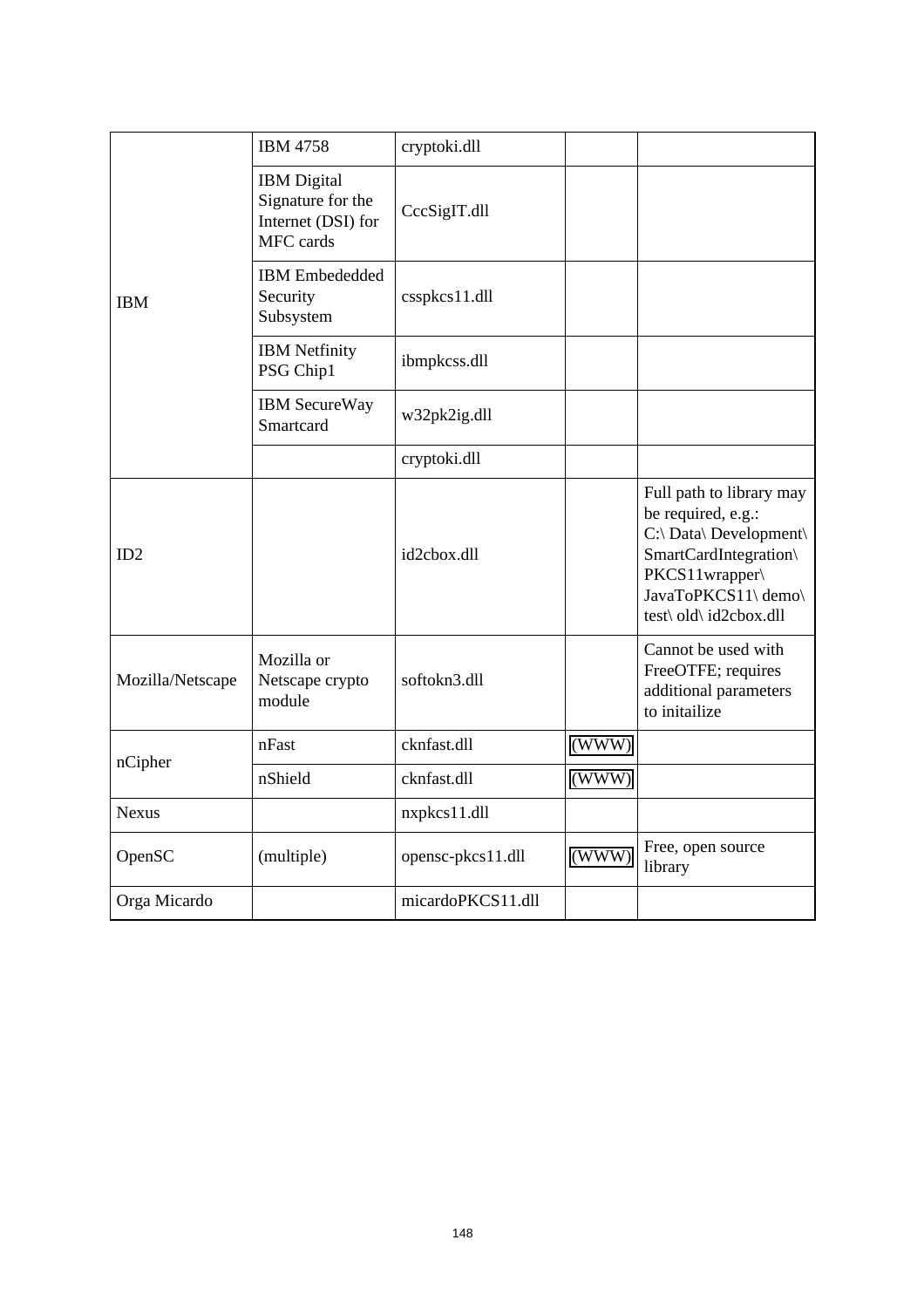|                   | CryptoSwift<br>Accelerator                   | Cryptoki22.dll   |       |                                                                                                        |
|-------------------|----------------------------------------------|------------------|-------|--------------------------------------------------------------------------------------------------------|
|                   | CryptoSwift HSM                              | iveacryptoki.dll |       |                                                                                                        |
|                   | <b>Ikey 1000</b>                             | cryptoki22.dll   |       | From wiki.cacert.org:<br>for USB use Datakey<br>driver                                                 |
|                   | iKey 1000/1032                               | k1pk112.dll      | (WWW) |                                                                                                        |
| Rainbow           | iKey 2000 series<br>and for DataKey<br>cards | dkck201.dll      |       |                                                                                                        |
|                   | iKey 2000/2032                               | dkck232.dll      | (WWW) |                                                                                                        |
|                   | iKey 2032                                    | dkck201.dll      |       |                                                                                                        |
|                   |                                              | cryptoki22.dll   |       | From wiki.cacert.org:<br>for USB use Datakey<br>driver                                                 |
| Safelayer         | <b>HSM</b>                                   | p11card.dll      |       | From wiki.cacert.org:<br>for USB use Datakey<br>driver                                                 |
|                   | Cryptoflex                                   | acpkcs.dll       | (WWW) |                                                                                                        |
| Schlumberger      | Cryptoflex                                   | slbck.dll        | (WWW) |                                                                                                        |
|                   | <b>Cyberflex Access</b>                      | slbck.dll        | (WWW) |                                                                                                        |
| SeTec             | SeTokI cards                                 | SetTokI.dll      |       | Full path to library may<br>be required, e.g.:<br>C:\ Program Files\<br>Setec\ SetTokI\<br>SetTokI.dll |
| Siemens           | <b>HiPath SIcurity</b><br>Card               | siecap11.dll     |       |                                                                                                        |
|                   | Some Siemens<br>Card OS cards                | eTpkcs11.dll     |       |                                                                                                        |
| <b>SmartTrust</b> |                                              | smartp11.dll     |       |                                                                                                        |
| Spyrus            |                                              | SpyPK11.dll      | (WWW) |                                                                                                        |
| Utimaco           | Cryptoki for<br>SafeGuard                    | pkcs201n.dll     |       |                                                                                                        |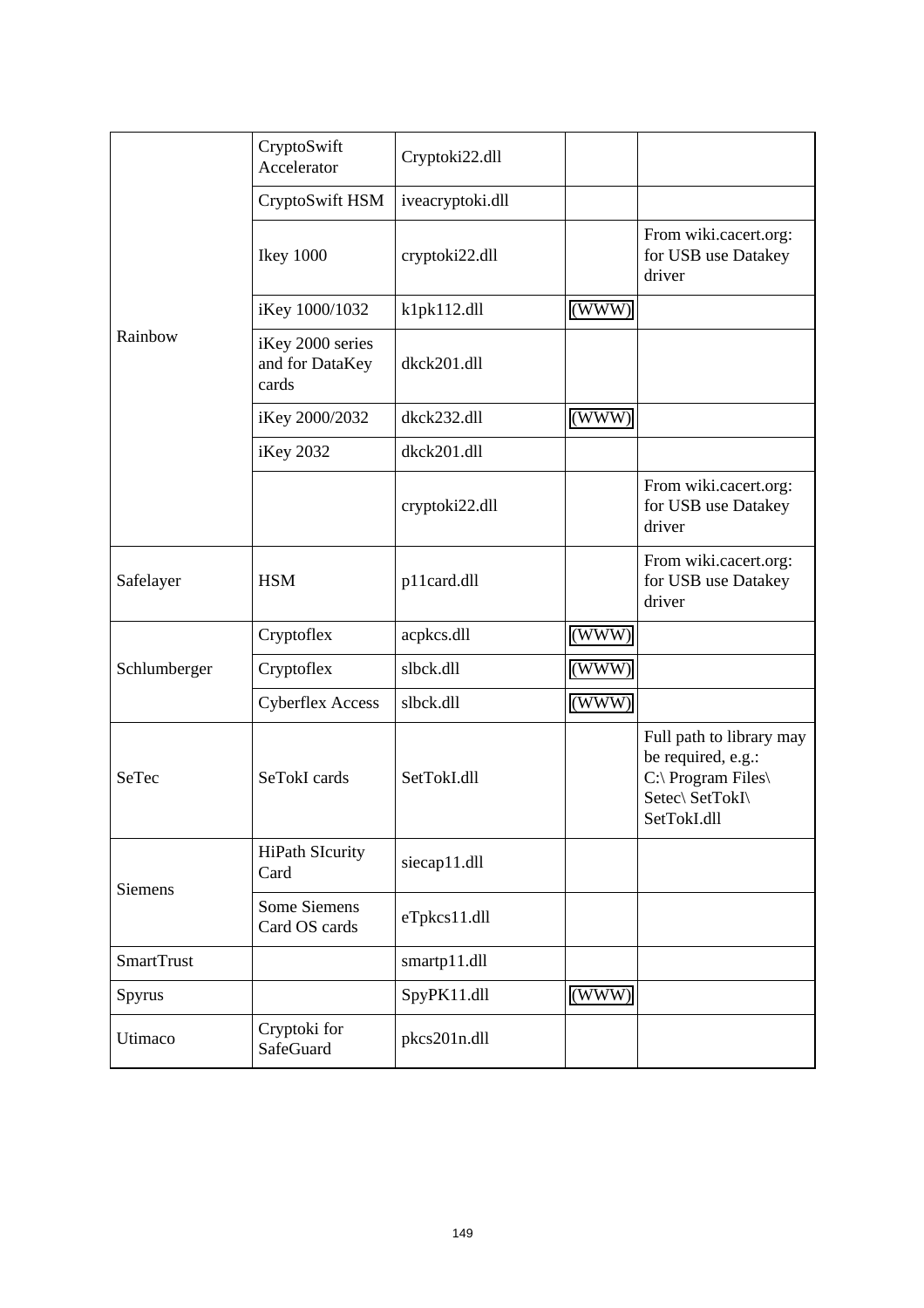|                    | ActivCard cards                          | acpkcs.dll        |                                             |
|--------------------|------------------------------------------|-------------------|---------------------------------------------|
|                    | ActivClient                              | acpkcs211.dll     |                                             |
|                    | Datakey                                  | dkck201.dll       | From wiki.cacert.org:<br>for Entrust        |
|                    | Datakey                                  | pkcs201n.dll      |                                             |
| $\overline{\cdot}$ | Datakey CIP                              | dkck201.dll       |                                             |
|                    | Datakey/iKey                             | $dkck232$ .dll    | From wiki.cacert.org:<br>NB: buggy, use 201 |
|                    | Fortezza Module                          | fort32.dll        |                                             |
|                    | Oberthur<br>AuthentIC                    | AuCryptoki2-0.dll |                                             |
|                    | <b>SCW PKCS 3GI</b><br>3-G International | 3gp11csp.dll      |                                             |
|                    | TeleSec                                  | $pkcs11.$ dll     |                                             |

The information listed above was compiled from multiple sources, including:

- [CAcert Wiki: Pkcs11TaskForce](http://wiki.cacert.org/wiki/Pkcs11TaskForce)
- [StrongDisk Server \(Russian documentation\)](http://209.85.165.104/search?q=cache:-QugArnZ2I8J:www.strongdisk.ru/free/tech/SDSSettings.pdf+eutron+sadaptor.dll&hl=en&ct=clnk&cd=13)
- cryptlib v3.1 testlib.c
- IAIKPkcs11.properties
- Using the IAIK JCE Provider for PKCS#11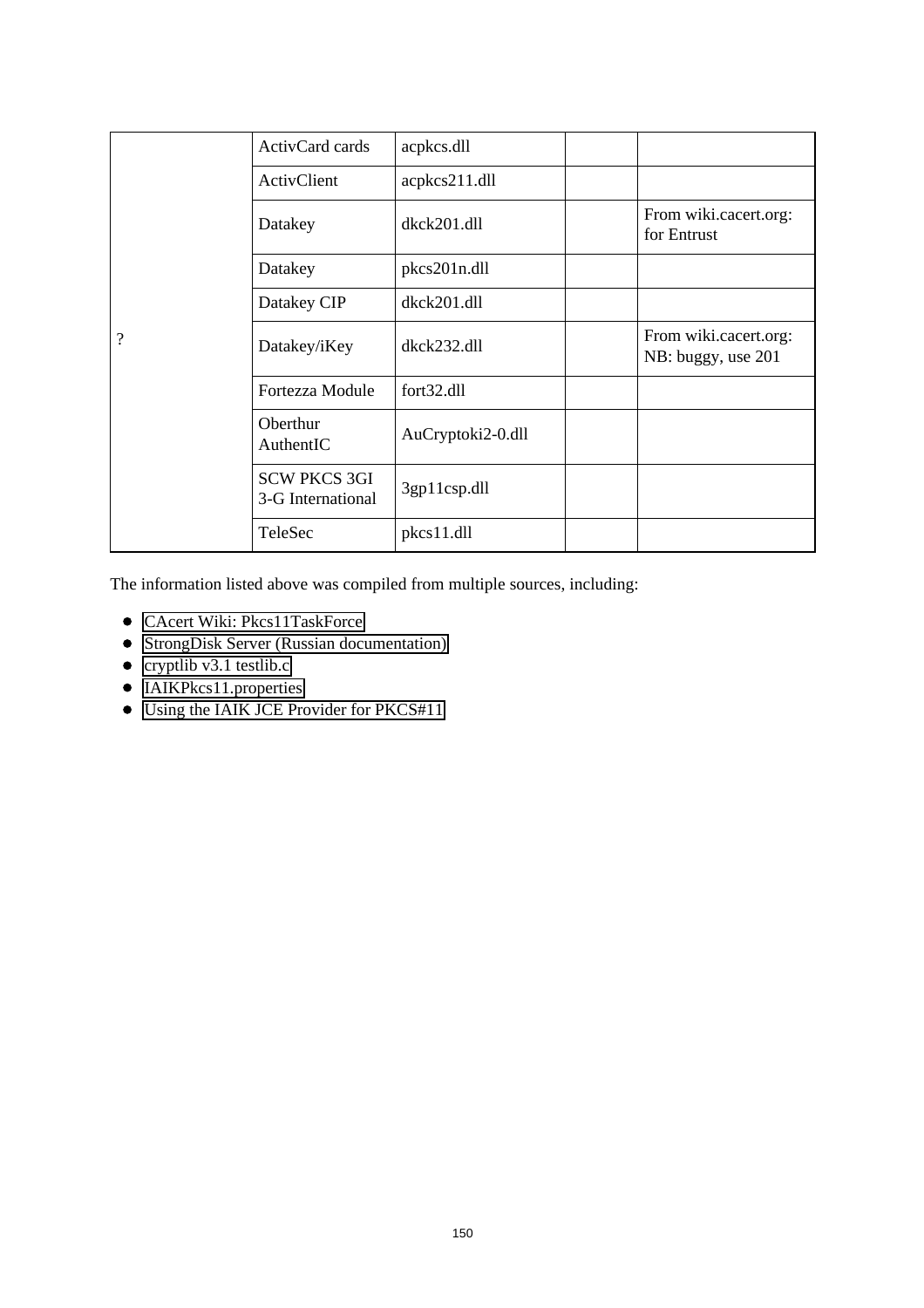## **20.1 Overview**

*Note: The development of the command line decryption utilities has ceased. This functionality has been superceded with the development of FreeOTFE Explorer*

FreeOTFE is relatively unique in that comes complete with software which may be used to decrypt encrypted volumes (provided the correct decryption key is known!).

This software is designed to fulfil two main objectives:

- 1. To increase and encourage peer review of FreeOTFE
- 2. To act as a "security blanket" for users should development of FreeOTFE ever be dropped, it will still be possible for users to recover their data, regardless of the state of the FreeOTFE project.

Functionally, this software has one task: to decrypt the encrypted partition area of FreeOTFE volume files and to write out the plaintext version for examination.

This software is considerably easier to understand than the kernel mode drivers, and does not require the Microsoft SDK/DDK to be present. As a result, any competent software engineer should be able to modify the software as appropriate and confirm that data is being encrypted correctly by the FreeOTFE system.

This software is not intended for general public use, but by those who understand and can write C. In order to use it, modifications to the source code will most probably be required (to change the decryption keys used, if nothing else). For this purpose, the command line decryption utilities are not released in binary form, only as source code which must be compiled by the user.

## **20.2 Operation**

Each of the command line decryption utilities is designed to operate in the following manner:

- 1. Open the (input) encrypted volume file.
	- The filename used is hard coded to "inFile.dat"; obviously this may be changed as required.
- 2. Open/Create the (output) plaintext volume file.
	- The filename used is hard coded to "outFile.dat"; obviously this may be changed as required.
- 3. Generate an IV, if required
	- The method of generating the IV may vary, dependant on how the volume was encrypted
- 4. Read in a sector's worth of data from the input (encrypted) file
- 5. Decrypt the sector, block by block
	- The key used here is hard coded in the source, and must be the actual key that was used to encrypt the data (obviously!)
	- The way in which decryption is carried out is cypher, and cypher implementation dependant
- 6. Write the decrypted sector to the output (plaintext) file
- 7. Repeat steps 3-6 until all data has been decrypted
- 8. Close the output file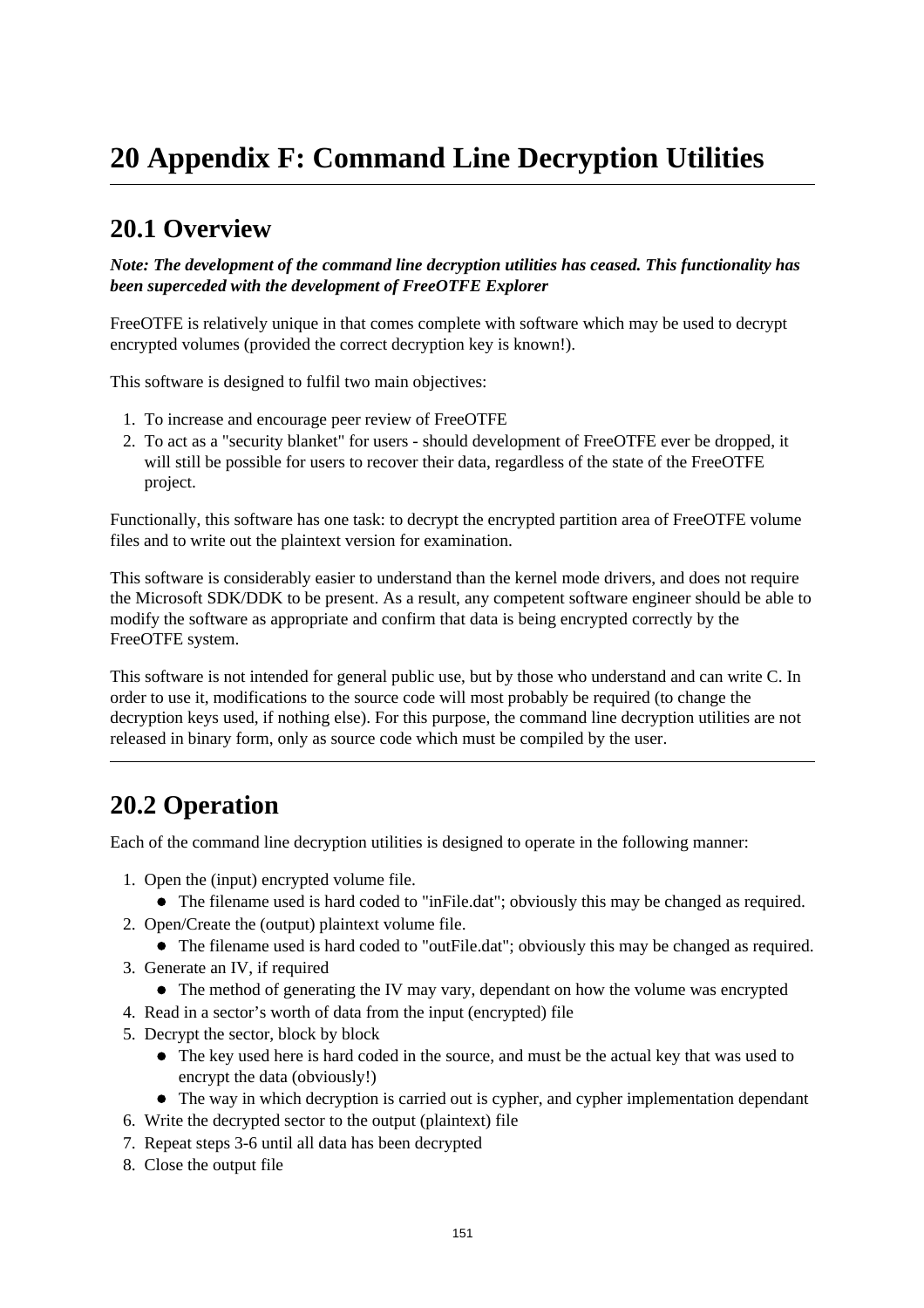#### 9. Close the input file

#### Please note:

- 1. This software is focussed only on decrypting data. They do not hash user keys, etc
- 2. The hard coded keys must represent the actual encryption keys. In the case of Linux volumes, this is the user's password hashed as appropriate. In the case of FreeOTFE volumes, this is the "master key" stored in the volume's "critical data block"

At time of writing, although a separate command line decryption utility to decode a FreeOTFE volume's CDB/keyfiles has not been implemented, the FreeOTFE GUI does incorporate this functionality allowing developers to extract all of the information required contained within a CDB/keyfile. (Note: For obvious reasons, this requires the volume's password and all other details that are required to use the CDB are known - it is simply not possible to decrypt this information otherwise)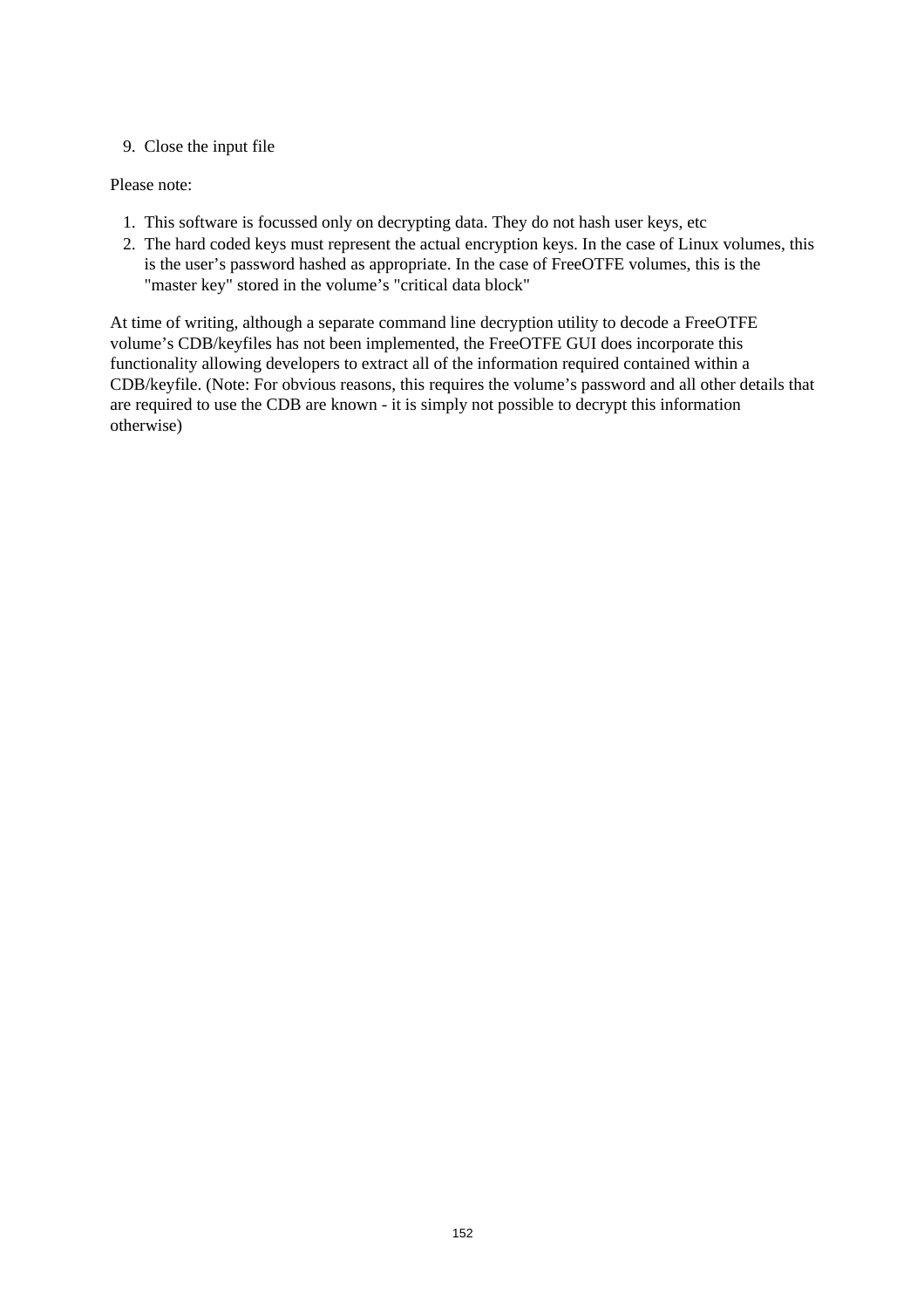# **21 Appendix G: Uninstalling**

To uninstall FreeOTFE Explorer, please carry out the steps detailed in either of the sections below:

## **21.1 Automatic Uninstall**

If installed via the installation wizard, FreeOTFE Explorer may be uninstalled by either:

- 1. Using the "Add and Remove Programs" control panel applet.
- 2. Running "uninstall.exe", found in the directory FreeOTFE Explorer was installed in

### **21.2 Manual Uninstall**

- 1. Exit FreeOTFE Explorer, if running.
- 2. Delete the directory in which you installed/uncompressed FreeOTFE Explorer, and any shortcuts you may have created.